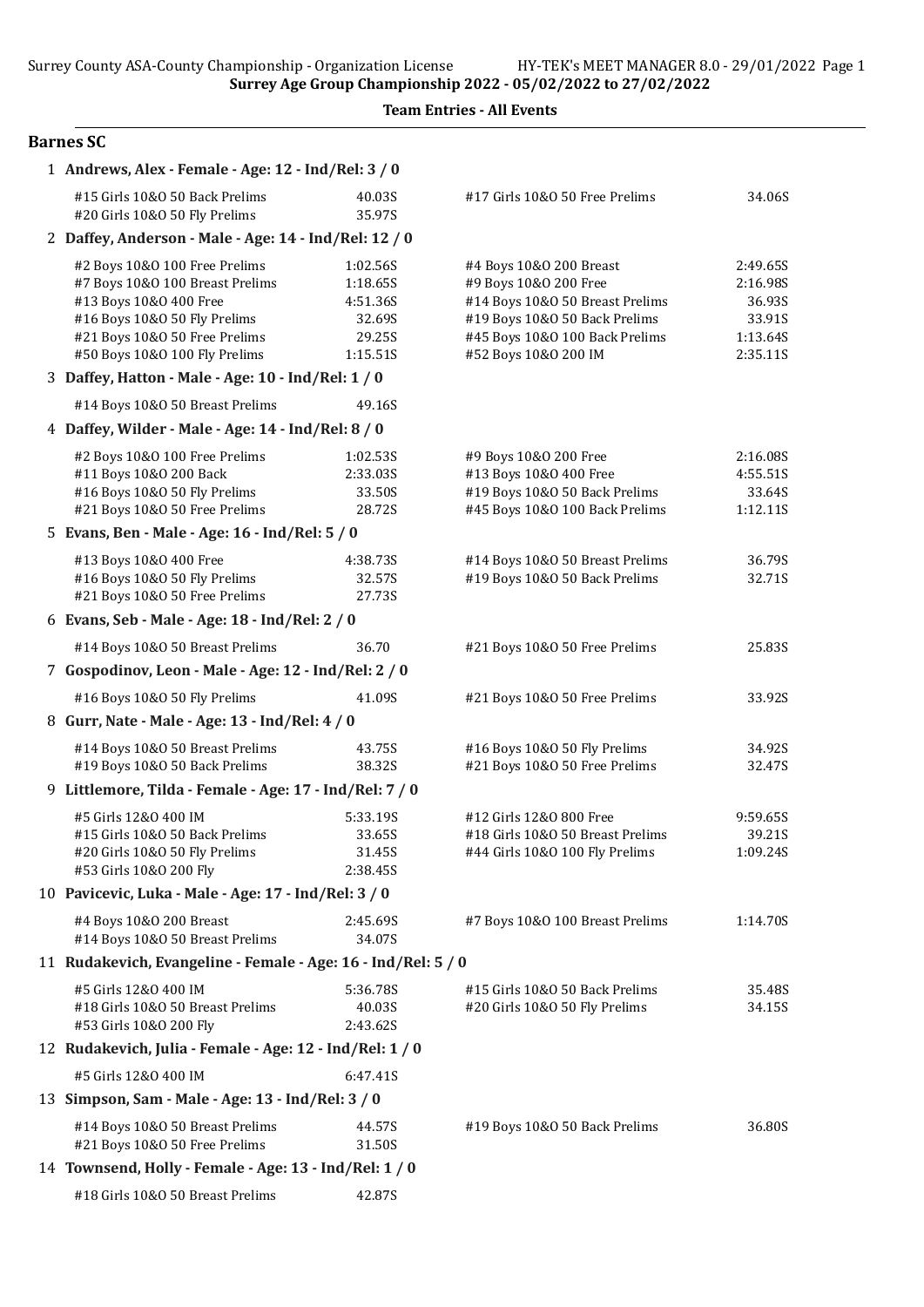## Barnes SC

| 15 Truelove, Thomas - Male - Age: 16 - Ind/Rel: 3 / 0                           |                                |                                                       |                    |
|---------------------------------------------------------------------------------|--------------------------------|-------------------------------------------------------|--------------------|
| #16 Boys 10&0 50 Fly Prelims<br>#21 Boys 10&0 50 Free Prelims                   | 32.26S<br>28.13S               | #19 Boys 10&0 50 Back Prelims                         | 33.05S             |
| 16 Wang, Andy - Male - Age: 15 - Ind/Rel: 5 / 0                                 |                                |                                                       |                    |
| #13 Boys 10&0 400 Free<br>#21 Boys 10&0 50 Free Prelims<br>#48 Boys 12&0 400 IM | 4:45.12S<br>28.06S<br>5:20.48S | #16 Boys 10&0 50 Fly Prelims<br>#47 Boys 10&0 200 Fly | 31.35S<br>2:45.625 |

Barnes SC Total Individual Entries: 65 - Total Relays: 0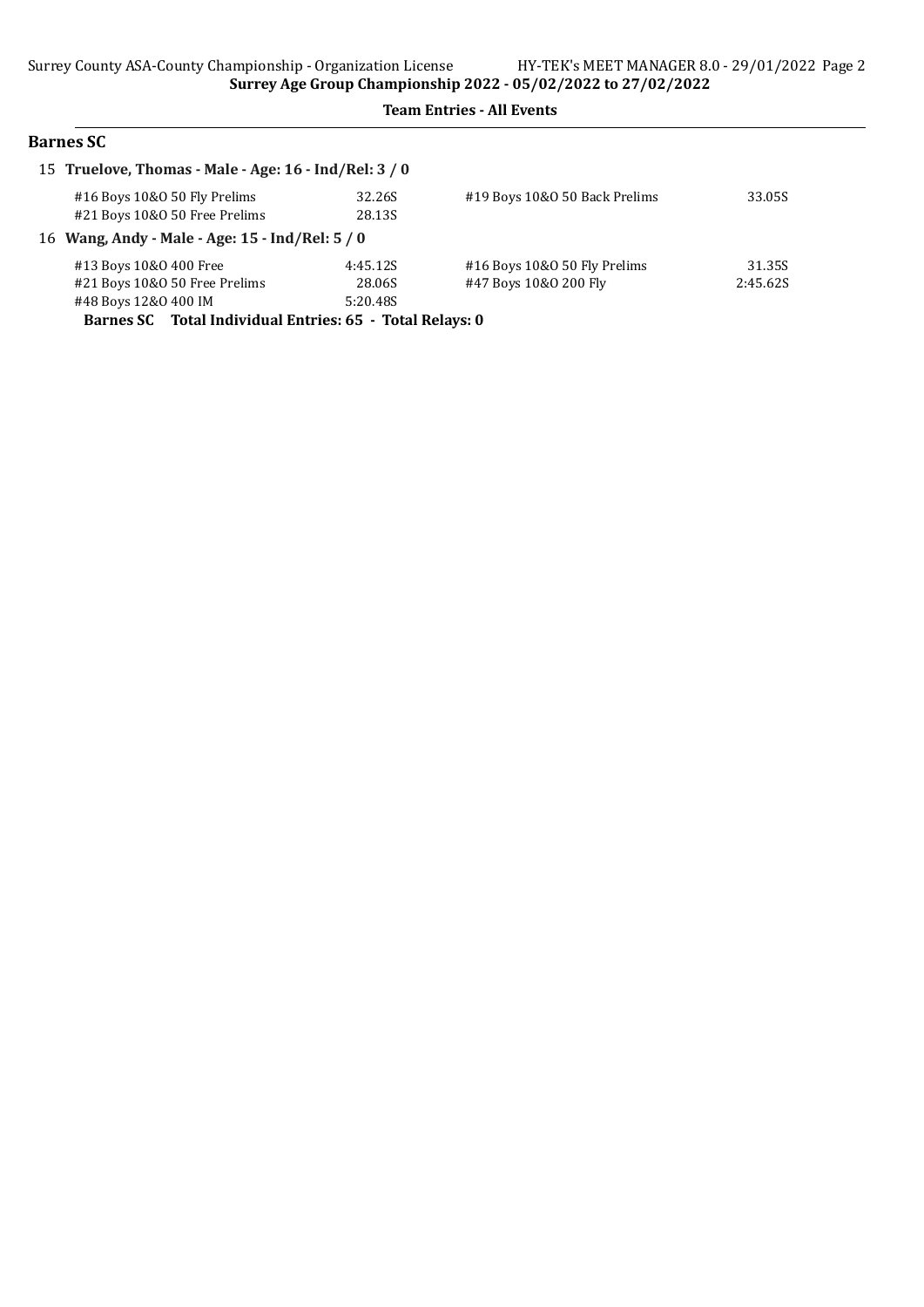## Cheam Marcuda SC

| 1 Fitzpatrick, Richard - Male - Age: 16 - Ind/Rel: 4 / 0       |        |                               |        |
|----------------------------------------------------------------|--------|-------------------------------|--------|
| #14 Boys 10&0 50 Breast Prelims                                | 35.61S | #16 Boys 10&0 50 Fly Prelims  | 29.92S |
| #19 Boys 10&0 50 Back Prelims                                  | 31.96S | #21 Boys 10&0 50 Free Prelims | 28.14S |
| 2 Geykhman, Alex - Male - Age: 18 - Ind/Rel: 3 / 0             |        |                               |        |
| #14 Boys 10&0 50 Breast Prelims                                | 33.54S | #16 Boys 10&0 50 Fly Prelims  | 27.63S |
| #21 Boys 10&0 50 Free Prelims                                  | 25.47S |                               |        |
| 3 Young, Alex - Male - Age: 16 - Ind/Rel: 1 / 0                |        |                               |        |
| #19 Boys 10&0 50 Back Prelims                                  | 34.35S |                               |        |
| Cheam Marcuda SC Total Individual Entries: 8 - Total Relays: 0 |        |                               |        |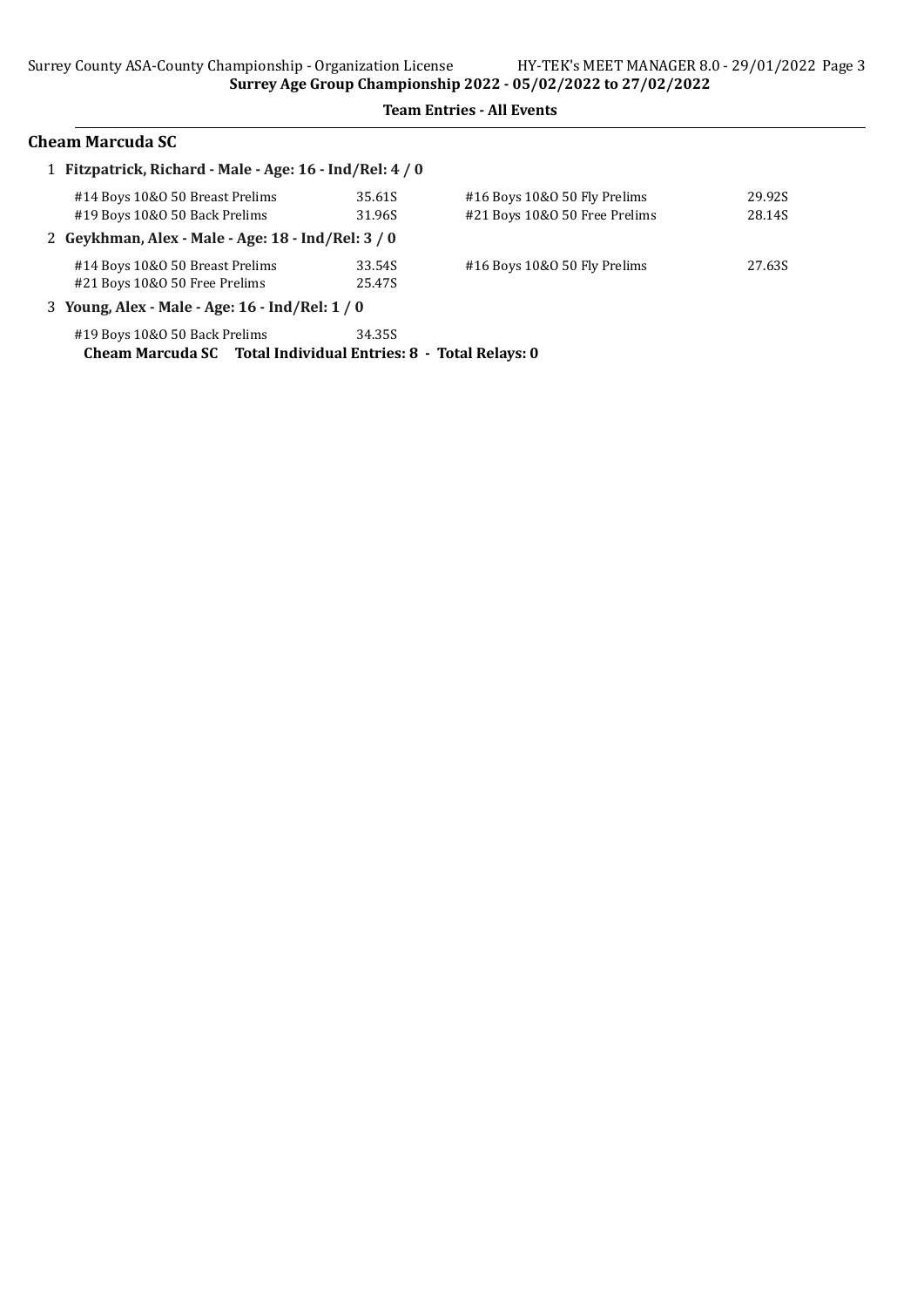Surrey County ASA-County Championship - Organization License HY-TEK's MEET MANAGER 8.0 - 29/01/2022 Page 4

Surrey Age Group Championship 2022 - 05/02/2022 to 27/02/2022

|  | <b>Team Entries - All Events</b> |  |  |
|--|----------------------------------|--|--|
|--|----------------------------------|--|--|

| <b>Cranleigh SC</b>                                                 |                    |                                                                 |                    |
|---------------------------------------------------------------------|--------------------|-----------------------------------------------------------------|--------------------|
| 1 Andrews, Lucy - Female - Age: 18 - Ind/Rel: 2 / 0                 |                    |                                                                 |                    |
| #15 Girls 10&0 50 Back Prelims                                      | 33.71S             | #17 Girls 10&0 50 Free Prelims                                  | 29.64S             |
| 2 Bruce, Alice - Female - Age: 13 - Ind/Rel: 2 / 0                  |                    |                                                                 |                    |
| #17 Girls 10&0 50 Free Prelims                                      | 32.56S             | #18 Girls 10&0 50 Breast Prelims                                | 42.07S             |
| 3 Bruce, Henry - Male - Age: 11 - Ind/Rel: 1 / 0                    |                    |                                                                 |                    |
| #19 Boys 10&0 50 Back Prelims                                       | 42.21S             |                                                                 |                    |
| 4 Collins, Alice - Female - Age: 12 - Ind/Rel: 2 / 0                |                    |                                                                 |                    |
| #1 Girls 10&0 100 Breast Prelims                                    | 1:33.99S           | #18 Girls 10&0 50 Breast Prelims                                | 41.57S             |
| 5 Cook, Emily - Female - Age: 13 - Ind/Rel: 5 / 0                   |                    |                                                                 |                    |
| #5 Girls 12&0 400 IM                                                | 6:06.61S           | #15 Girls 10&0 50 Back Prelims                                  | 37.11S             |
| #17 Girls 10&0 50 Free Prelims                                      | 31.61S             | #18 Girls 10&0 50 Breast Prelims                                | 42.68S             |
| #20 Girls 10&O 50 Fly Prelims                                       | 35.53S             |                                                                 |                    |
| 6 Craig, Thomas - Male - Age: 17 - Ind/Rel: 2 / 0                   |                    |                                                                 |                    |
| #19 Boys 10&0 50 Back Prelims                                       | 31.03S             | #21 Boys 10&0 50 Free Prelims                                   | 25.69S             |
| 7 Emmett, Connie - Female - Age: 13 - Ind/Rel: 7 / 0                |                    |                                                                 |                    |
| #1 Girls 10&0 100 Breast Prelims                                    | 1:25.93S           | #10 Girls 10&0 200 Breast                                       | 3:02.335           |
| #15 Girls 10&0 50 Back Prelims                                      | 37.72              | #17 Girls 10&0 50 Free Prelims                                  | 30.92S             |
| #18 Girls 10&0 50 Breast Prelims<br>#51 Girls 10&0 100 Free Prelims | 38.90S<br>1:07.23S | #20 Girls 10&O 50 Fly Prelims                                   | 35.48              |
| 8 Hastie, Harry - Male - Age: 12 - Ind/Rel: 2 / 0                   |                    |                                                                 |                    |
|                                                                     |                    |                                                                 |                    |
| #19 Boys 10&0 50 Back Prelims                                       | 39.60S             | #21 Boys 10&0 50 Free Prelims                                   | 33.88S             |
| 9 Hastie, Millie - Female - Age: 14 - Ind/Rel: 3 / 0                |                    |                                                                 |                    |
| #5 Girls 12&0 400 IM<br>#18 Girls 10&0 50 Breast Prelims            | 5:46.83S<br>39.93S | #10 Girls 10&0 200 Breast                                       | 3:01.54S           |
| 10 Horstead, Martha - Female - Age: 12 - Ind/Rel: 1 / 0             |                    |                                                                 |                    |
| #20 Girls 10&O 50 Fly Prelims                                       | 39.88              |                                                                 |                    |
| 11 Howells-Davies, Lana - Female - Age: 14 - Ind/Rel: 6 / 0         |                    |                                                                 |                    |
| #8 Girls 10&0 100 Back Prelims                                      | 1:09.87S           | #15 Girls 10&0 50 Back Prelims                                  | 33.16S             |
| #17 Girls 10&0 50 Free Prelims                                      | 30.72S             | #18 Girls 10&0 50 Breast Prelims                                | 40.23S             |
| #20 Girls 10&0 50 Fly Prelims                                       | 32.99S             | #54 Girls 10&0 200 Back                                         | 2:31.22S           |
| 12 King, Chris - Male - Age: 16 - Ind/Rel: 6 / 0                    |                    |                                                                 |                    |
| #11 Boys 10&0 200 Back                                              | 2:21.47S           | #14 Boys 10&0 50 Breast Prelims                                 | 38.20S             |
| #16 Boys 10&0 50 Fly Prelims<br>#21 Boys 10&0 50 Free Prelims       | 32.12S<br>28.13S   | #19 Boys 10&0 50 Back Prelims<br>#45 Boys 10&0 100 Back Prelims | 30.37S<br>1:04.17S |
| 13 King, Lizzie - Female - Age: 13 - Ind/Rel: 3 / 0                 |                    |                                                                 |                    |
| #1 Girls 10&0 100 Breast Prelims                                    | 1:26.70S           | #10 Girls 10&0 200 Breast                                       | 3:05.935           |
| #18 Girls 10&0 50 Breast Prelims                                    | 40.50S             |                                                                 |                    |
| 14 Reilly, Siena - Female - Age: 14 - Ind/Rel: 6 / 0                |                    |                                                                 |                    |
| #1 Girls 10&0 100 Breast Prelims                                    | 1:22.09S           | #8 Girls 10&0 100 Back Prelims                                  | 1:11.16S           |
| #10 Girls 10&0 200 Breast                                           | 2:56.61S           | #15 Girls 10&0 50 Back Prelims                                  | 31.59S             |
| #18 Girls 10&0 50 Breast Prelims                                    | 37.15S             | #46 Girls 10&0 200 IM                                           | 2:38.68S           |
| 15 Shayler, Ellen - Female - Age: 15 - Ind/Rel: 3 / 0               |                    |                                                                 |                    |
| #5 Girls 12&0 400 IM                                                | 5:48.05S           | #15 Girls 10&0 50 Back Prelims                                  | 35.96S             |
| #18 Girls 10&0 50 Breast Prelims                                    | 39.72S             |                                                                 |                    |
| 16 Stanley, William - Male - Age: 17 - Ind/Rel: 1 / 0               |                    |                                                                 |                    |
| #19 Boys 10&0 50 Back Prelims                                       | 32.30S             |                                                                 |                    |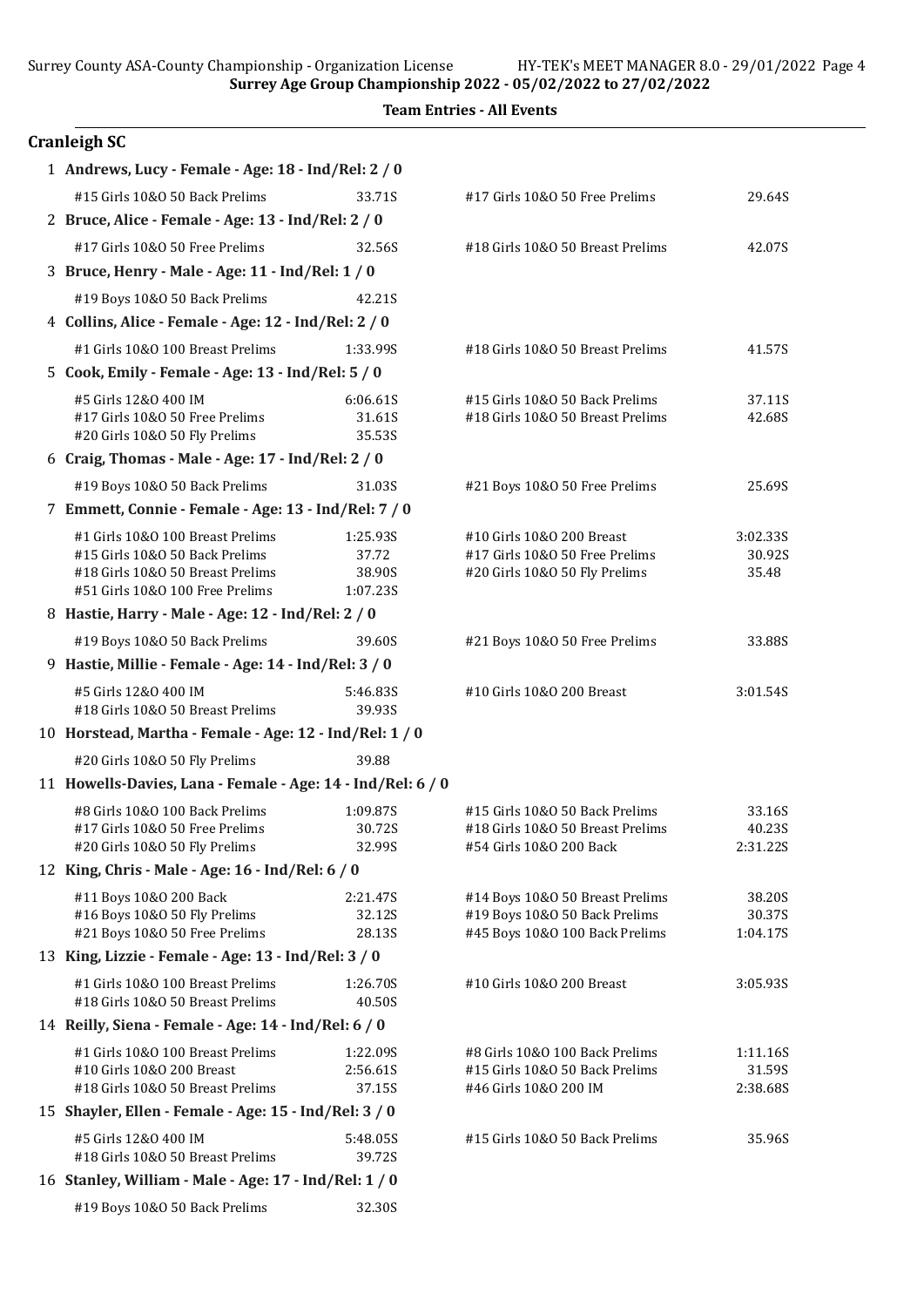## Cranleigh SC

| 17 Webb, Eve - Female - Age: 14 - Ind/Rel: 8 / 0            |          |                                |          |
|-------------------------------------------------------------|----------|--------------------------------|----------|
| #1 Girls 10&0 100 Breast Prelims                            | 1:23.07S | #10 Girls 10&0 200 Breast      | 2:59.50S |
| #15 Girls 10&0 50 Back Prelims                              | 33.51S   | #17 Girls 10&0 50 Free Prelims | 30.04S   |
| #18 Girls 10&0 50 Breast Prelims                            | 38.25S   | #20 Girls 10&0 50 Fly Prelims  | 33.16S   |
| #44 Girls 10&0 100 Fly Prelims                              | 1:14.435 | #53 Girls 10&0 200 Fly         | 2:49.54S |
| 18 Webb, Joe - Male - Age: 11 - Ind/Rel: 2 / 0              |          |                                |          |
| #14 Boys 10&0 50 Breast Prelims                             | 48.93S   | #19 Boys 10&0 50 Back Prelims  | 43.15S   |
| Cranleigh SC Total Individual Entries: 62 - Total Relays: 0 |          |                                |          |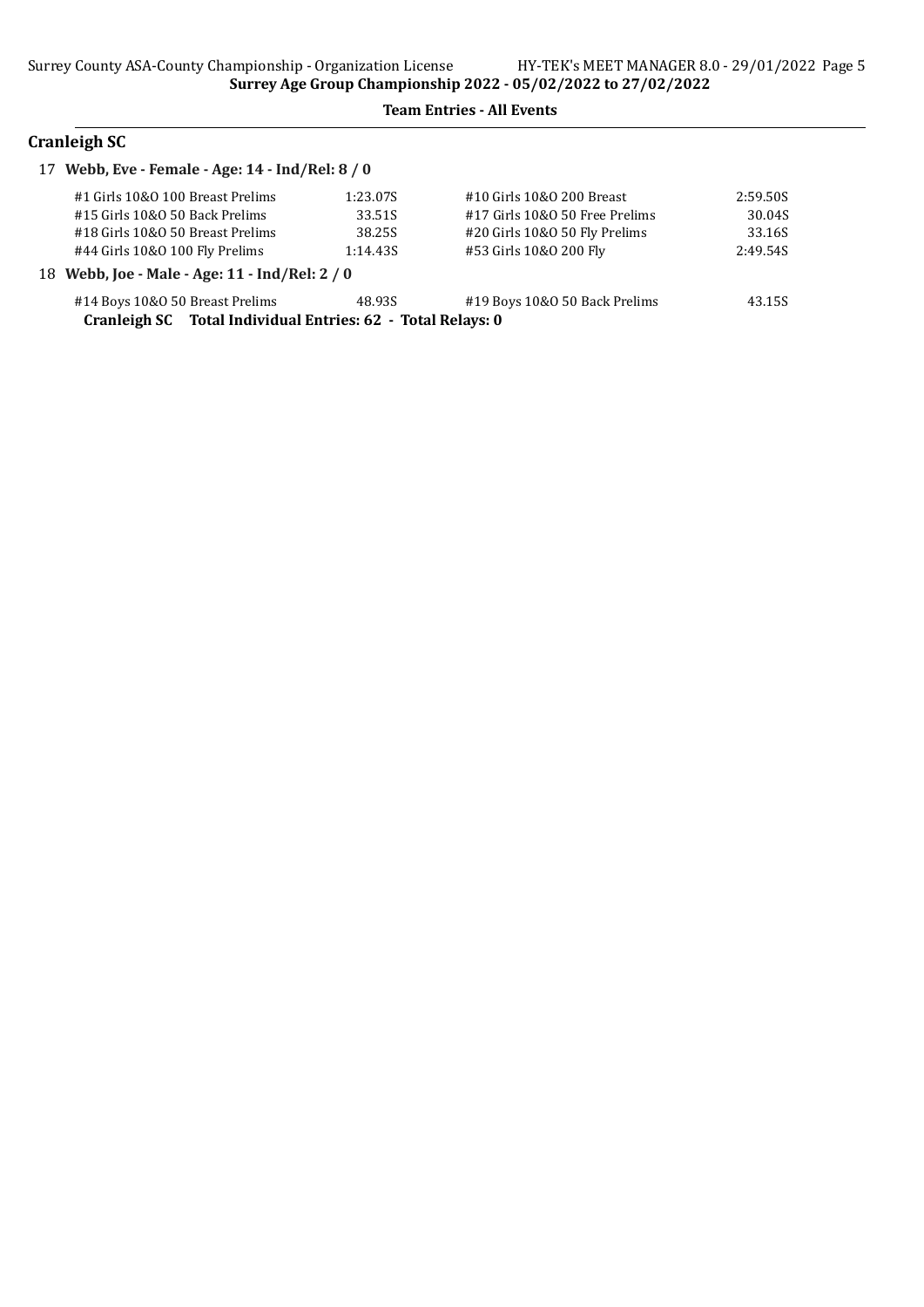Surrey County ASA-County Championship - Organization License HY-TEK's MEET MANAGER 8.0 - 29/01/2022 Page 6

Surrey Age Group Championship 2022 - 05/02/2022 to 27/02/2022

| <b>Croydon Amphibians SC</b>                                       |                      |                                                                 |                    |
|--------------------------------------------------------------------|----------------------|-----------------------------------------------------------------|--------------------|
| 1 Ashdown-Parkes, Tao - Male - Age: 16 - Ind/Rel: 2 / 0            |                      |                                                                 |                    |
| #16 Boys 10&0 50 Fly Prelims                                       | 31.21S               | #21 Boys 10&0 50 Free Prelims                                   | 28.17S             |
| 2 Barretta, Luca - Male - Age: 19 - Ind/Rel: 4 / 0                 |                      |                                                                 |                    |
| #14 Boys 10&0 50 Breast Prelims                                    | 32.45S               | #16 Boys 10&0 50 Fly Prelims                                    | 27.88S             |
| #19 Boys 10&0 50 Back Prelims                                      | 28.64S               | #21 Boys 10&0 50 Free Prelims                                   | 24.73S             |
| 3 Blair, Orrin - Female - Age: 17 - Ind/Rel: 3 / 0                 |                      |                                                                 |                    |
| #15 Girls 10&0 50 Back Prelims<br>#20 Girls 10&O 50 Fly Prelims    | 34.04S<br>32.69S     | #18 Girls 10&0 50 Breast Prelims                                | 38.46S             |
| 4 Blair, Tay - Female - Age: 19 - Ind/Rel: 4 / 0                   |                      |                                                                 |                    |
| #1 Girls 10&0 100 Breast Prelims<br>#20 Girls 10&0 50 Fly Prelims  | 1:18.21S<br>31.55S   | #18 Girls 10&0 50 Breast Prelims<br>#46 Girls 10&0 200 IM       | 35.00S<br>2:31.68S |
| 5 Brown, Amy - Female - Age: 18 - Ind/Rel: 4 / 0                   |                      |                                                                 |                    |
| #8 Girls 10&0 100 Back Prelims<br>#18 Girls 10&0 50 Breast Prelims | 1:08.935<br>38.41S   | #15 Girls 10&0 50 Back Prelims<br>#20 Girls 10&O 50 Fly Prelims | 31.62S<br>33.70    |
| 6 Browne, Maddie - Female - Age: 17 - Ind/Rel: 2 / 0               |                      |                                                                 |                    |
| #17 Girls 10&0 50 Free Prelims                                     | 29.78S               | #20 Girls 10&O 50 Fly Prelims                                   | 33.85S             |
| 7 Calligeris, Olivia - Female - Age: 13 - Ind/Rel: 1 / 0           |                      |                                                                 |                    |
| #17 Girls 10&0 50 Free Prelims                                     | 31.58S               |                                                                 |                    |
| 8 Chapman, Alex - Male - Age: 11 - Ind/Rel: 3 / 0                  |                      |                                                                 |                    |
| #11 Boys 10&0 200 Back                                             | 3:08.95S             | #16 Boys 10&0 50 Fly Prelims                                    | 44.04S             |
| #50 Boys 10&0 100 Fly Prelims                                      | 1:36.54S             |                                                                 |                    |
| 9 Chaudhury, Charlotte - Female - Age: 12 - Ind/Rel: 7 / 0         |                      |                                                                 |                    |
| #8 Girls 10&0 100 Back Prelims                                     | 1:20.18S             | #15 Girls 10&0 50 Back Prelims                                  | 36.62S             |
| #17 Girls 10&0 50 Free Prelims                                     | 30.50S               | #20 Girls 10&O 50 Fly Prelims                                   | 34.70S             |
| #44 Girls 10&0 100 Fly Prelims<br>#51 Girls 10&0 100 Free Prelims  | 1:23.90S<br>1:11.49S | #46 Girls 10&0 200 IM                                           | 2:55.62S           |
| 10 Chaudhury, Harry - Male - Age: 14 - Ind/Rel: 11 / 0             |                      |                                                                 |                    |
| #2 Boys 10&0 100 Free Prelims                                      | 58.65S               | #9 Boys 10&0 200 Free                                           | 2:08.97S           |
| #11 Boys 10&0 200 Back                                             | 2:20.33S             | #13 Boys 10&0 400 Free                                          | 4:44.93S           |
| #16 Boys 10&0 50 Fly Prelims                                       | 29.22S               | #19 Boys 10&0 50 Back Prelims                                   | 30.47S             |
| #21 Boys 10&0 50 Free Prelims                                      | 26.64S               | #45 Boys 10&0 100 Back Prelims                                  | 1:06.05S           |
| #48 Boys 12&0 400 IM                                               | 5:18.58S             | #50 Boys 10&0 100 Fly Prelims                                   | 1:03.81S           |
| #52 Boys 10&0 200 IM                                               | 2:28.57S             |                                                                 |                    |
| 11 Davey, Chloe - Female - Age: 16 - Ind/Rel: 5 / 0                |                      |                                                                 |                    |
| #5 Girls 12&0 400 IM                                               | 5:42.50S             | #15 Girls 10&0 50 Back Prelims                                  | 35.91S             |
| #17 Girls 10&0 50 Free Prelims<br>#20 Girls 10&O 50 Fly Prelims    | 29.98S<br>33.20S     | #18 Girls 10&0 50 Breast Prelims                                | 37.94S             |
| 12 Davey, Emily - Female - Age: 14 - Ind/Rel: 1 / 0                |                      |                                                                 |                    |
| #18 Girls 10&0 50 Breast Prelims                                   | 38.01S               |                                                                 |                    |
| 13 Dolling, Imogen - Female - Age: 12 - Ind/Rel: 4 / 0             |                      |                                                                 |                    |
|                                                                    | 1:32.57S             |                                                                 |                    |
| #1 Girls 10&0 100 Breast Prelims<br>#15 Girls 10&0 50 Back Prelims | 37.47S               | #10 Girls 10&0 200 Breast<br>#18 Girls 10&0 50 Breast Prelims   | 3:20.07S<br>42.64S |
| 14 Dolling, Josh - Male - Age: 14 - Ind/Rel: 8 / 0                 |                      |                                                                 |                    |
| #2 Boys 10&0 100 Free Prelims                                      | 1:02.66S             | #11 Boys 10&0 200 Back                                          | 2:27.37S           |
| #16 Boys 10&0 50 Fly Prelims                                       | 30.28S               | #19 Boys 10&0 50 Back Prelims                                   | 31.92S             |
| #21 Boys 10&0 50 Free Prelims                                      | 28.49S               | #45 Boys 10&0 100 Back Prelims                                  | 1:07.35S           |
| #47 Boys 10&0 200 Fly                                              | 2:41.68S             | #50 Boys 10&0 100 Fly Prelims                                   | 1:11.04S           |

Team Entries - All Events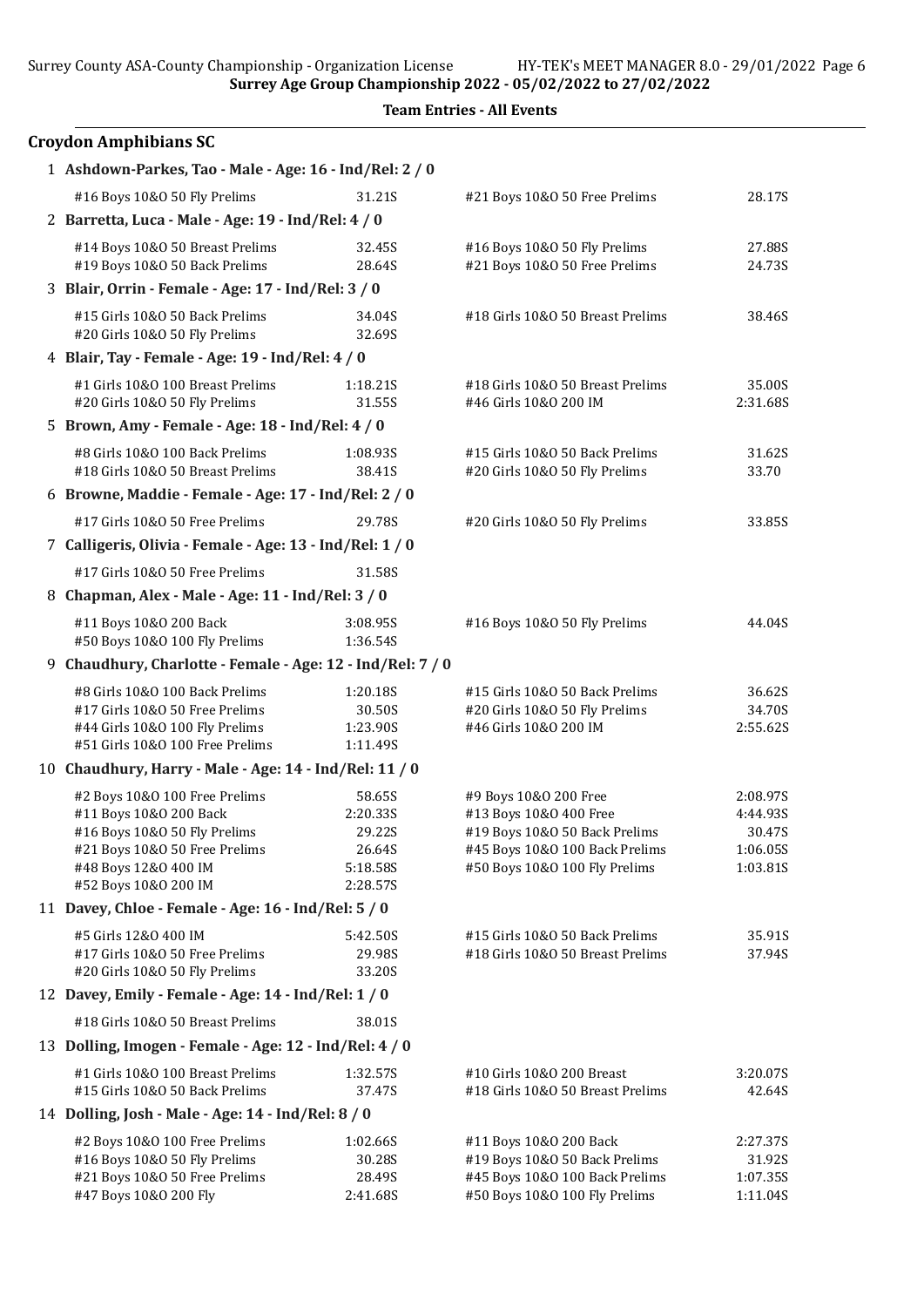|  | <b>Team Entries - All Events</b> |  |  |
|--|----------------------------------|--|--|
|--|----------------------------------|--|--|

| <b>Croydon Amphibians SC</b>                                                      |                    |                                  |           |
|-----------------------------------------------------------------------------------|--------------------|----------------------------------|-----------|
| 15 Fensom, Peter - Male - Age: 11 - Ind/Rel: 2 / 0                                |                    |                                  |           |
| #14 Boys 10&0 50 Breast Prelims                                                   | 49.10S             | #16 Boys 10&0 50 Fly Prelims     | 41.84S    |
| 16 Findell, Noah - Male - Age: 16 - Ind/Rel: 7 / 0                                |                    |                                  |           |
| #11 Boys 10&0 200 Back                                                            | 2:26.84S           | #13 Boys 10&0 400 Free           | 4:29.83S  |
| #19 Boys 10&0 50 Back Prelims                                                     | 30.86S             | #21 Boys 10&0 50 Free Prelims    | 27.52S    |
| #45 Boys 10&0 100 Back Prelims                                                    | 1:06.17S           | #48 Boys 12&0 400 IM             | 5:11.47S  |
| #55 Boys 12&0 800 Free<br>17 Gironella, Alister - Male - Age: 12 - Ind/Rel: 3 / 0 | 9:35.06S           |                                  |           |
|                                                                                   |                    |                                  |           |
| #14 Boys 10&0 50 Breast Prelims<br>#21 Boys 10&0 50 Free Prelims                  | 45.18S<br>33.46S   | #19 Boys 10&0 50 Back Prelims    | 37.94S    |
| 18 Handley, Oliver - Male - Age: 14 - Ind/Rel: 10 / 0                             |                    |                                  |           |
| #4 Boys 10&0 200 Breast                                                           | 2:55.97S           | #7 Boys 10&0 100 Breast Prelims  | 1:20.90S  |
| #9 Boys 10&0 200 Free                                                             | 2:18.06S           | #11 Boys 10&0 200 Back           | 2:32.73S  |
| #13 Boys 10&0 400 Free                                                            | 4:51.08S           | #14 Boys 10&0 50 Breast Prelims  | 36.90S    |
| #21 Boys 10&0 50 Free Prelims                                                     | 29.29S             | #45 Boys 10&0 100 Back Prelims   | 1:13.64S  |
| #48 Boys 12&0 400 IM                                                              | 5:40.52S           | #55 Boys 12&0 800 Free           | 10:08.13S |
| 19 Kelly, Ava - Female - Age: 16 - Ind/Rel: 7 / 0                                 |                    |                                  |           |
| #1 Girls 10&0 100 Breast Prelims                                                  | 1:14.66S           | #8 Girls 10&0 100 Back Prelims   | 1:09.99S  |
| #15 Girls 10&0 50 Back Prelims                                                    | 32.81S             | #17 Girls 10&O 50 Free Prelims   | 29.44S    |
| #18 Girls 10&0 50 Breast Prelims                                                  | 33.45S             | #20 Girls 10&O 50 Fly Prelims    | 33.32S    |
| #46 Girls 10&0 200 IM                                                             | 2:36.78S           |                                  |           |
| 20 Kelly, Mia - Female - Age: 13 - Ind/Rel: 5 / 0                                 |                    |                                  |           |
| #8 Girls 10&0 100 Back Prelims                                                    | 1:16.57S           | #15 Girls 10&0 50 Back Prelims   | 35.24S    |
| #17 Girls 10&0 50 Free Prelims                                                    | 31.81S             | #18 Girls 10&0 50 Breast Prelims | 41.87S    |
| #20 Girls 10&O 50 Fly Prelims<br>21 Lam, Zain - Male - Age: 16 - Ind/Rel: 3 / 0   | 34.70S             |                                  |           |
|                                                                                   |                    |                                  |           |
| #7 Boys 10&0 100 Breast Prelims                                                   | 1:06.75S           | #14 Boys 10&0 50 Breast Prelims  | 30.92S    |
| #16 Boys 10&0 50 Fly Prelims                                                      | 26.24S             |                                  |           |
| 22 Lane, Nico - Male - Age: 17 - Ind/Rel: 3 / 0                                   |                    |                                  |           |
| #14 Boys 10&0 50 Breast Prelims<br>#21 Boys 10&0 50 Free Prelims                  | 36.15S<br>28.27S   | #19 Boys 10&0 50 Back Prelims    | 30.72S    |
| 23 Malhotra, Maya - Female - Age: 16 - Ind/Rel: 2 / 0                             |                    |                                  |           |
| #15 Girls 10&0 50 Back Prelims                                                    | 35.70S             | #20 Girls 10&O 50 Fly Prelims    | 33.80S    |
| 24 Morris, Lucy - Female - Age: 15 - Ind/Rel: 1 / 0                               |                    |                                  |           |
|                                                                                   |                    |                                  |           |
| #15 Girls 10&0 50 Back Prelims                                                    | 34.16S             |                                  |           |
| 25 Mumford, Joe - Male - Age: 16 - Ind/Rel: 3 / 0                                 |                    |                                  |           |
| #7 Boys 10&0 100 Breast Prelims<br>#19 Boys 10&0 50 Back Prelims                  | 1:14.58S<br>34.65S | #14 Boys 10&0 50 Breast Prelims  | 33.67S    |
| 26 Murray, Lara - Female - Age: 13 - Ind/Rel: 1 / 0                               |                    |                                  |           |
| #18 Girls 10&0 50 Breast Prelims                                                  | 41.86S             |                                  |           |
| 27 Oelkers, Ella - Female - Age: 14 - Ind/Rel: 1 / 0                              |                    |                                  |           |
| #18 Girls 10&0 50 Breast Prelims                                                  | 40.90S             |                                  |           |
| 28 Page, Leonie - Female - Age: 12 - Ind/Rel: 4 / 0                               |                    |                                  |           |
| #17 Girls 10&O 50 Free Prelims                                                    | 33.12S             | #18 Girls 10&0 50 Breast Prelims | 45.91S    |

#20 Girls 10&O 50 Fly Prelims 36.86S #44 Girls 10&O 100 Fly Prelims 1:26.36S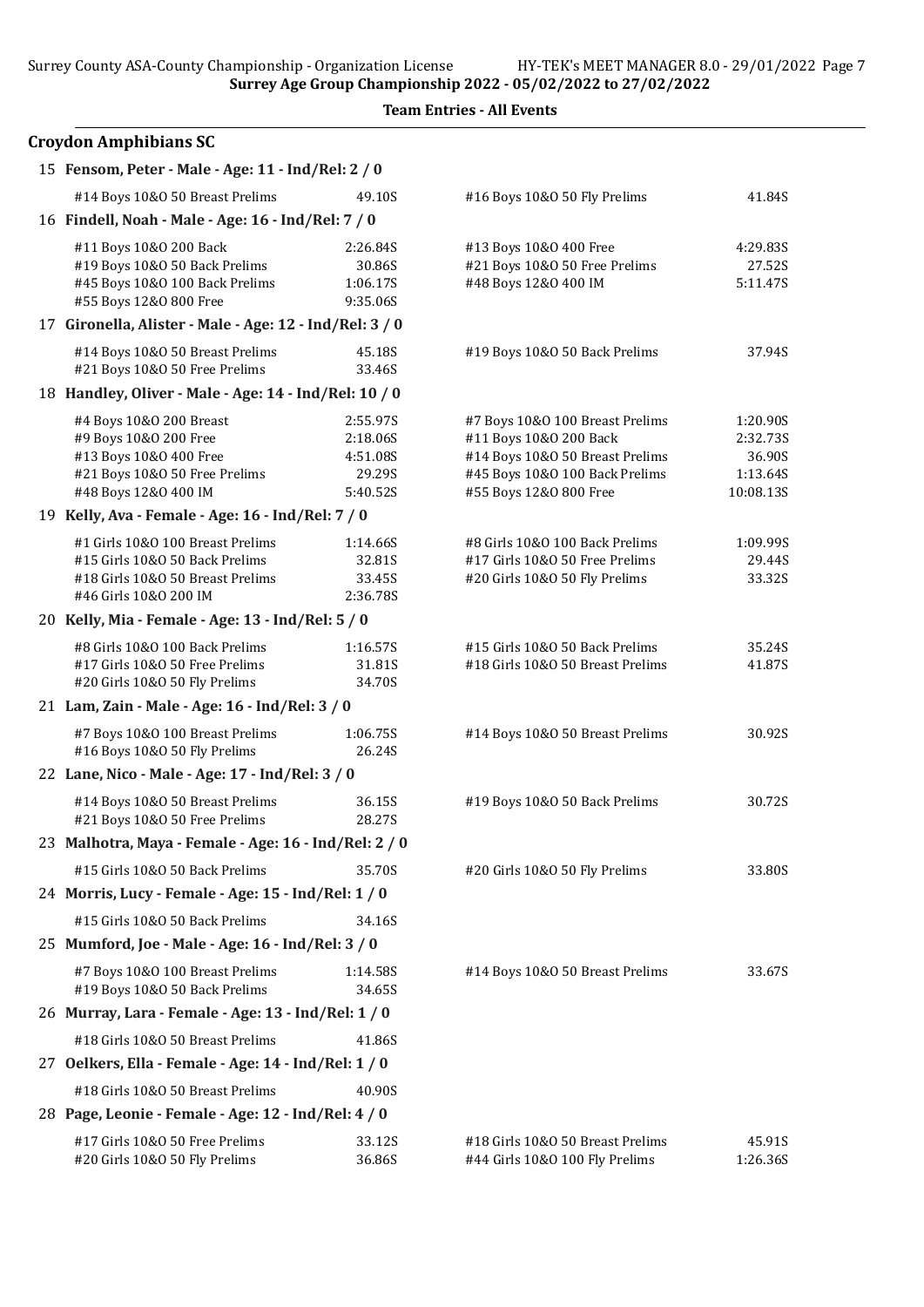|  | <b>Team Entries - All Events</b> |  |  |
|--|----------------------------------|--|--|
|--|----------------------------------|--|--|

|    | <b>Croydon Amphibians SC</b>                                                                     |                                |                                                                                                    |                              |
|----|--------------------------------------------------------------------------------------------------|--------------------------------|----------------------------------------------------------------------------------------------------|------------------------------|
|    | 29 Rispin, Will - Male - Age: 12 - Ind/Rel: 6 / 0                                                |                                |                                                                                                    |                              |
|    | #2 Boys 10&0 100 Free Prelims<br>#19 Boys 10&0 50 Back Prelims<br>#45 Boys 10&0 100 Back Prelims | 1:08.93S<br>35.61S<br>1:18.46S | #16 Boys 10&0 50 Fly Prelims<br>#21 Boys 10&0 50 Free Prelims<br>#50 Boys 10&0 100 Fly Prelims     | 35.62S<br>30.21S<br>1:19.78S |
|    | 30 Roberts, Llewelyn - Male - Age: 13 - Ind/Rel: 1 / 0                                           |                                |                                                                                                    |                              |
|    | #14 Boys 10&0 50 Breast Prelims                                                                  | 41.44S                         |                                                                                                    |                              |
|    | 31 Samy, Oliver - Male - Age: 32 - Ind/Rel: 2 / 0                                                |                                |                                                                                                    |                              |
|    | #7 Boys 10&0 100 Breast Prelims                                                                  | 1:08.15S                       | #14 Boys 10&0 50 Breast Prelims                                                                    | 30.94S                       |
|    | 32 Sorel, Teo - Male - Age: 12 - Ind/Rel: 6 / 0                                                  |                                |                                                                                                    |                              |
|    | #14 Boys 10&0 50 Breast Prelims<br>#19 Boys 10&0 50 Back Prelims<br>#47 Boys 10&0 200 Fly        | 44.34S<br>38.35S<br>3:21.10S   | #16 Boys 10&0 50 Fly Prelims<br>#21 Boys 10&0 50 Free Prelims<br>#50 Boys 10&0 100 Fly Prelims     | 36.12S<br>32.24S<br>1:24.72S |
|    | 33 Turner, Patrick - Male - Age: 15 - Ind/Rel: 6 / 0                                             |                                |                                                                                                    |                              |
|    | #11 Boys 10&0 200 Back<br>#16 Boys 10&0 50 Fly Prelims<br>#21 Boys 10&0 50 Free Prelims          | 2:29.16S<br>31.93S<br>28.36S   | #14 Boys 10&0 50 Breast Prelims<br>#19 Boys 10&0 50 Back Prelims<br>#45 Boys 10&0 100 Back Prelims | 37.92S<br>31.69S<br>1:08.86S |
|    | 34 Wegorek, Ava - Female - Age: 11 - Ind/Rel: 1 / 0                                              |                                |                                                                                                    |                              |
|    | #18 Girls 10&0 50 Breast Prelims                                                                 | 48.25S                         |                                                                                                    |                              |
|    | 35 Woolley, Anna - Female - Age: 18 - Ind/Rel: 4 / 0                                             |                                |                                                                                                    |                              |
|    | #15 Girls 10&0 50 Back Prelims<br>#18 Girls 10&0 50 Breast Prelims                               | 35.31S<br>38.29S               | #17 Girls 10&O 50 Free Prelims<br>#51 Girls 10&0 100 Free Prelims                                  | 28.32S<br>1:01.39            |
| 1  | Croydon Amphibians SC - 'A'                                                                      |                                | #22 Girls 16 & Over 4x100 Freestyle Relay                                                          | 4:19.26S                     |
| 2  | Croydon Amphibians SC - 'A'                                                                      |                                | #23 Boys 16 & Over 4x100 Medley Relay S                                                            | 4:17.10S                     |
| 3  | Croydon Amphibians SC - 'A'                                                                      |                                | #24 Mixed Under 16 4x100 Freestyle Rela                                                            | 4:20.06S                     |
| 4  | Croydon Amphibians SC - 'B'                                                                      |                                | #24 Mixed Under 16 4x100 Freestyle Rela                                                            | 4:29.04S                     |
| 5  | Croydon Amphibians SC - 'A'                                                                      |                                | #25 Girls 10-11 4x50 Medley Relay                                                                  | 3:02.08S                     |
| 6  | Croydon Amphibians SC - 'B'                                                                      |                                | #25 Girls 10-11 4x50 Medley Relay                                                                  | 3:09.83S                     |
| 7  | Croydon Amphibians SC - 'A'                                                                      |                                | #26 Boys 10-11 4x50 Freestyle Relay                                                                | 2:36.50S                     |
| 8  | Croydon Amphibians SC - 'B'                                                                      |                                | #26 Boys 10-11 4x50 Freestyle Relay                                                                | 2:53.32S                     |
| 9  | Croydon Amphibians SC - 'A'                                                                      |                                | #28 Boys 12-13 4x50 Medley Relay                                                                   | 2:25.71S                     |
| 10 | Croydon Amphibians SC - 'A'                                                                      |                                | #29 Girls 12-13 4x50 Freestyle Relay                                                               | 2:07.01S                     |
| 11 | Croydon Amphibians SC - 'B'                                                                      |                                | #29 Girls 12-13 4x50 Freestyle Relay                                                               | 2:19.66S                     |
| 12 | Croydon Amphibians SC - 'A'                                                                      |                                | #30 Mixed 16 & Over 4x100 Freestyle Rela                                                           | 3:59.40S                     |
| 13 | Croydon Amphibians SC - 'B'                                                                      |                                | #30 Mixed 16 & Over 4x100 Freestyle Rela                                                           | 4:13.77S                     |
| 14 | Croydon Amphibians SC - 'A'                                                                      |                                | #31 Boys Under 16 4x100 Freestyle Relay                                                            | 4:08.04S                     |
| 15 | Croydon Amphibians SC - 'A'                                                                      |                                | #32 Girls Under 16 4x100 Medley Relay Ju                                                           | 5:13.98S                     |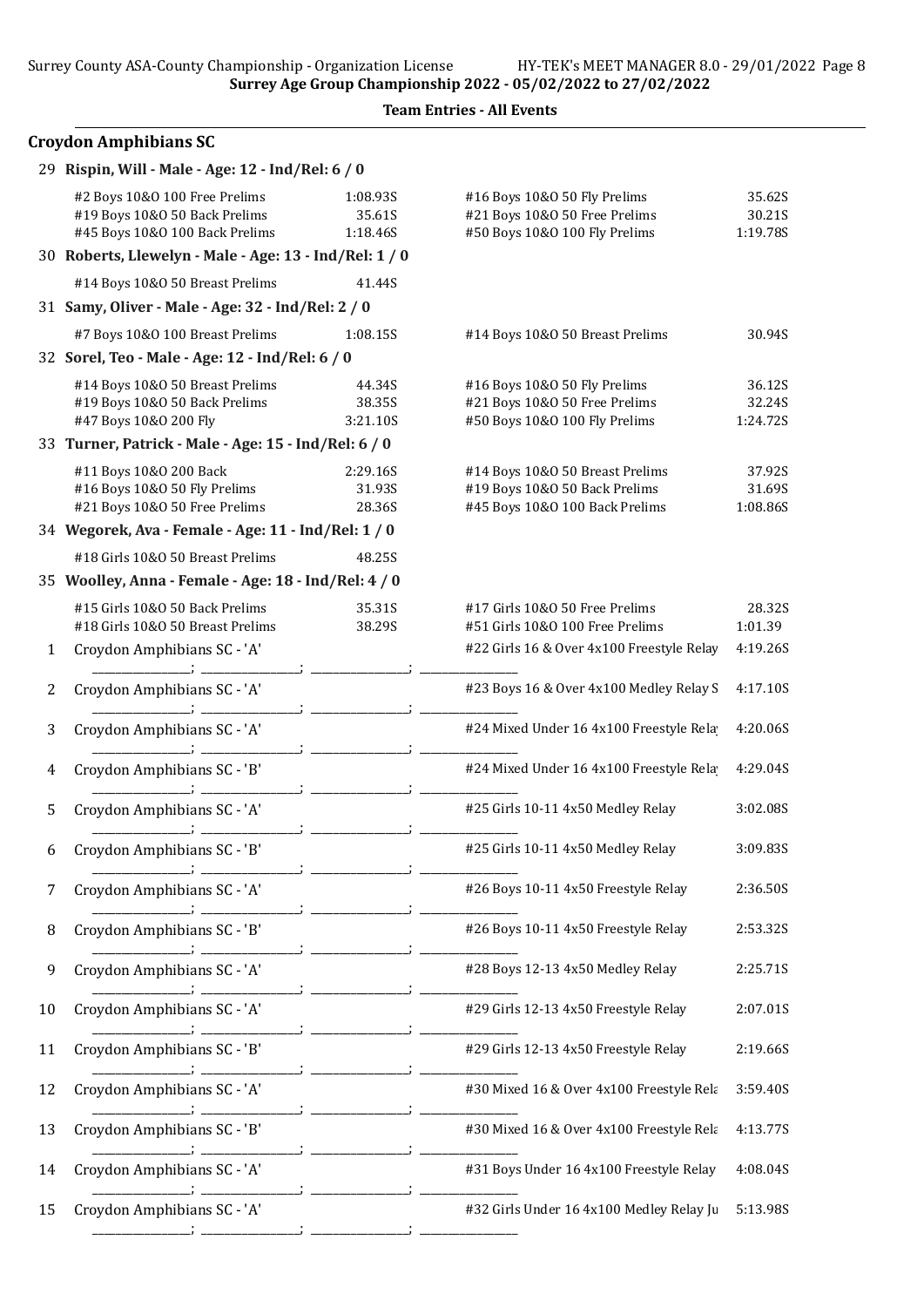## Team Entries - All Events

|    | <b>Croydon Amphibians SC</b> |                                          |          |
|----|------------------------------|------------------------------------------|----------|
| 16 | Croydon Amphibians SC - 'A'  | #33 Boys 16 & Over 4x100 Freestyle Relay | 3:53.91S |
| 17 | Croydon Amphibians SC - 'A'  | #34 Girls 16 & Over 4x100 Medley Relay S | 4:44.36S |
| 18 | Croydon Amphibians SC - 'A'  | #35 Mixed Under 16 4x100 Medley Relay    | 4:51.83S |
| 19 | Croydon Amphibians SC - 'B'  | #35 Mixed Under 16 4x100 Medley Relay    | 5:01.60S |
| 20 | Croydon Amphibians SC - 'A'  | #36 Boys 10-11 4x50 Medley Relay         | 3:02.09S |
| 21 | Croydon Amphibians SC - 'B'  | #36 Boys 10-11 4x50 Medley Relay         | 3:16.71S |
| 22 | Croydon Amphibians SC - 'A'  | #37 Girls 10-11 4x50 Freestyle Relay     | 2:36.76S |
| 23 | Croydon Amphibians SC - 'B'  | #37 Girls 10-11 4x50 Freestyle Relay     | 2:48.46S |
| 24 | Croydon Amphibians SC - 'A'  | #39 Girls 12-13 4x50 Medley Relay        | 2:24.53S |
| 25 | Croydon Amphibians SC - 'B'  | #39 Girls 12-13 4x50 Medley Relay        | 2:31.94S |
| 26 | Croydon Amphibians SC - 'A'  | #40 Boys 12-13 4x50 Freestyle Relay      | 2:11.67S |
| 27 | Croydon Amphibians SC - 'A'  | #41 Mixed 16 & Over 4x100 Medley Relay   | 4:21.41S |
| 28 | Croydon Amphibians SC - 'B'  | #41 Mixed 16 & Over 4x100 Medley Relay   | 4:41.63S |
| 29 | Croydon Amphibians SC - 'A'  | #42 Girls Under 16 4x100 Freestyle Relay | 4:40.94S |
| 30 | Croydon Amphibians SC - 'A'  | #43 Boys Under 16 4x100 Medley Relay Ju  | 4:39.45S |
|    |                              |                                          |          |

Croydon Amphibians SC Total Individual Entries: 137 - Total Relays: 30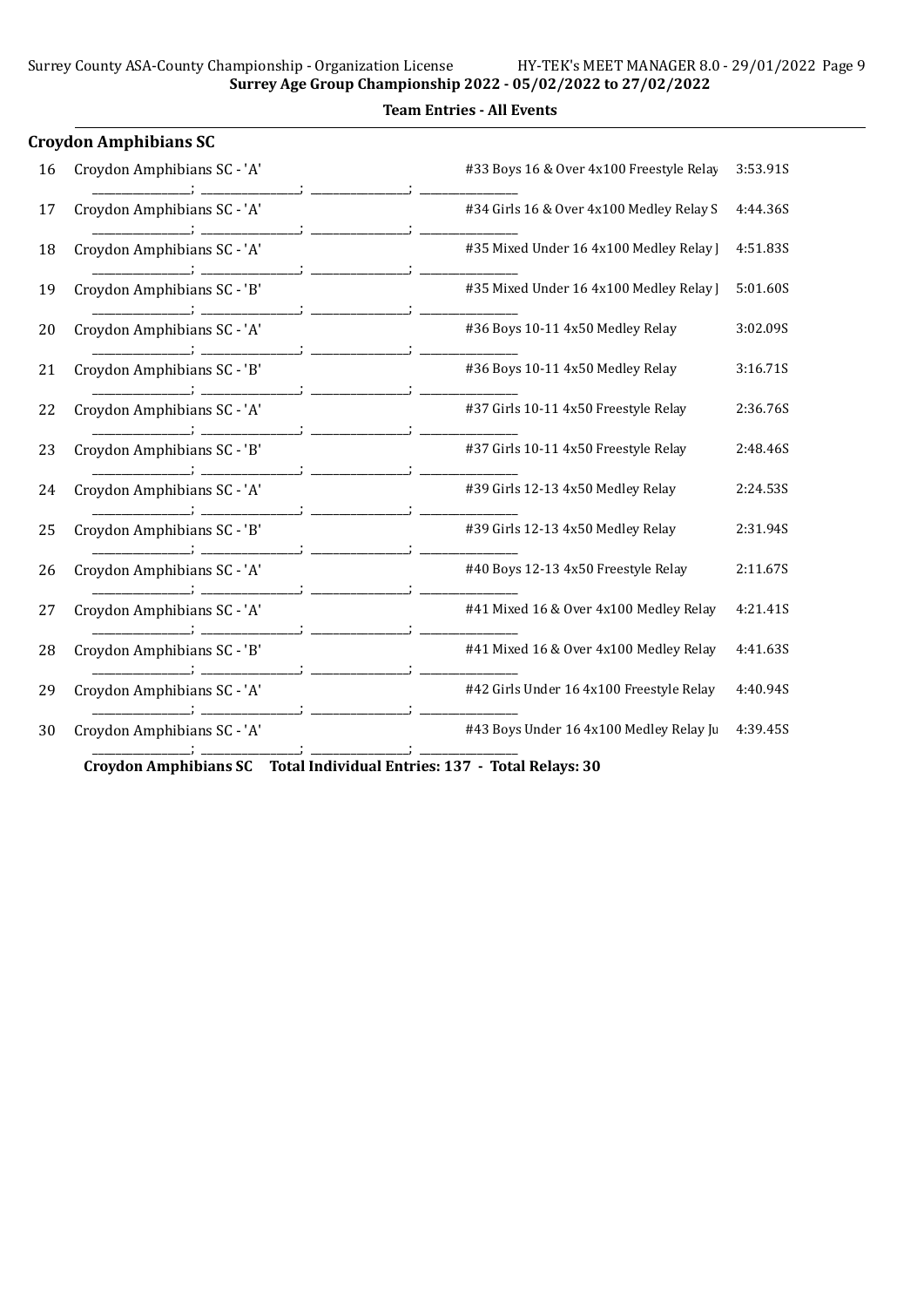### Team Entries - All Events

# Dorking Swimming Club

| 1 Askew, Lauren - Female - Age: 15 - Ind/Rel: 8 / 0                                                              |                                         |                                                                                                                                |                                          |
|------------------------------------------------------------------------------------------------------------------|-----------------------------------------|--------------------------------------------------------------------------------------------------------------------------------|------------------------------------------|
| #5 Girls 12&0 400 IM<br>#17 Girls 10&0 50 Free Prelims<br>#20 Girls 10&0 50 Fly Prelims<br>#46 Girls 10&0 200 IM | 5:43.44S<br>30.87<br>33.25S<br>2:39.63S | #15 Girls 10&0 50 Back Prelims<br>#18 Girls 10&0 50 Breast Prelims<br>#44 Girls 10&0 100 Fly Prelims<br>#53 Girls 10&0 200 Fly | 34.57S<br>39.70S<br>1:14.69S<br>2:47.46S |
| 2 Beggs, Chloe - Female - Age: 17 - Ind/Rel: 6 / 0                                                               |                                         |                                                                                                                                |                                          |
| #12 Girls 12&0 800 Free<br>#20 Girls 10&0 50 Fly Prelims<br>#53 Girls 10&0 200 Fly                               | 9:55.00S<br>33.06S<br>2:51.28S          | #17 Girls 10&0 50 Free Prelims<br>#49 Girls 12&0 1500 Free<br>#56 Girls 10&O 400 Free                                          | 29.47S<br>19:31.24S<br>4:52.13S          |
| 3 Curzon, Sebastian - Male - Age: 12 - Ind/Rel: 2 / 0                                                            |                                         |                                                                                                                                |                                          |
| #19 Boys 10&O 50 Back Prelims                                                                                    | 38.46S                                  | #21 Boys 10&0 50 Free Prelims                                                                                                  | 34.97S                                   |
| 4 Elwell, Rhiannon - Female - Age: 17 - Ind/Rel: 3 / 0                                                           |                                         |                                                                                                                                |                                          |
| #5 Girls 12&0 400 IM<br>#53 Girls 10&0 200 Fly                                                                   | 5:48.34S<br>2:46.92S                    | #20 Girls 10&O 50 Fly Prelims                                                                                                  | 32.44S                                   |
| 5 Fitzgerald, Angus - Male - Age: 18 - Ind/Rel: 1 / 0                                                            |                                         |                                                                                                                                |                                          |
| #14 Boys 10&0 50 Breast Prelims                                                                                  | 36.85                                   |                                                                                                                                |                                          |
| 6 Hayat, Danyal - Male - Age: 12 - Ind/Rel: 2 / 0                                                                |                                         |                                                                                                                                |                                          |
| #14 Boys 10&0 50 Breast Prelims                                                                                  | 42.52S                                  | #21 Boys 10&0 50 Free Prelims                                                                                                  | 35.56                                    |
| 7 Hayers, Emily - Female - Age: 15 - Ind/Rel: 1 / 0                                                              |                                         |                                                                                                                                |                                          |
| #18 Girls 10&0 50 Breast Prelims                                                                                 | 38.03S                                  |                                                                                                                                |                                          |
| 8 Hayers, Sophie - Female - Age: 17 - Ind/Rel: 4 / 0                                                             |                                         |                                                                                                                                |                                          |
| #17 Girls 10&0 50 Free Prelims<br>#20 Girls 10&0 50 Fly Prelims                                                  | 29.97S<br>32.16S                        | #18 Girls 10&0 50 Breast Prelims<br>#53 Girls 10&0 200 Fly                                                                     | 38.50S<br>2:44.91S                       |
| 9 Hector, Millie - Female - Age: 16 - Ind/Rel: 2 / 0                                                             |                                         |                                                                                                                                |                                          |
| #5 Girls 12&0 400 IM                                                                                             | 5:49.15S                                | #18 Girls 10&0 50 Breast Prelims                                                                                               | 39.94S                                   |
| 10 Ispani-Ioannou, Angelina - Female - Age: 11 - Ind/Rel: 3 / 0                                                  |                                         |                                                                                                                                |                                          |
| #15 Girls 10&0 50 Back Prelims<br>#20 Girls 10&O 50 Fly Prelims                                                  | 41.82S<br>43.70S                        | #17 Girls 10&0 50 Free Prelims                                                                                                 | 35.98S                                   |
| 11 Johansson, Klara - Female - Age: 13 - Ind/Rel: 4 / 0                                                          |                                         |                                                                                                                                |                                          |
| #15 Girls 10&0 50 Back Prelims<br>#20 Girls 10&O 50 Fly Prelims                                                  | 36.81S<br>36.98                         | #17 Girls 10&O 50 Free Prelims<br>#51 Girls 10&0 100 Free Prelims                                                              | 30.95S<br>1:07.74S                       |
| 12 Lloyd, Alec - Male - Age: 12 - Ind/Rel: 1 / 0                                                                 |                                         |                                                                                                                                |                                          |
| #19 Boys 10&O 50 Back Prelims                                                                                    | 40.34S                                  |                                                                                                                                |                                          |
| 13 Nakano, Archy - Male - Age: 50 - Ind/Rel: 1 / 0                                                               |                                         |                                                                                                                                |                                          |
| #14 Boys 10&0 50 Breast Prelims                                                                                  | 32.56S                                  |                                                                                                                                |                                          |
| 14 Pickup, Jemima - Female - Age: 13 - Ind/Rel: 3 / 0                                                            |                                         |                                                                                                                                |                                          |
| #15 Girls 10&0 50 Back Prelims<br>#20 Girls 10&0 50 Fly Prelims                                                  | 35.14S<br>34.68S                        | #17 Girls 10&0 50 Free Prelims                                                                                                 | 31.66S                                   |
| 15 Pickup, Luella - Female - Age: 11 - Ind/Rel: 1 / 0                                                            |                                         |                                                                                                                                |                                          |
| #18 Girls 10&0 50 Breast Prelims                                                                                 | 47.72S                                  |                                                                                                                                |                                          |
| 16 Pigott, George - Male - Age: 14 - Ind/Rel: 6 / 0                                                              |                                         |                                                                                                                                |                                          |
| #2 Boys 10&0 100 Free Prelims<br>#16 Boys 10&0 50 Fly Prelims<br>#21 Boys 10&0 50 Free Prelims                   | 1:02.02S<br>33.22S<br>28.69S            | #14 Boys 10&0 50 Breast Prelims<br>#19 Boys 10&0 50 Back Prelims<br>#48 Boys 12&0 400 IM                                       | 41.19S<br>33.86S<br>5:42.71S             |
| 17 Pocock, Isabella - Female - Age: 16 - Ind/Rel: 1 / 0                                                          |                                         |                                                                                                                                |                                          |
| #18 Girls 10&0 50 Breast Prelims                                                                                 | 40.58                                   |                                                                                                                                |                                          |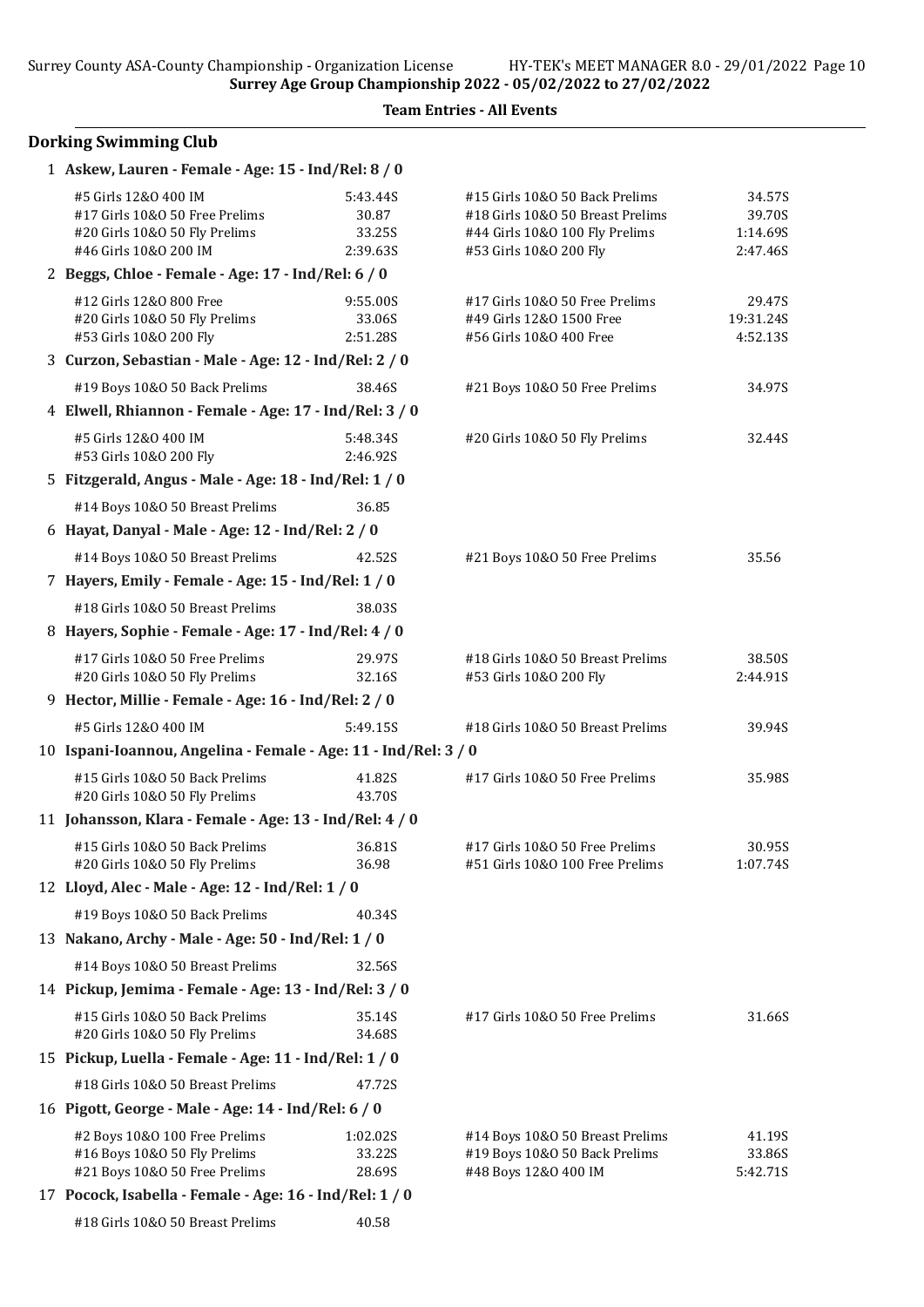Surrey County ASA-County Championship - Organization License HY-TEK's MEET MANAGER 8.0 - 29/01/2022 Page 11

Surrey Age Group Championship 2022 - 05/02/2022 to 27/02/2022

|    | <b>Dorking Swimming Club</b>                             |                      |                                           |         |
|----|----------------------------------------------------------|----------------------|-------------------------------------------|---------|
|    | 18 Roberts, Isobel - Female - Age: 17 - Ind/Rel: 1 / 0   |                      |                                           |         |
|    | #53 Girls 10&0 200 Fly                                   | 2:48.25S             |                                           |         |
|    | 19 Roberts, Megan - Female - Age: 14 - Ind/Rel: 2 / 0    |                      |                                           |         |
|    | #15 Girls 10&0 50 Back Prelims                           | 35.83S               | #18 Girls 10&0 50 Breast Prelims          | 38.84S  |
|    | 20 Williams, Thomas - Male - Age: 15 - Ind/Rel: 3 / 0    |                      |                                           |         |
|    | #11 Boys 10&0 200 Back<br>#45 Boys 10&0 100 Back Prelims | 2:30.51S<br>1:08.76S | #19 Boys 10&0 50 Back Prelims             | 31.53S  |
| 1  | Dorking Swimming Club - 'A'                              |                      | #22 Girls 16 & Over 4x100 Freestyle Relay | 4:24.16 |
| 2  | Dorking Swimming Club - 'B'                              |                      | #22 Girls 16 & Over 4x100 Freestyle Relay | 4:41.90 |
| 3  | Dorking Swimming Club - 'A'                              |                      | #24 Mixed Under 16 4x100 Freestyle Rela   | 4:22.32 |
| 4  | Dorking Swimming Club - 'B'                              |                      | #24 Mixed Under 16 4x100 Freestyle Rela   | 4:43.86 |
| 5  | Dorking Swimming Club - 'A'                              |                      | #25 Girls 10-11 4x50 Medley Relay         | 2:57.51 |
| 6  | Dorking Swimming Club - 'B'                              |                      | #25 Girls 10-11 4x50 Medley Relay         | 3:12.91 |
| 7  | Dorking Swimming Club - 'A'                              |                      | #26 Boys 10-11 4x50 Freestyle Relay       | 2:44.15 |
| 8  | Dorking Swimming Club - 'B'                              |                      | #26 Boys 10-11 4x50 Freestyle Relay       | 3:11.63 |
| 9  | Dorking Swimming Club - 'A'                              |                      | #27 Girls 4x200 Freestyle Relay           | 9:43.14 |
| 10 | Dorking Swimming Club - 'A'                              |                      | #28 Boys 12-13 4x50 Medley Relay          | 2:37.70 |
| 11 | Dorking Swimming Club - 'B'                              |                      | #28 Boys 12-13 4x50 Medley Relay          | 2:47.22 |
| 12 | Dorking Swimming Club - 'A'                              |                      | #29 Girls 12-13 4x50 Freestyle Relay      | 2:12.17 |
| 13 | Dorking Swimming Club - 'B'                              |                      | #29 Girls 12-13 4x50 Freestyle Relay      | 2:25.39 |
| 14 | Dorking Swimming Club - 'A'                              |                      | #31 Boys Under 16 4x100 Freestyle Relay   | 4:34.46 |
| 15 | Dorking Swimming Club - 'A'                              |                      | #32 Girls Under 16 4x100 Medley Relay Ju  | 5:04.09 |
| 16 | Dorking Swimming Club - 'A'                              |                      | #34 Girls 16 & Over 4x100 Medley Relay S  | 5:03.29 |
| 17 | Dorking Swimming Club - 'A'                              |                      | #35 Mixed Under 16 4x100 Medley Relay ]   | 4:49.49 |
| 18 | Dorking Swimming Club - 'B'                              |                      | #35 Mixed Under 16 4x100 Medley Relay ]   | 5:26.45 |
| 19 | Dorking Swimming Club - 'A'                              |                      | #36 Boys 10-11 4x50 Medley Relay          | 3:21.17 |
| 20 | Dorking Swimming Club - 'A'                              |                      | #37 Girls 10-11 4x50 Freestyle Relay      | 2:33.69 |
| 21 | Dorking Swimming Club - 'B'                              |                      | #37 Girls 10-11 4x50 Freestyle Relay      | 2:47.04 |
| 22 | Dorking Swimming Club - 'A'                              |                      | #39 Girls 12-13 4x50 Medley Relay         | 2:27.64 |
| 23 | Dorking Swimming Club - 'B'                              |                      | #39 Girls 12-13 4x50 Medley Relay         | 2:45.61 |
|    |                                                          |                      |                                           |         |

## Team Entries - All Events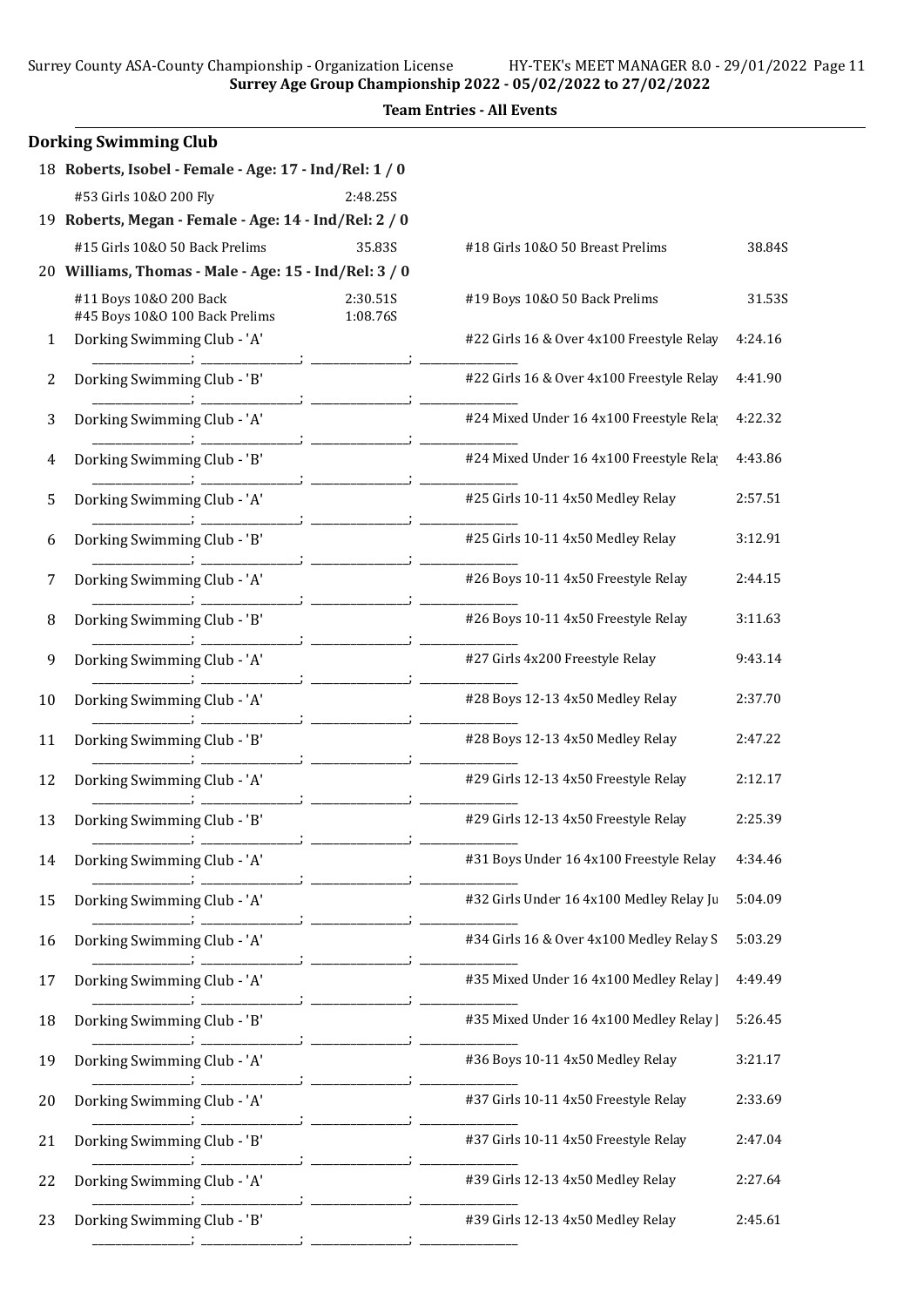|    | <b>Dorking Swimming Club</b> |                                          |         |  |  |  |  |
|----|------------------------------|------------------------------------------|---------|--|--|--|--|
| 24 | Dorking Swimming Club - 'A'  | #40 Boys 12-13 4x50 Freestyle Relay      | 2:21.86 |  |  |  |  |
| 25 | Dorking Swimming Club - 'B'  | #40 Boys 12-13 4x50 Freestyle Relay      | 2:33.46 |  |  |  |  |
| 26 | Dorking Swimming Club - 'A'  | #42 Girls Under 16 4x100 Freestyle Relay | 4:31.72 |  |  |  |  |
| 27 | Dorking Swimming Club - 'B'  | #42 Girls Under 16 4x100 Freestyle Relay | 4:46.98 |  |  |  |  |
| 28 | Dorking Swimming Club - 'A'  | #43 Boys Under 16 4x100 Medley Relay Ju  | 5:18.15 |  |  |  |  |

Dorking Swimming Club Total Individual Entries: 55 - Total Relays: 28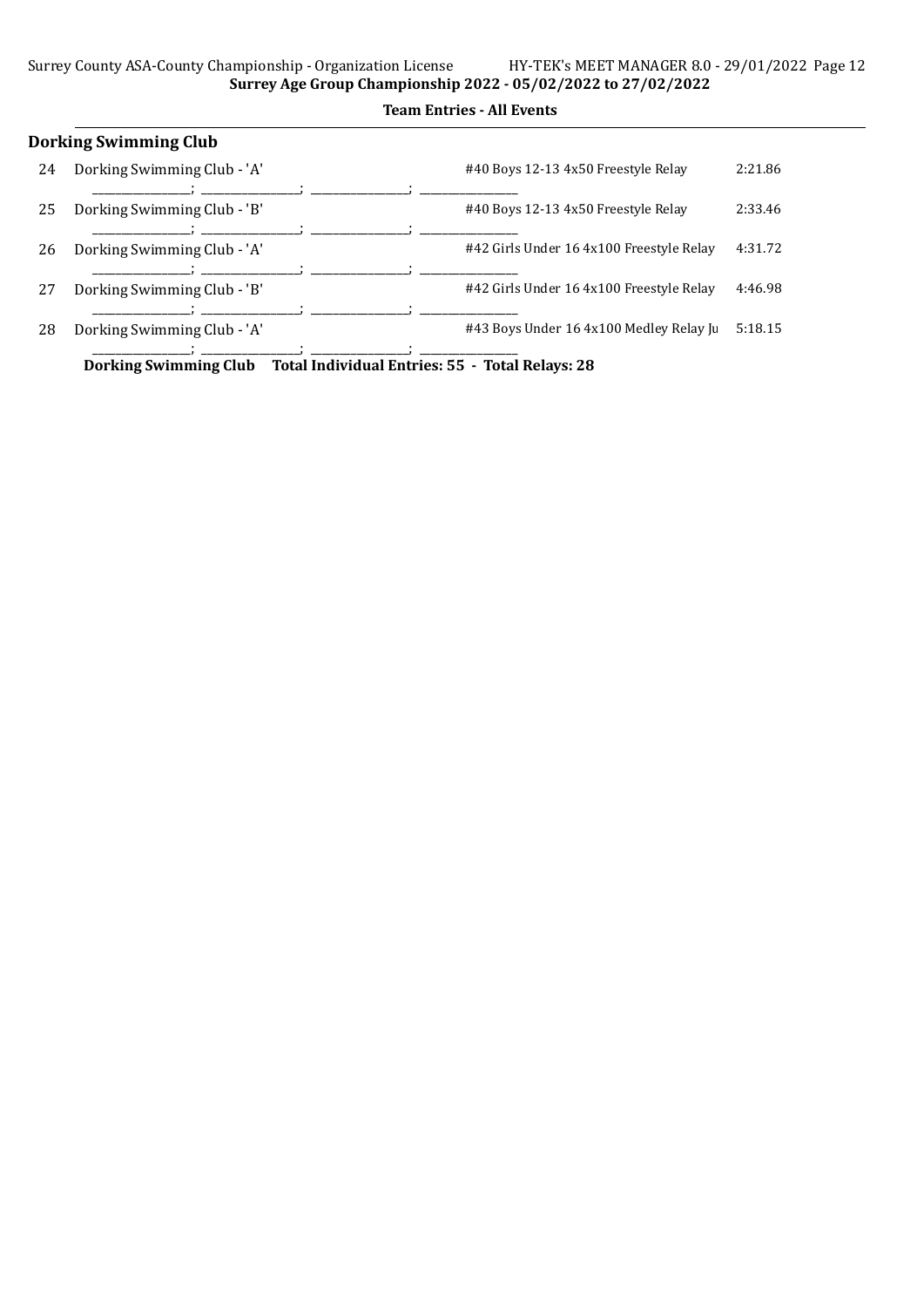Team Entries - All Events

# Dulwich Dolphins

| 1 Abdulhafiz, Rami - Male - Age: 15 - Ind/Rel: 8 / 0                                 |                  |                                                           |                      |
|--------------------------------------------------------------------------------------|------------------|-----------------------------------------------------------|----------------------|
| #2 Boys 10&0 100 Free Prelims                                                        | 57.53S           | #9 Boys 10&0 200 Free                                     | 2:08.975             |
| #13 Boys 10&0 400 Free                                                               | 4:32.50S         | #16 Boys 10&0 50 Fly Prelims                              | 28.94S               |
| #19 Boys 10&0 50 Back Prelims                                                        | 30.22S           | #21 Boys 10&0 50 Free Prelims                             | 25.95S               |
| #45 Boys 10&0 100 Back Prelims<br>2 Baker, Alice - Female - Age: 15 - Ind/Rel: 8 / 0 | 1:05.23S         | #52 Boys 10&0 200 IM                                      | 2:28.04S             |
|                                                                                      |                  |                                                           |                      |
| #5 Girls 12&0 400 IM                                                                 | 5:35.69S         | #10 Girls 10&0 200 Breast                                 | 3:01.16S             |
| #15 Girls 10&0 50 Back Prelims                                                       | 34.34S<br>32.39S | #18 Girls 10&0 50 Breast Prelims                          | 39.69S               |
| #20 Girls 10&O 50 Fly Prelims<br>#53 Girls 10&0 200 Fly                              | 2:39.97S         | #44 Girls 10&0 100 Fly Prelims<br>#54 Girls 10&0 200 Back | 1:11.85S<br>2:36.72S |
| 3 Birrane, Evan - Female - Age: 16 - Ind/Rel: 3 / 0                                  |                  |                                                           |                      |
| #15 Girls 10&0 50 Back Prelims                                                       | 35.08S           | #17 Girls 10&O 50 Free Prelims                            | 29.84S               |
| #18 Girls 10&0 50 Breast Prelims                                                     | 39.52S           |                                                           |                      |
| 4 Blackburn, Xavier - Male - Age: 14 - Ind/Rel: 6 / 0                                |                  |                                                           |                      |
| #14 Boys 10&0 50 Breast Prelims                                                      | 36.98S           | #16 Boys 10&0 50 Fly Prelims                              | 31.38S               |
| #19 Boys 10&0 50 Back Prelims                                                        | 34.16S           | #21 Boys 10&0 50 Free Prelims                             | 29.69S               |
| #45 Boys 10&0 100 Back Prelims                                                       | 1:12.20S         | #50 Boys 10&0 100 Fly Prelims                             | 1:14.31S             |
| 5 Bowen, Ava - Female - Age: 12 - Ind/Rel: 1 / 0                                     |                  |                                                           |                      |
| #18 Girls 10&0 50 Breast Prelims                                                     | 45.94S           |                                                           |                      |
| 6 Bridge, Elsa - Female - Age: 15 - Ind/Rel: 8 / 0                                   |                  |                                                           |                      |
| #3 Girls 10&0 200 Free                                                               | 2:12.38S         | #17 Girls 10&0 50 Free Prelims                            | 27.58S               |
| #18 Girls 10&0 50 Breast Prelims                                                     | 38.16S           | #20 Girls 10&O 50 Fly Prelims                             | 30.51S               |
| #44 Girls 10&0 100 Fly Prelims                                                       | 1:07.63S         | #51 Girls 10&0 100 Free Prelims                           | 1:00.355             |
| #53 Girls 10&0 200 Fly                                                               | 2:35.90S         | #56 Girls 10&0 400 Free                                   | 4:47.92S             |
| 7 Brooks, Maxwell - Male - Age: 19 - Ind/Rel: 4 / 0                                  |                  |                                                           |                      |
| #47 Boys 10&0 200 Fly                                                                | 2:14.06S         | #48 Boys 12&0 400 IM                                      | 5:00.44              |
| #50 Boys 10&0 100 Fly Prelims                                                        | 1:00.25S         | #52 Boys 10&0 200 IM                                      | 2:15.75S             |
| 8 Butler, Ethel - Female - Age: 13 - Ind/Rel: 10 / 0                                 |                  |                                                           |                      |
| #5 Girls 12&0 400 IM                                                                 | 6:01.76S         | #8 Girls 10&0 100 Back Prelims                            | 1:14.04S             |
| #15 Girls 10&0 50 Back Prelims                                                       | 34.03S           | #17 Girls 10&O 50 Free Prelims                            | 31.04S               |
| #18 Girls 10&0 50 Breast Prelims                                                     | 42.59S           | #20 Girls 10&O 50 Fly Prelims                             | 34.32S               |
| #44 Girls 10&0 100 Fly Prelims<br>#54 Girls 10&0 200 Back                            | 1:13.96S         | #46 Girls 10&0 200 IM                                     | 2:45.84S<br>5:13.84S |
| 9 Chambers, India - Female - Age: 19 - Ind/Rel: 3 / 0                                | 2:39.41S         | #56 Girls 10&0 400 Free                                   |                      |
| #17 Girls 10&0 50 Free Prelims                                                       |                  |                                                           |                      |
| #20 Girls 10&0 50 Fly Prelims                                                        | 28.93S<br>31.53S | #18 Girls 10&0 50 Breast Prelims                          | 37.63S               |
| 10 Chilton, Christo - Male - Age: 17 - Ind/Rel: 6 / 0                                |                  |                                                           |                      |
| #6 Boys 12&0 1500 Free                                                               | 17:58.21         | #11 Boys 10&0 200 Back                                    | 2:19.725             |
| #13 Boys 10&0 400 Free                                                               | 4:24.07S         | #21 Boys 10&0 50 Free Prelims                             | 26.71S               |
| #45 Boys 10&0 100 Back Prelims                                                       | 1:05.00S         | #55 Boys 12&0 800 Free                                    | 9:07.46S             |
| 11 Cole, Marion - Female - Age: 17 - Ind/Rel: 4 / 0                                  |                  |                                                           |                      |
| #8 Girls 10&0 100 Back Prelims                                                       | 1:08.92S         | #15 Girls 10&0 50 Back Prelims                            | 31.15S               |
| #17 Girls 10&0 50 Free Prelims                                                       | 27.88S           | #20 Girls 10&O 50 Fly Prelims                             | 31.13S               |
| 12 Colman, Stanley - Male - Age: 13 - Ind/Rel: 4 / 0                                 |                  |                                                           |                      |
| #14 Boys 10&0 50 Breast Prelims                                                      | 42.21S           | #16 Boys 10&0 50 Fly Prelims                              | 36.33S               |
| #19 Boys 10&0 50 Back Prelims                                                        | 36.49S           | #21 Boys 10&0 50 Free Prelims                             | 32.78S               |
| 13 Darkin, Ernest - Male - Age: 13 - Ind/Rel: 6 / 0                                  |                  |                                                           |                      |
| #13 Boys 10&0 400 Free                                                               | 5:13.16S         | #14 Boys 10&0 50 Breast Prelims                           | 43.43S               |
| #16 Boys 10&0 50 Fly Prelims                                                         | 36.97S           | #19 Boys 10&0 50 Back Prelims                             | 37.97S               |
| #21 Boys 10&0 50 Free Prelims                                                        | 32.73S           | #50 Boys 10&0 100 Fly Prelims                             | 1:22.30S             |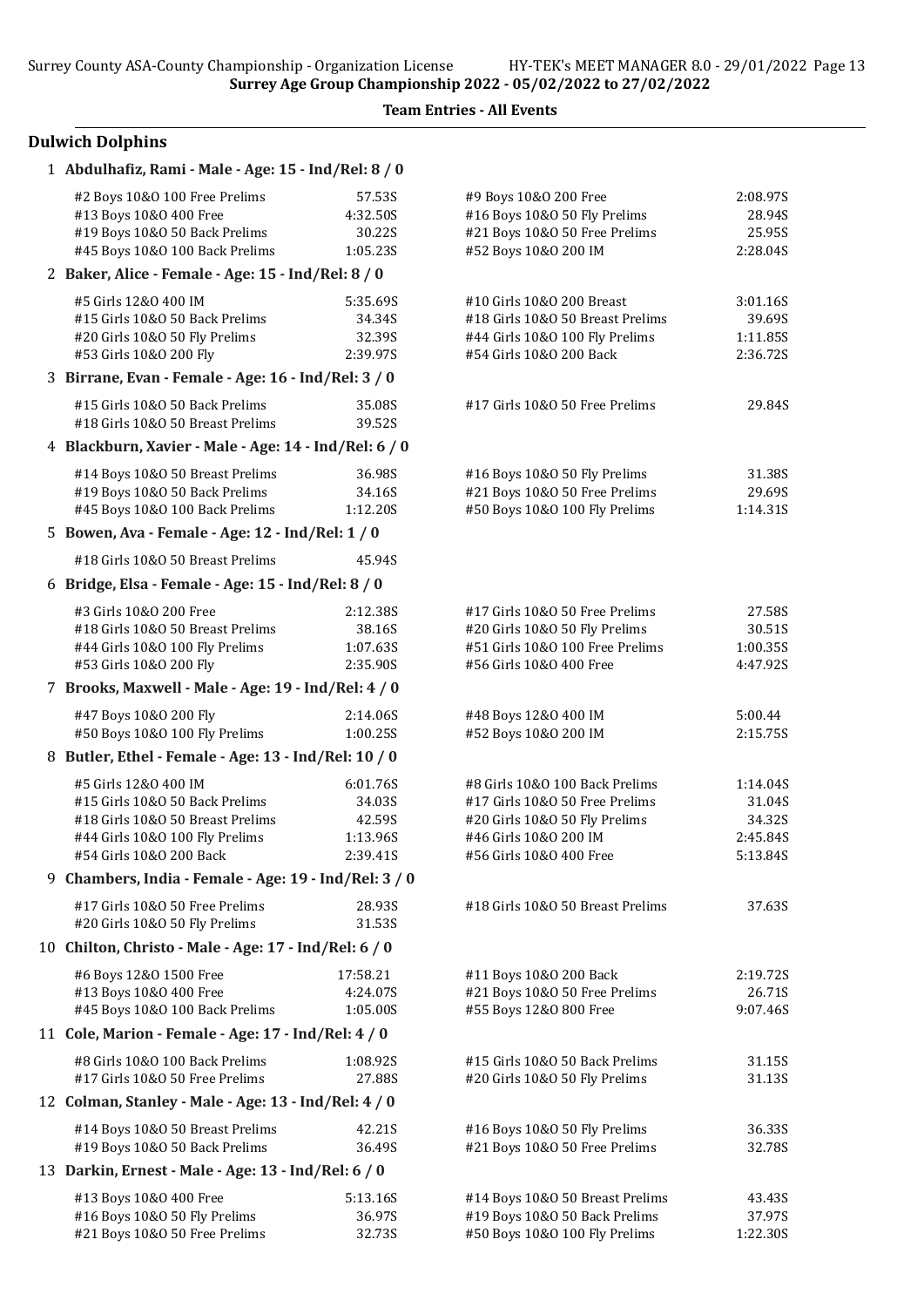Surrey County ASA-County Championship - Organization License HY-TEK's MEET MANAGER 8.0 - 29/01/2022 Page 14

Surrey Age Group Championship 2022 - 05/02/2022 to 27/02/2022

Team Entries - All Events

| <b>Dulwich Dolphins</b> |  |  |
|-------------------------|--|--|
|-------------------------|--|--|

| 14 Deasy, Raff - Male - Age: 11 - Ind/Rel: 2 / 0                |                    |                                                                |                    |
|-----------------------------------------------------------------|--------------------|----------------------------------------------------------------|--------------------|
| #16 Boys 10&0 50 Fly Prelims                                    | 38.80S             | #50 Boys 10&0 100 Fly Prelims                                  | 1:26.47S           |
| 15 Dizdarevic, Sandi - Female - Age: 16 - Ind/Rel: 5 / 0        |                    |                                                                |                    |
| #5 Girls 12&0 400 IM                                            | 5:27.33S           | #10 Girls 10&0 200 Breast                                      | 2:55.69S           |
| #12 Girls 12&0 800 Free                                         | 9:59.12S           | #46 Girls 10&0 200 IM                                          | 2:36.00S           |
| #56 Girls 10&0 400 Free                                         | 4:44.18S           |                                                                |                    |
| 16 Djidetchian, Anna - Female - Age: 13 - Ind/Rel: 4 / 0        |                    |                                                                |                    |
| #15 Girls 10&0 50 Back Prelims                                  | 36.57S             | #17 Girls 10&O 50 Free Prelims                                 | 30.88S             |
| #20 Girls 10&O 50 Fly Prelims                                   | 36.03S             | #51 Girls 10&0 100 Free Prelims                                | 1:07.63S           |
| 17 Djidetchian, Theodore - Male - Age: 16 - Ind/Rel: 7 / 0      |                    |                                                                |                    |
| #13 Boys 10&0 400 Free                                          | 4:37.51S           | #16 Boys 10&0 50 Fly Prelims                                   | 30.75S             |
| #19 Boys 10&0 50 Back Prelims<br>#47 Boys 10&0 200 Fly          | 32.80S<br>2:25.38S | #21 Boys 10&0 50 Free Prelims<br>#50 Boys 10&0 100 Fly Prelims | 27.55S<br>1:04.71S |
| #55 Boys 12&0 800 Free                                          | 9:46.59S           |                                                                |                    |
| 18 Doring, Lucy - Female - Age: 16 - Ind/Rel: 10 / 0            |                    |                                                                |                    |
| #3 Girls 10&0 200 Free                                          | 2:10.92S           | #8 Girls 10&0 100 Back Prelims                                 | 1:09.28S           |
| #15 Girls 10&0 50 Back Prelims                                  | 31.95S             | #17 Girls 10&0 50 Free Prelims                                 | 27.18S             |
| #20 Girls 10&O 50 Fly Prelims                                   | 29.91S             | #44 Girls 10&0 100 Fly Prelims                                 | 1:08.43S           |
| #46 Girls 10&0 200 IM                                           | 2:30.55S           | #51 Girls 10&0 100 Free Prelims                                | 59.85S             |
| #54 Girls 10&0 200 Back                                         | 2:30.69S           | #56 Girls 10&0 400 Free                                        | 4:40.06S           |
| 19 Ellender, Max - Male - Age: 15 - Ind/Rel: 9 / 0              |                    |                                                                |                    |
| #7 Boys 10&0 100 Breast Prelims                                 | 1:17.95S           | #11 Boys 10&0 200 Back                                         | 2:24.99S           |
| #14 Boys 10&0 50 Breast Prelims                                 | 36.74S             | #16 Boys 10&0 50 Fly Prelims                                   | 30.03S             |
| #19 Boys 10&0 50 Back Prelims<br>#45 Boys 10&0 100 Back Prelims | 31.61S<br>1:06.58S | #21 Boys 10&0 50 Free Prelims<br>#50 Boys 10&0 100 Fly Prelims | 27.70S<br>1:05.96S |
| #52 Boys 10&0 200 IM                                            | 2:27.52S           |                                                                |                    |
| 20 Ellender, Olivia - Female - Age: 17 - Ind/Rel: 7 / 0         |                    |                                                                |                    |
| #12 Girls 12&0 800 Free                                         | 9:57.46S           | #15 Girls 10&0 50 Back Prelims                                 | 33.35S             |
| #17 Girls 10&0 50 Free Prelims                                  | 29.81S             | #20 Girls 10&O 50 Fly Prelims                                  | 33.83S             |
| #49 Girls 12&0 1500 Free                                        | 18:44.37S          | #54 Girls 10&0 200 Back                                        | 2:29.835           |
| #56 Girls 10&0 400 Free                                         | 4:44.57S           |                                                                |                    |
| 21 Fu, Justin - Male - Age: 16 - Ind/Rel: 2 / 0                 |                    |                                                                |                    |
| #4 Boys 10&0 200 Breast                                         | 2:50.90S           | #13 Boys 10&0 400 Free                                         | 4:43.47S           |
| 22 German, George - Male - Age: 13 - Ind/Rel: 3 / 0             |                    |                                                                |                    |
| #16 Boys 10&0 50 Fly Prelims                                    | 37.50S             | #19 Boys 10&0 50 Back Prelims                                  | 36.87S             |
| #21 Boys 10&0 50 Free Prelims                                   | 31.20S             |                                                                |                    |
| 23 Guilar, Oliver - Male - Age: 15 - Ind/Rel: 1 / 0             |                    |                                                                |                    |
| #16 Boys 10&0 50 Fly Prelims                                    | 32.39S             |                                                                |                    |
| 24 Hazelwood, Turner - Male - Age: 18 - Ind/Rel: 6 / 0          |                    |                                                                |                    |
| #2 Boys 10&0 100 Free Prelims                                   | 54.97S             | #9 Boys 10&0 200 Free                                          | 2:01.43S           |
| #11 Boys 10&0 200 Back                                          | 2:15.41S           | #19 Boys 10&0 50 Back Prelims                                  | 29.78S             |
| #21 Boys 10&0 50 Free Prelims                                   | 24.62S             | #45 Boys 10&0 100 Back Prelims                                 | 1:01.96S           |
| 25 Hembry, Huxley - Male - Age: 12 - Ind/Rel: 2 / 0             |                    |                                                                |                    |
| #14 Boys 10&0 50 Breast Prelims                                 | 42.04S             | #21 Boys 10&0 50 Free Prelims                                  | 33.93S             |
| 26 Henderson, George - Male - Age: 14 - Ind/Rel: 7 / 0          |                    |                                                                |                    |
| #13 Boys 10&0 400 Free                                          | 5:02.22S           | #14 Boys 10&0 50 Breast Prelims                                | 40.43S             |
| #16 Boys 10&0 50 Fly Prelims<br>#47 Boys 10&0 200 Fly           | 33.37S<br>2:51.84S | #19 Boys 10&0 50 Back Prelims                                  | 36.53S             |
| #55 Boys 12&0 800 Free                                          | 10:16.16S          | #50 Boys 10&0 100 Fly Prelims                                  | 1:11.16S           |
|                                                                 |                    |                                                                |                    |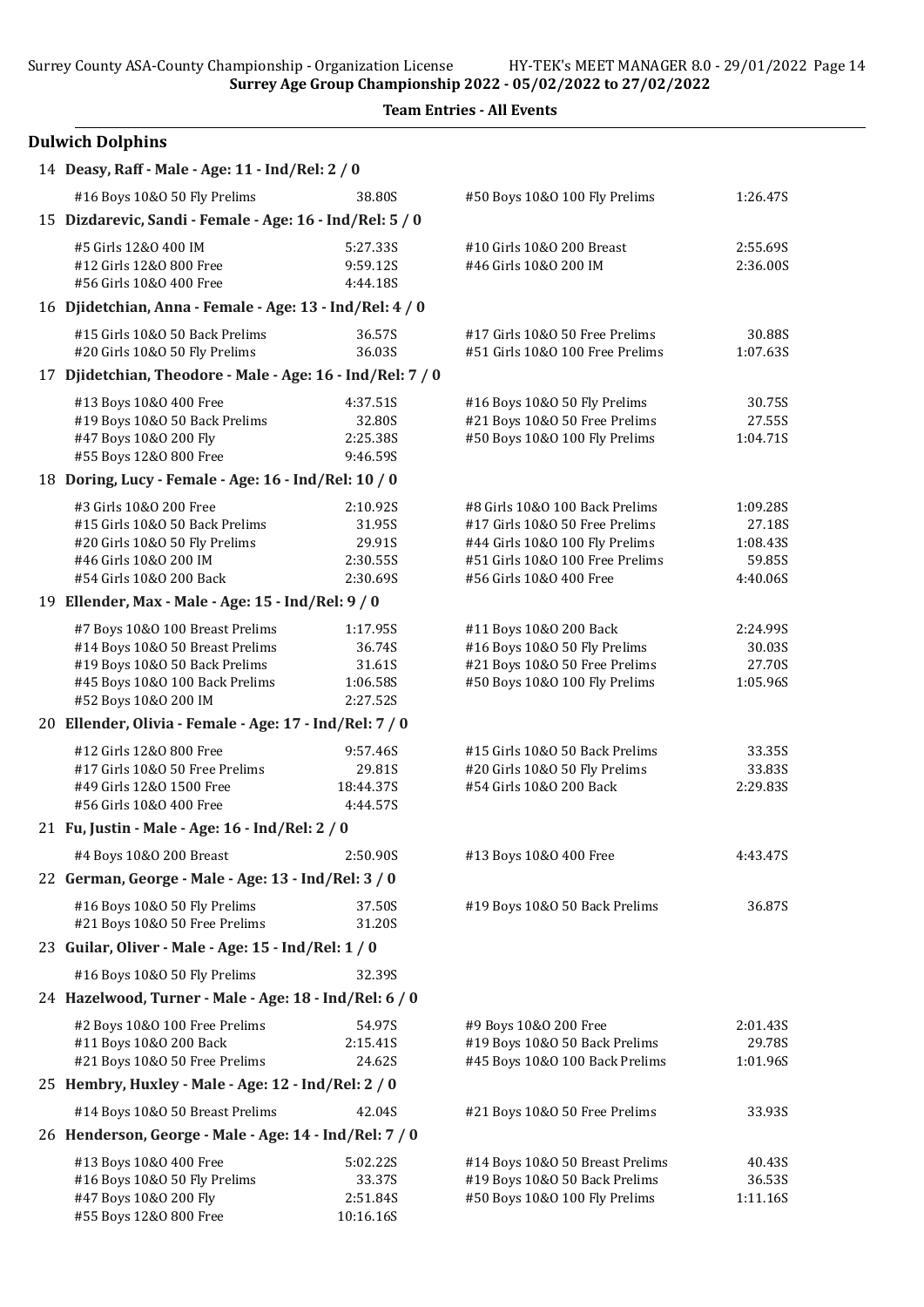|  | <b>Team Entries - All Events</b> |  |  |
|--|----------------------------------|--|--|
|--|----------------------------------|--|--|

| <b>Dulwich Dolphins</b>                                                                                                                                                     |                                                                |                                                                                                                                                                     |                                                               |
|-----------------------------------------------------------------------------------------------------------------------------------------------------------------------------|----------------------------------------------------------------|---------------------------------------------------------------------------------------------------------------------------------------------------------------------|---------------------------------------------------------------|
| 27 Henderson, Zoe - Female - Age: 16 - Ind/Rel: 3 / 0                                                                                                                       |                                                                |                                                                                                                                                                     |                                                               |
| #15 Girls 10&0 50 Back Prelims<br>#20 Girls 10&O 50 Fly Prelims                                                                                                             | 35.96S<br>34.25S                                               | #18 Girls 10&0 50 Breast Prelims                                                                                                                                    | 40.47S                                                        |
| 28 Holohan, Thomas - Male - Age: 16 - Ind/Rel: 5 / 0                                                                                                                        |                                                                |                                                                                                                                                                     |                                                               |
| #4 Boys 10&0 200 Breast<br>#16 Boys 10&0 50 Fly Prelims<br>#21 Boys 10&0 50 Free Prelims                                                                                    | 2:52.83S<br>29.85S<br>28.07S                                   | #7 Boys 10&0 100 Breast Prelims<br>#19 Boys 10&0 50 Back Prelims                                                                                                    | 1:17.09S<br>34.28S                                            |
| 29 Jovanov, Lili - Female - Age: 14 - Ind/Rel: 3 / 0                                                                                                                        |                                                                |                                                                                                                                                                     |                                                               |
| #1 Girls 10&0 100 Breast Prelims<br>#18 Girls 10&0 50 Breast Prelims                                                                                                        | 1:23.12S<br>37.94S                                             | #10 Girls 10&0 200 Breast                                                                                                                                           | 2:57.99S                                                      |
| 30 Kinsler, Teddy - Female - Age: 18 - Ind/Rel: 7 / 0                                                                                                                       |                                                                |                                                                                                                                                                     |                                                               |
| #1 Girls 10&0 100 Breast Prelims<br>#10 Girls 10&0 200 Breast<br>#18 Girls 10&0 50 Breast Prelims<br>#46 Girls 10&0 200 IM                                                  | 1:16.30<br>2:42.41<br>34.05<br>2:35.99                         | #5 Girls 12&0 400 IM<br>#17 Girls 10&0 50 Free Prelims<br>#20 Girls 10&O 50 Fly Prelims                                                                             | 5:24.51<br>29.35<br>31.75S                                    |
| 31 Lagzouli, Adam - Male - Age: 14 - Ind/Rel: 6 / 0                                                                                                                         |                                                                |                                                                                                                                                                     |                                                               |
| #4 Boys 10&0 200 Breast<br>#14 Boys 10&0 50 Breast Prelims<br>#21 Boys 10&0 50 Free Prelims                                                                                 | 2:57.70S<br>37.57S<br>29.61S                                   | #7 Boys 10&0 100 Breast Prelims<br>#19 Boys 10&0 50 Back Prelims<br>#55 Boys 12&0 800 Free                                                                          | 1:21.82S<br>36.72S<br>10:16.85S                               |
| 32 Malizia, Ollie - Male - Age: 13 - Ind/Rel: 1 / 0                                                                                                                         |                                                                |                                                                                                                                                                     |                                                               |
| #14 Boys 10&0 50 Breast Prelims                                                                                                                                             | 42.75S                                                         |                                                                                                                                                                     |                                                               |
| 33 Mclennon-Defoe, Maximus - Male - Age: 14 - Ind/Rel: 2 / 0                                                                                                                |                                                                |                                                                                                                                                                     |                                                               |
| #14 Boys 10&0 50 Breast Prelims                                                                                                                                             | 40.34S                                                         | #19 Boys 10&0 50 Back Prelims                                                                                                                                       | 36.93S                                                        |
| 34 Mclennon-Defoe, Zachary - Male - Age: 18 - Ind/Rel: 3 / 0                                                                                                                |                                                                |                                                                                                                                                                     |                                                               |
| #14 Boys 10&0 50 Breast Prelims<br>#21 Boys 10&0 50 Free Prelims                                                                                                            | 36.53<br>25.88S                                                | #16 Boys 10&0 50 Fly Prelims                                                                                                                                        | 29.19                                                         |
| 35 Pane, James - Male - Age: 13 - Ind/Rel: 6 / 0                                                                                                                            |                                                                |                                                                                                                                                                     |                                                               |
| #2 Boys 10&0 100 Free Prelims<br>#14 Boys 10&0 50 Breast Prelims<br>#45 Boys 10&0 100 Back Prelims                                                                          | 1:06.41S<br>39.55S<br>1:16.75S                                 | #9 Boys 10&0 200 Free<br>#21 Boys 10&0 50 Free Prelims<br>#52 Boys 10&0 200 IM                                                                                      | 2:27.30S<br>29.28S<br>2:43.94S                                |
| 36 Podmore, Tyler - Male - Age: 24 - Ind/Rel: 5 / 0                                                                                                                         |                                                                |                                                                                                                                                                     |                                                               |
| #7 Boys 10&0 100 Breast Prelims<br>#16 Boys 10&0 50 Fly Prelims<br>#21 Boys 10&0 50 Free Prelims                                                                            | 1:08.92S<br>26.46S<br>24.18S                                   | #14 Boys 10&0 50 Breast Prelims<br>#19 Boys 10&0 50 Back Prelims                                                                                                    | 30.53S<br>28.16S                                              |
| 37 Raga, Elijah - Male - Age: 13 - Ind/Rel: 9 / 0                                                                                                                           |                                                                |                                                                                                                                                                     |                                                               |
| #4 Boys 10&0 200 Breast<br>#14 Boys 10&0 50 Breast Prelims<br>#19 Boys 10&0 50 Back Prelims<br>#45 Boys 10&0 100 Back Prelims<br>#52 Boys 10&0 200 IM                       | 2:58.78S<br>36.50S<br>33.64S<br>1:15.00S<br>2:38.09S           | #7 Boys 10&0 100 Breast Prelims<br>#16 Boys 10&0 50 Fly Prelims<br>#21 Boys 10&0 50 Free Prelims<br>#50 Boys 10&0 100 Fly Prelims                                   | 1:20.25S<br>31.33S<br>29.62S<br>1:10.53S                      |
| 38 Ridgley, Samuel - Male - Age: 18 - Ind/Rel: 12 / 0                                                                                                                       |                                                                |                                                                                                                                                                     |                                                               |
| #2 Boys 10&0 100 Free Prelims<br>#9 Boys 10&0 200 Free<br>#13 Boys 10&0 400 Free<br>#19 Boys 10&0 50 Back Prelims<br>#45 Boys 10&0 100 Back Prelims<br>#52 Boys 10&0 200 IM | 53.57S<br>1:57.16S<br>4:06.76S<br>28.19S<br>59.27S<br>2:15.34S | #6 Boys 12&0 1500 Free<br>#11 Boys 10&0 200 Back<br>#16 Boys 10&0 50 Fly Prelims<br>#21 Boys 10&0 50 Free Prelims<br>#48 Boys 12&0 400 IM<br>#55 Boys 12&0 800 Free | 16:31.05<br>2:09.58S<br>28.43<br>25.61<br>4:59.33<br>8:35.91S |
| 39 Roberts, Evie - Female - Age: 14 - Ind/Rel: 4 / 0                                                                                                                        |                                                                |                                                                                                                                                                     |                                                               |
| #17 Girls 10&0 50 Free Prelims<br>#44 Girls 10&0 100 Fly Prelims                                                                                                            | 29.04S<br>1:13.05S                                             | #20 Girls 10&O 50 Fly Prelims<br>#51 Girls 10&0 100 Free Prelims                                                                                                    | 33.05S<br>1:03.81S                                            |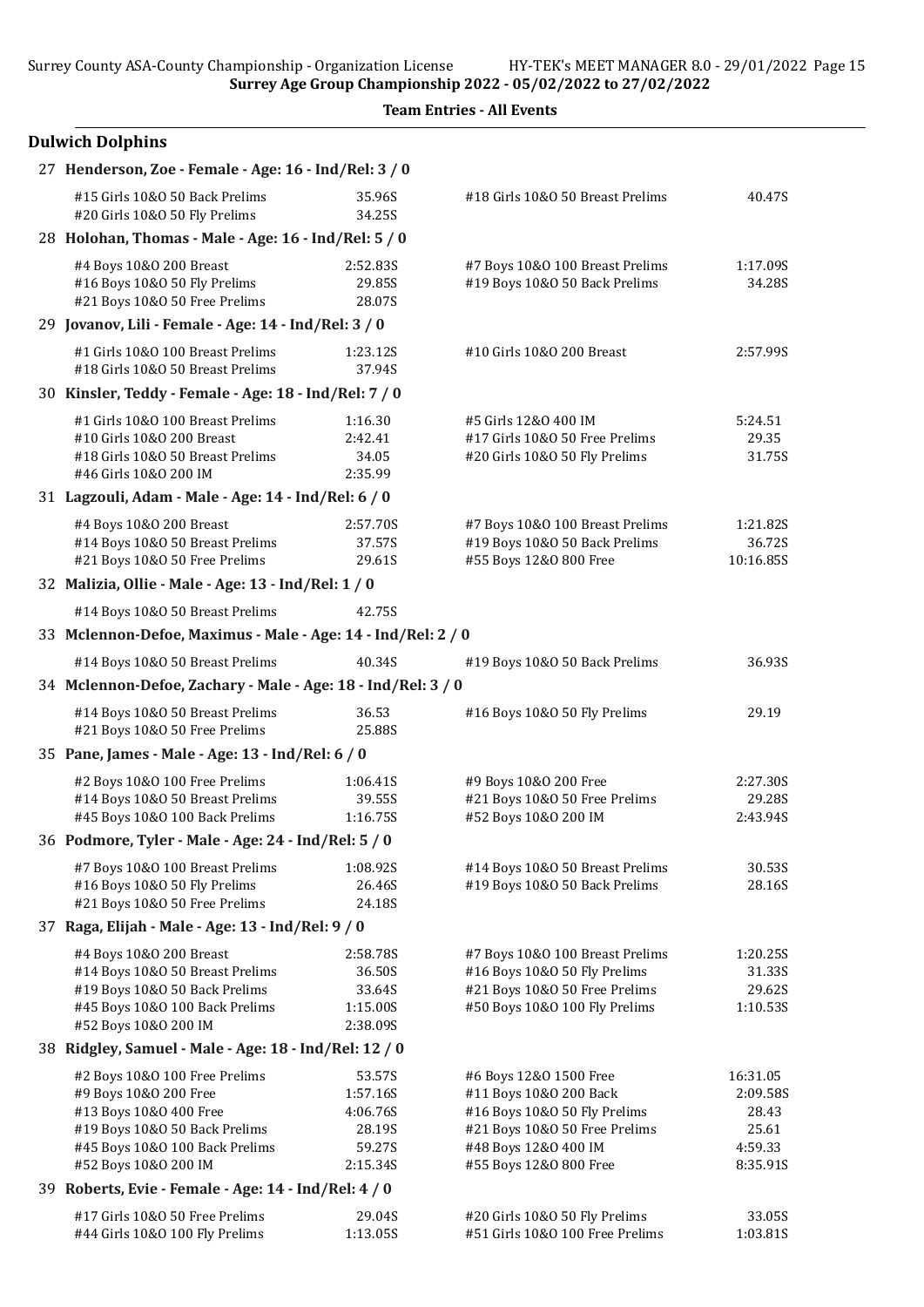# Dulwich Dolphins

|    | 40 Roman, Paul - Male - Age: 16 - Ind/Rel: 6 / 0                                                                                |                                          |                                                                                                    |                                |
|----|---------------------------------------------------------------------------------------------------------------------------------|------------------------------------------|----------------------------------------------------------------------------------------------------|--------------------------------|
|    | #4 Boys 10&0 200 Breast<br>#14 Boys 10&0 50 Breast Prelims<br>#21 Boys 10&0 50 Free Prelims                                     | 2:50.91S<br>34.31S<br>27.35S             | #13 Boys 10&0 400 Free<br>#19 Boys 10&0 50 Back Prelims<br>#48 Boys 12&0 400 IM                    | 4:37.66S<br>32.72S<br>5:21.24S |
|    | 41 Sinclair, Freddy - Male - Age: 12 - Ind/Rel: 1 / 0                                                                           |                                          |                                                                                                    |                                |
|    | #16 Boys 10&0 50 Fly Prelims                                                                                                    | 38.17S                                   |                                                                                                    |                                |
|    | 42 Stone, Indigo - Female - Age: 15 - Ind/Rel: 7 / 0                                                                            |                                          |                                                                                                    |                                |
|    | #1 Girls 10&0 100 Breast Prelims<br>#15 Girls 10&0 50 Back Prelims<br>#18 Girls 10&0 50 Breast Prelims<br>#46 Girls 10&0 200 IM | 1:17.14S<br>34.43S<br>34.97S<br>2:35.10S | #10 Girls 10&0 200 Breast<br>#17 Girls 10&0 50 Free Prelims<br>#20 Girls 10&O 50 Fly Prelims       | 2:48.42S<br>29.52S<br>33.05S   |
|    | 43 Taylor, Charlotte - Female - Age: 16 - Ind/Rel: 1 / 0                                                                        |                                          |                                                                                                    |                                |
|    | #53 Girls 10&0 200 Fly                                                                                                          | 2:48.48                                  |                                                                                                    |                                |
|    | 44 Thurlow, Felix - Male - Age: 17 - Ind/Rel: 6 / 0                                                                             |                                          |                                                                                                    |                                |
|    | #14 Boys 10&0 50 Breast Prelims<br>#19 Boys 10&0 50 Back Prelims<br>#47 Boys 10&0 200 Fly                                       | 35.81S<br>32.13S<br>2:19.67S             | #16 Boys 10&0 50 Fly Prelims<br>#21 Boys 10&0 50 Free Prelims<br>#50 Boys 10&0 100 Fly Prelims     | 28.37S<br>26.05S<br>1:02.64S   |
|    | 45 Thurlow, Sebastian - Male - Age: 15 - Ind/Rel: 6 / 0                                                                         |                                          |                                                                                                    |                                |
|    | #7 Boys 10&0 100 Breast Prelims<br>#16 Boys 10&0 50 Fly Prelims<br>#21 Boys 10&0 50 Free Prelims                                | 1:17.98S<br>30.31S<br>27.15S             | #14 Boys 10&0 50 Breast Prelims<br>#19 Boys 10&0 50 Back Prelims<br>#45 Boys 10&0 100 Back Prelims | 36.16S<br>34.13S<br>1:07.58S   |
|    | 46 Williamson, Sam - Male - Age: 13 - Ind/Rel: 3 / 0                                                                            |                                          |                                                                                                    |                                |
|    | #16 Boys 10&0 50 Fly Prelims<br>#45 Boys 10&0 100 Back Prelims                                                                  | 37.64S<br>1:18.82S                       | #19 Boys 10&0 50 Back Prelims                                                                      | 38.53S                         |
|    | 47 Williamson, Sophie - Female - Age: 15 - Ind/Rel: 1 / 0                                                                       |                                          |                                                                                                    |                                |
|    | #20 Girls 10&O 50 Fly Prelims                                                                                                   | 33.48S                                   |                                                                                                    |                                |
|    | 48 Wright, Tommy - Male - Age: 14 - Ind/Rel: 2 / 0                                                                              |                                          |                                                                                                    |                                |
|    | #16 Boys 10&0 50 Fly Prelims                                                                                                    | 35.93S                                   | #19 Boys 10&0 50 Back Prelims                                                                      | 36.69S                         |
| 1  | Dulwich Dolphins - 'A'                                                                                                          |                                          | #22 Girls 16 & Over 4x100 Freestyle Relay                                                          | 4:12.50                        |
| 2  | Dulwich Dolphins - 'A'                                                                                                          |                                          | #23 Boys 16 & Over 4x100 Medley Relay S                                                            | 4:14.00                        |
| 3  | Dulwich Dolphins - 'B'                                                                                                          |                                          | #23 Boys 16 & Over 4x100 Medley Relay S                                                            | 4:25.00                        |
| 4  | Dulwich Dolphins - 'A'                                                                                                          |                                          | #25 Girls 10-11 4x50 Medley Relay                                                                  | 2:55.00                        |
| 5  | Dulwich Dolphins - 'A'                                                                                                          |                                          | #26 Boys 10-11 4x50 Freestyle Relay                                                                | 2:32.50                        |
| 6  | Dulwich Dolphins - 'A'                                                                                                          |                                          | #27 Girls 4x200 Freestyle Relay                                                                    | 9:03.00                        |
| 7  | Dulwich Dolphins - 'A'                                                                                                          |                                          | #28 Boys 12-13 4x50 Medley Relay                                                                   | 2:22.50                        |
| 8  | Dulwich Dolphins - 'B'                                                                                                          |                                          | #28 Boys 12-13 4x50 Medley Relay                                                                   | 2:36.00                        |
| 9  | Dulwich Dolphins - 'A'                                                                                                          |                                          | #29 Girls 12-13 4x50 Freestyle Relay                                                               | 2:09.50                        |
| 10 | Dulwich Dolphins - 'B'                                                                                                          |                                          | #29 Girls 12-13 4x50 Freestyle Relay                                                               | 2:22.00                        |
| 11 | Dulwich Dolphins - 'A'                                                                                                          |                                          | #31 Boys Under 16 4x100 Freestyle Relay                                                            | 4:06.00                        |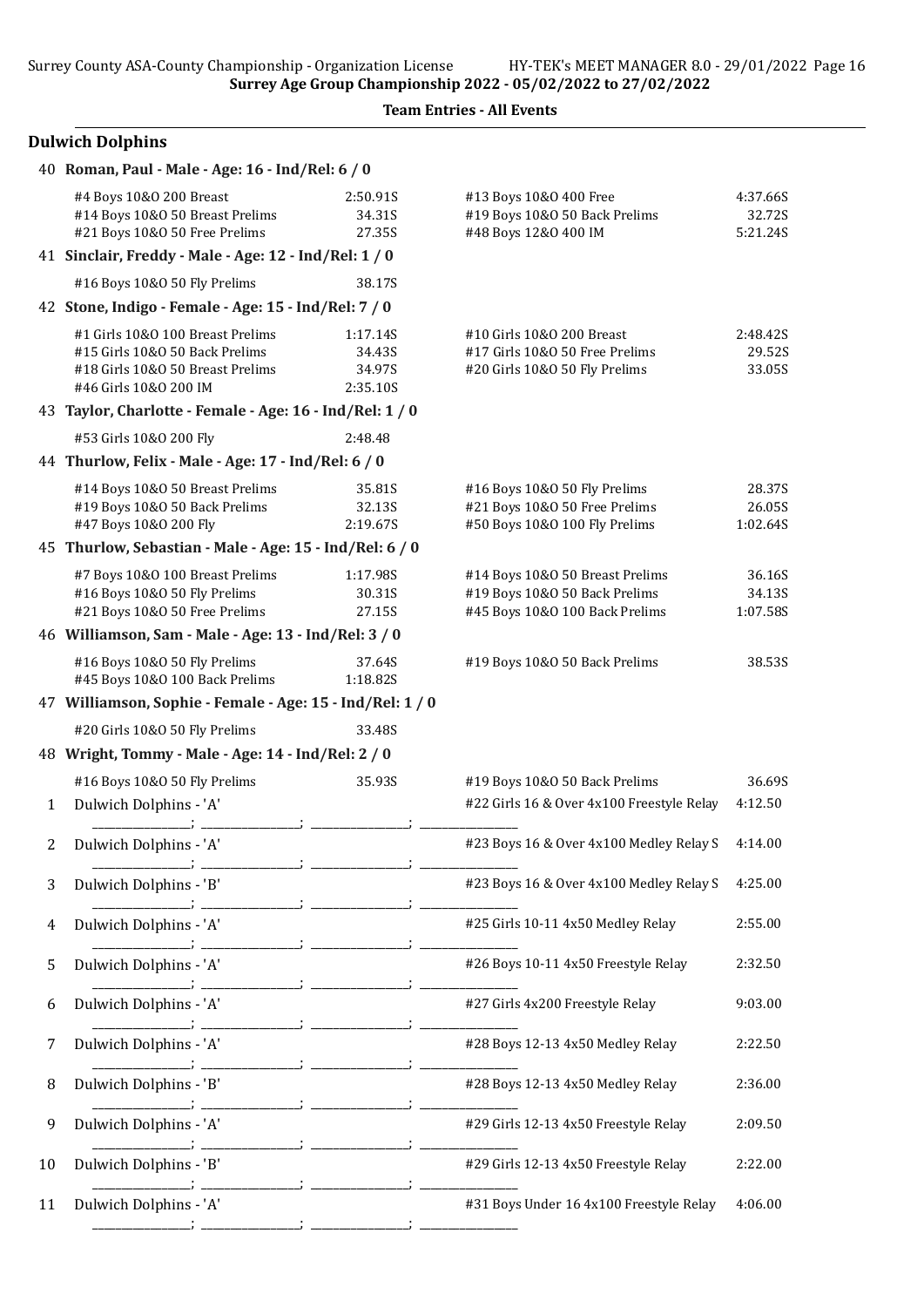|  | <b>Team Entries - All Events</b> |  |  |
|--|----------------------------------|--|--|
|--|----------------------------------|--|--|

|    | <b>Dulwich Dolphins</b> |                                          |         |
|----|-------------------------|------------------------------------------|---------|
| 12 | Dulwich Dolphins - 'B'  | #31 Boys Under 16 4x100 Freestyle Relay  | 4:14.50 |
| 13 | Dulwich Dolphins - 'A'  | #32 Girls Under 16 4x100 Medley Relay Ju | 4:44.00 |
| 14 | Dulwich Dolphins - 'B'  | #32 Girls Under 16 4x100 Medley Relay Ju | 5:12.50 |
| 15 | Dulwich Dolphins - 'A'  | #33 Boys 16 & Over 4x100 Freestyle Relay | 3:50.50 |
| 16 | Dulwich Dolphins - 'B'  | #33 Boys 16 & Over 4x100 Freestyle Relay | 4:02.00 |
| 17 | Dulwich Dolphins - 'A'  | #34 Girls 16 & Over 4x100 Medley Relay S | 4:38.00 |
| 18 | Dulwich Dolphins - 'A'  | #36 Boys 10-11 4x50 Medley Relay         | 2:58.80 |
| 19 | Dulwich Dolphins - 'A'  | #37 Girls 10-11 4x50 Freestyle Relay     | 2:34.50 |
| 20 | Dulwich Dolphins - 'A'  | #38 Boys 4x200 Freestyle Relay           | 8:15.00 |
| 21 | Dulwich Dolphins - 'A'  | #39 Girls 12-13 4x50 Medley Relay        | 2:26.00 |
| 22 | Dulwich Dolphins - 'B'  | #39 Girls 12-13 4x50 Medley Relay        | 2:38.50 |
| 23 | Dulwich Dolphins - 'A'  | #40 Boys 12-13 4x50 Freestyle Relay      | 2:04.50 |
| 24 | Dulwich Dolphins - 'B'  | #40 Boys 12-13 4x50 Freestyle Relay      | 2:18.00 |
| 25 | Dulwich Dolphins - 'A'  | #42 Girls Under 16 4x100 Freestyle Relay | 4:15.50 |
| 26 | Dulwich Dolphins - 'B'  | #42 Girls Under 16 4x100 Freestyle Relay | 4:36.00 |
| 27 | Dulwich Dolphins - 'A'  | #43 Boys Under 16 4x100 Medley Relay Ju  | 4:32.00 |
| 28 | Dulwich Dolphins - 'B'  | #43 Boys Under 16 4x100 Medley Relay Ju  | 4:44.50 |
|    |                         |                                          |         |

Dulwich Dolphins Total Individual Entries: 235 - Total Relays: 28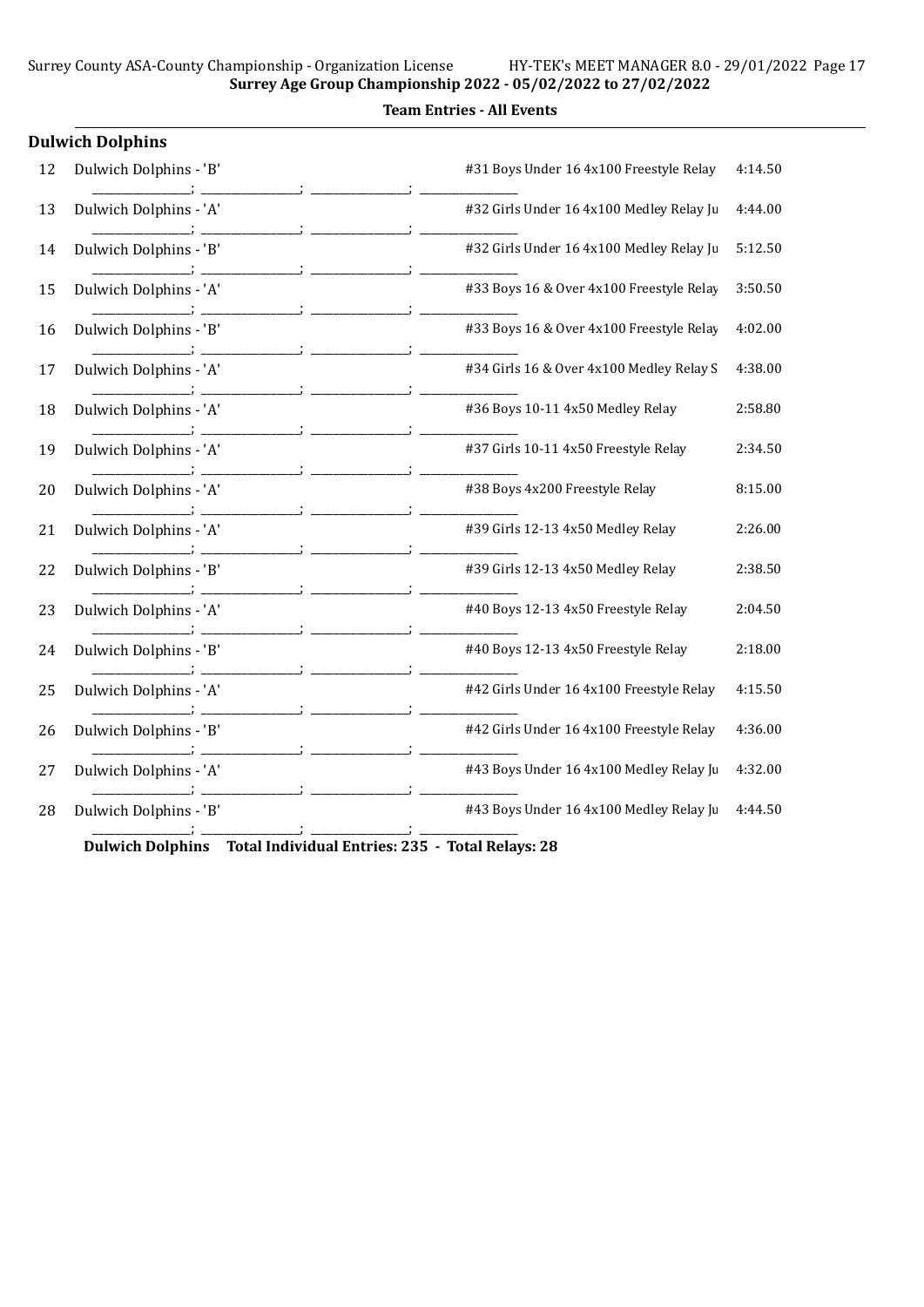Team Entries - All Events

# Elmbridge Phoenix SC

| 1 Agnew, Lucy - Female - Age: 13 - Ind/Rel: 2 / 0         |                      |                                 |           |
|-----------------------------------------------------------|----------------------|---------------------------------|-----------|
| #18 Girls 10&0 50 Breast Prelims                          | 42.29S               | #20 Girls 10&O 50 Fly Prelims   | 35.54S    |
| 2 Alampi, Alice - Female - Age: 15 - Ind/Rel: 4 / 0       |                      |                                 |           |
| #15 Girls 10&0 50 Back Prelims                            | 33.18S               | #17 Girls 10&0 50 Free Prelims  | 29.32S    |
| #20 Girls 10&O 50 Fly Prelims                             | 32.41S               | #51 Girls 10&0 100 Free Prelims | 1:03.585  |
| 3 Arnold, Darcey - Female - Age: 12 - Ind/Rel: 16 / 0     |                      |                                 |           |
| #1 Girls 10&0 100 Breast Prelims                          | 1:30.84S             | #3 Girls 10&0 200 Free          | 2:21.01S  |
| #5 Girls 12&0 400 IM                                      | 5:44.36S             | #8 Girls 10&0 100 Back Prelims  | 1:14.44S  |
| #10 Girls 10&0 200 Breast                                 | 3:07.19S             | #12 Girls 12&0 800 Free         | 10:21.75S |
| #15 Girls 10&0 50 Back Prelims                            | 35.14S               | #17 Girls 10&0 50 Free Prelims  | 31.60S    |
| #18 Girls 10&0 50 Breast Prelims                          | 42.42S               | #20 Girls 10&O 50 Fly Prelims   | 33.98S    |
| #44 Girls 10&0 100 Fly Prelims                            | 1:16.59S             | #46 Girls 10&0 200 IM           | 2:41.49S  |
| #49 Girls 12&0 1500 Free                                  | 19:59.89S            | #51 Girls 10&0 100 Free Prelims | 1:07.42S  |
| #54 Girls 10&0 200 Back                                   | 2:36.435             | #56 Girls 10&0 400 Free         | 4:55.72S  |
| 4 Bainbridge, Zoe - Female - Age: 20 - Ind/Rel: 2 / 0     |                      |                                 |           |
| #18 Girls 10&0 50 Breast Prelims                          | 39.07S               | #20 Girls 10&0 50 Fly Prelims   | 33.03S    |
| 5 Baramidze, Sandro - Male - Age: 13 - Ind/Rel: 8 / 0     |                      |                                 |           |
| #2 Boys 10&0 100 Free Prelims                             | 1:09.15              | #9 Boys 10&0 200 Free           | 2:28.535  |
| #11 Boys 10&0 200 Back                                    | 2:44.45S             | #13 Boys 10&0 400 Free          | 5:17.52S  |
| #16 Boys 10&0 50 Fly Prelims                              | 37.22S               | #19 Boys 10&0 50 Back Prelims   | 36.18S    |
| #21 Boys 10&0 50 Free Prelims                             | 31.96S               | #45 Boys 10&0 100 Back Prelims  | 1:18.47S  |
| 6 Bello, Ana Paula - Female - Age: 14 - Ind/Rel: 3 / 0    |                      |                                 |           |
| #15 Girls 10&0 50 Back Prelims                            | 35.92S               | #20 Girls 10&O 50 Fly Prelims   | 34.89S    |
| #53 Girls 10&0 200 Fly                                    | 2:50.72S             |                                 |           |
| 7 Bello, Aquiles - Male - Age: 14 - Ind/Rel: 13 / 0       |                      |                                 |           |
| #2 Boys 10&0 100 Free Prelims                             | 1:00.22S             | #9 Boys 10&0 200 Free           | 2:12.195  |
| #11 Boys 10&0 200 Back                                    | 2:25.40S             | #13 Boys 10&0 400 Free          | 4:44.07S  |
| #14 Boys 10&0 50 Breast Prelims                           | 39.88S               | #16 Boys 10&0 50 Fly Prelims    | 30.40S    |
| #19 Boys 10&0 50 Back Prelims                             | 30.84S               | #21 Boys 10&0 50 Free Prelims   | 27.65S    |
| #45 Boys 10&0 100 Back Prelims                            | 1:07.54S             | #47 Boys 10&0 200 Fly           | 2:40.85S  |
| #48 Boys 12&0 400 IM                                      | 5:52.30S             | #50 Boys 10&0 100 Fly Prelims   | 1:08.87S  |
| #52 Boys 10&0 200 IM                                      | 2:32.99S             |                                 |           |
| 8 Brittz, Finn - Male - Age: 11 - Ind/Rel: 11 / 0         |                      |                                 |           |
| #2 Boys 10&0 100 Free Prelims                             | 1:14.40S             | #4 Boys 10&0 200 Breast         | 3:28.48S  |
| #7 Boys 10&0 100 Breast Prelims                           | 1:37.90S             | #11 Boys 10&0 200 Back          | 2:55.79S  |
| #14 Boys 10&0 50 Breast Prelims                           | 44.09S               | #16 Boys 10&0 50 Fly Prelims    | 36.58S    |
| #19 Boys 10&0 50 Back Prelims                             | 38.02S               | #21 Boys 10&0 50 Free Prelims   | 32.62S    |
| #45 Boys 10&0 100 Back Prelims<br>#52 Boys 10&0 200 IM    | 1:25.51S<br>2:59.83S | #50 Boys 10&0 100 Fly Prelims   | 1:28.73S  |
| 9 Brown, Lucy - Female - Age: 12 - Ind/Rel: 5 / 0         |                      |                                 |           |
| #3 Girls 10&0 200 Free                                    | 2:35.50S             | #8 Girls 10&0 100 Back Prelims  | 1:18.49S  |
| #15 Girls 10&0 50 Back Prelims                            | 38.79S               | #17 Girls 10&0 50 Free Prelims  | 31.07S    |
| #20 Girls 10&O 50 Fly Prelims                             | 34.12S               |                                 |           |
| 10 Christian, Amelie - Female - Age: 18 - Ind/Rel: 3 / 0  |                      |                                 |           |
| #15 Girls 10&0 50 Back Prelims                            | 34.39S               | #17 Girls 10&0 50 Free Prelims  | 29.89S    |
| #20 Girls 10&O 50 Fly Prelims                             | 32.68S               |                                 |           |
| 11 Cipolletta, Louisa - Female - Age: 15 - Ind/Rel: 4 / 0 |                      |                                 |           |
| #17 Girls 10&0 50 Free Prelims                            | 27.07S               | #20 Girls 10&O 50 Fly Prelims   | 29.44S    |
| #44 Girls 10&0 100 Fly Prelims                            | 1:07.44S             | #51 Girls 10&0 100 Free Prelims | 1:00.62S  |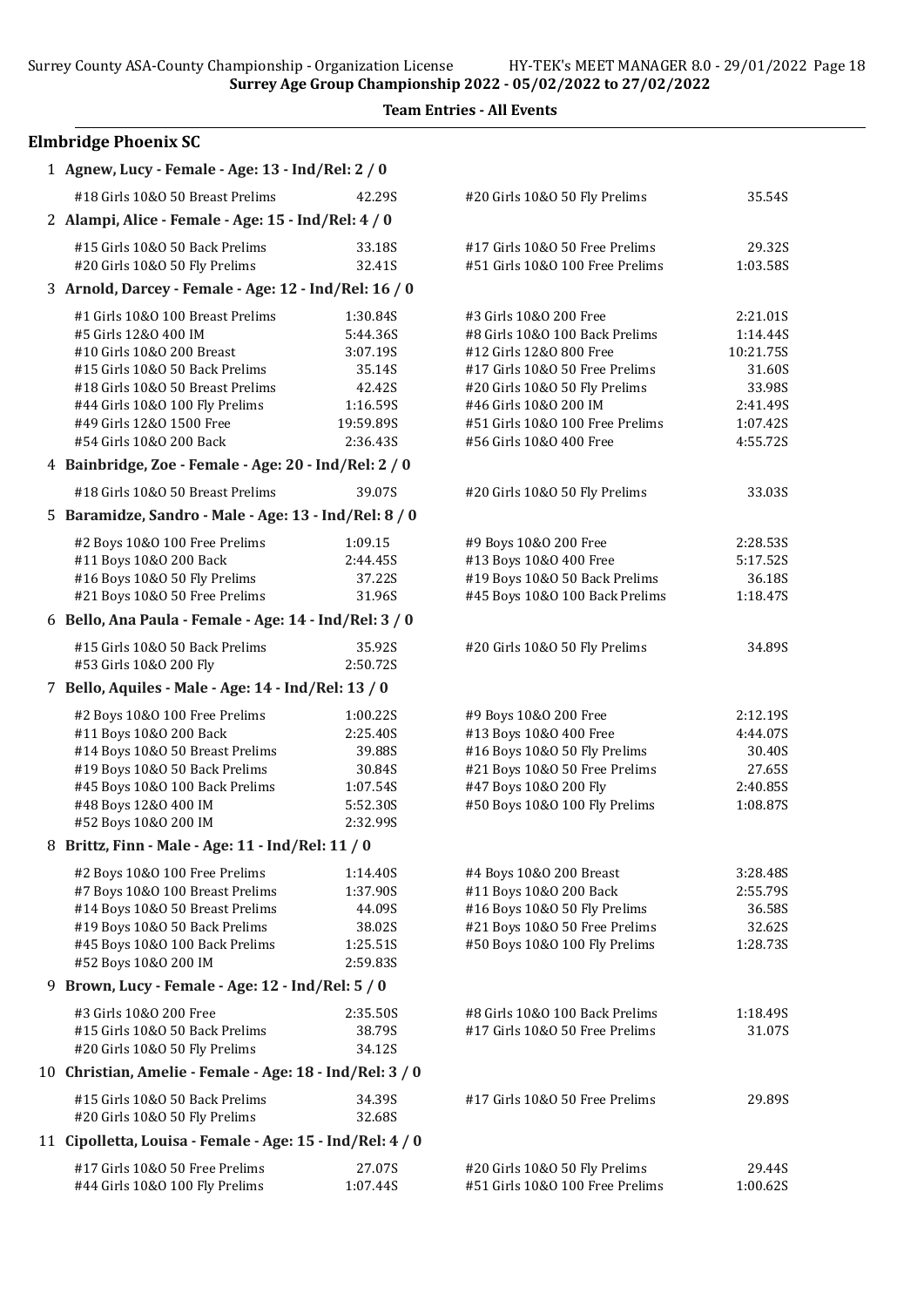| <b>Team Entries - All Events</b>                                                                                                                                                      |                                                                  |                                                                                                                                                                                            |                                                                  |
|---------------------------------------------------------------------------------------------------------------------------------------------------------------------------------------|------------------------------------------------------------------|--------------------------------------------------------------------------------------------------------------------------------------------------------------------------------------------|------------------------------------------------------------------|
| <b>Elmbridge Phoenix SC</b>                                                                                                                                                           |                                                                  |                                                                                                                                                                                            |                                                                  |
| 12 Coleman, Anna - Female - Age: 13 - Ind/Rel: 3 / 0                                                                                                                                  |                                                                  |                                                                                                                                                                                            |                                                                  |
| #15 Girls 10&0 50 Back Prelims<br>#20 Girls 10&0 50 Fly Prelims                                                                                                                       | 37.20S<br>35.58S                                                 | #18 Girls 10&0 50 Breast Prelims                                                                                                                                                           | 41.61S                                                           |
| 13 Collins, Poppy - Female - Age: 13 - Ind/Rel: 4 / 0                                                                                                                                 |                                                                  |                                                                                                                                                                                            |                                                                  |
| #15 Girls 10&0 50 Back Prelims<br>#20 Girls 10&O 50 Fly Prelims                                                                                                                       | 35.85S<br>34.58S                                                 | #17 Girls 10&0 50 Free Prelims<br>#44 Girls 10&0 100 Fly Prelims                                                                                                                           | 31.30S<br>1:20.34S                                               |
| 14 Collins, Tom - Male - Age: 15 - Ind/Rel: 1 / 0                                                                                                                                     |                                                                  |                                                                                                                                                                                            |                                                                  |
| #21 Boys 10&0 50 Free Prelims                                                                                                                                                         | 29.12S                                                           |                                                                                                                                                                                            |                                                                  |
| 15 Coups, Isla - Female - Age: 13 - Ind/Rel: 1 / 0                                                                                                                                    |                                                                  |                                                                                                                                                                                            |                                                                  |
| #20 Girls 10&0 50 Fly Prelims                                                                                                                                                         | 35.80S                                                           |                                                                                                                                                                                            |                                                                  |
| 16 Dyer, Enzo - Male - Age: 14 - Ind/Rel: 6 / 0                                                                                                                                       |                                                                  |                                                                                                                                                                                            |                                                                  |
|                                                                                                                                                                                       |                                                                  |                                                                                                                                                                                            |                                                                  |
| #14 Boys 10&0 50 Breast Prelims<br>#19 Boys 10&0 50 Back Prelims<br>#47 Boys 10&0 200 Fly                                                                                             | 38.58<br>33.85S<br>2:55.46S                                      | #16 Boys 10&0 50 Fly Prelims<br>#21 Boys 10&0 50 Free Prelims<br>#48 Boys 12&0 400 IM                                                                                                      | 33.16S<br>29.82<br>5:54.00S                                      |
| 17 Dyer, Oscar - Male - Age: 11 - Ind/Rel: 11 / 0                                                                                                                                     |                                                                  |                                                                                                                                                                                            |                                                                  |
| #2 Boys 10&0 100 Free Prelims<br>#7 Boys 10&0 100 Breast Prelims<br>#14 Boys 10&0 50 Breast Prelims<br>#19 Boys 10&0 50 Back Prelims<br>#47 Boys 10&0 200 Fly<br>#52 Boys 10&0 200 IM | 1:18.18S<br>1:40.97S<br>46.81S<br>42.84S<br>3:25.04<br>3:11.43S  | #4 Boys 10&0 200 Breast<br>#11 Boys 10&0 200 Back<br>#16 Boys 10&0 50 Fly Prelims<br>#21 Boys 10&0 50 Free Prelims<br>#50 Boys 10&0 100 Fly Prelims                                        | 3:42.10S<br>3:10.88S<br>40.82S<br>35.28S<br>1:31.49S             |
| 18 Fente-Damers, Rafael - Male - Age: 16 - Ind/Rel: 12 / 0                                                                                                                            |                                                                  |                                                                                                                                                                                            |                                                                  |
|                                                                                                                                                                                       |                                                                  |                                                                                                                                                                                            |                                                                  |
| #2 Boys 10&0 100 Free Prelims<br>#9 Boys 10&0 200 Free<br>#13 Boys 10&0 400 Free<br>#16 Boys 10&0 50 Fly Prelims<br>#21 Boys 10&0 50 Free Prelims<br>#50 Boys 10&0 100 Fly Prelims    | 50.91S<br>1:51.96S<br>4:07.57S<br>29.24S<br>23.56S<br>59.69S     | #7 Boys 10&0 100 Breast Prelims<br>#11 Boys 10&0 200 Back<br>#14 Boys 10&0 50 Breast Prelims<br>#19 Boys 10&0 50 Back Prelims<br>#45 Boys 10&0 100 Back Prelims<br>#52 Boys 10&0 200 IM    | 1:18.93S<br>2:10.21S<br>34.83S<br>32.09S<br>1:03.51S<br>2:12.75S |
| 19 Fente-Damers, Sara - Female - Age: 17 - Ind/Rel: 12 / 0                                                                                                                            |                                                                  |                                                                                                                                                                                            |                                                                  |
| #3 Girls 10&O 200 Free<br>#8 Girls 10&0 100 Back Prelims<br>#17 Girls 10&0 50 Free Prelims<br>#20 Girls 10&O 50 Fly Prelims<br>#46 Girls 10&0 200 IM<br>#54 Girls 10&0 200 Back       | 2:07.62S<br>1:07.33S<br>27.28S<br>32.13S<br>2:26.13S<br>2:31.56S | #5 Girls 12&0 400 IM<br>#15 Girls 10&0 50 Back Prelims<br>#18 Girls 10&0 50 Breast Prelims<br>#44 Girls 10&0 100 Fly Prelims<br>#51 Girls 10&0 100 Free Prelims<br>#56 Girls 10&O 400 Free | 5:21.00S<br>31.63S<br>39.34S<br>1:06.99S<br>59.72S<br>4:33.21S   |
| 20 Fente-Damers, Victor - Male - Age: 13 - Ind/Rel: 9 / 0                                                                                                                             |                                                                  |                                                                                                                                                                                            |                                                                  |
| #9 Boys 10&0 200 Free<br>#13 Boys 10&0 400 Free<br>#19 Boys 10&0 50 Back Prelims<br>#45 Boys 10&0 100 Back Prelims<br>#52 Boys 10&0 200 IM                                            | 2:30.41S<br>5:18.34S<br>34.90S<br>1:14.08S<br>2:47.15S           | #11 Boys 10&0 200 Back<br>#16 Boys 10&0 50 Fly Prelims<br>#21 Boys 10&0 50 Free Prelims<br>#50 Boys 10&0 100 Fly Prelims                                                                   | 2:37.08S<br>34.60S<br>31.50S<br>1:23.52S                         |
| 21 Gold, Chloe - Female - Age: 13 - Ind/Rel: 1 / 0                                                                                                                                    |                                                                  |                                                                                                                                                                                            |                                                                  |
| #15 Girls 10&0 50 Back Prelims                                                                                                                                                        | 36.06S                                                           |                                                                                                                                                                                            |                                                                  |
| 22 Halliday, Lauren - Female - Age: 17 - Ind/Rel: 1 / 0                                                                                                                               |                                                                  |                                                                                                                                                                                            |                                                                  |
| #18 Girls 10&0 50 Breast Prelims                                                                                                                                                      | 39.89S                                                           |                                                                                                                                                                                            |                                                                  |
| 23 Hatchett, Thomas - Male - Age: 17 - Ind/Rel: 6 / 0                                                                                                                                 |                                                                  |                                                                                                                                                                                            |                                                                  |
| #7 Boys 10&0 100 Breast Prelims<br>#16 Boys 10&0 50 Fly Prelims<br>#21 Boys 10&0 50 Free Prelims                                                                                      | 1:14.85S<br>28.19S<br>27.59S                                     | #14 Boys 10&0 50 Breast Prelims<br>#19 Boys 10&0 50 Back Prelims<br>#50 Boys 10&0 100 Fly Prelims                                                                                          | 36.25S<br>29.34S<br>1:04.435                                     |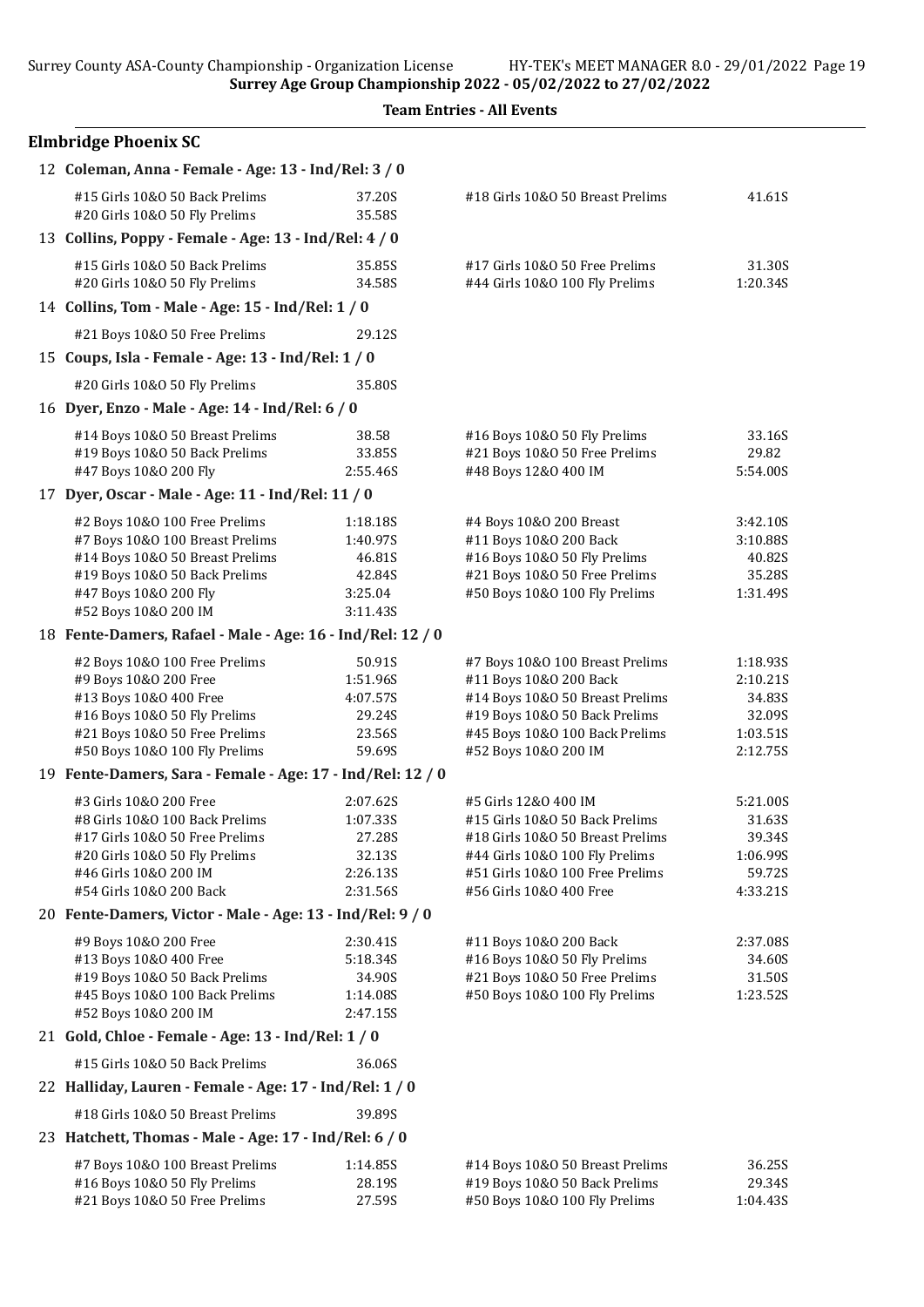# Elmbridge Phoenix SC

| 24 Hempenstall, Amy - Female - Age: 14 - Ind/Rel: 6 / 0                               |                  |                                                             |                    |
|---------------------------------------------------------------------------------------|------------------|-------------------------------------------------------------|--------------------|
| #8 Girls 10&0 100 Back Prelims                                                        | 1:13.62S         | #15 Girls 10&0 50 Back Prelims                              | 35.04S             |
| #17 Girls 10&0 50 Free Prelims<br>#20 Girls 10&O 50 Fly Prelims                       | 30.65S<br>34.36S | #18 Girls 10&0 50 Breast Prelims<br>#54 Girls 10&0 200 Back | 39.99S<br>2:34.75S |
| 25 Holloway, Nicholas - Male - Age: 14 - Ind/Rel: 7 / 0                               |                  |                                                             |                    |
| #2 Boys 10&0 100 Free Prelims                                                         | 1:00.38S         | #9 Boys 10&0 200 Free                                       | 2:12.16S           |
| #14 Boys 10&0 50 Breast Prelims                                                       | 38.25S           | #16 Boys 10&0 50 Fly Prelims                                | 31.68S             |
| #21 Boys 10&0 50 Free Prelims                                                         | 27.59S           | #50 Boys 10&0 100 Fly Prelims                               | 1:13.11            |
| #52 Boys 10&0 200 IM                                                                  | 2:35.52S         |                                                             |                    |
| 26 Howells, Cerys - Female - Age: 17 - Ind/Rel: 5 / 0                                 |                  |                                                             |                    |
| #12 Girls 12&0 800 Free                                                               | 10:11.83         | #15 Girls 10&0 50 Back Prelims                              | 34.27S             |
| #20 Girls 10&O 50 Fly Prelims                                                         | 33.23S           | #49 Girls 12&0 1500 Free                                    | 19:00.40           |
| #56 Girls 10&0 400 Free<br>27 Johnson, Joshie - Male - Age: 12 - Ind/Rel: 1 / 0       | 4:45.33S         |                                                             |                    |
| #14 Boys 10&0 50 Breast Prelims                                                       | 45.62S           |                                                             |                    |
| 28 Johnson, Ollie - Male - Age: 14 - Ind/Rel: 1 / 0                                   |                  |                                                             |                    |
| #14 Boys 10&0 50 Breast Prelims                                                       | 38.94S           |                                                             |                    |
| 29 Luke, Alex - Male - Age: 12 - Ind/Rel: 3 / 0                                       |                  |                                                             |                    |
| #7 Boys 10&0 100 Breast Prelims                                                       | 1:34.77S         | #14 Boys 10&0 50 Breast Prelims                             | 43.31S             |
| #21 Boys 10&0 50 Free Prelims                                                         | 32.81S           |                                                             |                    |
| 30 Naude, Danielle - Female - Age: 15 - Ind/Rel: 3 / 0                                |                  |                                                             |                    |
| #15 Girls 10&0 50 Back Prelims<br>#20 Girls 10&O 50 Fly Prelims                       | 36.42<br>33.73   | #18 Girls 10&0 50 Breast Prelims                            | 38.80S             |
| 31 Nicholson, Kayleigh - Female - Age: 12 - Ind/Rel: 2 / 0                            |                  |                                                             |                    |
| #17 Girls 10&0 50 Free Prelims                                                        | 34.37S           | #18 Girls 10&0 50 Breast Prelims                            | 46.85S             |
| 32 Panowicz, Mati - Male - Age: 14 - Ind/Rel: 2 / 0                                   |                  |                                                             |                    |
| #14 Boys 10&0 50 Breast Prelims                                                       | 39.96S           | #16 Boys 10&0 50 Fly Prelims                                | 35.61S             |
| 33 Pavlou, John - Male - Age: 17 - Ind/Rel: 4 / 0                                     |                  |                                                             |                    |
| #14 Boys 10&0 50 Breast Prelims                                                       | 37.05S           | #16 Boys 10&0 50 Fly Prelims                                | 29.10S             |
| #19 Boys 10&0 50 Back Prelims                                                         | 31.25S           | #21 Boys 10&0 50 Free Prelims                               | 27.36S             |
| 34 Payton, Fin - Male - Age: 16 - Ind/Rel: 8 / 0                                      |                  |                                                             |                    |
| #11 Boys 10&0 200 Back                                                                | 2:22.26S         | #14 Boys 10&0 50 Breast Prelims                             | 36.62S             |
| #16 Boys 10&0 50 Fly Prelims                                                          | 28.64S           | #19 Boys 10&0 50 Back Prelims                               | 30.06S             |
| #21 Boys 10&0 50 Free Prelims                                                         | 27.23S           | #45 Boys 10&0 100 Back Prelims                              | 1:04.75S           |
| #50 Boys 10&0 100 Fly Prelims                                                         | 1:04.88S         | #52 Boys 10&0 200 IM                                        | 2:26.17S           |
| 35 Payton, Theo - Male - Age: 13 - Ind/Rel: 5 / 0                                     |                  |                                                             |                    |
| #9 Boys 10&0 200 Free                                                                 | 2:29.37S         | #11 Boys 10&0 200 Back                                      | 2:41.92S           |
| #13 Boys 10&0 400 Free                                                                | 5:17.57S         | #45 Boys 10&0 100 Back Prelims                              | 1:17.76S           |
| #50 Boys 10&0 100 Fly Prelims<br>36 Perkins, Lily - Female - Age: 16 - Ind/Rel: 2 / 0 | 1:18.19S         |                                                             |                    |
|                                                                                       |                  |                                                             |                    |
| #10 Girls 10&0 200 Breast                                                             | 3:00.88S         | #18 Girls 10&0 50 Breast Prelims                            | 39.57S             |
| 37 Petmecky Love, Elise - Female - Age: 15 - Ind/Rel: 4 / 0                           |                  |                                                             |                    |
| #8 Girls 10&0 100 Back Prelims                                                        | 1:11.57S         | #15 Girls 10&0 50 Back Prelims                              | 33.73S             |
| #17 Girls 10&O 50 Free Prelims                                                        | 29.73S           | #54 Girls 10&0 200 Back                                     | 2:35.61S           |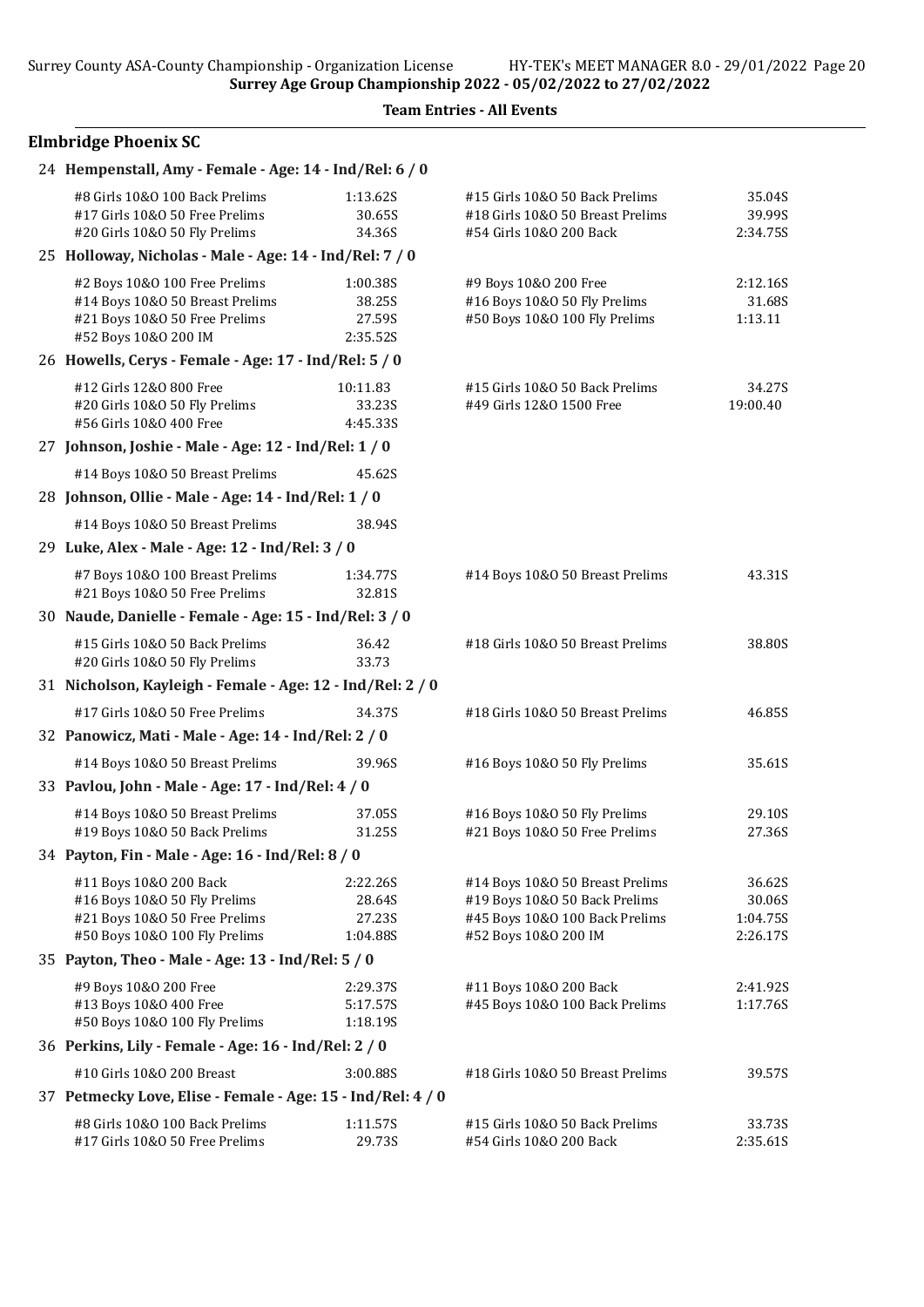## Elmbridge Phoenix SC

| #3 Girls 10&0 200 Free<br>#8 Girls 10&0 100 Back Prelims<br>#15 Girls 10&0 50 Back Prelims<br>#20 Girls 10&0 50 Fly Prelims<br>#51 Girls 10&0 100 Free Prelims<br>#56 Girls 10&0 400 Free | 2:03.13S<br>1:11.57S<br>34.42S<br>29.52S<br>57.24S<br>4:25.70S | #5 Girls 12&0 400 IM<br>#12 Girls 12&0 800 Free<br>#17 Girls 10&O 50 Free Prelims<br>#44 Girls 10&0 100 Fly Prelims<br>#53 Girls 10&0 200 Fly                                                                                                                                                                                                                                                                                                                                                                                                                                                                                        | 5:38.57S<br>9:15.19S<br>27.15S<br>1:04.53S<br>2:24.88S      |
|-------------------------------------------------------------------------------------------------------------------------------------------------------------------------------------------|----------------------------------------------------------------|--------------------------------------------------------------------------------------------------------------------------------------------------------------------------------------------------------------------------------------------------------------------------------------------------------------------------------------------------------------------------------------------------------------------------------------------------------------------------------------------------------------------------------------------------------------------------------------------------------------------------------------|-------------------------------------------------------------|
|                                                                                                                                                                                           |                                                                |                                                                                                                                                                                                                                                                                                                                                                                                                                                                                                                                                                                                                                      |                                                             |
| #15 Girls 10&0 50 Back Prelims<br>#18 Girls 10&0 50 Breast Prelims                                                                                                                        | 31.31S<br>40.68S                                               | #17 Girls 10&O 50 Free Prelims<br>#20 Girls 10&O 50 Fly Prelims                                                                                                                                                                                                                                                                                                                                                                                                                                                                                                                                                                      | 28.67S<br>32.61S                                            |
|                                                                                                                                                                                           |                                                                |                                                                                                                                                                                                                                                                                                                                                                                                                                                                                                                                                                                                                                      |                                                             |
| #6 Boys 12&0 1500 Free<br>#11 Boys 10&0 200 Back<br>#14 Boys 10&0 50 Breast Prelims<br>#21 Boys 10&0 50 Free Prelims                                                                      | 18:24.36S<br>2:23.52S<br>34.42S<br>28.05                       | #7 Boys 10&0 100 Breast Prelims<br>#13 Boys 10&0 400 Free<br>#19 Boys 10&0 50 Back Prelims                                                                                                                                                                                                                                                                                                                                                                                                                                                                                                                                           | 1:12.71S<br>4:31.94S<br>30.01S                              |
|                                                                                                                                                                                           |                                                                |                                                                                                                                                                                                                                                                                                                                                                                                                                                                                                                                                                                                                                      |                                                             |
| #18 Girls 10&0 50 Breast Prelims                                                                                                                                                          | 39.21S                                                         |                                                                                                                                                                                                                                                                                                                                                                                                                                                                                                                                                                                                                                      |                                                             |
|                                                                                                                                                                                           |                                                                |                                                                                                                                                                                                                                                                                                                                                                                                                                                                                                                                                                                                                                      |                                                             |
| #2 Boys 10&0 100 Free Prelims<br>#16 Boys 10&0 50 Fly Prelims<br>#21 Boys 10&0 50 Free Prelims                                                                                            | 57.71S<br>30.06S<br>25.24S                                     | #11 Boys 10&0 200 Back<br>#19 Boys 10&0 50 Back Prelims<br>#45 Boys 10&0 100 Back Prelims                                                                                                                                                                                                                                                                                                                                                                                                                                                                                                                                            | 2:21.16S<br>28.67S<br>1:02.05S                              |
|                                                                                                                                                                                           |                                                                |                                                                                                                                                                                                                                                                                                                                                                                                                                                                                                                                                                                                                                      |                                                             |
| #14 Boys 10&0 50 Breast Prelims                                                                                                                                                           | 49.06S                                                         | #21 Boys 10&0 50 Free Prelims                                                                                                                                                                                                                                                                                                                                                                                                                                                                                                                                                                                                        | 35.96S                                                      |
|                                                                                                                                                                                           |                                                                |                                                                                                                                                                                                                                                                                                                                                                                                                                                                                                                                                                                                                                      |                                                             |
| #4 Boys 10&0 200 Breast<br>#16 Boys 10&0 50 Fly Prelims                                                                                                                                   | 2:55.45S<br>32.83S                                             | #14 Boys 10&0 50 Breast Prelims                                                                                                                                                                                                                                                                                                                                                                                                                                                                                                                                                                                                      | 37.40S                                                      |
|                                                                                                                                                                                           |                                                                |                                                                                                                                                                                                                                                                                                                                                                                                                                                                                                                                                                                                                                      |                                                             |
| #3 Girls 10&0 200 Free<br>#15 Girls 10&0 50 Back Prelims<br>#20 Girls 10&O 50 Fly Prelims<br>#54 Girls 10&0 200 Back                                                                      | 2:14.34S<br>31.75S<br>32.72S<br>2:30.34S                       | #8 Girls 10&0 100 Back Prelims<br>#17 Girls 10&0 50 Free Prelims<br>#51 Girls 10&0 100 Free Prelims                                                                                                                                                                                                                                                                                                                                                                                                                                                                                                                                  | 1:08.255<br>27.25S<br>59.81S                                |
|                                                                                                                                                                                           |                                                                |                                                                                                                                                                                                                                                                                                                                                                                                                                                                                                                                                                                                                                      |                                                             |
| #3 Girls 10&0 200 Free<br>#17 Girls 10&O 50 Free Prelims<br>#56 Girls 10&0 400 Free                                                                                                       | 2:24.32S<br>30.75S<br>5:11.44S                                 | #15 Girls 10&0 50 Back Prelims<br>#51 Girls 10&0 100 Free Prelims                                                                                                                                                                                                                                                                                                                                                                                                                                                                                                                                                                    | 37.27S<br>1:06.74S                                          |
|                                                                                                                                                                                           |                                                                |                                                                                                                                                                                                                                                                                                                                                                                                                                                                                                                                                                                                                                      |                                                             |
| #49 Girls 12&0 1500 Free                                                                                                                                                                  | 19:20.98S                                                      |                                                                                                                                                                                                                                                                                                                                                                                                                                                                                                                                                                                                                                      |                                                             |
|                                                                                                                                                                                           |                                                                |                                                                                                                                                                                                                                                                                                                                                                                                                                                                                                                                                                                                                                      |                                                             |
| #49 Girls 12&0 1500 Free                                                                                                                                                                  | 19:47.60S                                                      |                                                                                                                                                                                                                                                                                                                                                                                                                                                                                                                                                                                                                                      |                                                             |
|                                                                                                                                                                                           |                                                                |                                                                                                                                                                                                                                                                                                                                                                                                                                                                                                                                                                                                                                      |                                                             |
| #1 Girls 10&0 100 Breast Prelims<br>#15 Girls 10&0 50 Back Prelims<br>#18 Girls 10&0 50 Breast Prelims                                                                                    | 1:21.835<br>33.71S<br>37.76S                                   | #5 Girls 12&0 400 IM<br>#17 Girls 10&0 50 Free Prelims<br>#20 Girls 10&O 50 Fly Prelims                                                                                                                                                                                                                                                                                                                                                                                                                                                                                                                                              | 5:40.55S<br>29.16S<br>33.32S                                |
| Elmbridge Phoenix SC - 'A'                                                                                                                                                                |                                                                | #22 Girls 16 & Over 4x100 Freestyle Relay                                                                                                                                                                                                                                                                                                                                                                                                                                                                                                                                                                                            | <b>NT</b>                                                   |
| Elmbridge Phoenix SC - 'A'                                                                                                                                                                |                                                                | #23 Boys 16 & Over 4x100 Medley Relay S                                                                                                                                                                                                                                                                                                                                                                                                                                                                                                                                                                                              | 4:10.10                                                     |
| Elmbridge Phoenix SC - 'A'                                                                                                                                                                |                                                                | #24 Mixed Under 16 4x100 Freestyle Rela                                                                                                                                                                                                                                                                                                                                                                                                                                                                                                                                                                                              | 4:04.80                                                     |
|                                                                                                                                                                                           |                                                                | 38 Pilgrim, Annabel - Female - Age: 16 - Ind/Rel: 11 / 0<br>39 Pilgrim, Emily - Female - Age: 19 - Ind/Rel: 4 / 0<br>40 Porter, Thomas - Male - Age: 17 - Ind/Rel: 7 / 0<br>41 Sceats, Pippa - Female - Age: 20 - Ind/Rel: 1 / 0<br>42 Shearer, Rohan - Male - Age: 16 - Ind/Rel: 6 / 0<br>43 Stearn-Reid, Art - Male - Age: 11 - Ind/Rel: 2 / 0<br>45 Turan, Lara - Female - Age: 16 - Ind/Rel: 7 / 0<br>46 Warren, Isabella - Female - Age: 13 - Ind/Rel: 5 / 0<br>47 White, Ellie - Female - Age: 15 - Ind/Rel: 1 / 0<br>48 White, Evie - Female - Age: 14 - Ind/Rel: 1 / 0<br>49 Young, Ella - Female - Age: 19 - Ind/Rel: 6 / 0 | 44 Stearn-Reid, Sebastian - Male - Age: 15 - Ind/Rel: 3 / 0 |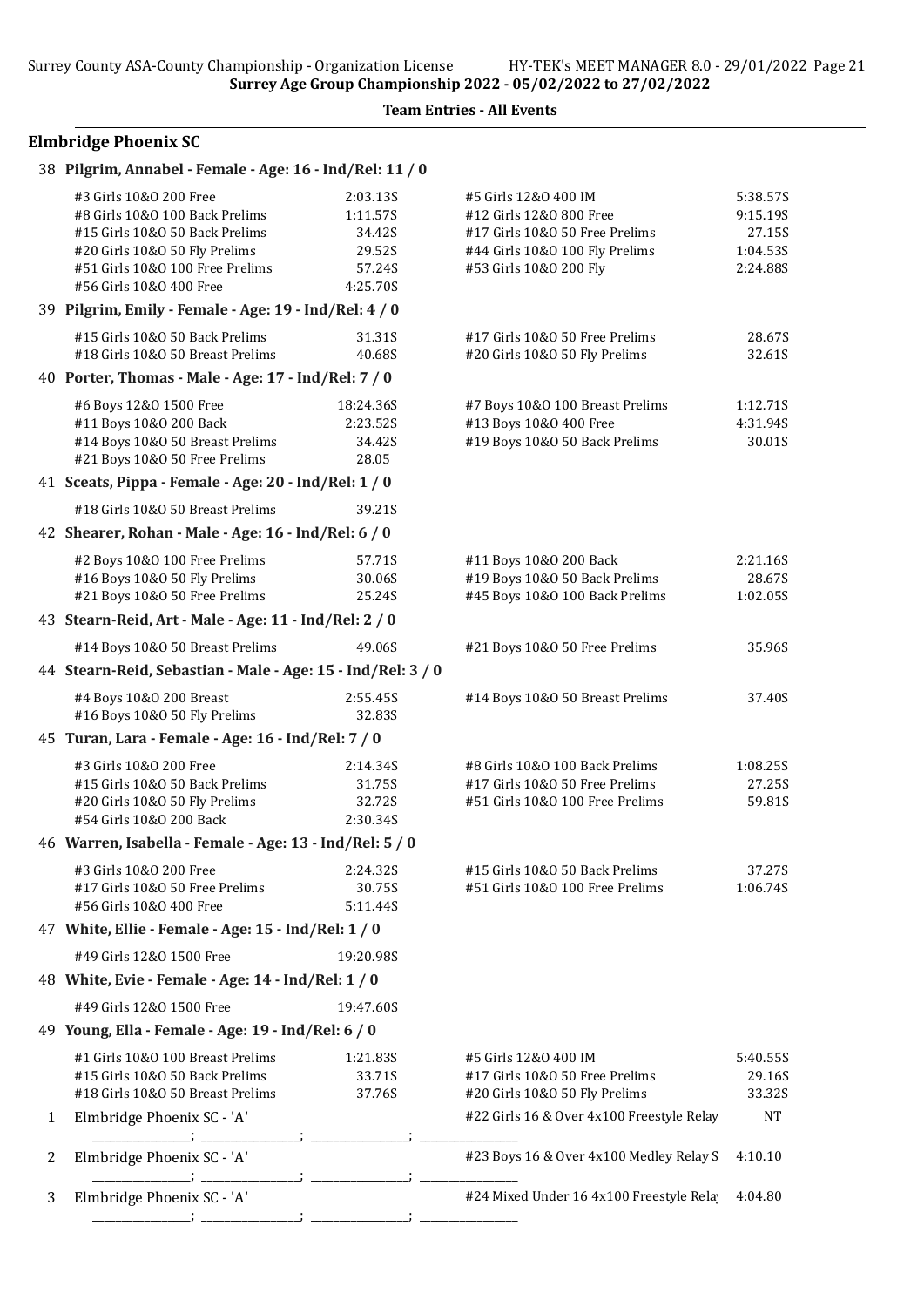Team Entries - All Events

|    | <b>Elmbridge Phoenix SC</b> |                                                                       |         |
|----|-----------------------------|-----------------------------------------------------------------------|---------|
| 4  | Elmbridge Phoenix SC - 'B'  | #24 Mixed Under 16 4x100 Freestyle Rela                               | 4:23.99 |
| 5  | Elmbridge Phoenix SC - 'A'  | #25 Girls 10-11 4x50 Medley Relay                                     | 3:00.60 |
| 6  | Elmbridge Phoenix SC - 'A'  | #26 Boys 10-11 4x50 Freestyle Relay                                   | 2:27.34 |
| 7  | Elmbridge Phoenix SC - 'A'  | #27 Girls 4x200 Freestyle Relay                                       | 8:37.14 |
| 8  | Elmbridge Phoenix SC - 'A'  | #28 Boys 12-13 4x50 Medley Relay                                      | 2:24.01 |
| 9  | Elmbridge Phoenix SC - 'A'  | #29 Girls 12-13 4x50 Freestyle Relay                                  | 2:04.72 |
| 10 | Elmbridge Phoenix SC - 'A'  | #30 Mixed 16 & Over 4x100 Freestyle Rela                              | 3:44.08 |
| 11 | Elmbridge Phoenix SC - 'B'  | #30 Mixed 16 & Over 4x100 Freestyle Rela                              | 3:58.25 |
| 12 | Elmbridge Phoenix SC - 'A'  | #31 Boys Under 16 4x100 Freestyle Relay                               | 4:13.69 |
| 13 | Elmbridge Phoenix SC - 'A'  | #32 Girls Under 16 4x100 Medley Relay Ju                              | 4:45.58 |
| 14 | Elmbridge Phoenix SC - 'A'  | #33 Boys 16 & Over 4x100 Freestyle Relay                              | 3:43.81 |
| 15 | Elmbridge Phoenix SC - 'A'  | #34 Girls 16 & Over 4x100 Medley Relay S                              | 4:33.50 |
| 16 | Elmbridge Phoenix SC - 'A'  | #35 Mixed Under 16 4x100 Medley Relay ]                               | 4:38.35 |
| 17 | Elmbridge Phoenix SC - 'B'  | #35 Mixed Under 16 4x100 Medley Relay                                 | 4:53.44 |
| 18 | Elmbridge Phoenix SC - 'A'  | #36 Boys 10-11 4x50 Medley Relay                                      | 2:47.04 |
| 19 | Elmbridge Phoenix SC - 'A'  | #37 Girls 10-11 4x50 Freestyle Relay                                  | 2:30.88 |
| 20 | Elmbridge Phoenix SC - 'A'  | #38 Boys 4x200 Freestyle Relay                                        | 8:18.54 |
| 21 | Elmbridge Phoenix SC - 'A'  | #39 Girls 12-13 4x50 Medley Relay                                     | 2:21.62 |
| 22 | Elmbridge Phoenix SC - 'A'  | #40 Boys 12-13 4x50 Freestyle Relay                                   | 2:07.35 |
| 23 | Elmbridge Phoenix SC - 'A'  | #41 Mixed 16 & Over 4x100 Medley Relay                                | 4:15.48 |
| 24 | Elmbridge Phoenix SC - 'B'  | #41 Mixed 16 & Over 4x100 Medley Relay                                | 4:27.89 |
| 25 | Elmbridge Phoenix SC - 'A'  | #42 Girls Under 16 4x100 Freestyle Relay                              | 4:15.10 |
| 26 | Elmbridge Phoenix SC - 'A'  | #43 Boys Under 16 4x100 Medley Relay Ju                               | 4:44.14 |
|    |                             | Elmbridge Phoenix SC Total Individual Entries: 245 - Total Relays: 26 |         |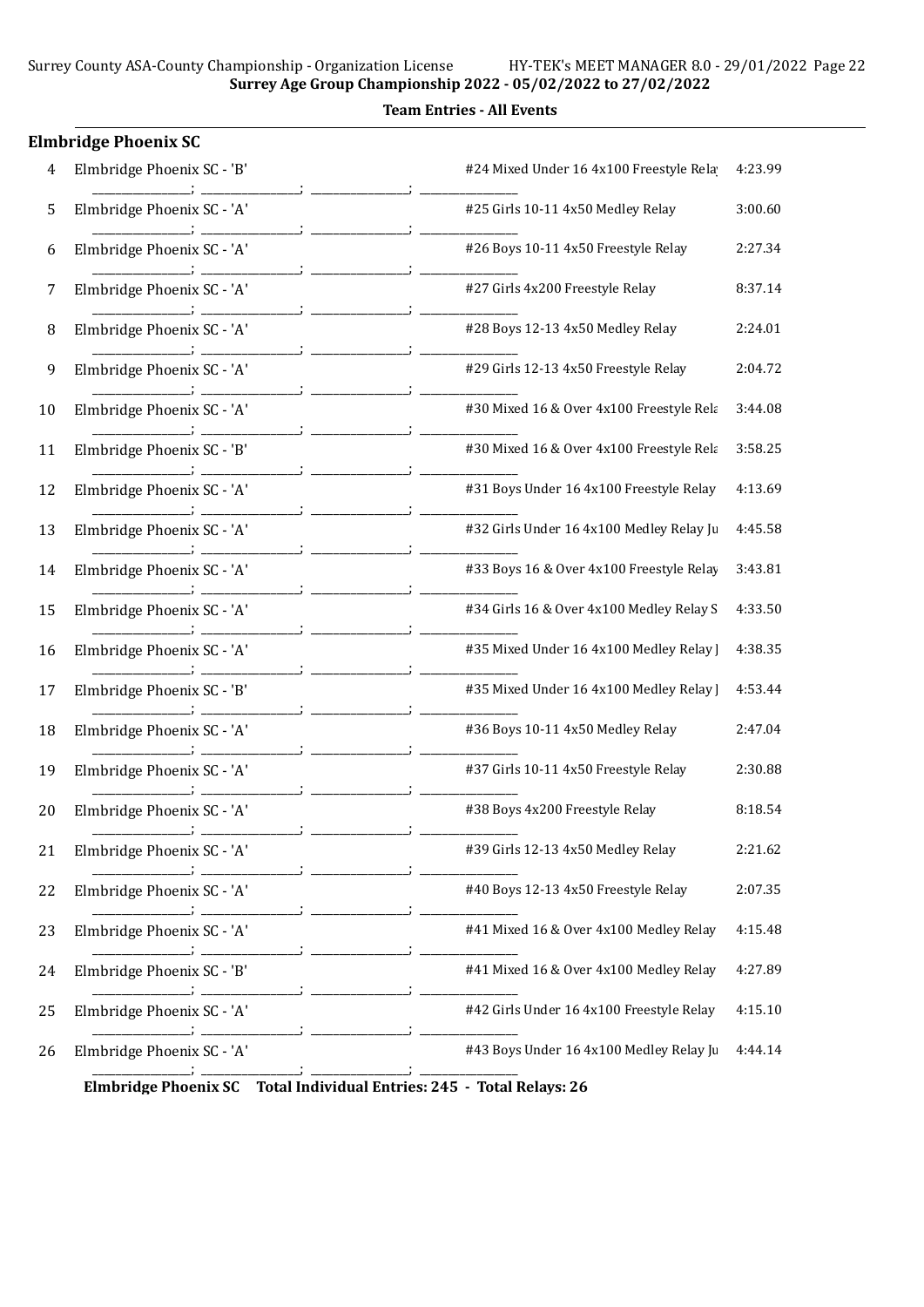|  | <b>Team Entries - All Events</b> |  |  |
|--|----------------------------------|--|--|
|--|----------------------------------|--|--|

## Epsom District SC

| 1 Alston, Clara - Female - Age: 18 - Ind/Rel: 3 / 0                                                                                                                                                   |                                                                        |                                                                                                                                                                    |                                                               |
|-------------------------------------------------------------------------------------------------------------------------------------------------------------------------------------------------------|------------------------------------------------------------------------|--------------------------------------------------------------------------------------------------------------------------------------------------------------------|---------------------------------------------------------------|
| #17 Girls 10&0 50 Free Prelims<br>#51 Girls 10&0 100 Free Prelims                                                                                                                                     | 28.08<br>1:02.05                                                       | #20 Girls 10&O 50 Fly Prelims                                                                                                                                      | 32.01                                                         |
| 2 Baker, Marnie - Female - Age: 12 - Ind/Rel: 5 / 0                                                                                                                                                   |                                                                        |                                                                                                                                                                    |                                                               |
| #15 Girls 10&0 50 Back Prelims<br>#20 Girls 10&O 50 Fly Prelims<br>#53 Girls 10&0 200 Fly                                                                                                             | 37.04S<br>35.08S<br>3:21.31S                                           | #17 Girls 10&0 50 Free Prelims<br>#44 Girls 10&0 100 Fly Prelims                                                                                                   | 32.98S<br>1:24.11S                                            |
| 3 Booth, Adam - Male - Age: 17 - Ind/Rel: 2 / 0                                                                                                                                                       |                                                                        |                                                                                                                                                                    |                                                               |
| #14 Boys 10&0 50 Breast Prelims                                                                                                                                                                       | 37.36S                                                                 | #21 Boys 10&0 50 Free Prelims                                                                                                                                      | 27.47S                                                        |
| 4 Burch, Aviella - Female - Age: 13 - Ind/Rel: 3 / 0                                                                                                                                                  |                                                                        |                                                                                                                                                                    |                                                               |
| #17 Girls 10&0 50 Free Prelims<br>#53 Girls 10&0 200 Fly                                                                                                                                              | 32.55S<br>3:11.58S                                                     | #20 Girls 10&O 50 Fly Prelims                                                                                                                                      | 36.15S                                                        |
| 5 De Ville, Ethan - Male - Age: 17 - Ind/Rel: 5 / 0                                                                                                                                                   |                                                                        |                                                                                                                                                                    |                                                               |
| #4 Boys 10&0 200 Breast<br>#14 Boys 10&0 50 Breast Prelims<br>#48 Boys 12&0 400 IM                                                                                                                    | 2:41.76<br>33.57<br>5:25.12                                            | #7 Boys 10&0 100 Breast Prelims<br>#19 Boys 10&0 50 Back Prelims                                                                                                   | 1:14.12<br>31.70                                              |
| 6 Dernika, Elina - Female - Age: 16 - Ind/Rel: 1 / 0                                                                                                                                                  |                                                                        |                                                                                                                                                                    |                                                               |
| #15 Girls 10&0 50 Back Prelims                                                                                                                                                                        | 34.61S                                                                 |                                                                                                                                                                    |                                                               |
| 7 Dicks, Kian - Male - Age: 13 - Ind/Rel: 5 / 0                                                                                                                                                       |                                                                        |                                                                                                                                                                    |                                                               |
| #2 Boys 10&0 100 Free Prelims<br>#16 Boys 10&0 50 Fly Prelims<br>#50 Boys 10&0 100 Fly Prelims                                                                                                        | 1:04.39S<br>31.80S<br>1:16.50S                                         | #9 Boys 10&0 200 Free<br>#21 Boys 10&0 50 Free Prelims                                                                                                             | 2:28.32S<br>30.35S                                            |
| 8 Dixon, Sam - Male - Age: 12 - Ind/Rel: 3 / 0                                                                                                                                                        |                                                                        |                                                                                                                                                                    |                                                               |
| #16 Boys 10&0 50 Fly Prelims<br>#50 Boys 10&0 100 Fly Prelims                                                                                                                                         | 37.61S<br>1:24.24S                                                     | #47 Boys 10&0 200 Fly                                                                                                                                              | 3:24.59S                                                      |
| 9 Duggans, Lexie - Female - Age: 16 - Ind/Rel: 3 / 0                                                                                                                                                  |                                                                        |                                                                                                                                                                    |                                                               |
| #15 Girls 10&0 50 Back Prelims<br>#20 Girls 10&O 50 Fly Prelims                                                                                                                                       | 34.47<br>33.29                                                         | #17 Girls 10&O 50 Free Prelims                                                                                                                                     | 29.19                                                         |
| 10 Dunev, Victor - Male - Age: 17 - Ind/Rel: 6 / 0                                                                                                                                                    |                                                                        |                                                                                                                                                                    |                                                               |
| #4 Boys 10&0 200 Breast<br>#14 Boys 10&0 50 Breast Prelims<br>#19 Boys 10&0 50 Back Prelims                                                                                                           | 2:44.07<br>31.93<br>32.83                                              | #7 Boys 10&0 100 Breast Prelims<br>#16 Boys 10&0 50 Fly Prelims<br>#21 Boys 10&0 50 Free Prelims                                                                   | 1:12.20<br>29.31<br>27.72                                     |
| 11 Fallon, Daniel - Male - Age: 17 - Ind/Rel: 13 / 0                                                                                                                                                  |                                                                        |                                                                                                                                                                    |                                                               |
| #6 Boys 12&0 1500 Free<br>#11 Boys 10&0 200 Back<br>#16 Boys 10&0 50 Fly Prelims<br>#21 Boys 10&0 50 Free Prelims<br>#47 Boys 10&0 200 Fly<br>#50 Boys 10&0 100 Fly Prelims<br>#55 Boys 12&0 800 Free | 18:34.20<br>2:20.58<br>29.57<br>27.97<br>2:25.15<br>1:06.19<br>9:33.28 | #9 Boys 10&0 200 Free<br>#13 Boys 10&0 400 Free<br>#19 Boys 10&0 50 Back Prelims<br>#45 Boys 10&0 100 Back Prelims<br>#48 Boys 12&0 400 IM<br>#52 Boys 10&0 200 IM | 2:03.69<br>4:26.74<br>30.62<br>1:04.29<br>5:26.52<br>2:19.19S |
| 12 Fallon, Lucy - Female - Age: 14 - Ind/Rel: 4 / 0                                                                                                                                                   |                                                                        |                                                                                                                                                                    |                                                               |
| #15 Girls 10&0 50 Back Prelims<br>#18 Girls 10&0 50 Breast Prelims                                                                                                                                    | 35.82S<br>41.48                                                        | #17 Girls 10&0 50 Free Prelims<br>#20 Girls 10&O 50 Fly Prelims                                                                                                    | 30.65S<br>34.01S                                              |
| 13 Flynn, Todd - Male - Age: 16 - Ind/Rel: 6 / 0                                                                                                                                                      |                                                                        |                                                                                                                                                                    |                                                               |
| #6 Boys 12&0 1500 Free<br>#16 Boys 10&0 50 Fly Prelims<br>#21 Boys 10&0 50 Free Prelims                                                                                                               | 18:07.09S<br>31.45S<br>27.54S                                          | #13 Boys 10&0 400 Free<br>#19 Boys 10&0 50 Back Prelims<br>#48 Boys 12&0 400 IM                                                                                    | 4:31.32S<br>32.93S<br>5:20.48S                                |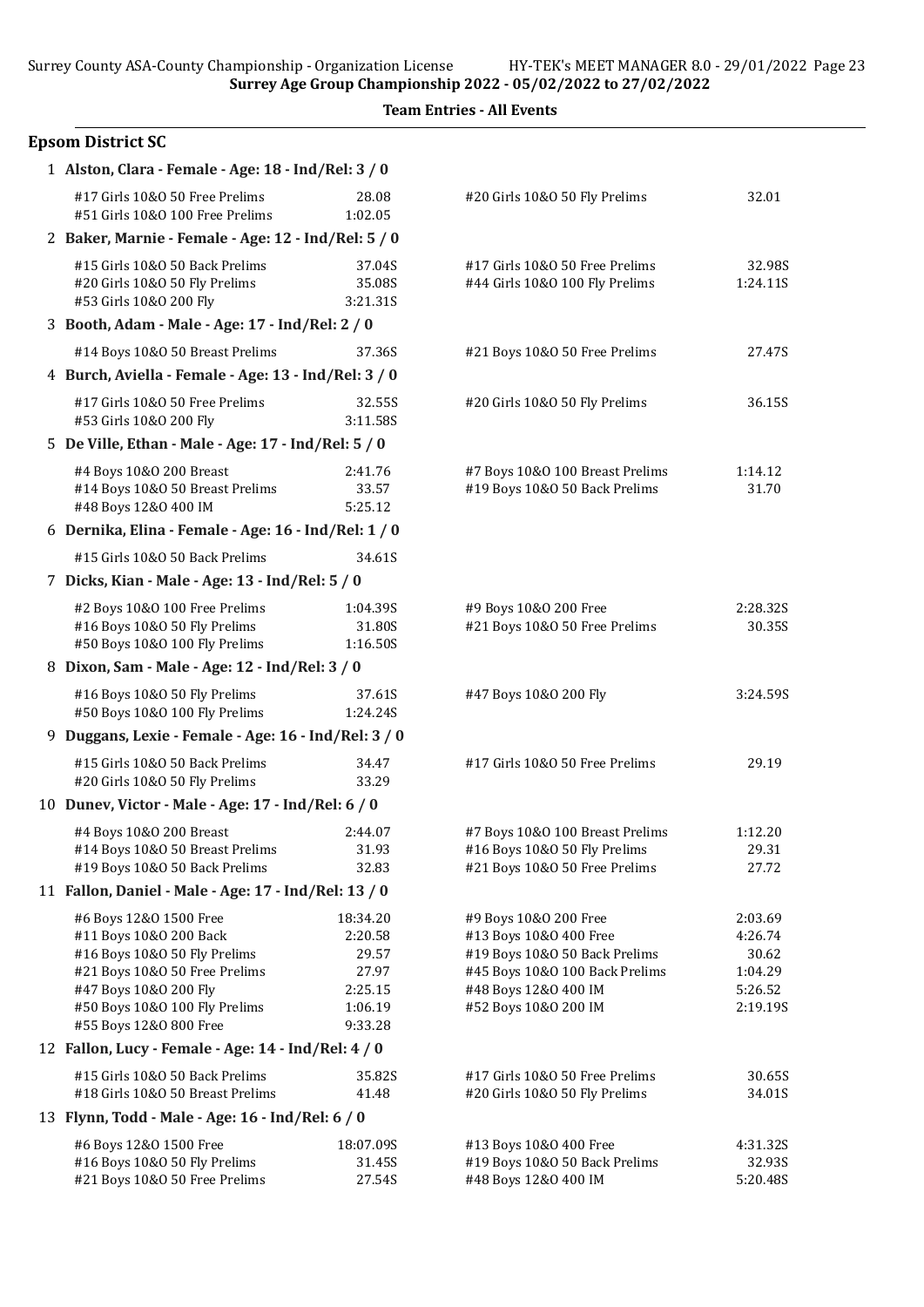|  | <b>Team Entries - All Events</b> |  |  |
|--|----------------------------------|--|--|
|--|----------------------------------|--|--|

| <b>Epsom District SC</b>                                    |                      |                                  |          |
|-------------------------------------------------------------|----------------------|----------------------------------|----------|
| 14 Giltrap, Sofia - Female - Age: 13 - Ind/Rel: 3 / 0       |                      |                                  |          |
| #5 Girls 12&0 400 IM<br>#53 Girls 10&0 200 Fly              | 6:09.58S<br>3:03.88S | #17 Girls 10&0 50 Free Prelims   | 31.57S   |
| 15 Hartley, Finn - Male - Age: 15 - Ind/Rel: 1 / 0          |                      |                                  |          |
| #21 Boys 10&0 50 Free Prelims                               | 29.07S               |                                  |          |
| 16 Hasselwander, Niamh - Female - Age: 15 - Ind/Rel: 14 / 0 |                      |                                  |          |
| #1 Girls 10&0 100 Breast Prelims                            | 1:23.19              | #3 Girls 10&0 200 Free           | 2:16.31  |
| #5 Girls 12&0 400 IM                                        | 5:27.50              | #10 Girls 10&0 200 Breast        | 3:00.00  |
| #12 Girls 12&0 800 Free                                     | 10:02.60             | #15 Girls 10&0 50 Back Prelims   | 34.28S   |
| #17 Girls 10&0 50 Free Prelims                              | 30.62                | #18 Girls 10&0 50 Breast Prelims | 39.16    |
| #20 Girls 10&0 50 Fly Prelims                               | 31.40                | #44 Girls 10&0 100 Fly Prelims   | 1:08.36  |
| #46 Girls 10&0 200 IM                                       | 2:32.59              | #49 Girls 12&0 1500 Free         | 19:09.51 |
| #53 Girls 10&0 200 Fly                                      | 2:28.78              | #56 Girls 10&0 400 Free          | 4:44.39  |
| 17 Hemmings, Ellie - Female - Age: 16 - Ind/Rel: 6 / 0      |                      |                                  |          |
| #5 Girls 12&0 400 IM                                        | 5:53.73              | #15 Girls 10&0 50 Back Prelims   | 34.53S   |
| #17 Girls 10&0 50 Free Prelims                              | 29.87S               | #20 Girls 10&O 50 Fly Prelims    | 32.34    |
| #44 Girls 10&0 100 Fly Prelims                              | 1:09.90S             | #53 Girls 10&0 200 Fly           | 2:50.73  |
| 18 Howarth, Eloise - Female - Age: 15 - Ind/Rel: 10 / 0     |                      |                                  |          |
| #3 Girls 10&0 200 Free                                      | 2:15.46S             | #8 Girls 10&0 100 Back Prelims   | 1:09.26  |
| #15 Girls 10&0 50 Back Prelims                              | 31.85                | #17 Girls 10&0 50 Free Prelims   | 28.23    |
| #20 Girls 10&0 50 Fly Prelims                               | 30.32                | #44 Girls 10&0 100 Fly Prelims   | 1:08.26  |
| #46 Girls 10&0 200 IM                                       | 2:39.92              | #51 Girls 10&0 100 Free Prelims  | 1:02.22  |
| #54 Girls 10&0 200 Back                                     | 2:32.93              | #56 Girls 10&0 400 Free          | 4:50.07S |
| 19 Howarth, Olivia - Female - Age: 17 - Ind/Rel: 8 / 0      |                      |                                  |          |
| #8 Girls 10&0 100 Back Prelims                              | 1:10.36              | #15 Girls 10&0 50 Back Prelims   | 32.89    |
| #17 Girls 10&0 50 Free Prelims                              | 29.41                | #18 Girls 10&0 50 Breast Prelims | 39.64    |
| #20 Girls 10&O 50 Fly Prelims                               | 33.28S               | #49 Girls 12&0 1500 Free         | 19:51.14 |
| #54 Girls 10&0 200 Back                                     | 2:36.14              | #56 Girls 10&0 400 Free          | 4:54.68S |
| 20 Jeffcott, Phoebe - Female - Age: 12 - Ind/Rel: 1 / 0     |                      |                                  |          |
| #18 Girls 10&0 50 Breast Prelims                            | 43.49S               |                                  |          |
| 21 Ladell, Maddie - Female - Age: 17 - Ind/Rel: 9 / 0       |                      |                                  |          |
| #3 Girls 10&0 200 Free                                      | 2:16.28              | #5 Girls 12&0 400 IM             | 5:29.39S |
| #12 Girls 12&0 800 Free                                     | 10:03.69             | #15 Girls 10&0 50 Back Prelims   | 34.32S   |
| #17 Girls 10&0 50 Free Prelims                              | 29.61                | #20 Girls 10&O 50 Fly Prelims    | 31.84    |
| #44 Girls 10&0 100 Fly Prelims                              | 1:10.78              | #53 Girls 10&0 200 Fly           | 2:36.50  |
| #56 Girls 10&0 400 Free                                     | 4:49.44              |                                  |          |
| 22 Lambert, Lilly - Female - Age: 13 - Ind/Rel: 7 / 0       |                      |                                  |          |
| #5 Girls 12&0 400 IM                                        | 5:50.35S             | #8 Girls 10&0 100 Back Prelims   | 1:16.37S |
| #15 Girls 10&0 50 Back Prelims                              | 36.66                | #20 Girls 10&O 50 Fly Prelims    | 32.89    |
| #44 Girls 10&0 100 Fly Prelims                              | 1:12.87              | #46 Girls 10&0 200 IM            | 2:45.19S |
| #53 Girls 10&0 200 Fly                                      | 3:10.53              |                                  |          |
| 23 Lawlor, James - Male - Age: 15 - Ind/Rel: 6 / 0          |                      |                                  |          |
| #16 Boys 10&0 50 Fly Prelims                                | 30.28                | #19 Boys 10&0 50 Back Prelims    | 34.48    |
| #21 Boys 10&0 50 Free Prelims                               | 29.15                | #47 Boys 10&0 200 Fly            | 2:40.28S |
| #48 Boys 12&0 400 IM                                        | 5:37.55S             | #50 Boys 10&0 100 Fly Prelims    | 1:06.70  |
| 24 Lawrence, Poppy - Female - Age: 15 - Ind/Rel: 4 / 0      |                      |                                  |          |
| #17 Girls 10&O 50 Free Prelims                              | 29.66                | #20 Girls 10&O 50 Fly Prelims    | 31.20    |
| #44 Girls 10&0 100 Fly Prelims                              | 1:07.92              | #53 Girls 10&0 200 Fly           | 2:37.45  |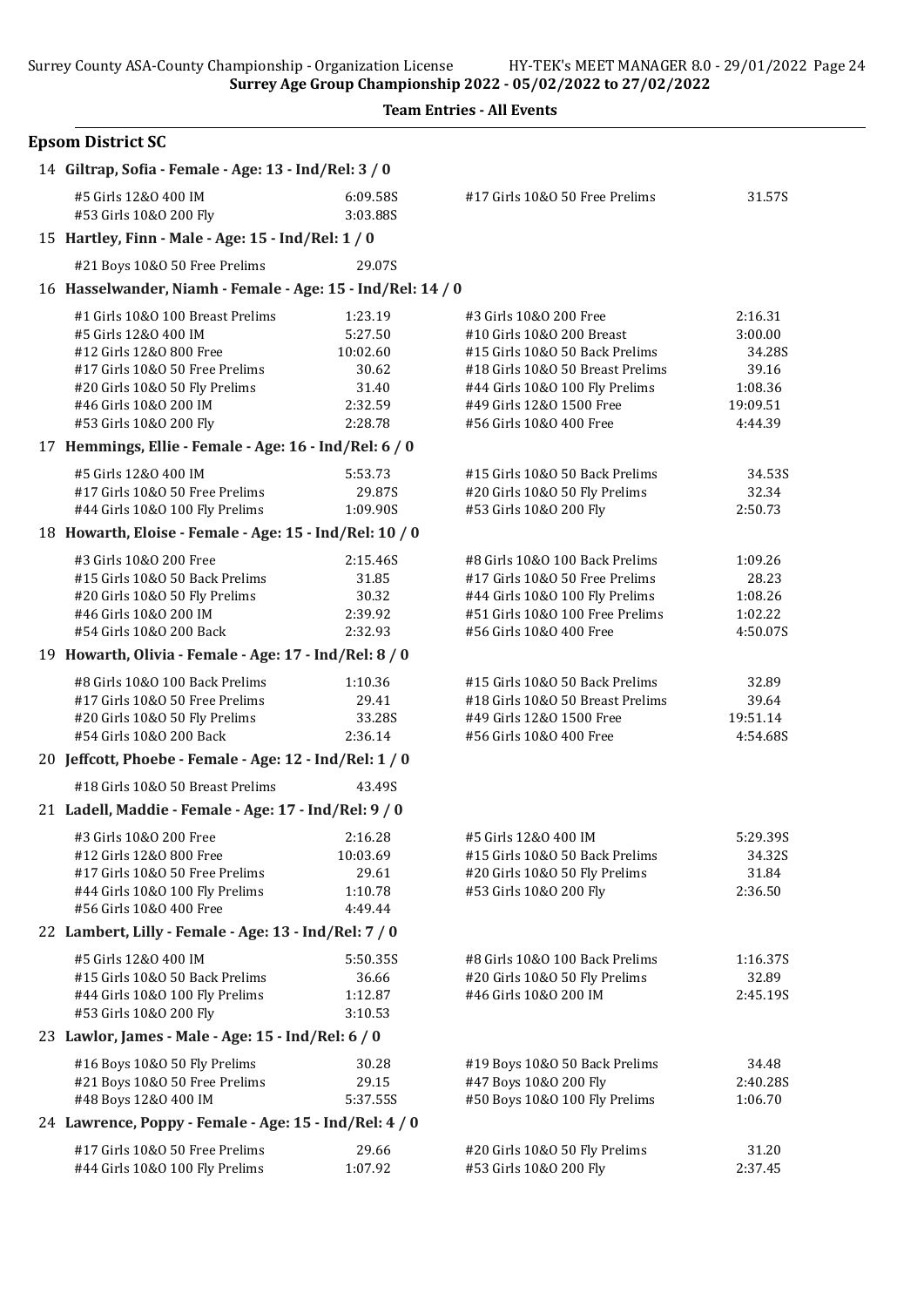# Epsom District SC

| 25 Li Nim Nok, Ryaan - Male - Age: 13 - Ind/Rel: 6 / 0                                     |                    |                                                         |                   |
|--------------------------------------------------------------------------------------------|--------------------|---------------------------------------------------------|-------------------|
| #2 Boys 10&0 100 Free Prelims                                                              | 1:07.90S           | #14 Boys 10&0 50 Breast Prelims                         | 40.98S            |
| #16 Boys 10&0 50 Fly Prelims                                                               | 36.49              | #19 Boys 10&0 50 Back Prelims                           | 38.74S            |
| #21 Boys 10&0 50 Free Prelims<br>26 Lis, Christan - Male - Age: 13 - Ind/Rel: 2 / 0        | 29.74S             | #50 Boys 10&0 100 Fly Prelims                           | 1:17.04S          |
|                                                                                            |                    |                                                         |                   |
| #14 Boys 10&0 50 Breast Prelims<br>27 Lopez-Timur, Ethan - Male - Age: 11 - Ind/Rel: 2 / 0 | 42.42S             | #19 Boys 10&0 50 Back Prelims                           | 37.94S            |
|                                                                                            |                    |                                                         |                   |
| #19 Boys 10&0 50 Back Prelims                                                              | 42.70S             | #21 Boys 10&0 50 Free Prelims                           | 34.99S            |
| 28 McClure, Max - Male - Age: 16 - Ind/Rel: 2 / 0                                          |                    |                                                         |                   |
| #16 Boys 10&0 50 Fly Prelims                                                               | 32.30              | #21 Boys 10&0 50 Free Prelims                           | 28.46             |
| 29 Moore, Elliot - Male - Age: 11 - Ind/Rel: 2 / 0                                         |                    |                                                         |                   |
| #14 Boys 10&0 50 Breast Prelims                                                            | 50.05S             | #21 Boys 10&0 50 Free Prelims                           | 36.41S            |
| 30 Nebuloni, Pietro - Male - Age: 14 - Ind/Rel: 2 / 0                                      |                    |                                                         |                   |
| #14 Boys 10&0 50 Breast Prelims                                                            | 38.40S             | #21 Boys 10&0 50 Free Prelims                           | 29.50S            |
| 31 Nebuloni, Tommaso - Male - Age: 18 - Ind/Rel: 4 / 0                                     |                    |                                                         |                   |
| #2 Boys 10&0 100 Free Prelims                                                              | 55.77              | #9 Boys 10&0 200 Free                                   | 2:02.91S          |
| #14 Boys 10&0 50 Breast Prelims                                                            | 35.36              | #21 Boys 10&0 50 Free Prelims                           | 24.77             |
| 32 Newby, Isaac - Male - Age: 13 - Ind/Rel: 2 / 0                                          |                    |                                                         |                   |
| #13 Boys 10&0 400 Free                                                                     | 5:19.42S           | #19 Boys 10&0 50 Back Prelims                           | 38.47S            |
| 33 Parker, Lexi - Female - Age: 14 - Ind/Rel: 10 / 0                                       |                    |                                                         |                   |
| #3 Girls 10&0 200 Free                                                                     | 2:19.26S           | #5 Girls 12&0 400 IM                                    | 5:44.76S          |
| #8 Girls 10&0 100 Back Prelims                                                             | 1:11.45S           | #15 Girls 10&0 50 Back Prelims                          | 35.20             |
| #17 Girls 10&0 50 Free Prelims<br>#49 Girls 12&0 1500 Free                                 | 30.92<br>19:30.39S | #20 Girls 10&O 50 Fly Prelims<br>#53 Girls 10&0 200 Fly | 34.10S<br>2:56.31 |
| #54 Girls 10&0 200 Back                                                                    | 2:37.11S           | #56 Girls 10&0 400 Free                                 | 4:53.69S          |
| 34 Pirlici, Anna - Female - Age: 12 - Ind/Rel: 6 / 0                                       |                    |                                                         |                   |
| #1 Girls 10&0 100 Breast Prelims                                                           | 1:30.35S           | #10 Girls 10&0 200 Breast                               | 3:20.25S          |
| #15 Girls 10&0 50 Back Prelims                                                             | 39.38S             | #17 Girls 10&0 50 Free Prelims                          | 33.21S            |
| #18 Girls 10&0 50 Breast Prelims                                                           | 39.92S             | #20 Girls 10&O 50 Fly Prelims                           | 39.05S            |
| 35 Rijnoudt, Lucas - Male - Age: 13 - Ind/Rel: 1 / 0                                       |                    |                                                         |                   |
| #21 Boys 10&0 50 Free Prelims                                                              | 31.66S             |                                                         |                   |
| 36 Salmon, Oscar - Male - Age: 11 - Ind/Rel: 3 / 0                                         |                    |                                                         |                   |
| #14 Boys 10&0 50 Breast Prelims                                                            | 49.95S             | #16 Boys 10&0 50 Fly Prelims                            | 44.78S            |
| #21 Boys 10&0 50 Free Prelims                                                              | 36.87S             |                                                         |                   |
| 37 Smith, Elise - Female - Age: 12 - Ind/Rel: 1 / 0                                        |                    |                                                         |                   |
| #53 Girls 10&0 200 Fly                                                                     | 3:31.56S           |                                                         |                   |
| 38 Smith, Izzy - Female - Age: 17 - Ind/Rel: 5 / 0                                         |                    |                                                         |                   |
| #5 Girls 12&0 400 IM                                                                       | 5:41.50            | #17 Girls 10&O 50 Free Prelims                          | 29.36             |
| #18 Girls 10&0 50 Breast Prelims<br>#56 Girls 10&0 400 Free                                | 39.87<br>4:56.71   | #20 Girls 10&O 50 Fly Prelims                           | 32.54             |
| 39 Tame, Charlotte - Female - Age: 19 - Ind/Rel: 3 / 0                                     |                    |                                                         |                   |
|                                                                                            |                    |                                                         |                   |
| #3 Girls 10&0 200 Free<br>#51 Girls 10&0 100 Free Prelims                                  | 2:13.52<br>1:00.35 | #17 Girls 10&O 50 Free Prelims                          | 28.03             |
| 40 Thomas, Georgia - Female - Age: 17 - Ind/Rel: 3 / 0                                     |                    |                                                         |                   |
| #15 Girls 10&0 50 Back Prelims                                                             | 34.63              | #17 Girls 10&0 50 Free Prelims                          | 30.43             |
| #18 Girls 10&0 50 Breast Prelims                                                           | 38.85              |                                                         |                   |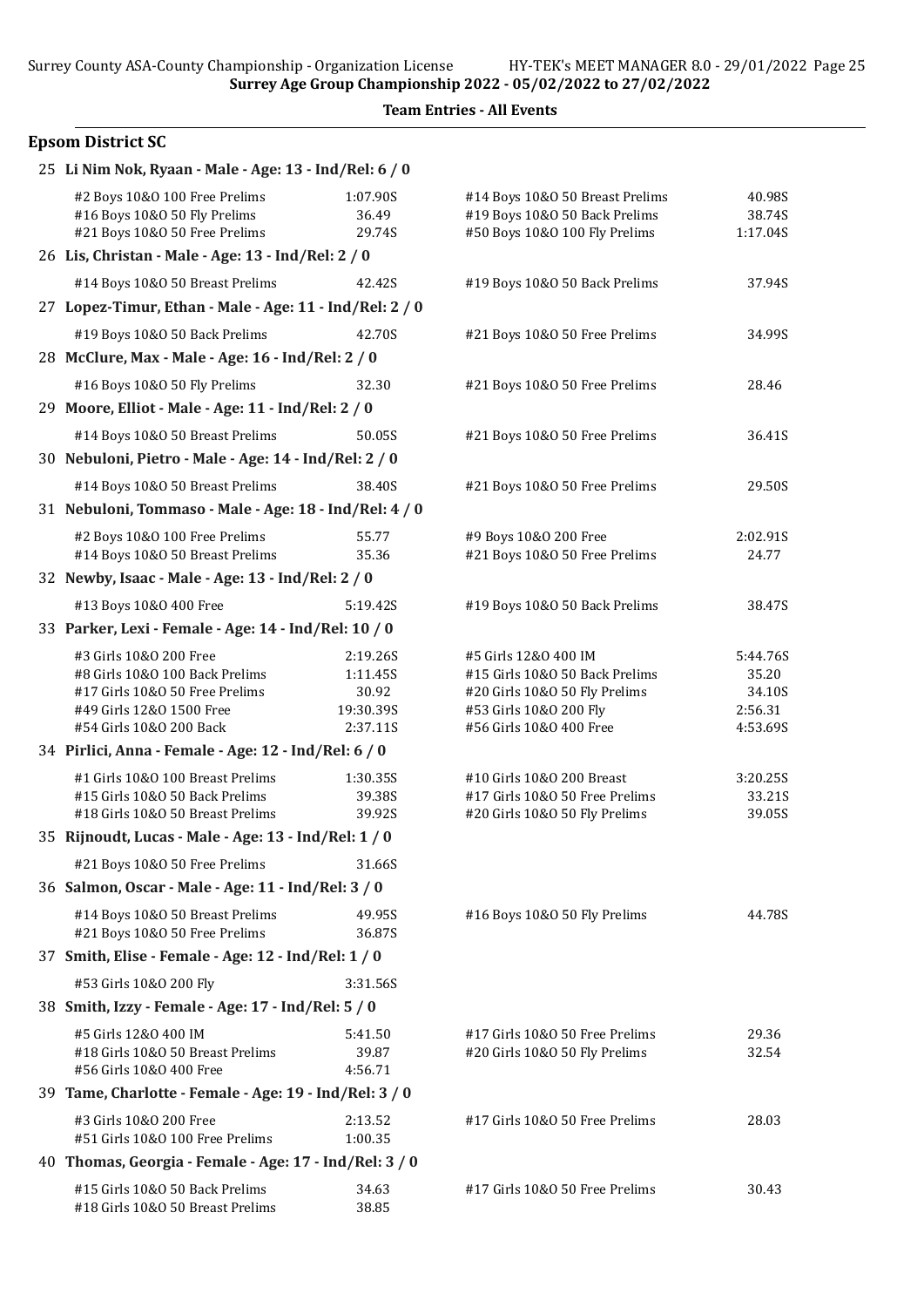### Epsom District SC

|   | 41 Tribe, Lucas - Male - Age: 13 - Ind/Rel: 3 / 0                                                                                                                           |  |                                                                    |                                                                                                                                                         |                                                       |
|---|-----------------------------------------------------------------------------------------------------------------------------------------------------------------------------|--|--------------------------------------------------------------------|---------------------------------------------------------------------------------------------------------------------------------------------------------|-------------------------------------------------------|
|   | #14 Boys 10&0 50 Breast Prelims<br>#21 Boys 10&0 50 Free Prelims                                                                                                            |  | 41.46S<br>32.39S                                                   | #16 Boys 10&0 50 Fly Prelims                                                                                                                            | 37.90S                                                |
|   | 42 Twomey, Andrew - Male - Age: 16 - Ind/Rel: 8 / 0                                                                                                                         |  |                                                                    |                                                                                                                                                         |                                                       |
|   | #4 Boys 10&0 200 Breast<br>#16 Boys 10&0 50 Fly Prelims<br>#21 Boys 10&0 50 Free Prelims<br>#48 Boys 12&0 400 IM                                                            |  | 2:56.58S<br>32.29<br>26.51<br>5:22.36S                             | #14 Boys 10&0 50 Breast Prelims<br>#19 Boys 10&0 50 Back Prelims<br>#47 Boys 10&0 200 Fly<br>#50 Boys 10&0 100 Fly Prelims                              | 37.60S<br>33.11S<br>2:33.88S<br>1:05.27S              |
|   | 43 Van Maaren, Nathan - Male - Age: 13 - Ind/Rel: 10 / 0                                                                                                                    |  |                                                                    |                                                                                                                                                         |                                                       |
|   | #2 Boys 10&0 100 Free Prelims<br>#16 Boys 10&0 50 Fly Prelims<br>#21 Boys 10&0 50 Free Prelims<br>#47 Boys 10&0 200 Fly<br>#50 Boys 10&0 100 Fly Prelims                    |  | 1:05.78S<br>37.46<br>32.22<br>3:22.62<br>1:20.71S                  | #9 Boys 10&O 200 Free<br>#19 Boys 10&0 50 Back Prelims<br>#45 Boys 10&0 100 Back Prelims<br>#48 Boys 12&0 400 IM<br>#52 Boys 10&0 200 IM                | 2:29.73S<br>38.89<br>1:16.45S<br>6:02.25S<br>2:47.42S |
|   | 44 Van Zyl, Annabelle - Female - Age: 10 - Ind/Rel: 1 / 0                                                                                                                   |  |                                                                    |                                                                                                                                                         |                                                       |
|   | #20 Girls 10&0 50 Fly Prelims                                                                                                                                               |  | 43.47S                                                             |                                                                                                                                                         |                                                       |
|   | 45 Van Zyl, Matthew - Male - Age: 11 - Ind/Rel: 11 / 0                                                                                                                      |  |                                                                    |                                                                                                                                                         |                                                       |
|   | #2 Boys 10&0 100 Free Prelims<br>#7 Boys 10&0 100 Breast Prelims<br>#13 Boys 10&0 400 Free<br>#16 Boys 10&0 50 Fly Prelims<br>#47 Boys 10&0 200 Fly<br>#52 Boys 10&0 200 IM |  | 1:14.40S<br>1:44.02S<br>5:26.60S<br>37.97S<br>3:32.13S<br>3:02.69S | #4 Boys 10&0 200 Breast<br>#9 Boys 10&0 200 Free<br>#14 Boys 10&0 50 Breast Prelims<br>#21 Boys 10&0 50 Free Prelims<br>#50 Boys 10&0 100 Fly Prelims   | 3:34.63S<br>2:37.40S<br>46.79S<br>34.55S<br>1:24.06S  |
|   | 46 Visram, Sophia - Female - Age: 13 - Ind/Rel: 1 / 0                                                                                                                       |  |                                                                    |                                                                                                                                                         |                                                       |
|   | #18 Girls 10&0 50 Breast Prelims                                                                                                                                            |  | 42.05S                                                             |                                                                                                                                                         |                                                       |
|   | 47 Walmsley, Naomi - Female - Age: 11 - Ind/Rel: 10 / 0                                                                                                                     |  |                                                                    |                                                                                                                                                         |                                                       |
|   | #1 Girls 10&0 100 Breast Prelims<br>#10 Girls 10&0 200 Breast<br>#18 Girls 10&0 50 Breast Prelims<br>#44 Girls 10&0 100 Fly Prelims<br>#53 Girls 10&0 200 Fly               |  | 1:40.23S<br>3:30.51S<br>45.87S<br>1:33.96S<br>3:26.26S             | #3 Girls 10&0 200 Free<br>#17 Girls 10&0 50 Free Prelims<br>#20 Girls 10&O 50 Fly Prelims<br>#51 Girls 10&0 100 Free Prelims<br>#56 Girls 10&0 400 Free | 2:45.11S<br>35.44S<br>40.34S<br>1:16.25S<br>5:43.82S  |
|   | 48 Watts, Elle - Female - Age: 12 - Ind/Rel: 2 / 0                                                                                                                          |  |                                                                    |                                                                                                                                                         |                                                       |
|   | #17 Girls 10&O 50 Free Prelims                                                                                                                                              |  |                                                                    | #18 Girls 10&0 50 Breast Prelims                                                                                                                        | 46.40S                                                |
| 1 | Epsom District SC - 'A'                                                                                                                                                     |  | 33.22S                                                             | #22 Girls 16 & Over 4x100 Freestyle Relay                                                                                                               | 4:08.72                                               |
|   |                                                                                                                                                                             |  |                                                                    |                                                                                                                                                         |                                                       |
| 2 | Epsom District SC - 'A'                                                                                                                                                     |  |                                                                    | #23 Boys 16 & Over 4x100 Medley Relay S                                                                                                                 | 4:21.23                                               |
| 3 | Epsom District SC - 'B'                                                                                                                                                     |  |                                                                    | #23 Boys 16 & Over 4x100 Medley Relay S                                                                                                                 | 4:30.73                                               |
| 4 | Epsom District SC - 'A'                                                                                                                                                     |  |                                                                    | #24 Mixed Under 16 4x100 Freestyle Rela                                                                                                                 | 4:25.31                                               |
| 5 | Epsom District SC - 'B'                                                                                                                                                     |  |                                                                    | #24 Mixed Under 16 4x100 Freestyle Rela                                                                                                                 | 4:22.73                                               |
| 6 | Epsom District SC - 'A'                                                                                                                                                     |  |                                                                    | #25 Girls 10-11 4x50 Medley Relay                                                                                                                       | 2:52.71S                                              |
| 7 | Epsom District SC - 'A'                                                                                                                                                     |  |                                                                    | #26 Boys 10-11 4x50 Freestyle Relay                                                                                                                     | 2:22.82S                                              |
| 8 | Epsom District SC - 'A'                                                                                                                                                     |  |                                                                    | #28 Boys 12-13 4x50 Medley Relay                                                                                                                        | 2:37.04                                               |
| 9 | Epsom District SC - 'A'                                                                                                                                                     |  |                                                                    | #29 Girls 12-13 4x50 Freestyle Relay                                                                                                                    | 2:08.89S                                              |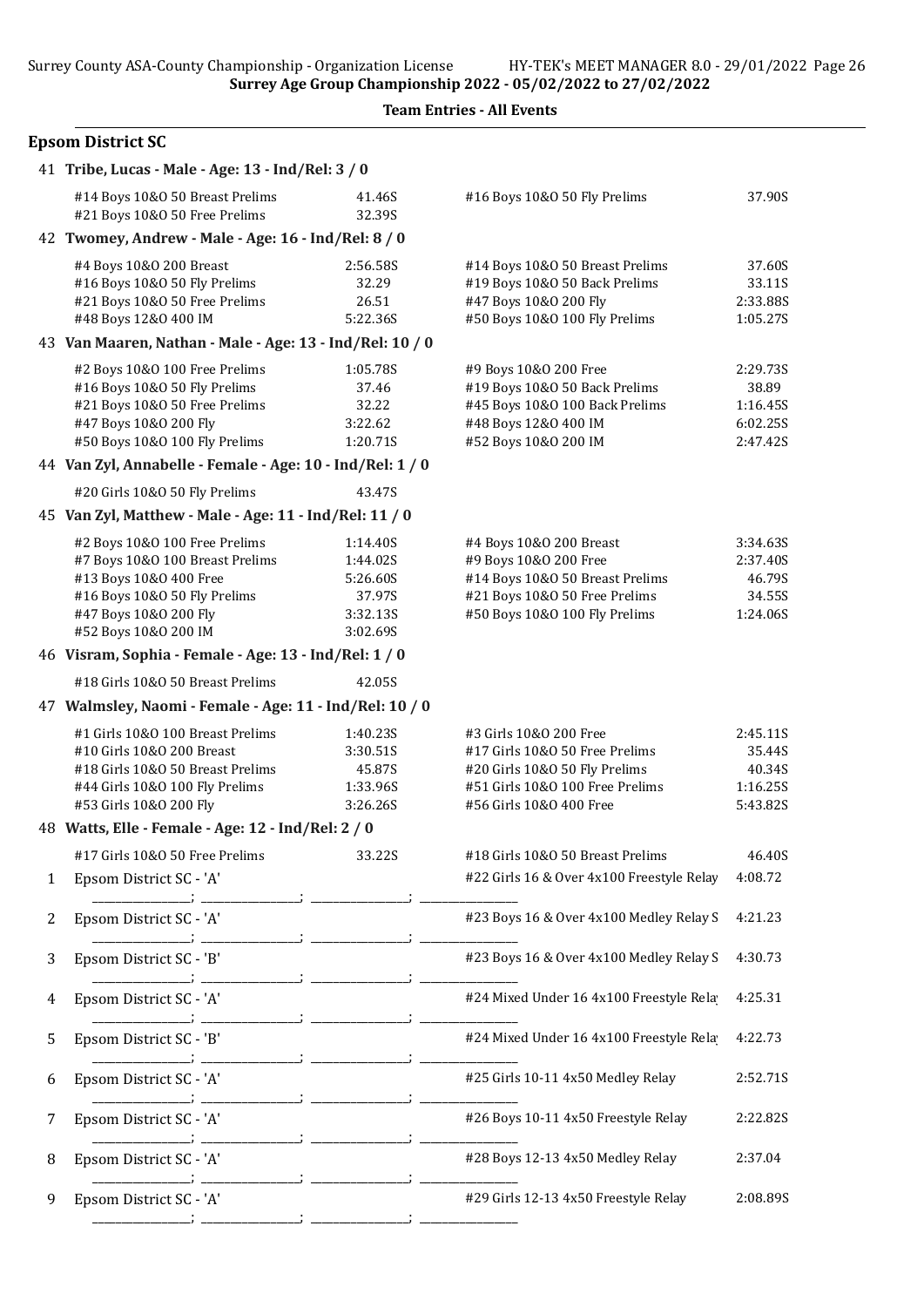|    | <b>Epsom District SC</b> |                                          |          |
|----|--------------------------|------------------------------------------|----------|
| 10 | Epsom District SC - 'A'  | #30 Mixed 16 & Over 4x100 Freestyle Rela | 3:55.58  |
| 11 | Epsom District SC - 'B'  | #30 Mixed 16 & Over 4x100 Freestyle Rela | 4:05.24  |
| 12 | Epsom District SC - 'A'  | #31 Boys Under 16 4x100 Freestyle Relay  | 4:18.77S |
| 13 | Epsom District SC - 'B'  | #31 Boys Under 16 4x100 Freestyle Relay  | 4:32.31  |
| 14 | Epsom District SC - 'A'  | #32 Girls Under 16 4x100 Medley Relay Ju | 4:47.19  |
| 15 | Epsom District SC - 'B'  | #32 Girls Under 16 4x100 Medley Relay Ju | 5:11.34  |
| 16 | Epsom District SC - 'A'  | #33 Boys 16 & Over 4x100 Freestyle Relay | 3:51.27S |
| 17 | Epsom District SC - 'B'  | #33 Boys 16 & Over 4x100 Freestyle Relay | 4:04.53  |
| 18 | Epsom District SC - 'A'  | #34 Girls 16 & Over 4x100 Medley Relay S | 4:48.99  |
| 19 | Epsom District SC - 'A'  | #35 Mixed Under 16 4x100 Medley Relay    | 4:50.76  |
| 20 | Epsom District SC - 'A'  | #36 Boys 10-11 4x50 Medley Relay         | 2:47.03S |
| 21 | Epsom District SC - 'A'  | #37 Girls 10-11 4x50 Freestyle Relay     | 2:30.76S |
| 22 | Epsom District SC - 'A'  | #38 Boys 4x200 Freestyle Relay           | 8:50.44  |
| 23 | Epsom District SC - 'A'  | #39 Girls 12-13 4x50 Medley Relay        | 2:20.87S |
| 24 | Epsom District SC - 'A'  | #40 Boys 12-13 4x50 Freestyle Relay      | 2:16.28  |
| 25 | Epsom District SC - 'A'  | #41 Mixed 16 & Over 4x100 Medley Relay   | 4:27.62  |
| 26 | Epsom District SC - 'B'  | #41 Mixed 16 & Over 4x100 Medley Relay   | 4:34.66  |
| 27 | Epsom District SC - 'A'  | #42 Girls Under 16 4x100 Freestyle Relay | 4:21.44  |
| 28 | Epsom District SC - 'B'  | #42 Girls Under 16 4x100 Freestyle Relay | 4:37.39  |
| 29 | Epsom District SC - 'A'  | #43 Boys Under 16 4x100 Medley Relay Ju  | 5:17.35  |
| 30 | Epsom District SC - 'B'  | #43 Boys Under 16 4x100 Medley Relay Ju  | 5:19.10  |
|    |                          |                                          |          |

Epsom District SC Total Individual Entries: 228 - Total Relays: 30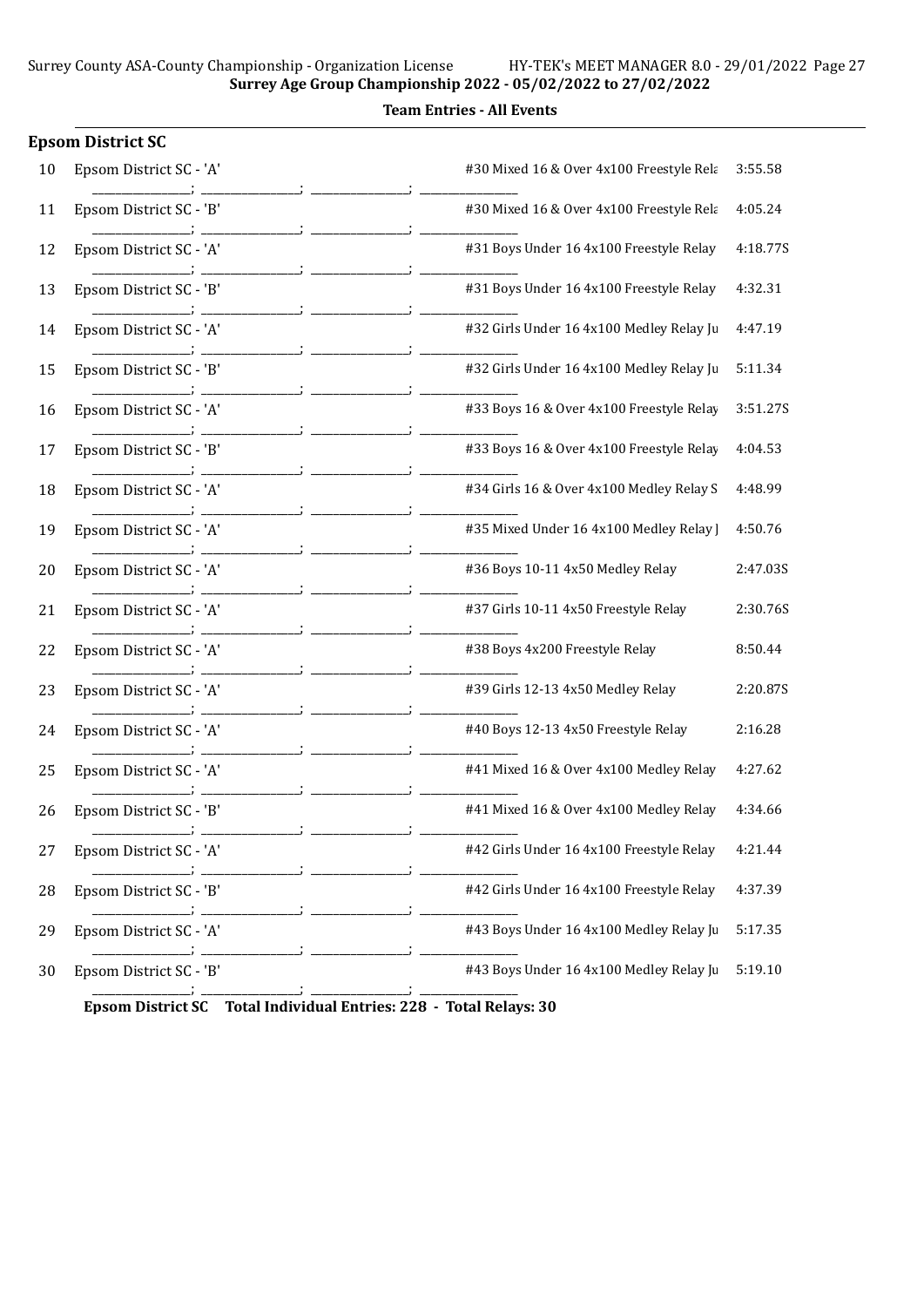Team Entries - All Events

# Farnham SC

|                                                       | 1 Barton, George - Male - Age: 12 - Ind/Rel: 1 / 0                                                                                                                                             |                                                                  |                                                                                                                                                     |                                                      |
|-------------------------------------------------------|------------------------------------------------------------------------------------------------------------------------------------------------------------------------------------------------|------------------------------------------------------------------|-----------------------------------------------------------------------------------------------------------------------------------------------------|------------------------------------------------------|
|                                                       | #14 Boys 10&0 50 Breast Prelims                                                                                                                                                                | 47.34S                                                           |                                                                                                                                                     |                                                      |
|                                                       | 2 Brown, Xander - Male - Age: 11 - Ind/Rel: 11 / 0                                                                                                                                             |                                                                  |                                                                                                                                                     |                                                      |
|                                                       | #2 Boys 10&0 100 Free Prelims<br>#7 Boys 10&0 100 Breast Prelims<br>#14 Boys 10&0 50 Breast Prelims<br>#19 Boys 10&0 50 Back Prelims<br>#45 Boys 10&0 100 Back Prelims<br>#52 Boys 10&0 200 IM | 1:17.94S<br>1:39.10S<br>44.83S<br>40.13S<br>1:25.79S<br>3:10.40S | #4 Boys 10&0 200 Breast<br>#11 Boys 10&0 200 Back<br>#16 Boys 10&0 50 Fly Prelims<br>#21 Boys 10&0 50 Free Prelims<br>#50 Boys 10&0 100 Fly Prelims | 3:29.34S<br>3:00.12S<br>40.70S<br>36.16S<br>1:40.42S |
|                                                       | 3 Brown, Hamish - Male - Age: 13 - Ind/Rel: 5 / 0                                                                                                                                              |                                                                  |                                                                                                                                                     |                                                      |
|                                                       | #16 Boys 10&0 50 Fly Prelims<br>#21 Boys 10&0 50 Free Prelims<br>#50 Boys 10&0 100 Fly Prelims                                                                                                 | 37.24S<br>32.76S<br>1:23.03S                                     | #19 Boys 10&0 50 Back Prelims<br>#47 Boys 10&0 200 Fly                                                                                              | 37.00S<br>3:17.20S                                   |
|                                                       | 4 Byrne, Guy - Male - Age: 14 - Ind/Rel: 3 / 0                                                                                                                                                 |                                                                  |                                                                                                                                                     |                                                      |
|                                                       | #14 Boys 10&0 50 Breast Prelims<br>#19 Boys 10&0 50 Back Prelims                                                                                                                               | 40.92S<br>37.40S                                                 | #16 Boys 10&0 50 Fly Prelims                                                                                                                        | 35.03S                                               |
|                                                       | 5 Card, Elliot - Male - Age: 13 - Ind/Rel: 3 / 0                                                                                                                                               |                                                                  |                                                                                                                                                     |                                                      |
|                                                       | #16 Boys 10&0 50 Fly Prelims<br>#21 Boys 10&0 50 Free Prelims                                                                                                                                  | 37.70S<br>32.75S                                                 | #19 Boys 10&0 50 Back Prelims                                                                                                                       | 38.50S                                               |
|                                                       | 6 Curry, Georgina - Female - Age: 17 - Ind/Rel: 1 / 0                                                                                                                                          |                                                                  |                                                                                                                                                     |                                                      |
|                                                       | #49 Girls 12&0 1500 Free                                                                                                                                                                       | 20:14.36S                                                        |                                                                                                                                                     |                                                      |
| 7 Farrier, Amelie - Female - Age: 15 - Ind/Rel: 1 / 0 |                                                                                                                                                                                                |                                                                  |                                                                                                                                                     |                                                      |
|                                                       | #18 Girls 10&0 50 Breast Prelims                                                                                                                                                               | 39.84S                                                           |                                                                                                                                                     |                                                      |
|                                                       | 8 Fillingham, Christopher - Male - Age: 12 - Ind/Rel: 3 / 0                                                                                                                                    |                                                                  |                                                                                                                                                     |                                                      |
|                                                       | #14 Boys 10&0 50 Breast Prelims<br>#21 Boys 10&0 50 Free Prelims                                                                                                                               | 46.86S<br>34.41S                                                 | #16 Boys 10&0 50 Fly Prelims                                                                                                                        | 37.81S                                               |
|                                                       | 9 Hale, Ella - Female - Age: 18 - Ind/Rel: 3 / 0                                                                                                                                               |                                                                  |                                                                                                                                                     |                                                      |
|                                                       | #15 Girls 10&0 50 Back Prelims<br>#20 Girls 10&0 50 Fly Prelims                                                                                                                                | 34.47S<br>32.20S                                                 | #17 Girls 10&O 50 Free Prelims                                                                                                                      | 29.61S                                               |
|                                                       | 10 Hamlet, Toby - Male - Age: 14 - Ind/Rel: 1 / 0                                                                                                                                              |                                                                  |                                                                                                                                                     |                                                      |
|                                                       | #14 Boys 10&0 50 Breast Prelims                                                                                                                                                                | 41.31S                                                           |                                                                                                                                                     |                                                      |
|                                                       | 11 Harker, Alessandro - Male - Age: 18 - Ind/Rel: 6 / 0                                                                                                                                        |                                                                  |                                                                                                                                                     |                                                      |
|                                                       | #4 Boys 10&0 200 Breast<br>#16 Boys 10&0 50 Fly Prelims<br>#47 Boys 10&0 200 Fly                                                                                                               | 2:45.45S<br>29.81<br>2:28.53S                                    | #14 Boys 10&0 50 Breast Prelims<br>#21 Boys 10&0 50 Free Prelims<br>#48 Boys 12&0 400 IM                                                            | 33.97S<br>27.17S<br>5:20.10S                         |
|                                                       | 12 Harker, Emily - Female - Age: 16 - Ind/Rel: 4 / 0                                                                                                                                           |                                                                  |                                                                                                                                                     |                                                      |
|                                                       | #1 Girls 10&0 100 Breast Prelims<br>#18 Girls 10&0 50 Breast Prelims                                                                                                                           | 1:22.65S<br>38.63S                                               | #15 Girls 10&0 50 Back Prelims<br>#20 Girls 10&0 50 Fly Prelims                                                                                     | 33.91S<br>33.52S                                     |
|                                                       | 13 Hawes, Emma - Female - Age: 14 - Ind/Rel: 1 / 0                                                                                                                                             |                                                                  |                                                                                                                                                     |                                                      |
|                                                       | #18 Girls 10&0 50 Breast Prelims                                                                                                                                                               | 40.82S                                                           |                                                                                                                                                     |                                                      |
|                                                       | 14 Hooper, Andrew - Male - Age: 21 - Ind/Rel: 7 / 0                                                                                                                                            |                                                                  |                                                                                                                                                     |                                                      |
|                                                       | #2 Boys 10&0 100 Free Prelims<br>#13 Boys 10&0 400 Free<br>#16 Boys 10&0 50 Fly Prelims<br>#21 Boys 10&0 50 Free Prelims                                                                       | 53.13S<br>4:16.38S<br>26.70S<br>24.71S                           | #9 Boys 10&0 200 Free<br>#14 Boys 10&0 50 Breast Prelims<br>#19 Boys 10&0 50 Back Prelims                                                           | 1:58.335<br>31.25S<br>31.00S                         |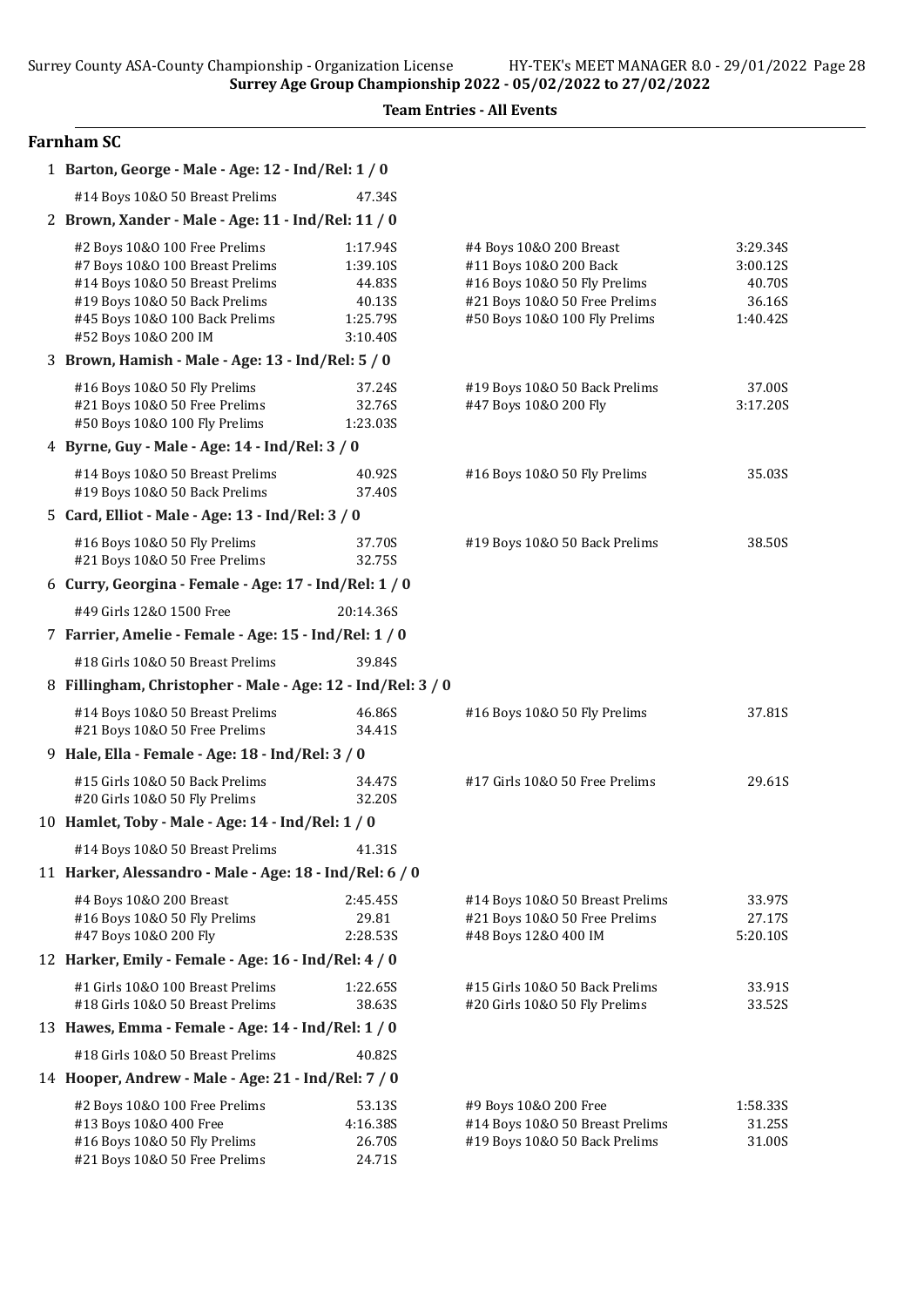Team Entries - All Events

## Farnham SC

| 15 Jacobs, Jaco - Male - Age: 18 - Ind/Rel: 6 / 0                                                                                    |                                                       |                                                                                                            |                                            |  |  |
|--------------------------------------------------------------------------------------------------------------------------------------|-------------------------------------------------------|------------------------------------------------------------------------------------------------------------|--------------------------------------------|--|--|
| #4 Boys 10&0 200 Breast<br>#14 Boys 10&0 50 Breast Prelims<br>#19 Boys 10&0 50 Back Prelims                                          | 2:46.86S<br>32.85S<br>31.72S                          | #7 Boys 10&0 100 Breast Prelims<br>#16 Boys 10&0 50 Fly Prelims<br>#21 Boys 10&0 50 Free Prelims           | 1:12.60S<br>28.77S<br>26.51S               |  |  |
| 16 Jones, Ben - Male - Age: 15 - Ind/Rel: 1 / 0                                                                                      |                                                       |                                                                                                            |                                            |  |  |
| #19 Boys 10&0 50 Back Prelims                                                                                                        | 34.32S                                                |                                                                                                            |                                            |  |  |
| 17 Lee, Amy - Female - Age: 14 - Ind/Rel: 4 / 0                                                                                      |                                                       |                                                                                                            |                                            |  |  |
| #15 Girls 10&0 50 Back Prelims                                                                                                       | 35.20S                                                | #17 Girls 10&0 50 Free Prelims                                                                             | 30.49S                                     |  |  |
| #18 Girls 10&0 50 Breast Prelims                                                                                                     | 39.59S                                                | #20 Girls 10&O 50 Fly Prelims                                                                              | 33.83S                                     |  |  |
| 18 Lee, Cillian - Male - Age: 11 - Ind/Rel: 8 / 0                                                                                    |                                                       |                                                                                                            |                                            |  |  |
| #2 Boys 10&0 100 Free Prelims<br>#7 Boys 10&0 100 Breast Prelims<br>#14 Boys 10&0 50 Breast Prelims<br>#21 Boys 10&0 50 Free Prelims | 1:17.06S<br>1:35.64S<br>42.84S<br>34.74S              | #4 Boys 10&0 200 Breast<br>#11 Boys 10&0 200 Back<br>#19 Boys 10&0 50 Back Prelims<br>#52 Boys 10&0 200 IM | 3:31.58S<br>3:06.20S<br>40.91S<br>3:13.79S |  |  |
| 19 Lee, Sydney - Female - Age: 23 - Ind/Rel: 1 / 0                                                                                   |                                                       |                                                                                                            |                                            |  |  |
| #15 Girls 10&0 50 Back Prelims                                                                                                       | 34.835                                                |                                                                                                            |                                            |  |  |
| 20 Long, Celeste - Female - Age: 15 - Ind/Rel: 1 / 0                                                                                 |                                                       |                                                                                                            |                                            |  |  |
| #18 Girls 10&0 50 Breast Prelims                                                                                                     | 39.56S                                                |                                                                                                            |                                            |  |  |
| 21 Long, Genevieve - Female - Age: 18 - Ind/Rel: 3 / 0                                                                               |                                                       |                                                                                                            |                                            |  |  |
| #1 Girls 10&0 100 Breast Prelims                                                                                                     | 1:21.46S                                              | #15 Girls 10&0 50 Back Prelims                                                                             | 35.13S                                     |  |  |
| #18 Girls 10&0 50 Breast Prelims                                                                                                     | 38.28S                                                |                                                                                                            |                                            |  |  |
|                                                                                                                                      | 22 Maughan, Charlie - Male - Age: 20 - Ind/Rel: 4 / 0 |                                                                                                            |                                            |  |  |
| #14 Boys 10&0 50 Breast Prelims<br>#19 Boys 10&0 50 Back Prelims                                                                     | 31.69S<br>30.57S                                      | #16 Boys 10&0 50 Fly Prelims<br>#21 Boys 10&0 50 Free Prelims                                              | 27.66S<br>24.90S                           |  |  |
| 23 Noel, Thomas - Male - Age: 11 - Ind/Rel: 10 / 0                                                                                   |                                                       |                                                                                                            |                                            |  |  |
| #2 Boys 10&0 100 Free Prelims                                                                                                        | 1:17.73S                                              | #9 Boys 10&0 200 Free                                                                                      | 2:45.18S                                   |  |  |
| #13 Boys 10&0 400 Free                                                                                                               | 5:34.30S                                              | #14 Boys 10&0 50 Breast Prelims                                                                            | 49.42S                                     |  |  |
| #16 Boys 10&0 50 Fly Prelims                                                                                                         | 37.33S                                                | #19 Boys 10&0 50 Back Prelims                                                                              | 41.31S                                     |  |  |
| #21 Boys 10&0 50 Free Prelims<br>#50 Boys 10&0 100 Fly Prelims                                                                       | 33.55S<br>1:30.00S                                    | #45 Boys 10&0 100 Back Prelims<br>#52 Boys 10&0 200 IM                                                     | 1:27.78S<br>3:12.46S                       |  |  |
| 24 O'Mahony, Hannah - Female - Age: 16 - Ind/Rel: 5 / 0                                                                              |                                                       |                                                                                                            |                                            |  |  |
|                                                                                                                                      |                                                       |                                                                                                            |                                            |  |  |
| #8 Girls 10&0 100 Back Prelims<br>#17 Girls 10&0 50 Free Prelims                                                                     | 1:09.84S<br>28.29S                                    | #15 Girls 10&0 50 Back Prelims<br>#18 Girls 10&0 50 Breast Prelims                                         | 31.71S<br>39.72S                           |  |  |
| #20 Girls 10&0 50 Fly Prelims                                                                                                        | 32.41S                                                |                                                                                                            |                                            |  |  |
| 25 Parry, James - Male - Age: 15 - Ind/Rel: 10 / 0                                                                                   |                                                       |                                                                                                            |                                            |  |  |
| #11 Boys 10&0 200 Back                                                                                                               | 2:29.88S                                              | #14 Boys 10&0 50 Breast Prelims                                                                            | 37.91S                                     |  |  |
| #16 Boys 10&0 50 Fly Prelims                                                                                                         | 29.36S                                                | #19 Boys 10&0 50 Back Prelims                                                                              | 31.54S                                     |  |  |
| #21 Boys 10&0 50 Free Prelims                                                                                                        | 27.81S                                                | #45 Boys 10&0 100 Back Prelims                                                                             | 1:07.68S                                   |  |  |
| #47 Boys 10&0 200 Fly                                                                                                                | 2:39.98S                                              | #48 Boys 12&0 400 IM                                                                                       | 5:30.41S                                   |  |  |
| #50 Boys 10&0 100 Fly Prelims<br>26 Pieterse, Lucy - Female - Age: 13 - Ind/Rel: 5 / 0                                               | 1:07.93S                                              | #52 Boys 10&0 200 IM                                                                                       | 2:31.39S                                   |  |  |
|                                                                                                                                      |                                                       |                                                                                                            |                                            |  |  |
| #3 Girls 10&0 200 Free<br>#17 Girls 10&0 50 Free Prelims                                                                             | 2:27.00S<br>31.50S                                    | #12 Girls 12&0 800 Free<br>#20 Girls 10&O 50 Fly Prelims                                                   | 10:24.94S<br>36.51S                        |  |  |
| #56 Girls 10&0 400 Free                                                                                                              | 5:12.52S                                              |                                                                                                            |                                            |  |  |
| 27 Porter, Ross - Male - Age: 19 - Ind/Rel: 8 / 0                                                                                    |                                                       |                                                                                                            |                                            |  |  |
| #4 Boys 10&0 200 Breast                                                                                                              | 2:38.35S                                              | #13 Boys 10&0 400 Free                                                                                     | 4:29.15S                                   |  |  |
| #14 Boys 10&0 50 Breast Prelims                                                                                                      | 32.19S                                                | #16 Boys 10&0 50 Fly Prelims                                                                               | 27.98S                                     |  |  |
| #19 Boys 10&0 50 Back Prelims                                                                                                        | 30.95S                                                | #21 Boys 10&0 50 Free Prelims                                                                              | 26.15S                                     |  |  |
| #47 Boys 10&0 200 Fly                                                                                                                | 2:19.19S                                              | #48 Boys 12&0 400 IM                                                                                       | 5:14.00S                                   |  |  |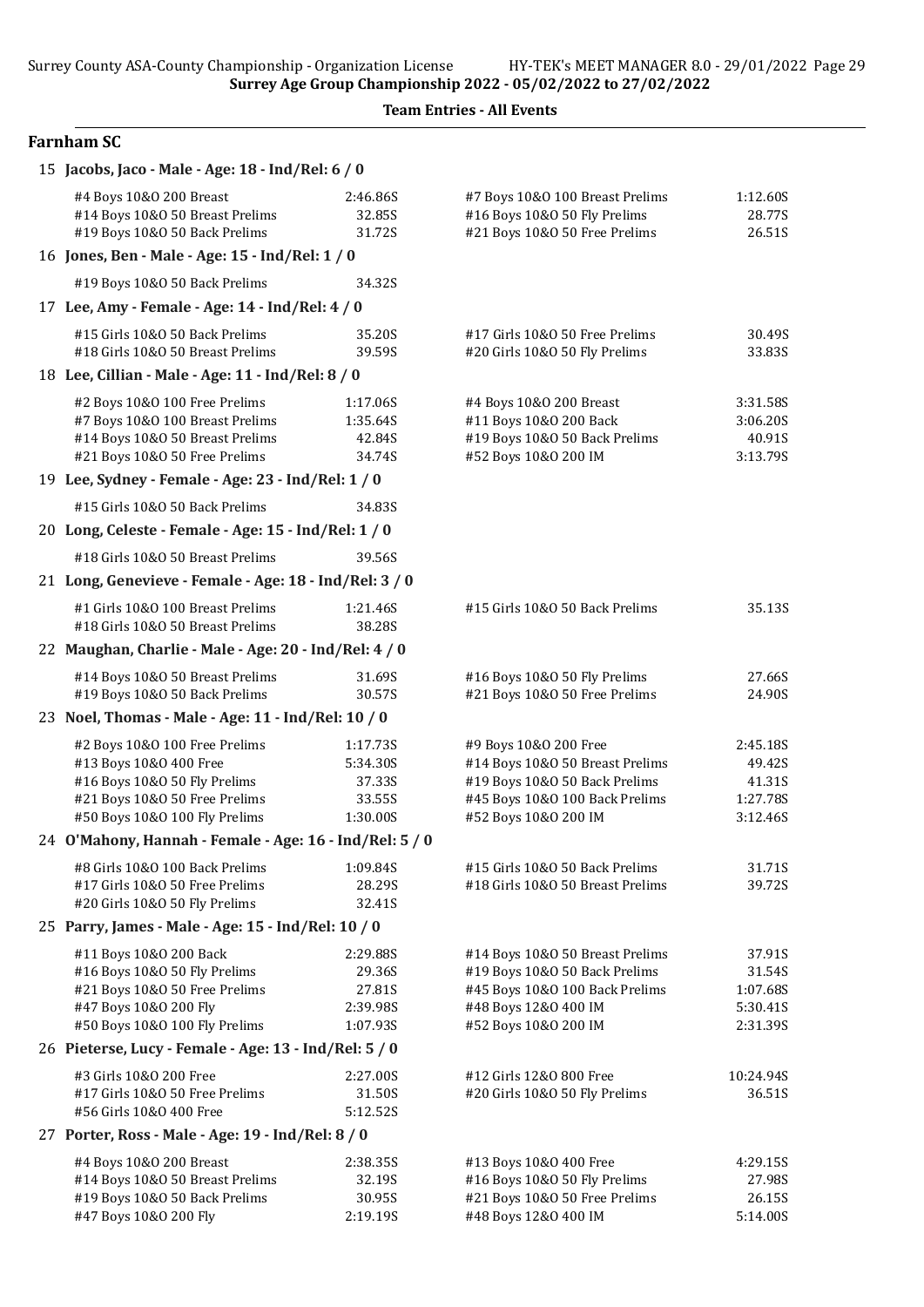| <b>Team Entries - All Events</b> |  |
|----------------------------------|--|
|----------------------------------|--|

### Farnham SC

|    | 28 Price, Bronwen - Female - Age: 15 - Ind/Rel: 4 / 0                |                      |                                                                    |                      |  |
|----|----------------------------------------------------------------------|----------------------|--------------------------------------------------------------------|----------------------|--|
|    | #15 Girls 10&0 50 Back Prelims<br>#20 Girls 10&0 50 Fly Prelims      | 34.68S<br>31.43S     | #18 Girls 10&0 50 Breast Prelims<br>#44 Girls 10&0 100 Fly Prelims | 39.61S<br>1:11.33S   |  |
|    | 29 Rogers, Sasha - Female - Age: 12 - Ind/Rel: 4 / 0                 |                      |                                                                    |                      |  |
|    | #15 Girls 10&0 50 Back Prelims<br>#18 Girls 10&0 50 Breast Prelims   | 38.88S<br>46.33S     | #17 Girls 10&0 50 Free Prelims<br>#20 Girls 10&O 50 Fly Prelims    | 34.00S<br>37.88S     |  |
|    | 30 Tower, Darcey - Female - Age: 14 - Ind/Rel: 1 / 0                 |                      |                                                                    |                      |  |
|    | #18 Girls 10&0 50 Breast Prelims                                     | 41.33S               |                                                                    |                      |  |
|    | 31 Tsopanakos, Anthi - Female - Age: 18 - Ind/Rel: 4 / 0             |                      |                                                                    |                      |  |
|    | #1 Girls 10&0 100 Breast Prelims<br>#18 Girls 10&0 50 Breast Prelims | 1:21.87S<br>37.95S   | #15 Girls 10&0 50 Back Prelims<br>#20 Girls 10&O 50 Fly Prelims    | 35.22S<br>33.37S     |  |
|    | 32 Uprichard, Julius - Male - Age: 16 - Ind/Rel: 4 / 0               |                      |                                                                    |                      |  |
|    | #14 Boys 10&0 50 Breast Prelims<br>#19 Boys 10&0 50 Back Prelims     | 38.34S<br>34.37S     | #16 Boys 10&0 50 Fly Prelims<br>#21 Boys 10&0 50 Free Prelims      | 32.04S<br>28.17S     |  |
|    | 33 Westhead, Zack - Male - Age: 19 - Ind/Rel: 4 / 0                  |                      |                                                                    |                      |  |
|    | #4 Boys 10&0 200 Breast<br>#48 Boys 12&0 400 IM                      | 2:22.47S<br>4:40.10S | #7 Boys 10&0 100 Breast Prelims<br>#52 Boys 10&0 200 IM            | 1:06.27S<br>2:12.335 |  |
| 1  | Farnham SC - 'A'                                                     |                      | #22 Girls 16 & Over 4x100 Freestyle Relay                          | 4:23.56S             |  |
| 2  | Farnham SC - 'A'                                                     |                      | #23 Boys 16 & Over 4x100 Medley Relay S                            | 4:10.26              |  |
| 3  | Farnham SC - 'A'                                                     |                      | #24 Mixed Under 16 4x100 Freestyle Rela                            | 4:27.44S             |  |
| 4  | Farnham SC - 'A'                                                     |                      | #26 Boys 10-11 4x50 Freestyle Relay                                | 2:31.07              |  |
| 5  | Farnham SC - 'A'                                                     |                      | #28 Boys 12-13 4x50 Medley Relay                                   | 2:38.27              |  |
| 6  | Farnham SC - 'A'                                                     |                      | #29 Girls 12-13 4x50 Freestyle Relay                               | 2:17.78S             |  |
| 7  | Farnham SC - 'A'                                                     |                      | #30 Mixed 16 & Over 4x100 Freestyle Rela                           | 3:58.39              |  |
| 8  | Farnham SC - 'A'                                                     |                      | #31 Boys Under 16 4x100 Freestyle Relay                            | 4:34.85S             |  |
| 9  | Farnham SC - 'A'                                                     |                      | #32 Girls Under 16 4x100 Medley Relay Ju                           | 5:04.50              |  |
| 10 | Farnham SC - 'A'                                                     |                      | #33 Boys 16 & Over 4x100 Freestyle Relay                           | 3:45.82              |  |
| 11 | Farnham SC - 'A'                                                     |                      | #34 Girls 16 & Over 4x100 Medley Relay S                           | 4:53.63              |  |
| 12 | Farnham SC - 'A'                                                     |                      | #35 Mixed Under 16 4x100 Medley Relay ]                            | 5:03.12              |  |
| 13 | Farnham SC - 'A'                                                     |                      | #36 Boys 10-11 4x50 Medley Relay                                   | 2:46.33S             |  |
| 14 | Farnham SC - 'A'                                                     |                      | #38 Boys 4x200 Freestyle Relay                                     | 8:14.82              |  |
| 15 | Farnham SC - 'A'                                                     |                      | #40 Boys 12-13 4x50 Freestyle Relay                                | 2:19.37              |  |
| 16 | Farnham SC - 'A'                                                     |                      | #41 Mixed 16 & Over 4x100 Medley Relay                             | 4:21.43              |  |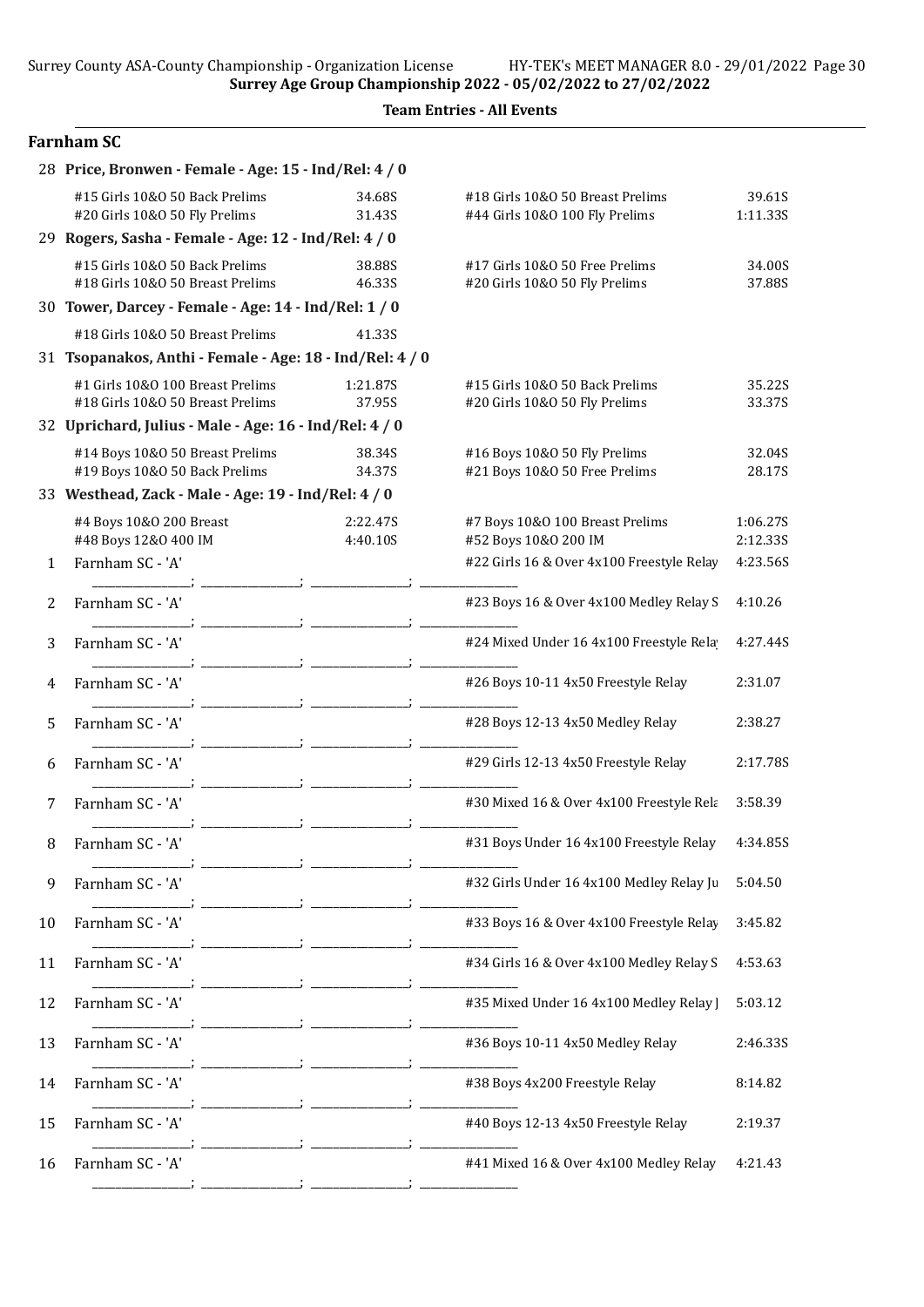### Farnham SC

17 Farnham SC - 'A'  $\#42$  Girls Under 16 4x100 Freestyle Relay 4:37.56

\_\_\_\_\_\_\_\_\_\_\_\_\_\_\_\_\_; \_\_\_\_\_\_\_\_\_\_\_\_\_\_\_\_\_; \_\_\_\_\_\_\_\_\_\_\_\_\_\_\_\_\_; \_\_\_\_\_\_\_\_\_\_\_\_\_\_\_\_\_ Farnham SC Total Individual Entries: 137 - Total Relays: 17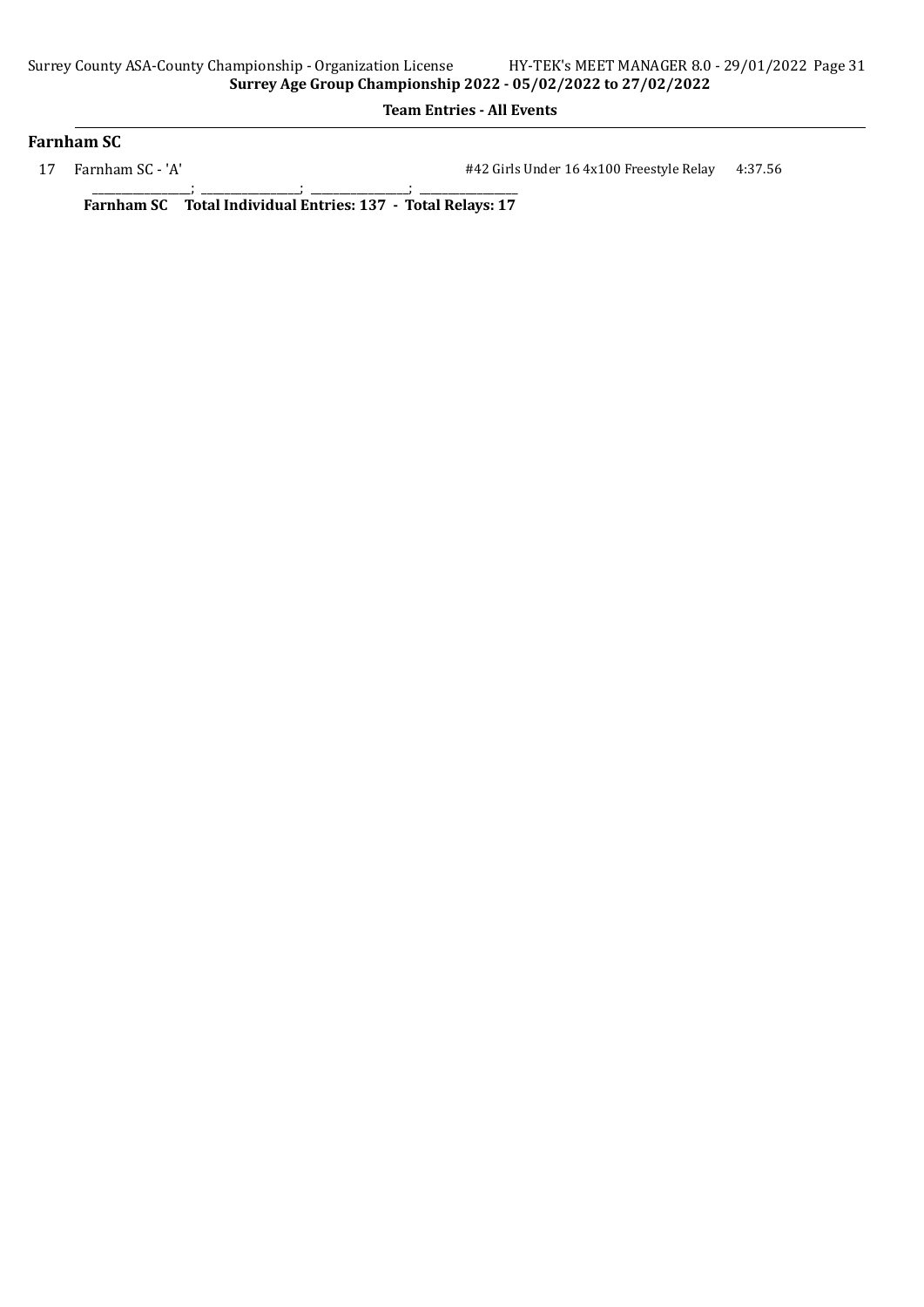Surrey County ASA-County Championship - Organization License HY-TEK's MEET MANAGER 8.0 - 29/01/2022 Page 32

Surrey Age Group Championship 2022 - 05/02/2022 to 27/02/2022

|   | <b>Team Entries - All Events</b>                                   |                    |                                                                 |                    |  |
|---|--------------------------------------------------------------------|--------------------|-----------------------------------------------------------------|--------------------|--|
|   | <b>Godalming ASC</b>                                               |                    |                                                                 |                    |  |
|   | 1 Churchill, Alex - Male - Age: 15 - Ind/Rel: 1 / 0                |                    |                                                                 |                    |  |
|   | #19 Boys 10&0 50 Back Prelims                                      | 33.21S             |                                                                 |                    |  |
|   | 2 Cook, Alex - Male - Age: 17 - Ind/Rel: 2 / 0                     |                    |                                                                 |                    |  |
|   | #11 Boys 10&0 200 Back                                             | 2:18.10S           | #45 Boys 10&0 100 Back Prelims                                  | 1:03.00S           |  |
|   | 3 Corrigall, Henry - Male - Age: 11 - Ind/Rel: 1 / 0               |                    |                                                                 |                    |  |
|   | #14 Boys 10&0 50 Breast Prelims                                    | 50.77S             |                                                                 |                    |  |
|   | 4 Deuchar, William - Male - Age: 11 - Ind/Rel: 1 / 0               |                    |                                                                 |                    |  |
|   | #19 Boys 10&0 50 Back Prelims                                      | 41.71S             |                                                                 |                    |  |
|   | 5 Edwards, Archie - Male - Age: 14 - Ind/Rel: 4 / 0                |                    |                                                                 |                    |  |
|   | #14 Boys 10&0 50 Breast Prelims<br>#19 Boys 10&0 50 Back Prelims   | 36.98S<br>34.44S   | #16 Boys 10&0 50 Fly Prelims<br>#21 Boys 10&0 50 Free Prelims   | 32.16S<br>27.52S   |  |
|   | 6 Everest, Charlie - Male - Age: 15 - Ind/Rel: 5 / 0               |                    |                                                                 |                    |  |
|   | #14 Boys 10&0 50 Breast Prelims                                    | 38.25S             | #16 Boys 10&0 50 Fly Prelims                                    | 30.31S             |  |
|   | #19 Boys 10&0 50 Back Prelims                                      | 35.10S             | #21 Boys 10&0 50 Free Prelims                                   | 27.95S             |  |
|   | #50 Boys 10&0 100 Fly Prelims                                      | 1:10.41S           |                                                                 |                    |  |
|   | 7 Everest, Harry - Male - Age: 17 - Ind/Rel: 1 / 0                 |                    |                                                                 |                    |  |
|   | #14 Boys 10&0 50 Breast Prelims                                    | 36.24S             |                                                                 |                    |  |
|   | 8 Fishlock, Charley - Male - Age: 15 - Ind/Rel: 1 / 0              |                    |                                                                 |                    |  |
|   | #14 Boys 10&0 50 Breast Prelims                                    | 37.42S             |                                                                 |                    |  |
|   | 9 Georgescu-Spiers, Calvin - Male - Age: 16 - Ind/Rel: 6 / 0       |                    |                                                                 |                    |  |
|   | #2 Boys 10&0 100 Free Prelims                                      | 56.63S             | #16 Boys 10&0 50 Fly Prelims                                    | 27.41S             |  |
|   | #19 Boys 10&0 50 Back Prelims<br>#45 Boys 10&0 100 Back Prelims    | 27.21S<br>1:01.93S | #21 Boys 10&0 50 Free Prelims<br>#50 Boys 10&0 100 Fly Prelims  | 24.17S<br>1:05.65S |  |
|   | 10 Horner, Naomi - Female - Age: 16 - Ind/Rel: 4 / 0               |                    |                                                                 |                    |  |
|   | #8 Girls 10&0 100 Back Prelims                                     | 1:11.25S           | #15 Girls 10&0 50 Back Prelims                                  | 33.14S             |  |
|   | #17 Girls 10&0 50 Free Prelims                                     | 29.31S             | #20 Girls 10&O 50 Fly Prelims                                   | 33.29S             |  |
|   | 11 Isaacs, Violet - Female - Age: 16 - Ind/Rel: 2 / 0              |                    |                                                                 |                    |  |
|   | #10 Girls 10&0 200 Breast                                          | 2:57.55S           | #18 Girls 10&0 50 Breast Prelims                                | 40.09S             |  |
|   | 12 Jarman, Emily - Female - Age: 14 - Ind/Rel: 1 / 0               |                    |                                                                 |                    |  |
|   | #15 Girls 10&0 50 Back Prelims                                     | 36.40S             |                                                                 |                    |  |
|   | 13 Sharma, Noelle - Female - Age: 19 - Ind/Rel: 6 / 0              |                    |                                                                 |                    |  |
|   | #1 Girls 10&0 100 Breast Prelims                                   | 1:17.32S           | #10 Girls 10&O 200 Breast                                       | 2:46.08S           |  |
|   | #15 Girls 10&0 50 Back Prelims<br>#18 Girls 10&0 50 Breast Prelims | 34.21S<br>34.54S   | #17 Girls 10&O 50 Free Prelims<br>#20 Girls 10&O 50 Fly Prelims | 28.59S<br>32.66    |  |
|   | 14 Thomas, Leo - Male - Age: 17 - Ind/Rel: 2 / 0                   |                    |                                                                 |                    |  |
|   | #14 Boys 10&0 50 Breast Prelims                                    | 36.12S             | #21 Boys 10&0 50 Free Prelims                                   | 27.62S             |  |
|   | 15 Thomas, Millie - Female - Age: 14 - Ind/Rel: 2 / 0              |                    |                                                                 |                    |  |
|   | #15 Girls 10&O 50 Back Prelims                                     | 36.54              | #18 Girls 10&0 50 Breast Prelims                                | 41.22              |  |
|   | 16 Van Eeden, Robert - Male - Age: 18 - Ind/Rel: 3 / 0             |                    |                                                                 |                    |  |
|   | #14 Boys 10&0 50 Breast Prelims                                    | 33.82S             | #16 Boys 10&0 50 Fly Prelims                                    | 28.00S             |  |
|   | #21 Boys 10&0 50 Free Prelims                                      | 25.69S             |                                                                 |                    |  |
|   | 17 Weaver, Oliver - Male - Age: 18 - Ind/Rel: 1 / 0                |                    |                                                                 |                    |  |
|   | #14 Boys 10&0 50 Breast Prelims                                    | 33.58S             |                                                                 |                    |  |
| 1 | Godalming ASC - 'A'                                                |                    | #22 Girls 16 & Over 4x100 Freestyle Relay                       | <b>NTS</b>         |  |

\_\_\_\_\_\_\_\_\_\_\_\_\_\_\_\_\_; \_\_\_\_\_\_\_\_\_\_\_\_\_\_\_\_\_; \_\_\_\_\_\_\_\_\_\_\_\_\_\_\_\_\_; \_\_\_\_\_\_\_\_\_\_\_\_\_\_\_\_\_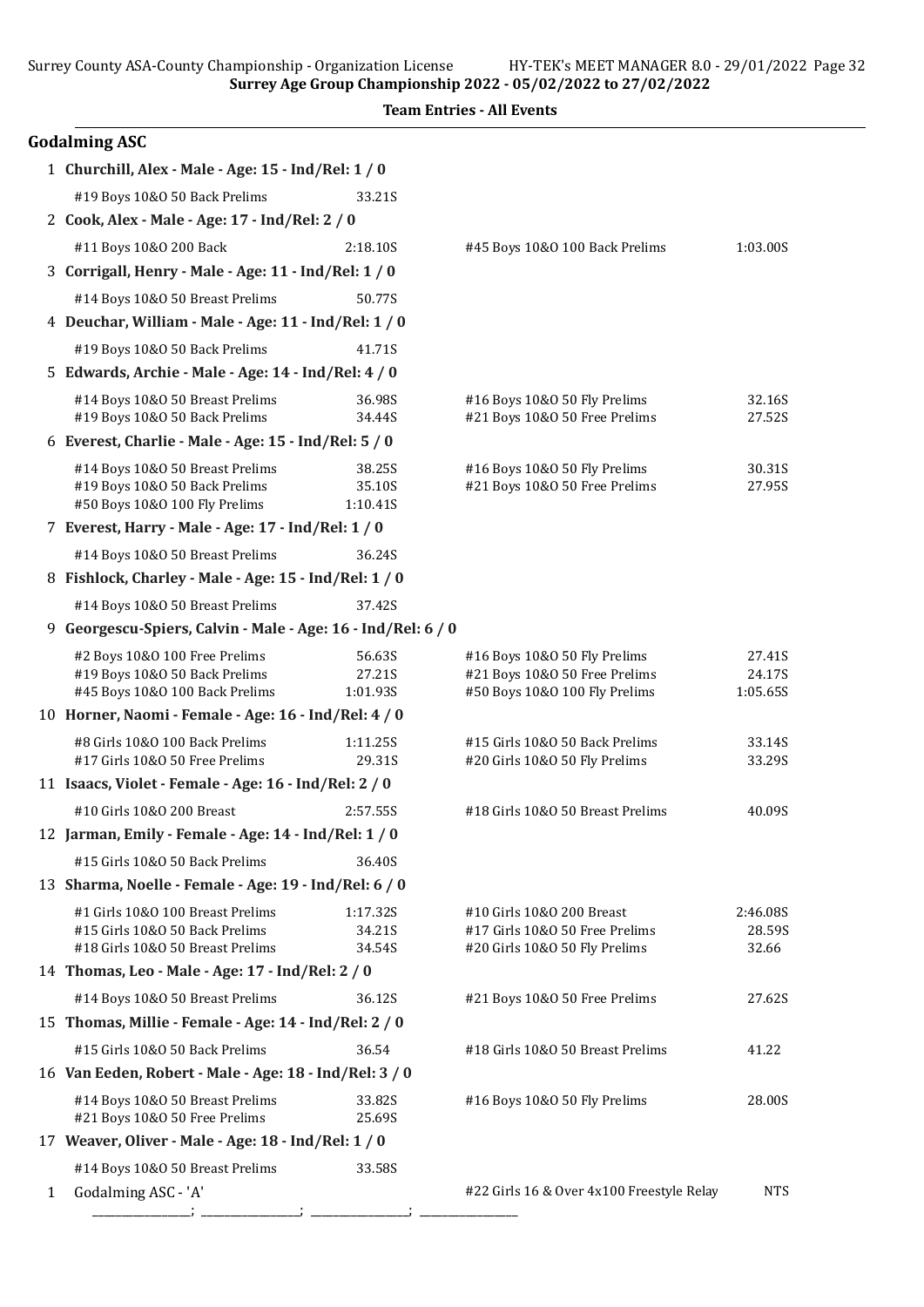|    | iodalming ASC       |                                          |            |
|----|---------------------|------------------------------------------|------------|
| 2  | Godalming ASC - 'A' | #23 Boys 16 & Over 4x100 Medley Relay S  | <b>NTS</b> |
| 3  | Godalming ASC - 'A' | #24 Mixed Under 16 4x100 Freestyle Rela  | <b>NTS</b> |
| 4  | Godalming ASC - 'A' | #26 Boys 10-11 4x50 Freestyle Relay      | <b>NTS</b> |
| 5  | Godalming ASC - 'A' | #28 Boys 12-13 4x50 Medley Relay         | <b>NTS</b> |
| 6  | Godalming ASC - 'A' | #29 Girls 12-13 4x50 Freestyle Relay     | <b>NTS</b> |
| 7  | Godalming ASC - 'A' | #30 Mixed 16 & Over 4x100 Freestyle Rela | <b>NTS</b> |
| 8  | Godalming ASC - 'A' | #31 Boys Under 16 4x100 Freestyle Relay  | <b>NTS</b> |
| 9  | Godalming ASC - 'A' | #32 Girls Under 16 4x100 Medley Relay Ju | <b>NTS</b> |
| 10 | Godalming ASC - 'A' | #33 Boys 16 & Over 4x100 Freestyle Relay | <b>NTS</b> |
| 11 | Godalming ASC - 'A' | #34 Girls 16 & Over 4x100 Medley Relay S | <b>NTS</b> |
| 12 | Godalming ASC - 'A' | #35 Mixed Under 16 4x100 Medley Relay ]  | <b>NTS</b> |
| 13 | Godalming ASC - 'A' | #36 Boys 10-11 4x50 Medley Relay         | <b>NTS</b> |
| 14 | Godalming ASC - 'A' | #39 Girls 12-13 4x50 Medley Relay        | <b>NTS</b> |
| 15 | Godalming ASC - 'A' | #40 Boys 12-13 4x50 Freestyle Relay      | <b>NTS</b> |
| 16 | Godalming ASC - 'A' | #41 Mixed 16 & Over 4x100 Medley Relay   | <b>NTS</b> |
| 17 | Godalming ASC - 'A' | #42 Girls Under 16 4x100 Freestyle Relay | <b>NTS</b> |
| 18 | Godalming ASC - 'A' | #43 Boys Under 16 4x100 Medley Relay Ju  | <b>NTS</b> |
|    |                     |                                          |            |

Godalming ASC Total Individual Entries: 43 - Total Relays: 18

### Godalming ASC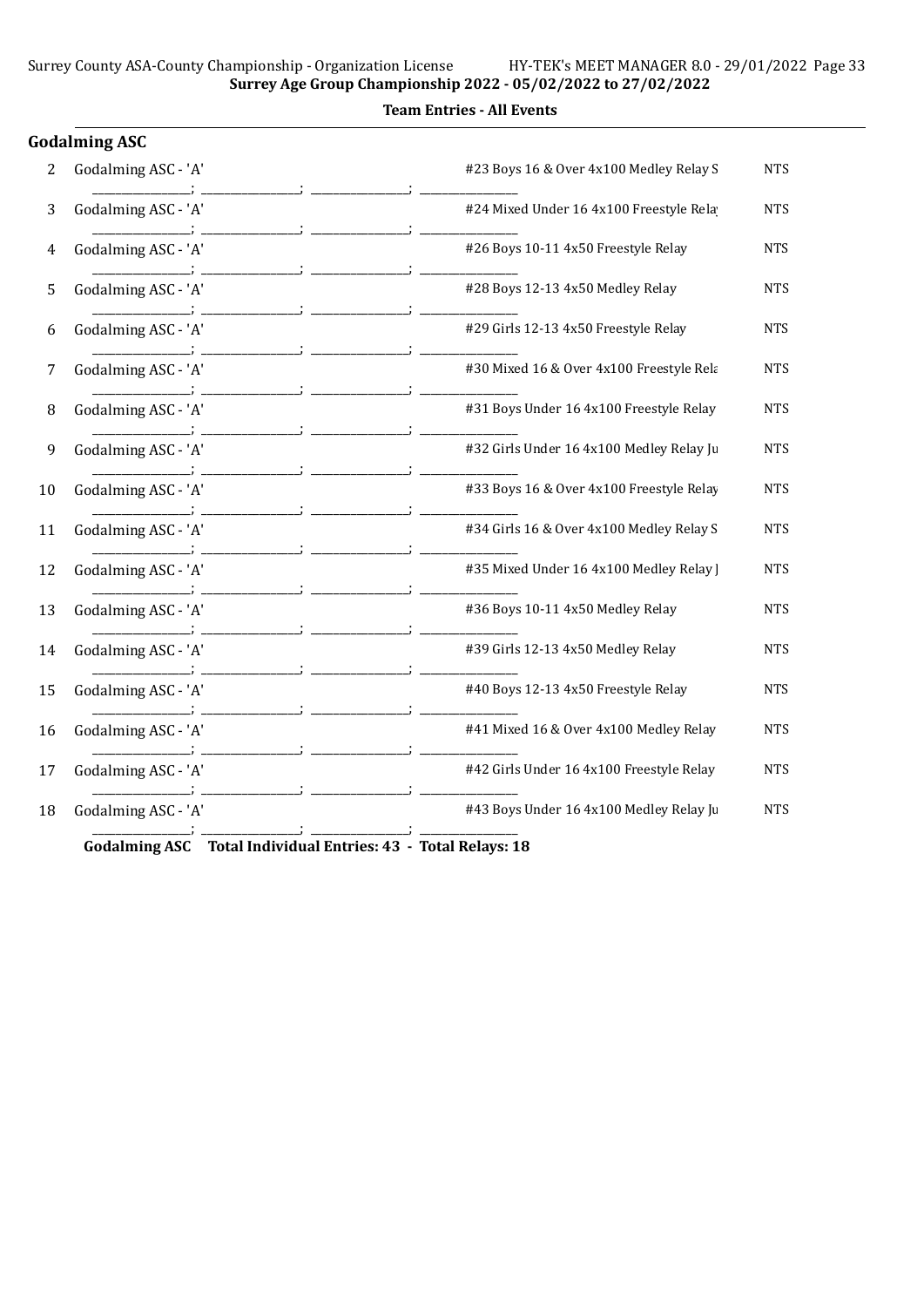#56 Girls 10&O 400 Free 4:52.22S

Team Entries - All Events

### Guildford City Swimming Club

## 1 Allatt-File, Emma - Female - Age: 16 - Ind/Rel: 13 / 0 #1 Girls 10&O 100 Breast Prelims 1:11.59S #5 Girls 12&O 400 IM 5:18.43S #8 Girls 10&O 100 Back Prelims 1:08.92S #10 Girls 10&O 200 Breast 2:33.75S #15 Girls 10&O 50 Back Prelims 31.88S #17 Girls 10&O 50 Free Prelims 27.84S #18 Girls 10&O 50 Breast Prelims 33.35S #20 Girls 10&O 50 Fly Prelims 30.30S #44 Girls 10&O 100 Fly Prelims 1:08.40S #46 Girls 10&O 200 IM 2:26.30S #51 Girls 10&O 100 Free Prelims 1:01.17S #54 Girls 10&O 200 Back 2:38.80 #56 Girls 10&O 400 Free 4:49.37S 2 Ashley, Grace - Female - Age: 14 - Ind/Rel: 14 / 0 #1 Girls 10&O 100 Breast Prelims 1:23.61 #3 Girls 10&O 200 Free 2:14.57S #8 Girls 10&O 100 Back Prelims 1:11.40S #10 Girls 10&O 200 Breast 2:56.83S #12 Girls 12&O 800 Free 10:07.49S #15 Girls 10&O 50 Back Prelims 33.84S #17 Girls 10&O 50 Free Prelims 29.33S #18 Girls 10&O 50 Breast Prelims 37.52 #20 Girls 10&O 50 Fly Prelims 32.28S #44 Girls 10&O 100 Fly Prelims 1:12.29S #46 Girls 10&O 200 IM 2:32.91S #51 Girls 10&O 100 Free Prelims 1:02.16S #54 Girls 10&O 200 Back 2:29.22S #56 Girls 10&O 400 Free 4:45.18S 3 Barker, Ella - Female - Age: 17 - Ind/Rel: 3 / 0 #44 Girls 10&O 100 Fly Prelims 1:09.44S #46 Girls 10&O 200 IM 2:33.30S #56 Girls 10&O 400 Free 4:48.65S 4 Bartlett, Sebastian - Male - Age: 12 - Ind/Rel: 4 / 0 #16 Boys 10&O 50 Fly Prelims 40.85S #19 Boys 10&O 50 Back Prelims 36.70S #21 Boys 10&O 50 Free Prelims 34.09S #45 Boys 10&O 100 Back Prelims 1:21.47S 5 Barton-Lake, Alexis - Female - Age: 12 - Ind/Rel: 4 / 0 #15 Girls 10&O 50 Back Prelims 37.42S #17 Girls 10&O 50 Free Prelims 32.46S #20 Girls 10&O 50 Fly Prelims 34.67S #44 Girls 10&O 100 Fly Prelims 1:25.41S 6 Bennett, Freya - Female - Age: 13 - Ind/Rel: 9 / 0 #3 Girls 10&O 200 Free 2:27.46S #5 Girls 12&O 400 IM 6:02.11S #8 Girls 10&O 100 Back Prelims 1:16.14S #10 Girls 10&O 200 Breast 3:10.51S #15 Girls 10&O 50 Back Prelims 36.17S #17 Girls 10&O 50 Free Prelims 30.05S #18 Girls 10&O 50 Breast Prelims 39.93S #20 Girls 10&O 50 Fly Prelims 34.47S #51 Girls 10&O 100 Free Prelims 1:06.00 7 Binding, Bea - Female - Age: 13 - Ind/Rel: 7 / 0 #10 Girls 10&O 200 Breast 3:09.40S #15 Girls 10&O 50 Back Prelims 36.83S #17 Girls 10&O 50 Free Prelims 30.62S #18 Girls 10&O 50 Breast Prelims 40.95S #20 Girls 10&O 50 Fly Prelims 34.00S #44 Girls 10&O 100 Fly Prelims 1:17.64S #53 Girls 10&O 200 Fly 3:00.83S 8 Binding, Ethan - Male - Age: 16 - Ind/Rel: 8 / 0 #4 Boys 10&O 200 Breast 2:48.01S #14 Boys 10&O 50 Breast Prelims 35.13S #16 Boys 10&O 50 Fly Prelims 29.38S #19 Boys 10&O 50 Back Prelims 31.50S #21 Boys 10&O 50 Free Prelims 26.48S #47 Boys 10&O 200 Fly 2:40.60S #48 Boys 12&O 400 IM 5:30.42S #50 Boys 10&O 100 Fly Prelims 1:06.72S 9 Bowen, Alexandra - Female - Age: 12 - Ind/Rel: 2 / 0 #17 Girls 10&O 50 Free Prelims 32.81S #18 Girls 10&O 50 Breast Prelims 44.75S 10 Branson, Tia - Female - Age: 15 - Ind/Rel: 15 / 0 #1 Girls 10&O 100 Breast Prelims 1:23.45S #3 Girls 10&O 200 Free 2:13.75S #5 Girls 12&O 400 IM 5:34.21S #8 Girls 10&O 100 Back Prelims 1:08.23S #10 Girls 10&O 200 Breast 3:01.45 #15 Girls 10&O 50 Back Prelims 32.47S #17 Girls 10&O 50 Free Prelims 28.66S #18 Girls 10&O 50 Breast Prelims 38.51S #20 Girls 10&O 50 Fly Prelims 31.53S #44 Girls 10&O 100 Fly Prelims 1:11.91S #46 Girls 10&O 200 IM 2:30.79S #51 Girls 10&O 100 Free Prelims 1:02.04S #53 Girls 10&O 200 Fly 2:42.55S #54 Girls 10&O 200 Back 2:28.19S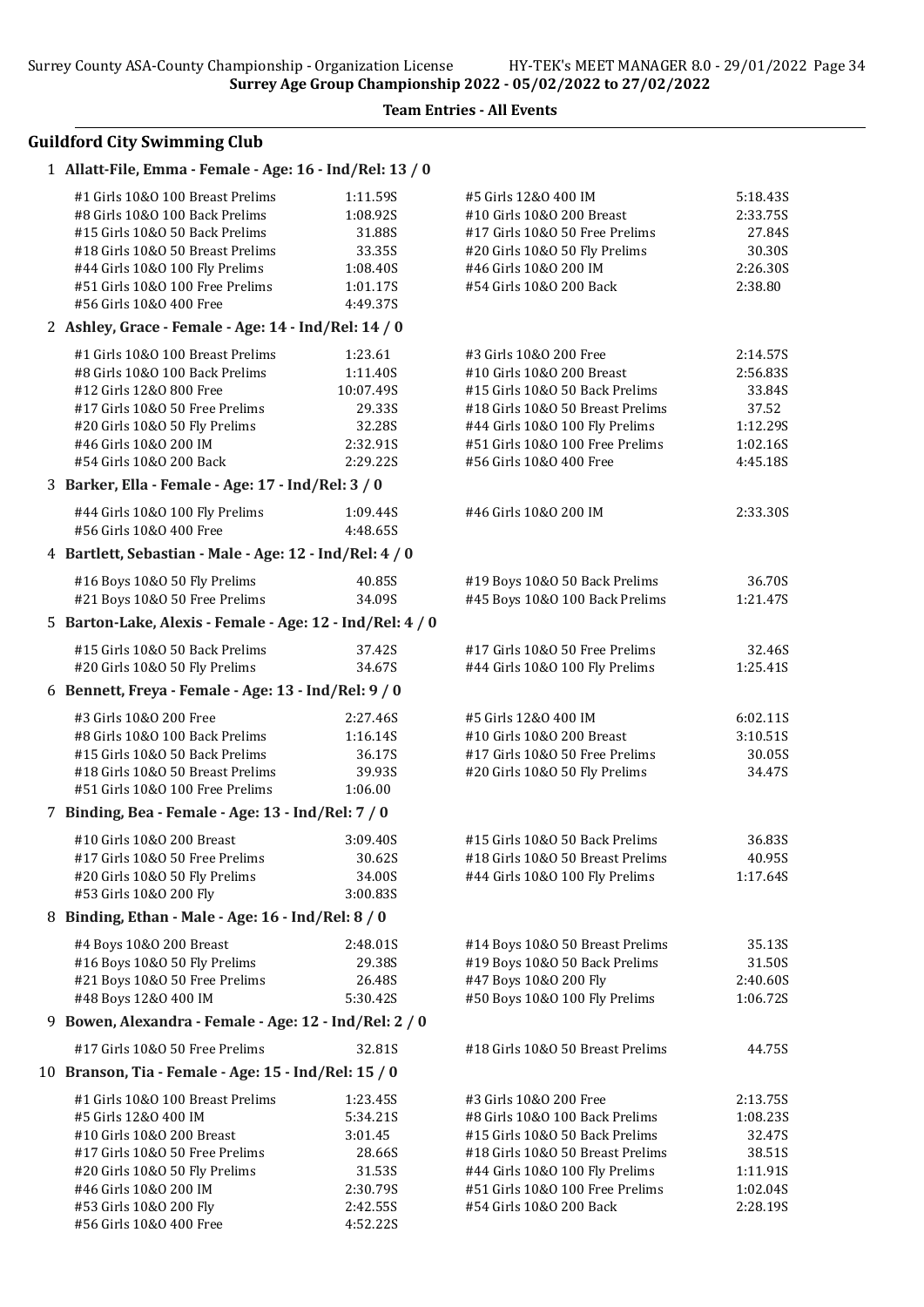Team Entries - All Events

### Guildford City Swimming Club

|  | 11 Bressler, Louise - Female - Age: 16 - Ind/Rel: 9 / 0         |                      |                                                                    |                    |
|--|-----------------------------------------------------------------|----------------------|--------------------------------------------------------------------|--------------------|
|  | #1 Girls 10&0 100 Breast Prelims                                | 1:12.73S             | #3 Girls 10&0 200 Free                                             | 2:09.79S           |
|  | #5 Girls 12&0 400 IM                                            | 4:59.90S             | #10 Girls 10&0 200 Breast                                          | 2:32.09S           |
|  | #12 Girls 12&0 800 Free                                         | 9:21.68S             | #15 Girls 10&0 50 Back Prelims                                     | 32.43S             |
|  | #17 Girls 10&0 50 Free Prelims                                  | 28.23S               | #18 Girls 10&0 50 Breast Prelims                                   | 34.48S             |
|  | #20 Girls 10&O 50 Fly Prelims                                   | 31.24S               |                                                                    |                    |
|  | 12 Brett, Andrew - Male - Age: 16 - Ind/Rel: 7 / 0              |                      |                                                                    |                    |
|  | #11 Boys 10&0 200 Back                                          | 2:15.47S             | #16 Boys 10&0 50 Fly Prelims                                       | 27.07S             |
|  | #19 Boys 10&0 50 Back Prelims                                   | 28.31S               | #21 Boys 10&0 50 Free Prelims                                      | 27.08S             |
|  | #45 Boys 10&0 100 Back Prelims<br>#52 Boys 10&0 200 IM          | 1:00.80S<br>2:20.96S | #50 Boys 10&0 100 Fly Prelims                                      | 1:02.49S           |
|  | 13 Brockdorff, Felix - Male - Age: 16 - Ind/Rel: 16 / 0         |                      |                                                                    |                    |
|  |                                                                 |                      |                                                                    |                    |
|  | #2 Boys 10&0 100 Free Prelims                                   | 53.31S               | #4 Boys 10&0 200 Breast                                            | 2:32.335           |
|  | #6 Boys 12&0 1500 Free                                          | 18:09.77S            | #7 Boys 10&0 100 Breast Prelims                                    | 1:09.20S           |
|  | #9 Boys 10&0 200 Free<br>#14 Boys 10&0 50 Breast Prelims        | 1:58.42S<br>32.01S   | #13 Boys 10&0 400 Free<br>#16 Boys 10&0 50 Fly Prelims             | 4:25.76S<br>26.19S |
|  | #19 Boys 10&0 50 Back Prelims                                   | 28.79S               | #21 Boys 10&0 50 Free Prelims                                      | 24.32S             |
|  | #45 Boys 10&0 100 Back Prelims                                  | 1:03.42S             | #47 Boys 10&0 200 Fly                                              | 2:31.83S           |
|  | #48 Boys 12&0 400 IM                                            | 4:51.75S             | #50 Boys 10&0 100 Fly Prelims                                      | 1:00.44S           |
|  | #52 Boys 10&0 200 IM                                            | 2:14.92S             | #55 Boys 12&0 800 Free                                             | 9:19.06S           |
|  | 14 Browne, Frederick - Male - Age: 12 - Ind/Rel: 12 / 0         |                      |                                                                    |                    |
|  | #2 Boys 10&0 100 Free Prelims                                   | 1:11.55S             | #4 Boys 10&0 200 Breast                                            | 3:19.90S           |
|  | #7 Boys 10&0 100 Breast Prelims                                 | 1:33.47S             | #9 Boys 10&0 200 Free                                              | 2:34.80S           |
|  | #11 Boys 10&0 200 Back                                          | 2:54.47S             | #13 Boys 10&0 400 Free                                             | 5:32.44S           |
|  | #14 Boys 10&0 50 Breast Prelims                                 | 45.08S               | #16 Boys 10&0 50 Fly Prelims                                       | 37.48S             |
|  | #19 Boys 10&0 50 Back Prelims                                   | 38.01S               | #45 Boys 10&0 100 Back Prelims                                     | 1:21.96S           |
|  | #50 Boys 10&0 100 Fly Prelims                                   | 1:26.93S             | #52 Boys 10&0 200 IM                                               | 2:54.79S           |
|  | 15 Brunt, Connor - Male - Age: 28 - Ind/Rel: 1 / 0              |                      |                                                                    |                    |
|  | #21 Boys 10&0 50 Free Prelims                                   | 23.58S               |                                                                    |                    |
|  | 16 Burton, Troy - Male - Age: 15 - Ind/Rel: 4 / 0               |                      |                                                                    |                    |
|  | #13 Boys 10&0 400 Free                                          | 4:46.95S             | #14 Boys 10&0 50 Breast Prelims                                    | 38.34S             |
|  | #19 Boys 10&0 50 Back Prelims                                   | 33.35S               | #55 Boys 12&0 800 Free                                             | 10:06.55S          |
|  | 17 Butler, Jessica - Female - Age: 12 - Ind/Rel: 9 / 0          |                      |                                                                    |                    |
|  |                                                                 |                      |                                                                    |                    |
|  | #3 Girls 10&O 200 Free                                          | 2:36.62S             | #15 Girls 10&0 50 Back Prelims                                     | 37.60S             |
|  | #17 Girls 10&O 50 Free Prelims<br>#20 Girls 10&O 50 Fly Prelims | 32.05S<br>35.57S     | #18 Girls 10&0 50 Breast Prelims<br>#44 Girls 10&0 100 Fly Prelims | 43.63S<br>1:23.51S |
|  | #46 Girls 10&0 200 IM                                           | 2:59.00S             | #51 Girls 10&0 100 Free Prelims                                    | 1:10.74S           |
|  | #53 Girls 10&0 200 Fly                                          | 3:16.63S             |                                                                    |                    |
|  | 18 Buxton, Sam - Male - Age: 14 - Ind/Rel: 13 / 0               |                      |                                                                    |                    |
|  | #2 Boys 10&0 100 Free Prelims                                   | 1:01.67S             | #4 Boys 10&0 200 Breast                                            | 2:56.50S           |
|  | #7 Boys 10&0 100 Breast Prelims                                 | 1:22.49S             | #9 Boys 10&0 200 Free                                              | 2:14.02S           |
|  | #11 Boys 10&0 200 Back                                          | 2:32.04S             | #13 Boys 10&0 400 Free                                             | 4:52.85S           |
|  | #14 Boys 10&0 50 Breast Prelims                                 | 36.65S               | #16 Boys 10&0 50 Fly Prelims                                       | 31.01S             |
|  | #19 Boys 10&0 50 Back Prelims                                   | 31.89S               | #21 Boys 10&0 50 Free Prelims                                      | 27.60S             |
|  | #45 Boys 10&0 100 Back Prelims                                  | 1:08.74S             | #48 Boys 12&0 400 IM                                               | 5:40.98S           |
|  | #52 Boys 10&0 200 IM                                            | 2:31.63S             |                                                                    |                    |
|  | 19 Clarke, Charlie - Male - Age: 15 - Ind/Rel: 12 / 0           |                      |                                                                    |                    |
|  | #2 Boys 10&0 100 Free Prelims                                   | 56.20S               | #7 Boys 10&0 100 Breast Prelims                                    | 1:14.21S           |
|  | #9 Boys 10&0 200 Free                                           | 2:05.55S             | #13 Boys 10&0 400 Free                                             | 4:37.30S           |
|  | #14 Boys 10&0 50 Breast Prelims                                 | 34.59S               | #16 Boys 10&0 50 Fly Prelims                                       | 29.03S             |
|  | #19 Boys 10&0 50 Back Prelims                                   | 32.71S               | #21 Boys 10&0 50 Free Prelims                                      | 26.65S             |
|  | #47 Boys 10&0 200 Fly                                           | 2:19.83S             | #48 Boys 12&0 400 IM                                               | 5:05.81S           |

#50 Boys 10&O 100 Fly Prelims 1:02.24S #52 Boys 10&O 200 IM 2:22.79S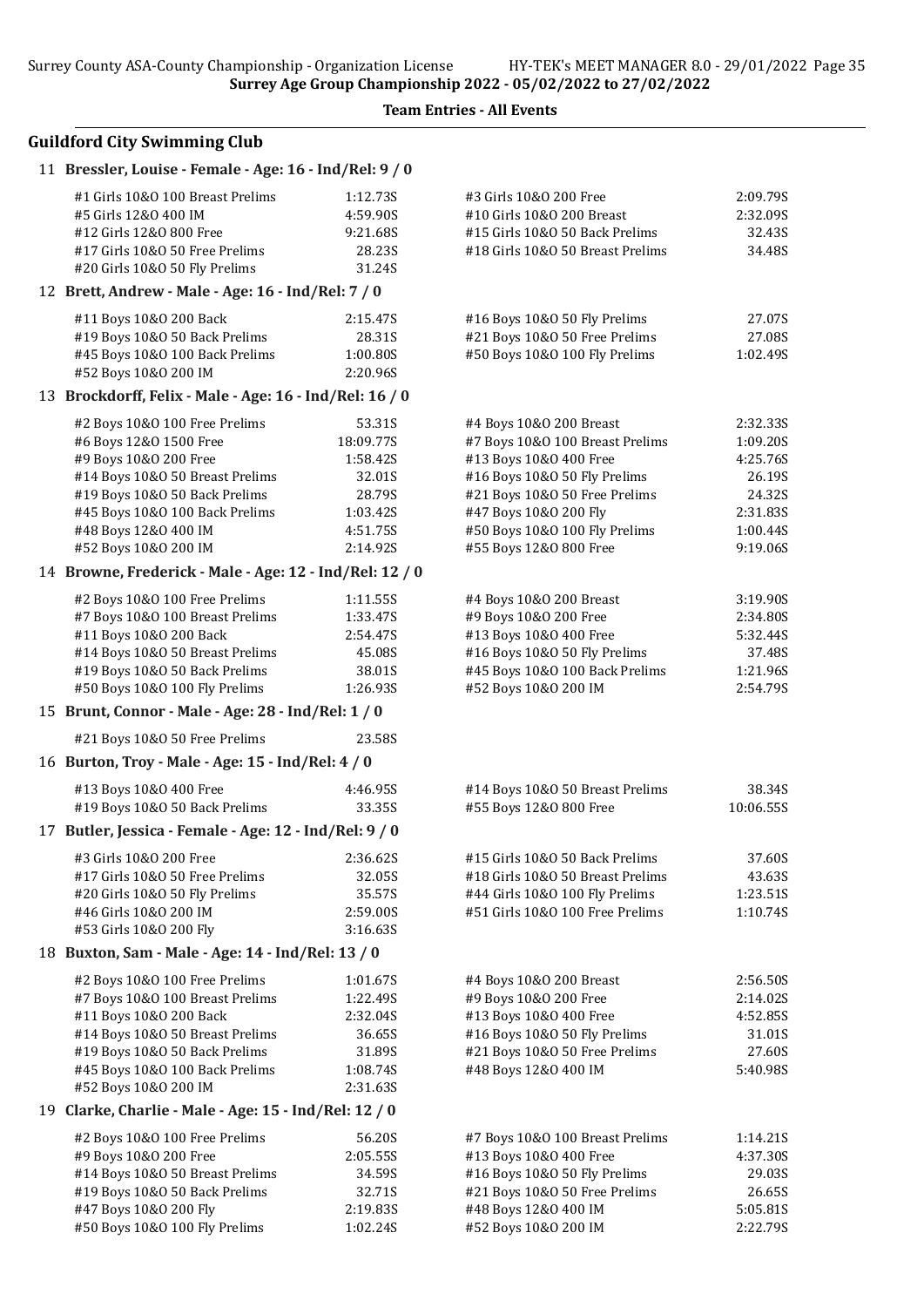### Team Entries - All Events

## Guildford City Swimming Club

| 20 Coletta, Aila - Female - Age: 10 - Ind/Rel: 9 / 0      |           |                                  |           |
|-----------------------------------------------------------|-----------|----------------------------------|-----------|
| #1 Girls 10&0 100 Breast Prelims                          | 1:35.20S  | #3 Girls 10&0 200 Free           | 2:46.97S  |
| #8 Girls 10&0 100 Back Prelims                            | 1:27.91S  | #10 Girls 10&0 200 Breast        | 3:29.16S  |
| #17 Girls 10&0 50 Free Prelims                            | 34.24S    | #18 Girls 10&0 50 Breast Prelims | 45.13S    |
| #20 Girls 10&O 50 Fly Prelims                             | 41.12S    | #46 Girls 10&0 200 IM            | 3:09.40S  |
| #51 Girls 10&0 100 Free Prelims                           | 1:16.34S  |                                  |           |
| 21 Collins, Emily - Female - Age: 12 - Ind/Rel: 15 / 0    |           |                                  |           |
| #1 Girls 10&0 100 Breast Prelims                          | 1:34.45S  | #3 Girls 10&0 200 Free           | 2:26.54S  |
| #8 Girls 10&0 100 Back Prelims                            | 1:18.47S  | #10 Girls 10&0 200 Breast        | 3:20.91S  |
| #12 Girls 12&0 800 Free                                   | 10:51.80S | #15 Girls 10&0 50 Back Prelims   | 35.21S    |
| #17 Girls 10&0 50 Free Prelims                            | 31.28S    | #18 Girls 10&0 50 Breast Prelims | 44.11S    |
| #20 Girls 10&0 50 Fly Prelims                             | 34.31S    | #44 Girls 10&0 100 Fly Prelims   | 1:21.57S  |
| #46 Girls 10&0 200 IM                                     | 2:46.22S  | #49 Girls 12&0 1500 Free         | 20:53.99S |
| #51 Girls 10&0 100 Free Prelims                           | 1:07.82S  | #54 Girls 10&0 200 Back          | 2:49.60S  |
| #56 Girls 10&0 400 Free                                   | 5:18.59S  |                                  |           |
| 22 Coombs, Libby - Female - Age: 15 - Ind/Rel: 3 / 0      |           |                                  |           |
| #5 Girls 12&0 400 IM                                      | 5:50.66   | #20 Girls 10&O 50 Fly Prelims    | 33.88S    |
| #53 Girls 10&0 200 Fly                                    | 2:42.10S  |                                  |           |
| 23 Cope, Charlie - Female - Age: 15 - Ind/Rel: 11 / 0     |           |                                  |           |
| #1 Girls 10&0 100 Breast Prelims                          | 1:14.07S  | #3 Girls 10&0 200 Free           | 2:12.79S  |
| #5 Girls 12&0 400 IM                                      | 5:14.95S  | #10 Girls 10&0 200 Breast        | 2:39.38S  |
| #15 Girls 10&0 50 Back Prelims                            | 33.03S    | #17 Girls 10&O 50 Free Prelims   | 28.07S    |
| #18 Girls 10&0 50 Breast Prelims                          | 34.41S    | #20 Girls 10&0 50 Fly Prelims    | 31.13S    |
| #46 Girls 10&0 200 IM                                     | 2:29.30S  | #51 Girls 10&0 100 Free Prelims  | 1:02.45S  |
| #56 Girls 10&0 400 Free                                   | 4:41.75S  |                                  |           |
| 24 Croucher, Felicity - Female - Age: 12 - Ind/Rel: 4 / 0 |           |                                  |           |
| #15 Girls 10&0 50 Back Prelims                            | 37.91S    | #17 Girls 10&0 50 Free Prelims   | 33.30S    |
| #18 Girls 10&0 50 Breast Prelims                          | 46.75S    | #20 Girls 10&O 50 Fly Prelims    | 38.59S    |
| 25 Cunningham, Jamie - Male - Age: 25 - Ind/Rel: 1 / 0    |           |                                  |           |
| #21 Boys 10&0 50 Free Prelims                             | 24.50     |                                  |           |
| 26 Dalli, Manon - Female - Age: 15 - Ind/Rel: 2 / 0       |           |                                  |           |
| #20 Girls 10&O 50 Fly Prelims                             | 33.24S    | #53 Girls 10&0 200 Fly           | 2:55.42   |
| 27 Dar, Abdullah - Male - Age: 12 - Ind/Rel: 5 / 0        |           |                                  |           |
| #4 Boys 10&0 200 Breast                                   | 3:25.43S  | #7 Boys 10&0 100 Breast Prelims  | 1:37.89S  |
| #14 Boys 10&0 50 Breast Prelims                           | 43.88S    | #16 Boys 10&0 50 Fly Prelims     | 41.13S    |
| #19 Boys 10&0 50 Back Prelims                             | 40.69S    |                                  |           |
| 28 Dar, Fawad - Male - Age: 14 - Ind/Rel: 4 / 0           |           |                                  |           |
| #14 Boys 10&0 50 Breast Prelims                           | 40.91S    | #16 Boys 10&0 50 Fly Prelims     | 32.65S    |
| #19 Boys 10&0 50 Back Prelims                             | 35.25S    | #50 Boys 10&0 100 Fly Prelims    | 1:14.06S  |
| 29 Dash, Isabella - Female - Age: 16 - Ind/Rel: 6 / 0     |           |                                  |           |
| #1 Girls 10&0 100 Breast Prelims                          | 1:18.98S  | #15 Girls 10&0 50 Back Prelims   | 33.75S    |
| #17 Girls 10&0 50 Free Prelims                            | 28.93S    | #18 Girls 10&0 50 Breast Prelims | 36.01S    |
| #20 Girls 10&O 50 Fly Prelims                             | 31.05S    | #46 Girls 10&0 200 IM            | 2:34.59S  |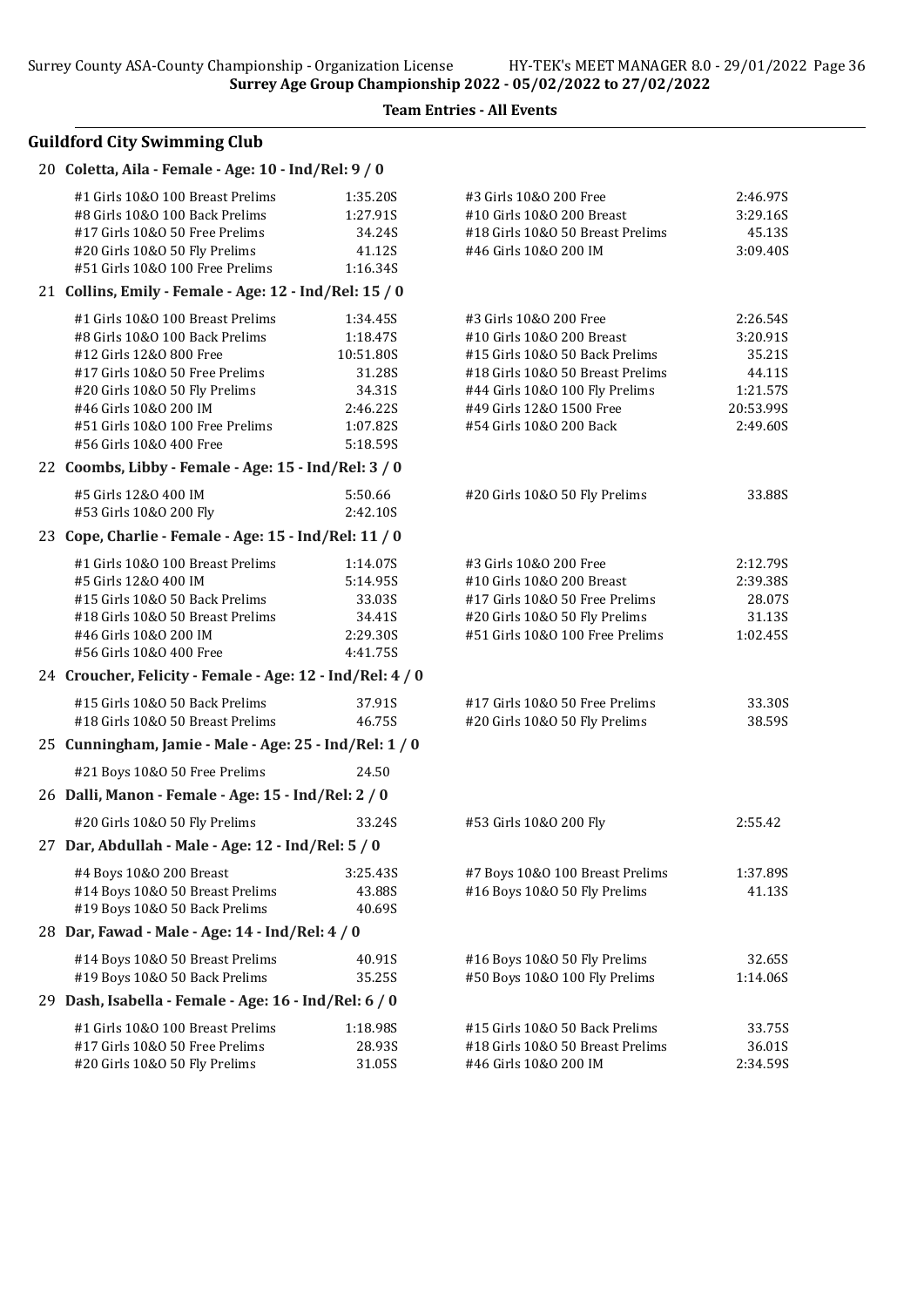# Guildford City Swimming Club

#### 30 Davies, Morgan - Male - Age: 14 - Ind/Rel: 15 / 0

| #2 Boys 10&0 100 Free Prelims                                      | 58.75S             | #6 Boys 12&0 1500 Free                                          | 18:51.81S          |
|--------------------------------------------------------------------|--------------------|-----------------------------------------------------------------|--------------------|
| #9 Boys 10&0 200 Free                                              | 2:10.51S           | #11 Boys 10&0 200 Back                                          | 2:29.91S           |
| #13 Boys 10&0 400 Free                                             | 4:50.97S           | #14 Boys 10&0 50 Breast Prelims                                 | 38.89S             |
| #16 Boys 10&0 50 Fly Prelims                                       | 29.36S             | #19 Boys 10&0 50 Back Prelims                                   | 33.25S             |
| #21 Boys 10&0 50 Free Prelims                                      | 27.82S             | #45 Boys 10&0 100 Back Prelims                                  | 1:09.47S           |
| #47 Boys 10&0 200 Fly                                              | 2:28.085           | #48 Boys 12&0 400 IM                                            | 5:35.14S           |
| #50 Boys 10&0 100 Fly Prelims                                      | 1:05.12S           | #52 Boys 10&0 200 IM                                            | 2:26.26S           |
| #55 Boys 12&0 800 Free                                             | 9:47.31S           |                                                                 |                    |
| 31 Delgado, Veronica - Female - Age: 16 - Ind/Rel: 4 / 0           |                    |                                                                 |                    |
| #15 Girls 10&0 50 Back Prelims                                     | 36.09S             | #17 Girls 10&0 50 Free Prelims                                  | 29.98              |
| #20 Girls 10&O 50 Fly Prelims                                      | 31.01S             | #53 Girls 10&0 200 Fly                                          | 2:51.52S           |
| 32 Donovan, Dan - Male - Age: 19 - Ind/Rel: 3 / 0                  |                    |                                                                 |                    |
| #9 Boys 10&0 200 Free                                              | 1:53.61S           | #13 Boys 10&0 400 Free                                          | 3:58.96S           |
| #55 Boys 12&0 800 Free                                             | 8:25.11S           |                                                                 |                    |
| 33 Douglas, Lucy - Female - Age: 12 - Ind/Rel: 9 / 0               |                    |                                                                 |                    |
| #3 Girls 10&0 200 Free                                             | 2:35.88S           | #8 Girls 10&0 100 Back Prelims                                  | 1:19.44S           |
| #15 Girls 10&0 50 Back Prelims                                     | 36.13S             | #17 Girls 10&0 50 Free Prelims                                  | 31.36S             |
| #20 Girls 10&0 50 Fly Prelims                                      | 36.51S             | #44 Girls 10&0 100 Fly Prelims                                  | 1:22.85S           |
| #46 Girls 10&0 200 IM                                              | 2:58.04S           | #51 Girls 10&0 100 Free Prelims                                 | 1:10.01S           |
| #54 Girls 10&0 200 Back                                            | 2:53.98S           |                                                                 |                    |
| 34 Drew, Luke - Male - Age: 14 - Ind/Rel: 1 / 0                    |                    |                                                                 |                    |
| #47 Boys 10&0 200 Fly                                              | 3:04.37S           |                                                                 |                    |
| 35 Eardley, Elena - Female - Age: 16 - Ind/Rel: 11 / 0             |                    |                                                                 |                    |
|                                                                    |                    |                                                                 |                    |
| #3 Girls 10&0 200 Free                                             | 2:10.86S           | #8 Girls 10&0 100 Back Prelims                                  | 1:04.51S           |
| #15 Girls 10&0 50 Back Prelims                                     | 30.16S             | #17 Girls 10&0 50 Free Prelims                                  | 27.64S             |
| #18 Girls 10&0 50 Breast Prelims                                   | 39.57S             | #20 Girls 10&O 50 Fly Prelims<br>#46 Girls 10&0 200 IM          | 28.96S<br>2:27.32S |
| #44 Girls 10&0 100 Fly Prelims<br>#51 Girls 10&0 100 Free Prelims  | 1:06.36S<br>59.14S | #54 Girls 10&0 200 Back                                         | 2:17.65S           |
| #56 Girls 10&0 400 Free                                            | 4:37.83S           |                                                                 |                    |
| 36 Eardley, Elizabeth - Female - Age: 18 - Ind/Rel: 9 / 0          |                    |                                                                 |                    |
|                                                                    |                    |                                                                 |                    |
| #3 Girls 10&0 200 Free                                             | 2:13.47S           | #8 Girls 10&0 100 Back Prelims                                  | 1:05.75S           |
| #12 Girls 12&0 800 Free                                            | 9:42.04S<br>28.45S | #15 Girls 10&0 50 Back Prelims                                  | 30.86S             |
| #17 Girls 10&0 50 Free Prelims                                     | 31.44S             | #18 Girls 10&0 50 Breast Prelims<br>#46 Girls 10&0 200 IM       | 39.05S<br>2:33.57S |
| #20 Girls 10&O 50 Fly Prelims<br>#54 Girls 10&0 200 Back           | 2:20.52S           |                                                                 |                    |
| 37 Emment, Madison - Female - Age: 15 - Ind/Rel: 16 / 0            |                    |                                                                 |                    |
|                                                                    |                    |                                                                 |                    |
| #1 Girls 10&0 100 Breast Prelims                                   | 1:22.03S           | #3 Girls 10&0 200 Free                                          | 2:13.80S           |
| #5 Girls 12&0 400 IM                                               | 5:18.25S           | #8 Girls 10&0 100 Back Prelims                                  | 1:10.43S           |
| #10 Girls 10&0 200 Breast                                          | 2:51.63S           | #12 Girls 12&0 800 Free                                         | 9:30.81S           |
| #15 Girls 10&0 50 Back Prelims<br>#18 Girls 10&0 50 Breast Prelims | 33.37S<br>38.26S   | #17 Girls 10&0 50 Free Prelims<br>#20 Girls 10&O 50 Fly Prelims | 29.63S<br>34.42    |
| #46 Girls 10&0 200 IM                                              | 2:34.90S           | #49 Girls 12&0 1500 Free                                        | 17:58.80S          |
| #51 Girls 10&0 100 Free Prelims                                    | 1:02.65S           | #53 Girls 10&0 200 Fly                                          | 2:51.87S           |
| #54 Girls 10&0 200 Back                                            | 2:26.88S           | #56 Girls 10&0 400 Free                                         | 4:36.72S           |
| 38 Farmer, Nicole - Female - Age: 18 - Ind/Rel: 2 / 0              |                    |                                                                 |                    |
| #17 Girls 10&0 50 Free Prelims                                     | 29.64              | #18 Girls 10&0 50 Breast Prelims                                | 36.42              |
| 39 Finnegan, Kieran - Male - Age: 17 - Ind/Rel: 6 / 0              |                    |                                                                 |                    |
|                                                                    |                    |                                                                 |                    |
| #6 Boys 12&0 1500 Free                                             | 18:07.98S          | #13 Boys 10&0 400 Free                                          | 4:32.76S           |
| #14 Boys 10&0 50 Breast Prelims                                    | 35.37S             | #19 Boys 10&0 50 Back Prelims                                   | 30.92S             |
| #21 Boys 10&0 50 Free Prelims                                      | 26.53S             | #55 Boys 12&0 800 Free                                          | 9:30.53S           |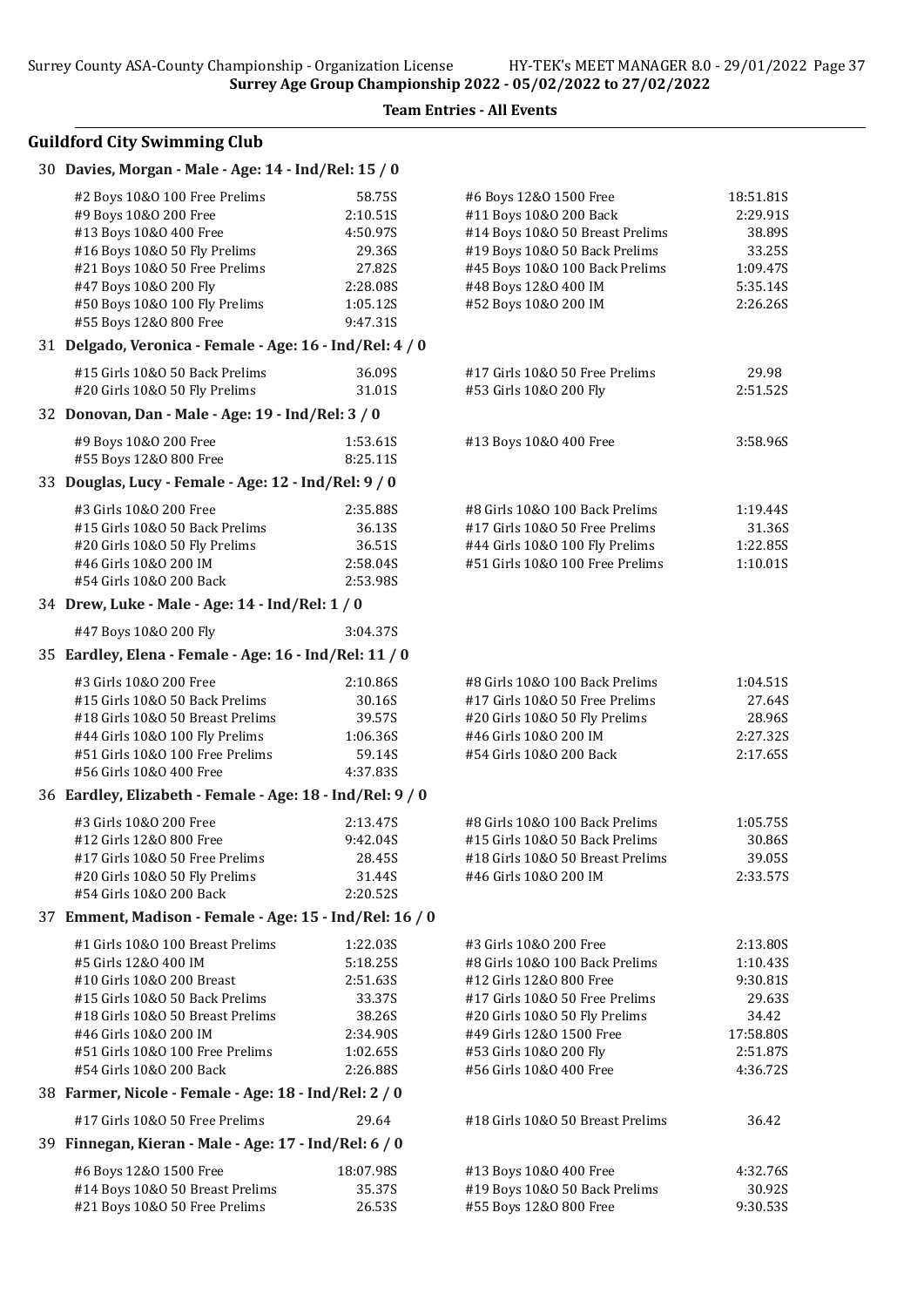|  | <b>Team Entries - All Events</b> |  |  |
|--|----------------------------------|--|--|
|--|----------------------------------|--|--|

| <b>Guildford City Swimming Club</b>                              |                    |                                                        |                      |
|------------------------------------------------------------------|--------------------|--------------------------------------------------------|----------------------|
| 40 Fitzwater, Martha - Female - Age: 17 - Ind/Rel: 2 / 0         |                    |                                                        |                      |
| #10 Girls 10&0 200 Breast                                        | 2:59.06S           | #18 Girls 10&0 50 Breast Prelims                       | 38.83S               |
| 41 Fowlds, Amy - Female - Age: 18 - Ind/Rel: 5 / 0               |                    |                                                        |                      |
| #1 Girls 10&0 100 Breast Prelims                                 | 1:11.39S           | #15 Girls 10&0 50 Back Prelims                         | 32.57S               |
| #17 Girls 10&0 50 Free Prelims                                   | 27.83S             | #18 Girls 10&0 50 Breast Prelims                       | 32.66S               |
| #20 Girls 10&O 50 Fly Prelims                                    | 29.98S             |                                                        |                      |
| 42 Freedman, Max - Male - Age: 24 - Ind/Rel: 3 / 0               |                    |                                                        |                      |
| #7 Boys 10&0 100 Breast Prelims<br>#21 Boys 10&0 50 Free Prelims | 1:09.25<br>25.07   | #14 Boys 10&0 50 Breast Prelims                        | 29.97                |
| 43 Freemantle, Oliver - Male - Age: 14 - Ind/Rel: 14 / 0         |                    |                                                        |                      |
| #2 Boys 10&0 100 Free Prelims                                    | 1:00.51S           | #4 Boys 10&0 200 Breast                                | 2:51.615             |
| #7 Boys 10&0 100 Breast Prelims                                  | 1:18.33S           | #9 Boys 10&0 200 Free                                  | 2:11.66S             |
| #13 Boys 10&0 400 Free                                           | 4:53.24S           | #14 Boys 10&0 50 Breast Prelims                        | 36.99S               |
| #16 Boys 10&0 50 Fly Prelims                                     | 31.91S             | #19 Boys 10&0 50 Back Prelims                          | 34.10S               |
| #21 Boys 10&0 50 Free Prelims                                    | 27.93S<br>2:41.98S | #45 Boys 10&0 100 Back Prelims                         | 1:12.72S<br>5:29.42S |
| #47 Boys 10&0 200 Fly<br>#50 Boys 10&0 100 Fly Prelims           | 1:12.235           | #48 Boys 12&0 400 IM<br>#52 Boys 10&0 200 IM           | 2:35.09S             |
| 44 Fuller, Dylan - Male - Age: 14 - Ind/Rel: 13 / 0              |                    |                                                        |                      |
| #2 Boys 10&0 100 Free Prelims                                    | 1:00.48S           | #4 Boys 10&0 200 Breast                                | 2:59.295             |
| #6 Boys 12&0 1500 Free                                           | 18:53.95S          | #9 Boys 10&0 200 Free                                  | 2:17.03S             |
| #13 Boys 10&0 400 Free                                           | 4:52.77S           | #14 Boys 10&0 50 Breast Prelims                        | 40.12S               |
| #16 Boys 10&0 50 Fly Prelims                                     | 31.29S             | #21 Boys 10&0 50 Free Prelims                          | 28.15S               |
| #47 Boys 10&0 200 Fly                                            | 2:34.30S           | #48 Boys 12&0 400 IM                                   | 5:45.29              |
| #50 Boys 10&0 100 Fly Prelims                                    | 1:09.20S           | #52 Boys 10&0 200 IM                                   | 2:31.71S             |
| #55 Boys 12&0 800 Free                                           | 9:59.42S           |                                                        |                      |
| 45 Fung Hung, Rex - Male - Age: 12 - Ind/Rel: 1 / 0              |                    |                                                        |                      |
| #19 Boys 10&0 50 Back Prelims                                    | 41.54S             |                                                        |                      |
| 46 Gamski, Stella - Female - Age: 16 - Ind/Rel: 10 / 0           |                    |                                                        |                      |
| #3 Girls 10&0 200 Free                                           | 2:11.235           | #5 Girls 12&0 400 IM                                   | 5:28.94S             |
| #10 Girls 10&0 200 Breast                                        | 2:55.76S           | #17 Girls 10&O 50 Free Prelims                         | 28.16S               |
| #18 Girls 10&0 50 Breast Prelims                                 | 39.32S             | #20 Girls 10&O 50 Fly Prelims                          | 31.84S               |
| #44 Girls 10&0 100 Fly Prelims                                   | 1:11.38S           | #46 Girls 10&0 200 IM                                  | 2:35.48S             |
| #51 Girls 10&0 100 Free Prelims                                  | 1:00.57S           | #56 Girls 10&0 400 Free                                | 4:41.52S             |
| 47 Gayle, Christian - Male - Age: 15 - Ind/Rel: 13 / 0           |                    |                                                        |                      |
| #2 Boys 10&0 100 Free Prelims                                    | 55.64S             | #7 Boys 10&0 100 Breast Prelims                        | 1:16.11S             |
| #9 Boys 10&0 200 Free<br>#14 Boys 10&0 50 Breast Prelims         | 2:08.67S<br>33.67S | #11 Boys 10&0 200 Back<br>#16 Boys 10&0 50 Fly Prelims | 2:20.66S<br>27.63S   |
| #19 Boys 10&0 50 Back Prelims                                    | 28.63S             | #21 Boys 10&0 50 Free Prelims                          | 24.60S               |
| #45 Boys 10&0 100 Back Prelims                                   | 1:02.08S           | #47 Boys 10&0 200 Fly                                  | 2:29.13S             |
| #48 Boys 12&0 400 IM                                             | 5:37.93S           | #50 Boys 10&0 100 Fly Prelims                          | 1:02.72S             |
| #52 Boys 10&0 200 IM                                             | 2:21.66S           |                                                        |                      |
| 48 Gibbons, Mon Tue Sun - Female - Age: 17 - Ind/Rel: 1 / 0      |                    |                                                        |                      |
| #15 Girls 10&0 50 Back Prelims                                   | 35.05S             |                                                        |                      |
| 49 Gill, Serena - Female - Age: 13 - Ind/Rel: 11 / 0             |                    |                                                        |                      |
| #5 Girls 12&0 400 IM                                             | 6:02.98S           | #8 Girls 10&0 100 Back Prelims                         | 1:15.41S             |
| #15 Girls 10&0 50 Back Prelims                                   | 34.77S             | #17 Girls 10&0 50 Free Prelims                         | 32.55S               |
| #18 Girls 10&0 50 Breast Prelims                                 | 43.04S             | #20 Girls 10&O 50 Fly Prelims                          | 35.14S               |
| #44 Girls 10&0 100 Fly Prelims                                   | 1:20.35S           | #49 Girls 12&0 1500 Free                               | 20:26.49S            |
| #53 Girls 10&0 200 Fly                                           | 3:04.62S           | #54 Girls 10&0 200 Back                                | 2:40.41S             |
| #56 Girls 10&0 400 Free                                          | 5:14.31S           |                                                        |                      |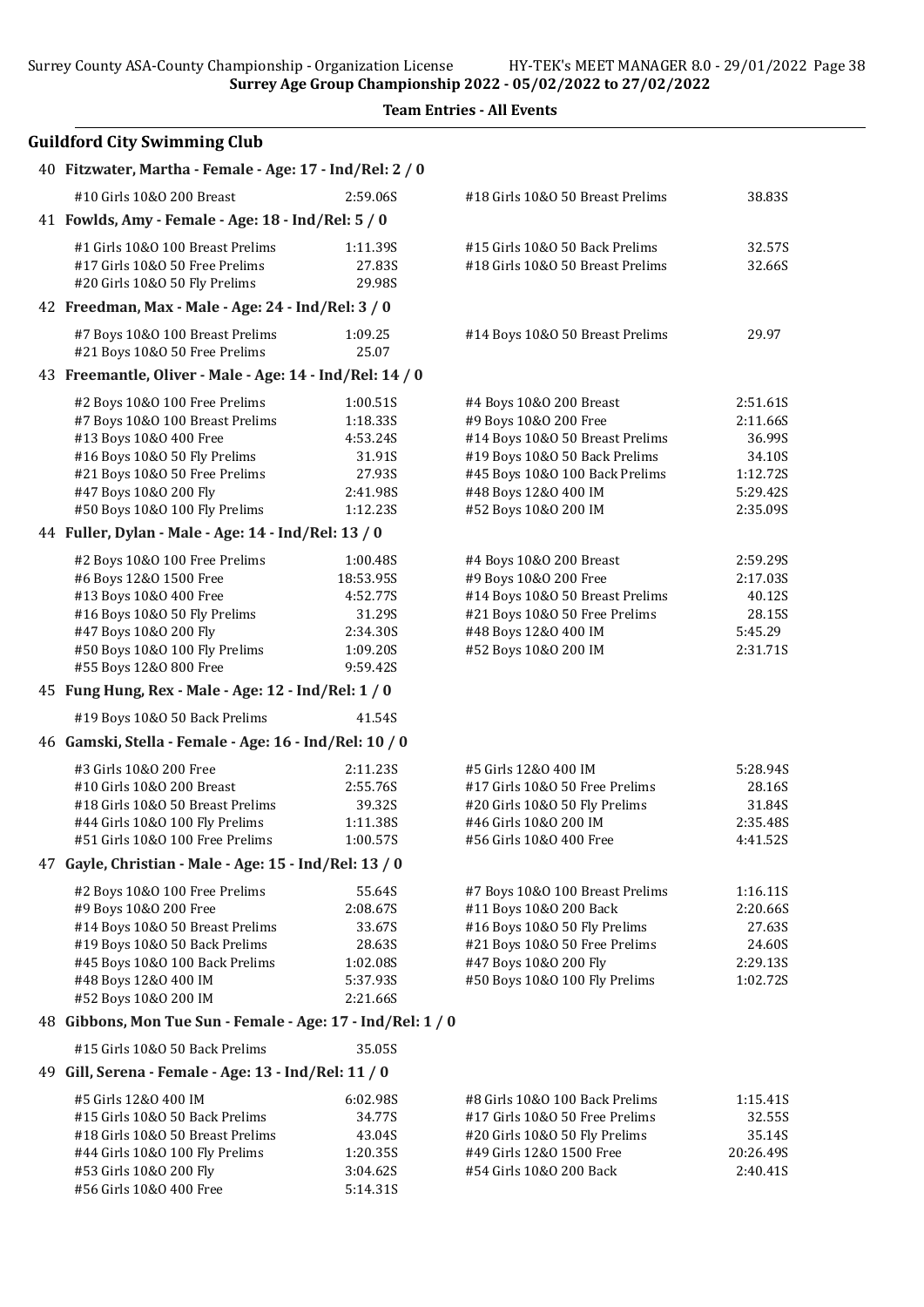Team Entries - All Events

| 50 Glynn-Jones, Manon - Female - Age: 11 - Ind/Rel: 8 / 0                                                                        |                                          |                                                                                                                       |                                          |
|----------------------------------------------------------------------------------------------------------------------------------|------------------------------------------|-----------------------------------------------------------------------------------------------------------------------|------------------------------------------|
| #1 Girls 10&0 100 Breast Prelims<br>#10 Girls 10&0 200 Breast<br>#17 Girls 10&0 50 Free Prelims<br>#20 Girls 10&0 50 Fly Prelims | 1:33.80S<br>3:22.13S<br>34.95S<br>41.97S | #3 Girls 10&0 200 Free<br>#15 Girls 10&0 50 Back Prelims<br>#18 Girls 10&0 50 Breast Prelims<br>#46 Girls 10&0 200 IM | 2:45.98S<br>41.60S<br>42.20S<br>3:05.79S |
| 51 Goddard, Charlie - Male - Age: 10 - Ind/Rel: 1 / 0                                                                            |                                          |                                                                                                                       |                                          |
| #16 Boys 10&0 50 Fly Prelims                                                                                                     | 43.81S                                   |                                                                                                                       |                                          |
| 52 Gray, Edie - Female - Age: 14 - Ind/Rel: 1 / 0                                                                                |                                          |                                                                                                                       |                                          |
| #3 Girls 10&0 200 Free                                                                                                           | 2:20.51S                                 |                                                                                                                       |                                          |
| 53 Griffiths, Pearle - Female - Age: 19 - Ind/Rel: 8 / 0                                                                         |                                          |                                                                                                                       |                                          |
| #3 Girls 10&0 200 Free                                                                                                           | 2:03.96S                                 | #5 Girls 12&0 400 IM                                                                                                  | 5:07.80S                                 |
| #12 Girls 12&0 800 Free                                                                                                          | 9:07.02S                                 | #17 Girls 10&0 50 Free Prelims                                                                                        | 27.43S                                   |
| #46 Girls 10&0 200 IM                                                                                                            | 2:28.06S                                 | #49 Girls 12&0 1500 Free                                                                                              | 17:45.09                                 |
| #51 Girls 10&0 100 Free Prelims                                                                                                  | 58.03S                                   | #56 Girls 10&0 400 Free                                                                                               | 4:19.93S                                 |
| 54 Grover, Megan - Female - Age: 16 - Ind/Rel: 6 / 0                                                                             |                                          |                                                                                                                       |                                          |
| #8 Girls 10&0 100 Back Prelims                                                                                                   | 1:08.83S                                 | #15 Girls 10&0 50 Back Prelims                                                                                        | 31.80S                                   |
| #17 Girls 10&0 50 Free Prelims                                                                                                   | 29.70S                                   | #18 Girls 10&0 50 Breast Prelims                                                                                      | 39.75S                                   |
| #20 Girls 10&O 50 Fly Prelims                                                                                                    | 32.03S                                   | #54 Girls 10&0 200 Back                                                                                               | 2:34.835                                 |
| 55 Grover, Zack - Male - Age: 14 - Ind/Rel: 5 / 0                                                                                |                                          |                                                                                                                       |                                          |
| #4 Boys 10&0 200 Breast                                                                                                          | 2:57.57S                                 | #14 Boys 10&0 50 Breast Prelims                                                                                       | 37.34S                                   |
| #16 Boys 10&0 50 Fly Prelims                                                                                                     | 31.99S                                   | #19 Boys 10&0 50 Back Prelims                                                                                         | 33.26S                                   |
| #21 Boys 10&0 50 Free Prelims                                                                                                    | 29.02S                                   |                                                                                                                       |                                          |
| 56 Hagberg, Emma - Female - Age: 14 - Ind/Rel: 12 / 0                                                                            |                                          |                                                                                                                       |                                          |
| #3 Girls 10&0 200 Free                                                                                                           | 2:15.50S                                 | #5 Girls 12&0 400 IM                                                                                                  | 5:30.14S                                 |
| #8 Girls 10&0 100 Back Prelims                                                                                                   | 1:09.79S                                 | #12 Girls 12&0 800 Free                                                                                               | 10:04.53S                                |
| #15 Girls 10&0 50 Back Prelims                                                                                                   | 31.71S                                   | #17 Girls 10&0 50 Free Prelims                                                                                        | 27.69S                                   |
| #18 Girls 10&0 50 Breast Prelims                                                                                                 | 39.11S                                   | #20 Girls 10&O 50 Fly Prelims                                                                                         | 31.99S                                   |
| #46 Girls 10&0 200 IM                                                                                                            | 2:36.60S                                 | #51 Girls 10&0 100 Free Prelims                                                                                       | 1:01.71S                                 |
| #54 Girls 10&0 200 Back                                                                                                          | 2:30.64S                                 | #56 Girls 10&O 400 Free                                                                                               | 4:41.69S                                 |
| 57 Hagberg, Olivia - Female - Age: 10 - Ind/Rel: 7 / 0                                                                           |                                          |                                                                                                                       |                                          |
| #3 Girls 10&0 200 Free                                                                                                           | 2:48.09S                                 | #8 Girls 10&0 100 Back Prelims                                                                                        | 1:23.24S                                 |
| #15 Girls 10&0 50 Back Prelims                                                                                                   | 39.32S                                   | #17 Girls 10&0 50 Free Prelims                                                                                        | 33.86S                                   |
| #18 Girls 10&0 50 Breast Prelims                                                                                                 | 46.39S                                   | #46 Girls 10&0 200 IM                                                                                                 | 3:09.06S                                 |
| #54 Girls 10&0 200 Back                                                                                                          | 3:05.23S                                 |                                                                                                                       |                                          |
| 58 Hansen-Hamilton, Tilly - Female - Age: 20 - Ind/Rel: 5 / 0                                                                    |                                          |                                                                                                                       |                                          |
| #3 Girls 10&0 200 Free                                                                                                           | 2:09.59S                                 | #5 Girls 12&0 400 IM                                                                                                  | 4:55.99S                                 |
| #8 Girls 10&0 100 Back Prelims                                                                                                   | 1:04.30S                                 | #46 Girls 10&0 200 IM                                                                                                 | 2:18.15S                                 |
| #54 Girls 10&0 200 Back<br>59 Harmer, Jess - Female - Age: 15 - Ind/Rel: 12 / 0                                                  | 2:16.14S                                 |                                                                                                                       |                                          |
|                                                                                                                                  |                                          |                                                                                                                       |                                          |
| #1 Girls 10&0 100 Breast Prelims                                                                                                 | 1:17.68S                                 | #3 Girls 10&0 200 Free                                                                                                | 2:11.55S                                 |
| #5 Girls 12&0 400 IM                                                                                                             | 5:19.54S                                 | #8 Girls 10&0 100 Back Prelims                                                                                        | 1:06.67S                                 |
| #10 Girls 10&0 200 Breast<br>#17 Girls 10&0 50 Free Prelims                                                                      | 2:52.05S<br>27.21S                       | #15 Girls 10&0 50 Back Prelims<br>#18 Girls 10&0 50 Breast Prelims                                                    | 31.39S<br>34.70S                         |
| #20 Girls 10&O 50 Fly Prelims                                                                                                    | 30.27S                                   | #46 Girls 10&0 200 IM                                                                                                 | 2:22.26S                                 |
| #51 Girls 10&0 100 Free Prelims                                                                                                  | 58.60S                                   | #54 Girls 10&0 200 Back                                                                                               | 2:26.41S                                 |
| 60 Herd, Rafferty - Male - Age: 15 - Ind/Rel: 6 / 0                                                                              |                                          |                                                                                                                       |                                          |
| #4 Boys 10&0 200 Breast                                                                                                          | 2:51.45S                                 | #7 Boys 10&0 100 Breast Prelims                                                                                       | 1:19.03S                                 |
| #14 Boys 10&0 50 Breast Prelims                                                                                                  | 38.38S                                   | #19 Boys 10&0 50 Back Prelims                                                                                         | 34.45S                                   |
| #48 Boys 12&0 400 IM                                                                                                             | 5:36.10S                                 | #55 Boys 12&0 800 Free                                                                                                | 10:02.85S                                |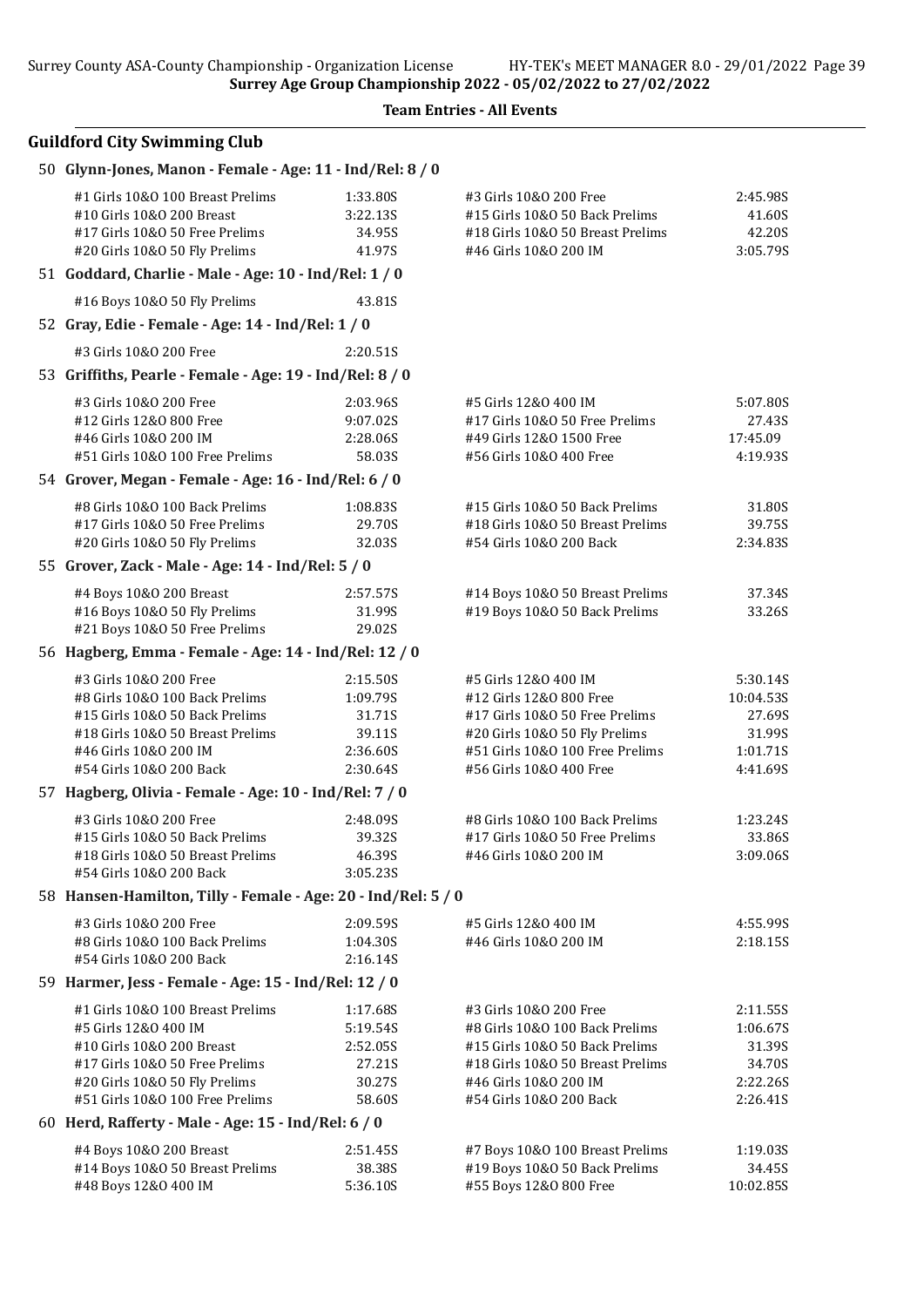Team Entries - All Events

| 61 Herd, Ruby - Female - Age: 17 - Ind/Rel: 10 / 0                                                                                                     |                                                      |                                                                                                                                                  |                                                      |
|--------------------------------------------------------------------------------------------------------------------------------------------------------|------------------------------------------------------|--------------------------------------------------------------------------------------------------------------------------------------------------|------------------------------------------------------|
| #5 Girls 12&0 400 IM<br>#15 Girls 10&0 50 Back Prelims<br>#18 Girls 10&0 50 Breast Prelims<br>#44 Girls 10&0 100 Fly Prelims<br>#53 Girls 10&0 200 Fly | 5:23.91S<br>34.97S<br>38.40S<br>1:08.26S<br>2:30.52S | #10 Girls 10&0 200 Breast<br>#17 Girls 10&0 50 Free Prelims<br>#20 Girls 10&O 50 Fly Prelims<br>#46 Girls 10&0 200 IM<br>#54 Girls 10&0 200 Back | 2:57.29S<br>29.92S<br>30.94S<br>2:33.78S<br>2:35.31S |
| 62 Hibbert, Daisy - Female - Age: 12 - Ind/Rel: 1 / 0                                                                                                  |                                                      |                                                                                                                                                  |                                                      |
| #20 Girls 10&0 50 Fly Prelims                                                                                                                          | 37.96S                                               |                                                                                                                                                  |                                                      |
| 63 Hicks, Dan - Male - Age: 17 - Ind/Rel: 8 / 0                                                                                                        |                                                      |                                                                                                                                                  |                                                      |
| #4 Boys 10&0 200 Breast                                                                                                                                | 2:34.755                                             | #7 Boys 10&0 100 Breast Prelims                                                                                                                  | 1:12.60S                                             |
| #14 Boys 10&0 50 Breast Prelims                                                                                                                        | 32.63S                                               | #16 Boys 10&0 50 Fly Prelims                                                                                                                     | 27.04S                                               |
| #21 Boys 10&0 50 Free Prelims                                                                                                                          | 26.31S                                               | #47 Boys 10&0 200 Fly                                                                                                                            | 2:26.125                                             |
| #50 Boys 10&0 100 Fly Prelims                                                                                                                          | 1:01.75S                                             | #52 Boys 10&0 200 IM                                                                                                                             | 2:19.88S                                             |
| 64 Hopwood, Holly - Female - Age: 14 - Ind/Rel: 15 / 0                                                                                                 |                                                      |                                                                                                                                                  |                                                      |
| #1 Girls 10&0 100 Breast Prelims                                                                                                                       | 1:17.32S                                             | #3 Girls 10&0 200 Free                                                                                                                           | 2:15.49S                                             |
| #5 Girls 12&0 400 IM                                                                                                                                   | 5:08.03S                                             | #8 Girls 10&0 100 Back Prelims                                                                                                                   | 1:10.31S                                             |
| #10 Girls 10&0 200 Breast                                                                                                                              | 2:44.155                                             | #15 Girls 10&0 50 Back Prelims                                                                                                                   | 33.13S                                               |
| #17 Girls 10&0 50 Free Prelims                                                                                                                         | 28.99S                                               | #18 Girls 10&0 50 Breast Prelims                                                                                                                 | 36.78S                                               |
| #20 Girls 10&0 50 Fly Prelims<br>#46 Girls 10&0 200 IM                                                                                                 | 31.66S                                               | #44 Girls 10&0 100 Fly Prelims<br>#49 Girls 12&0 1500 Free                                                                                       | 1:11.63S                                             |
| #53 Girls 10&0 200 Fly                                                                                                                                 | 2:26.23S<br>2:40.60S                                 | #54 Girls 10&0 200 Back                                                                                                                          | 19:50.43S<br>2:24.49S                                |
| #56 Girls 10&0 400 Free                                                                                                                                | 4:53.26S                                             |                                                                                                                                                  |                                                      |
| 65 Hughes, Lexie - Female - Age: 15 - Ind/Rel: 5 / 0                                                                                                   |                                                      |                                                                                                                                                  |                                                      |
| #8 Girls 10&0 100 Back Prelims                                                                                                                         | 1:11.39S                                             | #15 Girls 10&0 50 Back Prelims                                                                                                                   | 34.57                                                |
| #20 Girls 10&0 50 Fly Prelims                                                                                                                          | 33.56S                                               | #44 Girls 10&0 100 Fly Prelims                                                                                                                   | 1:14.79S                                             |
| #54 Girls 10&0 200 Back                                                                                                                                | 2:29.52S                                             |                                                                                                                                                  |                                                      |
| 66 Hughes, Lulu - Female - Age: 17 - Ind/Rel: 5 / 0                                                                                                    |                                                      |                                                                                                                                                  |                                                      |
| #8 Girls 10&0 100 Back Prelims                                                                                                                         | 1:09.36S                                             | #15 Girls 10&0 50 Back Prelims                                                                                                                   | 32.70S                                               |
| #17 Girls 10&0 50 Free Prelims                                                                                                                         | 29.99S                                               | #20 Girls 10&O 50 Fly Prelims                                                                                                                    | 32.84S                                               |
| #54 Girls 10&0 200 Back                                                                                                                                | 2:27.39S                                             |                                                                                                                                                  |                                                      |
| 67 Humphries, Ella - Female - Age: 12 - Ind/Rel: 12 / 0                                                                                                |                                                      |                                                                                                                                                  |                                                      |
| #3 Girls 10&0 200 Free                                                                                                                                 | 2:24.91S                                             | #8 Girls 10&0 100 Back Prelims                                                                                                                   | 1:16.78S                                             |
| #15 Girls 10&0 50 Back Prelims                                                                                                                         | 34.60S                                               | #17 Girls 10&0 50 Free Prelims                                                                                                                   | 28.45S                                               |
| #18 Girls 10&0 50 Breast Prelims                                                                                                                       | 41.16S                                               | #20 Girls 10&0 50 Fly Prelims                                                                                                                    | 32.31S                                               |
| #44 Girls 10&0 100 Fly Prelims<br>#51 Girls 10&0 100 Free Prelims                                                                                      | 1:14.35S<br>1:04.82S                                 | #46 Girls 10&0 200 IM                                                                                                                            | 2:44.34S                                             |
| #54 Girls 10&0 200 Back                                                                                                                                | 2:43.78S                                             | #53 Girls 10&0 200 Fly<br>#56 Girls 10&0 400 Free                                                                                                | 2:59.64S<br>5:34.00S                                 |
| 68 Hung, Rex - Male - Age: 12 - Ind/Rel: 5 / 0                                                                                                         |                                                      |                                                                                                                                                  |                                                      |
| #7 Boys 10&0 100 Breast Prelims                                                                                                                        | 1:37.25S                                             | #9 Boys 10&O 200 Free                                                                                                                            | 2:35.00S                                             |
| #16 Boys 10&0 50 Fly Prelims                                                                                                                           | 38.41S                                               | #21 Boys 10&0 50 Free Prelims                                                                                                                    | 33.13S                                               |
| #52 Boys 10&0 200 IM                                                                                                                                   | 2:55.22S                                             |                                                                                                                                                  |                                                      |
| 69 Hurp, Olivia - Female - Age: 16 - Ind/Rel: 11 / 0                                                                                                   |                                                      |                                                                                                                                                  |                                                      |
| #1 Girls 10&0 100 Breast Prelims                                                                                                                       | 1:16.19S                                             | #5 Girls 12&0 400 IM                                                                                                                             | 5:26.67S                                             |
| #10 Girls 10&0 200 Breast                                                                                                                              | 2:42.94S                                             | #15 Girls 10&0 50 Back Prelims                                                                                                                   | 33.97S                                               |
| #17 Girls 10&O 50 Free Prelims                                                                                                                         | 29.81S                                               | #18 Girls 10&0 50 Breast Prelims                                                                                                                 | 35.20S                                               |
| #20 Girls 10&O 50 Fly Prelims                                                                                                                          | 31.10S                                               | #44 Girls 10&0 100 Fly Prelims                                                                                                                   | 1:11.96S                                             |
| #46 Girls 10&0 200 IM                                                                                                                                  | 2:30.94S                                             | #53 Girls 10&0 200 Fly                                                                                                                           | 2:45.25S                                             |
| #56 Girls 10&0 400 Free                                                                                                                                | 4:57.50S                                             |                                                                                                                                                  |                                                      |
| 70 Ince, Elijah - Male - Age: 12 - Ind/Rel: 2 / 0                                                                                                      |                                                      |                                                                                                                                                  |                                                      |
| #19 Boys 10&0 50 Back Prelims                                                                                                                          | 38.80S                                               | #21 Boys 10&0 50 Free Prelims                                                                                                                    | 32.79S                                               |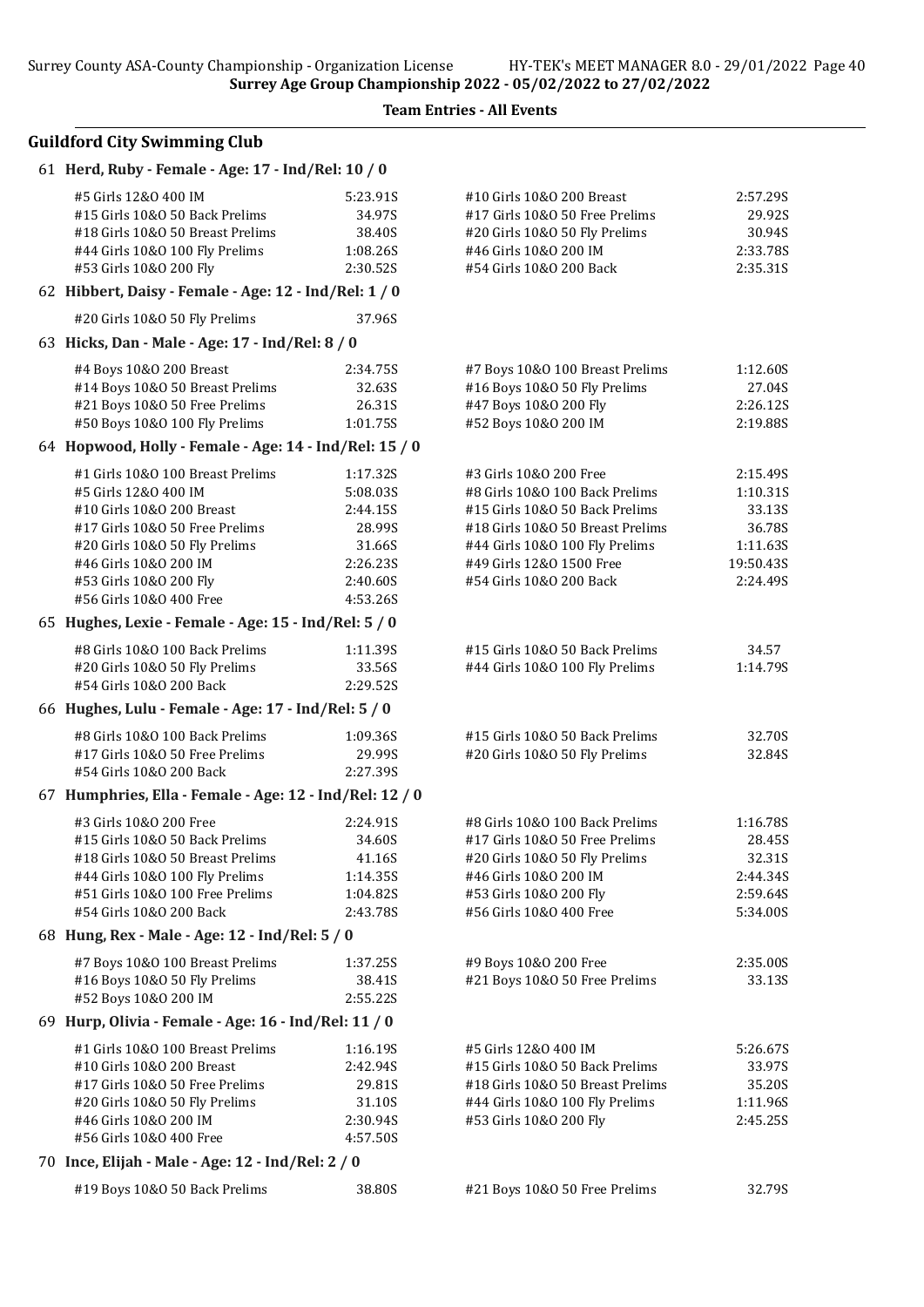#4 Boys 10&O 200 Breast 3:27.91S

Team Entries - All Events

| 71 Ince, Isla - Female - Age: 13 - Ind/Rel: 13 / 0                                                                                                                                                           |                                                                                 |                                                                                                                                                                                |                                                                   |
|--------------------------------------------------------------------------------------------------------------------------------------------------------------------------------------------------------------|---------------------------------------------------------------------------------|--------------------------------------------------------------------------------------------------------------------------------------------------------------------------------|-------------------------------------------------------------------|
| #3 Girls 10&0 200 Free<br>#8 Girls 10&0 100 Back Prelims<br>#12 Girls 12&0 800 Free<br>#17 Girls 10&0 50 Free Prelims<br>#46 Girls 10&0 200 IM<br>#51 Girls 10&0 100 Free Prelims<br>#56 Girls 10&0 400 Free | 2:16.58S<br>1:11.10S<br>10:09.00S<br>29.45S<br>2:40.26S<br>1:03.74S<br>4:54.69S | #5 Girls 12&0 400 IM<br>#10 Girls 10&0 200 Breast<br>#15 Girls 10&0 50 Back Prelims<br>#18 Girls 10&0 50 Breast Prelims<br>#49 Girls 12&0 1500 Free<br>#54 Girls 10&0 200 Back | 5:37.35S<br>3:01.58S<br>33.47S<br>40.88S<br>19:40.98S<br>2:29.03S |
| 72 Irwin, Alicia - Female - Age: 14 - Ind/Rel: 6 / 0                                                                                                                                                         |                                                                                 |                                                                                                                                                                                |                                                                   |
| #3 Girls 10&0 200 Free<br>#17 Girls 10&0 50 Free Prelims<br>#44 Girls 10&0 100 Fly Prelims<br>73 Jamieson, Jack - Male - Age: 11 - Ind/Rel: 4 / 0                                                            | 2:17.62S<br>28.74S<br>1:09.34S                                                  | #15 Girls 10&0 50 Back Prelims<br>#20 Girls 10&O 50 Fly Prelims<br>#51 Girls 10&0 100 Free Prelims                                                                             | 35.52S<br>30.78S<br>1:01.67S                                      |
| #14 Boys 10&0 50 Breast Prelims                                                                                                                                                                              | 48.64S                                                                          | #16 Boys 10&0 50 Fly Prelims                                                                                                                                                   | 43.88S                                                            |
| #19 Boys 10&0 50 Back Prelims                                                                                                                                                                                | 41.46S                                                                          | #21 Boys 10&0 50 Free Prelims                                                                                                                                                  | 35.66S                                                            |
| 74 Johnson, Daisy - Female - Age: 13 - Ind/Rel: 10 / 0                                                                                                                                                       |                                                                                 |                                                                                                                                                                                |                                                                   |
| #1 Girls 10&0 100 Breast Prelims<br>#10 Girls 10&0 200 Breast<br>#18 Girls 10&0 50 Breast Prelims<br>#44 Girls 10&0 100 Fly Prelims<br>#53 Girls 10&0 200 Fly                                                | 1:22.99S<br>2:55.82S<br>37.30S<br>1:19.70S<br>3:10.95S                          | #5 Girls 12&0 400 IM<br>#15 Girls 10&0 50 Back Prelims<br>#20 Girls 10&O 50 Fly Prelims<br>#46 Girls 10&0 200 IM<br>#56 Girls 10&O 400 Free                                    | 5:46.04S<br>36.57S<br>35.63S<br>2:47.57S<br>5:17.25S              |
| 75 Johnson, Lily - Female - Age: 13 - Ind/Rel: 8 / 0                                                                                                                                                         |                                                                                 |                                                                                                                                                                                |                                                                   |
| #3 Girls 10&0 200 Free<br>#15 Girls 10&0 50 Back Prelims<br>#18 Girls 10&0 50 Breast Prelims<br>#54 Girls 10&0 200 Back                                                                                      | 2:20.47S<br>34.87S<br>42.46S<br>2:41.32S                                        | #8 Girls 10&0 100 Back Prelims<br>#17 Girls 10&0 50 Free Prelims<br>#51 Girls 10&0 100 Free Prelims<br>#56 Girls 10&O 400 Free                                                 | 1:15.06S<br>29.29S<br>1:04.77S<br>5:07.08S                        |
| 76 Joint, Annabel - Female - Age: 13 - Ind/Rel: 3 / 0                                                                                                                                                        |                                                                                 |                                                                                                                                                                                |                                                                   |
| #15 Girls 10&0 50 Back Prelims<br>#20 Girls 10&O 50 Fly Prelims                                                                                                                                              | 37.29S<br>35.73S                                                                | #17 Girls 10&0 50 Free Prelims                                                                                                                                                 | 31.41S                                                            |
| 77 Jones, Sarah - Female - Age: 13 - Ind/Rel: 1 / 0                                                                                                                                                          |                                                                                 |                                                                                                                                                                                |                                                                   |
| #20 Girls 10&0 50 Fly Prelims                                                                                                                                                                                | 34.93S                                                                          |                                                                                                                                                                                |                                                                   |
| 78 Jose, Brayden - Male - Age: 16 - Ind/Rel: 8 / 0                                                                                                                                                           |                                                                                 |                                                                                                                                                                                |                                                                   |
| #7 Boys 10&0 100 Breast Prelims<br>#14 Boys 10&0 50 Breast Prelims<br>#19 Boys 10&0 50 Back Prelims<br>#45 Boys 10&0 100 Back Prelims                                                                        | 1:19.24S<br>35.66S<br>30.16S<br>1:06.98S                                        | #13 Boys 10&0 400 Free<br>#16 Boys 10&0 50 Fly Prelims<br>#21 Boys 10&0 50 Free Prelims<br>#55 Boys 12&0 800 Free                                                              | 4:33.20S<br>30.29S<br>27.49S<br>9:46.75S                          |
| 79 Kelly, Jacob - Male - Age: 15 - Ind/Rel: 9 / 0                                                                                                                                                            |                                                                                 |                                                                                                                                                                                |                                                                   |
| #7 Boys 10&0 100 Breast Prelims<br>#14 Boys 10&0 50 Breast Prelims<br>#19 Boys 10&0 50 Back Prelims<br>#45 Boys 10&0 100 Back Prelims<br>#52 Boys 10&0 200 IM                                                | 1:18.00S<br>34.45S<br>29.84S<br>1:05.12S<br>2:28.68S                            | #11 Boys 10&0 200 Back<br>#16 Boys 10&0 50 Fly Prelims<br>#21 Boys 10&0 50 Free Prelims<br>#50 Boys 10&0 100 Fly Prelims                                                       | 2:21.90S<br>29.05S<br>26.61S<br>1:07.43                           |
| 80 Knight, Nancy - Female - Age: 15 - Ind/Rel: 8 / 0                                                                                                                                                         |                                                                                 |                                                                                                                                                                                |                                                                   |
| #5 Girls 12&0 400 IM<br>#44 Girls 10&0 100 Fly Prelims<br>#51 Girls 10&0 100 Free Prelims<br>#54 Girls 10&0 200 Back<br>81 Knight, Rex - Male - Age: 12 - Ind/Rel: 1 / 0                                     | 5:23.21S<br>1:07.78S<br>1:02.95S<br>2:28.14S                                    | #8 Girls 10&0 100 Back Prelims<br>#46 Girls 10&0 200 IM<br>#53 Girls 10&0 200 Fly<br>#56 Girls 10&O 400 Free                                                                   | 1:09.87S<br>2:31.08S<br>2:32.67S<br>4:58.06S                      |
|                                                                                                                                                                                                              |                                                                                 |                                                                                                                                                                                |                                                                   |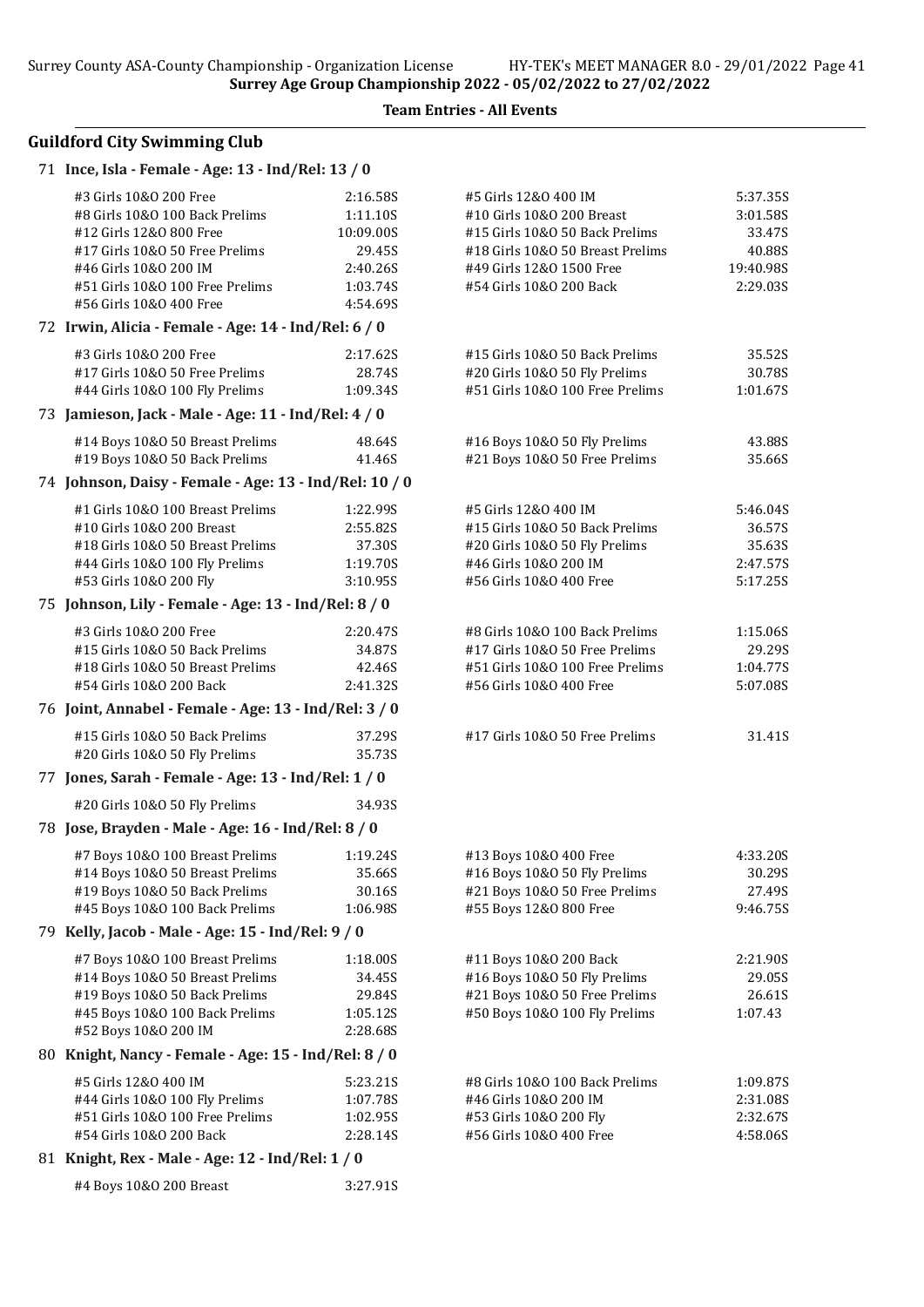Surrey County ASA-County Championship - Organization License HY-TEK's MEET MANAGER 8.0 - 29/01/2022 Page 42

Surrey Age Group Championship 2022 - 05/02/2022 to 27/02/2022

#### Team Entries - All Events

# Guildford City Swimming Club 82 Kwong, Zoe - Female - Age: 12 - Ind/Rel: 7 / 0 #3 Girls 10&O 200 Free 2:34.99S #8 Girls 10&O 100 Back Prelims 1:21.24S #15 Girls 10&O 50 Back Prelims 38.06S #17 Girls 10&O 50 Free Prelims 32.70S #20 Girls 10&O 50 Fly Prelims 37.31S #46 Girls 10&O 200 IM 2:56.76S #51 Girls 10&0 100 Free Prelims 83 Le Quelenec, Lauren - Female - Age: 13 - Ind/Rel: 2 / 0 #17 Girls 10&O 50 Free Prelims 32.51S #20 Girls 10&O 50 Fly Prelims 35.25S  $94$  Leonard, Darcy - Female - Age: 14 - Ind  $\Delta$ Del: 14 / 0

|    | 84    Leonard,  Darcy • remale • Age:  14 • mu/ Rei:  14 /  0 |           |                                  |          |
|----|---------------------------------------------------------------|-----------|----------------------------------|----------|
|    | #3 Girls 10&0 200 Free                                        | 2:07.92S  | #5 Girls 12&0 400 IM             | 5:27.20S |
|    | #8 Girls 10&0 100 Back Prelims                                | 1:09.96S  | #12 Girls 12&0 800 Free          | 9:46.65  |
|    | #15 Girls 10&0 50 Back Prelims                                | 32.58S    | #17 Girls 10&0 50 Free Prelims   | 27.63S   |
|    | #18 Girls 10&0 50 Breast Prelims                              | 37.61S    | #20 Girls 10&O 50 Fly Prelims    | 30.64S   |
|    | #44 Girls 10&0 100 Fly Prelims                                | 1:11.02S  | #46 Girls 10&0 200 IM            | 2:32.29S |
|    | #49 Girls 12&0 1500 Free                                      | 18:49.38S | #51 Girls 10&0 100 Free Prelims  | 59.50S   |
|    | #54 Girls 10&0 200 Back                                       | 2:40.93   | #56 Girls 10&0 400 Free          | 4:31.22S |
|    | 85 Linehan, Oliver - Male - Age: 13 - Ind/Rel: 12 / 0         |           |                                  |          |
|    | #2 Boys 10&0 100 Free Prelims                                 | 1:01.07S  | #7 Boys 10&0 100 Breast Prelims  | 1:27.00S |
|    | #9 Boys 10&0 200 Free                                         | 2:19.52S  | #13 Boys 10&0 400 Free           | 5:10.27S |
|    | #14 Boys 10&0 50 Breast Prelims                               | 38.28S    | #16 Boys 10&0 50 Fly Prelims     | 29.82S   |
|    | #19 Boys 10&0 50 Back Prelims                                 | 32.43S    | #21 Boys 10&0 50 Free Prelims    | 27.17S   |
|    | #45 Boys 10&0 100 Back Prelims                                | 1:11.56S  | #48 Boys 12&0 400 IM             | 5:45.18S |
|    | #50 Boys 10&0 100 Fly Prelims                                 | 1:09.17S  | #52 Boys 10&0 200 IM             | 2:33.13S |
|    | 86 Lount, Thomas - Male - Age: 14 - Ind/Rel: 7 / 0            |           |                                  |          |
|    | #4 Boys 10&0 200 Breast                                       | 2:59.34S  | #13 Boys 10&0 400 Free           | 5:01.31S |
|    | #14 Boys 10&0 50 Breast Prelims                               | 37.55S    | #16 Boys 10&0 50 Fly Prelims     | 32.05S   |
|    | #19 Boys 10&0 50 Back Prelims                                 | 34.30S    | #48 Boys 12&0 400 IM             | 5:23.60S |
|    | #52 Boys 10&0 200 IM                                          | 2:35.32S  |                                  |          |
| 87 | Macgregor, Daisy - Female - Age: 14 - Ind/Rel: 10 / 0         |           |                                  |          |
|    | #1 Girls 10&0 100 Breast Prelims                              | 1:22.49S  | #8 Girls 10&0 100 Back Prelims   | 1:11.87S |
|    | #10 Girls 10&0 200 Breast                                     | 3:00.68S  | #15 Girls 10&0 50 Back Prelims   | 32.78S   |
|    | #17 Girls 10&0 50 Free Prelims                                | 29.09S    | #18 Girls 10&0 50 Breast Prelims | 38.10S   |
|    | #20 Girls 10&0 50 Fly Prelims                                 | 32.79S    | #44 Girls 10&0 100 Fly Prelims   | 1:14.21S |
|    | #46 Girls 10&0 200 IM                                         | 2:38.88S  | #54 Girls 10&0 200 Back          | 2:32.54S |
|    | 88 Malanga, Emily - Female - Age: 19 - Ind/Rel: 2 / 0         |           |                                  |          |
|    | #3 Girls 10&0 200 Free                                        | 2:14.81S  | #5 Girls 12&0 400 IM             | 5:24.13S |
|    | 89 Mann, Jessica - Female - Age: 13 - Ind/Rel: 4 / 0          |           |                                  |          |
|    | #15 Girls 10&0 50 Back Prelims                                | 36.19S    | #17 Girls 10&O 50 Free Prelims   | 31.99S   |
|    | #18 Girls 10&0 50 Breast Prelims                              | 42.87S    | #20 Girls 10&0 50 Fly Prelims    | 35.64S   |

### 90 Maslova, Arina - Female - Age: 15 - Ind/Rel: 2 / 0

#17 Girls 10&O 50 Free Prelims 29.03S #18 Girls 10&O 50 Breast Prelims 39.41S

#### 91 Matthews, Tegan - Female - Age: 14 - Ind/Rel: 14 / 0

| #1 Girls 10&0 100 Breast Prelims | 1:23.71  | #3 Girls 10&0 200 Free          | 2:11.95S |
|----------------------------------|----------|---------------------------------|----------|
| #5 Girls 12&0 400 IM             | 5:37.04  | #8 Girls 10&0 100 Back Prelims  | 1:05.06S |
| #10 Girls 10&0 200 Breast        | 2:59.645 | #12 Girls 12&0 800 Free         | 9:52.455 |
| #15 Girls 10&0 50 Back Prelims   | 30.18S   | #17 Girls 10&0 50 Free Prelims  | 27.86S   |
| #18 Girls 10&0 50 Breast Prelims | 36.12S   | #20 Girls 10&0 50 Fly Prelims   | 31.30S   |
| #46 Girls 10&0 200 IM            | 2:29.62S | #51 Girls 10&0 100 Free Prelims | 1:00.635 |
| #54 Girls 10&0 200 Back          | 2:19.915 | #56 Girls 10&0 400 Free         | 4:43.525 |
|                                  |          |                                 |          |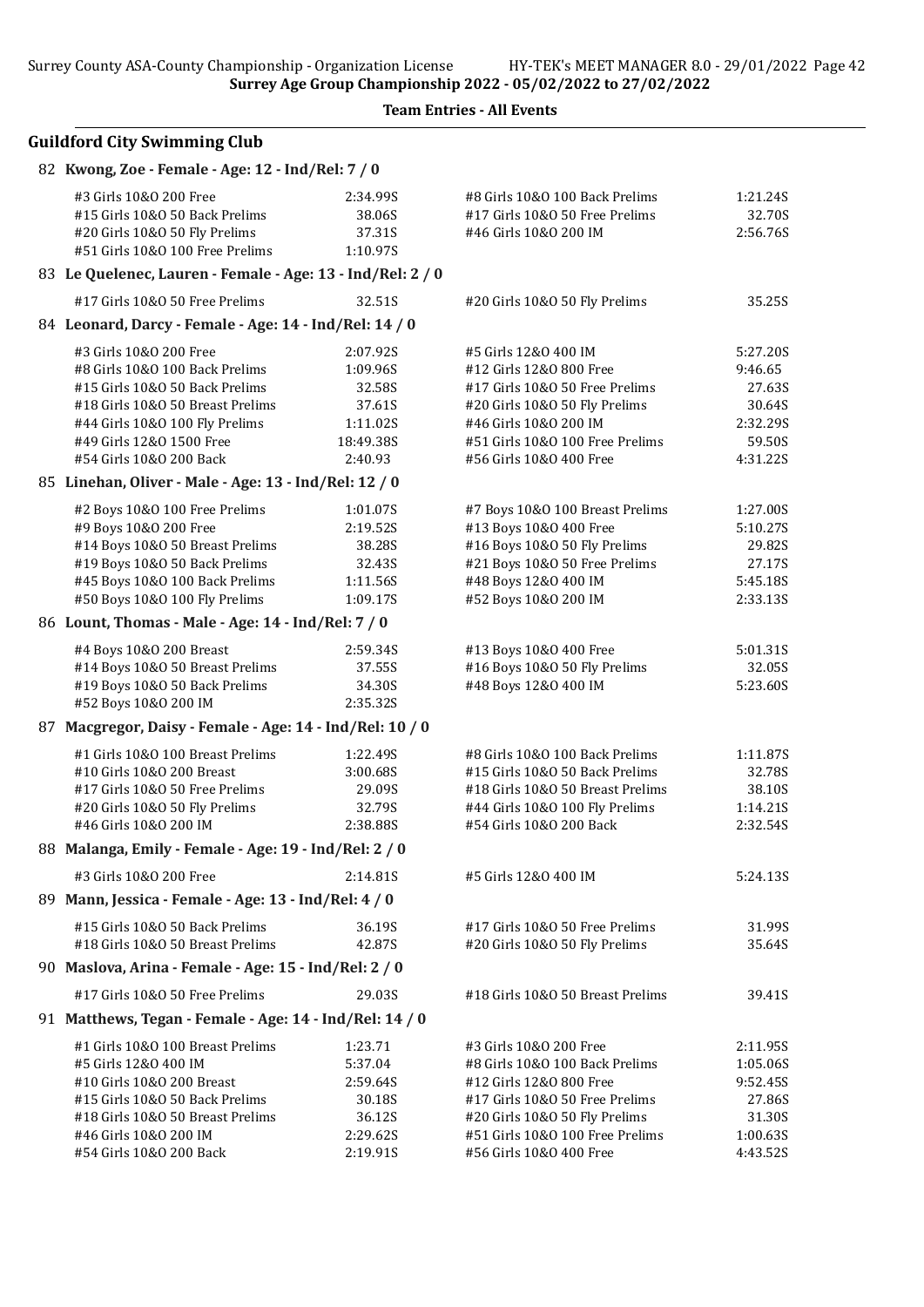# Guildford City Swimming Club

#### 92 Mccavish, Cara - Female - Age: 11 - Ind/Rel: 14 / 0

| #1 Girls 10&0 100 Breast Prelims                                   | 1:36.66S            | #3 Girls 10&0 200 Free                                        | 2:39.12S             |
|--------------------------------------------------------------------|---------------------|---------------------------------------------------------------|----------------------|
| #8 Girls 10&0 100 Back Prelims                                     | 1:24.85S            | #10 Girls 10&0 200 Breast                                     | 3:21.87S             |
| #15 Girls 10&0 50 Back Prelims                                     | 39.63S              | #17 Girls 10&O 50 Free Prelims                                | 34.50S               |
| #18 Girls 10&0 50 Breast Prelims                                   | 45.78S              | #20 Girls 10&0 50 Fly Prelims                                 | 37.02S               |
| #44 Girls 10&0 100 Fly Prelims                                     | 1:23.79S            | #46 Girls 10&0 200 IM                                         | 2:57.32S             |
| #51 Girls 10&0 100 Free Prelims                                    | 1:14.52S            | #53 Girls 10&0 200 Fly                                        | 3:10.71S             |
| #54 Girls 10&0 200 Back                                            | 3:01.58S            | #56 Girls 10&O 400 Free                                       | 5:24.91S             |
| 93 Mccready, Emily - Female - Age: 15 - Ind/Rel: 2 / 0             |                     |                                                               |                      |
| #15 Girls 10&0 50 Back Prelims                                     | 35.01S              | #20 Girls 10&O 50 Fly Prelims                                 | 33.90S               |
| 94 Mccready, Poppy - Female - Age: 11 - Ind/Rel: 3 / 0             |                     |                                                               |                      |
| #15 Girls 10&0 50 Back Prelims                                     | 39.04S              | #17 Girls 10&O 50 Free Prelims                                | 35.26S               |
| #20 Girls 10&O 50 Fly Prelims                                      | 39.97S              |                                                               |                      |
| 95 Mcgrail, Isabelle - Female - Age: 14 - Ind/Rel: 2 / 0           |                     |                                                               |                      |
| #15 Girls 10&0 50 Back Prelims                                     | 35.69S              | #17 Girls 10&O 50 Free Prelims                                | 29.49S               |
| 96 Mcguire, Sophie - Female - Age: 15 - Ind/Rel: 7 / 0             |                     |                                                               |                      |
|                                                                    |                     |                                                               |                      |
| #1 Girls 10&0 100 Breast Prelims<br>#15 Girls 10&0 50 Back Prelims | 1:18.05S<br>34.60S  | #10 Girls 10&0 200 Breast<br>#18 Girls 10&0 50 Breast Prelims | 2:53.49S<br>35.23S   |
| #20 Girls 10&O 50 Fly Prelims                                      | 33.65S              | #44 Girls 10&0 100 Fly Prelims                                | 1:13.91S             |
| #46 Girls 10&0 200 IM                                              | 2:36.36S            |                                                               |                      |
| 97 Melville, Thomas - Male - Age: 13 - Ind/Rel: 16 / 0             |                     |                                                               |                      |
|                                                                    |                     |                                                               |                      |
| #2 Boys 10&0 100 Free Prelims                                      | 1:04.72S            | #4 Boys 10&0 200 Breast                                       | 2:55.72S             |
| #7 Boys 10&0 100 Breast Prelims                                    | 1:23.05S            | #9 Boys 10&0 200 Free                                         | 2:21.32S             |
| #11 Boys 10&0 200 Back                                             | 2:41.38S            | #13 Boys 10&0 400 Free                                        | 4:58.34S             |
| #14 Boys 10&0 50 Breast Prelims                                    | 37.90S              | #16 Boys 10&0 50 Fly Prelims                                  | 32.53S               |
| #19 Boys 10&0 50 Back Prelims                                      | 33.64S              | #21 Boys 10&0 50 Free Prelims                                 | 29.63S               |
| #45 Boys 10&0 100 Back Prelims                                     | 1:10.94S            | #47 Boys 10&0 200 Fly                                         | 3:00.32S             |
| #48 Boys 12&0 400 IM<br>#52 Boys 10&0 200 IM                       | 5:50.47S<br>2:42.24 | #50 Boys 10&0 100 Fly Prelims<br>#55 Boys 12&0 800 Free       | 1:16.40S<br>10:43.89 |
| 98 Milner, Emily - Female - Age: 14 - Ind/Rel: 11 / 0              |                     |                                                               |                      |
|                                                                    |                     |                                                               |                      |
| #1 Girls 10&0 100 Breast Prelims                                   | 1:20.44S            | #3 Girls 10&0 200 Free                                        | 2:18.64S             |
| #5 Girls 12&0 400 IM                                               | 5:54.75             | #10 Girls 10&0 200 Breast                                     | 2:55.32S             |
| #15 Girls 10&0 50 Back Prelims                                     | 34.16S              | #17 Girls 10&O 50 Free Prelims                                | 28.47S               |
| #18 Girls 10&0 50 Breast Prelims                                   | 36.95S              | #20 Girls 10&O 50 Fly Prelims                                 | 33.16S               |
| #46 Girls 10&0 200 IM                                              | 2:36.53S            | #51 Girls 10&0 100 Free Prelims                               | 1:03.10S             |
| #56 Girls 10&0 400 Free                                            | 4:56.19S            |                                                               |                      |
| 99 Mitchell, Katy - Female - Age: 17 - Ind/Rel: 4 / 0              |                     |                                                               |                      |
| #1 Girls 10&0 100 Breast Prelims                                   | 1:15.21S            | #17 Girls 10&0 50 Free Prelims                                | 30.39                |
| #18 Girls 10&0 50 Breast Prelims                                   | 36.34S              | #20 Girls 10&O 50 Fly Prelims                                 | 32.36S               |
| 100 Monks, Claudia - Female - Age: 17 - Ind/Rel: 8 / 0             |                     |                                                               |                      |
| #3 Girls 10&0 200 Free                                             | 2:12.03S            | #15 Girls 10&0 50 Back Prelims                                | 32.26S               |
| #17 Girls 10&0 50 Free Prelims                                     | 28.00S              | #20 Girls 10&O 50 Fly Prelims                                 | 30.41S               |
| #44 Girls 10&0 100 Fly Prelims                                     | 1:08.81S            | #46 Girls 10&0 200 IM                                         | 2:33.67S             |
| #53 Girls 10&0 200 Fly                                             | 2:38.71S            | #56 Girls 10&0 400 Free                                       | 4:43.43S             |
| 101 Moores, Charlotte - Female - Age: 19 - Ind/Rel: 6 / 0          |                     |                                                               |                      |
| #8 Girls 10&0 100 Back Prelims                                     | 1:04.65S            | #15 Girls 10&0 50 Back Prelims                                | 29.42S               |
| #17 Girls 10&0 50 Free Prelims                                     | 27.77S              | #20 Girls 10&O 50 Fly Prelims                                 | 28.72S               |
| #44 Girls 10&0 100 Fly Prelims                                     | 1:04.57S            | #51 Girls 10&0 100 Free Prelims                               | 1:00.12S             |
| 102 Moores, Lucy - Female - Age: 21 - Ind/Rel: 2 / 0               |                     |                                                               |                      |
| #17 Girls 10&0 50 Free Prelims                                     | 29.81               | #18 Girls 10&0 50 Breast Prelims                              | 34.90S               |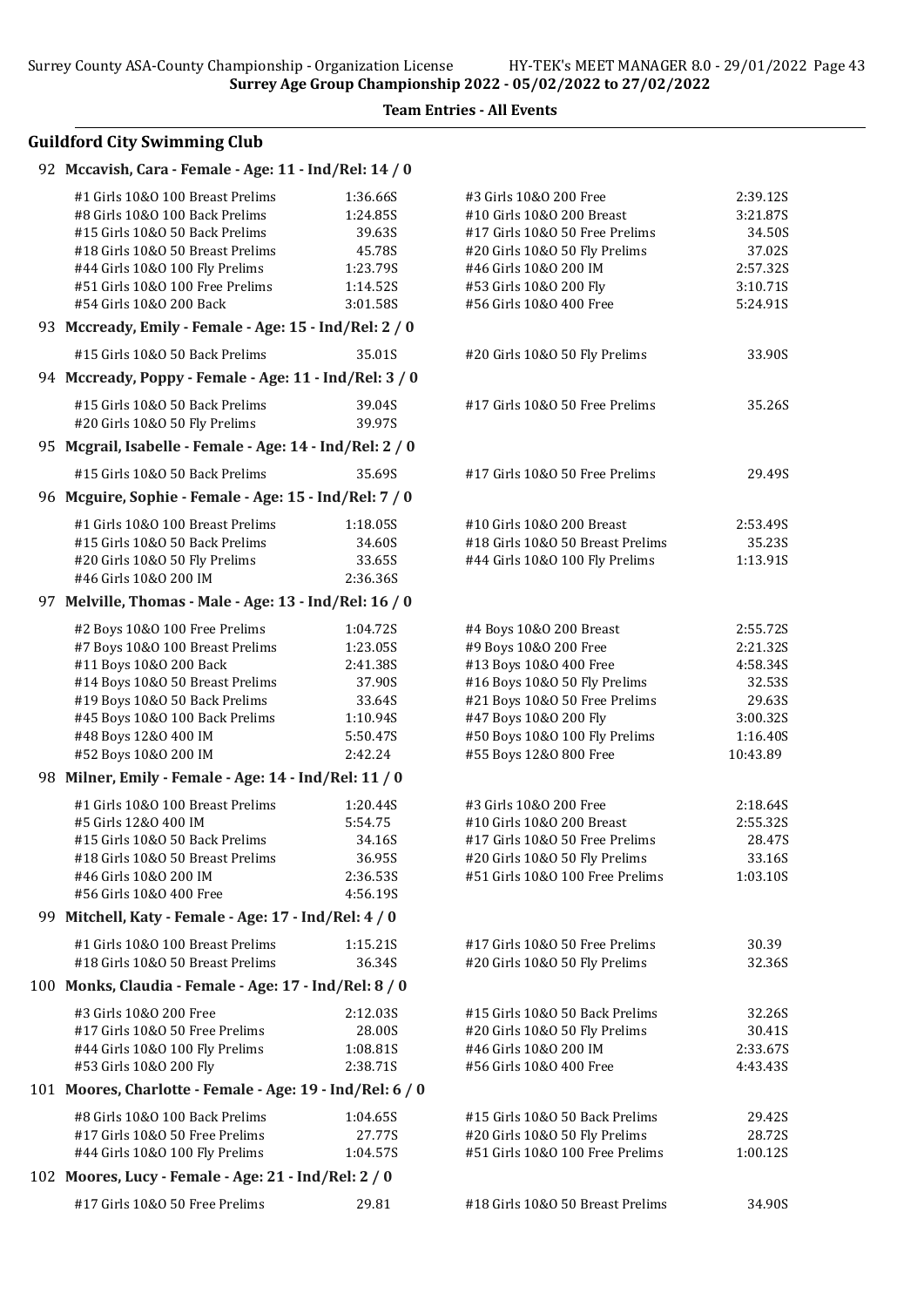Team Entries - All Events

| 103 Mortimer, Connie - Female - Age: 17 - Ind/Rel: 6 / 0      |           |                                  |          |
|---------------------------------------------------------------|-----------|----------------------------------|----------|
| #1 Girls 10&0 100 Breast Prelims                              | 1:13.54S  | #15 Girls 10&0 50 Back Prelims   | 34.05S   |
| #17 Girls 10&0 50 Free Prelims                                | 28.01S    | #18 Girls 10&0 50 Breast Prelims | 32.99S   |
| #46 Girls 10&0 200 IM                                         | 2:33.27S  | #51 Girls 10&0 100 Free Prelims  | 1:00.86S |
| 104 Muller, Kara - Female - Age: 16 - Ind/Rel: 12 / 0         |           |                                  |          |
| #3 Girls 10&0 200 Free                                        | 2:13.86S  | #5 Girls 12&0 400 IM             | 5:34.69S |
| #8 Girls 10&0 100 Back Prelims                                | 1:09.37S  | #15 Girls 10&0 50 Back Prelims   | 32.53S   |
| #17 Girls 10&0 50 Free Prelims                                | 29.20S    | #18 Girls 10&0 50 Breast Prelims | 39.49S   |
| #20 Girls 10&0 50 Fly Prelims                                 | 31.38S    | #46 Girls 10&0 200 IM            | 2:35.04S |
| #49 Girls 12&0 1500 Free                                      | 19:08.76S | #53 Girls 10&0 200 Fly           | 2:48.21S |
| #54 Girls 10&0 200 Back                                       | 2:24.94S  | #56 Girls 10&O 400 Free          | 4:52.42S |
| 105 Newlove, Sienna - Female - Age: 12 - Ind/Rel: 1 / 0       |           |                                  |          |
| #17 Girls 10&0 50 Free Prelims                                | 34.15S    |                                  |          |
| 106 O'Riordan, Reese - Female - Age: 17 - Ind/Rel: 6 / 0      |           |                                  |          |
| #5 Girls 12&0 400 IM                                          | 5:46.65S  | #8 Girls 10&0 100 Back Prelims   | 1:08.94S |
| #15 Girls 10&0 50 Back Prelims                                | 31.93S    | #17 Girls 10&0 50 Free Prelims   | 30.29    |
| #20 Girls 10&0 50 Fly Prelims                                 | 32.94S    | #54 Girls 10&0 200 Back          | 2:27.40S |
| 107 Ottey, Benjamin - Male - Age: 16 - Ind/Rel: 10 / 0        |           |                                  |          |
| #2 Boys 10&0 100 Free Prelims                                 | 55.61S    | #4 Boys 10&0 200 Breast          | 2:44.75S |
| #9 Boys 10&0 200 Free                                         | 2:04.94S  | #11 Boys 10&0 200 Back           | 2:23.76S |
| #14 Boys 10&0 50 Breast Prelims                               | 34.80S    | #16 Boys 10&0 50 Fly Prelims     | 29.93S   |
| #19 Boys 10&0 50 Back Prelims                                 | 29.75S    | #21 Boys 10&0 50 Free Prelims    | 25.22S   |
| #45 Boys 10&0 100 Back Prelims                                | 1:03.31S  | #52 Boys 10&0 200 IM             | 2:22.335 |
| 108 Ottey, Jessica - Female - Age: 13 - Ind/Rel: 2 / 0        |           |                                  |          |
| #10 Girls 10&0 200 Breast                                     | 3:04.34S  | #46 Girls 10&0 200 IM            | 2:45.89S |
| 109 Oxley, Isla - Female - Age: 11 - Ind/Rel: 3 / 0           |           |                                  |          |
| #15 Girls 10&0 50 Back Prelims                                | 41.22S    | #18 Girls 10&0 50 Breast Prelims | 47.56S   |
| #20 Girls 10&0 50 Fly Prelims                                 | 39.30S    |                                  |          |
| 110 Parry-Fernandez, Javier - Male - Age: 16 - Ind/Rel: 5 / 0 |           |                                  |          |
| #14 Boys 10&0 50 Breast Prelims                               | 38.15S    | #16 Boys 10&0 50 Fly Prelims     | 30.71S   |
| #19 Boys 10&O 50 Back Prelims                                 | 31.47S    | #21 Boys 10&0 50 Free Prelims    | 27.24S   |
| #45 Boys 10&0 100 Back Prelims                                | 1:07.13S  |                                  |          |
| 111 Paton, Alex - Male - Age: 17 - Ind/Rel: 3 / 0             |           |                                  |          |
| #7 Boys 10&0 100 Breast Prelims                               | 1:11.17S  | #14 Boys 10&0 50 Breast Prelims  | 31.32S   |
| #21 Boys 10&0 50 Free Prelims                                 | 25.69S    |                                  |          |
| 112 Paul, Sofia - Female - Age: 12 - Ind/Rel: 8 / 0           |           |                                  |          |
| #8 Girls 10&0 100 Back Prelims                                | 1:19.58S  | #15 Girls 10&0 50 Back Prelims   | 37.49S   |
| #17 Girls 10&0 50 Free Prelims                                | 33.42S    | #18 Girls 10&0 50 Breast Prelims | 44.13S   |
| #20 Girls 10&0 50 Fly Prelims                                 | 36.16S    | #44 Girls 10&0 100 Fly Prelims   | 1:25.44S |
| #46 Girls 10&0 200 IM                                         | 2:54.77S  | #51 Girls 10&0 100 Free Prelims  | 1:10.71S |
| 113 Pearce, Niamh - Female - Age: 15 - Ind/Rel: 12 / 0        |           |                                  |          |
| #1 Girls 10&0 100 Breast Prelims                              | 1:23.40S  | #5 Girls 12&0 400 IM             | 5:28.32S |
| #8 Girls 10&0 100 Back Prelims                                | 1:12.01S  | #10 Girls 10&0 200 Breast        | 2:53.41S |
| #15 Girls 10&0 50 Back Prelims                                | 33.74S    | #17 Girls 10&0 50 Free Prelims   | 30.87    |
| #18 Girls 10&0 50 Breast Prelims                              | 40.96     | #20 Girls 10&O 50 Fly Prelims    | 32.87S   |
| #44 Girls 10&0 100 Fly Prelims                                | 1:10.54S  | #46 Girls 10&0 200 IM            | 2:37.10S |
| #53 Girls 10&0 200 Fly                                        | 2:36.00S  | #56 Girls 10&0 400 Free          | 5:01.23  |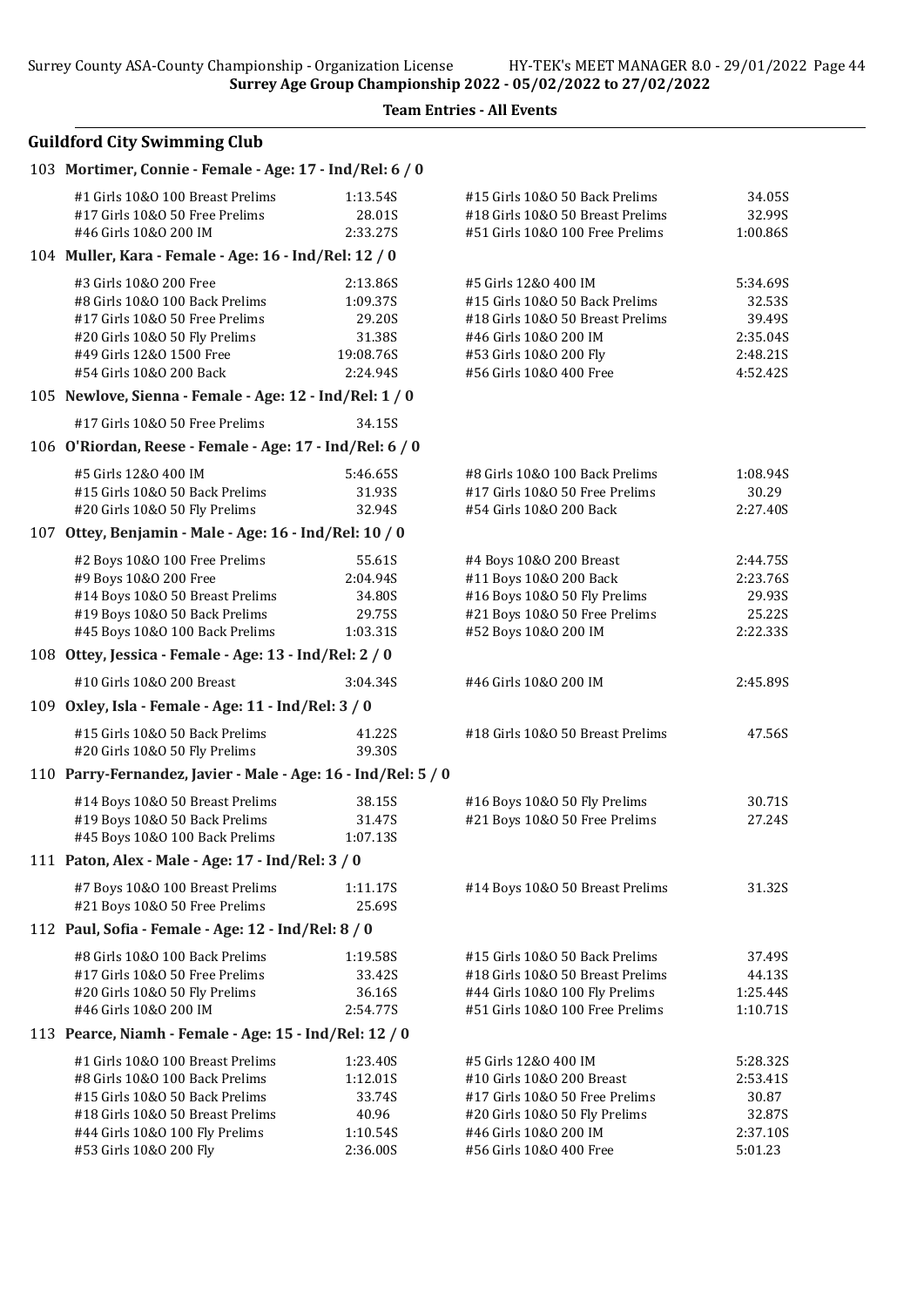Team Entries - All Events

| 114 Pettifer, Zak - Male - Age: 16 - Ind/Rel: 10 / 0     |          |                                 |           |
|----------------------------------------------------------|----------|---------------------------------|-----------|
| #2 Boys 10&0 100 Free Prelims                            | 58.03S   | #7 Boys 10&0 100 Breast Prelims | 1:17.20S  |
| #9 Boys 10&0 200 Free                                    | 2:07.30S | #13 Boys 10&0 400 Free          | 4:33.82S  |
| #14 Boys 10&0 50 Breast Prelims                          | 34.68S   | #16 Boys 10&0 50 Fly Prelims    | 29.01S    |
| #19 Boys 10&0 50 Back Prelims                            | 30.47S   | #21 Boys 10&0 50 Free Prelims   | 25.99S    |
| #45 Boys 10&0 100 Back Prelims                           | 1:07.13S | #52 Boys 10&0 200 IM            | 2:25.78S  |
| 115 Pflug, Violetta - Female - Age: 14 - Ind/Rel: 12 / 0 |          |                                 |           |
| #3 Girls 10&0 200 Free                                   | 2:17.40S | #5 Girls 12&0 400 IM            | 5:41.35S  |
| #8 Girls 10&0 100 Back Prelims                           | 1:10.31S | #15 Girls 10&0 50 Back Prelims  | 33.17S    |
| #17 Girls 10&0 50 Free Prelims                           | 29.20S   | #20 Girls 10&O 50 Fly Prelims   | 29.70S    |
| #44 Girls 10&0 100 Fly Prelims                           | 1:05.88S | #49 Girls 12&0 1500 Free        | 19:51.05S |
| #51 Girls 10&0 100 Free Prelims                          | 1:03.61S | #53 Girls 10&0 200 Fly          | 2:31.25S  |
| #54 Girls 10&0 200 Back                                  | 2:32.89S | #56 Girls 10&O 400 Free         | 4:48.15S  |
| 116 Pickering, Jamie - Male - Age: 16 - Ind/Rel: 10 / 0  |          |                                 |           |
| #2 Boys 10&0 100 Free Prelims                            | 57.05S   | #7 Boys 10&0 100 Breast Prelims | 1:16.61S  |
| #9 Boys 10&0 200 Free                                    | 2:06.49S | #14 Boys 10&0 50 Breast Prelims | 37.57S    |
| #16 Boys 10&0 50 Fly Prelims                             | 27.17S   | #21 Boys 10&0 50 Free Prelims   | 27.39S    |
| #47 Boys 10&0 200 Fly                                    | 2:25.58S | #48 Boys 12&0 400 IM            | 5:03.78S  |
| #50 Boys 10&0 100 Fly Prelims                            | 1:00.30S | #52 Boys 10&0 200 IM            | 2:19.26S  |
| 117 Price, Filip - Male - Age: 18 - Ind/Rel: 5 / 0       |          |                                 |           |
| #2 Boys 10&0 100 Free Prelims                            | 51.81S   | #9 Boys 10&0 200 Free           | 1:54.61S  |
| #16 Boys 10&0 50 Fly Prelims                             | 25.88S   | #21 Boys 10&0 50 Free Prelims   | 24.04S    |
| #50 Boys 10&0 100 Fly Prelims                            | 58.20S   |                                 |           |
| 118 Pye, Hannah - Female - Age: 13 - Ind/Rel: 8 / 0      |          |                                 |           |
| #1 Girls 10&0 100 Breast Prelims                         | 1:28.08S | #3 Girls 10&0 200 Free          | 2:24.93S  |
| #10 Girls 10&0 200 Breast                                | 3:10.43S | #17 Girls 10&0 50 Free Prelims  | 30.12S    |
| #18 Girls 10&0 50 Breast Prelims                         | 40.95S   | #20 Girls 10&O 50 Fly Prelims   | 35.10S    |
| #46 Girls 10&0 200 IM                                    | 2:46.03S | #51 Girls 10&0 100 Free Prelims | 1:07.23S  |
| 119 Radford, Will - Male - Age: 13 - Ind/Rel: 5 / 0      |          |                                 |           |
| #9 Boys 10&0 200 Free                                    | 2:28.735 | #14 Boys 10&0 50 Breast Prelims | 39.79S    |
| #16 Boys 10&0 50 Fly Prelims                             | 38.14    | #21 Boys 10&0 50 Free Prelims   | 31.88S    |
| #45 Boys 10&0 100 Back Prelims                           | 1:18.96S |                                 |           |
| 120 Readhead, Harry - Male - Age: 17 - Ind/Rel: 9 / 0    |          |                                 |           |
| #4 Boys 10&0 200 Breast                                  | 2:47.00S | #13 Boys 10&0 400 Free          | 4:29.48S  |
| #14 Boys 10&0 50 Breast Prelims                          | 35.84S   | #16 Boys 10&0 50 Fly Prelims    | 29.88S    |
| #21 Boys 10&0 50 Free Prelims                            | 26.81S   | #47 Boys 10&0 200 Fly           | 2:28.13S  |
| #48 Boys 12&0 400 IM                                     | 5:20.52S | #50 Boys 10&0 100 Fly Prelims   | 1:03.99S  |
| #55 Boys 12&0 800 Free                                   | 9:40.06S |                                 |           |
| 121 Readhead, Joseph - Male - Age: 16 - Ind/Rel: 14 / 0  |          |                                 |           |
| #2 Boys 10&0 100 Free Prelims                            | 58.14S   | #9 Boys 10&0 200 Free           | 2:02.48S  |
| #11 Boys 10&0 200 Back                                   | 2:14.18S | #13 Boys 10&0 400 Free          | 4:35.85S  |
| #14 Boys 10&0 50 Breast Prelims                          | 37.88S   | #16 Boys 10&0 50 Fly Prelims    | 28.38S    |
| #19 Boys 10&0 50 Back Prelims                            | 29.53S   | #21 Boys 10&0 50 Free Prelims   | 26.74S    |
| #45 Boys 10&0 100 Back Prelims                           | 1:03.64S | #47 Boys 10&0 200 Fly           | 2:27.23S  |
| #48 Boys 12&0 400 IM                                     | 5:01.89S | #50 Boys 10&0 100 Fly Prelims   | 1:02.50S  |
| #52 Boys 10&0 200 IM                                     | 2:21.86S | #55 Boys 12&0 800 Free          | 9:52.85S  |
| 122 Revitt, Darcy - Female - Age: 17 - Ind/Rel: 8 / 0    |          |                                 |           |
| #1 Girls 10&0 100 Breast Prelims                         | 1:19.86S | #3 Girls 10&0 200 Free          | 2:06.45S  |
| #8 Girls 10&0 100 Back Prelims                           | 1:06.85S | #10 Girls 10&0 200 Breast       | 2:58.20S  |
| #15 Girls 10&0 50 Back Prelims                           | 30.66S   | #17 Girls 10&0 50 Free Prelims  | 25.90S    |
| #18 Girls 10&0 50 Breast Prelims                         | 34.38S   | #20 Girls 10&O 50 Fly Prelims   | 29.76S    |
|                                                          |          |                                 |           |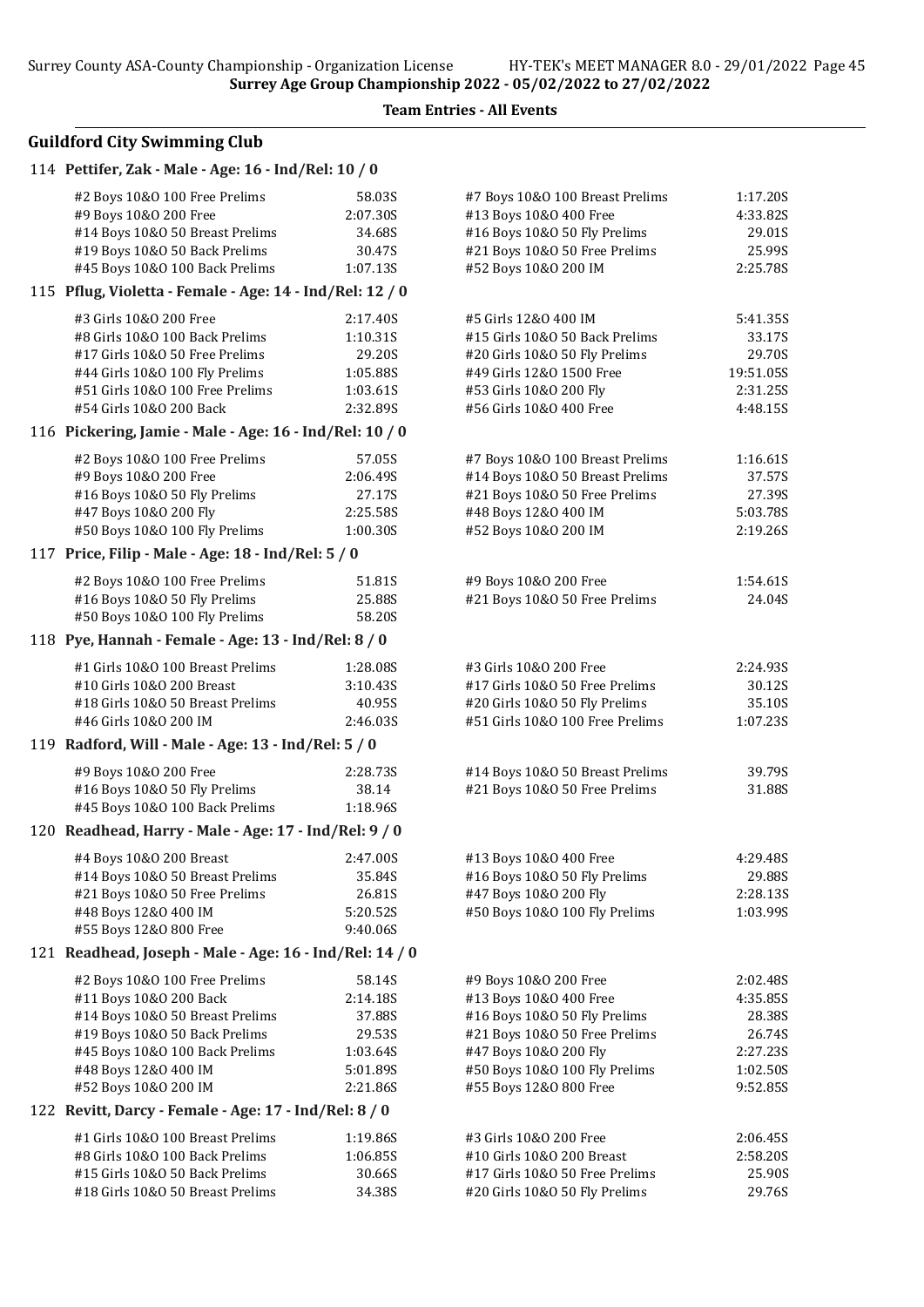# Guildford City Swimming Club

#### 123 Richardson, Finlay - Male - Age: 13 - Ind/Rel: 17 / 0

| #2 Boys 10&0 100 Free Prelims                            | 1:01.30S  | #4 Boys 10&0 200 Breast          | 2:46.70S |
|----------------------------------------------------------|-----------|----------------------------------|----------|
| #6 Boys 12&0 1500 Free                                   | 19:00.40S | #7 Boys 10&0 100 Breast Prelims  | 1:17.51S |
| #9 Boys 10&0 200 Free                                    | 2:13.99S  | #11 Boys 10&0 200 Back           | 2:28.13S |
| #13 Boys 10&0 400 Free                                   | 4:44.32S  | #14 Boys 10&0 50 Breast Prelims  | 36.64S   |
| #16 Boys 10&0 50 Fly Prelims                             | 32.37S    | #19 Boys 10&0 50 Back Prelims    | 33.91S   |
| #21 Boys 10&0 50 Free Prelims                            | 28.74S    | #45 Boys 10&0 100 Back Prelims   | 1:10.67S |
| #47 Boys 10&0 200 Fly                                    | 2:30.38S  | #48 Boys 12&0 400 IM             | 5:20.10S |
| #50 Boys 10&0 100 Fly Prelims                            | 1:10.55S  | #52 Boys 10&0 200 IM             | 2:28.48S |
| #55 Boys 12&0 800 Free                                   | 9:56.19S  |                                  |          |
|                                                          |           |                                  |          |
| 124 Roberts, Lottie - Female - Age: 15 - Ind/Rel: 13 / 0 |           |                                  |          |
| #3 Girls 10&0 200 Free                                   | 2:10.37S  | #5 Girls 12&0 400 IM             | 5:41.59  |
| #8 Girls 10&0 100 Back Prelims                           | 1:06.75S  | #15 Girls 10&0 50 Back Prelims   | 30.47S   |
| #17 Girls 10&0 50 Free Prelims                           | 26.90S    | #18 Girls 10&0 50 Breast Prelims | 39.59S   |
| #20 Girls 10&O 50 Fly Prelims                            | 29.46     | #44 Girls 10&0 100 Fly Prelims   | 1:05.75S |
| #46 Girls 10&0 200 IM                                    | 2:41.28   | #51 Girls 10&0 100 Free Prelims  | 59.24S   |
| #53 Girls 10&0 200 Fly                                   | 2:41.28   | #54 Girls 10&0 200 Back          | 2:22.37S |
| #56 Girls 10&0 400 Free                                  | 4:35.75S  |                                  |          |
| 125 Roostaei, Olya - Female - Age: 14 - Ind/Rel: 3 / 0   |           |                                  |          |
|                                                          |           |                                  |          |
| #17 Girls 10&0 50 Free Prelims                           | 30.59S    | #18 Girls 10&0 50 Breast Prelims | 41.53S   |
| #20 Girls 10&0 50 Fly Prelims                            | 34.20S    |                                  |          |
| 126 Roul, Yash - Male - Age: 12 - Ind/Rel: 10 / 0        |           |                                  |          |
| #2 Boys 10&0 100 Free Prelims                            | 1:12.40S  | #9 Boys 10&0 200 Free            | 2:34.285 |
| #11 Boys 10&0 200 Back                                   | 2:54.75S  | #13 Boys 10&0 400 Free           | 5:36.25S |
| #14 Boys 10&0 50 Breast Prelims                          | 47.46S    | #16 Boys 10&0 50 Fly Prelims     | 36.30S   |
| #19 Boys 10&0 50 Back Prelims                            | 38.66S    | #21 Boys 10&0 50 Free Prelims    | 32.26S   |
| #45 Boys 10&0 100 Back Prelims                           | 1:21.45S  | #47 Boys 10&0 200 Fly            | 3:44.51S |
| 127 Rowett, Ben - Male - Age: 21 - Ind/Rel: 5 / 0        |           |                                  |          |
|                                                          |           |                                  |          |
| #2 Boys 10&0 100 Free Prelims                            | 53.06S    | #9 Boys 10&0 200 Free            | 1:55.07S |
| #16 Boys 10&0 50 Fly Prelims                             | 25.72S    | #47 Boys 10&0 200 Fly            | 2:05.21S |
| #50 Boys 10&0 100 Fly Prelims                            | 55.82S    |                                  |          |
| 128 Russo, Flavio - Male - Age: 14 - Ind/Rel: 9 / 0      |           |                                  |          |
| #9 Boys 10&0 200 Free                                    | 2:18.295  | #11 Boys 10&0 200 Back           | 2:30.52S |
| #14 Boys 10&0 50 Breast Prelims                          | 38.93S    | #16 Boys 10&0 50 Fly Prelims     | 30.61S   |
| #19 Boys 10&0 50 Back Prelims                            | 34.73S    | #21 Boys 10&0 50 Free Prelims    | 29.22S   |
| #47 Boys 10&0 200 Fly                                    | 3:01.79S  | #50 Boys 10&0 100 Fly Prelims    | 1:11.04S |
| #52 Boys 10&0 200 IM                                     | 2:35.35S  |                                  |          |
| 129 Ryan, Nicole - Female - Age: 24 - Ind/Rel: 5 / 0     |           |                                  |          |
|                                                          |           |                                  |          |
| #3 Girls 10&0 200 Free                                   | 2:05.28S  | #12 Girls 12&0 800 Free          | 8:59.20S |
| #49 Girls 12&0 1500 Free                                 | 17:17.16  | #51 Girls 10&0 100 Free Prelims  | 1:00.66S |
| #54 Girls 10&0 200 Back                                  | 2:30.55   |                                  |          |
| 130 Ryan, Zoe - Female - Age: 17 - Ind/Rel: 12 / 0       |           |                                  |          |
| #1 Girls 10&0 100 Breast Prelims                         | 1:17.81S  | #3 Girls 10&0 200 Free           | 2:07.73S |
| #8 Girls 10&0 100 Back Prelims                           | 1:04.01S  | #15 Girls 10&0 50 Back Prelims   | 29.73S   |
| #17 Girls 10&0 50 Free Prelims                           | 26.59S    | #18 Girls 10&0 50 Breast Prelims | 36.28S   |
| #20 Girls 10&O 50 Fly Prelims                            | 29.22S    | #44 Girls 10&0 100 Fly Prelims   | 1:08.03S |
| #46 Girls 10&0 200 IM                                    | 2:24.25S  | #51 Girls 10&0 100 Free Prelims  | 58.77S   |
| #54 Girls 10&0 200 Back                                  | 2:20.85S  | #56 Girls 10&0 400 Free          | 4:46.95S |
| 131 Schmitt, Jojo - Male - Age: 11 - Ind/Rel: 2 / 0      |           |                                  |          |
|                                                          |           |                                  |          |
| #16 Boys 10&0 50 Fly Prelims                             | 41.84S    | #21 Boys 10&0 50 Free Prelims    | 35.16S   |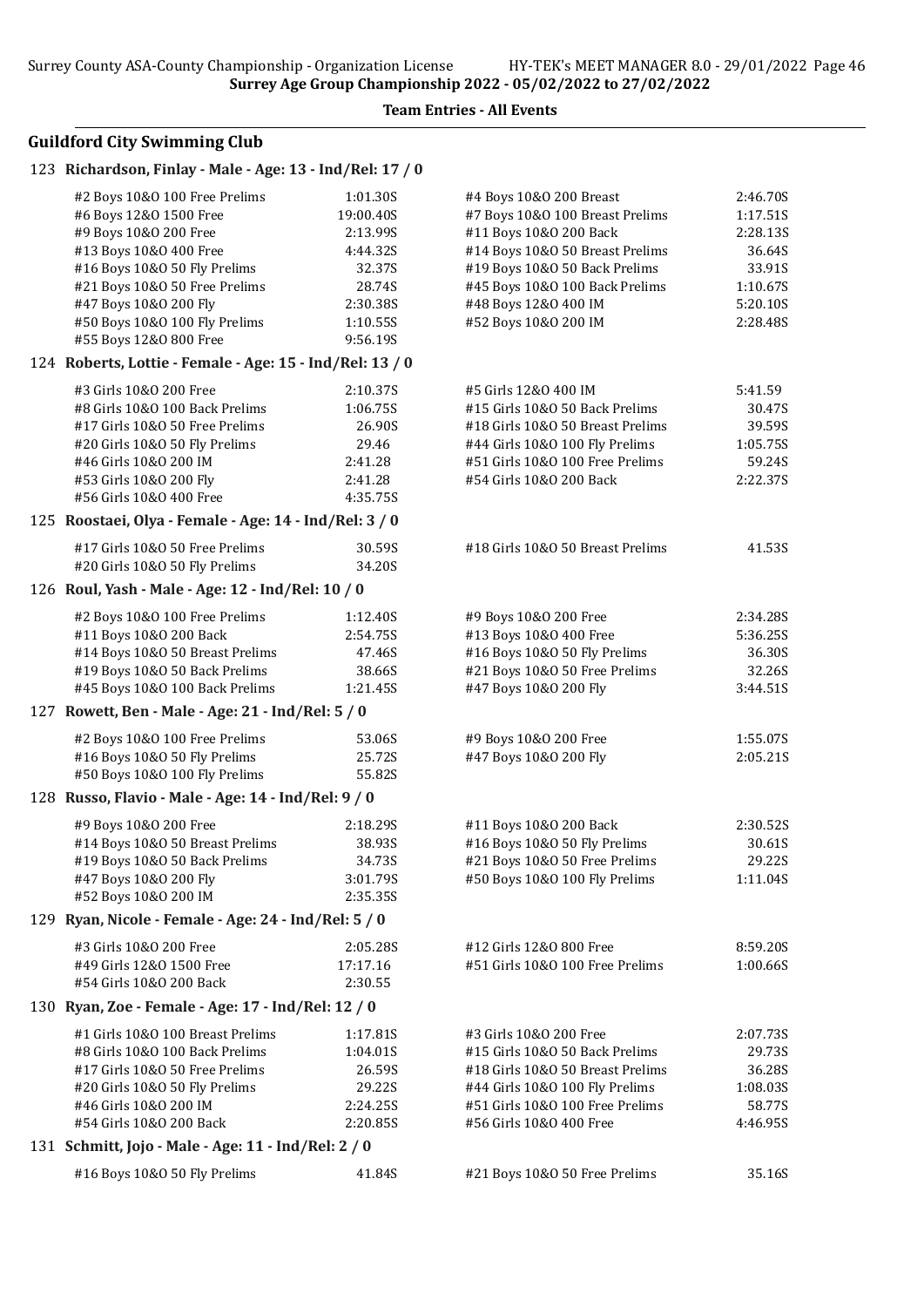# Guildford City Swimming Club

### 132 Shaw, Amelie - Female - Age: 15 - Ind/Rel: 14 / 0

| #1 Girls 10&0 100 Breast Prelims                                | 1:22.49S  | #3 Girls 10&0 200 Free           | 2:13.98S |
|-----------------------------------------------------------------|-----------|----------------------------------|----------|
| #5 Girls 12&0 400 IM                                            | 5:22.82S  | #10 Girls 10&0 200 Breast        | 2:51.59S |
| #12 Girls 12&0 800 Free                                         | 9:51.92S  | #17 Girls 10&O 50 Free Prelims   | 29.84S   |
| #18 Girls 10&0 50 Breast Prelims                                | 39.12S    | #20 Girls 10&O 50 Fly Prelims    | 31.26S   |
| #44 Girls 10&0 100 Fly Prelims                                  | 1:10.50S  | #46 Girls 10&0 200 IM            | 2:36.52S |
| #49 Girls 12&0 1500 Free                                        | 18:54.88S | #51 Girls 10&0 100 Free Prelims  | 1:03.38S |
| #53 Girls 10&0 200 Fly                                          | 2:30.05S  | #56 Girls 10&0 400 Free          | 4:43.10S |
| 133 Sheppard, Scarlett - Female - Age: 12 - Ind/Rel: 13 / 0     |           |                                  |          |
| #3 Girls 10&0 200 Free                                          | 2:21.32S  | #5 Girls 12&0 400 IM             | 5:54.33S |
| #8 Girls 10&0 100 Back Prelims                                  | 1:11.41S  | #10 Girls 10&0 200 Breast        | 3:12.69S |
| #15 Girls 10&0 50 Back Prelims                                  | 32.50S    | #17 Girls 10&0 50 Free Prelims   | 28.49S   |
| #18 Girls 10&0 50 Breast Prelims                                | 42.15S    | #20 Girls 10&O 50 Fly Prelims    | 29.97S   |
| #44 Girls 10&0 100 Fly Prelims                                  | 1:09.21S  | #46 Girls 10&0 200 IM            | 2:40.00S |
| #51 Girls 10&0 100 Free Prelims                                 | 1:04.13S  | #53 Girls 10&0 200 Fly           | 2:41.33S |
| #54 Girls 10&0 200 Back                                         | 2:34.53S  |                                  |          |
| 134 Sim, Scarlett - Female - Age: 14 - Ind/Rel: 13 / 0          |           |                                  |          |
| #1 Girls 10&0 100 Breast Prelims                                | 1:22.11S  | #5 Girls 12&0 400 IM             | 5:24.56S |
| #8 Girls 10&0 100 Back Prelims                                  | 1:13.59S  | #10 Girls 10&0 200 Breast        | 2:51.76S |
| #15 Girls 10&0 50 Back Prelims                                  | 34.44S    | #17 Girls 10&0 50 Free Prelims   | 29.88S   |
| #18 Girls 10&0 50 Breast Prelims                                | 38.84S    | #20 Girls 10&O 50 Fly Prelims    | 30.93S   |
| #44 Girls 10&0 100 Fly Prelims                                  | 1:07.63S  | #46 Girls 10&0 200 IM            | 2:34.25S |
| #49 Girls 12&0 1500 Free<br>#54 Girls 10&0 200 Back             | 20:08.00S | #53 Girls 10&0 200 Fly           | 2:29.22S |
|                                                                 | 2:36.98S  |                                  |          |
| 135 Simons, Jamie - Female - Age: 11 - Ind/Rel: 3 / 0           |           |                                  |          |
| #17 Girls 10&0 50 Free Prelims                                  | 33.57S    | #18 Girls 10&0 50 Breast Prelims | 48.19S   |
| #56 Girls 10&0 400 Free                                         | 5:58.92S  |                                  |          |
| 136 Simons, Robin - Female - Age: 15 - Ind/Rel: 10 / 0          |           |                                  |          |
| #5 Girls 12&0 400 IM                                            | 5:32.09S  | #10 Girls 10&0 200 Breast        | 2:58.36S |
| #15 Girls 10&0 50 Back Prelims                                  | 34.27S    | #17 Girls 10&0 50 Free Prelims   | 30.12S   |
| #18 Girls 10&0 50 Breast Prelims                                | 39.49S    | #20 Girls 10&O 50 Fly Prelims    | 33.04S   |
| #44 Girls 10&0 100 Fly Prelims                                  | 1:13.97S  | #46 Girls 10&0 200 IM            | 2:37.66S |
| #53 Girls 10&0 200 Fly                                          | 2:47.00S  | #54 Girls 10&0 200 Back          | 2:33.38S |
| 137 Simpson-Jones, Savannah - Female - Age: 11 - Ind/Rel: 4 / 0 |           |                                  |          |
| #1 Girls 10&0 100 Breast Prelims                                | 1:36.52S  | #17 Girls 10&0 50 Free Prelims   | 34.55S   |
| #18 Girls 10&0 50 Breast Prelims                                | 46.53S    | #20 Girls 10&O 50 Fly Prelims    | 41.26S   |
| 138 Small, Lauren - Female - Age: 13 - Ind/Rel: 11 / 0          |           |                                  |          |
| #3 Girls 10&0 200 Free                                          | 2:22.68S  | #8 Girls 10&0 100 Back Prelims   | 1:14.87S |
| #15 Girls 10&0 50 Back Prelims                                  | 34.81S    | #17 Girls 10&0 50 Free Prelims   | 29.34S   |
| #20 Girls 10&O 50 Fly Prelims                                   | 33.87S    | #44 Girls 10&0 100 Fly Prelims   | 1:17.31S |
| #46 Girls 10&0 200 IM                                           | 2:42.47S  | #51 Girls 10&0 100 Free Prelims  | 1:05.37S |
| #53 Girls 10&0 200 Fly                                          | 3:02.72S  | #54 Girls 10&0 200 Back          | 2:38.07S |
| #56 Girls 10&0 400 Free                                         | 5:09.75S  |                                  |          |
| 139 Smith, Ciara - Female - Age: 15 - Ind/Rel: 2 / 0            |           |                                  |          |
| #17 Girls 10&O 50 Free Prelims                                  | 28.62S    | #20 Girls 10&O 50 Fly Prelims    | 33.20S   |
| 140 Smith, Emily - Female - Age: 16 - Ind/Rel: 3 / 0            |           |                                  |          |
| #15 Girls 10&0 50 Back Prelims                                  | 32.75S    | #17 Girls 10&0 50 Free Prelims   | 29.28S   |
| #20 Girls 10&O 50 Fly Prelims                                   | 32.58S    |                                  |          |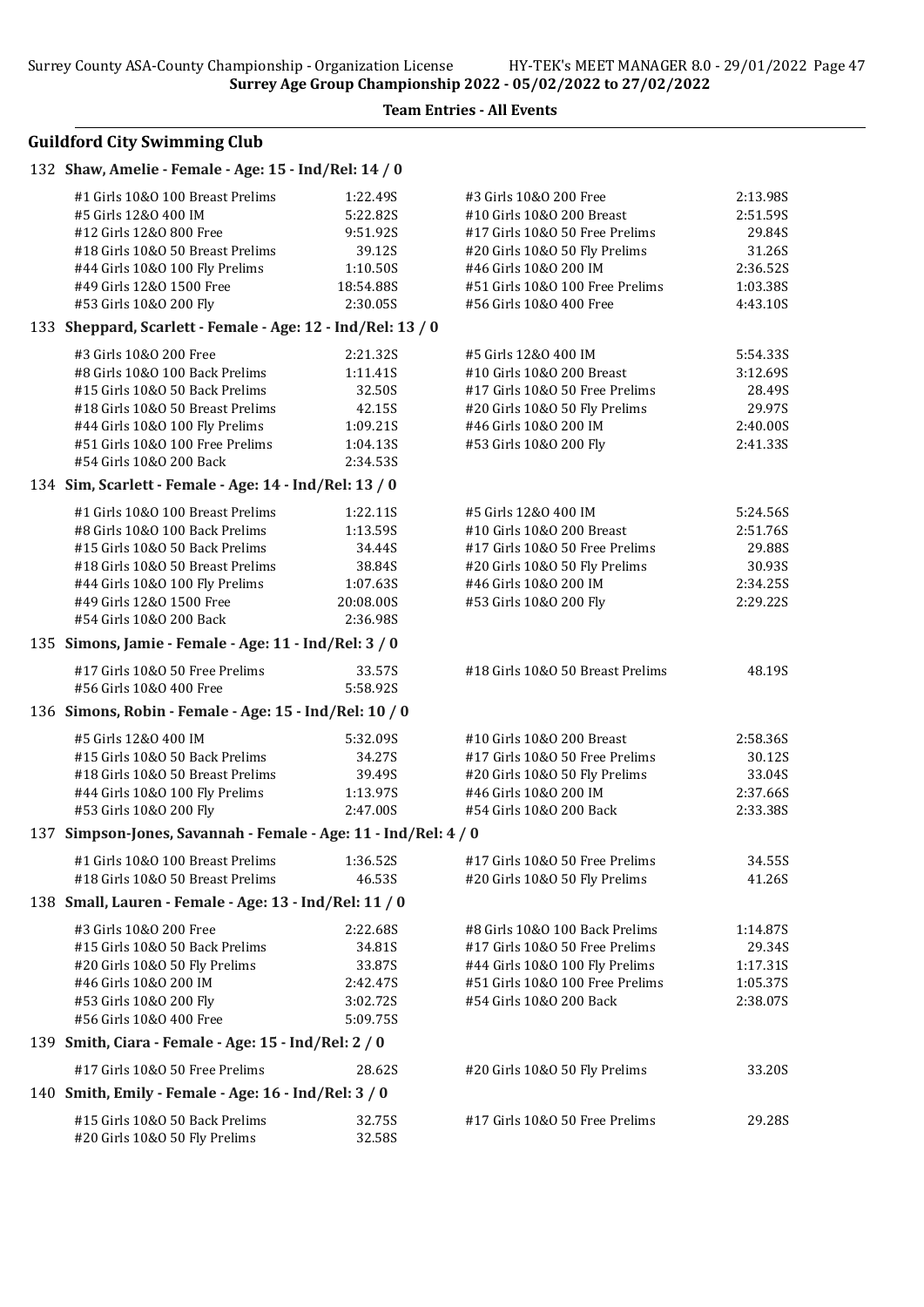Team Entries - All Events

| 141 Smith, Katie - Female - Age: 16 - Ind/Rel: 9 / 0                                                                                                  |                                                        |                                                                                                                   |                                          |
|-------------------------------------------------------------------------------------------------------------------------------------------------------|--------------------------------------------------------|-------------------------------------------------------------------------------------------------------------------|------------------------------------------|
| #1 Girls 10&0 100 Breast Prelims<br>#10 Girls 10&0 200 Breast<br>#18 Girls 10&0 50 Breast Prelims<br>#46 Girls 10&0 200 IM<br>#56 Girls 10&0 400 Free | 1:15.45S<br>2:40.94S<br>35.26S<br>2:34.31S<br>5:00.00S | #5 Girls 12&0 400 IM<br>#17 Girls 10&O 50 Free Prelims<br>#20 Girls 10&O 50 Fly Prelims<br>#53 Girls 10&0 200 Fly | 5:27.42S<br>29.52S<br>33.16S<br>2:52.55S |
| 142 Smith, Sofia - Female - Age: 15 - Ind/Rel: 1 / 0                                                                                                  |                                                        |                                                                                                                   |                                          |
| #15 Girls 10&0 50 Back Prelims                                                                                                                        | 34.81S                                                 |                                                                                                                   |                                          |
| 143 Staff, Sam - Male - Age: 15 - Ind/Rel: 4 / 0                                                                                                      |                                                        |                                                                                                                   |                                          |
| #16 Boys 10&0 50 Fly Prelims<br>#21 Boys 10&0 50 Free Prelims                                                                                         | 32.64S<br>28.32S                                       | #19 Boys 10&0 50 Back Prelims<br>#47 Boys 10&0 200 Fly                                                            | 32.59S<br>2:48.435                       |
| 144 Stanton, Alice - Female - Age: 10 - Ind/Rel: 1 / 0                                                                                                |                                                        |                                                                                                                   |                                          |
| #20 Girls 10&O 50 Fly Prelims                                                                                                                         | 41.45S                                                 |                                                                                                                   |                                          |
| 145 Stewart, Ruby - Female - Age: 15 - Ind/Rel: 15 / 0                                                                                                |                                                        |                                                                                                                   |                                          |
| #1 Girls 10&0 100 Breast Prelims                                                                                                                      | 1:20.84S                                               | #3 Girls 10&0 200 Free                                                                                            | 2:12.14S                                 |
| #5 Girls 12&0 400 IM                                                                                                                                  | 5:23.87S                                               | #8 Girls 10&0 100 Back Prelims                                                                                    | 1:10.64S                                 |
| #10 Girls 10&0 200 Breast                                                                                                                             | 2:51.91S                                               | #12 Girls 12&0 800 Free                                                                                           | 9:52.80S                                 |
| #15 Girls 10&0 50 Back Prelims                                                                                                                        | 32.40S                                                 | #17 Girls 10&O 50 Free Prelims                                                                                    | 28.55S                                   |
| #18 Girls 10&0 50 Breast Prelims                                                                                                                      | 37.21S                                                 | #20 Girls 10&O 50 Fly Prelims                                                                                     | 31.96S                                   |
| #46 Girls 10&0 200 IM                                                                                                                                 | 2:32.29S                                               | #49 Girls 12&0 1500 Free                                                                                          | 19:04.72S                                |
| #51 Girls 10&0 100 Free Prelims                                                                                                                       | 1:01.30S                                               | #54 Girls 10&0 200 Back                                                                                           | 2:28.06S                                 |
| #56 Girls 10&0 400 Free                                                                                                                               | 4:42.57S                                               |                                                                                                                   |                                          |
| 146 Stewart, Toby - Male - Age: 19 - Ind/Rel: 2 / 0                                                                                                   |                                                        |                                                                                                                   |                                          |
| #9 Boys 10&0 200 Free                                                                                                                                 | 1:52.08S                                               | #45 Boys 10&0 100 Back Prelims                                                                                    | 55.04S                                   |
| 147 Stone, Lara - Female - Age: 13 - Ind/Rel: 9 / 0                                                                                                   |                                                        |                                                                                                                   |                                          |
| #3 Girls 10&0 200 Free                                                                                                                                | 2:26.35S                                               | #8 Girls 10&0 100 Back Prelims                                                                                    | 1:12.98S                                 |
| #15 Girls 10&0 50 Back Prelims                                                                                                                        | 33.21S                                                 | #17 Girls 10&O 50 Free Prelims                                                                                    | 29.77S                                   |
| #20 Girls 10&O 50 Fly Prelims                                                                                                                         | 33.08S                                                 | #44 Girls 10&0 100 Fly Prelims                                                                                    | 1:19.68S                                 |
| #46 Girls 10&0 200 IM                                                                                                                                 | 2:47.74S                                               | #51 Girls 10&0 100 Free Prelims                                                                                   | 1:06.12S                                 |
| #54 Girls 10&0 200 Back                                                                                                                               | 2:38.63S                                               |                                                                                                                   |                                          |
| 148 Stoyanova, Sofia - Female - Age: 13 - Ind/Rel: 17 / 0                                                                                             |                                                        |                                                                                                                   |                                          |
| #1 Girls 10&0 100 Breast Prelims                                                                                                                      | 1:27.31S                                               | #3 Girls 10&0 200 Free                                                                                            | 2:18.63S                                 |
| #5 Girls 12&0 400 IM                                                                                                                                  | 5:41.69S                                               | #8 Girls 10&0 100 Back Prelims                                                                                    | 1:09.87S                                 |
| #10 Girls 10&0 200 Breast                                                                                                                             | 3:05.65S                                               | #12 Girls 12&0 800 Free                                                                                           | 10:21.68S                                |
| #15 Girls 10&0 50 Back Prelims                                                                                                                        | 32.85S                                                 | #17 Girls 10&0 50 Free Prelims                                                                                    | 29.36S                                   |
| #18 Girls 10&0 50 Breast Prelims                                                                                                                      | 40.04S                                                 | #20 Girls 10&O 50 Fly Prelims                                                                                     | 31.59S                                   |
| #44 Girls 10&0 100 Fly Prelims                                                                                                                        | 1:13.38S                                               | #46 Girls 10&0 200 IM                                                                                             | 2:40.74S                                 |
| #49 Girls 12&0 1500 Free                                                                                                                              | 20:22.13S                                              | #51 Girls 10&0 100 Free Prelims                                                                                   | 1:03.76S                                 |
| #53 Girls 10&0 200 Fly                                                                                                                                | 3:04.62S                                               | #54 Girls 10&0 200 Back                                                                                           | 2:33.71S                                 |
| #56 Girls 10&0 400 Free                                                                                                                               | 4:59.22S                                               |                                                                                                                   |                                          |
| 149 Sturdy, Leon - Male - Age: 11 - Ind/Rel: 3 / 0                                                                                                    |                                                        |                                                                                                                   |                                          |
| #16 Boys 10&0 50 Fly Prelims                                                                                                                          | 43.56S                                                 | #19 Boys 10&0 50 Back Prelims                                                                                     | 42.81S                                   |
| #21 Boys 10&0 50 Free Prelims                                                                                                                         | 34.99S                                                 |                                                                                                                   |                                          |
| 150 Tang, Sara - Female - Age: 13 - Ind/Rel: 7 / 0                                                                                                    |                                                        |                                                                                                                   |                                          |
| #1 Girls 10&0 100 Breast Prelims                                                                                                                      | 1:26.57S                                               | #3 Girls 10&0 200 Free                                                                                            | 2:24.94S                                 |
| #8 Girls 10&0 100 Back Prelims                                                                                                                        | 1:16.84S                                               | #10 Girls 10&0 200 Breast                                                                                         | 3:07.95S                                 |
| #49 Girls 12&0 1500 Free                                                                                                                              | 19:53.42S                                              | #54 Girls 10&0 200 Back                                                                                           | 2:44.46S                                 |
| #56 Girls 10&0 400 Free                                                                                                                               | 5:17.86S                                               |                                                                                                                   |                                          |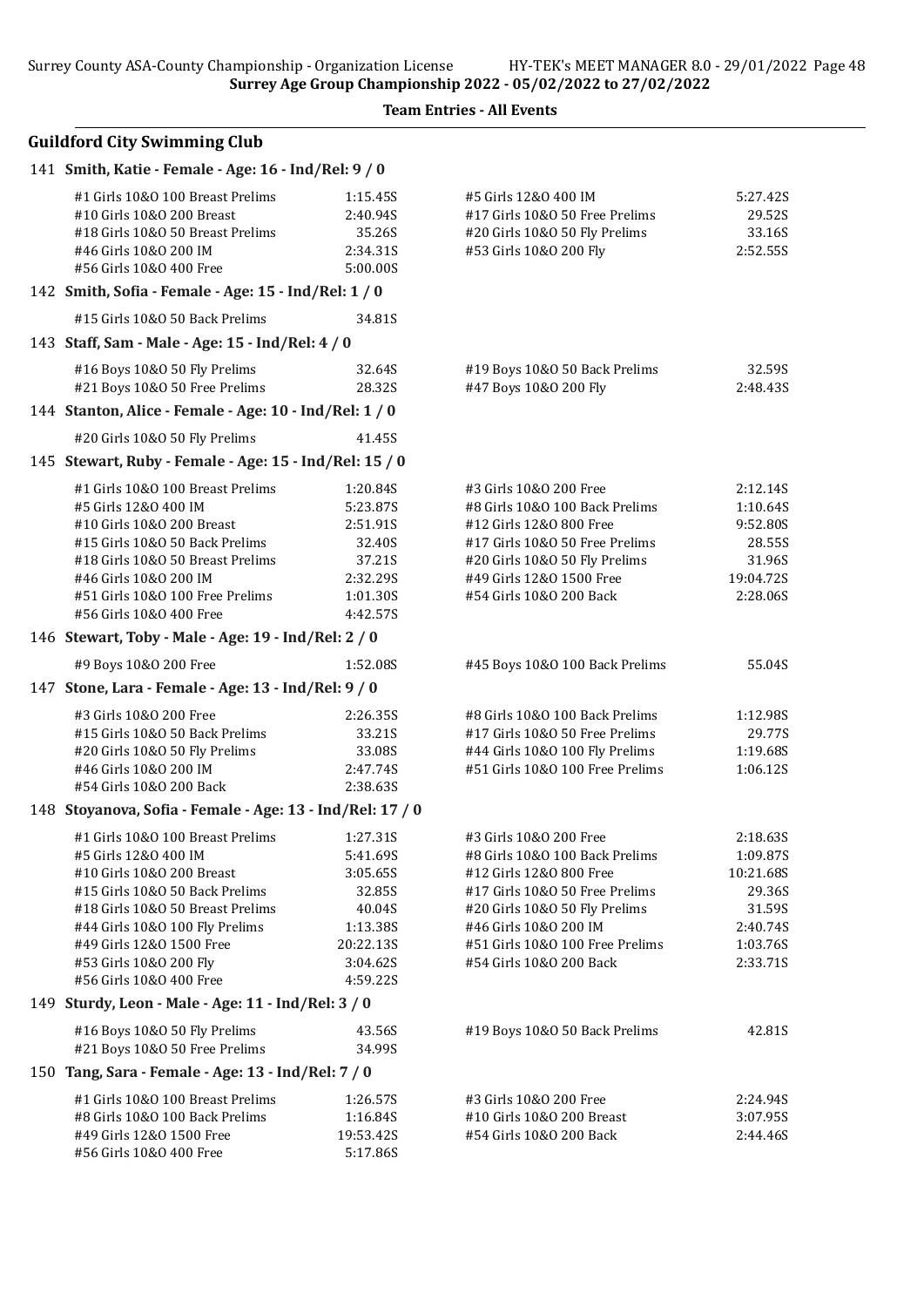Team Entries - All Events

| 151 Tappin, Jamie - Male - Age: 15 - Ind/Rel: 8 / 0                                    |                              |                                                                                   |                                 |
|----------------------------------------------------------------------------------------|------------------------------|-----------------------------------------------------------------------------------|---------------------------------|
| #2 Boys 10&0 100 Free Prelims<br>#9 Boys 10&0 200 Free<br>#16 Boys 10&0 50 Fly Prelims | 58.46S<br>2:08.015<br>31.22S | #6 Boys 12&0 1500 Free<br>#13 Boys 10&0 400 Free<br>#19 Boys 10&0 50 Back Prelims | 18:49.18S<br>4:35.53S<br>32.79S |
| #21 Boys 10&0 50 Free Prelims                                                          | 26.37S                       | #45 Boys 10&0 100 Back Prelims                                                    | 1:09.71S                        |
| 152 Taylor, Freya - Female - Age: 17 - Ind/Rel: 8 / 0                                  |                              |                                                                                   |                                 |
| #5 Girls 12&0 400 IM                                                                   |                              |                                                                                   |                                 |
| #15 Girls 10&0 50 Back Prelims                                                         | 5:25.81S<br>33.34S           | #12 Girls 12&0 800 Free<br>#20 Girls 10&O 50 Fly Prelims                          | 9:57.31S<br>32.02S              |
| #49 Girls 12&0 1500 Free                                                               | 19:12.15S                    | #53 Girls 10&0 200 Fly                                                            | 2:41.58S                        |
| #54 Girls 10&0 200 Back                                                                | 2:31.40S                     | #56 Girls 10&O 400 Free                                                           | 4:48.06S                        |
| 153 Taylor, Lakita - Female - Age: 13 - Ind/Rel: 3 / 0                                 |                              |                                                                                   |                                 |
| #15 Girls 10&0 50 Back Prelims                                                         | 37.66S                       | #17 Girls 10&0 50 Free Prelims                                                    | 31.73S                          |
| #20 Girls 10&O 50 Fly Prelims                                                          | 32.79S                       |                                                                                   |                                 |
| 154 Taylor, Lexi - Female - Age: 13 - Ind/Rel: 12 / 0                                  |                              |                                                                                   |                                 |
| #3 Girls 10&0 200 Free                                                                 | 2:15.25S                     | #5 Girls 12&0 400 IM                                                              | 5:33.12S                        |
| #8 Girls 10&0 100 Back Prelims                                                         | 1:12.24S                     | #12 Girls 12&0 800 Free                                                           | 10:03.49S                       |
| #15 Girls 10&0 50 Back Prelims                                                         | 33.34S                       | #17 Girls 10&0 50 Free Prelims                                                    | 28.53S                          |
| #20 Girls 10&O 50 Fly Prelims                                                          | 32.72S                       | #46 Girls 10&0 200 IM                                                             | 2:36.41S                        |
| #49 Girls 12&0 1500 Free                                                               | 19:22.26S                    | #51 Girls 10&0 100 Free Prelims                                                   | 1:02.535                        |
| #54 Girls 10&0 200 Back                                                                | 2:34.98S                     | #56 Girls 10&0 400 Free                                                           | 4:47.16S                        |
| 155 Taylor, Matthew - Male - Age: 19 - Ind/Rel: 5 / 0                                  |                              |                                                                                   |                                 |
| #2 Boys 10&0 100 Free Prelims                                                          | 50.97S                       | #11 Boys 10&0 200 Back                                                            | 2:08.385                        |
| #19 Boys 10&0 50 Back Prelims                                                          | 25.40S                       | #21 Boys 10&0 50 Free Prelims                                                     | 23.36S                          |
| #45 Boys 10&0 100 Back Prelims                                                         | 55.61S                       |                                                                                   |                                 |
| 156 Tedder, Sam - Male - Age: 14 - Ind/Rel: 13 / 0                                     |                              |                                                                                   |                                 |
| #4 Boys 10&0 200 Breast                                                                | 3:02.23S                     | #6 Boys 12&0 1500 Free                                                            | 19:21.67S                       |
| #11 Boys 10&0 200 Back                                                                 | 2:33.235                     | #13 Boys 10&0 400 Free                                                            | 4:57.70S                        |
| #14 Boys 10&0 50 Breast Prelims                                                        | 40.44S                       | #16 Boys 10&0 50 Fly Prelims                                                      | 33.92S                          |
| #19 Boys 10&0 50 Back Prelims                                                          | 34.39S                       | #21 Boys 10&0 50 Free Prelims                                                     | 29.99S                          |
| #45 Boys 10&0 100 Back Prelims                                                         | 1:12.07S                     | #47 Boys 10&0 200 Fly                                                             | 2:44.635                        |
| #48 Boys 12&0 400 IM                                                                   | 5:26.74S                     | #50 Boys 10&0 100 Fly Prelims                                                     | 1:15.48S                        |
| #55 Boys 12&0 800 Free                                                                 | 10:17.35S                    |                                                                                   |                                 |
| 157 Thompson, Scarlett - Female - Age: 13 - Ind/Rel: 3 / 0                             |                              |                                                                                   |                                 |
| #15 Girls 10&0 50 Back Prelims<br>#20 Girls 10&O 50 Fly Prelims                        | 34.97S                       | 36.18S #18 Girls 10&0 50 Breast Prelims                                           | 41.89S                          |
| 158 Thorpe, Lara - Female - Age: 15 - Ind/Rel: 6 / 0                                   |                              |                                                                                   |                                 |
| #5 Girls 12&0 400 IM                                                                   | 5:45.90S                     | #15 Girls 10&0 50 Back Prelims                                                    | 35.28S                          |
| #18 Girls 10&0 50 Breast Prelims                                                       | 37.59S                       | #20 Girls 10&O 50 Fly Prelims                                                     | 33.76S                          |
| #44 Girls 10&0 100 Fly Prelims                                                         | 1:14.87                      | #46 Girls 10&0 200 IM                                                             | 2:39.94S                        |
| 159 Timmerman, Claudia - Female - Age: 14 - Ind/Rel: 2 / 0                             |                              |                                                                                   |                                 |
| #18 Girls 10&0 50 Breast Prelims                                                       | 38.62S                       | #20 Girls 10&O 50 Fly Prelims                                                     | 33.97S                          |
| 160 Tosch, Leopold - Male - Age: 14 - Ind/Rel: 5 / 0                                   |                              |                                                                                   |                                 |
| #14 Boys 10&0 50 Breast Prelims                                                        | 40.91                        | #16 Boys 10&0 50 Fly Prelims                                                      | 32.87S                          |
| #19 Boys 10&0 50 Back Prelims                                                          | 36.87S                       | #47 Boys 10&0 200 Fly                                                             | 2:57.10S                        |
| #50 Boys 10&0 100 Fly Prelims                                                          | 1:15.47S                     |                                                                                   |                                 |
| 161 Tosch, Wolfgang - Male - Age: 14 - Ind/Rel: 9 / 0                                  |                              |                                                                                   |                                 |
| #7 Boys 10&0 100 Breast Prelims                                                        | 1:21.26S                     | #14 Boys 10&0 50 Breast Prelims                                                   | 36.55S                          |
| #16 Boys 10&0 50 Fly Prelims                                                           | 30.06S                       | #19 Boys 10&0 50 Back Prelims                                                     | 32.85S                          |
| #21 Boys 10&0 50 Free Prelims                                                          | 28.13S                       | #45 Boys 10&0 100 Back Prelims                                                    | 1:11.84S                        |
| #47 Boys 10&0 200 Fly                                                                  | 2:46.07S                     | #48 Boys 12&0 400 IM                                                              | 5:40.68S                        |
| #50 Boys 10&0 100 Fly Prelims                                                          | 1:09.43S                     |                                                                                   |                                 |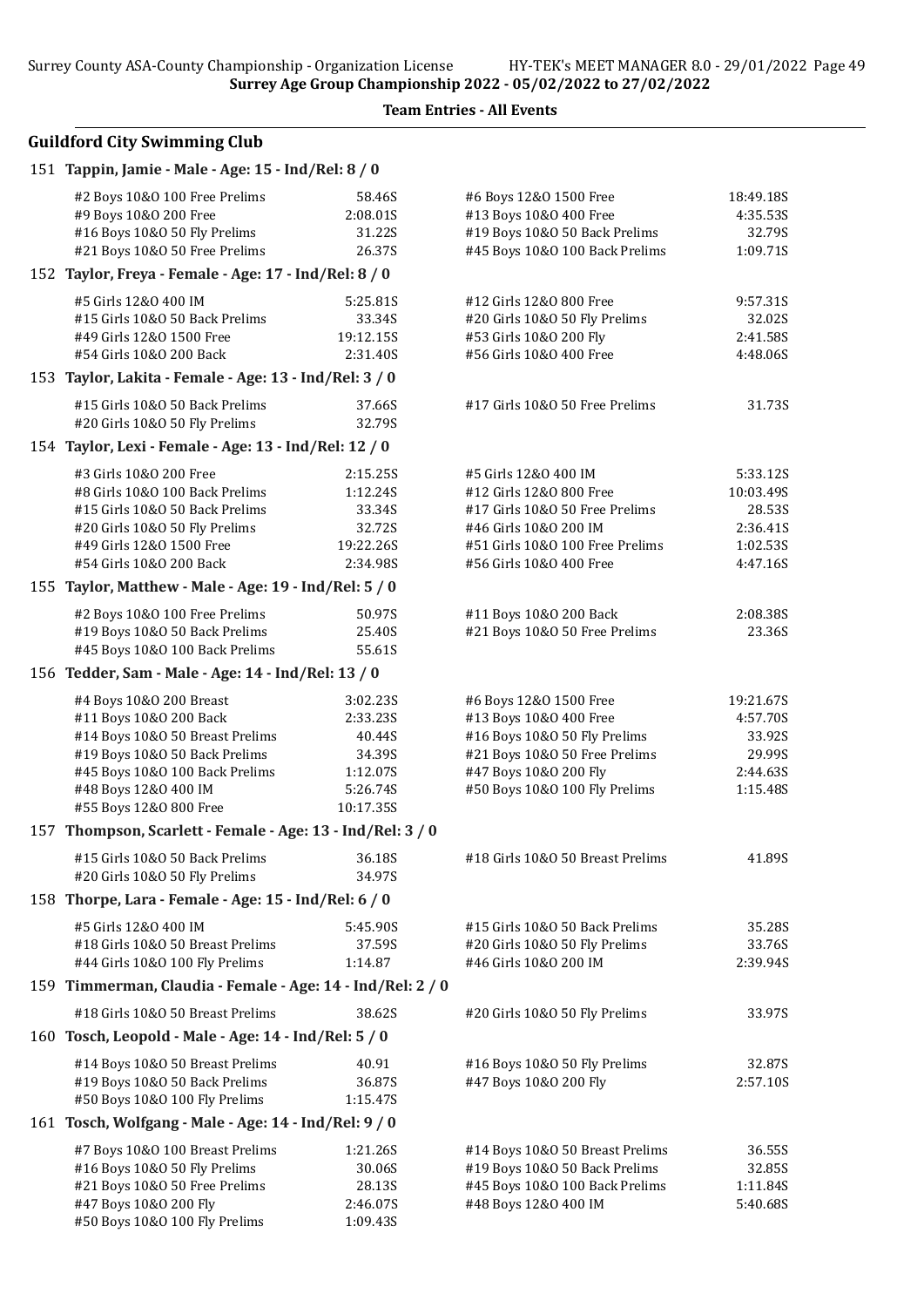Surrey Age Group Championship 2022 - 05/02/2022 to 27/02/2022

| <b>Guildford City Swimming Club</b>                                                                                                                                                                                                    |                                                                                         |                                                                                                                                                                                                                    |                                                                              |
|----------------------------------------------------------------------------------------------------------------------------------------------------------------------------------------------------------------------------------------|-----------------------------------------------------------------------------------------|--------------------------------------------------------------------------------------------------------------------------------------------------------------------------------------------------------------------|------------------------------------------------------------------------------|
| 162 Tribe, Freya - Female - Age: 17 - Ind/Rel: 1 / 0                                                                                                                                                                                   |                                                                                         |                                                                                                                                                                                                                    |                                                                              |
| #18 Girls 10&0 50 Breast Prelims                                                                                                                                                                                                       | 39.60S                                                                                  |                                                                                                                                                                                                                    |                                                                              |
| 163 Vacca, Dani - Female - Age: 13 - Ind/Rel: 6 / 0                                                                                                                                                                                    |                                                                                         |                                                                                                                                                                                                                    |                                                                              |
| #8 Girls 10&0 100 Back Prelims<br>#17 Girls 10&0 50 Free Prelims<br>#44 Girls 10&0 100 Fly Prelims                                                                                                                                     | 1:14.735<br>31.75S<br>1:19.15S                                                          | #15 Girls 10&0 50 Back Prelims<br>#20 Girls 10&O 50 Fly Prelims<br>#54 Girls 10&0 200 Back                                                                                                                         | 35.04S<br>34.48S<br>2:44.35S                                                 |
| 164 Vacca, Sofia - Female - Age: 13 - Ind/Rel: 4 / 0                                                                                                                                                                                   |                                                                                         |                                                                                                                                                                                                                    |                                                                              |
| #8 Girls 10&0 100 Back Prelims<br>#17 Girls 10&0 50 Free Prelims                                                                                                                                                                       | 1:16.16S<br>31.60S                                                                      | #15 Girls 10&0 50 Back Prelims<br>#20 Girls 10&O 50 Fly Prelims                                                                                                                                                    | 34.71S<br>36.50S                                                             |
| 165 Welch, Harry - Male - Age: 14 - Ind/Rel: 9 / 0                                                                                                                                                                                     |                                                                                         |                                                                                                                                                                                                                    |                                                                              |
| #4 Boys 10&0 200 Breast<br>#9 Boys 10&0 200 Free<br>#16 Boys 10&0 50 Fly Prelims<br>#47 Boys 10&0 200 Fly<br>#52 Boys 10&0 200 IM                                                                                                      | 2:52.37S<br>2:17.78S<br>31.55S<br>2:56.74S<br>2:34.75S                                  | #7 Boys 10&0 100 Breast Prelims<br>#14 Boys 10&0 50 Breast Prelims<br>#21 Boys 10&0 50 Free Prelims<br>#50 Boys 10&0 100 Fly Prelims                                                                               | 1:14.27S<br>35.39S<br>28.67S<br>1:09.91S                                     |
| 166 Wensley, Charlotte - Female - Age: 18 - Ind/Rel: 2 / 0                                                                                                                                                                             |                                                                                         |                                                                                                                                                                                                                    |                                                                              |
| #54 Girls 10&0 200 Back                                                                                                                                                                                                                | 2:33.15S                                                                                | #56 Girls 10&0 400 Free                                                                                                                                                                                            | 4:48.71S                                                                     |
| 167 Wey, Joe - Male - Age: 15 - Ind/Rel: 15 / 0                                                                                                                                                                                        |                                                                                         |                                                                                                                                                                                                                    |                                                                              |
| #2 Boys 10&0 100 Free Prelims<br>#6 Boys 12&0 1500 Free<br>#9 Boys 10&0 200 Free<br>#13 Boys 10&0 400 Free<br>#16 Boys 10&0 50 Fly Prelims<br>#21 Boys 10&0 50 Free Prelims<br>#50 Boys 10&0 100 Fly Prelims<br>#55 Boys 12&0 800 Free | 55.99S<br>18:58.92S<br>2:05.99S<br>4:29.98S<br>28.65S<br>25.54S<br>1:08.685<br>9:52.91S | #4 Boys 10&0 200 Breast<br>#7 Boys 10&0 100 Breast Prelims<br>#11 Boys 10&0 200 Back<br>#14 Boys 10&0 50 Breast Prelims<br>#19 Boys 10&0 50 Back Prelims<br>#45 Boys 10&0 100 Back Prelims<br>#52 Boys 10&0 200 IM | 2:49.29S<br>1:17.16S<br>2:24.45S<br>35.45S<br>31.44S<br>1:07.16S<br>2:23.94S |
| 168 Whiddett, Isaac - Male - Age: 15 - Ind/Rel: 6 / 0                                                                                                                                                                                  |                                                                                         |                                                                                                                                                                                                                    |                                                                              |
| #4 Boys 10&0 200 Breast<br>#14 Boys 10&0 50 Breast Prelims<br>#21 Boys 10&0 50 Free Prelims                                                                                                                                            | 2:50.82S<br>35.95S<br>29.03S                                                            | #7 Boys 10&0 100 Breast Prelims<br>#19 Boys 10&0 50 Back Prelims<br>#55 Boys 12&0 800 Free                                                                                                                         | 1:19.21S<br>34.09S<br>10:03.09S                                              |
| 169 Whitaker, Bethany - Female - Age: 18 - Ind/Rel: 5 / 0                                                                                                                                                                              |                                                                                         |                                                                                                                                                                                                                    |                                                                              |
| #17 Girls 10&0 50 Free Prelims<br>#46 Girls 10&0 200 IM<br>#56 Girls 10&0 400 Free                                                                                                                                                     | 27.92S<br>2:30.66S<br>4:50.94S                                                          | #20 Girls 10&O 50 Fly Prelims<br>#51 Girls 10&0 100 Free Prelims                                                                                                                                                   | 31.46S<br>1:00.83S                                                           |
| 170 White, Cameron - Male - Age: 20 - Ind/Rel: 3 / 0                                                                                                                                                                                   |                                                                                         |                                                                                                                                                                                                                    |                                                                              |
| #4 Boys 10&0 200 Breast<br>#14 Boys 10&0 50 Breast Prelims                                                                                                                                                                             | 2:20.555<br>28.72S                                                                      | #7 Boys 10&0 100 Breast Prelims                                                                                                                                                                                    | 1:03.28S                                                                     |
| 171 Whitehead, Scarlett - Female - Age: 14 - Ind/Rel: 4 / 0                                                                                                                                                                            |                                                                                         |                                                                                                                                                                                                                    |                                                                              |
| #15 Girls 10&0 50 Back Prelims<br>#20 Girls 10&0 50 Fly Prelims                                                                                                                                                                        | 35.84S<br>35.25S                                                                        | #17 Girls 10&0 50 Free Prelims<br>#54 Girls 10&0 200 Back                                                                                                                                                          | 30.16S<br>2:36.99S                                                           |
| 172 Williams, Olivia - Female - Age: 16 - Ind/Rel: 5 / 0                                                                                                                                                                               |                                                                                         |                                                                                                                                                                                                                    |                                                                              |
| #8 Girls 10&0 100 Back Prelims<br>#17 Girls 10&0 50 Free Prelims<br>#44 Girls 10&0 100 Fly Prelims                                                                                                                                     | 1:11.06S<br>29.68S<br>1:10.02S                                                          | #15 Girls 10&0 50 Back Prelims<br>#20 Girls 10&O 50 Fly Prelims                                                                                                                                                    | 32.71S<br>31.01S                                                             |
| 173 Williams, Thomas - Male - Age: 15 - Ind/Rel: 9 / 0                                                                                                                                                                                 |                                                                                         |                                                                                                                                                                                                                    |                                                                              |
| #4 Boys 10&0 200 Breast<br>#11 Boys 10&0 200 Back<br>#16 Boys 10&0 50 Fly Prelims<br>#21 Boys 10&0 50 Free Prelims<br>#52 Boys 10&0 200 IM                                                                                             | 2:38.625<br>2:29.38S<br>30.25S<br>28.66S<br>2:29.16S                                    | #7 Boys 10&0 100 Breast Prelims<br>#14 Boys 10&0 50 Breast Prelims<br>#19 Boys 10&0 50 Back Prelims<br>#45 Boys 10&0 100 Back Prelims                                                                              | 1:12.46S<br>34.17S<br>33.01S<br>1:09.59S                                     |

Team Entries - All Events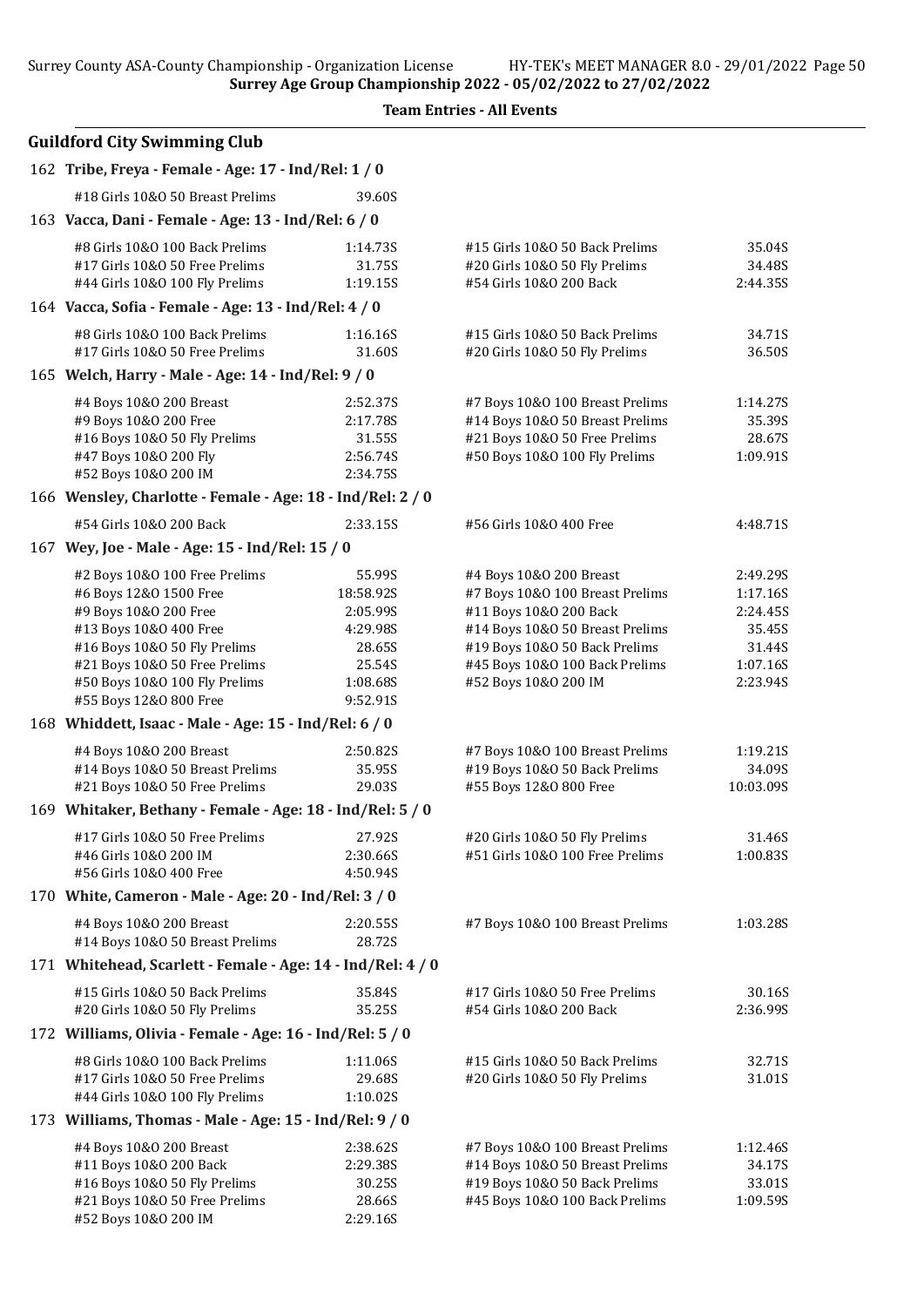Team Entries - All Events

| 174 Wilson, Arabella - Female - Age: 16 - Ind/Rel: 3 / 0             |                      |                                  |           |
|----------------------------------------------------------------------|----------------------|----------------------------------|-----------|
| #17 Girls 10&0 50 Free Prelims<br>#20 Girls 10&O 50 Fly Prelims      | 29.93S<br>31.43S     | #18 Girls 10&0 50 Breast Prelims | 38.91S    |
| 175 Wilson, Daniel - Male - Age: 16 - Ind/Rel: 13 / 0                |                      |                                  |           |
| #4 Boys 10&0 200 Breast                                              | 2:30.79S             | #6 Boys 12&0 1500 Free           | 18:14.00S |
| #7 Boys 10&0 100 Breast Prelims                                      | 1:09.71S             | #11 Boys 10&0 200 Back           | 2:25.33S  |
| #13 Boys 10&0 400 Free                                               | 4:37.59S             | #14 Boys 10&0 50 Breast Prelims  | 32.17S    |
| #16 Boys 10&0 50 Fly Prelims                                         | 30.00S               | #19 Boys 10&0 50 Back Prelims    | 31.08S    |
| #21 Boys 10&0 50 Free Prelims                                        | 27.34S               | #45 Boys 10&0 100 Back Prelims   | 1:04.56S  |
| #48 Boys 12&0 400 IM                                                 | 4:56.32S             | #50 Boys 10&0 100 Fly Prelims    | 1:03.67S  |
| #52 Boys 10&0 200 IM                                                 | 2:22.53S             |                                  |           |
| 176 Wimble, Callum - Male - Age: 19 - Ind/Rel: 10 / 0                |                      |                                  |           |
| #2 Boys 10&0 100 Free Prelims                                        | 52.82S               | #7 Boys 10&0 100 Breast Prelims  | 1:05.12S  |
| #9 Boys 10&0 200 Free                                                | 1:56.64S             | #14 Boys 10&0 50 Breast Prelims  | 29.69S    |
| #16 Boys 10&0 50 Fly Prelims                                         | 27.25S               | #19 Boys 10&0 50 Back Prelims    | 27.12S    |
| #21 Boys 10&0 50 Free Prelims                                        | 23.87S               | #45 Boys 10&0 100 Back Prelims   | 59.10S    |
| #48 Boys 12&0 400 IM                                                 | 4:44.45S             | #52 Boys 10&0 200 IM             | 2:09.77S  |
| 177 Wimble, Cayla - Female - Age: 13 - Ind/Rel: 5 / 0                |                      |                                  |           |
| #1 Girls 10&0 100 Breast Prelims                                     | 1:25.14S             | #10 Girls 10&0 200 Breast        | 3:03.86S  |
| #15 Girls 10&0 50 Back Prelims                                       | 37.45S               | #18 Girls 10&0 50 Breast Prelims | 39.48S    |
| #20 Girls 10&0 50 Fly Prelims                                        | 35.57S               |                                  |           |
| 178 Wimble, Ciara - Female - Age: 17 - Ind/Rel: 6 / 0                |                      |                                  |           |
| #1 Girls 10&0 100 Breast Prelims                                     | 1:17.81S             | #5 Girls 12&0 400 IM             | 5:35.39S  |
| #10 Girls 10&0 200 Breast                                            | 2:50.95S             | #15 Girls 10&0 50 Back Prelims   | 34.67S    |
| #18 Girls 10&0 50 Breast Prelims                                     | 35.90S               | #20 Girls 10&O 50 Fly Prelims    | 31.67S    |
| 179 Wrzesinski, Alex - Male - Age: 16 - Ind/Rel: 6 / 0               |                      |                                  |           |
| #2 Boys 10&0 100 Free Prelims                                        | 56.58S               | #11 Boys 10&0 200 Back           | 2:21.66S  |
| #16 Boys 10&0 50 Fly Prelims                                         | 28.04S               | #19 Boys 10&0 50 Back Prelims    | 28.93S    |
| #21 Boys 10&0 50 Free Prelims                                        | 25.72S               | #45 Boys 10&0 100 Back Prelims   | 1:02.77S  |
| 180 Young, Alice - Female - Age: 14 - Ind/Rel: 16 / 0                |                      |                                  |           |
| #1 Girls 10&0 100 Breast Prelims                                     | 1:21.66S             | #3 Girls 10&0 200 Free           | 2:08.195  |
| #5 Girls 12&0 400 IM                                                 | 5:08.15S             | #8 Girls 10&0 100 Back Prelims   | 1:10.19S  |
| #10 Girls 10&0 200 Breast                                            | 2:51.34S             | #12 Girls 12&0 800 Free          | 9:26.78S  |
| #15 Girls 10&0 50 Back Prelims                                       | 32.96S               | #17 Girls 10&0 50 Free Prelims   | 27.62S    |
| #18 Girls 10&0 50 Breast Prelims                                     | 36.79S               | #20 Girls 10&O 50 Fly Prelims    | 31.36S    |
| #44 Girls 10&0 100 Fly Prelims                                       | 1:11.04S             | #46 Girls 10&0 200 IM            | 2:26.69S  |
| #51 Girls 10&0 100 Free Prelims                                      | 59.16S               | #53 Girls 10&0 200 Fly           | 2:32.91S  |
| #54 Girls 10&0 200 Back                                              | 2:26.16S             | #56 Girls 10&O 400 Free          | 4:31.75S  |
| 181 Young, Michael - Male - Age: 18 - Ind/Rel: 11 / 0                |                      |                                  |           |
| #2 Boys 10&0 100 Free Prelims                                        | 54.15S               | #4 Boys 10&0 200 Breast          | 2:29.96S  |
| #7 Boys 10&0 100 Breast Prelims                                      | 1:08.03S             | #11 Boys 10&0 200 Back           | 2:08.63S  |
| #14 Boys 10&0 50 Breast Prelims                                      | 31.85S               | #16 Boys 10&0 50 Fly Prelims     | 27.16S    |
| #19 Boys 10&0 50 Back Prelims                                        | 28.53S               | #21 Boys 10&0 50 Free Prelims    | 24.56S    |
| #45 Boys 10&0 100 Back Prelims<br>#52 Boys 10&0 200 IM               | 1:01.32S<br>2:12.59S | #48 Boys 12&0 400 IM             | 4:50.08S  |
| 182 Young, Octavia - Female - Age: 13 - Ind/Rel: 2 / 0               |                      |                                  |           |
| #18 Girls 10&0 50 Breast Prelims                                     | 41.16S               | #20 Girls 10&O 50 Fly Prelims    | 35.50S    |
| 183 Young, Orielle - Female - Age: 12 - Ind/Rel: 3 / 0               |                      |                                  |           |
|                                                                      |                      |                                  |           |
| #1 Girls 10&0 100 Breast Prelims<br>#18 Girls 10&0 50 Breast Prelims | 1:34.70S<br>42.19S   | #10 Girls 10&0 200 Breast        | 3:19.56S  |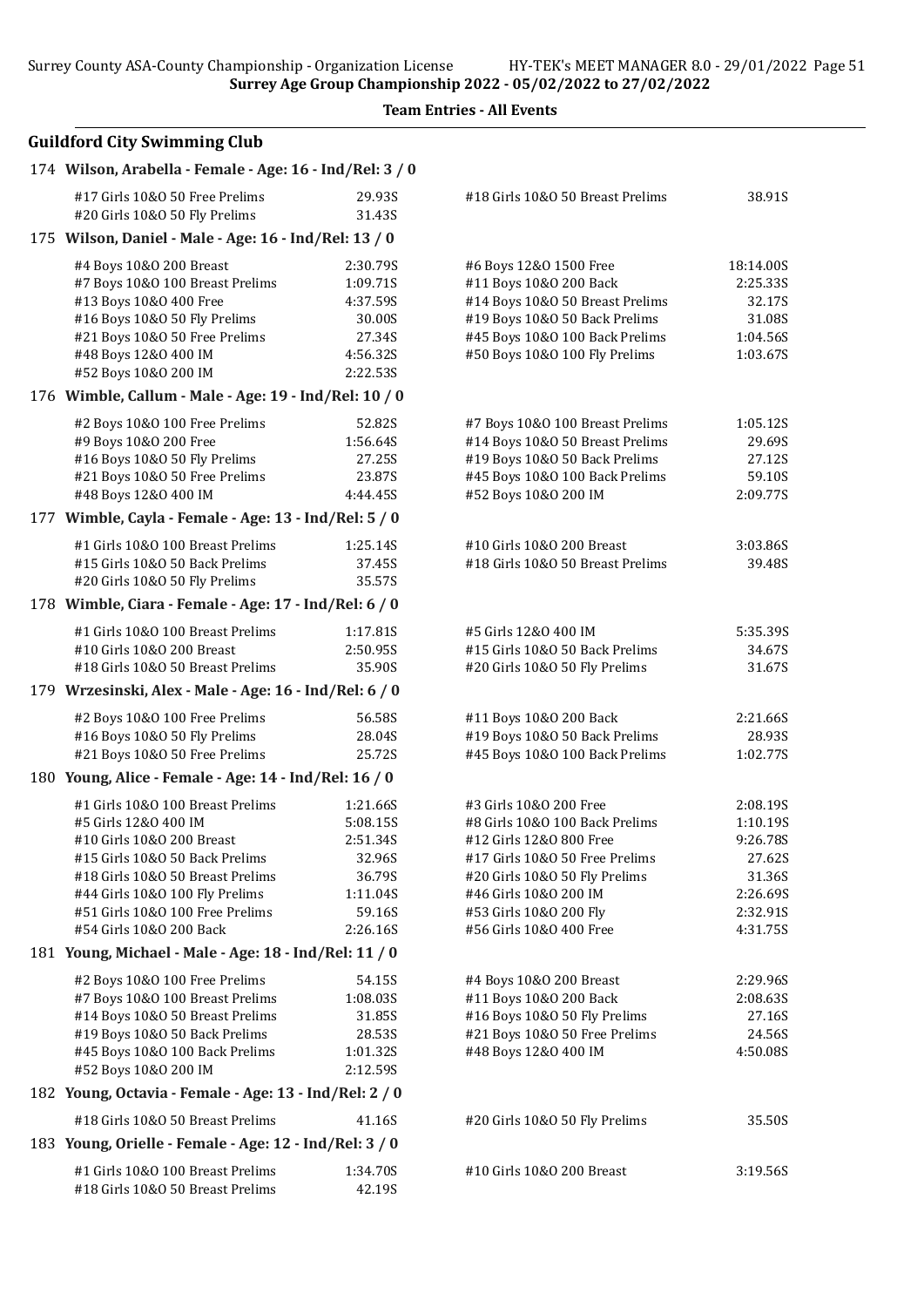#### Team Entries - All Events

|                | 184 Young, Sophie - Female - Age: 18 - Ind/Rel: 8 / 0                                                           |                                           |                                                                                                                    |                                         |
|----------------|-----------------------------------------------------------------------------------------------------------------|-------------------------------------------|--------------------------------------------------------------------------------------------------------------------|-----------------------------------------|
|                | #3 Girls 10&0 200 Free<br>#12 Girls 12&0 800 Free<br>#17 Girls 10&0 50 Free Prelims<br>#49 Girls 12&0 1500 Free | 2:13.33S<br>9:57.22<br>27.84S<br>19:02.20 | #5 Girls 12&0 400 IM<br>#15 Girls 10&0 50 Back Prelims<br>#20 Girls 10&O 50 Fly Prelims<br>#56 Girls 10&0 400 Free | 5:49.46S<br>32.85S<br>32.36S<br>4:45.88 |
|                | 185 Zadeh, Isabelle - Female - Age: 14 - Ind/Rel: 4 / 0                                                         |                                           |                                                                                                                    |                                         |
|                | #15 Girls 10&0 50 Back Prelims<br>#20 Girls 10&O 50 Fly Prelims                                                 | 35.09S<br>34.35S                          | #17 Girls 10&0 50 Free Prelims<br>#51 Girls 10&0 100 Free Prelims                                                  | 29.33S<br>1:04.07S                      |
| $\mathbf{1}$   | Guildford City Swimming Club - 'A'                                                                              |                                           | #22 Girls 16 & Over 4x100 Freestyle Relay                                                                          | NT                                      |
| $\overline{2}$ | Guildford City Swimming Club - 'B'                                                                              |                                           | #22 Girls 16 & Over 4x100 Freestyle Relay                                                                          | <b>NT</b>                               |
| 3              | Guildford City Swimming Club - 'A'                                                                              |                                           | #23 Boys 16 & Over 4x100 Medley Relay S                                                                            | <b>NT</b>                               |
| $\overline{4}$ | Guildford City Swimming Club - 'B'                                                                              |                                           | #23 Boys 16 & Over 4x100 Medley Relay S                                                                            | <b>NT</b>                               |
| 5              | Guildford City Swimming Club - 'A'                                                                              |                                           | #24 Mixed Under 16 4x100 Freestyle Rela                                                                            | <b>NT</b>                               |
| 6              | Guildford City Swimming Club - 'B'                                                                              |                                           | #24 Mixed Under 16 4x100 Freestyle Rela                                                                            | <b>NT</b>                               |
| 7              | Guildford City Swimming Club - 'A'                                                                              |                                           | #25 Girls 10-11 4x50 Medley Relay                                                                                  | <b>NT</b>                               |
| 8              | Guildford City Swimming Club - 'B'                                                                              |                                           | #25 Girls 10-11 4x50 Medley Relay                                                                                  | <b>NT</b>                               |
| 9              | Guildford City Swimming Club - 'A'                                                                              |                                           | #26 Boys 10-11 4x50 Freestyle Relay                                                                                | <b>NT</b>                               |
| 10             | Guildford City Swimming Club - 'B'                                                                              |                                           | #26 Boys 10-11 4x50 Freestyle Relay                                                                                | <b>NT</b>                               |
| 11             | Guildford City Swimming Club - 'A'                                                                              |                                           | #27 Girls 4x200 Freestyle Relay                                                                                    | <b>NT</b>                               |
| 12             | Guildford City Swimming Club - 'B'                                                                              |                                           | #27 Girls 4x200 Freestyle Relay                                                                                    | <b>NT</b>                               |
| 13             | Guildford City Swimming Club - 'A'                                                                              |                                           | #28 Boys 12-13 4x50 Medley Relay                                                                                   | <b>NT</b>                               |
| 14             | Guildford City Swimming Club - 'B'                                                                              |                                           | #28 Boys 12-13 4x50 Medley Relay                                                                                   | NT                                      |
| 15             | Guildford City Swimming Club - 'A'                                                                              |                                           | #29 Girls 12-13 4x50 Freestyle Relay                                                                               | NT                                      |
| 16             | Guildford City Swimming Club - 'B'                                                                              |                                           | #29 Girls 12-13 4x50 Freestyle Relay                                                                               | <b>NT</b>                               |
| 17             | Guildford City Swimming Club - 'A'                                                                              |                                           | #30 Mixed 16 & Over 4x100 Freestyle Rela                                                                           | NT                                      |
| 18             | Guildford City Swimming Club - 'B'                                                                              |                                           | #30 Mixed 16 & Over 4x100 Freestyle Rela                                                                           | <b>NT</b>                               |
| 19             | Guildford City Swimming Club - 'A'                                                                              |                                           | #31 Boys Under 16 4x100 Freestyle Relay                                                                            | <b>NT</b>                               |
| 20             | Guildford City Swimming Club - 'B'                                                                              |                                           | #31 Boys Under 16 4x100 Freestyle Relay                                                                            | NT                                      |
| 21             | Guildford City Swimming Club - 'A'                                                                              |                                           | #32 Girls Under 16 4x100 Medley Relay Ju                                                                           | NT                                      |
| 22             | Guildford City Swimming Club - 'B'                                                                              |                                           | #32 Girls Under 16 4x100 Medley Relay Ju                                                                           | NT                                      |
|                |                                                                                                                 |                                           |                                                                                                                    |                                         |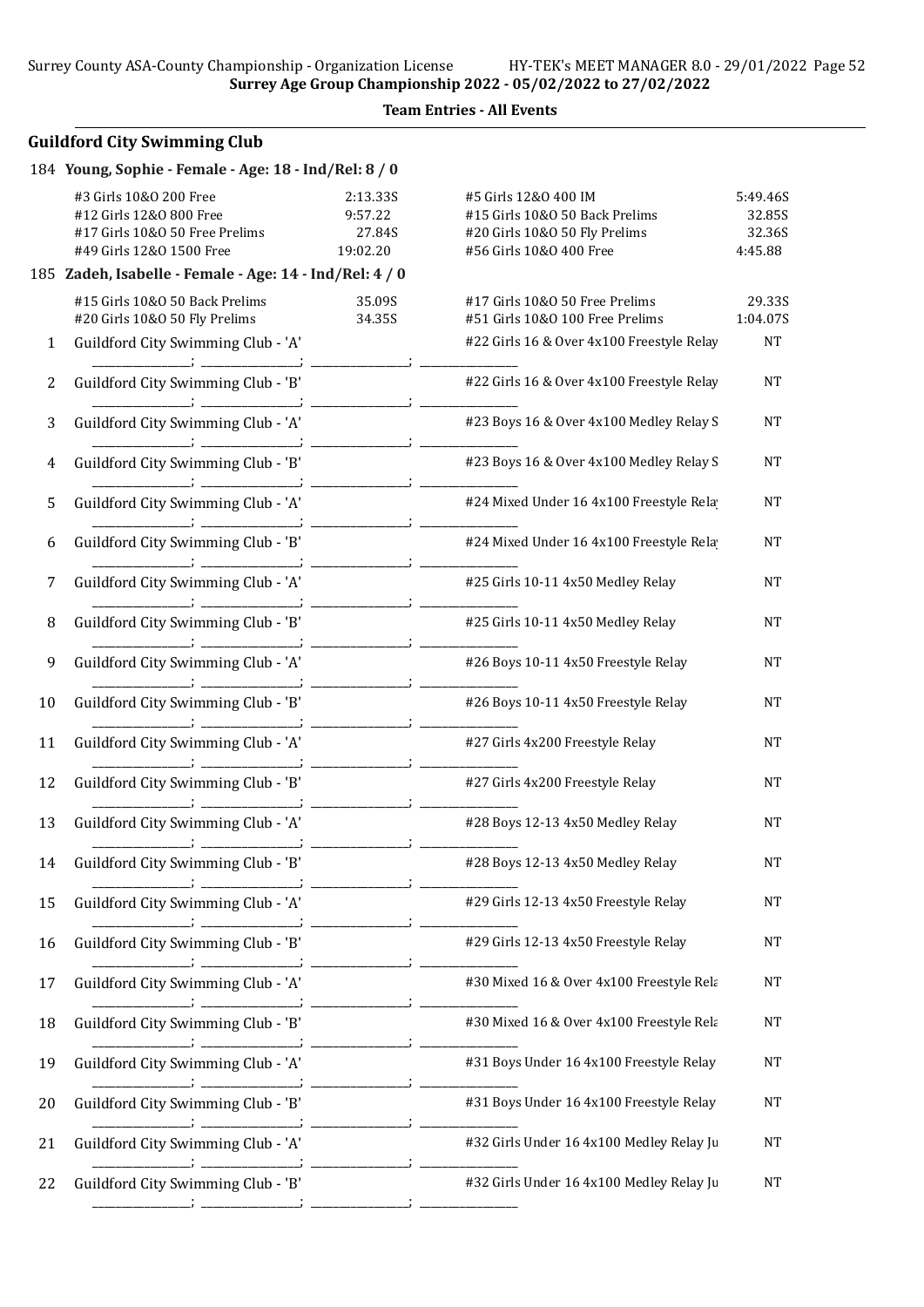Team Entries - All Events

|    | <b>Guildford City Swimming Club</b> |                                                                      |           |
|----|-------------------------------------|----------------------------------------------------------------------|-----------|
| 23 | Guildford City Swimming Club - 'A'  | #33 Boys 16 & Over 4x100 Freestyle Relay                             | <b>NT</b> |
| 24 | Guildford City Swimming Club - 'B'  | #33 Boys 16 & Over 4x100 Freestyle Relay                             | <b>NT</b> |
| 25 | Guildford City Swimming Club - 'A'  | #34 Girls 16 & Over 4x100 Medley Relay S                             | <b>NT</b> |
| 26 | Guildford City Swimming Club - 'B'  | #34 Girls 16 & Over 4x100 Medley Relay S                             | NΤ        |
| 27 | Guildford City Swimming Club - 'A'  | #35 Mixed Under 16 4x100 Medley Relay ]                              | NΤ        |
| 28 | Guildford City Swimming Club - 'B'  | #35 Mixed Under 16 4x100 Medley Relay ]                              | <b>NT</b> |
| 29 | Guildford City Swimming Club - 'A'  | #36 Boys 10-11 4x50 Medley Relay                                     | <b>NT</b> |
| 30 | Guildford City Swimming Club - 'B'  | #36 Boys 10-11 4x50 Medley Relay                                     | NT        |
| 31 | Guildford City Swimming Club - 'A'  | #37 Girls 10-11 4x50 Freestyle Relay                                 | NT        |
| 32 | Guildford City Swimming Club - 'B'  | #37 Girls 10-11 4x50 Freestyle Relay                                 | NT        |
| 33 | Guildford City Swimming Club - 'A'  | #38 Boys 4x200 Freestyle Relay                                       | <b>NT</b> |
| 34 | Guildford City Swimming Club - 'B'  | #38 Boys 4x200 Freestyle Relay                                       | NT        |
| 35 | Guildford City Swimming Club - 'A'  | #39 Girls 12-13 4x50 Medley Relay                                    | <b>NT</b> |
| 36 | Guildford City Swimming Club - 'B'  | #39 Girls 12-13 4x50 Medley Relay                                    | <b>NT</b> |
| 37 | Guildford City Swimming Club - 'A'  | #40 Boys 12-13 4x50 Freestyle Relay                                  | NΤ        |
| 38 | Guildford City Swimming Club - 'B'  | #40 Boys 12-13 4x50 Freestyle Relay                                  | NT        |
| 39 | Guildford City Swimming Club - 'A'  | #41 Mixed 16 & Over 4x100 Medley Relay                               | NT        |
| 40 | Guildford City Swimming Club - 'B'  | #41 Mixed 16 & Over 4x100 Medley Relay                               | <b>NT</b> |
| 41 | Guildford City Swimming Club - 'A'  | <b>Contract Contract</b><br>#42 Girls Under 16 4x100 Freestyle Relay | NT        |
| 42 | Guildford City Swimming Club - 'B'  | #42 Girls Under 16 4x100 Freestyle Relay                             | <b>NT</b> |
| 43 | Guildford City Swimming Club - 'A'  | #43 Boys Under 16 4x100 Medley Relay Ju                              | NT        |
| 44 | Guildford City Swimming Club - 'B'  | #43 Boys Under 16 4x100 Medley Relay Ju                              | <b>NT</b> |
|    |                                     |                                                                      |           |

Guildford City Swimming Club Total Individual Entries: 1,332 - Total Relays: 44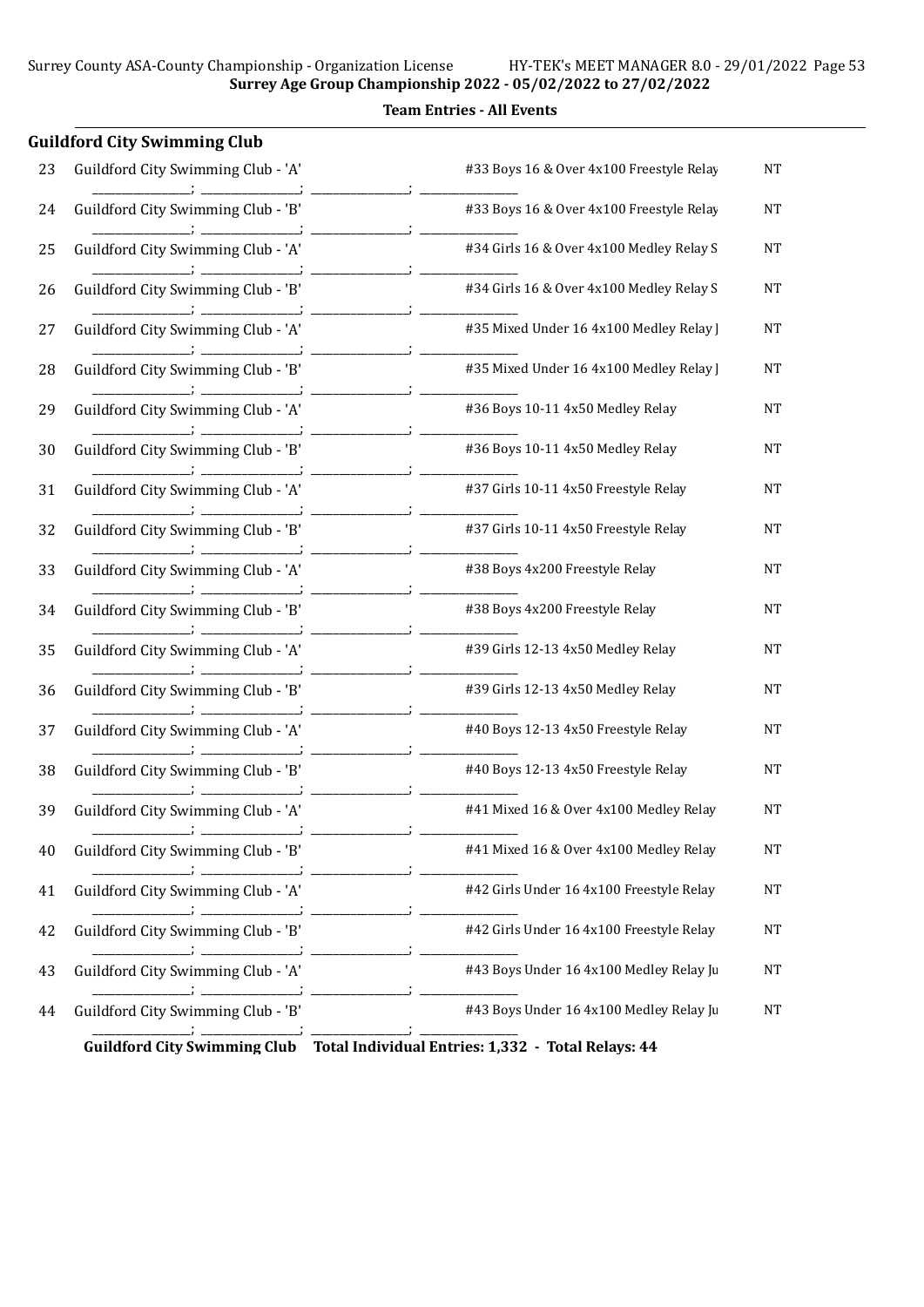Surrey County ASA-County Championship - Organization License HY-TEK's MEET MANAGER 8.0 - 29/01/2022 Page 54

Surrey Age Group Championship 2022 - 05/02/2022 to 27/02/2022

|                                                                  |                    | <b>Team Entries - All Events</b>                                  |                      |
|------------------------------------------------------------------|--------------------|-------------------------------------------------------------------|----------------------|
| <b>Haslemere Swimming Club</b>                                   |                    |                                                                   |                      |
| 1 Bowen, Jemima - Female - Age: 18 - Ind/Rel: 3 / 0              |                    |                                                                   |                      |
| #17 Girls 10&0 50 Free Prelims<br>#20 Girls 10&O 50 Fly Prelims  | 29.55S<br>33.43S   | #18 Girls 10&0 50 Breast Prelims                                  | 38.28S               |
| 2 Burke, Emily - Female - Age: 14 - Ind/Rel: 4 / 0               |                    |                                                                   |                      |
| #15 Girls 10&0 50 Back Prelims<br>#20 Girls 10&O 50 Fly Prelims  | 34.35S<br>33.75S   | #17 Girls 10&O 50 Free Prelims<br>#54 Girls 10&0 200 Back         | 30.34S<br>2:37.81S   |
| 3 Colgate, Brodie - Male - Age: 12 - Ind/Rel: 3 / 0              |                    |                                                                   |                      |
| #16 Boys 10&0 50 Fly Prelims<br>#21 Boys 10&0 50 Free Prelims    | 41.08S<br>33.57S   | #19 Boys 10&0 50 Back Prelims                                     | 39.37S               |
| 4 Farthing, Callum - Male - Age: 15 - Ind/Rel: 2 / 0             |                    |                                                                   |                      |
| #7 Boys 10&0 100 Breast Prelims                                  | 1:18.94S           | #14 Boys 10&0 50 Breast Prelims                                   | 36.17S               |
| 5 Fryer, Amy - Female - Age: 16 - Ind/Rel: 2 / 0                 |                    |                                                                   |                      |
| #17 Girls 10&0 50 Free Prelims                                   | 29.90S             | #18 Girls 10&0 50 Breast Prelims                                  | 40.19S               |
| 6 Gordon, Freya - Female - Age: 13 - Ind/Rel: 1 / 0              |                    |                                                                   |                      |
| #53 Girls 10&0 200 Fly                                           | 3:15.29S           |                                                                   |                      |
| 7 Gordon, Isaac - Male - Age: 11 - Ind/Rel: 2 / 0                |                    |                                                                   |                      |
| #11 Boys 10&0 200 Back                                           | 3:10.96S           | #19 Boys 10&0 50 Back Prelims                                     | 43.40S               |
| 8 Griffin, Lilia - Female - Age: 16 - Ind/Rel: 5 / 0             |                    |                                                                   |                      |
| #18 Girls 10&0 50 Breast Prelims                                 | 40.10S             | #20 Girls 10&O 50 Fly Prelims                                     | 33.06S               |
| #49 Girls 12&0 1500 Free                                         | 19:17.07S          | #53 Girls 10&0 200 Fly                                            | 2:47.75              |
| #56 Girls 10&0 400 Free                                          | 5:03.36            |                                                                   |                      |
| 9 Jackson, Ella - Female - Age: 16 - Ind/Rel: 2 / 0              |                    |                                                                   |                      |
| #20 Girls 10&O 50 Fly Prelims                                    | 34.16S             | #53 Girls 10&0 200 Fly                                            | 2:49.26S             |
| 10 Jackson, Finlay - Male - Age: 16 - Ind/Rel: 5 / 0             |                    |                                                                   |                      |
| #4 Boys 10&0 200 Breast                                          | 2:39.49S           | #7 Boys 10&0 100 Breast Prelims                                   | 1:11.34S             |
| #14 Boys 10&0 50 Breast Prelims                                  | 31.21S             | #16 Boys 10&0 50 Fly Prelims                                      | 29.73S               |
| #21 Boys 10&0 50 Free Prelims                                    | 28.10S             |                                                                   |                      |
| 11 Klidjian, Aurelia - Female - Age: 13 - Ind/Rel: 1 / 0         |                    |                                                                   |                      |
| #17 Girls 10&O 50 Free Prelims                                   | 32.53S             |                                                                   |                      |
| 12 Martin, Delilah - Female - Age: 13 - Ind/Rel: 13 / 0          |                    |                                                                   |                      |
| #1 Girls 10&0 100 Breast Prelims                                 | 1:28.62            | #3 Girls 10&0 200 Free                                            | 2:25.36              |
| #8 Girls 10&0 100 Back Prelims<br>#15 Girls 10&0 50 Back Prelims | 1:16.68S<br>35.74S | #10 Girls 10&0 200 Breast<br>#17 Girls 10&O 50 Free Prelims       | 3:10.50S<br>29.75S   |
| #18 Girls 10&0 50 Breast Prelims                                 | 40.12S             | #20 Girls 10&O 50 Fly Prelims                                     | 33.18S               |
| #44 Girls 10&0 100 Fly Prelims                                   | 1:20.92S           | #46 Girls 10&0 200 IM                                             | 2:49.89              |
| #51 Girls 10&0 100 Free Prelims                                  | 1:07.07            | #53 Girls 10&0 200 Fly                                            | 3:11.16              |
| #54 Girls 10&0 200 Back                                          | 2:43.93S           |                                                                   |                      |
| 13 Martin, Tabitha - Female - Age: 15 - Ind/Rel: 3 / 0           |                    |                                                                   |                      |
| #15 Girls 10&0 50 Back Prelims<br>#20 Girls 10&O 50 Fly Prelims  | 35.51<br>34.15     | #17 Girls 10&O 50 Free Prelims                                    | 30.50                |
| 14 Pearcey, Elodie - Female - Age: 13 - Ind/Rel: 15 / 0          |                    |                                                                   |                      |
| #1 Girls 10&0 100 Breast Prelims                                 | 1:21.67S           | #3 Girls 10&0 200 Free                                            | 2:25.34S             |
| #5 Girls 12&0 400 IM                                             | 6:01.45S           | #8 Girls 10&0 100 Back Prelims                                    | 1:16.11S             |
| #10 Girls 10&0 200 Breast                                        | 2:57.48S           | #15 Girls 10&0 50 Back Prelims                                    | 34.49S               |
| #17 Girls 10&0 50 Free Prelims                                   | 29.29S             | #18 Girls 10&0 50 Breast Prelims                                  | 36.74S               |
| #20 Girls 10&0 50 Fly Prelims<br>#46 Girls 10&0 200 IM           | 32.21S<br>2:41.00S | #44 Girls 10&0 100 Fly Prelims<br>#51 Girls 10&0 100 Free Prelims | 1:14.82S<br>1:04.28S |
| #53 Girls 10&0 200 Fly                                           | 3:02.47            | #54 Girls 10&0 200 Back                                           | 2:40.61S             |
| #56 Girls 10&0 400 Free                                          | 5:10.80S           |                                                                   |                      |

| #18 Girls 10&0 50 Breast Prelims                                 | 38.28S             |
|------------------------------------------------------------------|--------------------|
|                                                                  |                    |
| #17 Girls 10&0 50 Free Prelims                                   | 30.34S             |
| #54 Girls 10&0 200 Back                                          | 2:37.815           |
| #19 Boys 10&0 50 Back Prelims                                    | 39.37S             |
| #14 Boys 10&0 50 Breast Prelims                                  | 36.17S             |
| #18 Girls 10&0 50 Breast Prelims                                 | 40.19S             |
|                                                                  |                    |
| #19 Boys 10&0 50 Back Prelims                                    | 43.40S             |
| #20 Girls 10&O 50 Fly Prelims                                    | 33.06S             |
| #53 Girls 10&0 200 Fly                                           | 2:47.75            |
| #53 Girls 10&0 200 Fly                                           | 2:49.26S           |
| #7 Boys 10&0 100 Breast Prelims                                  | 1:11.34S           |
| #16 Boys 10&0 50 Fly Prelims                                     | 29.73S             |
|                                                                  |                    |
| #3 Girls 10&0 200 Free                                           | 2:25.36            |
| #10 Girls 10&0 200 Breast                                        | 3:10.50S           |
| #17 Girls 10&O 50 Free Prelims<br>#20 Girls 10&O 50 Fly Prelims  | 29.75S<br>33.18S   |
| #46 Girls 10&0 200 IM                                            | 2:49.89            |
| #53 Girls 10&0 200 Fly                                           | 3:11.16            |
| #17 Girls 10&0 50 Free Prelims                                   | 30.50              |
|                                                                  |                    |
| #3 Girls 10&0 200 Free                                           | 2:25.34S           |
| #8 Girls 10&0 100 Back Prelims<br>#15 Girls 10&0 50 Back Prelims | 1:16.11S<br>34.49S |
| #18 Girls 10&0 50 Breast Prelims                                 | 36.74S             |
| #44 Girls 10&0 100 Fly Prelims                                   | 1:14.82S           |
| #51 Girls 10&0 100 Free Prelims                                  | 1:04.28S           |
| #54 Girls 10&0 200 Back                                          | 2:40.61S           |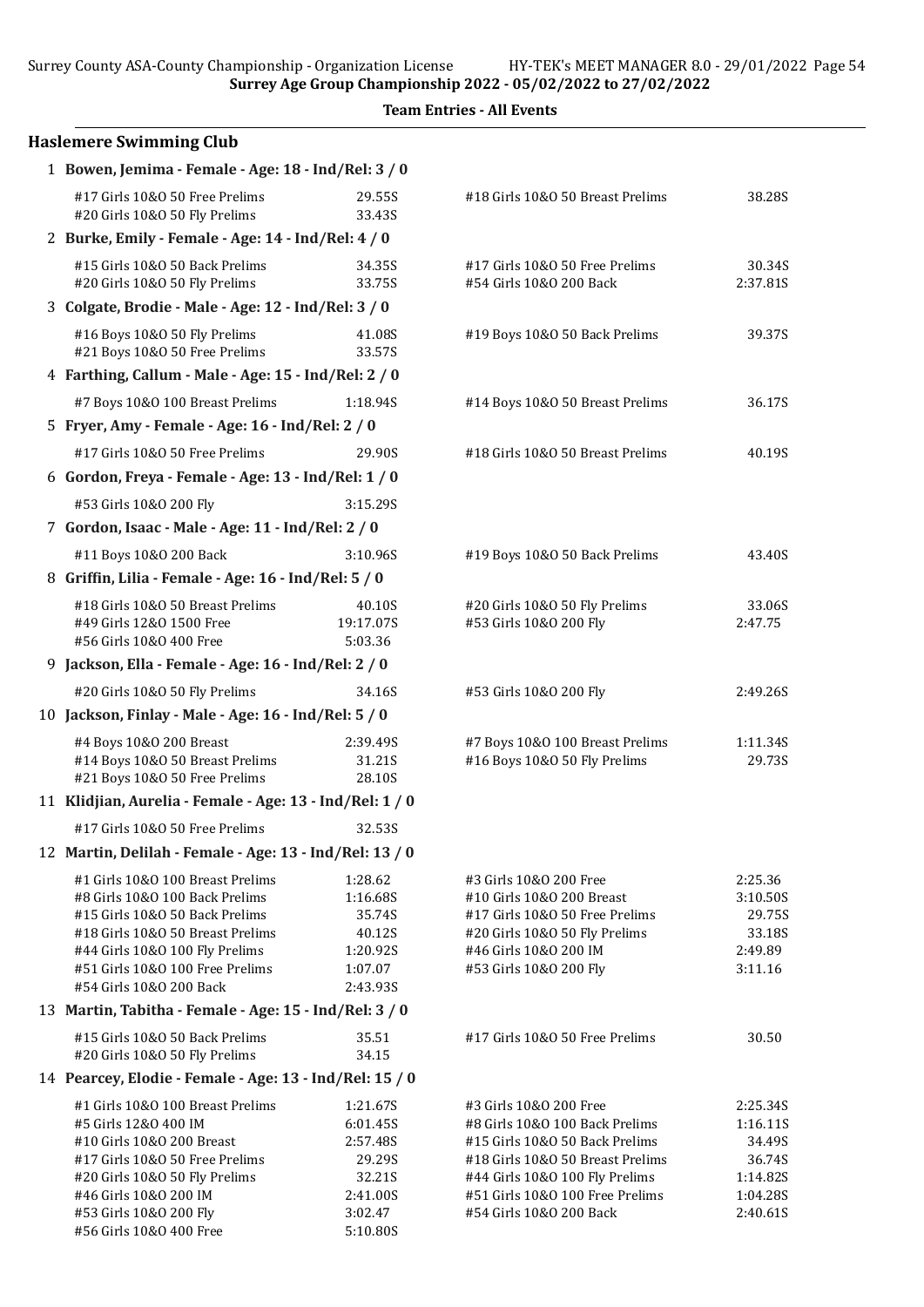Surrey County ASA-County Championship - Organization License HY-TEK's MEET MANAGER 8.0 - 29/01/2022 Page 55

Surrey Age Group Championship 2022 - 05/02/2022 to 27/02/2022

|  | <b>Team Entries - All Events</b> |  |  |
|--|----------------------------------|--|--|
|--|----------------------------------|--|--|

|                | <b>Haslemere Swimming Club</b>                                                                                                                                                               |                                                               |                                                                                                                                                                                      |                                                                 |
|----------------|----------------------------------------------------------------------------------------------------------------------------------------------------------------------------------------------|---------------------------------------------------------------|--------------------------------------------------------------------------------------------------------------------------------------------------------------------------------------|-----------------------------------------------------------------|
|                | 15 Pearcey, Jarvis - Male - Age: 11 - Ind/Rel: 2 / 0                                                                                                                                         |                                                               |                                                                                                                                                                                      |                                                                 |
|                | #14 Boys 10&0 50 Breast Prelims                                                                                                                                                              | 49.90S                                                        | #19 Boys 10&0 50 Back Prelims                                                                                                                                                        | 42.75S                                                          |
|                | 16 Salt, George - Male - Age: 14 - Ind/Rel: 4 / 0                                                                                                                                            |                                                               |                                                                                                                                                                                      |                                                                 |
|                | #9 Boys 10&0 200 Free<br>#19 Boys 10&0 50 Back Prelims                                                                                                                                       | 2:16.60S<br>37.02S                                            | #16 Boys 10&0 50 Fly Prelims<br>#21 Boys 10&0 50 Free Prelims                                                                                                                        | 33.43S<br>29.21S                                                |
|                | 17 Scholes, James - Male - Age: 12 - Ind/Rel: 1 / 0                                                                                                                                          |                                                               |                                                                                                                                                                                      |                                                                 |
|                | #21 Boys 10&0 50 Free Prelims                                                                                                                                                                | 35.01S                                                        |                                                                                                                                                                                      |                                                                 |
|                | 18 Silano, Ella - Female - Age: 12 - Ind/Rel: 12 / 0                                                                                                                                         |                                                               |                                                                                                                                                                                      |                                                                 |
|                | #1 Girls 10&0 100 Breast Prelims<br>#8 Girls 10&0 100 Back Prelims<br>#15 Girls 10&0 50 Back Prelims<br>#18 Girls 10&0 50 Breast Prelims<br>#46 Girls 10&0 200 IM<br>#54 Girls 10&0 200 Back | 1:27.52S<br>1:18.66S<br>36.94<br>42.82<br>2:47.11S<br>2:51.19 | #3 Girls 10&0 200 Free<br>#10 Girls 10&0 200 Breast<br>#17 Girls 10&O 50 Free Prelims<br>#20 Girls 10&O 50 Fly Prelims<br>#51 Girls 10&0 100 Free Prelims<br>#56 Girls 10&O 400 Free | 2:30.67S<br>3:16.23<br>32.35S<br>35.82S<br>1:11.015<br>5:09.86S |
|                | 19 Stemp, Alexander - Male - Age: 14 - Ind/Rel: 2 / 0                                                                                                                                        |                                                               |                                                                                                                                                                                      |                                                                 |
|                | #16 Boys 10&0 50 Fly Prelims                                                                                                                                                                 | 35.74S                                                        | #19 Boys 10&0 50 Back Prelims                                                                                                                                                        | 36.02S                                                          |
|                | 20 Tough, Arthur - Male - Age: 13 - Ind/Rel: 3 / 0                                                                                                                                           |                                                               |                                                                                                                                                                                      |                                                                 |
|                | #16 Boys 10&0 50 Fly Prelims<br>#50 Boys 10&0 100 Fly Prelims                                                                                                                                | 36.83<br>1:23.70S                                             | #47 Boys 10&0 200 Fly                                                                                                                                                                | 3:11.39S                                                        |
|                | 21 Westley, Tess - Female - Age: 14 - Ind/Rel: 2 / 0                                                                                                                                         |                                                               |                                                                                                                                                                                      |                                                                 |
|                | #15 Girls 10&0 50 Back Prelims                                                                                                                                                               | 36.21S                                                        | #20 Girls 10&O 50 Fly Prelims                                                                                                                                                        | 35.21                                                           |
|                | 22 Westley, Wilby - Male - Age: 16 - Ind/Rel: 6 / 0                                                                                                                                          |                                                               |                                                                                                                                                                                      |                                                                 |
|                | #2 Boys 10&0 100 Free Prelims<br>#16 Boys 10&0 50 Fly Prelims<br>#21 Boys 10&0 50 Free Prelims                                                                                               | 58.50S<br>31.90S<br>26.59S                                    | #14 Boys 10&0 50 Breast Prelims<br>#19 Boys 10&0 50 Back Prelims<br>#45 Boys 10&0 100 Back Prelims                                                                                   | 34.75S<br>31.16S<br>1:07.22S                                    |
|                | 23 Williamson, Emma - Female - Age: 14 - Ind/Rel: 4 / 0                                                                                                                                      |                                                               |                                                                                                                                                                                      |                                                                 |
|                | #17 Girls 10&0 50 Free Prelims<br>#20 Girls 10&O 50 Fly Prelims                                                                                                                              | 29.25S<br>31.65S                                              | #18 Girls 10&0 50 Breast Prelims<br>#44 Girls 10&0 100 Fly Prelims                                                                                                                   | 41.03S<br>1:13.77S                                              |
| $\mathbf{1}$   | Haslemere Swimming Club - 'A'                                                                                                                                                                |                                                               | #22 Girls 16 & Over 4x100 Freestyle Relay                                                                                                                                            | 4:16.70S                                                        |
| $\overline{2}$ | Haslemere Swimming Club - 'A'                                                                                                                                                                |                                                               | #23 Boys 16 & Over 4x100 Medley Relay S                                                                                                                                              | 4:24.80S                                                        |
| 3              | Haslemere Swimming Club - 'A'                                                                                                                                                                |                                                               | #24 Mixed Under 16 4x100 Freestyle Rela                                                                                                                                              | <b>NTS</b>                                                      |
| 4              | Haslemere Swimming Club - 'A'                                                                                                                                                                |                                                               | #25 Girls 10-11 4x50 Medley Relay                                                                                                                                                    | 3:03.90S                                                        |
| 5              | Haslemere Swimming Club - 'B'                                                                                                                                                                |                                                               | #25 Girls 10-11 4x50 Medley Relay                                                                                                                                                    | 3:22.20S                                                        |
| 6              | Haslemere Swimming Club - 'A'                                                                                                                                                                |                                                               | #26 Boys 10-11 4x50 Freestyle Relay                                                                                                                                                  | 2:48.30S                                                        |
| 7              | Haslemere Swimming Club - 'A'                                                                                                                                                                |                                                               | #28 Boys 12-13 4x50 Medley Relay                                                                                                                                                     | 2:43.20S                                                        |
| 8              | Haslemere Swimming Club - 'B'                                                                                                                                                                |                                                               | #28 Boys 12-13 4x50 Medley Relay                                                                                                                                                     | 2:58.20S                                                        |
| 9              | Haslemere Swimming Club - 'A'                                                                                                                                                                |                                                               | #29 Girls 12-13 4x50 Freestyle Relay                                                                                                                                                 | 2:03.90S                                                        |
| 10             | Haslemere Swimming Club - 'B'                                                                                                                                                                |                                                               | #29 Girls 12-13 4x50 Freestyle Relay                                                                                                                                                 | 2:19.10S                                                        |
| 11             | Haslemere Swimming Club - 'A'                                                                                                                                                                |                                                               | #30 Mixed 16 & Over 4x100 Freestyle Rela                                                                                                                                             | <b>NTS</b>                                                      |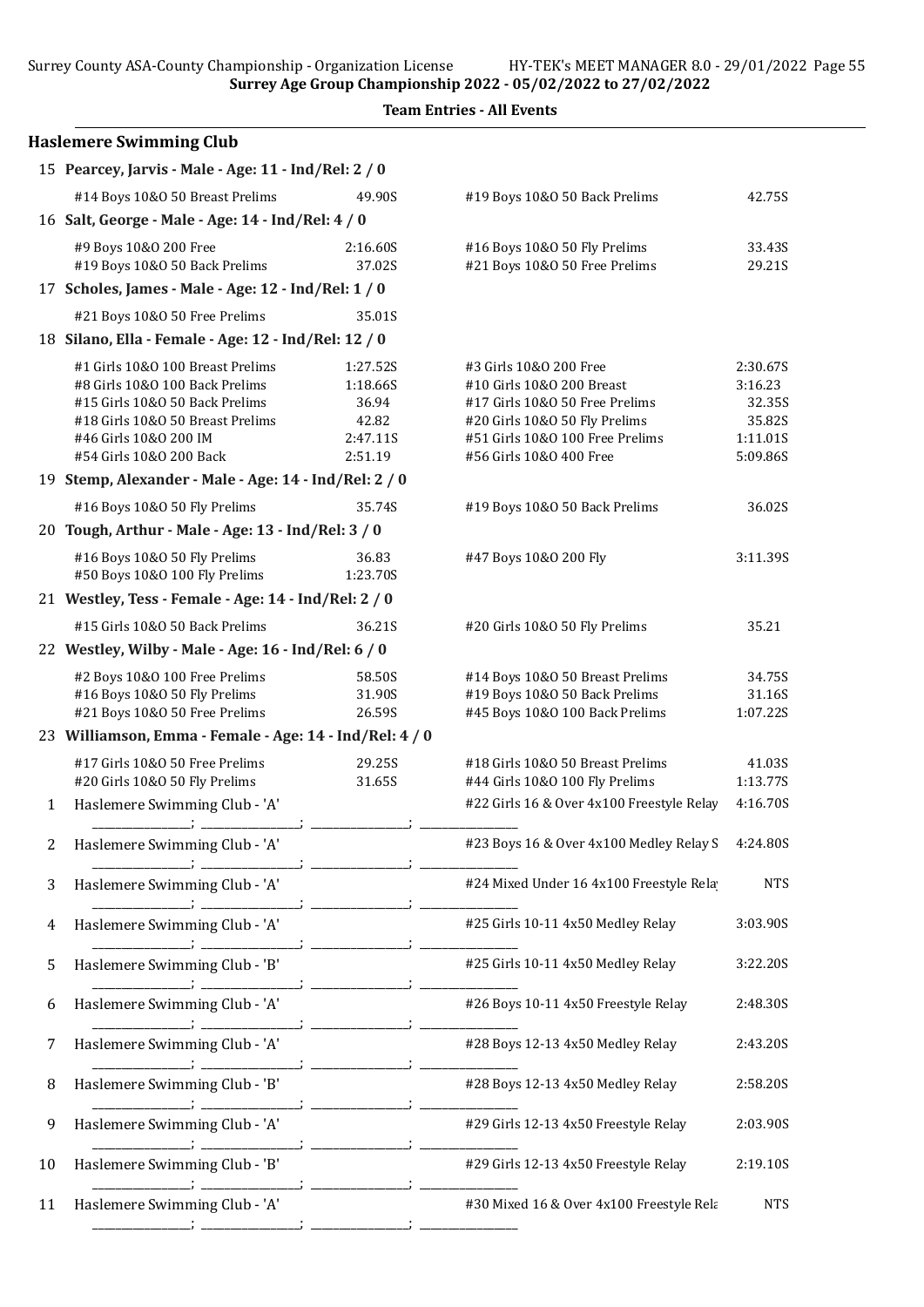|    | <b>Haslemere Swimming Club</b> |                                          |            |
|----|--------------------------------|------------------------------------------|------------|
| 12 | Haslemere Swimming Club - 'A'  | #31 Boys Under 16 4x100 Freestyle Relay  | 4:18.60S   |
| 13 | Haslemere Swimming Club - 'B'  | #31 Boys Under 16 4x100 Freestyle Relay  | 4:32.30S   |
| 14 | Haslemere Swimming Club - 'A'  | #32 Girls Under 16 4x100 Medley Relay Ju | 4:58.30S   |
| 15 | Haslemere Swimming Club - 'B'  | #32 Girls Under 16 4x100 Medley Relay Ju | 5:12.30S   |
| 16 | Haslemere Swimming Club - 'A'  | #33 Boys 16 & Over 4x100 Freestyle Relay | 3:51.20S   |
| 17 | Haslemere Swimming Club - 'A'  | #34 Girls 16 & Over 4x100 Medley Relay S | 4:47.90S   |
| 18 | Haslemere Swimming Club - 'A'  | #35 Mixed Under 16 4x100 Medley Relay    | 5:04.40S   |
| 19 | Haslemere Swimming Club - 'A'  | #36 Boys 10-11 4x50 Medley Relay         | 3:07.90S   |
| 20 | Haslemere Swimming Club - 'A'  | #37 Girls 10-11 4x50 Freestyle Relay     | 2:37.10S   |
| 21 | Haslemere Swimming Club - 'B'  | #37 Girls 10-11 4x50 Freestyle Relay     | 3:02.30S   |
| 22 | Haslemere Swimming Club - 'A'  | #39 Girls 12-13 4x50 Medley Relay        | 2:20.00S   |
| 23 | Haslemere Swimming Club - 'B'  | #39 Girls 12-13 4x50 Medley Relay        | 2:40.50S   |
| 24 | Haslemere Swimming Club - 'A'  | #40 Boys 12-13 4x50 Freestyle Relay      | 2:17.00S   |
| 25 | Haslemere Swimming Club - 'B'  | #40 Boys 12-13 4x50 Freestyle Relay      | 2:38.20S   |
| 26 | Haslemere Swimming Club - 'A'  | #41 Mixed 16 & Over 4x100 Medley Relay   | <b>NTS</b> |
| 27 | Haslemere Swimming Club - 'A'  | #42 Girls Under 16 4x100 Freestyle Relay | 4:26.60S   |
| 28 | Haslemere Swimming Club - 'B'  | #42 Girls Under 16 4x100 Freestyle Relay | 4:36.20S   |
| 29 | Haslemere Swimming Club - 'A'  | #43 Boys Under 16 4x100 Medley Relay Ju  | 4:54.70S   |
| 30 | Haslemere Swimming Club - 'B'  | #43 Boys Under 16 4x100 Medley Relay Ju  | 5:12.90S   |
|    |                                |                                          |            |

Haslemere Swimming Club Total Individual Entries: 97 - Total Relays: 30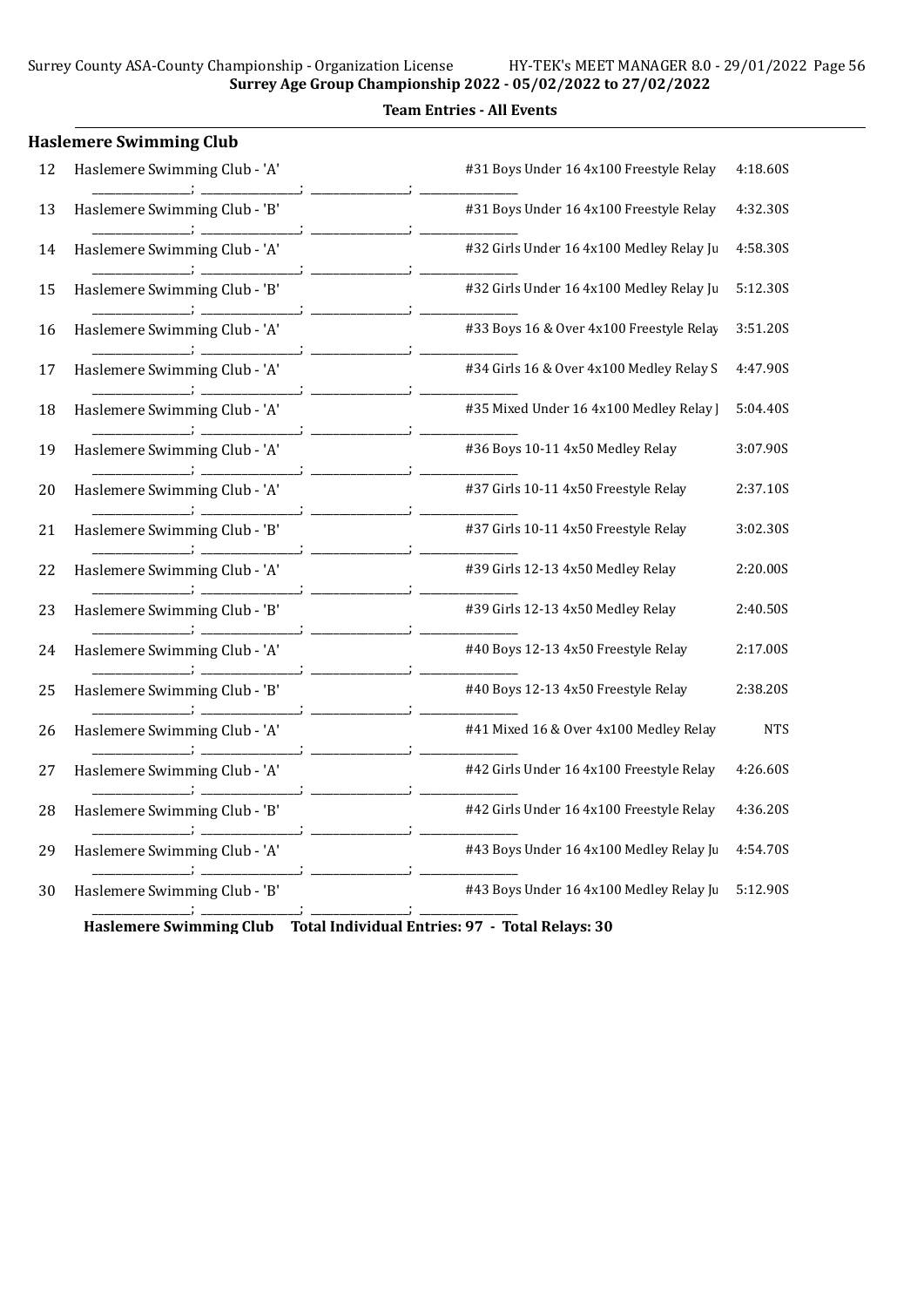#### Team Entries - All Events

### Kingston Royals SC

| 1 Antonelli, Matteo - Male - Age: 14 - Ind/Rel: 8 / 0                                         |                  |                                  |           |
|-----------------------------------------------------------------------------------------------|------------------|----------------------------------|-----------|
| #2 Boys 10&0 100 Free Prelims                                                                 | 1:01.66S         | #9 Boys 10&O 200 Free            | 2:13.51S  |
| #11 Boys 10&0 200 Back                                                                        | 2:27.71S         | #13 Boys 10&0 400 Free           | 4:37.64S  |
| #19 Boys 10&0 50 Back Prelims                                                                 | 32.58S           | #21 Boys 10&0 50 Free Prelims    | 28.285    |
| #45 Boys 10&0 100 Back Prelims<br>2 Antonelli, Michelangelo - Male - Age: 13 - Ind/Rel: 1 / 0 | 1:08.40S         | #52 Boys 10&0 200 IM             | 2:32.94S  |
|                                                                                               |                  |                                  |           |
| #19 Boys 10&0 50 Back Prelims                                                                 | 38.66S           |                                  |           |
| 3 Bates, James - Male - Age: 11 - Ind/Rel: 3 / 0                                              |                  |                                  |           |
| #16 Boys 10&0 50 Fly Prelims<br>#21 Boys 10&0 50 Free Prelims                                 | 36.97S<br>34.63S | #19 Boys 10&0 50 Back Prelims    | 40.36S    |
| 4 Bates, Natalie - Female - Age: 14 - Ind/Rel: 1 / 0                                          |                  |                                  |           |
| #15 Girls 10&0 50 Back Prelims                                                                | 35.67S           |                                  |           |
| 5 Buchbinder, Janik - Male - Age: 14 - Ind/Rel: 2 / 0                                         |                  |                                  |           |
| #14 Boys 10&0 50 Breast Prelims                                                               | 41.36S           | #19 Boys 10&0 50 Back Prelims    | 37.21S    |
| 6 Buchbinder, Jonas - Male - Age: 15 - Ind/Rel: 10 / 0                                        |                  |                                  |           |
| #4 Boys 10&0 200 Breast                                                                       | 2:50.41S         | #7 Boys 10&0 100 Breast Prelims  | 1:19.60S  |
| #11 Boys 10&0 200 Back                                                                        | 2:30.35S         | #14 Boys 10&0 50 Breast Prelims  | 37.42S    |
| #16 Boys 10&0 50 Fly Prelims                                                                  | 32.48S           | #19 Boys 10&0 50 Back Prelims    | 33.16S    |
| #21 Boys 10&0 50 Free Prelims                                                                 | 28.91S           | #45 Boys 10&0 100 Back Prelims   | 1:10.05S  |
| #48 Boys 12&0 400 IM                                                                          | 5:25.00S         | #55 Boys 12&0 800 Free           | 9:55.48S  |
| 7 Burgin Widmer, Orlando - Male - Age: 15 - Ind/Rel: 2 / 0                                    |                  |                                  |           |
| #16 Boys 10&0 50 Fly Prelims                                                                  | 32.55S           | #19 Boys 10&0 50 Back Prelims    | 34.45S    |
| 8 Carroll, Jack - Male - Age: 14 - Ind/Rel: 2 / 0                                             |                  |                                  |           |
| #14 Boys 10&0 50 Breast Prelims                                                               | 40.13S           | #19 Boys 10&0 50 Back Prelims    | 36.12S    |
| 9 Chang, Finnian - Male - Age: 16 - Ind/Rel: 1 / 0                                            |                  |                                  |           |
| #21 Boys 10&0 50 Free Prelims                                                                 | 28.08S           |                                  |           |
| 10 Ciais, Xavier - Male - Age: 13 - Ind/Rel: 6 / 0                                            |                  |                                  |           |
| #14 Boys 10&0 50 Breast Prelims                                                               | 42.95S           | #16 Boys 10&0 50 Fly Prelims     | 33.49S    |
| #19 Boys 10&0 50 Back Prelims                                                                 | 37.78S           | #21 Boys 10&0 50 Free Prelims    | 31.42S    |
| #47 Boys 10&0 200 Fly                                                                         | 3:18.33S         | #50 Boys 10&0 100 Fly Prelims    | 1:17.17S  |
| 11 Cinpoes, Pip - Male - Age: 15 - Ind/Rel: 8 / 0                                             |                  |                                  |           |
| #2 Boys 10&0 100 Free Prelims                                                                 | 55.48S           | #6 Boys 12&0 1500 Free           | 16:54.36S |
| #9 Boys 10&0 200 Free                                                                         | 2:01.46S         | #13 Boys 10&0 400 Free           | 4:15.97S  |
| #47 Boys 10&0 200 Fly                                                                         | 2:27.01S         | #48 Boys 12&0 400 IM             | 4:56.08S  |
| #52 Boys 10&0 200 IM                                                                          | 2:18.91S         | #55 Boys 12&0 800 Free           | 8:51.71S  |
| 12 Clark, Molly - Female - Age: 17 - Ind/Rel: 4 / 0                                           |                  |                                  |           |
| #1 Girls 10&0 100 Breast Prelims                                                              | 1:17.07S         | #10 Girls 10&0 200 Breast        | 2:50.27S  |
| #18 Girls 10&0 50 Breast Prelims                                                              | 35.97S           | #20 Girls 10&O 50 Fly Prelims    | 32.13S    |
| 13 Figna, Ginny - Female - Age: 12 - Ind/Rel: 2 / 0                                           |                  |                                  |           |
| #17 Girls 10&0 50 Free Prelims                                                                | 34.10S           | #18 Girls 10&0 50 Breast Prelims | 46.88S    |
| 14 Fraser, Charlie - Male - Age: 11 - Ind/Rel: 2 / 0                                          |                  |                                  |           |
| #16 Boys 10&0 50 Fly Prelims                                                                  | 40.17S           | #21 Boys 10&0 50 Free Prelims    | 36.25S    |
| 15 Fraser, Rory - Male - Age: 12 - Ind/Rel: 4 / 0                                             |                  |                                  |           |
| #14 Boys 10&0 50 Breast Prelims                                                               | 46.91S           | #16 Boys 10&0 50 Fly Prelims     | 37.02S    |
| #19 Boys 10&0 50 Back Prelims                                                                 | 40.35S           | #21 Boys 10&0 50 Free Prelims    | 32.95S    |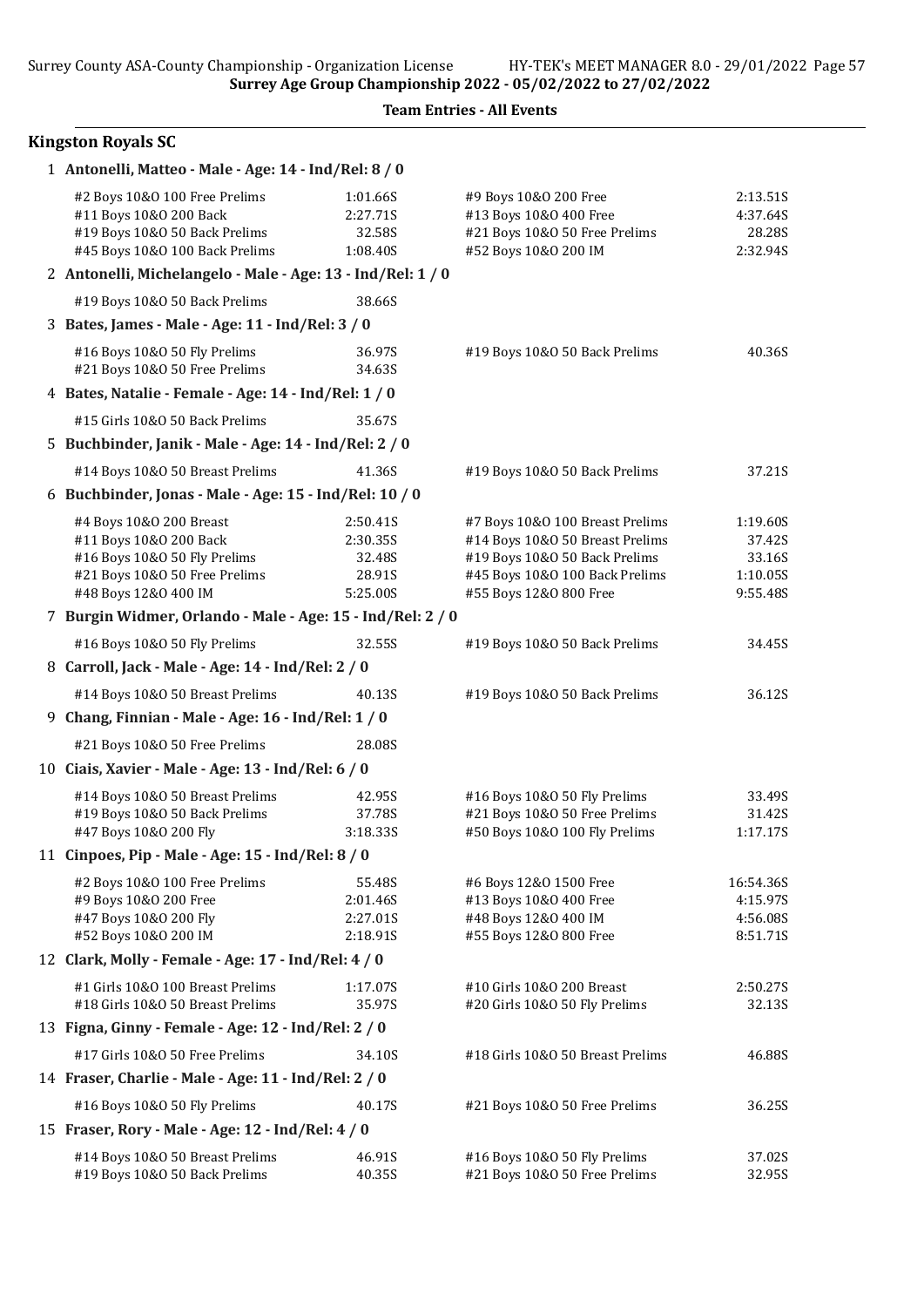#### Kingston Royals SC

| 16 Galbraith, Finn - Male - Age: 15 - Ind/Rel: 5 / 0                                                                    |                                          |                                                                                                     |                              |
|-------------------------------------------------------------------------------------------------------------------------|------------------------------------------|-----------------------------------------------------------------------------------------------------|------------------------------|
| #14 Boys 10&0 50 Breast Prelims<br>#19 Boys 10&0 50 Back Prelims<br>#48 Boys 12&0 400 IM                                | 37.05S<br>34.25S<br>5:39.69S             | #16 Boys 10&0 50 Fly Prelims<br>#21 Boys 10&0 50 Free Prelims                                       | 32.11S<br>28.58S             |
| 17 Guthalo, Maxim - Male - Age: 12 - Ind/Rel: 4 / 0                                                                     |                                          |                                                                                                     |                              |
| #14 Boys 10&0 50 Breast Prelims<br>#19 Boys 10&0 50 Back Prelims                                                        | 46.32S<br>41.74S                         | #16 Boys 10&0 50 Fly Prelims<br>#21 Boys 10&0 50 Free Prelims                                       | 40.44S<br>34.67S             |
| 18 Han, Nathan - Male - Age: 11 - Ind/Rel: 7 / 0                                                                        |                                          |                                                                                                     |                              |
| #2 Boys 10&0 100 Free Prelims<br>#9 Boys 10&0 200 Free<br>#16 Boys 10&0 50 Fly Prelims<br>#21 Boys 10&0 50 Free Prelims | 1:13.89S<br>2:39.48S<br>37.05S<br>34.11S | #7 Boys 10&0 100 Breast Prelims<br>#14 Boys 10&0 50 Breast Prelims<br>#19 Boys 10&0 50 Back Prelims | 1:43.46S<br>48.55S<br>41.27S |
| 19 Hill, Emma - Female - Age: 11 - Ind/Rel: 4 / 0                                                                       |                                          |                                                                                                     |                              |
| #1 Girls 10&0 100 Breast Prelims<br>#18 Girls 10&0 50 Breast Prelims                                                    | 1:39.81S<br>44.46S                       | #17 Girls 10&0 50 Free Prelims<br>#20 Girls 10&O 50 Fly Prelims                                     | 34.61S<br>38.59S             |
| 20 Joyce, Poppy - Female - Age: 14 - Ind/Rel: 1 / 0                                                                     |                                          |                                                                                                     |                              |
| #15 Girls 10&0 50 Back Prelims                                                                                          | 36.10S                                   |                                                                                                     |                              |
| 21 Keywood, James - Male - Age: 17 - Ind/Rel: 1 / 0                                                                     |                                          |                                                                                                     |                              |
| #21 Boys 10&0 50 Free Prelims                                                                                           | 28.24S                                   |                                                                                                     |                              |
| 22 Lacaze, Amaury - Male - Age: 14 - Ind/Rel: 1 / 0                                                                     |                                          |                                                                                                     |                              |
| #14 Boys 10&0 50 Breast Prelims                                                                                         | 38.87S                                   |                                                                                                     |                              |
| 23 Leon Soon, Poppy - Female - Age: 13 - Ind/Rel: 2 / 0                                                                 |                                          |                                                                                                     |                              |
| #15 Girls 10&0 50 Back Prelims                                                                                          | 37.33S                                   | #17 Girls 10&0 50 Free Prelims                                                                      | 32.55S                       |
| 24 Long, Charlotte - Female - Age: 16 - Ind/Rel: 5 / 0                                                                  |                                          |                                                                                                     |                              |
| #1 Girls 10&0 100 Breast Prelims<br>#17 Girls 10&0 50 Free Prelims<br>#20 Girls 10&O 50 Fly Prelims                     | 1:17.89S<br>28.52S<br>34.24              | #10 Girls 10&O 200 Breast<br>#18 Girls 10&0 50 Breast Prelims                                       | 2:53.72<br>35.29S            |
| 25 Malone, Ewan - Male - Age: 14 - Ind/Rel: 3 / 0                                                                       |                                          |                                                                                                     |                              |
| #14 Boys 10&0 50 Breast Prelims<br>#19 Boys 10&0 50 Back Prelims                                                        | 39.04S<br>36.28S                         | #16 Boys 10&0 50 Fly Prelims                                                                        | 35.62S                       |
| 26 Mccall, Chloe - Female - Age: 16 - Ind/Rel: 4 / 0                                                                    |                                          |                                                                                                     |                              |
| #44 Girls 10&0 100 Fly Prelims<br>#53 Girls 10&0 200 Fly                                                                | 1:05.48S<br>2:26.71S                     | #46 Girls 10&0 200 IM<br>#56 Girls 10&0 400 Free                                                    | 2:29.57S<br>4:41.13S         |
| 27 Mulcahy, Millie - Female - Age: 13 - Ind/Rel: 2 / 0                                                                  |                                          |                                                                                                     |                              |
| #15 Girls 10&0 50 Back Prelims                                                                                          | 37.73S                                   | #17 Girls 10&0 50 Free Prelims                                                                      | 31.98S                       |
| 28 Pak, Jin-Soo - Male - Age: 14 - Ind/Rel: 1 / 0                                                                       |                                          |                                                                                                     |                              |
| #16 Boys 10&0 50 Fly Prelims                                                                                            | 35.95S                                   |                                                                                                     |                              |
| 29 Pool, Noah - Male - Age: 13 - Ind/Rel: 6 / 0                                                                         |                                          |                                                                                                     |                              |
| #4 Boys 10&0 200 Breast<br>#14 Boys 10&0 50 Breast Prelims<br>#19 Boys 10&0 50 Back Prelims                             | 3:13.54S<br>41.00S<br>36.77S             | #7 Boys 10&0 100 Breast Prelims<br>#16 Boys 10&0 50 Fly Prelims<br>#21 Boys 10&0 50 Free Prelims    | 1:29.01S<br>38.33<br>31.74S  |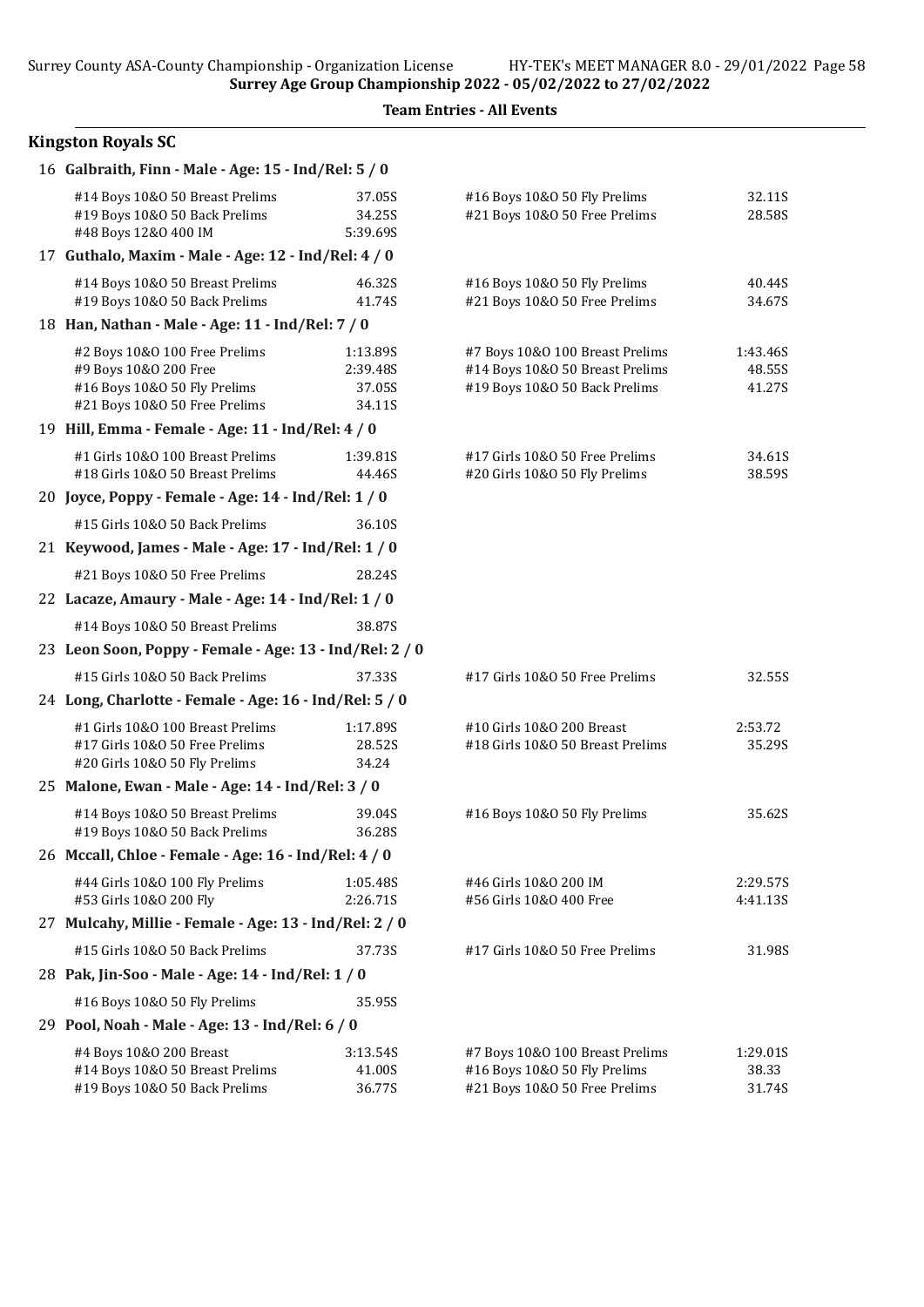### Kingston Royals SC

|   | 30 Robinson, Harry - Male - Age: 12 - Ind/Rel: 14 / 0                                                                                                                                            |                                                                  |                                                                                                                                                                     |                                                                  |
|---|--------------------------------------------------------------------------------------------------------------------------------------------------------------------------------------------------|------------------------------------------------------------------|---------------------------------------------------------------------------------------------------------------------------------------------------------------------|------------------------------------------------------------------|
|   | #2 Boys 10&0 100 Free Prelims<br>#7 Boys 10&0 100 Breast Prelims<br>#11 Boys 10&0 200 Back<br>#14 Boys 10&0 50 Breast Prelims<br>#19 Boys 10&0 50 Back Prelims<br>#45 Boys 10&0 100 Back Prelims | 1:07.17S<br>1:29.89S<br>2:40.22S<br>40.10S<br>34.45S<br>1:18.86S | #4 Boys 10&0 200 Breast<br>#9 Boys 10&0 200 Free<br>#13 Boys 10&0 400 Free<br>#16 Boys 10&0 50 Fly Prelims<br>#21 Boys 10&0 50 Free Prelims<br>#48 Boys 12&0 400 IM | 3:10.92S<br>2:30.035<br>4:57.89S<br>35.25S<br>30.54S<br>5:46.95S |
|   | #52 Boys 10&0 200 IM                                                                                                                                                                             | 2:45.72S                                                         | #55 Boys 12&0 800 Free                                                                                                                                              | 10:18.02S                                                        |
|   | 31 Robinson, Jack - Male - Age: 14 - Ind/Rel: 11 / 0                                                                                                                                             |                                                                  |                                                                                                                                                                     |                                                                  |
|   | #2 Boys 10&0 100 Free Prelims<br>#11 Boys 10&0 200 Back<br>#14 Boys 10&0 50 Breast Prelims<br>#19 Boys 10&0 50 Back Prelims<br>#45 Boys 10&0 100 Back Prelims<br>#55 Boys 12&0 800 Free          | 57.81S<br>2:24.09S<br>38.45S<br>31.00S<br>1:08.225<br>9:25.76S   | #9 Boys 10&O 200 Free<br>#13 Boys 10&0 400 Free<br>#16 Boys 10&0 50 Fly Prelims<br>#21 Boys 10&0 50 Free Prelims<br>#52 Boys 10&0 200 IM                            | 2:06.18S<br>4:28.88S<br>32.01S<br>25.68S<br>2:27.99S             |
|   | 32 Russell, Emilia - Female - Age: 12 - Ind/Rel: 11 / 0                                                                                                                                          |                                                                  |                                                                                                                                                                     |                                                                  |
|   | #3 Girls 10&0 200 Free<br>#15 Girls 10&0 50 Back Prelims<br>#18 Girls 10&0 50 Breast Prelims<br>#44 Girls 10&0 100 Fly Prelims<br>#51 Girls 10&0 100 Free Prelims<br>#56 Girls 10&0 400 Free     | 2:28.25S<br>36.08S<br>44.40S<br>1:26.95S<br>1:07.55S<br>5:25.56S | #8 Girls 10&0 100 Back Prelims<br>#17 Girls 10&0 50 Free Prelims<br>#20 Girls 10&O 50 Fly Prelims<br>#46 Girls 10&0 200 IM<br>#54 Girls 10&0 200 Back               | 1:20.21S<br>31.34S<br>36.36S<br>2:53.05S<br>2:49.18S             |
|   | 33 Samuel, Katherine - Female - Age: 13 - Ind/Rel: 3 / 0                                                                                                                                         |                                                                  |                                                                                                                                                                     |                                                                  |
|   | #15 Girls 10&0 50 Back Prelims<br>#20 Girls 10&O 50 Fly Prelims                                                                                                                                  | 37.39S<br>36.35S                                                 | #17 Girls 10&O 50 Free Prelims                                                                                                                                      | 32.25S                                                           |
|   | 34 Trevor, Caitlin - Female - Age: 19 - Ind/Rel: 5 / 0                                                                                                                                           |                                                                  |                                                                                                                                                                     |                                                                  |
|   | #1 Girls 10&0 100 Breast Prelims<br>#17 Girls 10&0 50 Free Prelims<br>#51 Girls 10&0 100 Free Prelims                                                                                            | 1:58.01S<br>41.74S<br>1:37.26                                    | #3 Girls 10&0 200 Free<br>#46 Girls 10&0 200 IM                                                                                                                     | 3:41.31<br>4:18.93                                               |
|   | 35 Umotong, Daniel - Male - Age: 13 - Ind/Rel: 4 / 0                                                                                                                                             |                                                                  |                                                                                                                                                                     |                                                                  |
|   | #14 Boys 10&0 50 Breast Prelims<br>#21 Boys 10&0 50 Free Prelims                                                                                                                                 | 43.10S<br>31.35S                                                 | #19 Boys 10&0 50 Back Prelims<br>#45 Boys 10&0 100 Back Prelims                                                                                                     | 36.23S<br>1:18.97S                                               |
|   | 36 Wang, Jessica - Female - Age: 18 - Ind/Rel: 4 / 0                                                                                                                                             |                                                                  |                                                                                                                                                                     |                                                                  |
|   | #15 Girls 10&0 50 Back Prelims<br>#18 Girls 10&0 50 Breast Prelims                                                                                                                               | 32.80S<br>37.78S                                                 | #17 Girls 10&O 50 Free Prelims<br>#20 Girls 10&O 50 Fly Prelims                                                                                                     | 28.33S<br>30.74S                                                 |
|   | 37 Whelan, Eva - Female - Age: 11 - Ind/Rel: 1 / 0                                                                                                                                               |                                                                  |                                                                                                                                                                     |                                                                  |
|   | #20 Girls 10&O 50 Fly Prelims                                                                                                                                                                    | 38.33S                                                           |                                                                                                                                                                     |                                                                  |
|   | 38 Williams, Lucia - Female - Age: 11 - Ind/Rel: 3 / 0                                                                                                                                           |                                                                  |                                                                                                                                                                     |                                                                  |
|   | #1 Girls 10&0 100 Breast Prelims<br>#20 Girls 10&O 50 Fly Prelims                                                                                                                                | 1:37.87S<br>40.62S                                               | #18 Girls 10&0 50 Breast Prelims                                                                                                                                    | 44.65S                                                           |
|   | 39 Wright, Jessica - Female - Age: 13 - Ind/Rel: 1 / 0                                                                                                                                           |                                                                  |                                                                                                                                                                     |                                                                  |
|   | #18 Girls 10&0 50 Breast Prelims                                                                                                                                                                 | 41.28S                                                           |                                                                                                                                                                     |                                                                  |
|   | 40 Wright, Jonny - Male - Age: 18 - Ind/Rel: 1 / 0                                                                                                                                               |                                                                  |                                                                                                                                                                     |                                                                  |
|   | #50 Boys 10&0 100 Fly Prelims                                                                                                                                                                    | 1:03.09S                                                         |                                                                                                                                                                     |                                                                  |
| 1 | Kingston Royals SC - 'A'                                                                                                                                                                         |                                                                  | #25 Girls 10-11 4x50 Medley Relay                                                                                                                                   | NT                                                               |
| 2 | Kingston Royals SC - 'B'                                                                                                                                                                         |                                                                  | #25 Girls 10-11 4x50 Medley Relay                                                                                                                                   | NT                                                               |
| 3 | Kingston Royals SC - 'A'                                                                                                                                                                         |                                                                  | #26 Boys 10-11 4x50 Freestyle Relay                                                                                                                                 | NT                                                               |
|   |                                                                                                                                                                                                  |                                                                  |                                                                                                                                                                     |                                                                  |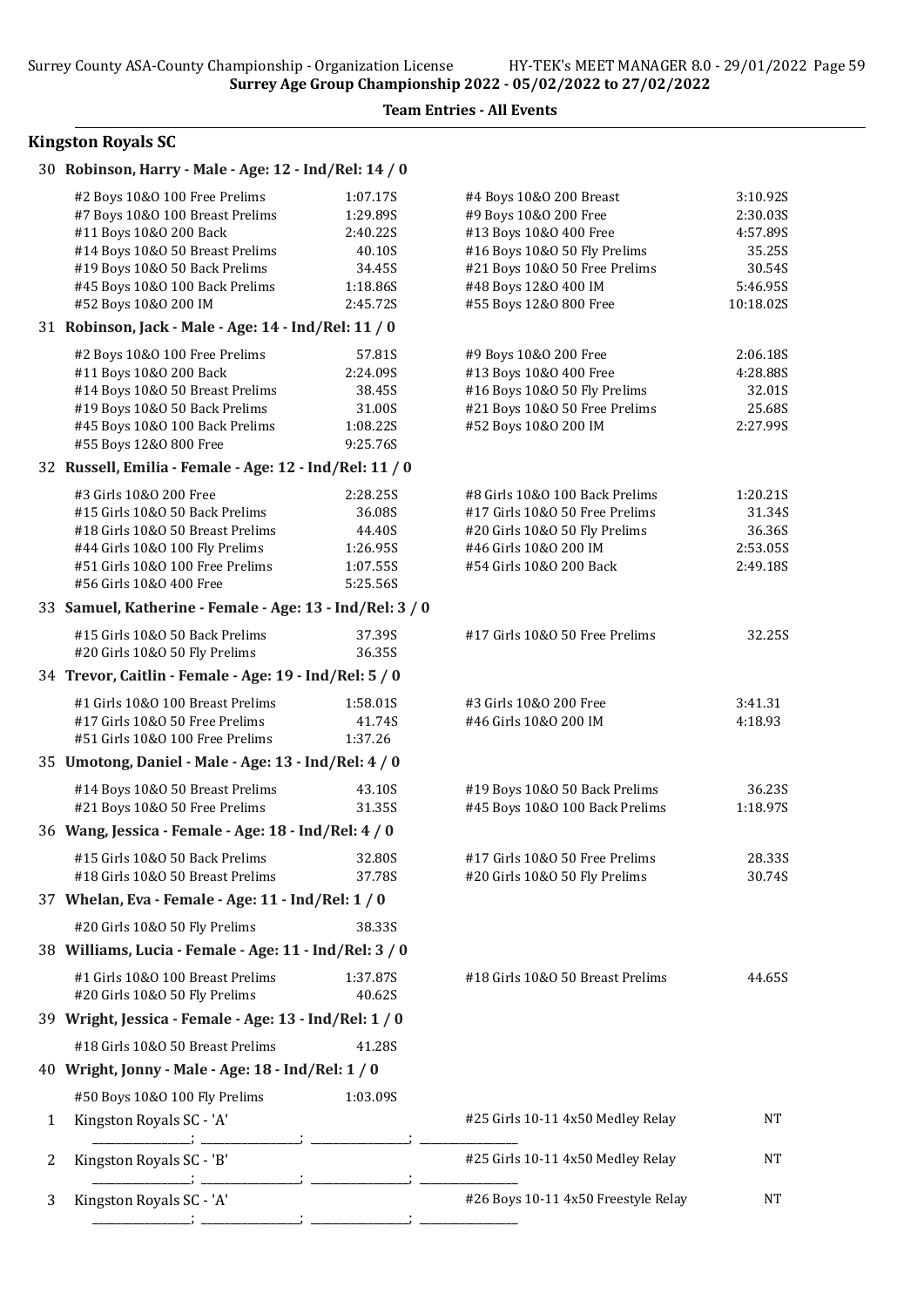#### Team Entries - All Events

|    | <b>Kingston Royals SC</b> |                                          |           |
|----|---------------------------|------------------------------------------|-----------|
| 4  | Kingston Royals SC - 'B'  | #26 Boys 10-11 4x50 Freestyle Relay      | NT        |
| 5  | Kingston Royals SC - 'A'  | #28 Boys 12-13 4x50 Medley Relay         | <b>NT</b> |
| 6  | Kingston Royals SC - 'B'  | #28 Boys 12-13 4x50 Medley Relay         | NT        |
| 7  | Kingston Royals SC - 'A'  | #29 Girls 12-13 4x50 Freestyle Relay     | NT        |
| 8  | Kingston Royals SC - 'B'  | #29 Girls 12-13 4x50 Freestyle Relay     | <b>NT</b> |
| 9  | Kingston Royals SC - 'A'  | #31 Boys Under 16 4x100 Freestyle Relay  | NT        |
| 10 | Kingston Royals SC - 'A'  | #32 Girls Under 16 4x100 Medley Relay Ju | $\rm{NT}$ |
| 11 | Kingston Royals SC - 'A'  | #36 Boys 10-11 4x50 Medley Relay         | <b>NT</b> |
| 12 | Kingston Royals SC - 'B'  | #36 Boys 10-11 4x50 Medley Relay         | NT        |
| 13 | Kingston Royals SC - 'A'  | #37 Girls 10-11 4x50 Freestyle Relay     | <b>NT</b> |
| 14 | Kingston Royals SC - 'B'  | #37 Girls 10-11 4x50 Freestyle Relay     | <b>NT</b> |
| 15 | Kingston Royals SC - 'A'  | #39 Girls 12-13 4x50 Medley Relay        | NT        |
| 16 | Kingston Royals SC - 'B'  | #39 Girls 12-13 4x50 Medley Relay        | NT        |
| 17 | Kingston Royals SC - 'A'  | #40 Boys 12-13 4x50 Freestyle Relay      | NT        |
| 18 | Kingston Royals SC - 'B'  | #40 Boys 12-13 4x50 Freestyle Relay      | NT        |
| 19 | Kingston Royals SC - 'A'  | #42 Girls Under 16 4x100 Freestyle Relay | NT        |
| 20 | Kingston Royals SC - 'A'  | #43 Boys Under 16 4x100 Medley Relay Ju  | <b>NT</b> |
|    |                           |                                          |           |

Kingston Royals SC Total Individual Entries: 160 - Total Relays: 20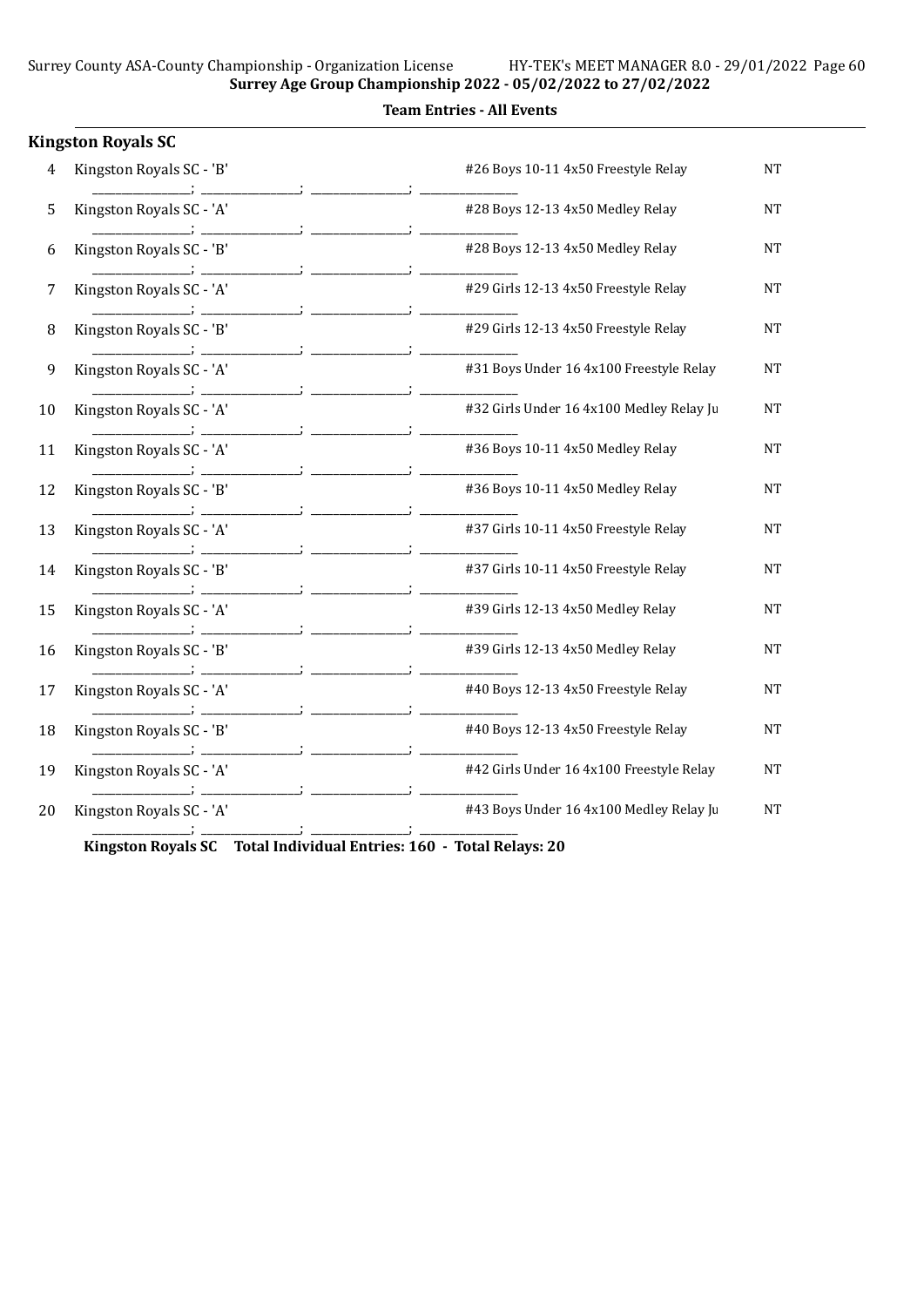|  | <b>Team Entries - All Events</b> |  |  |
|--|----------------------------------|--|--|
|--|----------------------------------|--|--|

# Leander SC

| 1 Andriulaityte, Ausrine - Female - Age: 16 - Ind/Rel: 1 / 0                              |                              |                                                                 |                      |
|-------------------------------------------------------------------------------------------|------------------------------|-----------------------------------------------------------------|----------------------|
| #18 Girls 10&0 50 Breast Prelims                                                          | 39.83S                       |                                                                 |                      |
| 2 Blythe, Mia - Female - Age: 14 - Ind/Rel: 4 / 0                                         |                              |                                                                 |                      |
| #15 Girls 10&0 50 Back Prelims<br>#18 Girls 10&0 50 Breast Prelims                        | 35.80S<br>40.44S             | #17 Girls 10&0 50 Free Prelims<br>#20 Girls 10&O 50 Fly Prelims | 30.46S<br>34.36S     |
| 3 Byatt, Thomas - Male - Age: 13 - Ind/Rel: 5 / 0                                         |                              |                                                                 |                      |
| #14 Boys 10&0 50 Breast Prelims<br>#19 Boys 10&0 50 Back Prelims<br>#47 Boys 10&0 200 Fly | 43.68S<br>38.47S<br>3:14.12S | #16 Boys 10&0 50 Fly Prelims<br>#21 Boys 10&0 50 Free Prelims   | 35.46S<br>32.44S     |
| 4 Cunniffe, Martha - Female - Age: 14 - Ind/Rel: 1 / 0                                    |                              |                                                                 |                      |
| #18 Girls 10&0 50 Breast Prelims                                                          | 39.77S                       |                                                                 |                      |
| 5 Dakin, Jimmy - Male - Age: 18 - Ind/Rel: 7 / 0                                          |                              |                                                                 |                      |
|                                                                                           |                              |                                                                 |                      |
| #2 Boys 10&0 100 Free Prelims<br>#6 Boys 12&0 1500 Free                                   | 54.80S<br>17:49.45S          | #4 Boys 10&0 200 Breast<br>#9 Boys 10&0 200 Free                | 2:41.84S<br>2:00.96S |
| #13 Boys 10&0 400 Free                                                                    | 4:24.19S                     | #48 Boys 12&0 400 IM                                            | 5:09.45S             |
| #55 Boys 12&0 800 Free                                                                    | 9:26.98S                     |                                                                 |                      |
| 6 English, Stanley - Male - Age: 13 - Ind/Rel: 1 / 0                                      |                              |                                                                 |                      |
| #14 Boys 10&0 50 Breast Prelims                                                           | 44.08S                       |                                                                 |                      |
| 7 Farnell, Oscar - Male - Age: 14 - Ind/Rel: 5 / 0                                        |                              |                                                                 |                      |
| #14 Boys 10&0 50 Breast Prelims                                                           | 39.17S                       | #16 Boys 10&0 50 Fly Prelims                                    | 31.24S               |
| #19 Boys 10&0 50 Back Prelims                                                             | 35.25S                       | #21 Boys 10&0 50 Free Prelims                                   | 29.90S               |
| #50 Boys 10&0 100 Fly Prelims                                                             | 1:11.80S                     |                                                                 |                      |
| 8 Fernandes, Eothain - Male - Age: 15 - Ind/Rel: 2 / 0                                    |                              |                                                                 |                      |
| #14 Boys 10&0 50 Breast Prelims                                                           | 37.17S                       | #16 Boys 10&0 50 Fly Prelims                                    | 31.59S               |
| 9 Findlay, Ben - Male - Age: 19 - Ind/Rel: 4 / 0                                          |                              |                                                                 |                      |
| #14 Boys 10&0 50 Breast Prelims                                                           | 34.35S                       | #16 Boys 10&0 50 Fly Prelims                                    | 28.48                |
| #19 Boys 10&0 50 Back Prelims                                                             | 30.24S                       | #21 Boys 10&0 50 Free Prelims                                   | 26.41S               |
| 10 Flood, Ryan - Male - Age: 14 - Ind/Rel: 6 / 0                                          |                              |                                                                 |                      |
| #4 Boys 10&0 200 Breast                                                                   | 2:54.19S                     | #7 Boys 10&0 100 Breast Prelims                                 | 1:18.96S             |
| #14 Boys 10&0 50 Breast Prelims                                                           | 37.07S                       | #16 Boys 10&0 50 Fly Prelims                                    | 34.87S               |
| #19 Boys 10&0 50 Back Prelims                                                             | 36.50S                       | #48 Boys 12&0 400 IM                                            | 5:48.14S             |
| 11 Garner, Amelia - Female - Age: 13 - Ind/Rel: 4 / 0                                     |                              |                                                                 |                      |
| #18 Girls 10&0 50 Breast Prelims                                                          | 41.73S<br>1:20.38S           | #20 Girls 10&O 50 Fly Prelims                                   | 34.97S               |
| #44 Girls 10&0 100 Fly Prelims<br>12 Garner, Bea - Female - Age: 16 - Ind/Rel: 6 / 0      |                              | #53 Girls 10&0 200 Fly                                          | 3:14.59S             |
|                                                                                           |                              |                                                                 |                      |
| #15 Girls 10&0 50 Back Prelims<br>#18 Girls 10&0 50 Breast Prelims                        | 34.49S<br>39.90S             | #17 Girls 10&0 50 Free Prelims<br>#20 Girls 10&O 50 Fly Prelims | 30.03S<br>31.90S     |
| #44 Girls 10&0 100 Fly Prelims                                                            | 1:10.36S                     | #53 Girls 10&0 200 Fly                                          | 2:41.35S             |
| 13 Goodbody, Charlie - Male - Age: 13 - Ind/Rel: 4 / 0                                    |                              |                                                                 |                      |
| #16 Boys 10&0 50 Fly Prelims                                                              | 36.68S                       | #19 Boys 10&0 50 Back Prelims                                   | 36.02S               |
| #21 Boys 10&0 50 Free Prelims                                                             | 30.20S                       | #45 Boys 10&0 100 Back Prelims                                  | 1:17.40S             |
| 14 Gubkin, Ivan - Male - Age: 13 - Ind/Rel: 2 / 0                                         |                              |                                                                 |                      |
| #14 Boys 10&0 50 Breast Prelims                                                           | 42.30S                       | #21 Boys 10&0 50 Free Prelims                                   | 31.63S               |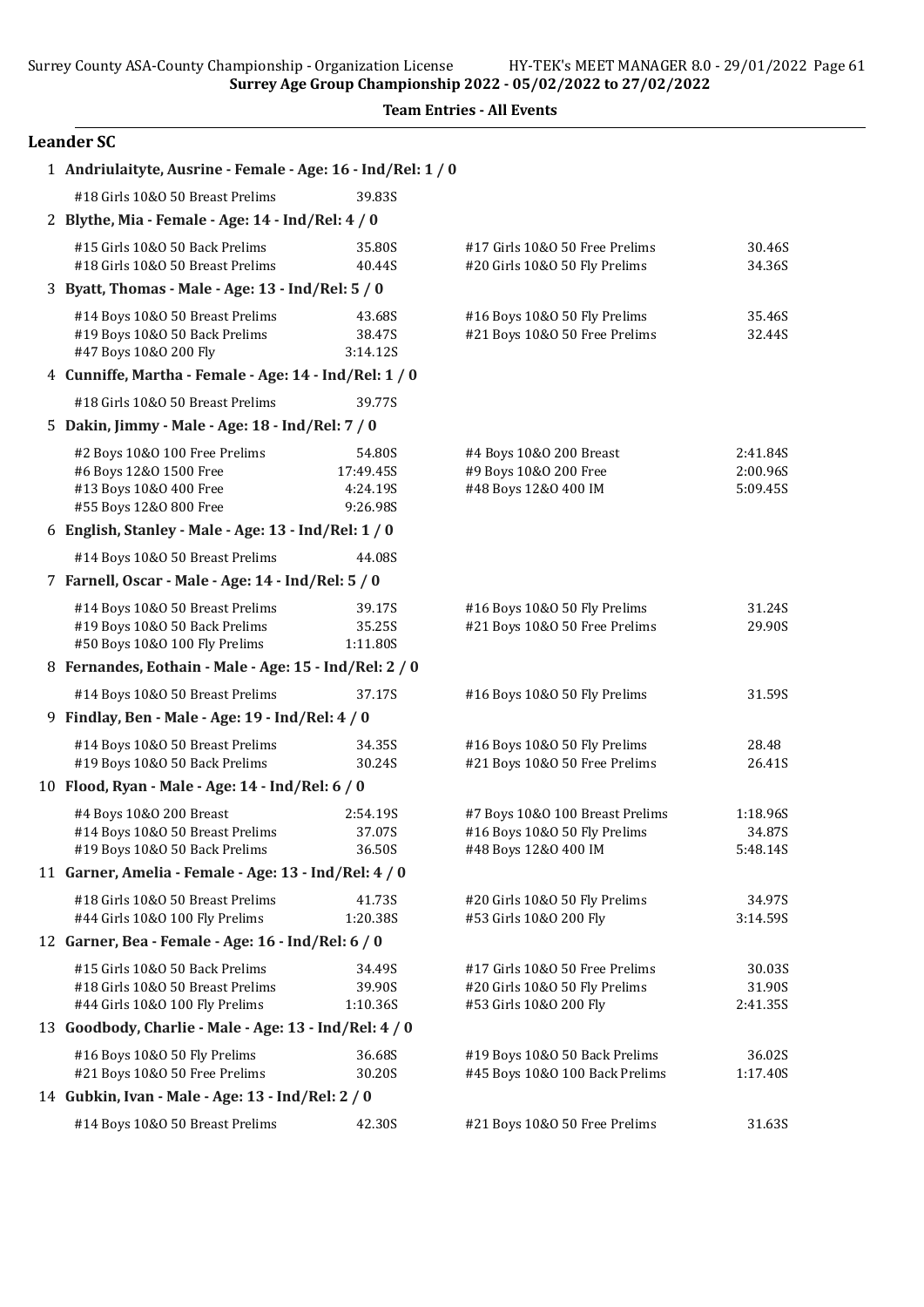# Leander SC

| 15 Jennings, Joe - Male - Age: 14 - Ind/Rel: 11 / 0                                                                                                                               |                                                                  |                                                                                                                                                                |                                                      |
|-----------------------------------------------------------------------------------------------------------------------------------------------------------------------------------|------------------------------------------------------------------|----------------------------------------------------------------------------------------------------------------------------------------------------------------|------------------------------------------------------|
| #2 Boys 10&0 100 Free Prelims<br>#7 Boys 10&0 100 Breast Prelims<br>#16 Boys 10&0 50 Fly Prelims<br>#21 Boys 10&0 50 Free Prelims<br>#48 Boys 12&0 400 IM<br>#52 Boys 10&0 200 IM | 1:02.22S<br>1:18.83S<br>31.45S<br>27.98S<br>5:34.37S<br>2:33.71S | #4 Boys 10&0 200 Breast<br>#14 Boys 10&0 50 Breast Prelims<br>#19 Boys 10&0 50 Back Prelims<br>#45 Boys 10&0 100 Back Prelims<br>#50 Boys 10&0 100 Fly Prelims | 2:52.01S<br>35.42S<br>32.18S<br>1:10.46S<br>1:12.51S |
| 16 Jerman, Tom - Male - Age: 18 - Ind/Rel: 4 / 0                                                                                                                                  |                                                                  |                                                                                                                                                                |                                                      |
| #14 Boys 10&0 50 Breast Prelims                                                                                                                                                   | 34.27S                                                           | #16 Boys 10&0 50 Fly Prelims                                                                                                                                   | 29.68                                                |
| #19 Boys 10&0 50 Back Prelims                                                                                                                                                     | 31.50S                                                           | #21 Boys 10&0 50 Free Prelims                                                                                                                                  | 25.28S                                               |
| 17 Lawrie, Alexander - Male - Age: 15 - Ind/Rel: 11 / 0                                                                                                                           |                                                                  |                                                                                                                                                                |                                                      |
| #2 Boys 10&0 100 Free Prelims                                                                                                                                                     | 58.26S                                                           | #9 Boys 10&0 200 Free                                                                                                                                          | 2:09.135                                             |
| #13 Boys 10&0 400 Free                                                                                                                                                            | 4:44.05S                                                         | #14 Boys 10&0 50 Breast Prelims                                                                                                                                | 35.34S                                               |
| #16 Boys 10&0 50 Fly Prelims                                                                                                                                                      | 27.68S                                                           | #19 Boys 10&0 50 Back Prelims                                                                                                                                  | 31.01S                                               |
| #21 Boys 10&0 50 Free Prelims                                                                                                                                                     | 26.41S                                                           | #47 Boys 10&0 200 Fly                                                                                                                                          | 2:22.48S                                             |
| #48 Boys 12&0 400 IM                                                                                                                                                              | 5:24.27S                                                         | #50 Boys 10&0 100 Fly Prelims                                                                                                                                  | 1:02.44S                                             |
| #52 Boys 10&0 200 IM                                                                                                                                                              | 2:25.89S                                                         |                                                                                                                                                                |                                                      |
| 18 Lespiau-Curial, Adrien - Male - Age: 15 - Ind/Rel: 12 / 0                                                                                                                      |                                                                  |                                                                                                                                                                |                                                      |
| #2 Boys 10&0 100 Free Prelims                                                                                                                                                     | 59.60S                                                           | #4 Boys 10&0 200 Breast                                                                                                                                        | 2:46.03S                                             |
| #7 Boys 10&0 100 Breast Prelims                                                                                                                                                   | 1:13.78S                                                         | #13 Boys 10&0 400 Free                                                                                                                                         | 4:44.35S                                             |
| #14 Boys 10&0 50 Breast Prelims                                                                                                                                                   | 31.66S                                                           | #16 Boys 10&0 50 Fly Prelims                                                                                                                                   | 28.71S                                               |
| #19 Boys 10&0 50 Back Prelims                                                                                                                                                     | 33.20S                                                           | #21 Boys 10&0 50 Free Prelims                                                                                                                                  | 27.24S                                               |
| #47 Boys 10&0 200 Fly                                                                                                                                                             | 2:34.96S                                                         | #48 Boys 12&0 400 IM                                                                                                                                           | 5:25.37S                                             |
| #50 Boys 10&0 100 Fly Prelims                                                                                                                                                     | 1:04.58S                                                         | #52 Boys 10&0 200 IM                                                                                                                                           | 2:30.90S                                             |
| 19 Mason, Jacob - Male - Age: 23 - Ind/Rel: 2 / 0                                                                                                                                 |                                                                  |                                                                                                                                                                |                                                      |
| #4 Boys 10&0 200 Breast                                                                                                                                                           | 2:46.66S                                                         | #14 Boys 10&0 50 Breast Prelims                                                                                                                                | 33.45S                                               |
| 20 McArdle, Kiera - Female - Age: 18 - Ind/Rel: 6 / 0                                                                                                                             |                                                                  |                                                                                                                                                                |                                                      |
| #8 Girls 10&0 100 Back Prelims                                                                                                                                                    | 1:07.00S                                                         | #15 Girls 10&0 50 Back Prelims                                                                                                                                 | 30.94S                                               |
| #17 Girls 10&0 50 Free Prelims                                                                                                                                                    | 28.59S                                                           | #18 Girls 10&0 50 Breast Prelims                                                                                                                               | 38.50S                                               |
| #20 Girls 10&O 50 Fly Prelims                                                                                                                                                     | 31.65S                                                           | #54 Girls 10&0 200 Back                                                                                                                                        | 2:27.09S                                             |
| 21 Myers, Lachlan - Male - Age: 15 - Ind/Rel: 7 / 0                                                                                                                               |                                                                  |                                                                                                                                                                |                                                      |
| #4 Boys 10&0 200 Breast                                                                                                                                                           | 2:51.39S                                                         | #7 Boys 10&0 100 Breast Prelims                                                                                                                                | 1:18.00S                                             |
| #14 Boys 10&0 50 Breast Prelims                                                                                                                                                   | 32.86S                                                           | #16 Boys 10&0 50 Fly Prelims                                                                                                                                   | 29.96S                                               |
| #19 Boys 10&0 50 Back Prelims                                                                                                                                                     | 31.69S                                                           | #21 Boys 10&0 50 Free Prelims                                                                                                                                  | 27.26S                                               |
| #45 Boys 10&0 100 Back Prelims                                                                                                                                                    | 1:09.20S                                                         |                                                                                                                                                                |                                                      |
| 22 Nogueira, Victor - Male - Age: 15 - Ind/Rel: 3 / 0                                                                                                                             |                                                                  |                                                                                                                                                                |                                                      |
| #16 Boys 10&0 50 Fly Prelims                                                                                                                                                      | 31.98S                                                           | #19 Boys 10&0 50 Back Prelims                                                                                                                                  | 33.64S                                               |
| #21 Boys 10&0 50 Free Prelims                                                                                                                                                     | 28.46S                                                           |                                                                                                                                                                |                                                      |
| 23 Nogueira, William - Male - Age: 15 - Ind/Rel: 1 / 0                                                                                                                            |                                                                  |                                                                                                                                                                |                                                      |
| #19 Boys 10&0 50 Back Prelims                                                                                                                                                     | 34.08S                                                           |                                                                                                                                                                |                                                      |
| 24 Osborne, Archie - Male - Age: 14 - Ind/Rel: 3 / 0                                                                                                                              |                                                                  |                                                                                                                                                                |                                                      |
| #16 Boys 10&0 50 Fly Prelims<br>#21 Boys 10&0 50 Free Prelims                                                                                                                     | 31.29S<br>28.89S                                                 | #19 Boys 10&0 50 Back Prelims                                                                                                                                  | 34.14S                                               |
| 25 Serrant, Nina - Female - Age: 14 - Ind/Rel: 1 / 0                                                                                                                              |                                                                  |                                                                                                                                                                |                                                      |
| #18 Girls 10&0 50 Breast Prelims                                                                                                                                                  | 40.21S                                                           |                                                                                                                                                                |                                                      |
| 26 Thomas, Sonny - Male - Age: 16 - Ind/Rel: 7 / 0                                                                                                                                |                                                                  |                                                                                                                                                                |                                                      |
| #2 Boys 10&0 100 Free Prelims                                                                                                                                                     | 57.43S                                                           | #6 Boys 12&0 1500 Free                                                                                                                                         | 17:52.97S                                            |
| #9 Boys 10&0 200 Free                                                                                                                                                             | 2:04.41S                                                         | #13 Boys 10&0 400 Free                                                                                                                                         | 4:25.15S                                             |
| #16 Boys 10&0 50 Fly Prelims                                                                                                                                                      | 29.26S                                                           | #21 Boys 10&0 50 Free Prelims                                                                                                                                  | 26.59S                                               |
| #50 Boys 10&0 100 Fly Prelims                                                                                                                                                     | 1:06.11                                                          |                                                                                                                                                                |                                                      |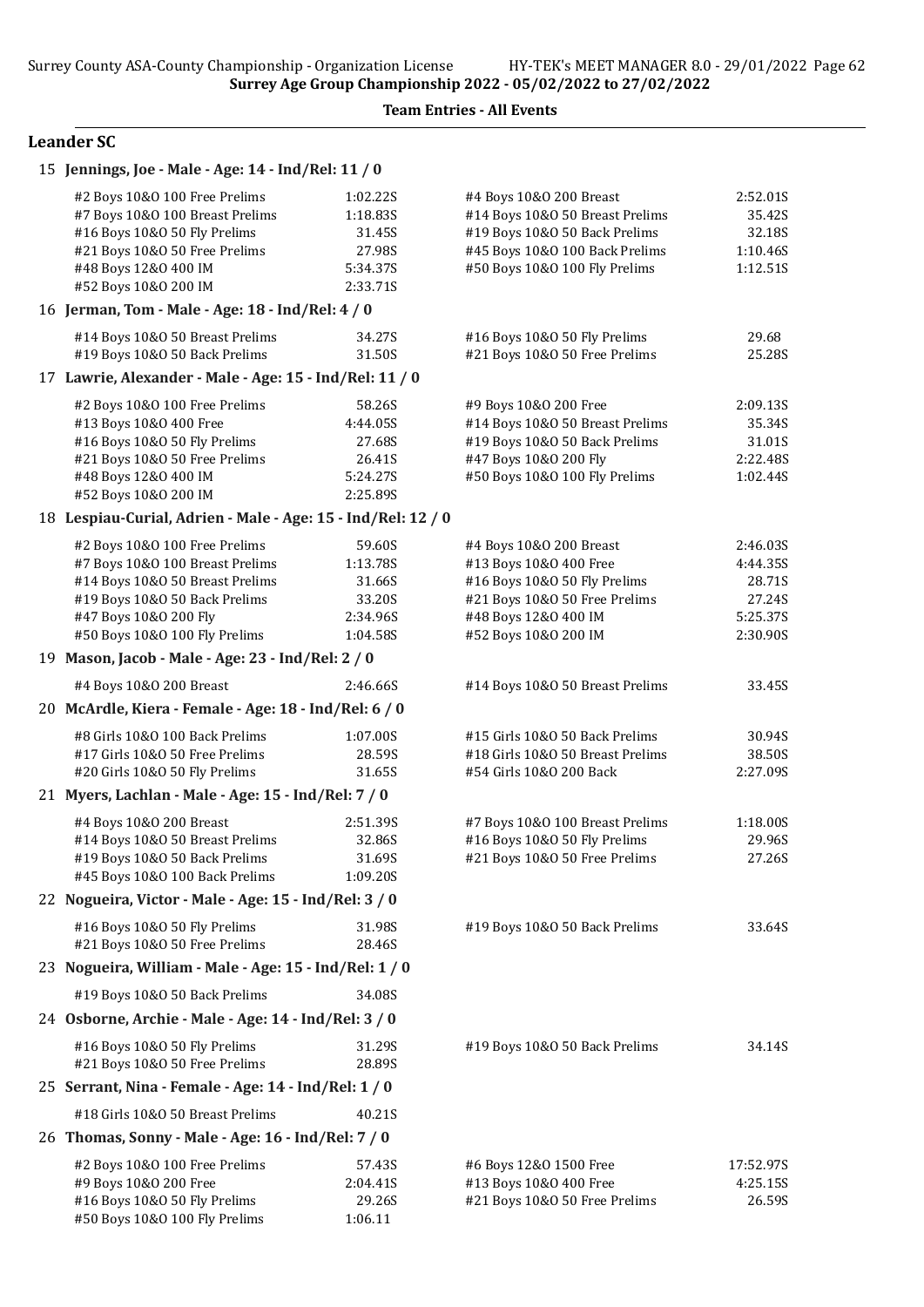Surrey County ASA-County Championship - Organization License HY-TEK's MEET MANAGER 8.0 - 29/01/2022 Page 63 Surrey Age Group Championship 2022 - 05/02/2022 to 27/02/2022

### Team Entries - All Events

### Leander SC

| 27 | To, Jessica - Female - Age: 16 - Ind/Rel: 5 / 0                                                    |                                |                                                                 |                  |
|----|----------------------------------------------------------------------------------------------------|--------------------------------|-----------------------------------------------------------------|------------------|
|    | #8 Girls 10&0 100 Back Prelims<br>#17 Girls 10&O 50 Free Prelims<br>#44 Girls 10&0 100 Fly Prelims | 1:10.32S<br>29.40S<br>1:08.96S | #15 Girls 10&0 50 Back Prelims<br>#20 Girls 10&O 50 Fly Prelims | 33.71S<br>31.59S |
| 1  | Leander SC - 'A'                                                                                   |                                | #22 Girls 16 & Over 4x100 Freestyle Relay                       | 4:19.16          |
| 2  | Leander SC - 'A'                                                                                   |                                | #23 Boys 16 & Over 4x100 Medley Relay S                         | 4:23.59          |
| 3  | Leander SC - 'A'                                                                                   |                                | #24 Mixed Under 16 4x100 Freestyle Rela                         | 4:11.92          |
| 4  | Leander SC - 'B'                                                                                   |                                | #24 Mixed Under 16 4x100 Freestyle Rela                         | 4:21.78          |
| 5  | Leander SC - 'A'                                                                                   |                                | #25 Girls 10-11 4x50 Medley Relay                               | 3:12.67S         |
| 6  | Leander SC - 'A'                                                                                   |                                | #26 Boys 10-11 4x50 Freestyle Relay                             | <b>NT</b>        |
| 7  | Leander SC - 'A'                                                                                   |                                | #27 Girls 4x200 Freestyle Relay                                 | 9:36.13          |
| 8  | Leander SC - 'B'                                                                                   |                                | #27 Girls 4x200 Freestyle Relay                                 | 10:01.45         |
| 9  | Leander SC - 'A'                                                                                   |                                | #28 Boys 12-13 4x50 Medley Relay                                | 2:27.19          |
| 10 | Leander SC - 'B'                                                                                   |                                | #28 Boys 12-13 4x50 Medley Relay                                | 2:55.57          |
| 11 | Leander SC - 'A'                                                                                   |                                | #29 Girls 12-13 4x50 Freestyle Relay                            | 2:17.06          |
| 12 | Leander SC - 'B'                                                                                   |                                | #29 Girls 12-13 4x50 Freestyle Relay                            | 2:25.45          |
| 13 | Leander SC - 'A'                                                                                   |                                | #30 Mixed 16 & Over 4x100 Freestyle Rela                        | 4:00.65          |
| 14 | Leander SC - 'B'                                                                                   |                                | #30 Mixed 16 & Over 4x100 Freestyle Rela                        | 4:08.89          |
| 15 | Leander SC - 'A'                                                                                   |                                | #31 Boys Under 16 4x100 Freestyle Relay                         | 4:01.27          |
| 16 | Leander SC - B                                                                                     |                                | #31 Boys Under 16 4x100 Freestyle Relay                         | 4:20.33          |
| 17 | Leander SC - 'A'                                                                                   |                                | #32 Girls Under 16 4x100 Medley Relay Ju                        | 5:12.63S         |
| 18 | Leander SC - 'B'                                                                                   |                                | #32 Girls Under 16 4x100 Medley Relay Ju                        | 5:20.44S         |
| 19 | Leander SC - 'A'                                                                                   |                                | #33 Boys 16 & Over 4x100 Freestyle Relay                        | 3:46.44          |
| 20 | Leander SC - 'A'                                                                                   |                                | #34 Girls 16 & Over 4x100 Medley Relay S                        | 4:47.95          |
| 21 | Leander SC - 'A'                                                                                   |                                | #35 Mixed Under 16 4x100 Medley Relay                           | 4:39.50S         |
| 22 | Leander SC - 'B'                                                                                   |                                | #35 Mixed Under 16 4x100 Medley Relay ]                         | 4:57.73S         |
| 23 | Leander SC - 'A'                                                                                   |                                | #36 Boys 10-11 4x50 Medley Relay                                | 2:29.03          |
| 24 | Leander SC - 'A'                                                                                   |                                | #37 Girls 10-11 4x50 Freestyle Relay                            | 2:44.41S         |
| 25 | Leander SC - 'A'                                                                                   |                                | #38 Boys 4x200 Freestyle Relay                                  | 8:46.03          |

\_\_\_\_\_\_\_\_\_\_\_\_\_\_\_\_\_; \_\_\_\_\_\_\_\_\_\_\_\_\_\_\_\_\_; \_\_\_\_\_\_\_\_\_\_\_\_\_\_\_\_\_; \_\_\_\_\_\_\_\_\_\_\_\_\_\_\_\_\_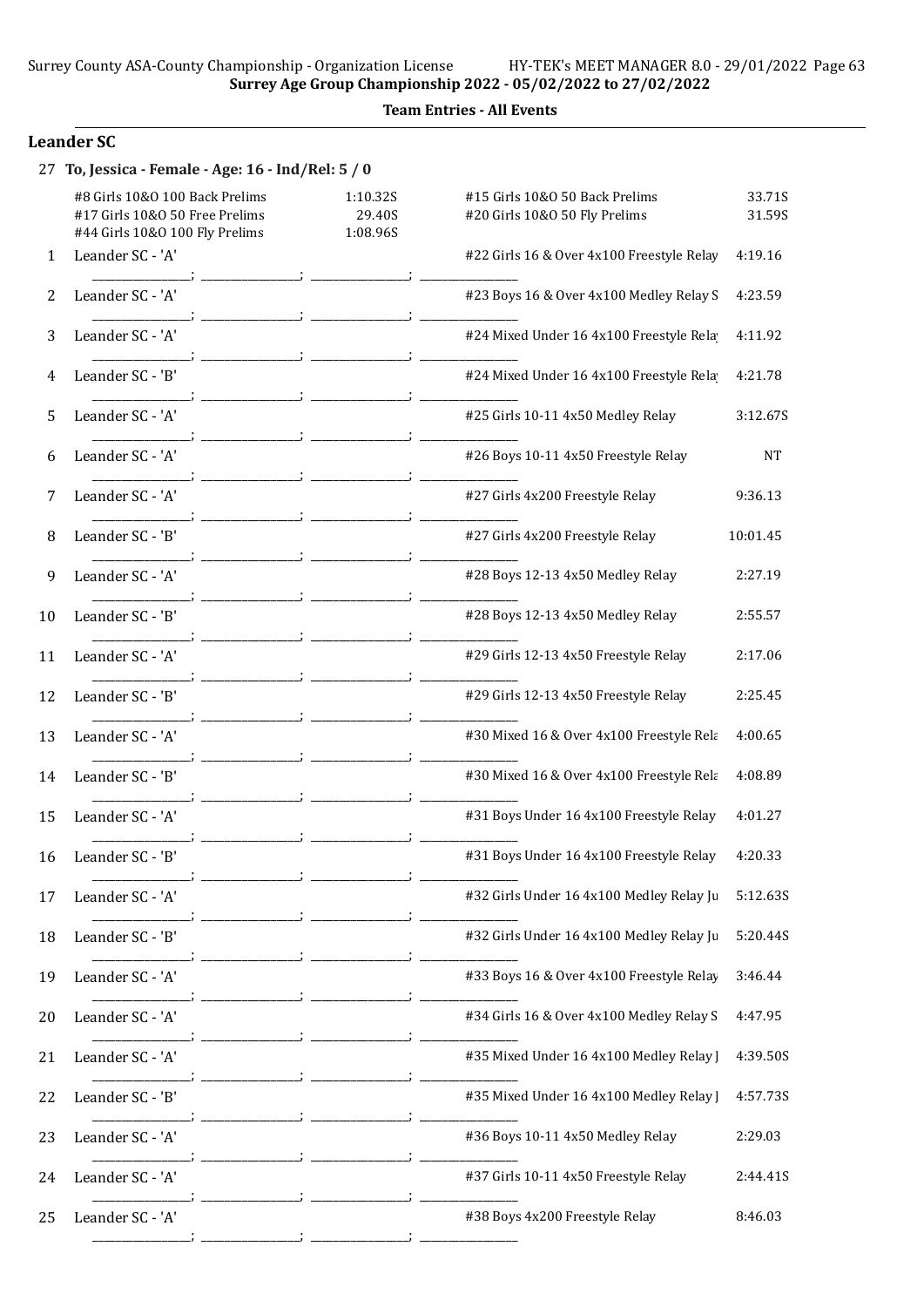#### Team Entries - All Events

|    | <b>Leander SC</b> |                                          |          |
|----|-------------------|------------------------------------------|----------|
| 26 | Leander SC - 'B'  | #38 Boys 4x200 Freestyle Relay           | 9:24.41  |
| 27 | Leander SC - 'A'  | #39 Girls 12-13 4x50 Medley Relay        | 2:33.79  |
| 28 | Leander SC - 'B'  | #39 Girls 12-13 4x50 Medley Relay        | 2:45.90  |
| 29 | Leander SC - 'A'  | #40 Boys 12-13 4x50 Freestyle Relay      | 2:08.50  |
| 30 | Leander SC - 'B'  | #40 Boys 12-13 4x50 Freestyle Relay      | 2:34.31  |
| 31 | Leander SC - 'A'  | #41 Mixed 16 & Over 4x100 Medley Relay   | 4:28.00S |
| 32 | Leander SC - 'B'  | #41 Mixed 16 & Over 4x100 Medley Relay   | 4:40.15S |
| 33 | Leander SC - 'A'  | #42 Girls Under 16 4x100 Freestyle Relay | 4:29.83  |
| 34 | Leander SC - 'B'  | #42 Girls Under 16 4x100 Freestyle Relay | 4:42.32  |
| 35 | Leander SC - 'A'  | #43 Boys Under 16 4x100 Medley Relay Ju  | 4:27.64  |
| 36 | Leander SC - 'B'  | #43 Boys Under 16 4x100 Medley Relay Ju  | 4:48.57  |
|    |                   | $\mathbf{r}$<br>$\sim$                   |          |

Leander SC Total Individual Entries: 125 - Total Relays: 36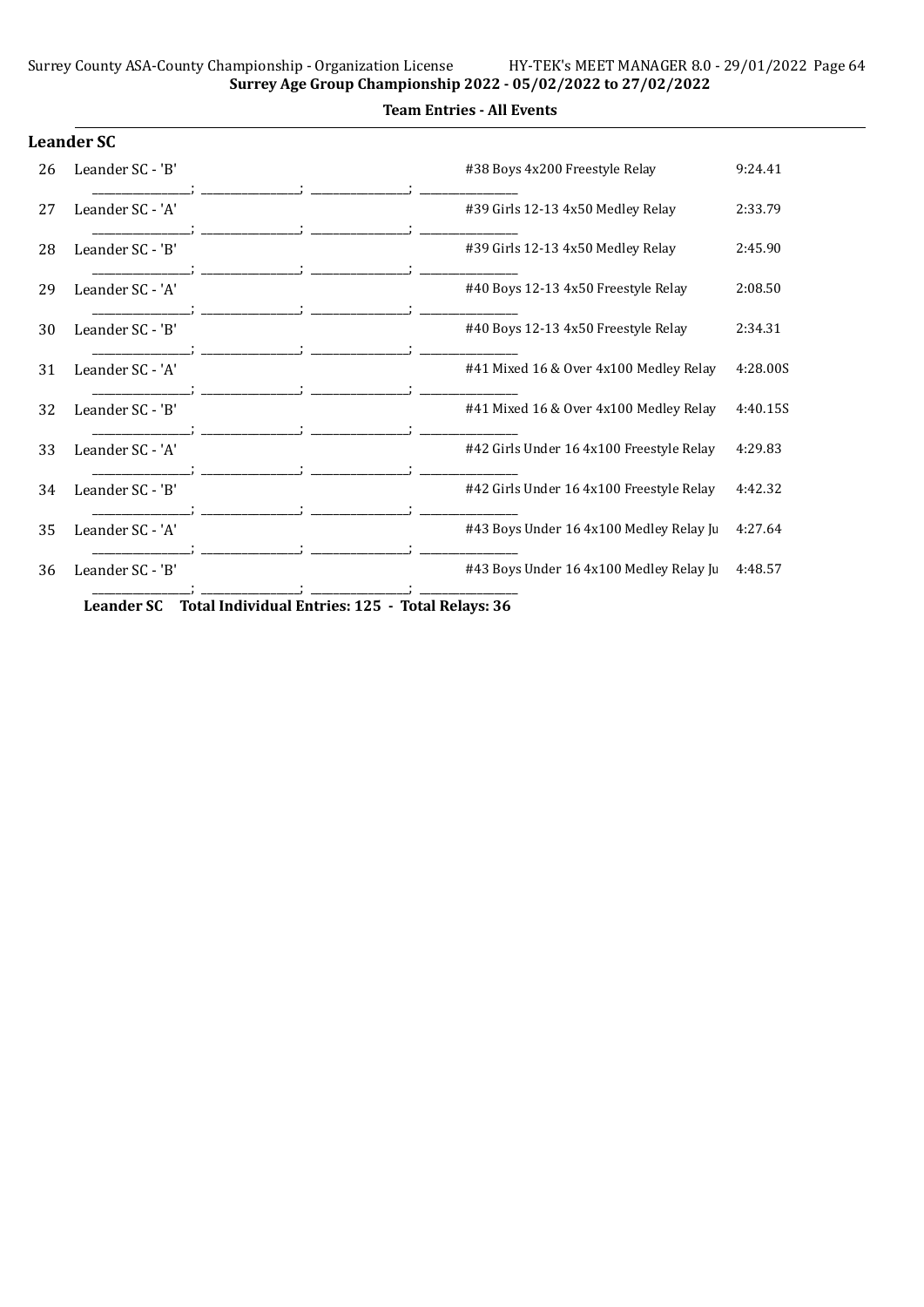#### Team Entries - All Events

| 1 Barras, Lauren - Female - Age: 16 - Ind/Rel: 7 / 0            |           |                                 |           |  |  |  |
|-----------------------------------------------------------------|-----------|---------------------------------|-----------|--|--|--|
| #3 Girls 10&0 200 Free                                          | 2:10.53S  | #17 Girls 10&0 50 Free Prelims  | 27.80S    |  |  |  |
| #20 Girls 10&O 50 Fly Prelims                                   | 30.52S    | #44 Girls 10&0 100 Fly Prelims  | 1:05.94S  |  |  |  |
| #46 Girls 10&0 200 IM                                           | 2:31.34S  | #51 Girls 10&0 100 Free Prelims | 1:00.20S  |  |  |  |
| #53 Girls 10&0 200 Fly                                          | 2:23.67S  |                                 |           |  |  |  |
| 2 Bennett, Jessica - Female - Age: 18 - Ind/Rel: 6 / 0          |           |                                 |           |  |  |  |
| #1 Girls 10&0 100 Breast Prelims                                | 1:17.65S  | #10 Girls 10&0 200 Breast       | 2:46.28S  |  |  |  |
| #15 Girls 10&0 50 Back Prelims                                  | 34.11S    | #17 Girls 10&0 50 Free Prelims  | 29.17S    |  |  |  |
| #18 Girls 10&0 50 Breast Prelims                                | 35.40S    | #20 Girls 10&O 50 Fly Prelims   | 32.71S    |  |  |  |
| 3 Bourne-Waterhouse, Freyja - Female - Age: 13 - Ind/Rel: 2 / 0 |           |                                 |           |  |  |  |
| #49 Girls 12&0 1500 Free                                        | 20:37.97S | #56 Girls 10&0 400 Free         | 5:09.93S  |  |  |  |
| 4 Bourne-Waterhouse, Noah - Male - Age: 16 - Ind/Rel: 14 / 0    |           |                                 |           |  |  |  |
| #2 Boys 10&0 100 Free Prelims                                   | 58.42S    | #4 Boys 10&0 200 Breast         | 2:47.47S  |  |  |  |
| #6 Boys 12&0 1500 Free                                          | 18:55.45S | #7 Boys 10&0 100 Breast Prelims | 1:16.13S  |  |  |  |
| #11 Boys 10&0 200 Back                                          | 2:24.835  | #13 Boys 10&0 400 Free          | 4:42.46S  |  |  |  |
| #14 Boys 10&0 50 Breast Prelims                                 | 35.25S    | #16 Boys 10&0 50 Fly Prelims    | 30.73S    |  |  |  |
| #19 Boys 10&0 50 Back Prelims                                   | 32.81S    | #21 Boys 10&0 50 Free Prelims   | 26.58S    |  |  |  |
| #45 Boys 10&0 100 Back Prelims                                  | 1:08.72S  | #47 Boys 10&0 200 Fly           | 2:38.935  |  |  |  |
| #48 Boys 12&0 400 IM                                            | 5:10.23S  | #52 Boys 10&0 200 IM            | 2:25.00S  |  |  |  |
| 5 Brooke, Neve - Female - Age: 15 - Ind/Rel: 4 / 0              |           |                                 |           |  |  |  |
| #5 Girls 12&0 400 IM                                            | 5:48.68S  | #20 Girls 10&O 50 Fly Prelims   | 32.28S    |  |  |  |
| #44 Girls 10&0 100 Fly Prelims                                  | 1:10.62S  | #53 Girls 10&0 200 Fly          | 2:40.45S  |  |  |  |
| 6 Carr, Ethan - Male - Age: 17 - Ind/Rel: 7 / 0                 |           |                                 |           |  |  |  |
| #6 Boys 12&0 1500 Free                                          | 17:47.53S | #7 Boys 10&0 100 Breast Prelims | 1:14.01   |  |  |  |
| #13 Boys 10&0 400 Free                                          | 4:30.26S  | #14 Boys 10&0 50 Breast Prelims | 33.17     |  |  |  |
| #16 Boys 10&0 50 Fly Prelims                                    | 29.82     | #19 Boys 10&0 50 Back Prelims   | 32.12S    |  |  |  |
| #21 Boys 10&0 50 Free Prelims                                   | 27.22     |                                 |           |  |  |  |
| 7 Cattaneo, Lauren - Female - Age: 15 - Ind/Rel: 2 / 0          |           |                                 |           |  |  |  |
| #5 Girls 12&0 400 IM                                            | 5:49.93S  | #49 Girls 12&0 1500 Free        | 19:59.56S |  |  |  |
| 8 Cheshire, Lucas - Male - Age: 14 - Ind/Rel: 7 / 0             |           |                                 |           |  |  |  |
| #4 Boys 10&0 200 Breast                                         | 2:49.87S  | #7 Boys 10&0 100 Breast Prelims | 1:17.35S  |  |  |  |
| #14 Boys 10&0 50 Breast Prelims                                 | 35.12S    | #16 Boys 10&0 50 Fly Prelims    | 33.56S    |  |  |  |
| #19 Boys 10&0 50 Back Prelims                                   | 35.75S    | #50 Boys 10&0 100 Fly Prelims   | 1:15.30S  |  |  |  |
| #52 Boys 10&0 200 IM                                            | 2:33.45S  |                                 |           |  |  |  |
| 9 Christie, Justin - Male - Age: 16 - Ind/Rel: 15 / 0           |           |                                 |           |  |  |  |
| #2 Boys 10&0 100 Free Prelims                                   | 54.40S    | #7 Boys 10&0 100 Breast Prelims | 1:13.195  |  |  |  |
| #9 Boys 10&0 200 Free                                           | 1:57.97S  | #11 Boys 10&0 200 Back          | 2:15.75S  |  |  |  |
| #13 Boys 10&0 400 Free                                          | 4:15.41S  | #14 Boys 10&0 50 Breast Prelims | 33.64S    |  |  |  |
| #16 Boys 10&0 50 Fly Prelims                                    | 27.83S    | #19 Boys 10&0 50 Back Prelims   | 29.40S    |  |  |  |
| #21 Boys 10&0 50 Free Prelims                                   | 25.30S    | #45 Boys 10&0 100 Back Prelims  | 1:02.04S  |  |  |  |
| #47 Boys 10&0 200 Fly                                           | 2:13.84S  | #48 Boys 12&0 400 IM            | 4:42.51S  |  |  |  |
| #50 Boys 10&0 100 Fly Prelims                                   | 59.42S    | #52 Boys 10&0 200 IM            | 2:14.22S  |  |  |  |
| #55 Boys 12&0 800 Free                                          | 8:46.06S  |                                 |           |  |  |  |
| 10 Crouch, Sophia - Female - Age: 11 - Ind/Rel: 3 / 0           |           |                                 |           |  |  |  |
| #15 Girls 10&0 50 Back Prelims                                  | 41.22S    | #17 Girls 10&0 50 Free Prelims  | 35.59S    |  |  |  |
| #20 Girls 10&O 50 Fly Prelims                                   | 43.82S    |                                 |           |  |  |  |
| 11 Dekker, Ryan - Male - Age: 12 - Ind/Rel: 5 / 0               |           |                                 |           |  |  |  |
| #2 Boys 10&0 100 Free Prelims                                   | 1:12.90S  | #14 Boys 10&0 50 Breast Prelims | 47.10S    |  |  |  |
| #16 Boys 10&0 50 Fly Prelims                                    | 37.42S    | #19 Boys 10&0 50 Back Prelims   | 40.94S    |  |  |  |
| #21 Boys 10&0 50 Free Prelims                                   | 31.07S    |                                 |           |  |  |  |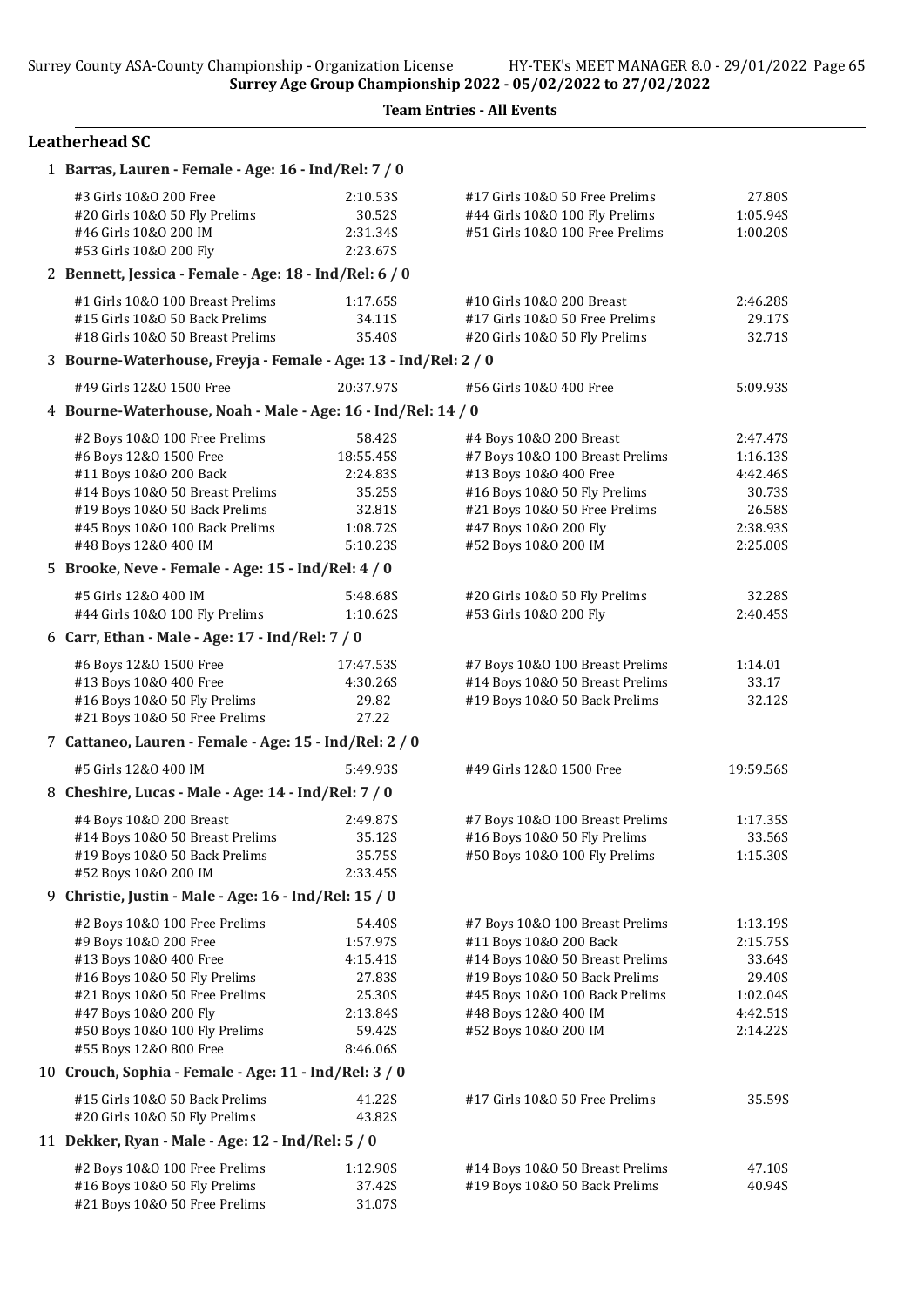| 12 Dodd, Holly - Female - Age: 13 - Ind/Rel: 11 / 0                                                                                                                                                                                              |                                                                                      |                                                                                                                                                                                                                                |                                                                                           |
|--------------------------------------------------------------------------------------------------------------------------------------------------------------------------------------------------------------------------------------------------|--------------------------------------------------------------------------------------|--------------------------------------------------------------------------------------------------------------------------------------------------------------------------------------------------------------------------------|-------------------------------------------------------------------------------------------|
| #3 Girls 10&0 200 Free<br>#8 Girls 10&0 100 Back Prelims<br>#17 Girls 10&0 50 Free Prelims<br>#20 Girls 10&0 50 Fly Prelims<br>#46 Girls 10&0 200 IM<br>#53 Girls 10&0 200 Fly                                                                   | 2:21.91S<br>1:15.51S<br>29.02S<br>32.60S<br>2:42.73S<br>3:03.87S                     | #5 Girls 12&0 400 IM<br>#15 Girls 10&0 50 Back Prelims<br>#18 Girls 10&0 50 Breast Prelims<br>#44 Girls 10&0 100 Fly Prelims<br>#51 Girls 10&0 100 Free Prelims                                                                | 6:05.76S<br>35.84S<br>40.10S<br>1:16.98S<br>1:05.67S                                      |
| 13 Duetoft, Christian - Male - Age: 17 - Ind/Rel: 16 / 0                                                                                                                                                                                         |                                                                                      |                                                                                                                                                                                                                                |                                                                                           |
| #2 Boys 10&0 100 Free Prelims<br>#7 Boys 10&0 100 Breast Prelims<br>#11 Boys 10&0 200 Back<br>#14 Boys 10&0 50 Breast Prelims<br>#19 Boys 10&0 50 Back Prelims<br>#45 Boys 10&0 100 Back Prelims<br>#48 Boys 12&0 400 IM<br>#52 Boys 10&0 200 IM | 52.42S<br>1:13.70S<br>2:00.99S<br>33.52S<br>25.95S<br>56.10S<br>4:33.28S<br>2:12.46S | #6 Boys 12&0 1500 Free<br>#9 Boys 10&0 200 Free<br>#13 Boys 10&0 400 Free<br>#16 Boys 10&0 50 Fly Prelims<br>#21 Boys 10&0 50 Free Prelims<br>#47 Boys 10&0 200 Fly<br>#50 Boys 10&0 100 Fly Prelims<br>#55 Boys 12&0 800 Free | 16:05.45S<br>1:54.92S<br>4:00.41S<br>26.91S<br>24.31S<br>2:22.36S<br>1:00.78S<br>9:09.56S |
| 14 Duetoft, Frederik - Male - Age: 13 - Ind/Rel: 14 / 0                                                                                                                                                                                          |                                                                                      |                                                                                                                                                                                                                                |                                                                                           |
| #2 Boys 10&0 100 Free Prelims<br>#7 Boys 10&0 100 Breast Prelims<br>#13 Boys 10&0 400 Free<br>#16 Boys 10&0 50 Fly Prelims<br>#21 Boys 10&0 50 Free Prelims<br>#47 Boys 10&0 200 Fly<br>#50 Boys 10&0 100 Fly Prelims                            | 1:05.62S<br>1:19.94S<br>5:05.10S<br>32.41S<br>29.73S<br>2:56.41S<br>1:14.38S         | #4 Boys 10&0 200 Breast<br>#9 Boys 10&0 200 Free<br>#14 Boys 10&0 50 Breast Prelims<br>#19 Boys 10&0 50 Back Prelims<br>#45 Boys 10&0 100 Back Prelims<br>#48 Boys 12&0 400 IM<br>#52 Boys 10&0 200 IM                         | 2:56.92S<br>2:21.13S<br>36.74S<br>36.50S<br>1:16.24S<br>5:33.89S<br>2:39.30S              |
| 15 Duetoft, Isabel - Female - Age: 15 - Ind/Rel: 14 / 0                                                                                                                                                                                          |                                                                                      |                                                                                                                                                                                                                                |                                                                                           |
| #1 Girls 10&0 100 Breast Prelims<br>#5 Girls 12&0 400 IM<br>#10 Girls 10&0 200 Breast<br>#18 Girls 10&0 50 Breast Prelims<br>#44 Girls 10&0 100 Fly Prelims<br>#49 Girls 12&0 1500 Free<br>#54 Girls 10&0 200 Back                               | 1:20.94S<br>5:16.32S<br>2:51.36S<br>38.34S<br>1:08.06S<br>19:07.20S<br>2:34.66S      | #3 Girls 10&0 200 Free<br>#8 Girls 10&0 100 Back Prelims<br>#15 Girls 10&0 50 Back Prelims<br>#20 Girls 10&O 50 Fly Prelims<br>#46 Girls 10&0 200 IM<br>#53 Girls 10&0 200 Fly<br>#56 Girls 10&O 400 Free                      | 2:18.28S<br>1:11.96S<br>34.84S<br>32.14S<br>2:32.49S<br>2:28.485<br>4:55.30S              |
| 16 Dunbar, Amelie - Female - Age: 14 - Ind/Rel: 1 / 0                                                                                                                                                                                            |                                                                                      |                                                                                                                                                                                                                                |                                                                                           |
| #18 Girls 10&0 50 Breast Prelims                                                                                                                                                                                                                 | 40.13S                                                                               |                                                                                                                                                                                                                                |                                                                                           |
| 17 Fakkel, Charlotte - Female - Age: 17 - Ind/Rel: 5 / 0                                                                                                                                                                                         |                                                                                      |                                                                                                                                                                                                                                |                                                                                           |
| #3 Girls 10&0 200 Free<br>#20 Girls 10&0 50 Fly Prelims<br>#56 Girls 10&0 400 Free                                                                                                                                                               | 2:07.73S<br>31.87S<br>4:33.90S                                                       | #17 Girls 10&0 50 Free Prelims<br>#51 Girls 10&0 100 Free Prelims                                                                                                                                                              | 27.93S<br>59.90S                                                                          |
| 18 Flower, Leila - Female - Age: 18 - Ind/Rel: 9 / 0                                                                                                                                                                                             |                                                                                      |                                                                                                                                                                                                                                |                                                                                           |
| #3 Girls 10&0 200 Free<br>#15 Girls 10&0 50 Back Prelims<br>#20 Girls 10&0 50 Fly Prelims<br>#49 Girls 12&0 1500 Free<br>#56 Girls 10&0 400 Free                                                                                                 | 2:08.52S<br>33.14S<br>30.25S<br>18:29.20S<br>4:28.82S                                | #12 Girls 12&0 800 Free<br>#17 Girls 10&O 50 Free Prelims<br>#44 Girls 10&0 100 Fly Prelims<br>#53 Girls 10&0 200 Fly                                                                                                          | 9:10.43S<br>29.07S<br>1:04.71S<br>2:19.96S                                                |
| 19 Ford, Polly - Female - Age: 11 - Ind/Rel: 1 / 0                                                                                                                                                                                               |                                                                                      |                                                                                                                                                                                                                                |                                                                                           |
| #20 Girls 10&0 50 Fly Prelims                                                                                                                                                                                                                    | 41.46S                                                                               |                                                                                                                                                                                                                                |                                                                                           |
| 20 Hamilton, Seth - Male - Age: 10 - Ind/Rel: 4 / 0                                                                                                                                                                                              |                                                                                      |                                                                                                                                                                                                                                |                                                                                           |
| #7 Boys 10&0 100 Breast Prelims<br>#16 Boys 10&0 50 Fly Prelims                                                                                                                                                                                  | 1:43.09S<br>40.09S                                                                   | #14 Boys 10&0 50 Breast Prelims<br>#21 Boys 10&0 50 Free Prelims                                                                                                                                                               | 49.05S<br>35.05S                                                                          |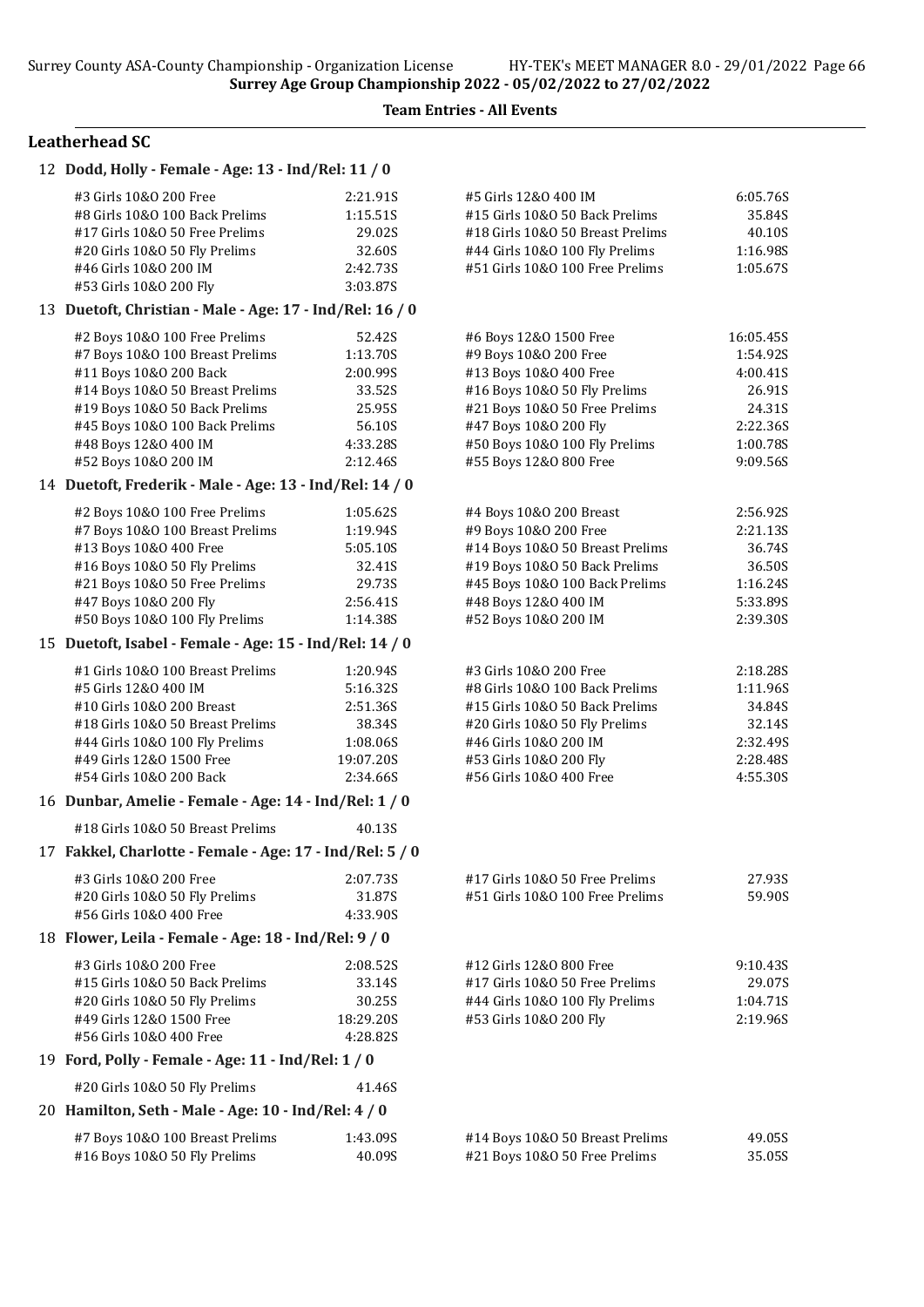| 21 Harris, Libby - Female - Age: 18 - Ind/Rel: 9 / 0                                                                                                                                                                                            |                                                                                          |                                                                                                                                                                                                                         |                                                                               |
|-------------------------------------------------------------------------------------------------------------------------------------------------------------------------------------------------------------------------------------------------|------------------------------------------------------------------------------------------|-------------------------------------------------------------------------------------------------------------------------------------------------------------------------------------------------------------------------|-------------------------------------------------------------------------------|
| #3 Girls 10&0 200 Free<br>#17 Girls 10&0 50 Free Prelims<br>#20 Girls 10&O 50 Fly Prelims<br>#46 Girls 10&0 200 IM<br>#53 Girls 10&0 200 Fly                                                                                                    | 2:07.64S<br>26.75S<br>29.38S<br>2:26.57S<br>2:24.91S                                     | #5 Girls 12&0 400 IM<br>#18 Girls 10&0 50 Breast Prelims<br>#44 Girls 10&0 100 Fly Prelims<br>#51 Girls 10&0 100 Free Prelims                                                                                           | 5:36.21S<br>34.60S<br>1:04.01S<br>58.41S                                      |
| 22 Herman, Tabby - Female - Age: 12 - Ind/Rel: 6 / 0                                                                                                                                                                                            |                                                                                          |                                                                                                                                                                                                                         |                                                                               |
| #1 Girls 10&0 100 Breast Prelims<br>#17 Girls 10&0 50 Free Prelims<br>#20 Girls 10&0 50 Fly Prelims                                                                                                                                             | 1:32.97S<br>33.73S<br>37.79S                                                             | #15 Girls 10&0 50 Back Prelims<br>#18 Girls 10&0 50 Breast Prelims<br>#46 Girls 10&0 200 IM                                                                                                                             | 37.75S<br>42.47S<br>2:55.36S                                                  |
| 23 Hornzee, Felicity - Female - Age: 15 - Ind/Rel: 3 / 0                                                                                                                                                                                        |                                                                                          |                                                                                                                                                                                                                         |                                                                               |
| #17 Girls 10&0 50 Free Prelims<br>#44 Girls 10&0 100 Fly Prelims                                                                                                                                                                                | 29.69S<br>1:12.98S                                                                       | #20 Girls 10&O 50 Fly Prelims                                                                                                                                                                                           | 32.54S                                                                        |
| 24 Hulme, Sebastian - Male - Age: 16 - Ind/Rel: 8 / 0                                                                                                                                                                                           |                                                                                          |                                                                                                                                                                                                                         |                                                                               |
| #6 Boys 12&0 1500 Free<br>#14 Boys 10&0 50 Breast Prelims<br>#19 Boys 10&0 50 Back Prelims<br>#47 Boys 10&0 200 Fly                                                                                                                             | 17:47.00S<br>37.55S<br>32.52S<br>2:26.04S                                                | #13 Boys 10&0 400 Free<br>#16 Boys 10&0 50 Fly Prelims<br>#21 Boys 10&0 50 Free Prelims<br>#50 Boys 10&0 100 Fly Prelims                                                                                                | 4:26.16S<br>30.20S<br>27.26S<br>1:05.79S                                      |
| 25 Jones, Ami - Female - Age: 12 - Ind/Rel: 15 / 0                                                                                                                                                                                              |                                                                                          |                                                                                                                                                                                                                         |                                                                               |
| #1 Girls 10&0 100 Breast Prelims<br>#5 Girls 12&0 400 IM<br>#10 Girls 10&0 200 Breast<br>#17 Girls 10&0 50 Free Prelims<br>#20 Girls 10&0 50 Fly Prelims<br>#46 Girls 10&0 200 IM<br>#51 Girls 10&0 100 Free Prelims<br>#56 Girls 10&0 400 Free | 1:31.38S<br>6:14.24S<br>3:21.05S<br>31.07S<br>34.71S<br>2:52.34S<br>1:08.66S<br>5:25.16S | #3 Girls 10&0 200 Free<br>#8 Girls 10&0 100 Back Prelims<br>#15 Girls 10&0 50 Back Prelims<br>#18 Girls 10&0 50 Breast Prelims<br>#44 Girls 10&0 100 Fly Prelims<br>#49 Girls 12&0 1500 Free<br>#54 Girls 10&0 200 Back | 2:29.22S<br>1:15.88S<br>33.61S<br>42.39S<br>1:27.32S<br>20:35.89S<br>2:40.85S |
| 26 Jones, William - Male - Age: 14 - Ind/Rel: 8 / 0                                                                                                                                                                                             |                                                                                          |                                                                                                                                                                                                                         |                                                                               |
| #11 Boys 10&0 200 Back<br>#14 Boys 10&0 50 Breast Prelims<br>#19 Boys 10&0 50 Back Prelims<br>#45 Boys 10&0 100 Back Prelims                                                                                                                    | 2:31.95S<br>40.29S<br>33.09S<br>1:10.56S                                                 | #13 Boys 10&0 400 Free<br>#16 Boys 10&0 50 Fly Prelims<br>#21 Boys 10&0 50 Free Prelims<br>#48 Boys 12&0 400 IM                                                                                                         | 4:59.45S<br>34.53S<br>29.49S<br>5:39.06S                                      |
| 27 Jourdan, Felipe - Male - Age: 16 - Ind/Rel: 1 / 0                                                                                                                                                                                            |                                                                                          |                                                                                                                                                                                                                         |                                                                               |
| #16 Boys 10&0 50 Fly Prelims                                                                                                                                                                                                                    | 31.82S                                                                                   |                                                                                                                                                                                                                         |                                                                               |
| 28 Kelly, Lucy - Female - Age: 16 - Ind/Rel: 5 / 0                                                                                                                                                                                              |                                                                                          |                                                                                                                                                                                                                         |                                                                               |
| #8 Girls 10&0 100 Back Prelims<br>#17 Girls 10&0 50 Free Prelims<br>#54 Girls 10&0 200 Back                                                                                                                                                     | 1:09.82S<br>29.64S<br>2:35.79S                                                           | #15 Girls 10&0 50 Back Prelims<br>#20 Girls 10&O 50 Fly Prelims                                                                                                                                                         | 32.59S<br>30.89S                                                              |
| 29 Knocker, Sophie - Female - Age: 15 - Ind/Rel: 6 / 0                                                                                                                                                                                          |                                                                                          |                                                                                                                                                                                                                         |                                                                               |
| #1 Girls 10&0 100 Breast Prelims<br>#17 Girls 10&0 50 Free Prelims<br>#20 Girls 10&0 50 Fly Prelims                                                                                                                                             | 1:21.63S<br>28.36S<br>29.81S                                                             | #15 Girls 10&0 50 Back Prelims<br>#18 Girls 10&0 50 Breast Prelims<br>#44 Girls 10&0 100 Fly Prelims                                                                                                                    | 32.04S<br>35.02S<br>1:07.04S                                                  |
| 30 Knowles, Elis - Male - Age: 17 - Ind/Rel: 4 / 0                                                                                                                                                                                              |                                                                                          |                                                                                                                                                                                                                         |                                                                               |
| #4 Boys 10&0 200 Breast<br>#14 Boys 10&0 50 Breast Prelims                                                                                                                                                                                      | 2:32.65S<br>33.17S                                                                       | #7 Boys 10&0 100 Breast Prelims<br>#48 Boys 12&0 400 IM                                                                                                                                                                 | 1:10.50S<br>5:07.42S                                                          |
| 31 Knowles, Tomos - Male - Age: 19 - Ind/Rel: 2 / 0                                                                                                                                                                                             |                                                                                          |                                                                                                                                                                                                                         |                                                                               |
| #14 Boys 10&0 50 Breast Prelims                                                                                                                                                                                                                 | 30.77S                                                                                   | #16 Boys 10&0 50 Fly Prelims                                                                                                                                                                                            | 27.99S                                                                        |
| 32 McDonald, Rory - Male - Age: 10 - Ind/Rel: 5 / 0                                                                                                                                                                                             |                                                                                          |                                                                                                                                                                                                                         |                                                                               |
| #13 Boys 10&0 400 Free<br>#16 Boys 10&0 50 Fly Prelims<br>#21 Boys 10&0 50 Free Prelims                                                                                                                                                         | 5:57.69S<br>40.78S<br>36.41S                                                             | #14 Boys 10&0 50 Breast Prelims<br>#19 Boys 10&0 50 Back Prelims                                                                                                                                                        | 48.57S<br>42.60S                                                              |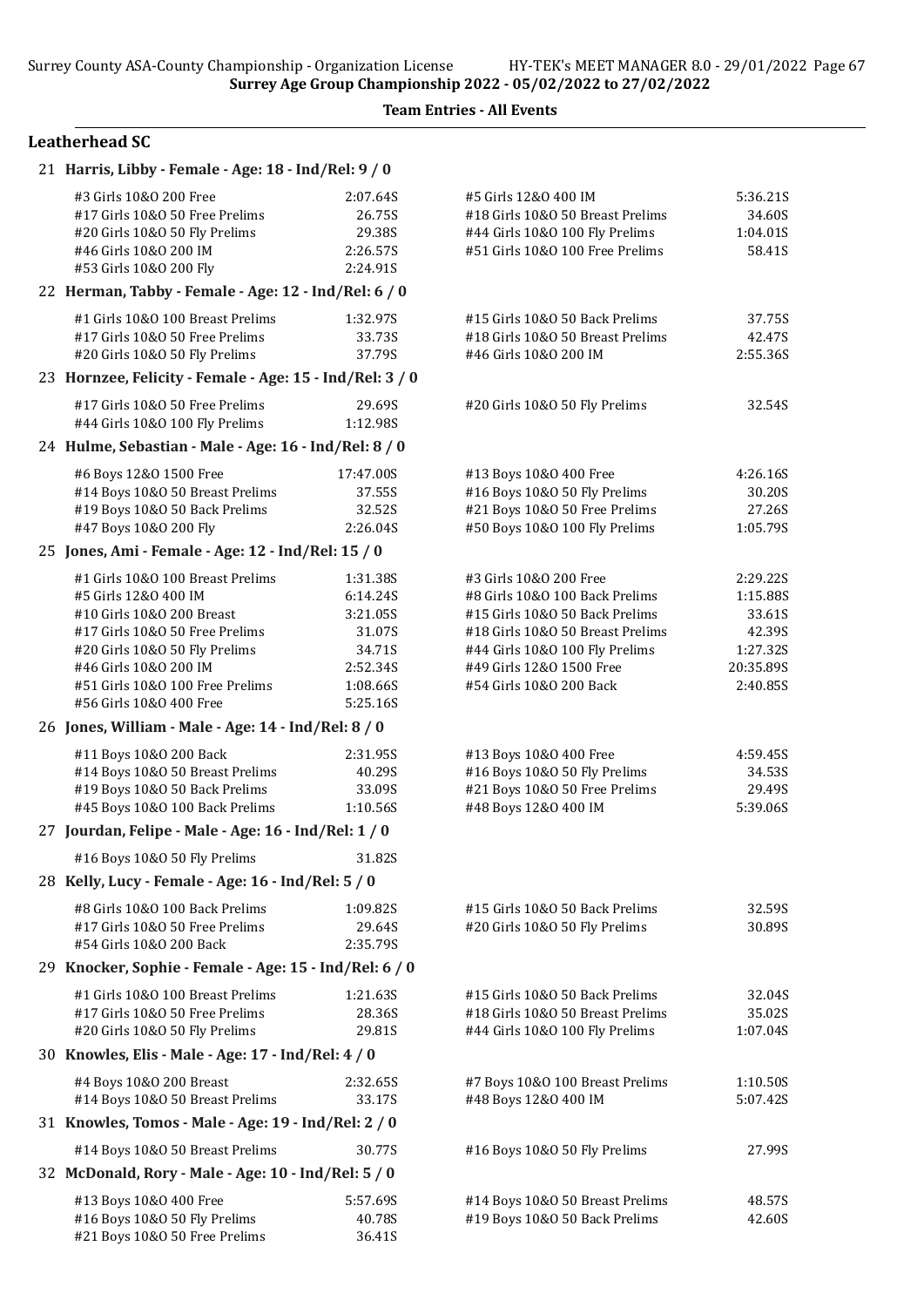| 33 McKay, Zoe - Female - Age: 17 - Ind/Rel: 6 / 0                                                      |                              |                                                                                             |                                |
|--------------------------------------------------------------------------------------------------------|------------------------------|---------------------------------------------------------------------------------------------|--------------------------------|
| #1 Girls 10&0 100 Breast Prelims<br>#15 Girls 10&0 50 Back Prelims<br>#18 Girls 10&0 50 Breast Prelims | 1:20.36S<br>32.46S<br>37.44S | #8 Girls 10&0 100 Back Prelims<br>#17 Girls 10&0 50 Free Prelims<br>#54 Girls 10&0 200 Back | 1:08.61S<br>29.23S<br>2:26.87S |
| 34 Melrose, Arthur - Male - Age: 15 - Ind/Rel: 2 / 0                                                   |                              |                                                                                             |                                |
| #16 Boys 10&0 50 Fly Prelims                                                                           | 32.94                        | #19 Boys 10&0 50 Back Prelims                                                               | 34.69S                         |
| 35 Melrose, Sam - Male - Age: 18 - Ind/Rel: 1 / 0                                                      |                              |                                                                                             |                                |
| #48 Boys 12&0 400 IM                                                                                   | 5:15.59S                     |                                                                                             |                                |
| 36 Moore, Luke - Male - Age: 15 - Ind/Rel: 9 / 0                                                       |                              |                                                                                             |                                |
| #6 Boys 12&0 1500 Free                                                                                 | 18:02.34S                    | #9 Boys 10&0 200 Free                                                                       | 2:09.95S                       |
| #11 Boys 10&0 200 Back                                                                                 | 2:25.08S                     | #13 Boys 10&0 400 Free                                                                      | 4:38.65                        |
| #19 Boys 10&0 50 Back Prelims                                                                          | 31.57S                       | #45 Boys 10&0 100 Back Prelims                                                              | 1:08.28S                       |
| #47 Boys 10&0 200 Fly                                                                                  | 2:27.61S                     | #48 Boys 12&0 400 IM                                                                        | 5:16.34S                       |
| #52 Boys 10&0 200 IM                                                                                   | 2:26.73S                     |                                                                                             |                                |
| 37 Moore, Matthew - Male - Age: 14 - Ind/Rel: 9 / 0                                                    |                              |                                                                                             |                                |
| #11 Boys 10&0 200 Back                                                                                 | 2:33.36S                     | #14 Boys 10&0 50 Breast Prelims                                                             | 37.15S                         |
| #16 Boys 10&0 50 Fly Prelims                                                                           | 32.61S                       | #19 Boys 10&0 50 Back Prelims                                                               | 33.33S                         |
| #45 Boys 10&0 100 Back Prelims<br>#48 Boys 12&0 400 IM                                                 | 1:11.74S                     | #47 Boys 10&0 200 Fly<br>#50 Boys 10&0 100 Fly Prelims                                      | 2:41.43S                       |
| #52 Boys 10&0 200 IM                                                                                   | 5:44.07S<br>2:35.19S         |                                                                                             | 1:11.84S                       |
| 38 Morgan, Dominic - Male - Age: 17 - Ind/Rel: 15 / 0                                                  |                              |                                                                                             |                                |
| #2 Boys 10&0 100 Free Prelims                                                                          | 53.97S                       | #6 Boys 12&0 1500 Free                                                                      | 16:50.96S                      |
| #9 Boys 10&0 200 Free                                                                                  | 1:55.45S                     | #11 Boys 10&0 200 Back                                                                      | 2:08.30S                       |
| #13 Boys 10&0 400 Free                                                                                 | 4:08.62S                     | #14 Boys 10&0 50 Breast Prelims                                                             | 35.76S                         |
| #16 Boys 10&0 50 Fly Prelims                                                                           | 26.09S                       | #19 Boys 10&0 50 Back Prelims                                                               | 27.69S                         |
| #21 Boys 10&0 50 Free Prelims                                                                          | 25.28S                       | #45 Boys 10&0 100 Back Prelims                                                              | 58.46S                         |
| #47 Boys 10&0 200 Fly                                                                                  | 2:04.04S                     | #48 Boys 12&0 400 IM                                                                        | 4:42.47S                       |
| #50 Boys 10&0 100 Fly Prelims                                                                          | 55.39S                       | #52 Boys 10&0 200 IM                                                                        | 2:11.11S                       |
| #55 Boys 12&0 800 Free                                                                                 | 8:45.31S                     |                                                                                             |                                |
| 39 Musk, Chloe - Female - Age: 13 - Ind/Rel: 3 / 0                                                     |                              |                                                                                             |                                |
| #17 Girls 10&0 50 Free Prelims                                                                         | 31.53S                       | #18 Girls 10&0 50 Breast Prelims                                                            | 42.30S                         |
| #20 Girls 10&0 50 Fly Prelims                                                                          | 35.28S                       |                                                                                             |                                |
| 40 Palmer, Jacob - Male - Age: 16 - Ind/Rel: 7 / 0                                                     |                              |                                                                                             |                                |
| #2 Boys 10&0 100 Free Prelims                                                                          | 56.04S                       | #11 Boys 10&0 200 Back                                                                      | 2:14.05S                       |
| #16 Boys 10&0 50 Fly Prelims                                                                           | 27.99S                       | #19 Boys 10&0 50 Back Prelims                                                               | 28.48S                         |
| #21 Boys 10&0 50 Free Prelims<br>#50 Boys 10&0 100 Fly Prelims                                         | 25.29S<br>1:04.05S           | #45 Boys 10&0 100 Back Prelims                                                              | 1:00.04S                       |
| 41 Palmer, Noah - Male - Age: 16 - Ind/Rel: 7 / 0                                                      |                              |                                                                                             |                                |
| #2 Boys 10&0 100 Free Prelims                                                                          | 57.45S                       | #9 Boys 10&0 200 Free                                                                       | 2:02.435                       |
| #11 Boys 10&0 200 Back                                                                                 | 2:13.62S                     | #16 Boys 10&0 50 Fly Prelims                                                                | 28.15S                         |
| #19 Boys 10&0 50 Back Prelims                                                                          | 28.81S                       | #21 Boys 10&0 50 Free Prelims                                                               | 26.11S                         |
| #45 Boys 10&0 100 Back Prelims                                                                         | 1:01.18S                     |                                                                                             |                                |
| 42 Palmer, Rafi - Male - Age: 14 - Ind/Rel: 10 / 0                                                     |                              |                                                                                             |                                |
| #2 Boys 10&0 100 Free Prelims                                                                          | 1:01.66S                     | #4 Boys 10&0 200 Breast                                                                     | 3:00.40S                       |
| #9 Boys 10&0 200 Free                                                                                  | 2:18.39S                     | #13 Boys 10&0 400 Free                                                                      | 4:50.77S                       |
| #14 Boys 10&0 50 Breast Prelims                                                                        | 37.24S                       | #16 Boys 10&0 50 Fly Prelims                                                                | 32.67S                         |
| #21 Boys 10&0 50 Free Prelims                                                                          | 27.82S                       | #47 Boys 10&0 200 Fly                                                                       | 2:49.51S                       |
| #48 Boys 12&0 400 IM                                                                                   | 5:43.69S                     | #50 Boys 10&0 100 Fly Prelims                                                               | 1:14.73S                       |
| 43 Power, Jack - Male - Age: 12 - Ind/Rel: 3 / 0                                                       |                              |                                                                                             |                                |
| #16 Boys 10&0 50 Fly Prelims                                                                           | 40.35S                       | #19 Boys 10&0 50 Back Prelims                                                               | 41.41S                         |
| #21 Boys 10&0 50 Free Prelims                                                                          | 34.03S                       |                                                                                             |                                |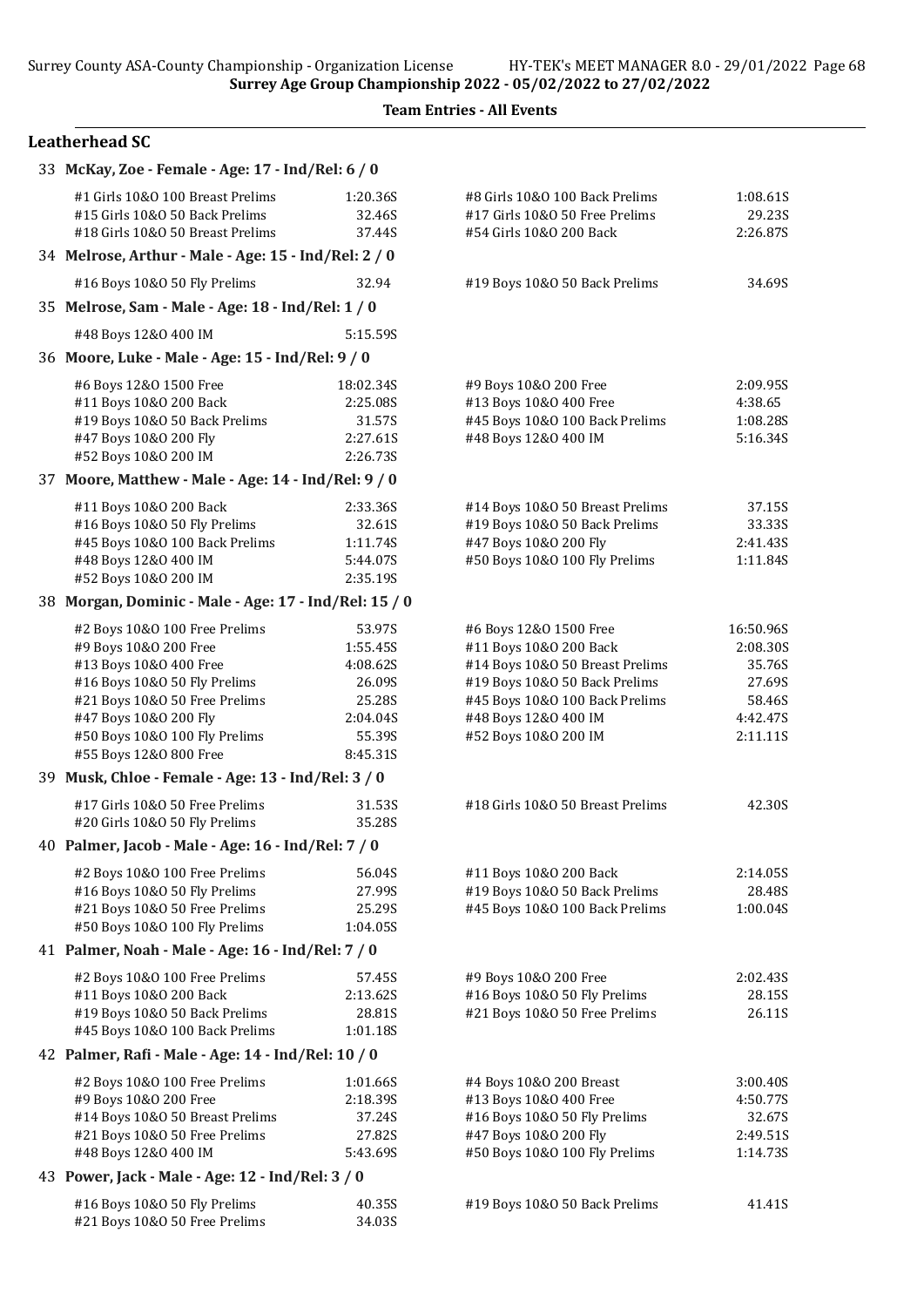Surrey County ASA-County Championship - Organization License HY-TEK's MEET MANAGER 8.0 - 29/01/2022 Page 69

Surrey Age Group Championship 2022 - 05/02/2022 to 27/02/2022

Team Entries - All Events

|   | 44 Radford, Amelie - Female - Age: 15 - Ind/Rel: 2 / 0                                                                                        |                                                        |                                                                                                                                                       |                                                      |
|---|-----------------------------------------------------------------------------------------------------------------------------------------------|--------------------------------------------------------|-------------------------------------------------------------------------------------------------------------------------------------------------------|------------------------------------------------------|
|   | #15 Girls 10&0 50 Back Prelims                                                                                                                | 34.81S                                                 | #17 Girls 10&0 50 Free Prelims                                                                                                                        | 29.11S                                               |
|   | 45 Raincock, Sienna - Female - Age: 13 - Ind/Rel: 3 / 0                                                                                       |                                                        |                                                                                                                                                       |                                                      |
|   | #20 Girls 10&0 50 Fly Prelims<br>#53 Girls 10&0 200 Fly                                                                                       | 34.55S<br>2:58.93S                                     | #44 Girls 10&0 100 Fly Prelims                                                                                                                        | 1:17.24S                                             |
|   | 46 Read, Lorcan - Male - Age: 16 - Ind/Rel: 4 / 0                                                                                             |                                                        |                                                                                                                                                       |                                                      |
|   | #13 Boys 10&0 400 Free<br>#16 Boys 10&0 50 Fly Prelims                                                                                        | 4:51.26<br>32.19S                                      | #14 Boys 10&0 50 Breast Prelims<br>#21 Boys 10&0 50 Free Prelims                                                                                      | 37.83S<br>27.93S                                     |
|   | 47 Reynolds, Jessica - Female - Age: 17 - Ind/Rel: 3 / 0                                                                                      |                                                        |                                                                                                                                                       |                                                      |
|   | #15 Girls 10&0 50 Back Prelims<br>#20 Girls 10&0 50 Fly Prelims                                                                               | 34.00S<br>31.42S                                       | #17 Girls 10&0 50 Free Prelims                                                                                                                        | 28.29S                                               |
|   | 48 Savage, Oliver - Male - Age: 15 - Ind/Rel: 2 / 0                                                                                           |                                                        |                                                                                                                                                       |                                                      |
|   | #19 Boys 10&0 50 Back Prelims                                                                                                                 | 34.62S                                                 | #21 Boys 10&0 50 Free Prelims                                                                                                                         | 28.90S                                               |
|   | 49 Spencer, Charli - Female - Age: 16 - Ind/Rel: 2 / 0                                                                                        |                                                        |                                                                                                                                                       |                                                      |
|   | #15 Girls 10&0 50 Back Prelims                                                                                                                | 36.10S                                                 | #20 Girls 10&O 50 Fly Prelims                                                                                                                         | 34.87                                                |
|   | 50 Truman, George - Male - Age: 14 - Ind/Rel: 7 / 0                                                                                           |                                                        |                                                                                                                                                       |                                                      |
|   | #13 Boys 10&0 400 Free<br>#16 Boys 10&0 50 Fly Prelims<br>#47 Boys 10&0 200 Fly                                                               | 5:02.50S<br>33.40S<br>2:51.86S                         | #14 Boys 10&0 50 Breast Prelims<br>#19 Boys 10&0 50 Back Prelims<br>#48 Boys 12&0 400 IM                                                              | 40.81S<br>35.98S<br>5:40.48S                         |
|   | #50 Boys 10&0 100 Fly Prelims                                                                                                                 | 1:12.50S                                               |                                                                                                                                                       |                                                      |
|   | 51 Truman, William - Male - Age: 12 - Ind/Rel: 2 / 0                                                                                          |                                                        |                                                                                                                                                       |                                                      |
|   | #19 Boys 10&0 50 Back Prelims                                                                                                                 | 41.58S                                                 | #21 Boys 10&0 50 Free Prelims                                                                                                                         | 35.05S                                               |
|   | 52 Wall, Millie - Female - Age: 14 - Ind/Rel: 2 / 0                                                                                           |                                                        |                                                                                                                                                       |                                                      |
|   | #17 Girls 10&0 50 Free Prelims                                                                                                                | 29.60S                                                 | #20 Girls 10&O 50 Fly Prelims                                                                                                                         | 34.16S                                               |
|   | 53 Ward, Jensen - Male - Age: 14 - Ind/Rel: 4 / 0                                                                                             |                                                        |                                                                                                                                                       |                                                      |
|   | #14 Boys 10&0 50 Breast Prelims<br>#48 Boys 12&0 400 IM                                                                                       | 39.51S<br>5:54.37S                                     | #19 Boys 10&0 50 Back Prelims<br>#50 Boys 10&0 100 Fly Prelims                                                                                        | 36.31S<br>1:15.95S                                   |
|   | 54 Ward, Lauren - Female - Age: 12 - Ind/Rel: 2 / 0                                                                                           |                                                        |                                                                                                                                                       |                                                      |
|   | #18 Girls 10&0 50 Breast Prelims                                                                                                              | 43.79S                                                 | #20 Girls 10&O 50 Fly Prelims                                                                                                                         | 39.07S                                               |
|   | 55 Weatherstone, Astrid - Female - Age: 13 - Ind/Rel: 4 / 0                                                                                   |                                                        |                                                                                                                                                       |                                                      |
|   | #15 Girls 10&0 50 Back Prelims<br>#18 Girls 10&0 50 Breast Prelims                                                                            | 37.66S<br>42.05S                                       | #17 Girls 10&O 50 Free Prelims<br>#20 Girls 10&O 50 Fly Prelims                                                                                       | 32.38S<br>35.46S                                     |
|   | 56 Westsmith, Alex - Male - Age: 17 - Ind/Rel: 4 / 0                                                                                          |                                                        |                                                                                                                                                       |                                                      |
|   | #14 Boys 10&0 50 Breast Prelims<br>#21 Boys 10&0 50 Free Prelims                                                                              | 36.47S<br>27.00S                                       | #16 Boys 10&0 50 Fly Prelims<br>#50 Boys 10&0 100 Fly Prelims                                                                                         | 28.52S<br>1:05.11S                                   |
|   | 57 Whyte, Angus - Male - Age: 14 - Ind/Rel: 7 / 0                                                                                             |                                                        |                                                                                                                                                       |                                                      |
|   | #4 Boys 10&0 200 Breast<br>#14 Boys 10&0 50 Breast Prelims<br>#19 Boys 10&0 50 Back Prelims<br>#45 Boys 10&0 100 Back Prelims                 | 2:57.96S<br>36.08S<br>34.11S<br>1:13.29S               | #7 Boys 10&0 100 Breast Prelims<br>#16 Boys 10&0 50 Fly Prelims<br>#21 Boys 10&0 50 Free Prelims                                                      | 1:19.55S<br>35.64S<br>29.09S                         |
|   | 58 Young, Alex - Male - Age: 12 - Ind/Rel: 10 / 0                                                                                             |                                                        |                                                                                                                                                       |                                                      |
|   | #4 Boys 10&0 200 Breast<br>#9 Boys 10&0 200 Free<br>#13 Boys 10&0 400 Free<br>#19 Boys 10&0 50 Back Prelims<br>#45 Boys 10&0 100 Back Prelims | 3:17.57S<br>2:34.12S<br>5:26.74S<br>38.72S<br>1:21.29S | #7 Boys 10&0 100 Breast Prelims<br>#11 Boys 10&0 200 Back<br>#14 Boys 10&0 50 Breast Prelims<br>#21 Boys 10&0 50 Free Prelims<br>#52 Boys 10&0 200 IM | 1:32.30S<br>2:53.58S<br>41.80S<br>32.97S<br>2:55.79S |
| 1 | Leatherhead SC - 'A'                                                                                                                          |                                                        | #22 Girls 16 & Over 4x100 Freestyle Relay                                                                                                             | 4:05.50                                              |
|   |                                                                                                                                               |                                                        |                                                                                                                                                       |                                                      |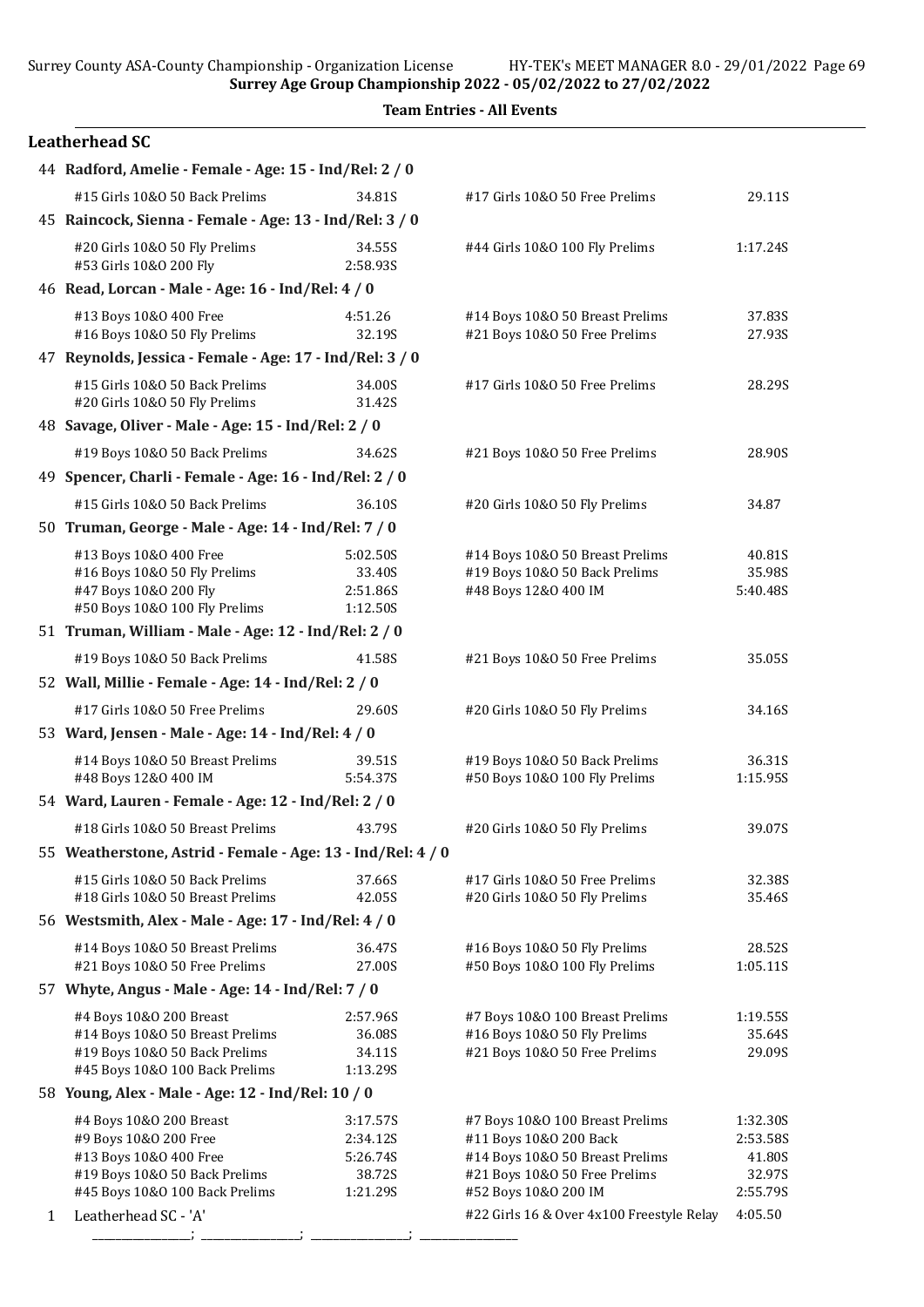Surrey Age Group Championship 2022 - 05/02/2022 to 27/02/2022 Team Entries - All Events

|    | <b>Leatherhead SC</b> |                                           |         |
|----|-----------------------|-------------------------------------------|---------|
| 2  | Leatherhead SC - 'B'  | #22 Girls 16 & Over 4x100 Freestyle Relay | 4:21.10 |
| 3  | Leatherhead SC - 'A'  | #23 Boys 16 & Over 4x100 Medley Relay S   | 4:13.00 |
| 4  | Leatherhead SC - 'B'  | #23 Boys 16 & Over 4x100 Medley Relay S   | 4:30.90 |
| 5  | Leatherhead SC - 'A'  | #24 Mixed Under 16 4x100 Freestyle Rela   | 4:16.80 |
| 6  | Leatherhead SC - 'B'  | #24 Mixed Under 16 4x100 Freestyle Rela   | 4:25.00 |
| 7  | Leatherhead SC - 'A'  | #25 Girls 10-11 4x50 Medley Relay         | 3:00.00 |
| 8  | Leatherhead SC - 'B'  | #25 Girls 10-11 4x50 Medley Relay         | 3:15.50 |
| 9  | Leatherhead SC - 'A'  | #26 Boys 10-11 4x50 Freestyle Relay       | 2:37.50 |
| 10 | Leatherhead SC - 'A'  | #27 Girls 4x200 Freestyle Relay           | 8:45.10 |
| 11 | Leatherhead SC - 'B'  | #27 Girls 4x200 Freestyle Relay           | 9:27.90 |
| 12 | Leatherhead SC - 'A'  | #28 Boys 12-13 4x50 Medley Relay          | 2:29.10 |
| 13 | Leatherhead SC - 'B'  | #28 Boys 12-13 4x50 Medley Relay          | 2:47.08 |
| 14 | Leatherhead SC - 'A'  | #29 Girls 12-13 4x50 Freestyle Relay      | 2:06.40 |
| 15 | Leatherhead SC - 'B'  | #29 Girls 12-13 4x50 Freestyle Relay      | 2:14.20 |
| 16 | Leatherhead SC - 'A'  | #30 Mixed 16 & Over 4x100 Freestyle Rela  | 3:54.50 |
| 17 | Leatherhead SC - 'B'  | #30 Mixed 16 & Over 4x100 Freestyle Rela  | 4:03.10 |
| 18 | Leatherhead SC - 'A'  | #31 Boys Under 16 4x100 Freestyle Relay   | 4:21.00 |
| 19 | Leatherhead SC - 'B'  | #31 Boys Under 16 4x100 Freestyle Relay   | 4:28.70 |
| 20 | Leatherhead SC - 'A'  | #32 Girls Under 16 4x100 Medley Relay Ju  | 4:52.60 |
| 21 | Leatherhead SC - 'B'  | #32 Girls Under 16 4x100 Medley Relay Ju  | 5:06.30 |
| 22 | Leatherhead SC - 'A'  | #33 Boys 16 & Over 4x100 Freestyle Relay  | 3:52.10 |
| 23 | Leatherhead SC - 'B'  | #33 Boys 16 & Over 4x100 Freestyle Relay  | 4:04.40 |
| 24 | Leatherhead SC - 'A'  | #34 Girls 16 & Over 4x100 Medley Relay S  | 4:34.80 |
| 25 | Leatherhead SC - 'B'  | #34 Girls 16 & Over 4x100 Medley Relay S  | 4:40.10 |
| 26 | Leatherhead SC - 'A'  | #35 Mixed Under 16 4x100 Medley Relay ]   | 4:41.10 |
| 27 | Leatherhead SC - 'B'  | #35 Mixed Under 16 4x100 Medley Relay ]   | 4:49.90 |
| 28 | Leatherhead SC - 'A'  | #36 Boys 10-11 4x50 Medley Relay          | 3:03.70 |
|    |                       |                                           |         |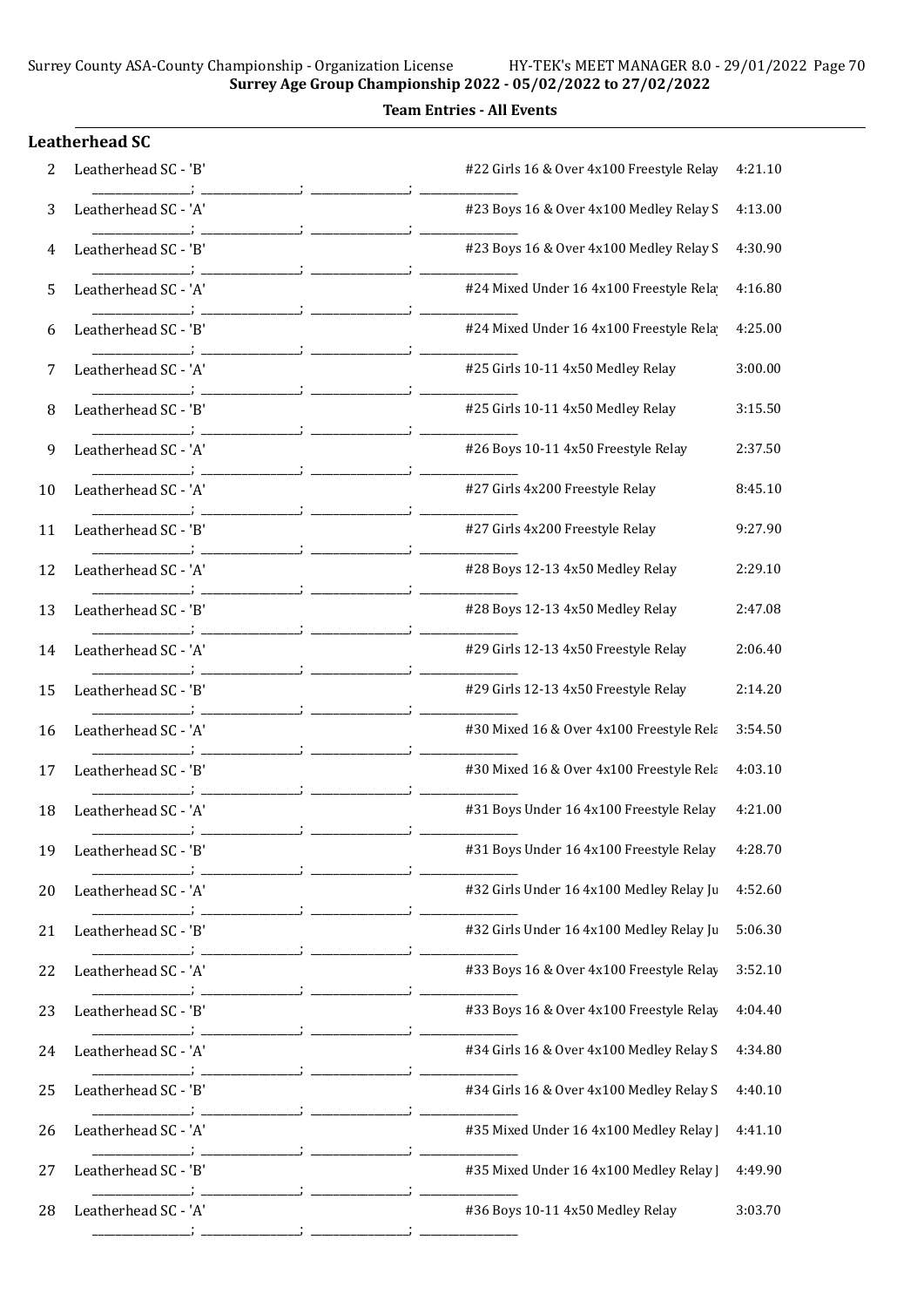Surrey Age Group Championship 2022 - 05/02/2022 to 27/02/2022 Team Entries - All Events

|    | <b>Leatherhead SC</b> |                                          |         |
|----|-----------------------|------------------------------------------|---------|
| 29 | Leatherhead SC - 'A'  | #37 Girls 10-11 4x50 Freestyle Relay     | 2:35.10 |
| 30 | Leatherhead SC - 'B'  | #37 Girls 10-11 4x50 Freestyle Relay     | 2:48.80 |
| 31 | Leatherhead SC - 'A'  | #38 Boys 4x200 Freestyle Relay           | 8:28.40 |
| 32 | Leatherhead SC - 'B'  | #38 Boys 4x200 Freestyle Relay           | 8:52.10 |
| 33 | Leatherhead SC - 'A'  | #39 Girls 12-13 4x50 Medley Relay        | 2:21.80 |
| 34 | Leatherhead SC - 'B'  | #39 Girls 12-13 4x50 Medley Relay        | 2:31.40 |
| 35 | Leatherhead SC - 'A'  | #40 Boys 12-13 4x50 Freestyle Relay      | 2:10.18 |
| 36 | Leatherhead SC - 'B'  | #40 Boys 12-13 4x50 Freestyle Relay      | 2:21.60 |
| 37 | Leatherhead SC - 'A'  | #41 Mixed 16 & Over 4x100 Medley Relay   | 4:19.40 |
| 38 | Leatherhead SC - 'B'  | #41 Mixed 16 & Over 4x100 Medley Relay   | 4:23.80 |
| 39 | Leatherhead SC - 'A'  | #42 Girls Under 16 4x100 Freestyle Relay | 4:20.80 |
| 40 | Leatherhead SC - 'B'  | #42 Girls Under 16 4x100 Freestyle Relay | 4:33.40 |
| 41 | Leatherhead SC - 'A'  | #43 Boys Under 16 4x100 Medley Relay Ju  | 4:43.10 |
| 42 | Leatherhead SC - 'B'  | #43 Boys Under 16 4x100 Medley Relay Ju  | 4:53.70 |
|    |                       | $\cdot$ 1 m $\cdot$ 1                    |         |

Leatherhead SC Total Individual Entries: 349 - Total Relays: 42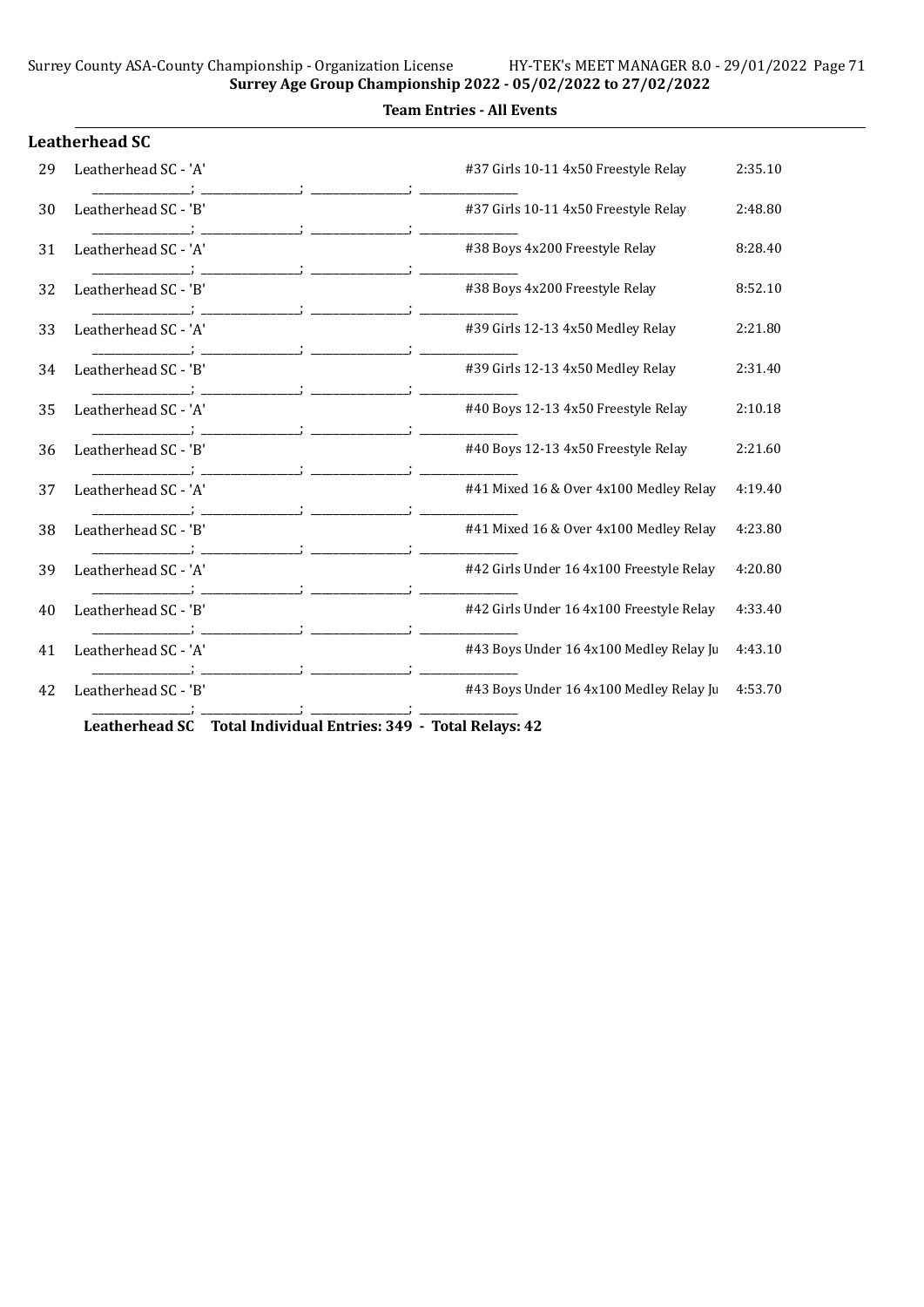Surrey County ASA-County Championship - Organization License HY-TEK's MEET MANAGER 8.0 - 29/01/2022 Page 72

Surrey Age Group Championship 2022 - 05/02/2022 to 27/02/2022

| <b>Redhill &amp; Reigate SC</b>                                                                   |                              |                                                                 |                    |  |
|---------------------------------------------------------------------------------------------------|------------------------------|-----------------------------------------------------------------|--------------------|--|
| 1 Abadioru, Keiron - Male - Age: 16 - Ind/Rel: 2 / 0                                              |                              |                                                                 |                    |  |
| #16 Boys 10&0 50 Fly Prelims                                                                      | 33.53                        | #21 Boys 10&0 50 Free Prelims                                   | 29.78              |  |
| 2 Austin, Lucy - Female - Age: 19 - Ind/Rel: 4 / 0                                                |                              |                                                                 |                    |  |
| #1 Girls 10&0 100 Breast Prelims<br>#18 Girls 10&0 50 Breast Prelims                              | 1:19.50S<br>36.00S           | #17 Girls 10&0 50 Free Prelims<br>#20 Girls 10&O 50 Fly Prelims | 29.71S<br>32.15S   |  |
| 3 Balkham, Jessica - Female - Age: 14 - Ind/Rel: 2 / 0                                            |                              |                                                                 |                    |  |
| #17 Girls 10&0 50 Free Prelims                                                                    | 30.41S                       | #20 Girls 10&O 50 Fly Prelims                                   | 34.38S             |  |
| 4 Barson, Olivia - Female - Age: 17 - Ind/Rel: 1 / 0                                              |                              |                                                                 |                    |  |
| #20 Girls 10&0 50 Fly Prelims<br>33.00                                                            |                              |                                                                 |                    |  |
| 5 Bowers, Isabella - Female - Age: 13 - Ind/Rel: 1 / 0                                            |                              |                                                                 |                    |  |
| #20 Girls 10&O 50 Fly Prelims                                                                     | 35.92                        |                                                                 |                    |  |
| 6 Bryant, Ella - Female - Age: 17 - Ind/Rel: 2 / 0                                                |                              |                                                                 |                    |  |
| #15 Girls 10&0 50 Back Prelims                                                                    | 34.56S                       | #20 Girls 10&O 50 Fly Prelims                                   | 33.74              |  |
| 7 Cornelius, Jay - Male - Age: 19 - Ind/Rel: 5 / 0                                                |                              |                                                                 |                    |  |
| #14 Boys 10&0 50 Breast Prelims<br>#19 Boys 10&0 50 Back Prelims<br>#50 Boys 10&0 100 Fly Prelims | 34.53S<br>30.22S<br>1:02.36S | #16 Boys 10&0 50 Fly Prelims<br>#21 Boys 10&0 50 Free Prelims   | 28.12S<br>26.13S   |  |
| 8 Ferretto, Noah - Male - Age: 13 - Ind/Rel: 1 / 0                                                |                              |                                                                 |                    |  |
| #21 Boys 10&0 50 Free Prelims                                                                     | 32.98                        |                                                                 |                    |  |
| 9 Haslam, Trystan - Male - Age: 18 - Ind/Rel: 2 / 0                                               |                              |                                                                 |                    |  |
| #16 Boys 10&0 50 Fly Prelims                                                                      | 29.56                        | #21 Boys 10&0 50 Free Prelims                                   | 26.87              |  |
| 10 Hemeda, Aly - Male - Age: 17 - Ind/Rel: 1 / 0                                                  |                              |                                                                 |                    |  |
| #19 Boys 10&0 50 Back Prelims                                                                     | 32.15S                       |                                                                 |                    |  |
| 11 Hemeda, Sief - Male - Age: 15 - Ind/Rel: 3 / 0                                                 |                              |                                                                 |                    |  |
| #16 Boys 10&0 50 Fly Prelims<br>#21 Boys 10&0 50 Free Prelims                                     | 30.40S<br>27.50S             | #19 Boys 10&0 50 Back Prelims                                   | 34.37S             |  |
| 12 Ince, Lenny - Male - Age: 11 - Ind/Rel: 1 / 0                                                  |                              |                                                                 |                    |  |
| #14 Boys 10&0 50 Breast Prelims<br>48.57S                                                         |                              |                                                                 |                    |  |
| 13 Jakins, Finn - Male - Age: 13 - Ind/Rel: 1 / 0                                                 |                              |                                                                 |                    |  |
| #16 Boys 10&0 50 Fly Prelims                                                                      | 37.71                        |                                                                 |                    |  |
| 14 Kloes, Daniel - Male - Age: 11 - Ind/Rel: 4 / 0                                                |                              |                                                                 |                    |  |
| #16 Boys 10&0 50 Fly Prelims<br>#21 Boys 10&0 50 Free Prelims                                     | 42.43<br>34.52S              | #19 Boys 10&0 50 Back Prelims<br>#45 Boys 10&0 100 Back Prelims | 39.23S<br>1:27.84S |  |
| 15 Marks, Ethan - Male - Age: 12 - Ind/Rel: 2 / 0                                                 |                              |                                                                 |                    |  |
| #16 Boys 10&0 50 Fly Prelims                                                                      | 41.02S                       | #21 Boys 10&0 50 Free Prelims                                   | 34.14S             |  |
| 16 Marks, Macey - Female - Age: 14 - Ind/Rel: 2 / 0                                               |                              |                                                                 |                    |  |
| #18 Girls 10&0 50 Breast Prelims                                                                  | 41.06S                       | #20 Girls 10&O 50 Fly Prelims                                   | 34.69S             |  |
| 17 Marshall, Charlotte - Female - Age: 17 - Ind/Rel: 3 / 0                                        |                              |                                                                 |                    |  |
| #15 Girls 10&0 50 Back Prelims<br>#20 Girls 10&O 50 Fly Prelims                                   | 32.80S<br>33.34S             | #18 Girls 10&0 50 Breast Prelims                                | 40.31S             |  |
| 18 Mccleave, Nathan - Male - Age: 21 - Ind/Rel: 2 / 0                                             |                              |                                                                 |                    |  |
| #45 Boys 10&0 100 Back Prelims                                                                    | 1:00.07                      | #50 Boys 10&0 100 Fly Prelims                                   | 58.60              |  |
| 19 Mckerracher, Maisy - Female - Age: 14 - Ind/Rel: 1 / 0                                         |                              |                                                                 |                    |  |
| #17 Girls 10&0 50 Free Prelims                                                                    | 30.37S                       |                                                                 |                    |  |

#### Team Entries - All Events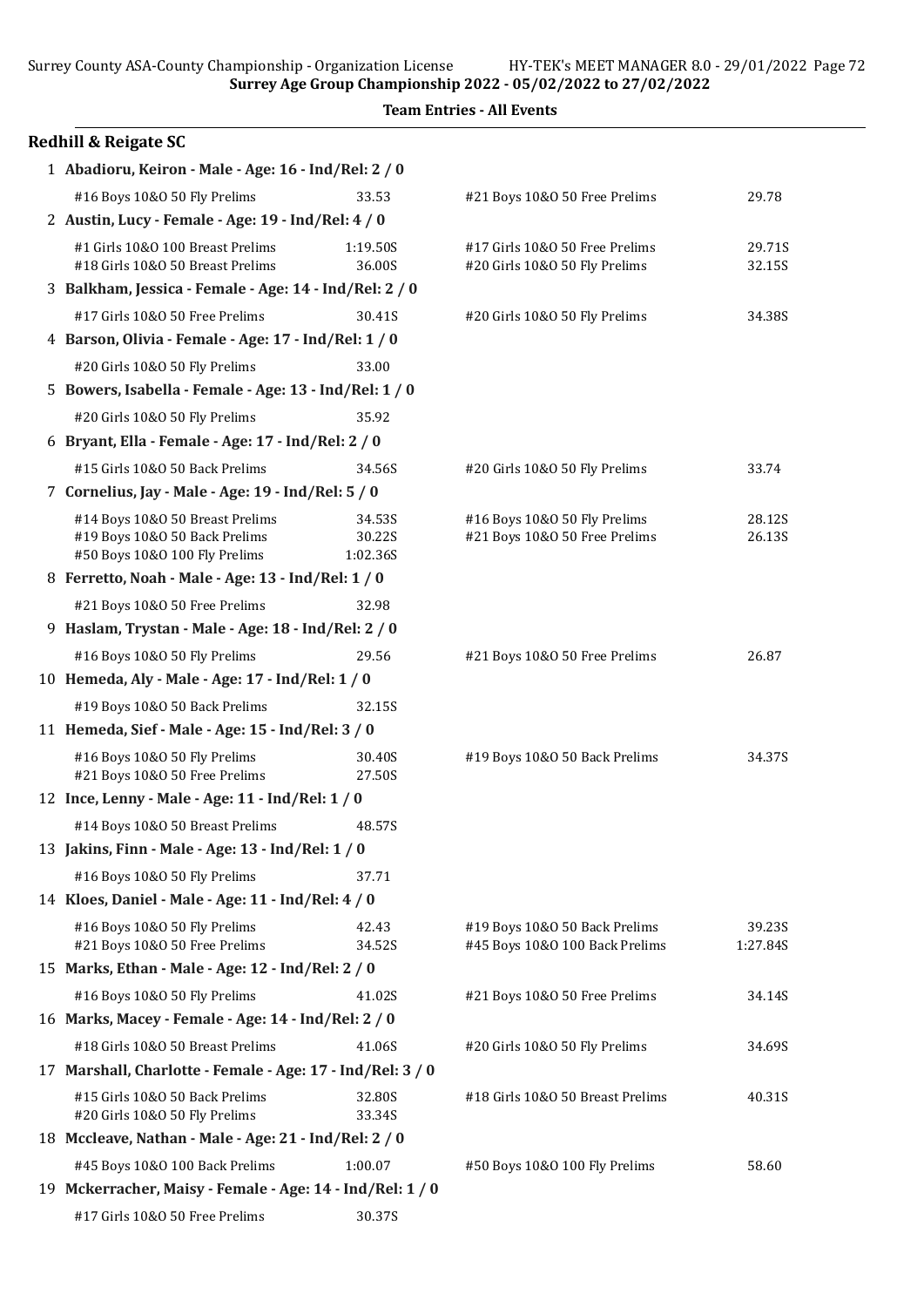Surrey Age Group Championship 2022 - 05/02/2022 to 27/02/2022

| <b>Team Entries - All Events</b> |                                                                                                                                                                                           |                                                                                                                                                                                                                                                                                                                               |                                                                                                                                                                                                                                                                                                                                                                                                                                        |  |  |
|----------------------------------|-------------------------------------------------------------------------------------------------------------------------------------------------------------------------------------------|-------------------------------------------------------------------------------------------------------------------------------------------------------------------------------------------------------------------------------------------------------------------------------------------------------------------------------|----------------------------------------------------------------------------------------------------------------------------------------------------------------------------------------------------------------------------------------------------------------------------------------------------------------------------------------------------------------------------------------------------------------------------------------|--|--|
|                                  |                                                                                                                                                                                           |                                                                                                                                                                                                                                                                                                                               |                                                                                                                                                                                                                                                                                                                                                                                                                                        |  |  |
|                                  |                                                                                                                                                                                           |                                                                                                                                                                                                                                                                                                                               |                                                                                                                                                                                                                                                                                                                                                                                                                                        |  |  |
|                                  | 34.28S                                                                                                                                                                                    |                                                                                                                                                                                                                                                                                                                               | 28.00S                                                                                                                                                                                                                                                                                                                                                                                                                                 |  |  |
|                                  |                                                                                                                                                                                           |                                                                                                                                                                                                                                                                                                                               |                                                                                                                                                                                                                                                                                                                                                                                                                                        |  |  |
| #17 Girls 10&0 50 Free Prelims   | 33.39S                                                                                                                                                                                    | #20 Girls 10&O 50 Fly Prelims                                                                                                                                                                                                                                                                                                 | 36.99S                                                                                                                                                                                                                                                                                                                                                                                                                                 |  |  |
|                                  |                                                                                                                                                                                           |                                                                                                                                                                                                                                                                                                                               |                                                                                                                                                                                                                                                                                                                                                                                                                                        |  |  |
| #17 Girls 10&0 50 Free Prelims   | 29.41S                                                                                                                                                                                    | #20 Girls 10&O 50 Fly Prelims                                                                                                                                                                                                                                                                                                 | 34.27S                                                                                                                                                                                                                                                                                                                                                                                                                                 |  |  |
|                                  |                                                                                                                                                                                           |                                                                                                                                                                                                                                                                                                                               |                                                                                                                                                                                                                                                                                                                                                                                                                                        |  |  |
| #2 Boys 10&0 100 Free Prelims    | 58.48S                                                                                                                                                                                    | #16 Boys 10&0 50 Fly Prelims                                                                                                                                                                                                                                                                                                  | 28.69S                                                                                                                                                                                                                                                                                                                                                                                                                                 |  |  |
|                                  |                                                                                                                                                                                           |                                                                                                                                                                                                                                                                                                                               | 26.75S                                                                                                                                                                                                                                                                                                                                                                                                                                 |  |  |
|                                  |                                                                                                                                                                                           |                                                                                                                                                                                                                                                                                                                               |                                                                                                                                                                                                                                                                                                                                                                                                                                        |  |  |
| #15 Girls 10&0 50 Back Prelims   | 35.47S                                                                                                                                                                                    | #17 Girls 10&O 50 Free Prelims                                                                                                                                                                                                                                                                                                | 29.44S                                                                                                                                                                                                                                                                                                                                                                                                                                 |  |  |
| #20 Girls 10&O 50 Fly Prelims    | 32.31S                                                                                                                                                                                    | #44 Girls 10&0 100 Fly Prelims                                                                                                                                                                                                                                                                                                | 1:09.81S                                                                                                                                                                                                                                                                                                                                                                                                                               |  |  |
|                                  |                                                                                                                                                                                           |                                                                                                                                                                                                                                                                                                                               | 2:41.31S<br><b>NT</b>                                                                                                                                                                                                                                                                                                                                                                                                                  |  |  |
|                                  |                                                                                                                                                                                           |                                                                                                                                                                                                                                                                                                                               |                                                                                                                                                                                                                                                                                                                                                                                                                                        |  |  |
| Redhill & Reigate SC - 'B'       |                                                                                                                                                                                           | #22 Girls 16 & Over 4x100 Freestyle Relay                                                                                                                                                                                                                                                                                     | 4:42.27S                                                                                                                                                                                                                                                                                                                                                                                                                               |  |  |
| Redhill & Reigate SC - 'A'       |                                                                                                                                                                                           | #23 Boys 16 & Over 4x100 Medley Relay S                                                                                                                                                                                                                                                                                       | 4:30.30S                                                                                                                                                                                                                                                                                                                                                                                                                               |  |  |
| Redhill & Reigate SC - 'B'       |                                                                                                                                                                                           | #23 Boys 16 & Over 4x100 Medley Relay S                                                                                                                                                                                                                                                                                       | 5:15.13S                                                                                                                                                                                                                                                                                                                                                                                                                               |  |  |
| Redhill & Reigate SC - 'A'       |                                                                                                                                                                                           | #24 Mixed Under 16 4x100 Freestyle Rela                                                                                                                                                                                                                                                                                       | 4:20.52S                                                                                                                                                                                                                                                                                                                                                                                                                               |  |  |
| Redhill & Reigate SC - 'B'       |                                                                                                                                                                                           | #24 Mixed Under 16 4x100 Freestyle Rela                                                                                                                                                                                                                                                                                       | 4:46.98S                                                                                                                                                                                                                                                                                                                                                                                                                               |  |  |
| Redhill & Reigate SC - 'A'       |                                                                                                                                                                                           | #26 Boys 10-11 4x50 Freestyle Relay                                                                                                                                                                                                                                                                                           | 2:30.19S                                                                                                                                                                                                                                                                                                                                                                                                                               |  |  |
| Redhill & Reigate SC - 'B'       |                                                                                                                                                                                           | #26 Boys 10-11 4x50 Freestyle Relay                                                                                                                                                                                                                                                                                           | 3:07.45S                                                                                                                                                                                                                                                                                                                                                                                                                               |  |  |
| Redhill & Reigate SC - 'A'       |                                                                                                                                                                                           | #28 Boys 12-13 4x50 Medley Relay                                                                                                                                                                                                                                                                                              | 2:34.86S                                                                                                                                                                                                                                                                                                                                                                                                                               |  |  |
| Redhill & Reigate SC - 'B'       |                                                                                                                                                                                           | #28 Boys 12-13 4x50 Medley Relay                                                                                                                                                                                                                                                                                              | 2:40.92S                                                                                                                                                                                                                                                                                                                                                                                                                               |  |  |
| Redhill & Reigate SC - 'A'       |                                                                                                                                                                                           | #29 Girls 12-13 4x50 Freestyle Relay                                                                                                                                                                                                                                                                                          | 2:16.09S                                                                                                                                                                                                                                                                                                                                                                                                                               |  |  |
| Redhill & Reigate SC - 'B'       |                                                                                                                                                                                           | #29 Girls 12-13 4x50 Freestyle Relay                                                                                                                                                                                                                                                                                          | 2:28.09S                                                                                                                                                                                                                                                                                                                                                                                                                               |  |  |
| Redhill & Reigate SC - 'A'       |                                                                                                                                                                                           | #30 Mixed 16 & Over 4x100 Freestyle Rela                                                                                                                                                                                                                                                                                      | 4:12.26S                                                                                                                                                                                                                                                                                                                                                                                                                               |  |  |
| Redhill & Reigate SC - 'B'       |                                                                                                                                                                                           | #30 Mixed 16 & Over 4x100 Freestyle Rela                                                                                                                                                                                                                                                                                      | <b>NT</b>                                                                                                                                                                                                                                                                                                                                                                                                                              |  |  |
| Redhill & Reigate SC - 'A'       |                                                                                                                                                                                           | #31 Boys Under 16 4x100 Freestyle Relay                                                                                                                                                                                                                                                                                       | 4:38.27S                                                                                                                                                                                                                                                                                                                                                                                                                               |  |  |
| Redhill & Reigate SC - 'A'       |                                                                                                                                                                                           | #32 Girls Under 16 4x100 Medley Relay Ju                                                                                                                                                                                                                                                                                      | 5:06.55S                                                                                                                                                                                                                                                                                                                                                                                                                               |  |  |
| Redhill & Reigate SC - 'B'       |                                                                                                                                                                                           | #32 Girls Under 16 4x100 Medley Relay Ju                                                                                                                                                                                                                                                                                      | 5:40.49S                                                                                                                                                                                                                                                                                                                                                                                                                               |  |  |
| Redhill & Reigate SC - 'A'       |                                                                                                                                                                                           | #33 Boys 16 & Over 4x100 Freestyle Relay                                                                                                                                                                                                                                                                                      | <b>NT</b>                                                                                                                                                                                                                                                                                                                                                                                                                              |  |  |
|                                  |                                                                                                                                                                                           |                                                                                                                                                                                                                                                                                                                               |                                                                                                                                                                                                                                                                                                                                                                                                                                        |  |  |
|                                  | <b>Redhill &amp; Reigate SC</b><br>#19 Boys 10&0 50 Back Prelims<br>#19 Boys 10&0 50 Back Prelims<br>#50 Boys 10&0 100 Fly Prelims<br>#46 Girls 10&0 200 IM<br>Redhill & Reigate SC - 'A' | 20 Naylor-Beggs, Alex - Male - Age: 16 - Ind/Rel: 2 / 0<br>21 Nsofor, Izabella - Female - Age: 12 - Ind/Rel: 2 / 0<br>22 Nsofor, Savannah - Female - Age: 14 - Ind/Rel: 2 / 0<br>23 Sonntag, Liam - Male - Age: 16 - Ind/Rel: 5 / 0<br>31.63S<br>1:07.13S<br>24 Watanabe, Emi - Female - Age: 15 - Ind/Rel: 6 / 0<br>2:38.88S | $\frac{1}{2}$ and $\frac{1}{2}$ and $\frac{1}{2}$ and $\frac{1}{2}$ and $\frac{1}{2}$ and $\frac{1}{2}$ and $\frac{1}{2}$ and $\frac{1}{2}$ and $\frac{1}{2}$ and $\frac{1}{2}$ and $\frac{1}{2}$ and $\frac{1}{2}$ and $\frac{1}{2}$ and $\frac{1}{2}$ and $\frac{1}{2}$ and $\frac{1}{2}$ a<br>#21 Boys 10&0 50 Free Prelims<br>#21 Boys 10&0 50 Free Prelims<br>#53 Girls 10&0 200 Fly<br>#22 Girls 16 & Over 4x100 Freestyle Relay |  |  |

19 Redhill & Reigate SC - 'B'  $\#33$  Boys 16 & Over 4x100 Freestyle Relay 4:21.08S \_\_\_\_\_\_\_\_\_\_\_\_\_\_\_\_\_; \_\_\_\_\_\_\_\_\_\_\_\_\_\_\_\_\_; \_\_\_\_\_\_\_\_\_\_\_\_\_\_\_\_\_; \_\_\_\_\_\_\_\_\_\_\_\_\_\_\_\_\_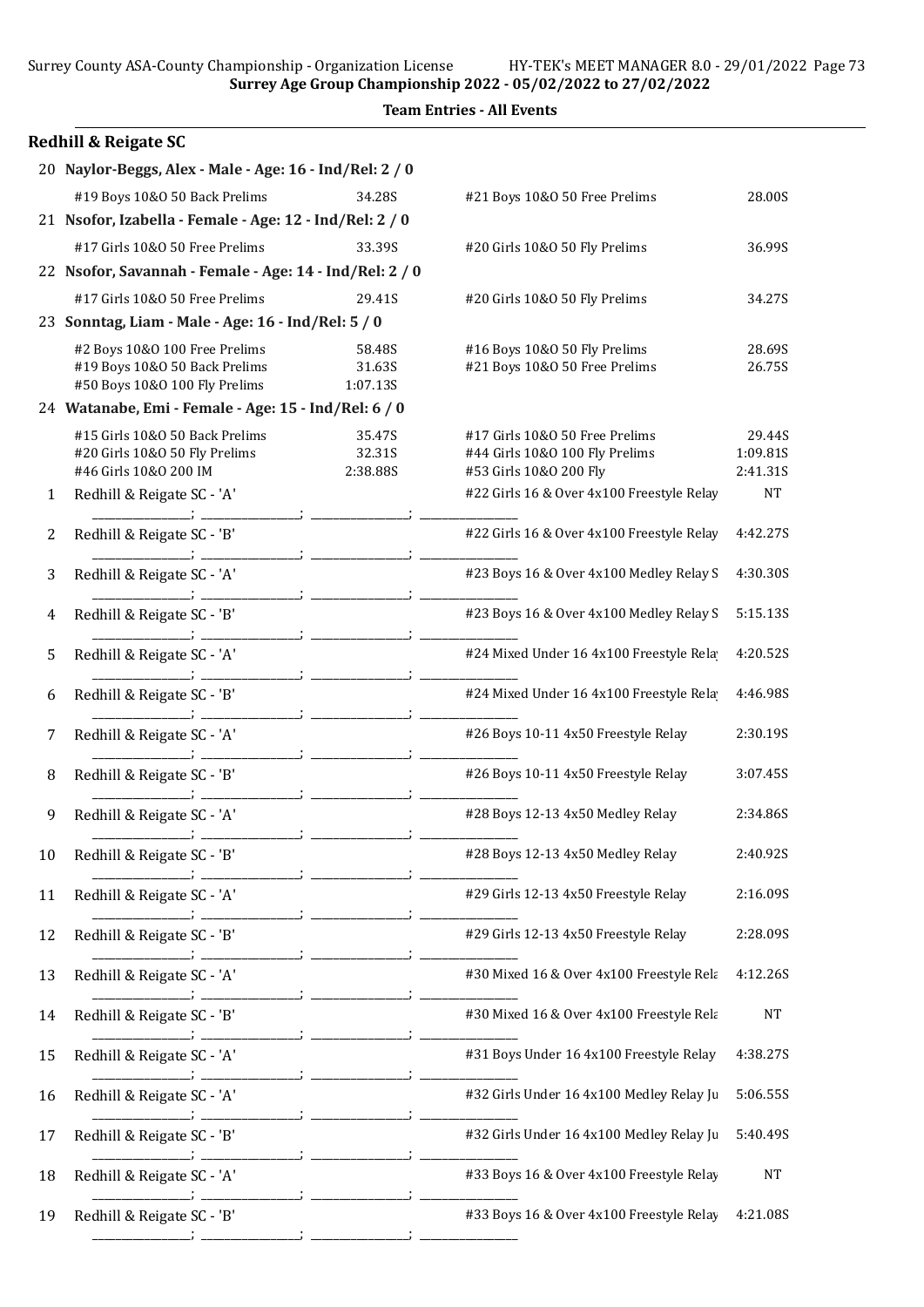### Team Entries - All Events

|    | <b>Redhill &amp; Reigate SC</b> |                                          |           |
|----|---------------------------------|------------------------------------------|-----------|
| 20 | Redhill & Reigate SC - 'A'      | #34 Girls 16 & Over 4x100 Medley Relay S | 4:53.27S  |
| 21 | Redhill & Reigate SC - 'B'      | #34 Girls 16 & Over 4x100 Medley Relay S | 5:29.62S  |
| 22 | Redhill & Reigate SC - 'A'      | #35 Mixed Under 16 4x100 Medley Relay    | 5:01.93S  |
| 23 | Redhill & Reigate SC - 'B'      | #35 Mixed Under 16 4x100 Medley Relay ]  | 5:41.25S  |
| 24 | Redhill & Reigate SC - 'A'      | #36 Boys 10-11 4x50 Medley Relay         | 2:56.81S  |
| 25 | Redhill & Reigate SC - 'A'      | #37 Girls 10-11 4x50 Freestyle Relay     | <b>NT</b> |
| 26 | Redhill & Reigate SC - 'A'      | #39 Girls 12-13 4x50 Medley Relay        | 2:35.50S  |
| 27 | Redhill & Reigate SC - 'B'      | #39 Girls 12-13 4x50 Medley Relay        | 2:44.28S  |
| 28 | Redhill & Reigate SC - 'A'      | #40 Boys 12-13 4x50 Freestyle Relay      | 2:13.92S  |
| 29 | Redhill & Reigate SC - 'B'      | #40 Boys 12-13 4x50 Freestyle Relay      | 2:18.82S  |
| 30 | Redhill & Reigate SC - 'A'      | #41 Mixed 16 & Over 4x100 Medley Relay   | 4:30.79S  |
| 31 | Redhill & Reigate SC - 'B'      | #41 Mixed 16 & Over 4x100 Medley Relay   | 5:08.51S  |
| 32 | Redhill & Reigate SC - 'A'      | #42 Girls Under 16 4x100 Freestyle Relay | 4:29.23S  |
| 33 | Redhill & Reigate SC - 'B'      | #42 Girls Under 16 4x100 Freestyle Relay | 4:55.49S  |
| 34 | Redhill & Reigate SC - 'A'      | #43 Boys Under 16 4x100 Medley Relay Ju  | 5:12.64S  |

Redhill & Reigate SC Total Individual Entries: 57 - Total Relays: 34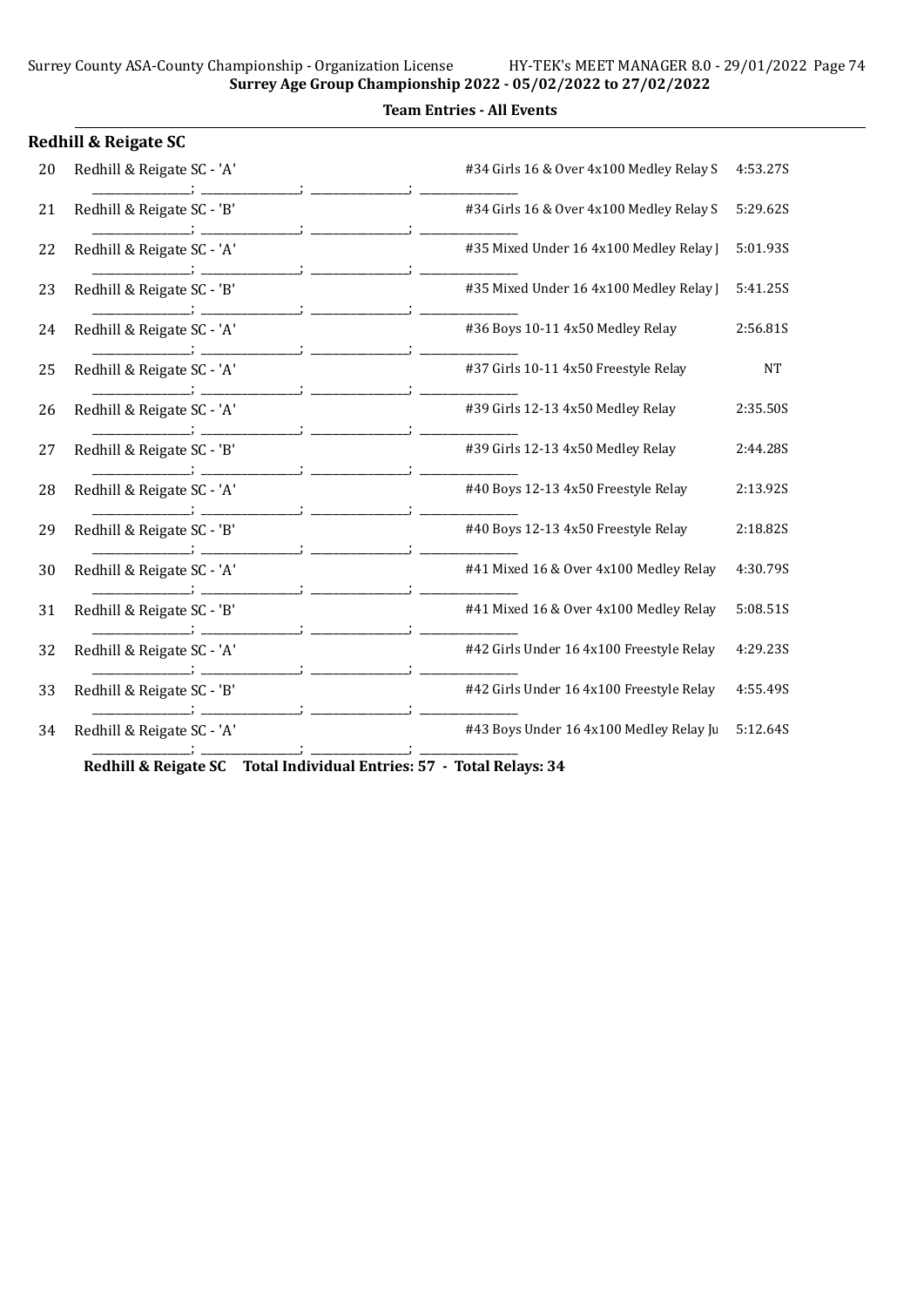| Surrey County ASA-County Championship - Organization License  |                  | HY-TEK's MEET MANAGER 8.0 - 29/01/2022 Page 75<br>Surrey Age Group Championship 2022 - 05/02/2022 to 27/02/2022 |                    |  |  |
|---------------------------------------------------------------|------------------|-----------------------------------------------------------------------------------------------------------------|--------------------|--|--|
| <b>Team Entries - All Events</b>                              |                  |                                                                                                                 |                    |  |  |
| <b>South Croydon SC</b>                                       |                  |                                                                                                                 |                    |  |  |
| 1 Astramskas, Augustinas - Male - Age: 12 - Ind/Rel: 1 / 0    |                  |                                                                                                                 |                    |  |  |
| #14 Boys 10&0 50 Breast Prelims                               | 46.55S           |                                                                                                                 |                    |  |  |
| 2 Ayodeji, Ayodele - Male - Age: 14 - Ind/Rel: 1 / 0          |                  |                                                                                                                 |                    |  |  |
| #14 Boys 10&0 50 Breast Prelims                               | 40.38S           |                                                                                                                 |                    |  |  |
| 3 Farr, Henry - Male - Age: 10 - Ind/Rel: 1 / 0               |                  |                                                                                                                 |                    |  |  |
| #19 Boys 10&0 50 Back Prelims                                 | 42.85S           |                                                                                                                 |                    |  |  |
| 4 Gu, Lucy - Female - Age: 12 - Ind/Rel: 1 / 0                |                  |                                                                                                                 |                    |  |  |
| #18 Girls 10&0 50 Breast Prelims                              | 46.28S           |                                                                                                                 |                    |  |  |
| 5 Harmer, Tom - Male - Age: 16 - Ind/Rel: 3 / 0               |                  |                                                                                                                 |                    |  |  |
| #16 Boys 10&0 50 Fly Prelims<br>#21 Boys 10&0 50 Free Prelims | 30.69S<br>27.60S | #19 Boys 10&0 50 Back Prelims                                                                                   | 33.21S             |  |  |
| 6 Jensen, Lucas - Male - Age: 10 - Ind/Rel: 2 / 0             |                  |                                                                                                                 |                    |  |  |
| #14 Boys 10&0 50 Breast Prelims                               | 50.29S           | #21 Boys 10&0 50 Free Prelims                                                                                   | 36.94S             |  |  |
| 7 Khachaturyan, Alex - Male - Age: 12 - Ind/Rel: 4 / 0        |                  |                                                                                                                 |                    |  |  |
| #16 Boys 10&0 50 Fly Prelims<br>#21 Boys 10&0 50 Free Prelims | 37.60S<br>34.48S | #19 Boys 10&0 50 Back Prelims<br>#45 Boys 10&0 100 Back Prelims                                                 | 38.06S<br>1:22.31S |  |  |
| 8 Lorke, Maximilian - Male - Age: 16 - Ind/Rel: 2 / 0         |                  |                                                                                                                 |                    |  |  |
| #16 Boys 10&0 50 Fly Prelims                                  | 32.36S           | #19 Boys 10&0 50 Back Prelims                                                                                   | 33.21S             |  |  |
| 9 Neacsu, Andrei - Male - Age: 16 - Ind/Rel: 3 / 0            |                  |                                                                                                                 |                    |  |  |
| #16 Boys 10&0 50 Fly Prelims<br>#21 Boys 10&0 50 Free Prelims | 31.88S<br>27.43S | #19 Boys 10&0 50 Back Prelims                                                                                   | 32.92S             |  |  |
| 10 Piper, Ethan - Male - Age: 13 - Ind/Rel: 1 / 0             |                  |                                                                                                                 |                    |  |  |
| #19 Boys 10&0 50 Back Prelims                                 | 37.20S           |                                                                                                                 |                    |  |  |
| 11 Stewart, Violet - Female - Age: 13 - Ind/Rel: 2 / 0        |                  |                                                                                                                 |                    |  |  |
| #15 Girls 10&0 50 Back Prelims                                | 36.08S           | #17 Girls 10&0 50 Free Prelims                                                                                  | 31.13S             |  |  |

1 South Croydon SC - 'A' #28 Boys 12-13 4x50 Medley Relay 2:35.54<br>  $\begin{array}{ccc}\n & & \#28 \text{ Boys 12-13 4x50 Medley Relay\n\end{array}$  2:35.54

#40 Boys 12-13 4x50 Freestyle Relay 2:18.29S

\_\_\_\_\_\_\_\_\_\_\_\_\_\_\_\_\_; \_\_\_\_\_\_\_\_\_\_\_\_\_\_\_\_\_; \_\_\_\_\_\_\_\_\_\_\_\_\_\_\_\_\_; \_\_\_\_\_\_\_\_\_\_\_\_\_\_\_\_\_ South Croydon SC Total Individual Entries: 22 - Total Relays: 2

12 Young, Harry - Male - Age: 15 - Ind/Rel: 1 / 0

 $\frac{1}{2}$  South Croydon SC - 'A'

#14 Boys 10&O 50 Breast Prelims 37.27S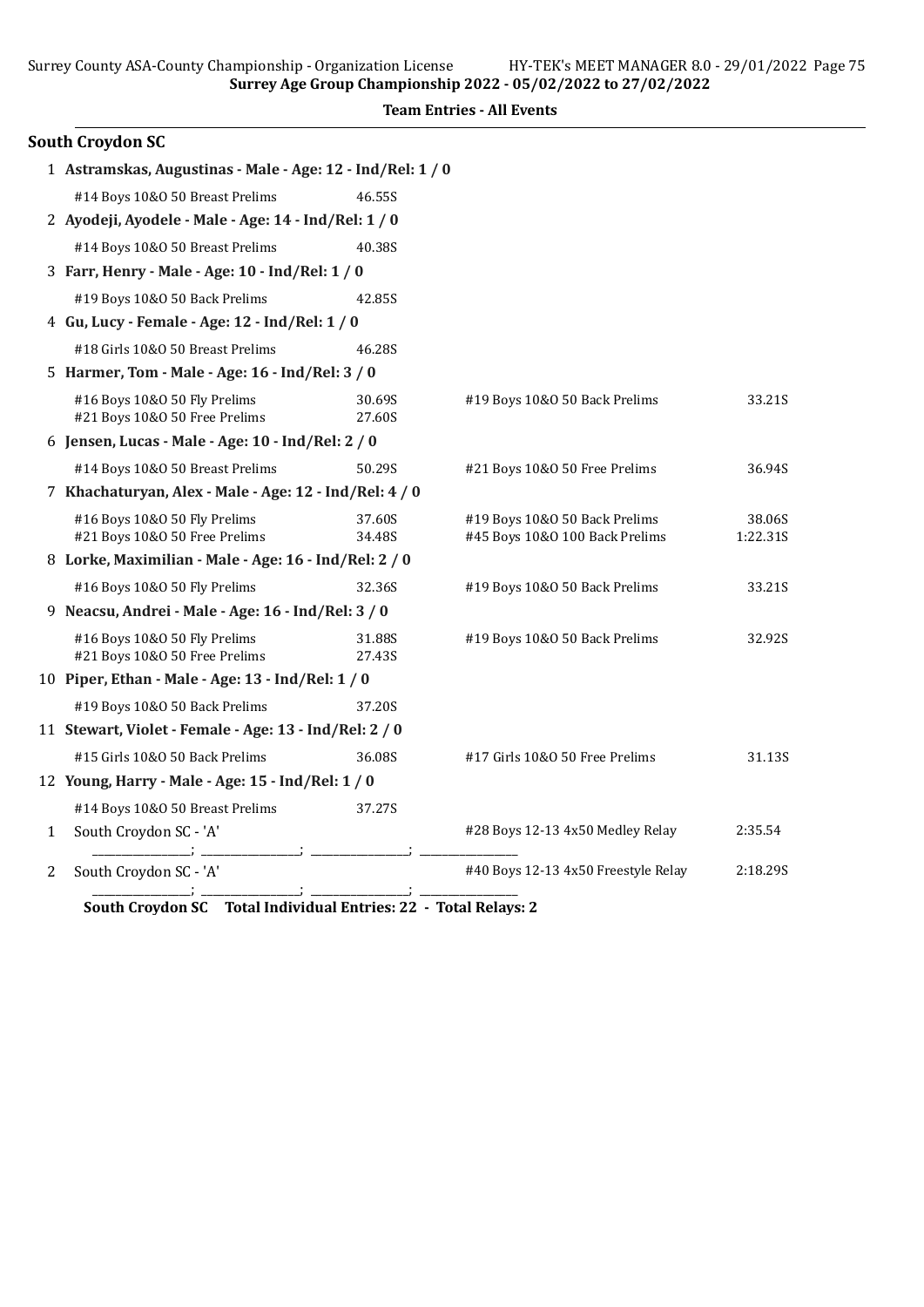Surrey Age Group Championship 2022 - 05/02/2022 to 27/02/2022

|    |                                                                    |                  | <b>Team Entries - All Events</b>          |            |  |  |
|----|--------------------------------------------------------------------|------------------|-------------------------------------------|------------|--|--|
|    | <b>Southwark Aquatics SC</b>                                       |                  |                                           |            |  |  |
|    | 1 Ashworth, Finn - Male - Age: 17 - Ind/Rel: 2 / 0                 |                  |                                           |            |  |  |
|    | #14 Boys 10&0 50 Breast Prelims                                    | 34.68S           | #21 Boys 10&0 50 Free Prelims             | 28.33S     |  |  |
|    | 2 Ashworth, Mieke - Female - Age: 14 - Ind/Rel: 3 / 0              |                  |                                           |            |  |  |
|    | #15 Girls 10&0 50 Back Prelims<br>#18 Girls 10&0 50 Breast Prelims | 35.54S<br>40.17S | #17 Girls 10&0 50 Free Prelims            | 29.83S     |  |  |
|    | 3 Demetriou Fox, Leo - Male - Age: 14 - Ind/Rel: 1 / 0             |                  |                                           |            |  |  |
|    | #14 Boys 10&0 50 Breast Prelims                                    | 39.50S           |                                           |            |  |  |
|    | 4 Ferguson-Smith, Findlay - Male - Age: 14 - Ind/Rel: 1 / 0        |                  |                                           |            |  |  |
|    | #14 Boys 10&0 50 Breast Prelims                                    | 41.28S           |                                           |            |  |  |
|    | 5 Gawuc, Wojciech - Male - Age: 16 - Ind/Rel: 3 / 0                |                  |                                           |            |  |  |
|    | #16 Boys 10&0 50 Fly Prelims<br>#21 Boys 10&0 50 Free Prelims      | 33.19S<br>26.44S | #19 Boys 10&0 50 Back Prelims             | 31.39S     |  |  |
|    | 6 Lam, Ariana-Petra - Female - Age: 16 - Ind/Rel: 3 / 0            |                  |                                           |            |  |  |
|    | #15 Girls 10&0 50 Back Prelims<br>#18 Girls 10&0 50 Breast Prelims | 35.70S<br>40.25S | #17 Girls 10&0 50 Free Prelims            | 29.90S     |  |  |
|    | 7 Moore, Yuliya - Female - Age: 15 - Ind/Rel: 1 / 0                |                  |                                           |            |  |  |
|    | #20 Girls 10&0 50 Fly Prelims                                      | 34.23S           |                                           |            |  |  |
|    | 8 Samokhvalov, Michael - Male - Age: 16 - Ind/Rel: 3 / 0           |                  |                                           |            |  |  |
|    | #14 Boys 10&0 50 Breast Prelims<br>#21 Boys 10&0 50 Free Prelims   | 37.03S<br>28.60S | #16 Boys 10&0 50 Fly Prelims              | 32.41S     |  |  |
|    | 9 Senior-Osajivbe, Daniel - Male - Age: 15 - Ind/Rel: 3 / 0        |                  |                                           |            |  |  |
|    | #14 Boys 10&0 50 Breast Prelims<br>#21 Boys 10&0 50 Free Prelims   | 36.53S<br>29.08S | #16 Boys 10&0 50 Fly Prelims              | 31.10S     |  |  |
|    | 10 Ung, Melissa - Female - Age: 13 - Ind/Rel: 3 / 0                |                  |                                           |            |  |  |
|    | #15 Girls 10&0 50 Back Prelims<br>#18 Girls 10&0 50 Breast Prelims | 37.76S<br>43.09S | #17 Girls 10&0 50 Free Prelims            | 32.46S     |  |  |
| 1  | Southwark Aquatics SC - 'A'                                        |                  | #22 Girls 16 & Over 4x100 Freestyle Relay | <b>NTS</b> |  |  |
| 2  | Southwark Aquatics SC - 'A'                                        |                  | #23 Boys 16 & Over 4x100 Medley Relay S   | <b>NTS</b> |  |  |
| 3  | Southwark Aquatics SC - 'A'                                        |                  | #24 Mixed Under 16 4x100 Freestyle Rela   | <b>NTS</b> |  |  |
| 4  | Southwark Aquatics SC - 'A'                                        |                  | #28 Boys 12-13 4x50 Medley Relay          | <b>NTS</b> |  |  |
| 5  | Southwark Aquatics SC - 'B'                                        |                  | #28 Boys 12-13 4x50 Medley Relay          | <b>NTS</b> |  |  |
| 6  | Southwark Aquatics SC - 'A'                                        |                  | #29 Girls 12-13 4x50 Freestyle Relay      | <b>NTS</b> |  |  |
| 7  | Southwark Aquatics SC - 'A'                                        |                  | #30 Mixed 16 & Over 4x100 Freestyle Rela  | <b>NTS</b> |  |  |
| 8  | Southwark Aquatics SC - 'A'                                        |                  | #31 Boys Under 16 4x100 Freestyle Relay   | <b>NTS</b> |  |  |
| 9  | Southwark Aquatics SC - 'A'                                        |                  | #32 Girls Under 16 4x100 Medley Relay Ju  | <b>NTS</b> |  |  |
| 10 | Southwark Aquatics SC - 'A'                                        |                  | #33 Boys 16 & Over 4x100 Freestyle Relay  | <b>NTS</b> |  |  |
| 11 | Southwark Aquatics SC - 'A'                                        |                  | #34 Girls 16 & Over 4x100 Medley Relay S  | <b>NTS</b> |  |  |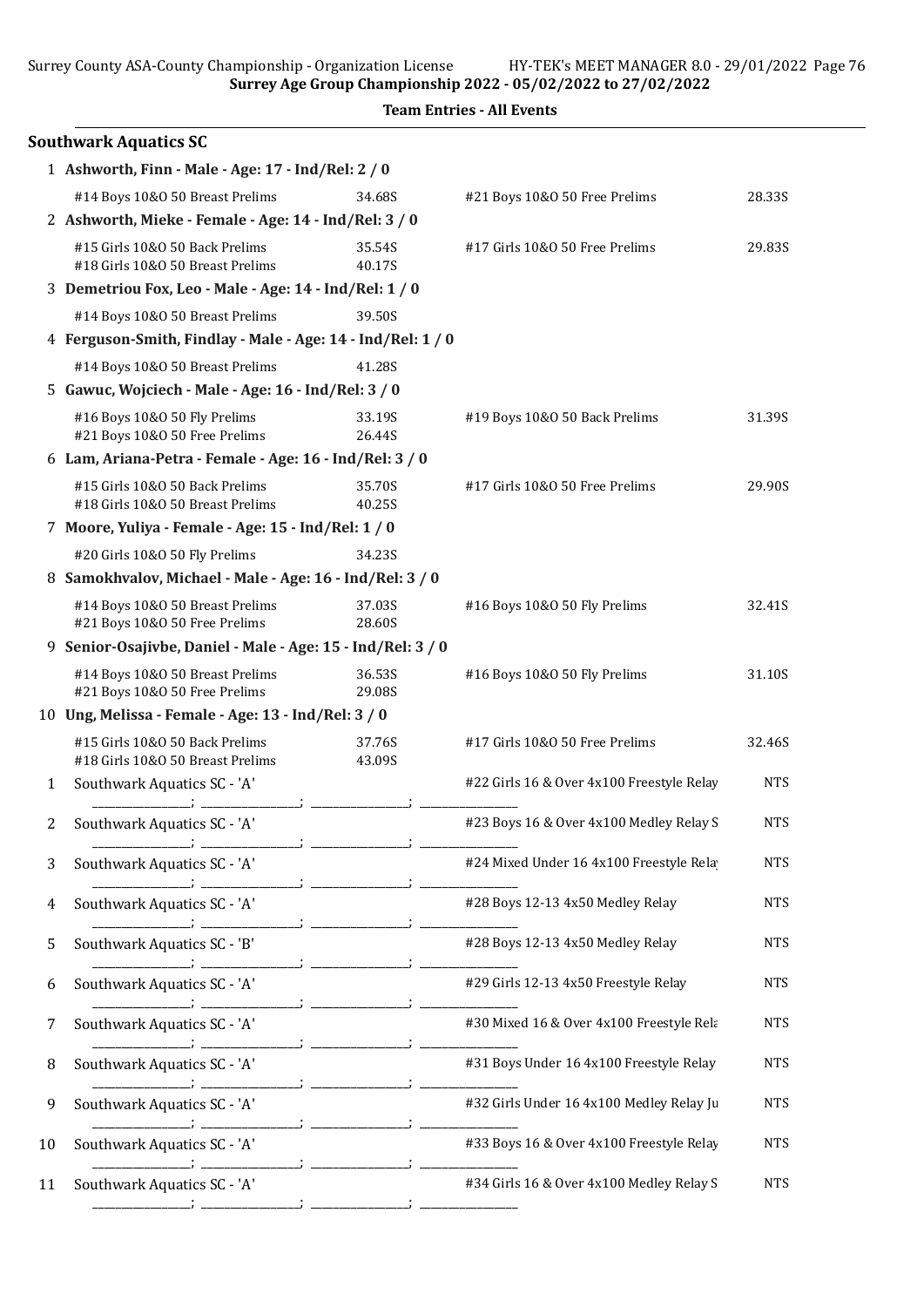|    | <b>Southwark Aquatics SC</b>                                          |                                          |            |
|----|-----------------------------------------------------------------------|------------------------------------------|------------|
| 12 | Southwark Aquatics SC - 'A'                                           | #35 Mixed Under 16 4x100 Medley Relay    | <b>NTS</b> |
|    |                                                                       |                                          |            |
| 13 | Southwark Aquatics SC - 'A'                                           | #39 Girls 12-13 4x50 Medley Relay        | <b>NTS</b> |
|    |                                                                       |                                          |            |
| 14 | Southwark Aquatics SC - 'A'                                           | #40 Boys 12-13 4x50 Freestyle Relay      | <b>NTS</b> |
|    |                                                                       |                                          |            |
| 15 | Southwark Aquatics SC - 'B'                                           | #40 Boys 12-13 4x50 Freestyle Relay      | <b>NTS</b> |
|    |                                                                       |                                          |            |
| 16 | Southwark Aquatics SC - 'A'                                           | #41 Mixed 16 & Over 4x100 Medley Relay   | <b>NTS</b> |
|    |                                                                       |                                          |            |
| 17 | Southwark Aquatics SC - 'A'                                           | #42 Girls Under 16 4x100 Freestyle Relay | <b>NTS</b> |
|    |                                                                       |                                          |            |
| 18 | Southwark Aquatics SC - 'A'                                           | #43 Boys Under 16 4x100 Medley Relay Ju  | <b>NTS</b> |
|    |                                                                       |                                          |            |
|    | Southwark Aquatics SC Total Individual Entries: 23 - Total Relays: 18 |                                          |            |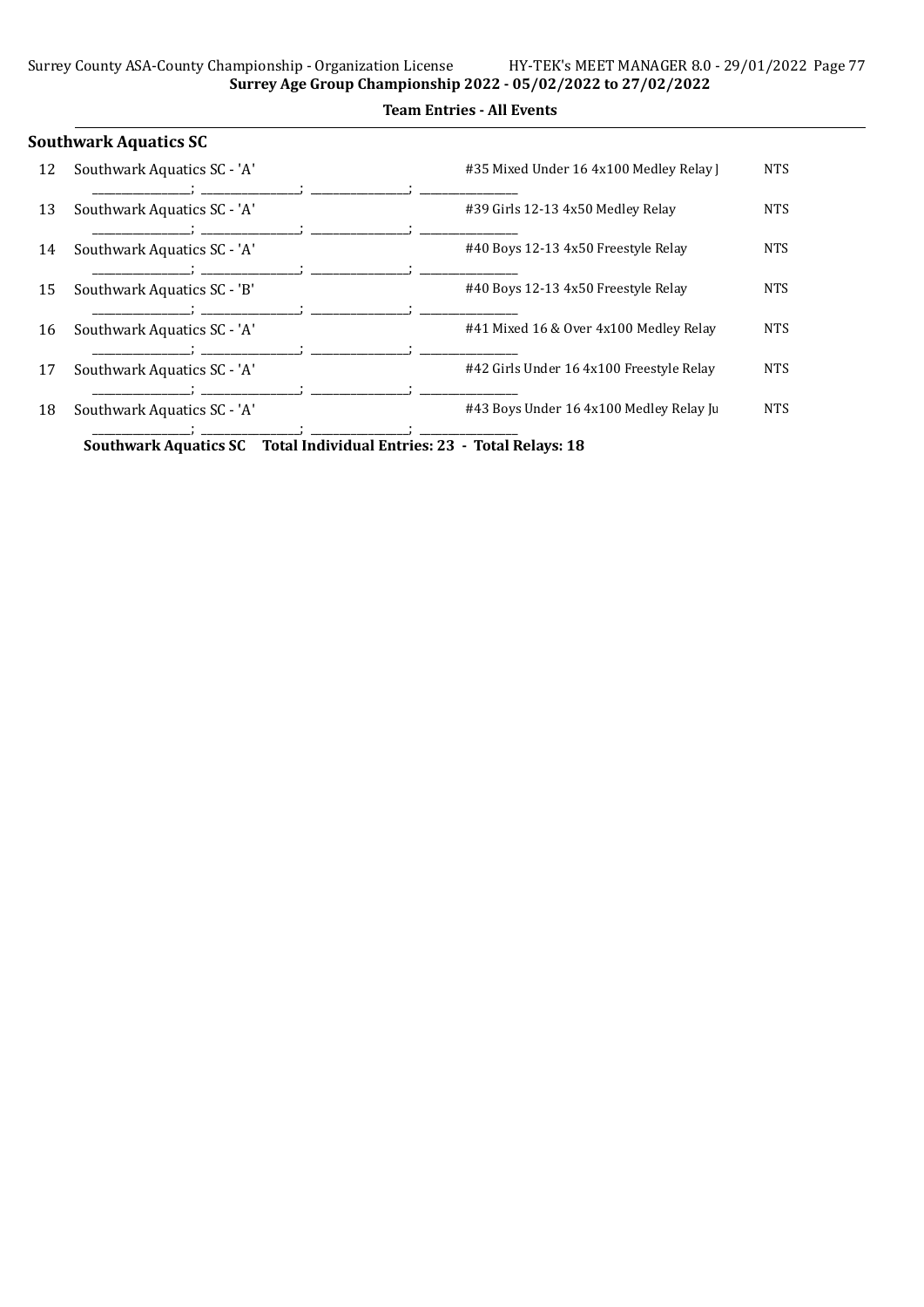|    | <b>SouthWest LondonFin SC</b>                                                                                                   |                                          |                                                                                                                                   |                                          |  |  |  |
|----|---------------------------------------------------------------------------------------------------------------------------------|------------------------------------------|-----------------------------------------------------------------------------------------------------------------------------------|------------------------------------------|--|--|--|
|    | 1 Livina, Luize - Female - Age: 13 - Ind/Rel: 4 / 0                                                                             |                                          |                                                                                                                                   |                                          |  |  |  |
|    | #15 Girls 10&0 50 Back Prelims<br>#18 Girls 10&0 50 Breast Prelims                                                              | 37.62S<br>41.75S                         | #17 Girls 10&0 50 Free Prelims<br>#20 Girls 10&O 50 Fly Prelims                                                                   | 32.54S<br>36.67S                         |  |  |  |
|    | 2 Ukeje, Elendu - Male - Age: 13 - Ind/Rel: 7 / 0                                                                               |                                          |                                                                                                                                   |                                          |  |  |  |
|    | #2 Boys 10&0 100 Free Prelims<br>#16 Boys 10&0 50 Fly Prelims<br>#21 Boys 10&0 50 Free Prelims<br>#50 Boys 10&0 100 Fly Prelims | 1:06.72S<br>32.86S<br>29.37S<br>1:15.92S | #14 Boys 10&0 50 Breast Prelims<br>#19 Boys 10&0 50 Back Prelims<br>#47 Boys 10&0 200 Fly                                         | 41.27S<br>36.15S<br>3:04.78S             |  |  |  |
|    | 3 Ukeje, Ikenna - Male - Age: 12 - Ind/Rel: 8 / 0                                                                               |                                          |                                                                                                                                   |                                          |  |  |  |
|    | #2 Boys 10&0 100 Free Prelims<br>#14 Boys 10&0 50 Breast Prelims<br>#19 Boys 10&0 50 Back Prelims<br>#47 Boys 10&0 200 Fly      | 1:09.95S<br>39.66S<br>38.71S<br>3:15.23S | #7 Boys 10&0 100 Breast Prelims<br>#16 Boys 10&0 50 Fly Prelims<br>#21 Boys 10&0 50 Free Prelims<br>#50 Boys 10&0 100 Fly Prelims | 1:30.68S<br>34.03S<br>31.57S<br>1:20.91S |  |  |  |
|    | 4 Ukeje, Leah - Female - Age: 15 - Ind/Rel: 4 / 0                                                                               |                                          |                                                                                                                                   |                                          |  |  |  |
|    | #15 Girls 10&0 50 Back Prelims<br>#18 Girls 10&0 50 Breast Prelims                                                              | 36.19S<br>38.84S                         | #17 Girls 10&O 50 Free Prelims<br>#20 Girls 10&O 50 Fly Prelims                                                                   | 28.38S<br>31.85S                         |  |  |  |
| 1  | SouthWest LondonFin SC - 'A'                                                                                                    |                                          | #24 Mixed Under 16 4x100 Freestyle Rela                                                                                           | 4:38.50S                                 |  |  |  |
| 2  | SouthWest LondonFin SC - 'B'                                                                                                    |                                          | #24 Mixed Under 16 4x100 Freestyle Rela                                                                                           | 5:46.70S                                 |  |  |  |
| 3  | SouthWest LondonFin SC - 'A'                                                                                                    |                                          | #26 Boys 10-11 4x50 Freestyle Relay                                                                                               | 2:59.90S                                 |  |  |  |
| 4  | SouthWest LondonFin SC - 'A'                                                                                                    |                                          | #28 Boys 12-13 4x50 Medley Relay                                                                                                  | 2:36.80S                                 |  |  |  |
| 5  | SouthWest LondonFin SC - 'A'                                                                                                    |                                          | #31 Boys Under 16 4x100 Freestyle Relay                                                                                           | 5:04.10S                                 |  |  |  |
| 6  | SouthWest LondonFin SC - 'B'                                                                                                    |                                          | #31 Boys Under 16 4x100 Freestyle Relay                                                                                           | 6:17.30S                                 |  |  |  |
| 7  | SouthWest LondonFin SC - 'A'                                                                                                    |                                          | #32 Girls Under 16 4x100 Medley Relay Ju                                                                                          | 6:03.70S                                 |  |  |  |
| 8  | SouthWest LondonFin SC - 'A'                                                                                                    |                                          | #35 Mixed Under 16 4x100 Medley Relay                                                                                             | 5:15.80S                                 |  |  |  |
| 9  | SouthWest LondonFin SC - 'B'                                                                                                    |                                          | #35 Mixed Under 16 4x100 Medley Relay                                                                                             | 6:31.60S                                 |  |  |  |
| 10 | SouthWest LondonFin SC - 'A'                                                                                                    |                                          | #36 Boys 10-11 4x50 Medley Relay                                                                                                  | 3:33.90S                                 |  |  |  |
| 11 | SouthWest LondonFin SC - 'A'                                                                                                    |                                          | #38 Boys 4x200 Freestyle Relay                                                                                                    | 11:36.20S                                |  |  |  |
| 12 | SouthWest LondonFin SC - 'A'                                                                                                    |                                          | #40 Boys 12-13 4x50 Freestyle Relay                                                                                               | 2:17.20S                                 |  |  |  |
| 13 | SouthWest LondonFin SC - 'A'                                                                                                    |                                          | #42 Girls Under 16 4x100 Freestyle Relay                                                                                          | 5:09.30S                                 |  |  |  |
| 14 | SouthWest LondonFin SC - 'A'                                                                                                    |                                          | #43 Boys Under 16 4x100 Medley Relay Ju                                                                                           | 5:39.30S                                 |  |  |  |
| 15 | SouthWest LondonFin SC - 'B'                                                                                                    |                                          | #43 Boys Under 16 4x100 Medley Relay Ju                                                                                           | 7:04.00S                                 |  |  |  |
|    | SouthWest LondonFin SC                                                                                                          |                                          | Total Individual Entries: 23 - Total Relays: 15                                                                                   |                                          |  |  |  |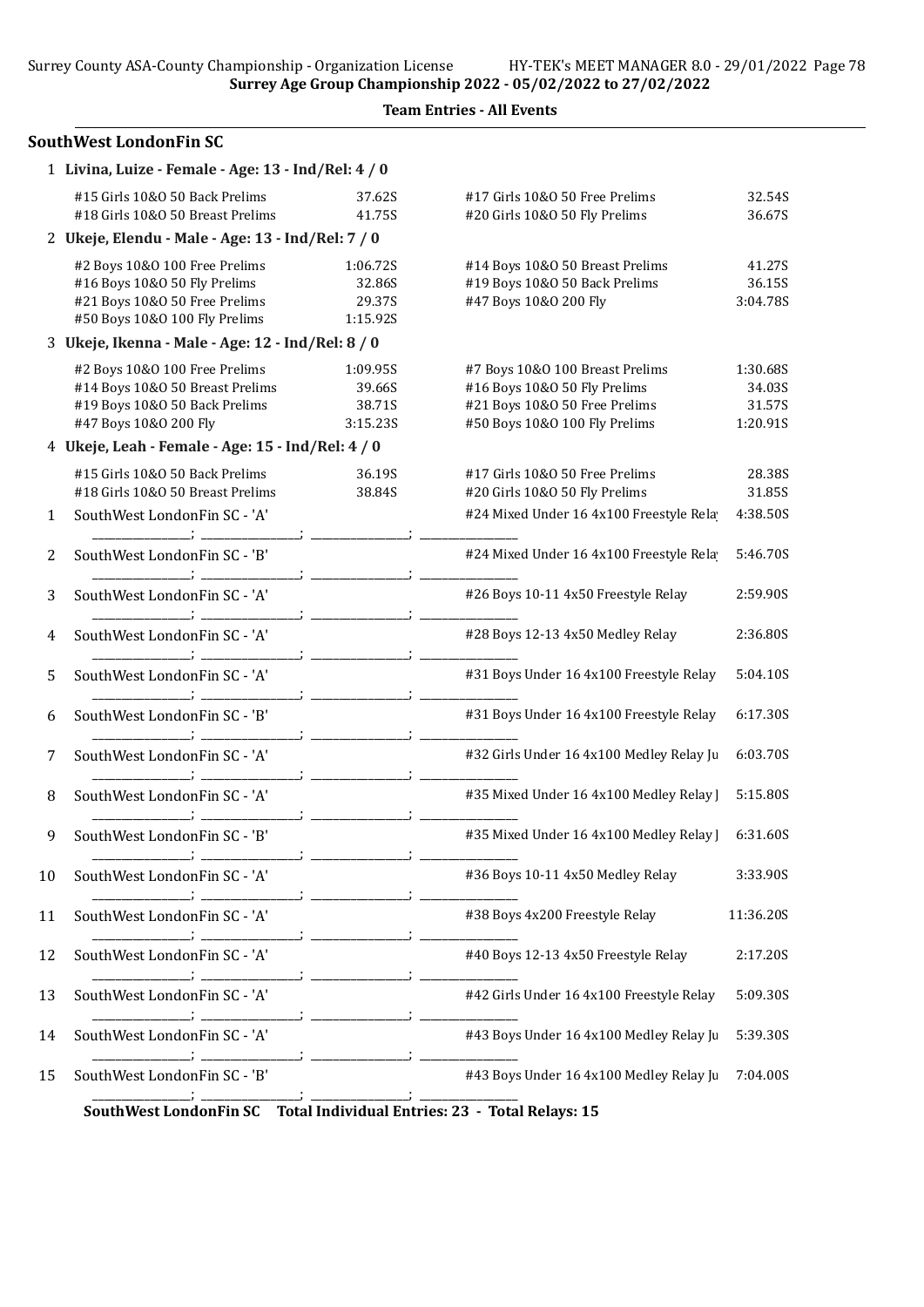Surrey Age Group Championship 2022 - 05/02/2022 to 27/02/2022

|  | <b>Team Entries - All Events</b> |  |  |
|--|----------------------------------|--|--|
|--|----------------------------------|--|--|

### Sutton & Cheam SC

| 1 Angiama, Sophia-Anne - Female - Age: 12 - Ind/Rel: 2 / 0                                                                                                                           |                                                                |                                                                                                                                                             |                                                      |
|--------------------------------------------------------------------------------------------------------------------------------------------------------------------------------------|----------------------------------------------------------------|-------------------------------------------------------------------------------------------------------------------------------------------------------------|------------------------------------------------------|
| #15 Girls 10&0 50 Back Prelims                                                                                                                                                       | 37.98S                                                         | #17 Girls 10&O 50 Free Prelims                                                                                                                              | 32.53S                                               |
| 2 Bartley, Joseph - Male - Age: 18 - Ind/Rel: 5 / 0                                                                                                                                  |                                                                |                                                                                                                                                             |                                                      |
| #2 Boys 10&0 100 Free Prelims<br>#45 Boys 10&0 100 Back Prelims<br>#55 Boys 12&0 800 Free                                                                                            | 52.38S<br>57.58S<br>8:35.14S                                   | #9 Boys 10&0 200 Free<br>#52 Boys 10&0 200 IM                                                                                                               | 1:50.38S<br>2:06.61S                                 |
| 3 Bitton, Liam - Male - Age: 19 - Ind/Rel: 1 / 0                                                                                                                                     |                                                                |                                                                                                                                                             |                                                      |
| #47 Boys 10&0 200 Fly                                                                                                                                                                | 2:16.00S                                                       |                                                                                                                                                             |                                                      |
| 4 Blackman, Harry - Male - Age: 14 - Ind/Rel: 10 / 0                                                                                                                                 |                                                                |                                                                                                                                                             |                                                      |
| #2 Boys 10&0 100 Free Prelims<br>#9 Boys 10&0 200 Free<br>#13 Boys 10&0 400 Free<br>#16 Boys 10&0 50 Fly Prelims<br>#21 Boys 10&0 50 Free Prelims                                    | 1:01.97S<br>2:18.37S<br>5:03.88S<br>33.85S<br>29.17S           | #4 Boys 10&0 200 Breast<br>#11 Boys 10&0 200 Back<br>#14 Boys 10&0 50 Breast Prelims<br>#19 Boys 10&0 50 Back Prelims<br>#45 Boys 10&0 100 Back Prelims     | 3:03.46S<br>2:36.16S<br>36.13S<br>33.22S<br>1:09.57S |
| 5 Blanks, Baylan - Male - Age: 15 - Ind/Rel: 8 / 0                                                                                                                                   |                                                                |                                                                                                                                                             |                                                      |
| #4 Boys 10&0 200 Breast<br>#11 Boys 10&0 200 Back<br>#16 Boys 10&0 50 Fly Prelims<br>#21 Boys 10&0 50 Free Prelims                                                                   | 2:41.08S<br>2:22.50S<br>29.69S<br>26.85S                       | #7 Boys 10&0 100 Breast Prelims<br>#14 Boys 10&0 50 Breast Prelims<br>#19 Boys 10&0 50 Back Prelims<br>#45 Boys 10&0 100 Back Prelims                       | 1:13.24S<br>33.41S<br>30.31S<br>1:04.33S             |
| 6 Boobbyer, Lucy - Female - Age: 16 - Ind/Rel: 1 / 0                                                                                                                                 |                                                                |                                                                                                                                                             |                                                      |
| #15 Girls 10&0 50 Back Prelims                                                                                                                                                       | 35.67S                                                         |                                                                                                                                                             |                                                      |
| 7 Breakspear, Amelia - Female - Age: 14 - Ind/Rel: 1 / 0                                                                                                                             |                                                                |                                                                                                                                                             |                                                      |
| #18 Girls 10&0 50 Breast Prelims                                                                                                                                                     | 39.70S                                                         |                                                                                                                                                             |                                                      |
| 8 Breakspear, George - Male - Age: 11 - Ind/Rel: 3 / 0                                                                                                                               |                                                                |                                                                                                                                                             |                                                      |
| #14 Boys 10&0 50 Breast Prelims<br>#21 Boys 10&0 50 Free Prelims                                                                                                                     | 50.99S<br>36.64S                                               | #19 Boys 10&0 50 Back Prelims                                                                                                                               | 43.03S                                               |
| 9 Burd, Alex - Male - Age: 12 - Ind/Rel: 7 / 0                                                                                                                                       |                                                                |                                                                                                                                                             |                                                      |
| #4 Boys 10&0 200 Breast<br>#11 Boys 10&0 200 Back<br>#19 Boys 10&0 50 Back Prelims<br>#45 Boys 10&0 100 Back Prelims                                                                 | 3:24.91S<br>2:53.80S<br>37.00S<br>1:22.06S                     | #7 Boys 10&0 100 Breast Prelims<br>#14 Boys 10&0 50 Breast Prelims<br>#21 Boys 10&0 50 Free Prelims                                                         | 1:37.41S<br>44.55S<br>33.13S                         |
| 10 Burkill, Joshua - Male - Age: 13 - Ind/Rel: 9 / 0                                                                                                                                 |                                                                |                                                                                                                                                             |                                                      |
| #14 Boys 10&0 50 Breast Prelims<br>#19 Boys 10&0 50 Back Prelims<br>#45 Boys 10&0 100 Back Prelims<br>#48 Boys 12&0 400 IM<br>#52 Boys 10&0 200 IM                                   | 40.93<br>33.14<br>1:15.76S<br>5:28.62<br>2:37.14               | #16 Boys 10&0 50 Fly Prelims<br>#21 Boys 10&0 50 Free Prelims<br>#47 Boys 10&0 200 Fly<br>#50 Boys 10&0 100 Fly Prelims                                     | 31.80<br>29.53<br>2:27.86<br>1:09.01                 |
| 11 Clarke, Blu - Male - Age: 16 - Ind/Rel: 3 / 0                                                                                                                                     |                                                                |                                                                                                                                                             |                                                      |
| #14 Boys 10&0 50 Breast Prelims<br>#21 Boys 10&0 50 Free Prelims                                                                                                                     | 38.08S<br>28.65S                                               | #16 Boys 10&0 50 Fly Prelims                                                                                                                                | 32.29S                                               |
| 12 Davies, Amy - Female - Age: 20 - Ind/Rel: 3 / 0                                                                                                                                   |                                                                |                                                                                                                                                             |                                                      |
| #3 Girls 10&0 200 Free<br>#51 Girls 10&0 100 Free Prelims                                                                                                                            | 2:01.29S<br>55.60S                                             | #46 Girls 10&0 200 IM                                                                                                                                       | 2:17.27S                                             |
| 13 Douglas, Fletcher - Male - Age: 15 - Ind/Rel: 11 / 0                                                                                                                              |                                                                |                                                                                                                                                             |                                                      |
| #2 Boys 10&0 100 Free Prelims<br>#9 Boys 10&0 200 Free<br>#14 Boys 10&0 50 Breast Prelims<br>#19 Boys 10&0 50 Back Prelims<br>#45 Boys 10&0 100 Back Prelims<br>#52 Boys 10&0 200 IM | 59.48S<br>2:11.45S<br>36.28S<br>32.73S<br>1:09.46S<br>2:29.78S | #7 Boys 10&0 100 Breast Prelims<br>#11 Boys 10&0 200 Back<br>#16 Boys 10&0 50 Fly Prelims<br>#21 Boys 10&0 50 Free Prelims<br>#50 Boys 10&0 100 Fly Prelims | 1:20.03S<br>2:30.37S<br>29.94S<br>27.56S<br>1:07.87S |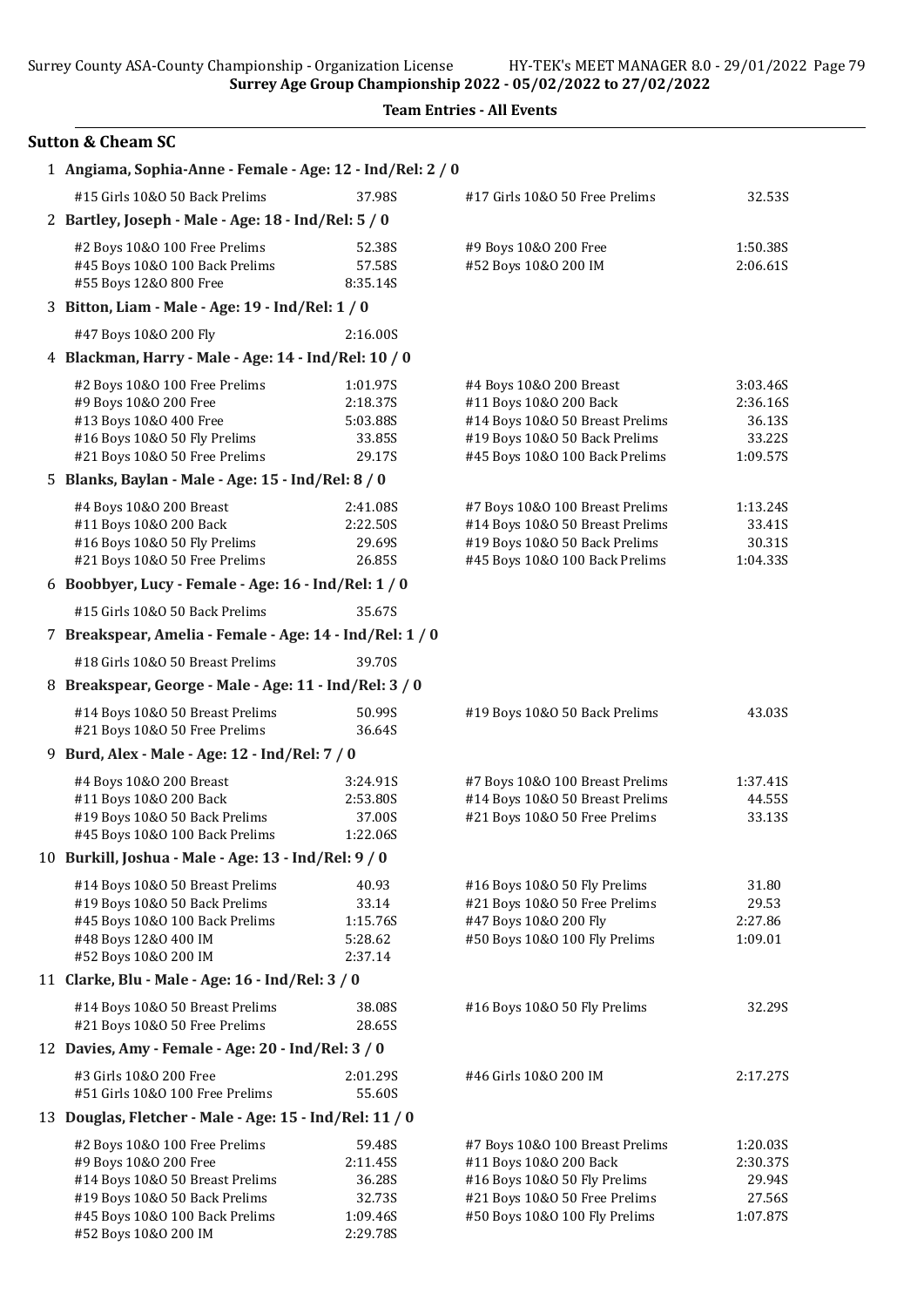Surrey Age Group Championship 2022 - 05/02/2022 to 27/02/2022

| <b>Team Entries - All Events</b> |  |  |
|----------------------------------|--|--|
|----------------------------------|--|--|

| <b>Sutton &amp; Cheam SC</b>                                                                                                                        |                                                      |                                                                                                                              |                                            |
|-----------------------------------------------------------------------------------------------------------------------------------------------------|------------------------------------------------------|------------------------------------------------------------------------------------------------------------------------------|--------------------------------------------|
| 14 Drzaic, Max - Male - Age: 13 - Ind/Rel: 2 / 0                                                                                                    |                                                      |                                                                                                                              |                                            |
| #14 Boys 10&0 50 Breast Prelims                                                                                                                     | 42.88S                                               | #19 Boys 10&0 50 Back Prelims                                                                                                | 38.19S                                     |
| 15 Drzaic, Mia - Female - Age: 16 - Ind/Rel: 1 / 0                                                                                                  |                                                      |                                                                                                                              |                                            |
| #18 Girls 10&0 50 Breast Prelims                                                                                                                    | 39.31S                                               |                                                                                                                              |                                            |
| 16 Edwards, Florence - Female - Age: 12 - Ind/Rel: 3 / 0                                                                                            |                                                      |                                                                                                                              |                                            |
| #15 Girls 10&0 50 Back Prelims<br>#18 Girls 10&0 50 Breast Prelims                                                                                  | 39.31S<br>46.07S                                     | #17 Girls 10&0 50 Free Prelims                                                                                               | 34.38S                                     |
| 17 Evans, Stuart - Male - Age: 13 - Ind/Rel: 8 / 0                                                                                                  |                                                      |                                                                                                                              |                                            |
| #2 Boys 10&0 100 Free Prelims                                                                                                                       | 1:07.50S                                             | #4 Boys 10&0 200 Breast                                                                                                      | 3:07.72S                                   |
| #7 Boys 10&0 100 Breast Prelims<br>#16 Boys 10&0 50 Fly Prelims<br>#21 Boys 10&0 50 Free Prelims                                                    | 1:24.79S<br>36.70S<br>29.47S                         | #14 Boys 10&0 50 Breast Prelims<br>#19 Boys 10&0 50 Back Prelims<br>#52 Boys 10&0 200 IM                                     | 36.90S<br>34.19S<br>2:46.70S               |
| 18 Freeze, Ellie - Female - Age: 14 - Ind/Rel: 7 / 0                                                                                                |                                                      |                                                                                                                              |                                            |
| #8 Girls 10&0 100 Back Prelims<br>#17 Girls 10&0 50 Free Prelims<br>#20 Girls 10&O 50 Fly Prelims<br>#54 Girls 10&0 200 Back                        | 1:12.26S<br>29.19S<br>32.43S<br>2:36.52S             | #15 Girls 10&0 50 Back Prelims<br>#18 Girls 10&0 50 Breast Prelims<br>#51 Girls 10&0 100 Free Prelims                        | 33.96S<br>41.80S<br>1:03.63S               |
| 19 Ghedu-Molinari, Gabriela - Female - Age: 14 - Ind/Rel: 5 / 0                                                                                     |                                                      |                                                                                                                              |                                            |
| #1 Girls 10&0 100 Breast Prelims<br>#17 Girls 10&0 50 Free Prelims<br>#20 Girls 10&O 50 Fly Prelims                                                 | 1:20.70S<br>30.30S<br>33.20S                         | #15 Girls 10&0 50 Back Prelims<br>#18 Girls 10&0 50 Breast Prelims                                                           | 34.54S<br>36.85S                           |
| 20 Gillen, Amara - Female - Age: 13 - Ind/Rel: 1 / 0                                                                                                |                                                      |                                                                                                                              |                                            |
| #18 Girls 10&0 50 Breast Prelims                                                                                                                    | 43.17S                                               |                                                                                                                              |                                            |
| 21 Graham, Isabella - Female - Age: 16 - Ind/Rel: 5 / 0                                                                                             |                                                      |                                                                                                                              |                                            |
| #15 Girls 10&0 50 Back Prelims<br>#18 Girls 10&0 50 Breast Prelims<br>#54 Girls 10&0 200 Back                                                       | 33.54S<br>39.41S<br>2:36.76S                         | #17 Girls 10&0 50 Free Prelims<br>#20 Girls 10&O 50 Fly Prelims                                                              | 29.87S<br>32.45S                           |
| 22 Heaton, Thomas - Male - Age: 13 - Ind/Rel: 3 / 0                                                                                                 |                                                      |                                                                                                                              |                                            |
| #16 Boys 10&0 50 Fly Prelims<br>#21 Boys 10&0 50 Free Prelims                                                                                       | 36.93S<br>32.03S                                     | #19 Boys 10&0 50 Back Prelims                                                                                                | 37.48S                                     |
| 23 Hoang, Danny - Male - Age: 15 - Ind/Rel: 1 / 0                                                                                                   |                                                      |                                                                                                                              |                                            |
| #14 Boys 10&0 50 Breast Prelims                                                                                                                     | 37.74S                                               |                                                                                                                              |                                            |
| 24 Irvine, William - Male - Age: 17 - Ind/Rel: 9 / 0                                                                                                |                                                      |                                                                                                                              |                                            |
| #9 Boys 10&0 200 Free<br>#14 Boys 10&0 50 Breast Prelims<br>#19 Boys 10&0 50 Back Prelims<br>#45 Boys 10&0 100 Back Prelims<br>#52 Boys 10&0 200 IM | 2:00.67S<br>33.63S<br>29.30S<br>1:01.48S<br>2:16.36S | #11 Boys 10&0 200 Back<br>#16 Boys 10&0 50 Fly Prelims<br>#21 Boys 10&0 50 Free Prelims<br>#48 Boys 12&0 400 IM              | 2:13.30S<br>28.59S<br>25.20S<br>4:52.15S   |
| 25 Jackson, Sophia - Female - Age: 18 - Ind/Rel: 9 / 0                                                                                              |                                                      |                                                                                                                              |                                            |
| #3 Girls 10&0 200 Free<br>#12 Girls 12&0 800 Free<br>#20 Girls 10&O 50 Fly Prelims<br>#51 Girls 10&0 100 Free Prelims<br>#56 Girls 10&0 400 Free    | 2:06.25S<br>9:35.29S<br>30.40S<br>59.46S<br>4:41.57S | #8 Girls 10&0 100 Back Prelims<br>#17 Girls 10&0 50 Free Prelims<br>#44 Girls 10&0 100 Fly Prelims<br>#53 Girls 10&0 200 Fly | 1:07.53S<br>27.53S<br>1:06.16S<br>2:31.58S |
| 26 Januskevicius, Tauras - Male - Age: 15 - Ind/Rel: 6 / 0                                                                                          |                                                      |                                                                                                                              |                                            |
| #4 Boys 10&0 200 Breast<br>#11 Boys 10&0 200 Back<br>#19 Boys 10&0 50 Back Prelims                                                                  | 2:54.74S<br>2:27.84S<br>32.16S                       | #7 Boys 10&0 100 Breast Prelims<br>#14 Boys 10&0 50 Breast Prelims<br>#45 Boys 10&0 100 Back Prelims                         | 1:18.13S<br>35.96S<br>1:09.47S             |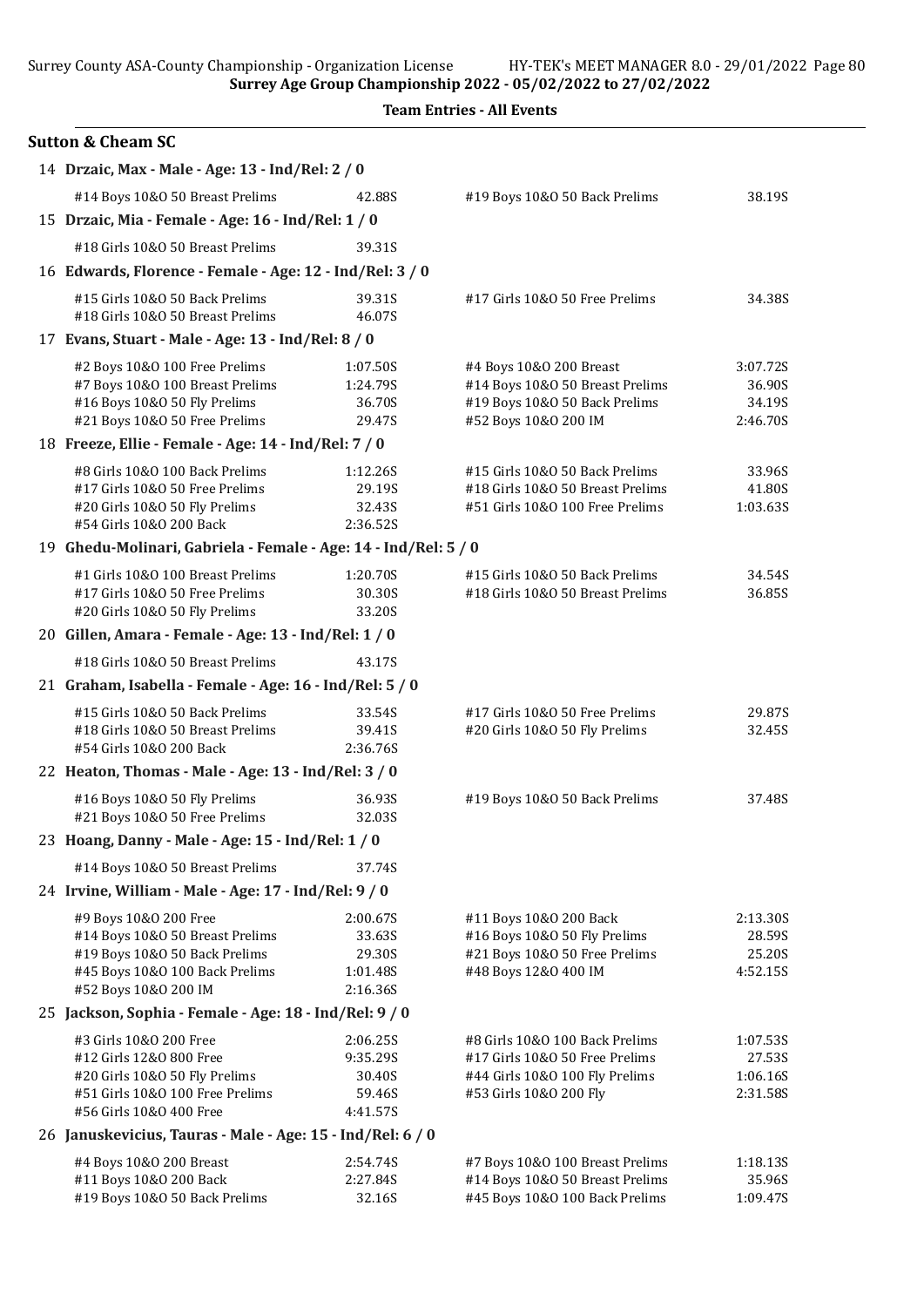| <b>Sutton &amp; Cheam SC</b>                                                                                                                                                                                                          |                                                                                      |                                                                                                                                                                                                                 |                                                                              |
|---------------------------------------------------------------------------------------------------------------------------------------------------------------------------------------------------------------------------------------|--------------------------------------------------------------------------------------|-----------------------------------------------------------------------------------------------------------------------------------------------------------------------------------------------------------------|------------------------------------------------------------------------------|
| 27 Kendle, Millie - Female - Age: 14 - Ind/Rel: 1 / 0                                                                                                                                                                                 |                                                                                      |                                                                                                                                                                                                                 |                                                                              |
| #18 Girls 10&0 50 Breast Prelims                                                                                                                                                                                                      | 40.44S                                                                               |                                                                                                                                                                                                                 |                                                                              |
| 28 Kozhevnikova, Marina - Female - Age: 14 - Ind/Rel: 3 / 0                                                                                                                                                                           |                                                                                      |                                                                                                                                                                                                                 |                                                                              |
| #15 Girls 10&0 50 Back Prelims<br>#20 Girls 10&0 50 Fly Prelims                                                                                                                                                                       | 36.25S<br>33.50S                                                                     | #18 Girls 10&0 50 Breast Prelims                                                                                                                                                                                | 40.76S                                                                       |
| 29 Lee, Nicole - Female - Age: 18 - Ind/Rel: 1 / 0                                                                                                                                                                                    |                                                                                      |                                                                                                                                                                                                                 |                                                                              |
| #18 Girls 10&0 50 Breast Prelims                                                                                                                                                                                                      | 40.14S                                                                               |                                                                                                                                                                                                                 |                                                                              |
| 30 Lenihan, Lily - Female - Age: 18 - Ind/Rel: 3 / 0                                                                                                                                                                                  |                                                                                      |                                                                                                                                                                                                                 |                                                                              |
| #1 Girls 10&0 100 Breast Prelims<br>#18 Girls 10&0 50 Breast Prelims                                                                                                                                                                  | 1:19.75S<br>36.10S                                                                   | #15 Girls 10&0 50 Back Prelims                                                                                                                                                                                  | 33.25S                                                                       |
| 31 Leung, Oden - Male - Age: 11 - Ind/Rel: 5 / 0                                                                                                                                                                                      |                                                                                      |                                                                                                                                                                                                                 |                                                                              |
| #11 Boys 10&0 200 Back<br>#16 Boys 10&0 50 Fly Prelims<br>#21 Boys 10&0 50 Free Prelims                                                                                                                                               | 3:05.01S<br>39.99S<br>35.46S                                                         | #14 Boys 10&0 50 Breast Prelims<br>#19 Boys 10&0 50 Back Prelims                                                                                                                                                | 50.40S<br>40.19S                                                             |
| 32 Lew, Freya - Female - Age: 13 - Ind/Rel: 4 / 0                                                                                                                                                                                     |                                                                                      |                                                                                                                                                                                                                 |                                                                              |
| #15 Girls 10&0 50 Back Prelims<br>#20 Girls 10&O 50 Fly Prelims                                                                                                                                                                       | 37.09S<br>36.05S                                                                     | #18 Girls 10&0 50 Breast Prelims<br>#53 Girls 10&0 200 Fly                                                                                                                                                      | 43.01S<br>3:03.86S                                                           |
| 33 Macfarlane, Cameron - Male - Age: 13 - Ind/Rel: 1 / 0                                                                                                                                                                              |                                                                                      |                                                                                                                                                                                                                 |                                                                              |
| #21 Boys 10&0 50 Free Prelims                                                                                                                                                                                                         | 32.62S                                                                               |                                                                                                                                                                                                                 |                                                                              |
| 34 Malov, Filip - Male - Age: 17 - Ind/Rel: 6 / 0                                                                                                                                                                                     |                                                                                      |                                                                                                                                                                                                                 |                                                                              |
| #2 Boys 10&0 100 Free Prelims<br>#16 Boys 10&0 50 Fly Prelims<br>#50 Boys 10&0 100 Fly Prelims                                                                                                                                        | 53.06S<br>26.86S<br>58.97S                                                           | #9 Boys 10&0 200 Free<br>#21 Boys 10&0 50 Free Prelims<br>#52 Boys 10&0 200 IM                                                                                                                                  | 1:58.14S<br>24.34S<br>2:14.18S                                               |
| 35 Marsh, Eva - Female - Age: 17 - Ind/Rel: 4 / 0                                                                                                                                                                                     |                                                                                      |                                                                                                                                                                                                                 |                                                                              |
| #3 Girls 10&0 200 Free<br>#17 Girls 10&0 50 Free Prelims                                                                                                                                                                              | 2:12.97S<br>28.28S                                                                   | #15 Girls 10&0 50 Back Prelims<br>#51 Girls 10&0 100 Free Prelims                                                                                                                                               | 32.16S<br>1:00.89S                                                           |
| 36 Medcalf, Lucy Jane - Female - Age: 17 - Ind/Rel: 6 / 0                                                                                                                                                                             |                                                                                      |                                                                                                                                                                                                                 |                                                                              |
| #8 Girls 10&0 100 Back Prelims<br>#17 Girls 10&O 50 Free Prelims<br>#20 Girls 10&0 50 Fly Prelims                                                                                                                                     | 1:07.04S<br>27.79S<br>30.19S                                                         | #15 Girls 10&0 50 Back Prelims<br>#18 Girls 10&O 50 Breast Prelims<br>#54 Girls 10&0 200 Back                                                                                                                   | 31.03S<br>35.86S<br>2:24.87S                                                 |
| 37 Mujer, Maegan - Female - Age: 17 - Ind/Rel: 6 / 0                                                                                                                                                                                  |                                                                                      |                                                                                                                                                                                                                 |                                                                              |
| #1 Girls 10&0 100 Breast Prelims<br>#17 Girls 10&0 50 Free Prelims<br>#20 Girls 10&O 50 Fly Prelims                                                                                                                                   | 1:19.89S<br>29.18S<br>29.79S                                                         | #10 Girls 10&0 200 Breast<br>#18 Girls 10&0 50 Breast Prelims<br>#44 Girls 10&0 100 Fly Prelims                                                                                                                 | 2:57.61S<br>36.50S<br>1:08.65S                                               |
| 38 O'Brien, Arron - Male - Age: 13 - Ind/Rel: 2 / 0                                                                                                                                                                                   |                                                                                      |                                                                                                                                                                                                                 |                                                                              |
| #14 Boys 10&0 50 Breast Prelims                                                                                                                                                                                                       | 43.83S                                                                               | #16 Boys 10&0 50 Fly Prelims                                                                                                                                                                                    | 38.16S                                                                       |
| 39 Orpin, Aidan - Male - Age: 14 - Ind/Rel: 15 / 0                                                                                                                                                                                    |                                                                                      |                                                                                                                                                                                                                 |                                                                              |
| #2 Boys 10&0 100 Free Prelims<br>#9 Boys 10&0 200 Free<br>#13 Boys 10&O 400 Free<br>#16 Boys 10&0 50 Fly Prelims<br>#21 Boys 10&0 50 Free Prelims<br>#47 Boys 10&0 200 Fly<br>#50 Boys 10&0 100 Fly Prelims<br>#55 Boys 12&0 800 Free | 57.01S<br>2:04.79S<br>4:40.18S<br>28.00S<br>26.12S<br>2:14.98S<br>59.99S<br>9:08.07S | #7 Boys 10&0 100 Breast Prelims<br>#11 Boys 10&0 200 Back<br>#14 Boys 10&0 50 Breast Prelims<br>#19 Boys 10&0 50 Back Prelims<br>#45 Boys 10&0 100 Back Prelims<br>#48 Boys 12&0 400 IM<br>#52 Boys 10&0 200 IM | 1:11.62S<br>2:14.78S<br>34.38S<br>28.38S<br>1:00.72S<br>4:55.09S<br>2:16.49S |
| 40 Orpin, Ethan - Male - Age: 11 - Ind/Rel: 2 / 0                                                                                                                                                                                     |                                                                                      |                                                                                                                                                                                                                 |                                                                              |
| #11 Boys 10&0 200 Back                                                                                                                                                                                                                | 3:10.65S                                                                             | #19 Boys 10&0 50 Back Prelims                                                                                                                                                                                   | 41.28S                                                                       |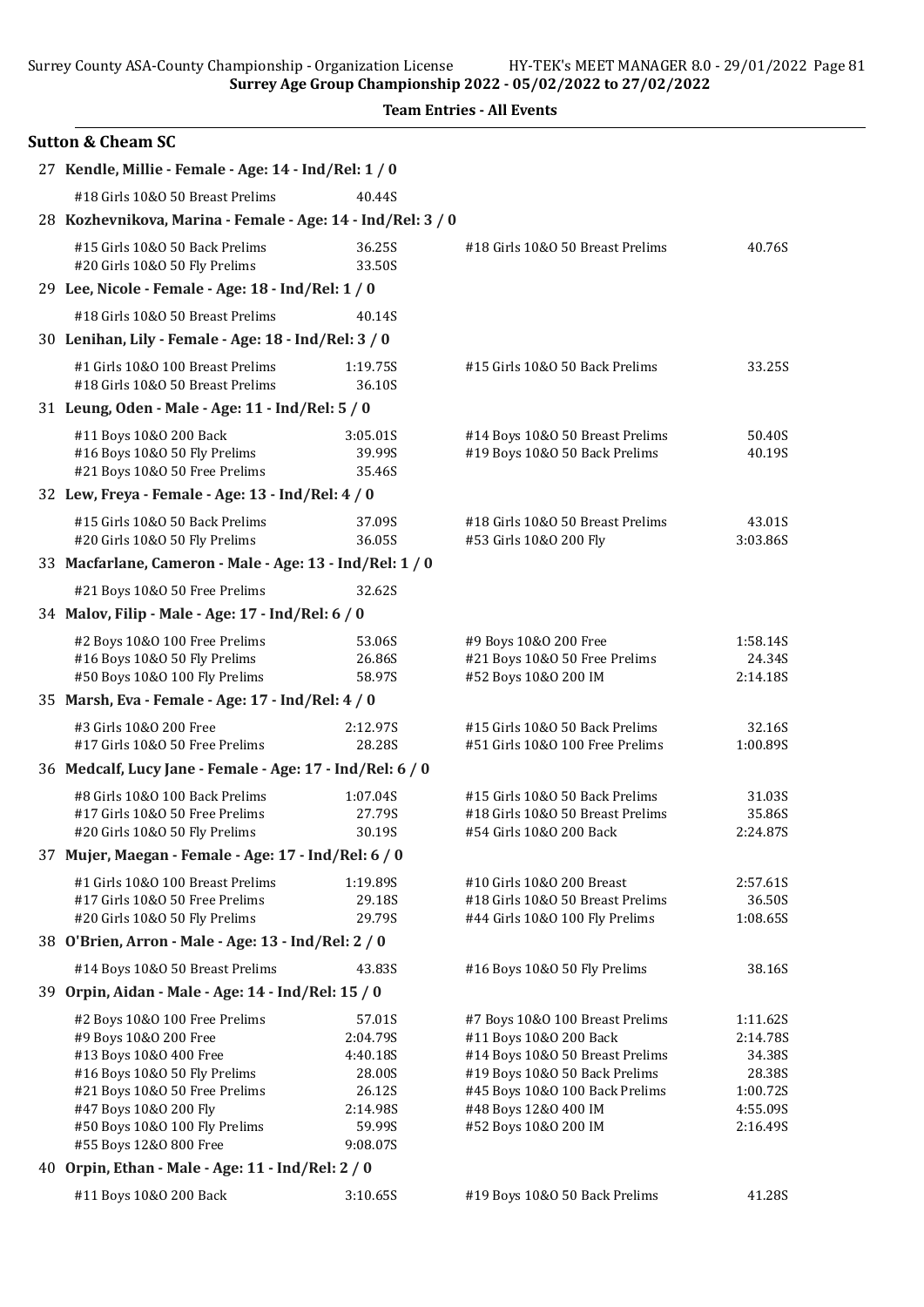Surrey Age Group Championship 2022 - 05/02/2022 to 27/02/2022

|  | <b>Team Entries - All Events</b> |  |  |
|--|----------------------------------|--|--|
|--|----------------------------------|--|--|

| <b>Sutton &amp; Cheam SC</b>                                                                                                 |                                                             |                                                                                                       |                              |  |  |
|------------------------------------------------------------------------------------------------------------------------------|-------------------------------------------------------------|-------------------------------------------------------------------------------------------------------|------------------------------|--|--|
| 41 Parashkevova, Gabriela - Female - Age: 12 - Ind/Rel: 2 / 0                                                                |                                                             |                                                                                                       |                              |  |  |
| #20 Girls 10&0 50 Fly Prelims                                                                                                | 38.33S                                                      | #53 Girls 10&0 200 Fly                                                                                | 3:25.81S                     |  |  |
|                                                                                                                              | 42 Pawelkowicz, Matylda - Female - Age: 15 - Ind/Rel: 3 / 0 |                                                                                                       |                              |  |  |
| #1 Girls 10&0 100 Breast Prelims<br>#18 Girls 10&0 50 Breast Prelims                                                         | 1:22.30S<br>38.93S                                          | #10 Girls 10&0 200 Breast                                                                             | 3:01.51S                     |  |  |
| 43 Plaquin, Alexandre - Male - Age: 14 - Ind/Rel: 1 / 0                                                                      |                                                             |                                                                                                       |                              |  |  |
| #14 Boys 10&0 50 Breast Prelims                                                                                              | 39.48S                                                      |                                                                                                       |                              |  |  |
| 44 Poole, Harry - Male - Age: 13 - Ind/Rel: 3 / 0                                                                            |                                                             |                                                                                                       |                              |  |  |
| #16 Boys 10&0 50 Fly Prelims<br>#21 Boys 10&0 50 Free Prelims                                                                | 38.56S<br>31.81S                                            | #19 Boys 10&0 50 Back Prelims                                                                         | 38.87S                       |  |  |
| 45 Proctor, Lola - Female - Age: 18 - Ind/Rel: 4 / 0                                                                         |                                                             |                                                                                                       |                              |  |  |
| #17 Girls 10&0 50 Free Prelims<br>#51 Girls 10&0 100 Free Prelims                                                            | 27.56S<br>59.90S                                            | #46 Girls 10&0 200 IM<br>#56 Girls 10&0 400 Free                                                      | 2:25.335<br>4:33.87          |  |  |
| 46 Roselt, Esmari - Female - Age: 13 - Ind/Rel: 2 / 0                                                                        |                                                             |                                                                                                       |                              |  |  |
| #17 Girls 10&0 50 Free Prelims                                                                                               | 31.17S                                                      | #20 Girls 10&O 50 Fly Prelims                                                                         | 36.48S                       |  |  |
| 47 Rrustemaj, Dylan - Male - Age: 13 - Ind/Rel: 1 / 0                                                                        |                                                             |                                                                                                       |                              |  |  |
| #14 Boys 10&0 50 Breast Prelims                                                                                              | 43.38S                                                      |                                                                                                       |                              |  |  |
| 48 Sadotti, Alexander - Male - Age: 15 - Ind/Rel: 2 / 0                                                                      |                                                             |                                                                                                       |                              |  |  |
| #19 Boys 10&0 50 Back Prelims                                                                                                | 34.87S                                                      | #21 Boys 10&0 50 Free Prelims                                                                         | 28.43S                       |  |  |
| 49 Schmitz, Gracie - Female - Age: 14 - Ind/Rel: 1 / 0                                                                       |                                                             |                                                                                                       |                              |  |  |
| #15 Girls 10&0 50 Back Prelims                                                                                               | 35.55S                                                      |                                                                                                       |                              |  |  |
| 50 Segatta, Luca - Male - Age: 16 - Ind/Rel: 5 / 0                                                                           |                                                             |                                                                                                       |                              |  |  |
| #2 Boys 10&0 100 Free Prelims<br>#14 Boys 10&0 50 Breast Prelims<br>#21 Boys 10&0 50 Free Prelims                            | 57.37S<br>33.69S<br>25.98S                                  | #7 Boys 10&0 100 Breast Prelims<br>#16 Boys 10&0 50 Fly Prelims                                       | 1:18.45S<br>29.43S           |  |  |
| 51 Sengonul, Lara - Female - Age: 11 - Ind/Rel: 7 / 0                                                                        |                                                             |                                                                                                       |                              |  |  |
| #8 Girls 10&0 100 Back Prelims<br>#17 Girls 10&0 50 Free Prelims<br>#20 Girls 10&O 50 Fly Prelims<br>#54 Girls 10&0 200 Back | 1:24.01S<br>34.91S<br>37.72S<br>2:54.04S                    | #15 Girls 10&0 50 Back Prelims<br>#18 Girls 10&0 50 Breast Prelims<br>#51 Girls 10&O 100 Free Prelims | 38.30S<br>46.89S<br>1:16.37S |  |  |
| 52 Sorrera, Hayley - Female - Age: 14 - Ind/Rel: 2 / 0                                                                       |                                                             |                                                                                                       |                              |  |  |
| #15 Girls 10&0 50 Back Prelims<br>53 Stebbings, Max - Male - Age: 16 - Ind/Rel: 4 / 0                                        | 34.49S                                                      | #54 Girls 10&0 200 Back                                                                               | 2:39.14S                     |  |  |
| #4 Boys 10&0 200 Breast<br>#19 Boys 10&0 50 Back Prelims                                                                     | 2:54.53S<br>34.66S                                          | #14 Boys 10&0 50 Breast Prelims<br>#21 Boys 10&0 50 Free Prelims                                      | 36.24S<br>29.28S             |  |  |
| 54 Thorp, Tilly - Female - Age: 13 - Ind/Rel: 2 / 0                                                                          |                                                             |                                                                                                       |                              |  |  |
| #17 Girls 10&0 50 Free Prelims                                                                                               | 31.90S                                                      | #20 Girls 10&O 50 Fly Prelims                                                                         | 35.27S                       |  |  |
| 55 Van Domselaar, Lucila - Female - Age: 14 - Ind/Rel: 1 / 0                                                                 |                                                             |                                                                                                       |                              |  |  |
| #15 Girls 10&0 50 Back Prelims<br>56 Van Domselaar, Martin - Male - Age: 17 - Ind/Rel: 3 / 0                                 | 35.68S                                                      |                                                                                                       |                              |  |  |
| #16 Boys 10&0 50 Fly Prelims<br>#50 Boys 10&0 100 Fly Prelims                                                                | 28.92S<br>1:05.35S                                          | #21 Boys 10&0 50 Free Prelims                                                                         | 26.02S                       |  |  |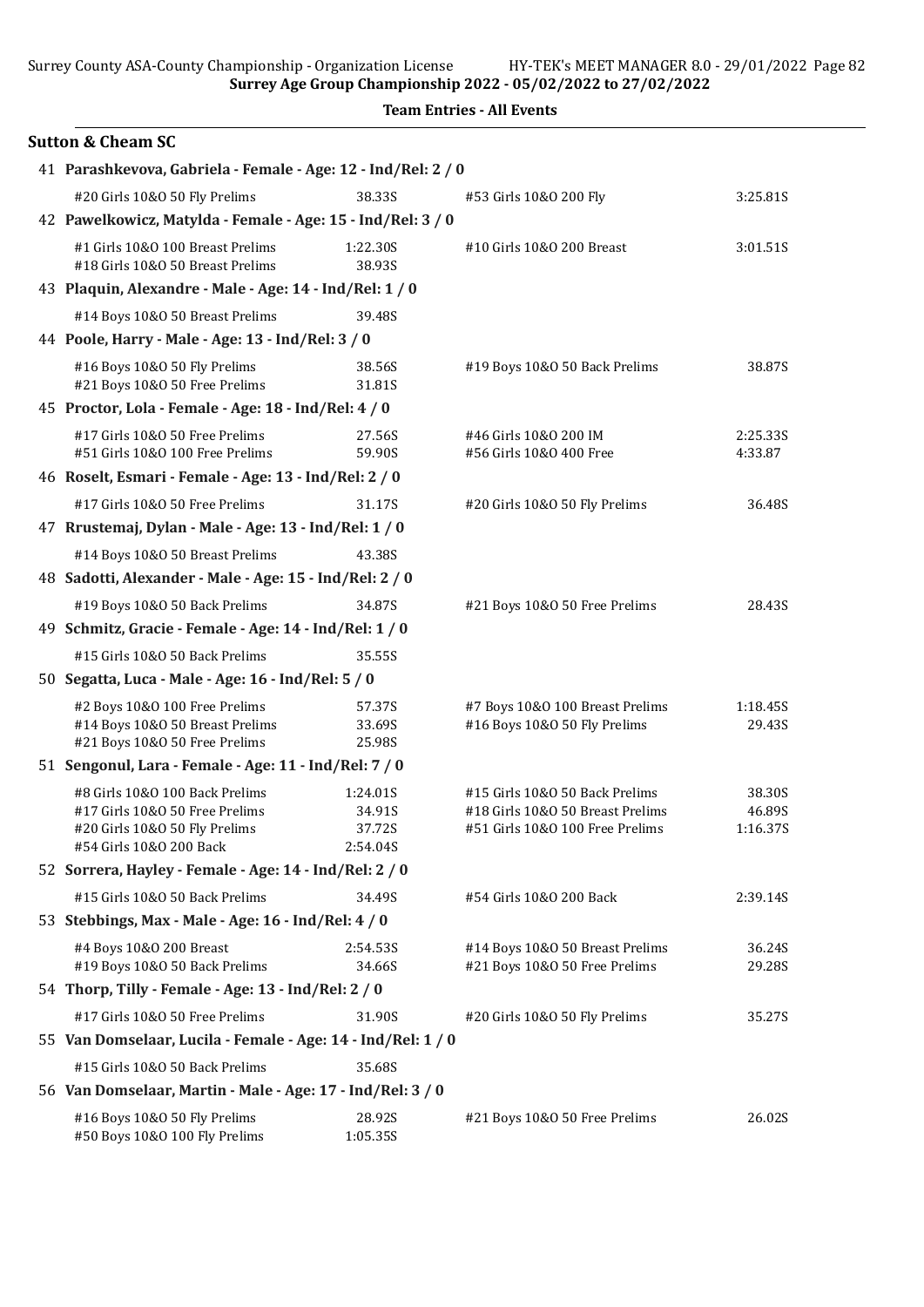### Team Entries - All Events

## Sutton & Cheam SC

|    | 57 Wong, Cheuk - Male - Age: 11 - Ind/Rel: 7 / 0                                                                 |                                            |                                                                                                   |                              |
|----|------------------------------------------------------------------------------------------------------------------|--------------------------------------------|---------------------------------------------------------------------------------------------------|------------------------------|
|    | #7 Boys 10&0 100 Breast Prelims<br>#16 Boys 10&0 50 Fly Prelims<br>#47 Boys 10&0 200 Fly<br>#52 Boys 10&0 200 IM | 1:43.99S<br>40.36S<br>3:47.67S<br>3:13.19S | #14 Boys 10&0 50 Breast Prelims<br>#21 Boys 10&0 50 Free Prelims<br>#50 Boys 10&0 100 Fly Prelims | 45.28S<br>34.65S<br>1:36.77S |
|    | 58 Yoruk, Can - Male - Age: 17 - Ind/Rel: 2 / 0                                                                  |                                            |                                                                                                   |                              |
|    | #14 Boys 10&0 50 Breast Prelims                                                                                  | 34.28S                                     | #21 Boys 10&0 50 Free Prelims                                                                     | 28.23S                       |
| 1  | Sutton & Cheam SC - 'A'                                                                                          |                                            | #22 Girls 16 & Over 4x100 Freestyle Relay                                                         | 4:02.70S                     |
| 2  | Sutton & Cheam SC - 'A'                                                                                          |                                            | #24 Mixed Under 16 4x100 Freestyle Rela                                                           | 4:06.60S                     |
| 3  | Sutton & Cheam SC - 'A'                                                                                          |                                            | #25 Girls 10-11 4x50 Medley Relay                                                                 | 2:57.80S                     |
| 4  | Sutton & Cheam SC - 'A'                                                                                          |                                            | #26 Boys 10-11 4x50 Freestyle Relay                                                               | 2:25.30S                     |
| 5  | Sutton & Cheam SC - 'A'                                                                                          |                                            | #28 Boys 12-13 4x50 Medley Relay                                                                  | 2:19.20S                     |
| 6  | Sutton & Cheam SC - 'B'                                                                                          |                                            | #28 Boys 12-13 4x50 Medley Relay                                                                  | 2:31.10S                     |
| 7  | Sutton & Cheam SC - 'A'                                                                                          |                                            | #29 Girls 12-13 4x50 Freestyle Relay                                                              | 2:09.10S                     |
| 8  | Sutton & Cheam SC - 'B'                                                                                          |                                            | #29 Girls 12-13 4x50 Freestyle Relay                                                              | 2:17.20S                     |
| 9  | Sutton & Cheam SC - 'A'                                                                                          |                                            | #30 Mixed 16 & Over 4x100 Freestyle Rela                                                          | 3:48.30S                     |
| 10 | Sutton & Cheam SC - 'A'                                                                                          |                                            | #31 Boys Under 16 4x100 Freestyle Relay                                                           | 3:57.50S                     |
| 11 | Sutton & Cheam SC - 'A'                                                                                          |                                            | #32 Girls Under 16 4x100 Medley Relay Ju                                                          | 4:58.30S                     |
| 12 | Sutton & Cheam SC - 'B'                                                                                          |                                            | #32 Girls Under 16 4x100 Medley Relay Ju                                                          | 5:16.60S                     |
| 13 | Sutton & Cheam SC - 'A'                                                                                          |                                            | #33 Boys 16 & Over 4x100 Freestyle Relay                                                          | 3:42.90S                     |
| 14 | Sutton & Cheam SC - 'A'                                                                                          |                                            | #34 Girls 16 & Over 4x100 Medley Relay S                                                          | 4:32.90S                     |
| 15 | Sutton & Cheam SC - 'A'                                                                                          |                                            | #35 Mixed Under 16 4x100 Medley Relay ]                                                           | 4:30.60S                     |
| 16 | Sutton & Cheam SC - 'A'                                                                                          |                                            | #36 Boys 10-11 4x50 Medley Relay                                                                  | 2:43.10S                     |
| 17 | Sutton & Cheam SC - 'A'                                                                                          |                                            | #37 Girls 10-11 4x50 Freestyle Relay                                                              | 2:39.30S                     |
| 18 | Sutton & Cheam SC - 'A'                                                                                          |                                            | #39 Girls 12-13 4x50 Medley Relay                                                                 | 2:26.70S                     |
| 19 | Sutton & Cheam SC - 'B'                                                                                          |                                            | #39 Girls 12-13 4x50 Medley Relay                                                                 | 2:35.40S                     |
| 20 | Sutton & Cheam SC - 'A'                                                                                          |                                            | #40 Boys 12-13 4x50 Freestyle Relay                                                               | 2:04.80S                     |
| 21 | Sutton & Cheam SC - 'B'                                                                                          |                                            | #40 Boys 12-13 4x50 Freestyle Relay                                                               | 2:11.80S                     |
| 22 | Sutton & Cheam SC - 'A'                                                                                          |                                            | #42 Girls Under 16 4x100 Freestyle Relay                                                          | 4:27.00S                     |
| 23 | Sutton & Cheam SC - 'B'                                                                                          |                                            | #42 Girls Under 16 4x100 Freestyle Relay                                                          | 4:40.20S                     |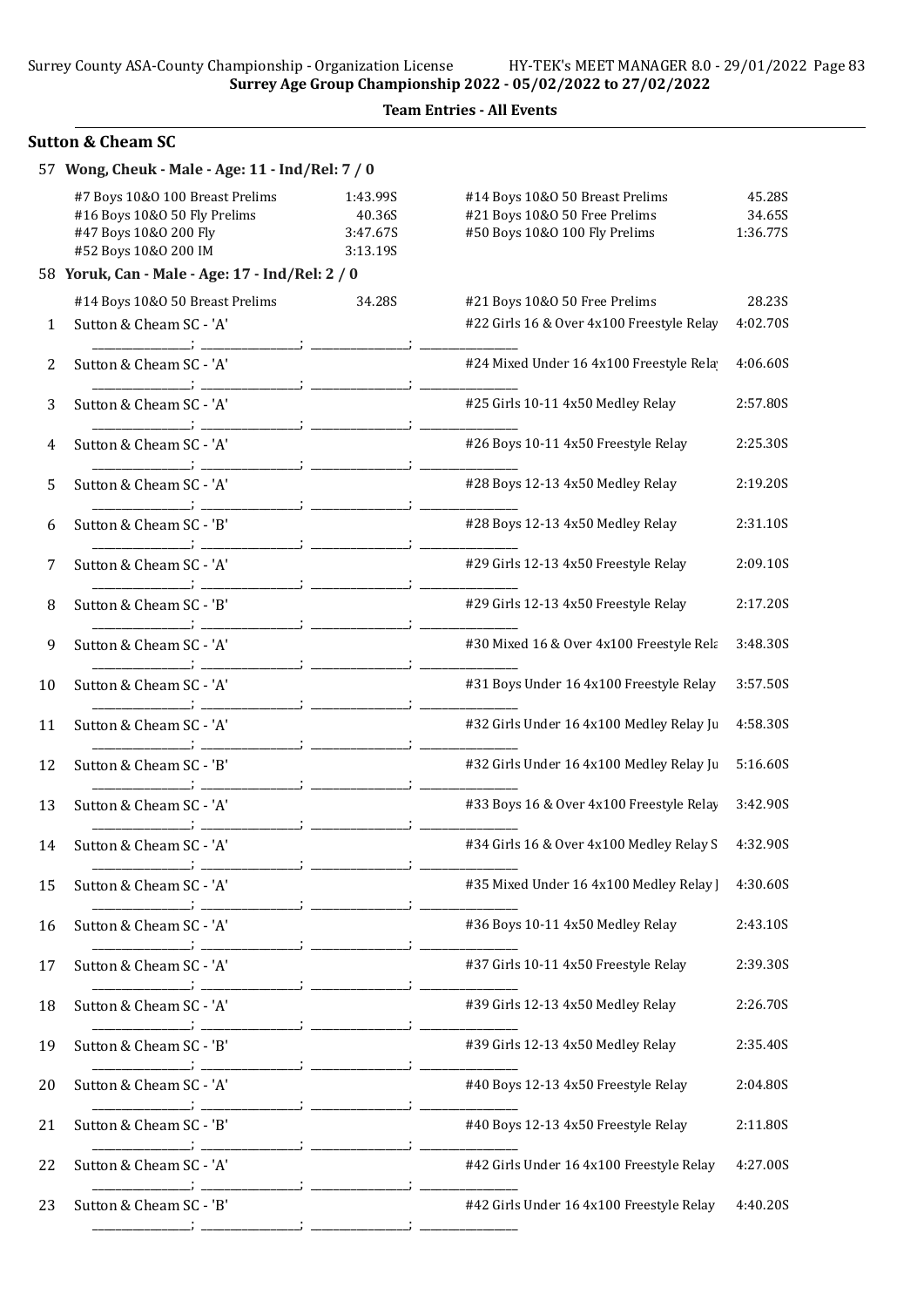# Sutton & Cheam SC 24 Sutton & Cheam SC - 'A'  $\#43$  Boys Under 16 4x100 Medley Relay Junior 4:21.90S

\_\_\_\_\_\_\_\_\_\_\_\_\_\_\_\_\_; \_\_\_\_\_\_\_\_\_\_\_\_\_\_\_\_\_; \_\_\_\_\_\_\_\_\_\_\_\_\_\_\_\_\_; \_\_\_\_\_\_\_\_\_\_\_\_\_\_\_\_\_ 25 Sutton & Cheam SC - 'B' <br>#43 Boys Under 16 4x100 Medley Relay Junior 4:53.10S

\_\_\_\_\_\_\_\_\_\_\_\_\_\_\_\_\_; \_\_\_\_\_\_\_\_\_\_\_\_\_\_\_\_\_; \_\_\_\_\_\_\_\_\_\_\_\_\_\_\_\_\_; \_\_\_\_\_\_\_\_\_\_\_\_\_\_\_\_\_

Sutton & Cheam SC Total Individual Entries: 235 - Total Relays: 25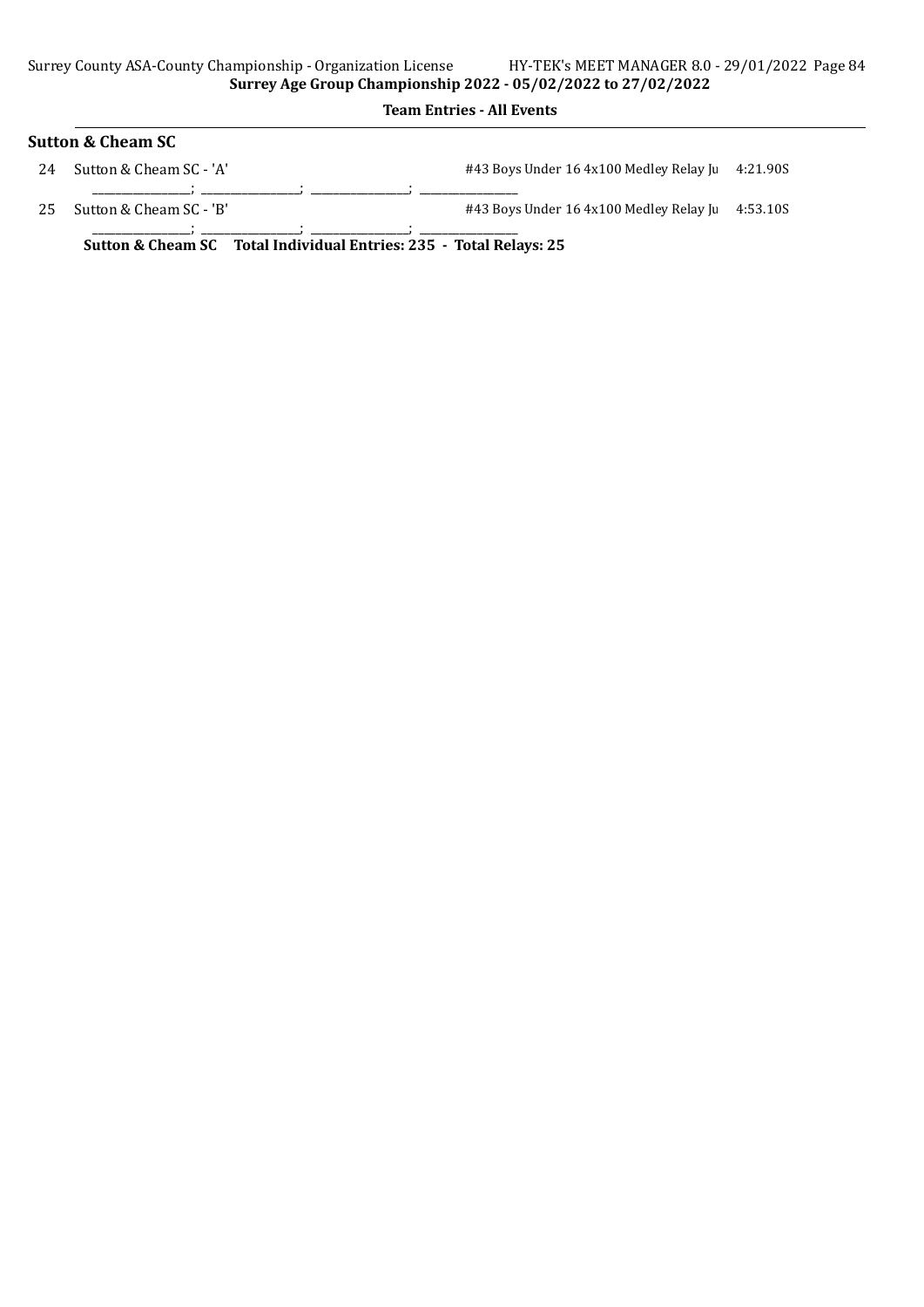Surrey Age Group Championship 2022 - 05/02/2022 to 27/02/2022

| <b>University of Surrey Swimming</b>                                |                      |                                |          |
|---------------------------------------------------------------------|----------------------|--------------------------------|----------|
| 1 Bowen, Rhiannon - Female - Age: 21 - Ind/Rel: 1 / 0               |                      |                                |          |
| #46 Girls 10&0 200 IM                                               | 2:24.66              |                                |          |
| 2 Callaghan, Isabelle - Female - Age: 21 - Ind/Rel: 3 / 0           |                      |                                |          |
| #1 Girls 10&0 100 Breast Prelims<br>#51 Girls 10&0 100 Free Prelims | 1:16.46S<br>1:00.30S | #3 Girls 10&0 200 Free         | 2:11.64S |
| 3 Cox, Daniel - Male - Age: 19 - Ind/Rel: 1 / 0                     |                      |                                |          |
| #7 Boys 10&0 100 Breast Prelims                                     | 1:06.16S             |                                |          |
| 4 Davies, Joseph - Male - Age: 19 - Ind/Rel: 1 / 0                  |                      |                                |          |
| #45 Boys 10&0 100 Back Prelims                                      | 58.80                |                                |          |
| 5 Dill, Drew - Female - Age: 20 - Ind/Rel: 2 / 0                    |                      |                                |          |
| #44 Girls 10&0 100 Fly Prelims                                      | 1:06.09S             | #53 Girls 10&0 200 Fly         | 2:27.61  |
| 6 Drew, Tegan - Female - Age: 22 - Ind/Rel: 1 / 0                   |                      |                                |          |
| #8 Girls 10&0 100 Back Prelims                                      | 1:01.82S             |                                |          |
| 7 Emmans, Millie - Female - Age: 23 - Ind/Rel: 1 / 0                |                      |                                |          |
| #12 Girls 12&0 800 Free                                             | 9:18.39              |                                |          |
| 8 Ford, Emily - Female - Age: 20 - Ind/Rel: 1 / 0                   |                      |                                |          |
| #8 Girls 10&0 100 Back Prelims                                      | 1:06.85              |                                |          |
| 9 Johns, Evie - Female - Age: 20 - Ind/Rel: 2 / 0                   |                      |                                |          |
| #8 Girls 10&0 100 Back Prelims                                      | 1:04.37S             | #54 Girls 10&0 200 Back        | 2:14.43S |
| 10 Leggott, Holly - Female - Age: 20 - Ind/Rel: 2 / 0               |                      |                                |          |
| #8 Girls 10&0 100 Back Prelims                                      | 1:06.03S             | #54 Girls 10&0 200 Back        | 2:23.86S |
| 11 Neeld, Sam - Male - Age: 22 - Ind/Rel: 1 / 0                     |                      |                                |          |
| #7 Boys 10&0 100 Breast Prelims                                     | 1:04.76              |                                |          |
| 12 Nugent, Max - Male - Age: 21 - Ind/Rel: 1 / 0                    |                      |                                |          |
| #2 Boys 10&0 100 Free Prelims                                       | 53.01                |                                |          |
| 13 Penney, Rohan - Male - Age: 21 - Ind/Rel: 3 / 0                  |                      |                                |          |
| #11 Boys 10&0 200 Back<br>#52 Boys 10&0 200 IM                      | 2:08.47S<br>2:13.02S | #45 Boys 10&0 100 Back Prelims | 59.44S   |
| 14 Pollard, Alicia - Female - Age: 23 - Ind/Rel: 1 / 0              |                      |                                |          |
| #1 Girls 10&0 100 Breast Prelims                                    | 1:15.50              |                                |          |
| 15 Poynter, Grace - Female - Age: 20 - Ind/Rel: 2 / 0               |                      |                                |          |
| #1 Girls 10&0 100 Breast Prelims                                    | 1:15.14              | #10 Girls 10&0 200 Breast      | 2:43.54  |
| 16 Sze Chit, Sacchi Hau - Male - Age: 22 - Ind/Rel: 2 / 0           |                      |                                |          |
| #2 Boys 10&0 100 Free Prelims                                       | 53.76S               | #21 Boys 10&0 50 Free Prelims  | 23.58S   |
| 17 Taylor, Ewan - Male - Age: 20 - Ind/Rel: 1 / 0                   |                      |                                |          |
| #2 Boys 10&0 100 Free Prelims                                       | 53.84                |                                |          |
| 18 Thornton, Maisie - Female - Age: 19 - Ind/Rel: 3 / 0             |                      |                                |          |
| #5 Girls 12&0 400 IM<br>#53 Girls 10&0 200 Fly                      | 4:51.02S<br>2:15.05  | #44 Girls 10&O 100 Fly Prelims | 1:02.56  |
| 19 Tritton, Benjamin - Male - Age: 22 - Ind/Rel: 1 / 0              |                      |                                |          |
| #13 Boys 10&0 400 Free                                              | 3:59.94S             |                                |          |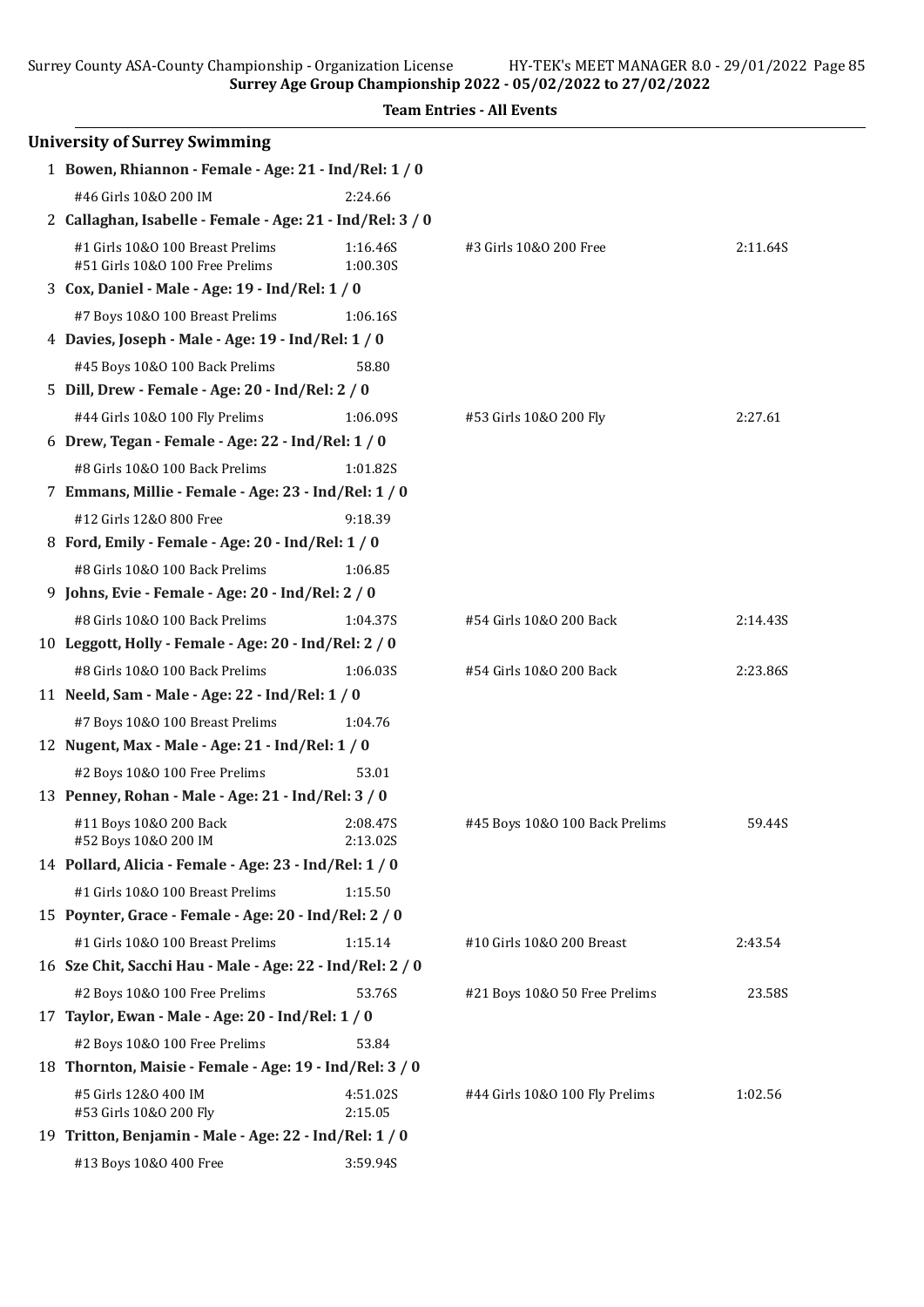# University of Surrey Swimming 20 Wrighting, Adam - Male - Age: 19 - Ind/Rel: 3 / 0 #4 Boys 10&O 200 Breast 2:30.98S #7 Boys 10&O 100 Breast Prelims 1:09.26S #52 Boys 10&0 200 IM University of Surrey Swimming Total Individual Entries: 33 - Total Relays: 0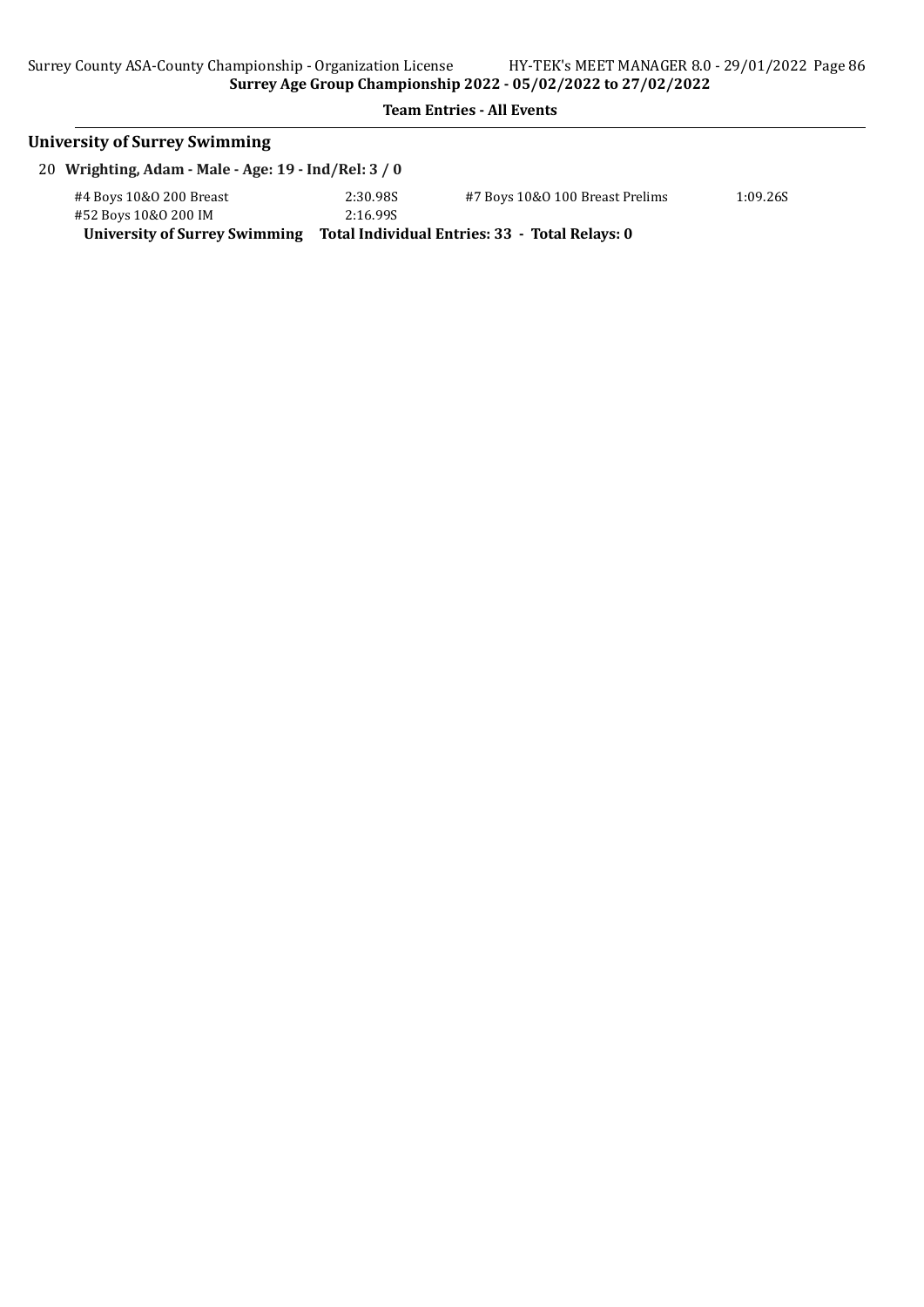Team Entries - All Events

### Wandsworth SC

| 1 Alexandre, Virgile - Male - Age: 16 - Ind/Rel: 5 / 0                                                                                                                          |                                              |                                                                                                                     |                                        |
|---------------------------------------------------------------------------------------------------------------------------------------------------------------------------------|----------------------------------------------|---------------------------------------------------------------------------------------------------------------------|----------------------------------------|
| #13 Boys 10&0 400 Free<br>#16 Boys 10&0 50 Fly Prelims<br>#21 Boys 10&0 50 Free Prelims                                                                                         | 4:36.88S<br>31.22S<br>27.47S                 | #14 Boys 10&0 50 Breast Prelims<br>#19 Boys 10&0 50 Back Prelims                                                    | 37.20S<br>33.26S                       |
| 2 Astbury, Joshua - Male - Age: 16 - Ind/Rel: 7 / 0                                                                                                                             |                                              |                                                                                                                     |                                        |
| #2 Boys 10&0 100 Free Prelims<br>#16 Boys 10&0 50 Fly Prelims<br>#21 Boys 10&0 50 Free Prelims<br>#50 Boys 10&0 100 Fly Prelims                                                 | 58.27S<br>29.59S<br>26.91S<br>1:07.17S       | #13 Boys 10&0 400 Free<br>#19 Boys 10&0 50 Back Prelims<br>#48 Boys 12&0 400 IM                                     | 4:36.77S<br>33.67S<br>5:30.22S         |
| 3 Atti, Bastiano - Male - Age: 13 - Ind/Rel: 4 / 0                                                                                                                              |                                              |                                                                                                                     |                                        |
| #11 Boys 10&0 200 Back<br>#19 Boys 10&0 50 Back Prelims                                                                                                                         | 2:40.38S<br>37.34S                           | #14 Boys 10&0 50 Breast Prelims<br>#45 Boys 10&0 100 Back Prelims                                                   | 44.34S<br>1:19.14S                     |
| 4 Backshall, Jake - Male - Age: 13 - Ind/Rel: 7 / 0                                                                                                                             |                                              |                                                                                                                     |                                        |
| #2 Boys 10&0 100 Free Prelims<br>#7 Boys 10&0 100 Breast Prelims<br>#45 Boys 10&0 100 Back Prelims<br>#52 Boys 10&0 200 IM                                                      | 1:07.67S<br>1:24.44S<br>1:18.435<br>2:45.80S | #4 Boys 10&0 200 Breast<br>#9 Boys 10&0 200 Free<br>#48 Boys 12&0 400 IM                                            | 3:00.02S<br>2:27.93S<br>5:59.73S       |
| 5 Bansal, Rahul - Male - Age: 12 - Ind/Rel: 5 / 0                                                                                                                               |                                              |                                                                                                                     |                                        |
| #2 Boys 10&0 100 Free Prelims<br>#19 Boys 10&0 50 Back Prelims<br>#47 Boys 10&0 200 Fly                                                                                         | 1:12.40S<br>38.41S<br>3:30.01S               | #16 Boys 10&0 50 Fly Prelims<br>#21 Boys 10&0 50 Free Prelims                                                       | 36.99S<br>32.99S                       |
| 6 Clements, Jack - Male - Age: 16 - Ind/Rel: 2 / 0                                                                                                                              |                                              |                                                                                                                     |                                        |
| #14 Boys 10&0 50 Breast Prelims                                                                                                                                                 | 38.18S                                       | #19 Boys 10&0 50 Back Prelims                                                                                       | 34.77S                                 |
| 7 Cunningham, Giles - Male - Age: 18 - Ind/Rel: 3 / 0                                                                                                                           |                                              |                                                                                                                     |                                        |
| #16 Boys 10&0 50 Fly Prelims<br>#21 Boys 10&0 50 Free Prelims                                                                                                                   | 28.68S<br>26.53S                             | #19 Boys 10&0 50 Back Prelims                                                                                       | 29.35S                                 |
| 8 Cunningham, Oliver - Male - Age: 16 - Ind/Rel: 2 / 0                                                                                                                          |                                              |                                                                                                                     |                                        |
| #19 Boys 10&O 50 Back Prelims                                                                                                                                                   | 33.04S                                       | #21 Boys 10&0 50 Free Prelims                                                                                       | 29.15S                                 |
| 9 Daneshvar, Nima - Male - Age: 14 - Ind/Rel: 1 / 0                                                                                                                             |                                              |                                                                                                                     |                                        |
| #14 Boys 10&0 50 Breast Prelims                                                                                                                                                 | 40.46S                                       |                                                                                                                     |                                        |
| 10 Dyce-Crichlow, Tane - Male - Age: 15 - Ind/Rel: 3 / 0                                                                                                                        |                                              |                                                                                                                     |                                        |
| #14 Boys 10&0 50 Breast Prelims<br>#21 Boys 10&0 50 Free Prelims                                                                                                                | 37.48S<br>28.33S                             | #16 Boys 10&0 50 Fly Prelims                                                                                        | 32.38S                                 |
| 11 Gamble, Austen - Male - Age: 14 - Ind/Rel: 1 / 0                                                                                                                             |                                              |                                                                                                                     |                                        |
| #19 Boys 10&0 50 Back Prelims                                                                                                                                                   | 37.15S                                       |                                                                                                                     |                                        |
| 12 Gamble, Isaac - Male - Age: 17 - Ind/Rel: 4 / 0                                                                                                                              |                                              |                                                                                                                     |                                        |
| #4 Boys 10&0 200 Breast<br>#14 Boys 10&0 50 Breast Prelims                                                                                                                      | 2:44.19S<br>34.99                            | #13 Boys 10&O 400 Free<br>#21 Boys 10&0 50 Free Prelims                                                             | 4:34.75S<br>27.30S                     |
| 13 Hagberg, Noah - Male - Age: 15 - Ind/Rel: 2 / 0                                                                                                                              |                                              |                                                                                                                     |                                        |
| #19 Boys 10&0 50 Back Prelims                                                                                                                                                   | 33.03S                                       | #21 Boys 10&0 50 Free Prelims                                                                                       | 29.11S                                 |
| 14 Hampton, Elliott - Male - Age: 18 - Ind/Rel: 8 / 0                                                                                                                           |                                              |                                                                                                                     |                                        |
| #2 Boys 10&0 100 Free Prelims<br>#13 Boys 10&0 400 Free<br>#16 Boys 10&0 50 Fly Prelims<br>#21 Boys 10&0 50 Free Prelims<br>15 Harvey, George - Male - Age: 14 - Ind/Rel: 1 / 0 | 54.83S<br>4:20.13S<br>28.27<br>25.49S        | #9 Boys 10&0 200 Free<br>#14 Boys 10&0 50 Breast Prelims<br>#19 Boys 10&0 50 Back Prelims<br>#55 Boys 12&0 800 Free | 1:58.43S<br>35.53<br>30.66S<br>9:14.60 |
| #16 Boys 10&0 50 Fly Prelims                                                                                                                                                    | 36.20S                                       |                                                                                                                     |                                        |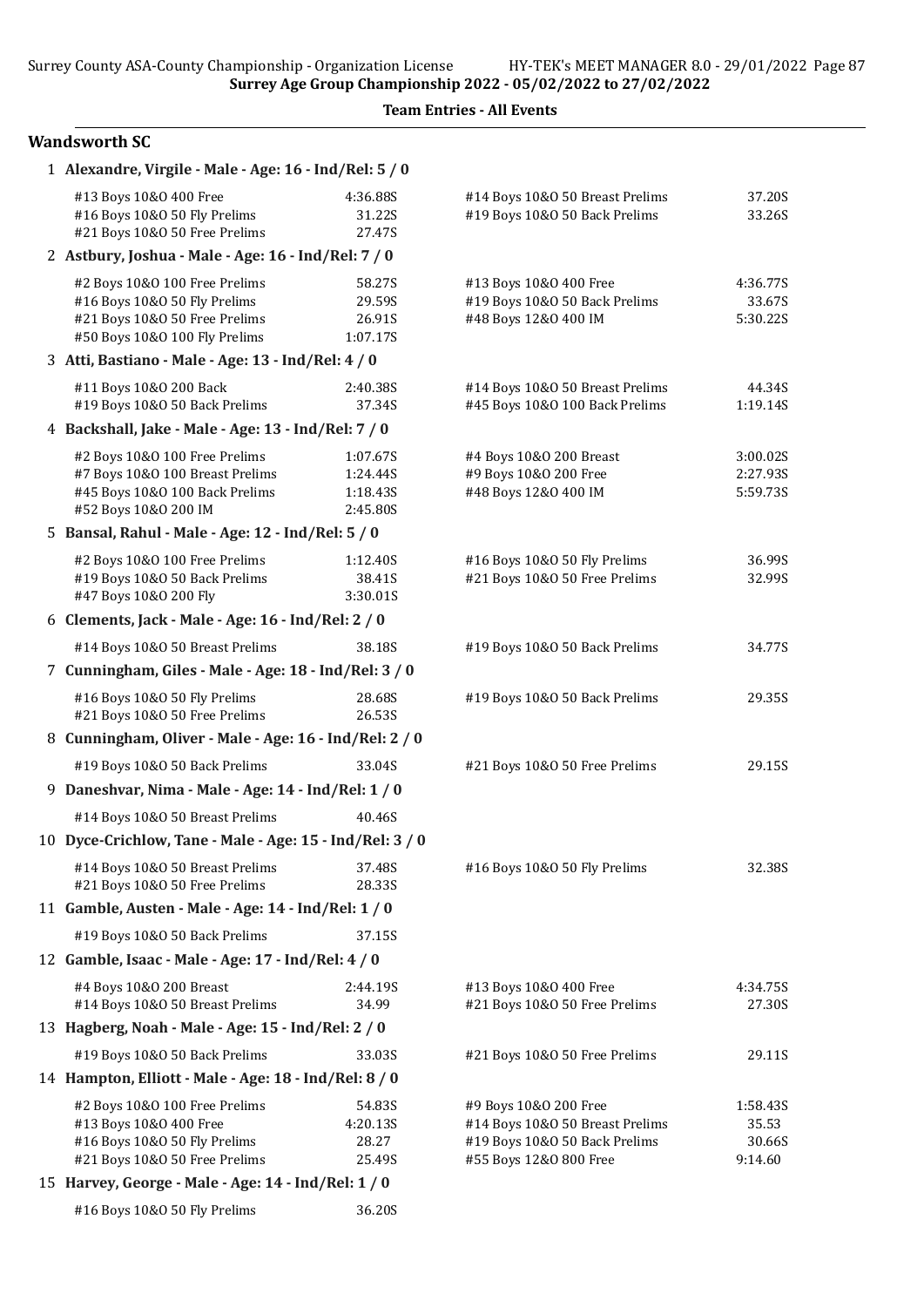## Wandsworth SC

|   | 16 Henwood, Edward - Male - Age: 13 - Ind/Rel: 12 / 0  |                      |                                                            |                       |
|---|--------------------------------------------------------|----------------------|------------------------------------------------------------|-----------------------|
|   | #9 Boys 10&0 200 Free                                  | 2:24.74S             | #11 Boys 10&0 200 Back                                     | 2:36.64S              |
|   | #13 Boys 10&0 400 Free                                 | 5:06.08S             | #14 Boys 10&0 50 Breast Prelims                            | 42.28S                |
|   | #16 Boys 10&0 50 Fly Prelims                           | 32.40S               | #19 Boys 10&0 50 Back Prelims                              | 33.25S                |
|   | #21 Boys 10&0 50 Free Prelims<br>#47 Boys 10&0 200 Fly | 30.77S<br>2:40.16S   | #45 Boys 10&0 100 Back Prelims<br>#48 Boys 12&0 400 IM     | 1:13.20S<br>5:41.10S  |
|   | #50 Boys 10&0 100 Fly Prelims                          | 1:11.49S             | #52 Boys 10&0 200 IM                                       | 2:41.89S              |
|   | 17 Hill, Ernest - Male - Age: 13 - Ind/Rel: 16 / 0     |                      |                                                            |                       |
|   | #2 Boys 10&0 100 Free Prelims                          | 1:05.97S             | #4 Boys 10&0 200 Breast                                    | 3:14.86S              |
|   | #6 Boys 12&0 1500 Free                                 | 19:15.55S            | #9 Boys 10&0 200 Free                                      | 2:21.54S              |
|   | #11 Boys 10&0 200 Back                                 | 2:40.08S             | #13 Boys 10&0 400 Free                                     | 4:55.15S              |
|   | #14 Boys 10&0 50 Breast Prelims                        | 42.67S               | #16 Boys 10&0 50 Fly Prelims                               | 35.44S                |
|   | #19 Boys 10&0 50 Back Prelims                          | 35.75S               | #21 Boys 10&0 50 Free Prelims                              | 30.88S                |
|   | #45 Boys 10&0 100 Back Prelims                         | 1:16.59S             | #47 Boys 10&0 200 Fly                                      | 3:02.61S              |
|   | #48 Boys 12&0 400 IM                                   | 5:47.14S             | #50 Boys 10&0 100 Fly Prelims                              | 1:21.05S              |
|   | #52 Boys 10&0 200 IM                                   | 2:42.82S             | #55 Boys 12&0 800 Free                                     | 10:15.88S             |
|   | 18 Hill, Olivia - Female - Age: 16 - Ind/Rel: 14 / 0   |                      |                                                            |                       |
|   | #1 Girls 10&0 100 Breast Prelims                       | 1:22.06S             | #3 Girls 10&0 200 Free                                     | 2:14.295              |
|   | #5 Girls 12&0 400 IM                                   | 5:20.14S             | #10 Girls 10&0 200 Breast                                  | 2:57.25               |
|   | #12 Girls 12&0 800 Free                                | 10:00.41S            | #15 Girls 10&0 50 Back Prelims                             | 34.59S                |
|   | #17 Girls 10&0 50 Free Prelims                         | 29.26S               | #18 Girls 10&0 50 Breast Prelims                           | 37.65S                |
|   | #20 Girls 10&O 50 Fly Prelims                          | 31.51S               | #44 Girls 10&0 100 Fly Prelims<br>#49 Girls 12&0 1500 Free | 1:08.97S              |
|   | #46 Girls 10&0 200 IM<br>#54 Girls 10&0 200 Back       | 2:34.30S<br>2:35.85S | #56 Girls 10&0 400 Free                                    | 18:38.12S<br>4:46.97S |
|   | 19 Morgan, Max - Male - Age: 14 - Ind/Rel: 11 / 0      |                      |                                                            |                       |
|   |                                                        |                      |                                                            |                       |
|   | #2 Boys 10&0 100 Free Prelims                          | 1:00.48S             | #4 Boys 10&0 200 Breast                                    | 2:35.31S              |
|   | #7 Boys 10&0 100 Breast Prelims                        | 1:09.32S             | #9 Boys 10&0 200 Free<br>#14 Boys 10&0 50 Breast Prelims   | 2:08.945              |
|   | #13 Boys 10&0 400 Free<br>#16 Boys 10&0 50 Fly Prelims | 4:43.85S<br>32.91S   | #19 Boys 10&0 50 Back Prelims                              | 32.02S<br>34.69S      |
|   | #21 Boys 10&0 50 Free Prelims                          | 27.52S               | #48 Boys 12&0 400 IM                                       | 5:17.80S              |
|   | #52 Boys 10&0 200 IM                                   | 2:27.05S             |                                                            |                       |
|   | 20 Street, Thomas - Male - Age: 17 - Ind/Rel: 4 / 0    |                      |                                                            |                       |
|   | #4 Boys 10&0 200 Breast                                | 2:45.16S             | #7 Boys 10&0 100 Breast Prelims                            | 1:14.58S              |
|   | #14 Boys 10&0 50 Breast Prelims                        | 33.91S               | #21 Boys 10&0 50 Free Prelims                              | 26.43S                |
|   | 21 Sutton, Camilla - Female - Age: 13 - Ind/Rel: 2 / 0 |                      |                                                            |                       |
|   | #17 Girls 10&O 50 Free Prelims                         | 30.78S               | #20 Girls 10&O 50 Fly Prelims                              | 34.26S                |
| 1 | Wandsworth SC - 'A'                                    |                      | #23 Boys 16 & Over 4x100 Medley Relay S                    | <b>NTS</b>            |
|   |                                                        |                      |                                                            |                       |
| 2 | Wandsworth SC - 'A'                                    |                      | #24 Mixed Under 16 4x100 Freestyle Rela                    | <b>NTS</b>            |
| 3 | Wandsworth SC - 'A'                                    |                      | #25 Girls 10-11 4x50 Medley Relay                          | <b>NTS</b>            |
| 4 | Wandsworth SC - 'A'                                    |                      | #28 Boys 12-13 4x50 Medley Relay                           | <b>NTS</b>            |
|   |                                                        |                      |                                                            |                       |
| 5 | Wandsworth SC - 'B'                                    |                      | #28 Boys 12-13 4x50 Medley Relay                           | <b>NTS</b>            |
| 6 | Wandsworth SC - 'A'                                    |                      | #29 Girls 12-13 4x50 Freestyle Relay                       | <b>NTS</b>            |
| 7 | Wandsworth SC - 'B'                                    |                      | #29 Girls 12-13 4x50 Freestyle Relay                       | <b>NTS</b>            |
| 8 | Wandsworth SC - 'A'                                    |                      | #30 Mixed 16 & Over 4x100 Freestyle Rela                   | <b>NTS</b>            |
|   |                                                        |                      |                                                            |                       |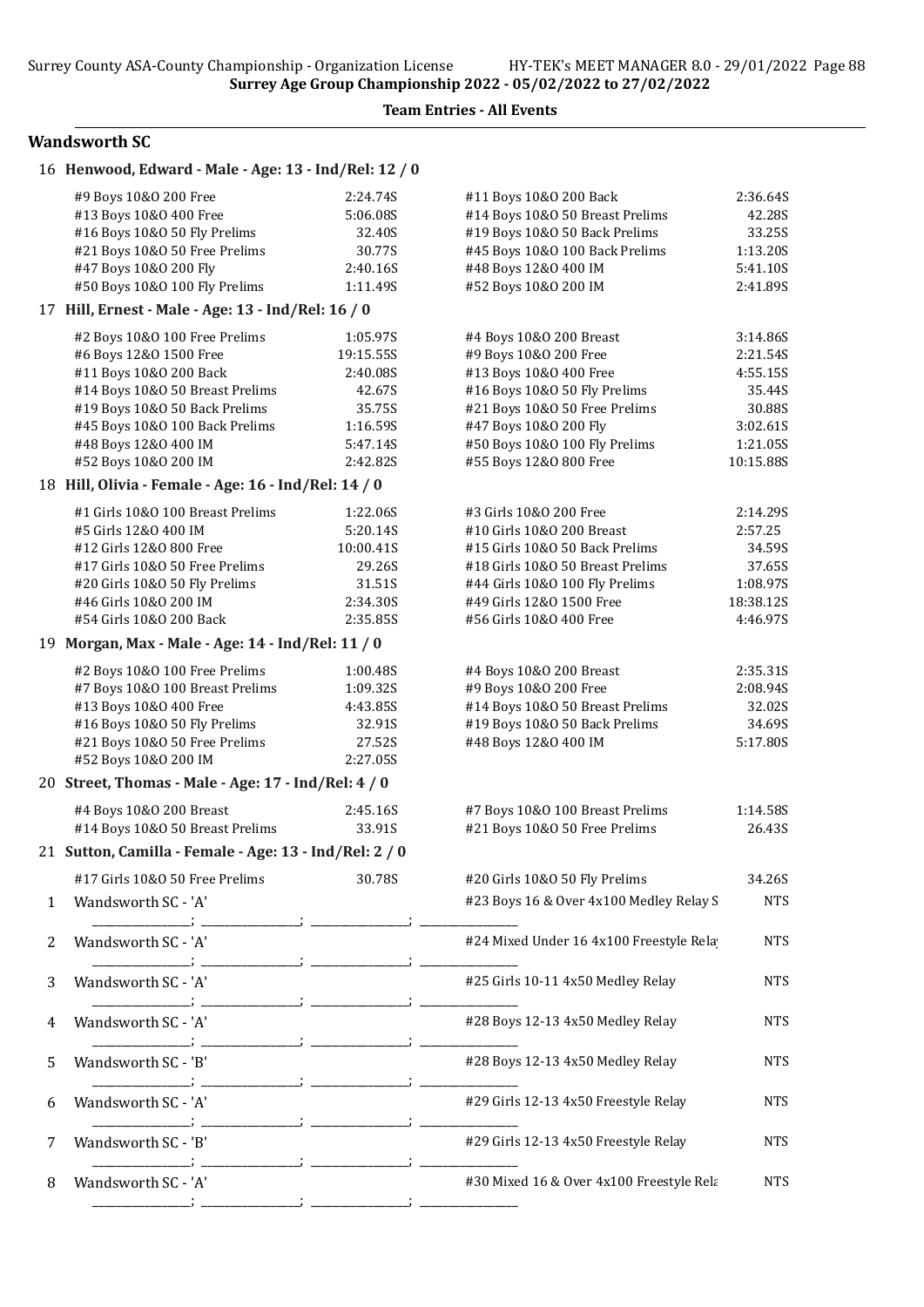|    | <b>Wandsworth SC</b>                                           |                                          |            |
|----|----------------------------------------------------------------|------------------------------------------|------------|
| 9  | Wandsworth SC - 'A'                                            | #31 Boys Under 16 4x100 Freestyle Relay  | <b>NTS</b> |
| 10 | Wandsworth SC - 'B'                                            | #31 Boys Under 16 4x100 Freestyle Relay  | <b>NTS</b> |
| 11 | Wandsworth SC - 'A'                                            | #33 Boys 16 & Over 4x100 Freestyle Relay | <b>NTS</b> |
| 12 | Wandsworth SC - 'A'                                            | #37 Girls 10-11 4x50 Freestyle Relay     | <b>NTS</b> |
| 13 | Wandsworth SC - 'A'                                            | #39 Girls 12-13 4x50 Medley Relay        | <b>NTS</b> |
| 14 | Wandsworth SC - 'B'                                            | #39 Girls 12-13 4x50 Medley Relay        | <b>NTS</b> |
| 15 | Wandsworth SC - 'A'                                            | #40 Boys 12-13 4x50 Freestyle Relay      | <b>NTS</b> |
| 16 | Wandsworth SC - 'B'                                            | #40 Boys 12-13 4x50 Freestyle Relay      | <b>NTS</b> |
| 17 | Wandsworth SC - 'A'                                            | #41 Mixed 16 & Over 4x100 Medley Relay   | <b>NTS</b> |
| 18 | Wandsworth SC - 'A'                                            | #43 Boys Under 16 4x100 Medley Relay Ju  | <b>NTS</b> |
| 19 | Wandsworth SC - 'B'                                            | #43 Boys Under 16 4x100 Medley Relay Ju  | <b>NTS</b> |
|    | Wandsworth SC Total Individual Entries: 114 - Total Relays: 19 |                                          |            |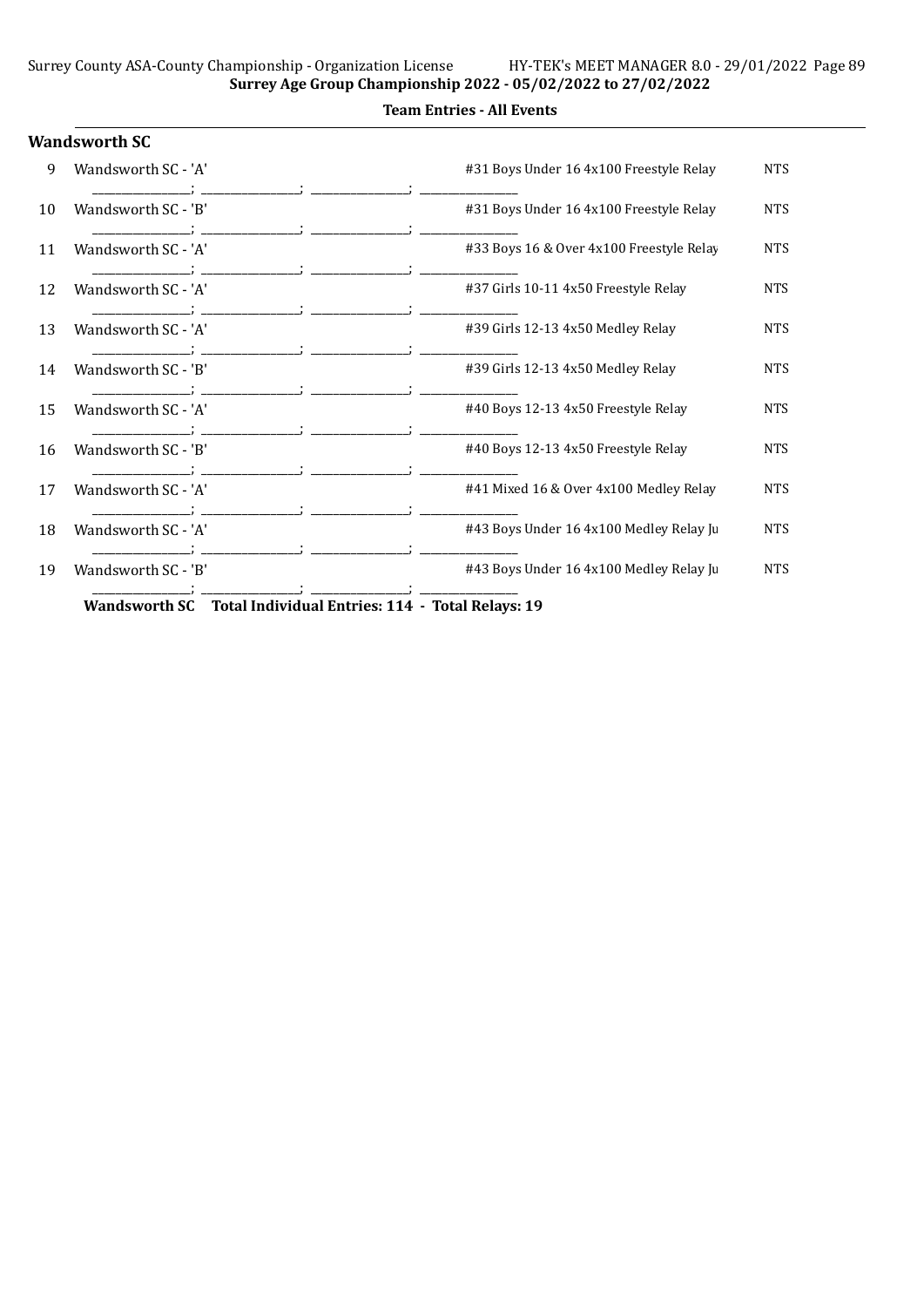Surrey Age Group Championship 2022 - 05/02/2022 to 27/02/2022

| <b>Wey Valley SC</b> |  |  |  |
|----------------------|--|--|--|
|----------------------|--|--|--|

| 1 Anderton, Joe - Male - Age: 16 - Ind/Rel: 1 / 0                |                      |                                 |          |  |
|------------------------------------------------------------------|----------------------|---------------------------------|----------|--|
| #19 Boys 10&0 50 Back Prelims                                    | 31.17S               |                                 |          |  |
| 2 Anderton, Matthew - Male - Age: 16 - Ind/Rel: 3 / 0            |                      |                                 |          |  |
| #16 Boys 10&0 50 Fly Prelims<br>#21 Boys 10&0 50 Free Prelims    | 30.66S<br>27.69S     | #19 Boys 10&0 50 Back Prelims   | 33.56S   |  |
| 3 Colton, Sibella - Female - Age: 16 - Ind/Rel: 1 / 0            |                      |                                 |          |  |
| #18 Girls 10&0 50 Breast Prelims                                 | 39.00S               |                                 |          |  |
| 4 Fowler, George - Male - Age: 15 - Ind/Rel: 7 / 0               |                      |                                 |          |  |
| #9 Boys 10&0 200 Free                                            | 2:12.77S             | #16 Boys 10&0 50 Fly Prelims    | 31.69S   |  |
| #19 Boys 10&0 50 Back Prelims                                    | 32.69S               | #21 Boys 10&0 50 Free Prelims   | 28.47    |  |
| #45 Boys 10&0 100 Back Prelims<br>#50 Boys 10&0 100 Fly Prelims  | 1:10.05S<br>1:09.51S | #47 Boys 10&0 200 Fly           | 2:37.45S |  |
| 5 Fowler, Thomas - Male - Age: 15 - Ind/Rel: 7 / 0               |                      |                                 |          |  |
| #2 Boys 10&0 100 Free Prelims                                    | 1:00.70              | #9 Boys 10&0 200 Free           | 2:12.08S |  |
| #11 Boys 10&0 200 Back                                           | 2:29.54S             | #13 Boys 10&0 400 Free          | 4:46.89S |  |
| #16 Boys 10&0 50 Fly Prelims                                     | 31.63                | #19 Boys 10&0 50 Back Prelims   | 33.51S   |  |
| #21 Boys 10&0 50 Free Prelims                                    | 28.75                |                                 |          |  |
| 6 Godfrey, Duane - Male - Age: 16 - Ind/Rel: 3 / 0               |                      |                                 |          |  |
| #7 Boys 10&0 100 Breast Prelims<br>#21 Boys 10&0 50 Free Prelims | 1:15.95S<br>27.33S   | #14 Boys 10&0 50 Breast Prelims | 33.78S   |  |
| 7 Hanna, Isaac - Male - Age: 11 - Ind/Rel: 1 / 0                 |                      |                                 |          |  |
| #19 Boys 10&0 50 Back Prelims                                    | 42.14S               |                                 |          |  |
| 8 Hicks, Timmy - Male - Age: 15 - Ind/Rel: 2 / 0                 |                      |                                 |          |  |
| #14 Boys 10&0 50 Breast Prelims                                  | 35.52S               | #16 Boys 10&0 50 Fly Prelims    | 32.75S   |  |
| 9 Maguire, Lily - Female - Age: 16 - Ind/Rel: 1 / 0              |                      |                                 |          |  |
| #18 Girls 10&0 50 Breast Prelims                                 | 39.87S               |                                 |          |  |
| 10 Maguire, Rosie - Female - Age: 14 - Ind/Rel: 1 / 0            |                      |                                 |          |  |
| #18 Girls 10&0 50 Breast Prelims                                 | 41.71S               |                                 |          |  |
| 11 Moore, Lilia - Female - Age: 15 - Ind/Rel: 3 / 0              |                      |                                 |          |  |
| #3 Girls 10&0 200 Free<br>#17 Girls 10&0 50 Free Prelims         | 2:17.48S<br>30.45    | #15 Girls 10&0 50 Back Prelims  | 35.47S   |  |
| 12 Oxley, Keira - Female - Age: 13 - Ind/Rel: 4 / 0              |                      |                                 |          |  |
| #8 Girls 10&0 100 Back Prelims                                   | 1:15.90S             | #15 Girls 10&0 50 Back Prelims  | 33.52S   |  |
| #17 Girls 10&0 50 Free Prelims                                   | 29.73S               | #20 Girls 10&O 50 Fly Prelims   | 34.17S   |  |
| 13 Parkes, Tom - Male - Age: 16 - Ind/Rel: 3 / 0                 |                      |                                 |          |  |
| #16 Boys 10&0 50 Fly Prelims<br>#21 Boys 10&0 50 Free Prelims    | 32.48S<br>29.16S     | #19 Boys 10&0 50 Back Prelims   | 32.43S   |  |
| 14 Paul, Charlotte - Female - Age: 14 - Ind/Rel: 1 / 0           |                      |                                 |          |  |
| #20 Girls 10&O 50 Fly Prelims                                    | 34.99                |                                 |          |  |
| 15 Paul, Matthew - Male - Age: 18 - Ind/Rel: 2 / 0               |                      |                                 |          |  |
| #16 Boys 10&0 50 Fly Prelims                                     | 29.61                | #19 Boys 10&0 50 Back Prelims   | 31.11S   |  |
| 16 Pye, Katie - Female - Age: 15 - Ind/Rel: 1 / 0                |                      |                                 |          |  |
| #18 Girls 10&0 50 Breast Prelims                                 | 39.10S               |                                 |          |  |
| 17 Quinn, Lottie - Female - Age: 14 - Ind/Rel: 2 / 0             |                      |                                 |          |  |
| #15 Girls 10&0 50 Back Prelims                                   | 35.61S               | #17 Girls 10&O 50 Free Prelims  | 29.86S   |  |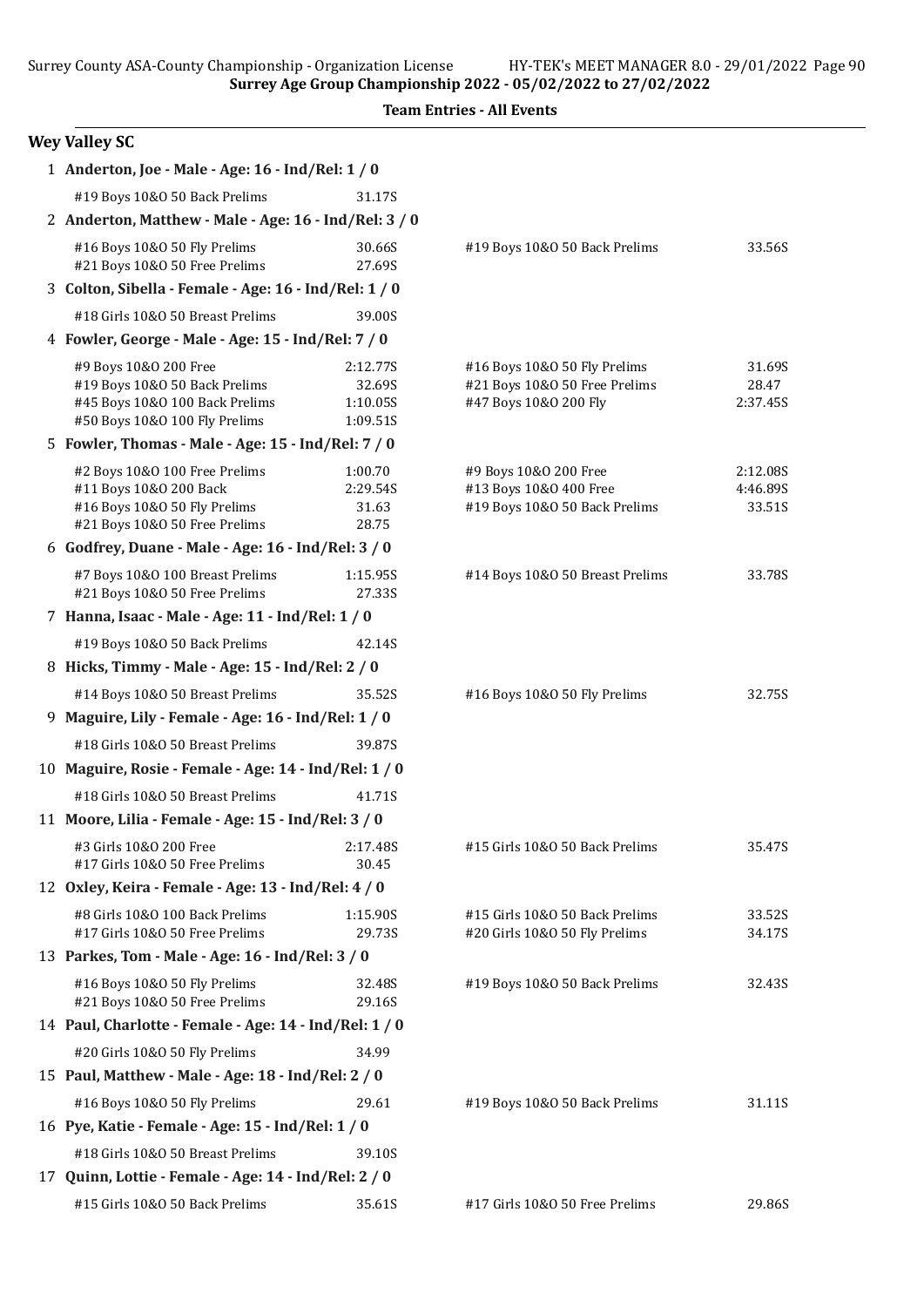Surrey Age Group Championship 2022 - 05/02/2022 to 27/02/2022

Team Entries - All Events

|              | <b>Wey Valley SC</b>                                             |                  |                                                                 |                    |
|--------------|------------------------------------------------------------------|------------------|-----------------------------------------------------------------|--------------------|
|              | 18 Robertshaw, Lucy - Female - Age: 14 - Ind/Rel: 1 / 0          |                  |                                                                 |                    |
|              | #20 Girls 10&O 50 Fly Prelims                                    | 34.10S           |                                                                 |                    |
|              | 19 Stredwick, Lilia - Female - Age: 15 - Ind/Rel: 2 / 0          |                  |                                                                 |                    |
|              | #15 Girls 10&0 50 Back Prelims                                   | 33.25S           | #17 Girls 10&O 50 Free Prelims                                  | 29.39S             |
|              | 20 Turner, Flora - Female - Age: 13 - Ind/Rel: 1 / 0             |                  |                                                                 |                    |
|              | #17 Girls 10&0 50 Free Prelims                                   | 31.33S           |                                                                 |                    |
|              | 21 Whibberley, Vincent - Male - Age: 16 - Ind/Rel: 4 / 0         |                  |                                                                 |                    |
|              | #14 Boys 10&0 50 Breast Prelims<br>#21 Boys 10&0 50 Free Prelims | 36.08S<br>28.21S | #19 Boys 10&0 50 Back Prelims<br>#45 Boys 10&0 100 Back Prelims | 29.98S<br>1:05.77S |
| $\mathbf{1}$ | Wey Valley SC - 'A'                                              |                  | #22 Girls 16 & Over 4x100 Freestyle Relay                       | <b>NTS</b>         |
| 2            | Wey Valley SC - 'A'                                              |                  | #23 Boys 16 & Over 4x100 Medley Relay S                         | <b>NTS</b>         |
| 3            | Wey Valley SC - 'A'                                              |                  | #24 Mixed Under 16 4x100 Freestyle Rela                         | <b>NTS</b>         |
| 4            | Wey Valley SC - 'A'                                              |                  | #25 Girls 10-11 4x50 Medley Relay                               | <b>NTS</b>         |
| 5            | Wey Valley SC - 'A'                                              |                  | #26 Boys 10-11 4x50 Freestyle Relay                             | <b>NTS</b>         |
| 6            | Wey Valley SC - 'A'                                              |                  | #29 Girls 12-13 4x50 Freestyle Relay                            | <b>NTS</b>         |
| 7            | Wey Valley SC - 'A'                                              |                  | #30 Mixed 16 & Over 4x100 Freestyle Rela                        | <b>NTS</b>         |
| 8            | Wey Valley SC - 'A'                                              |                  | #31 Boys Under 16 4x100 Freestyle Relay                         | <b>NTS</b>         |
| 9            | Wey Valley SC - 'A'                                              |                  | #32 Girls Under 16 4x100 Medley Relay Ju                        | <b>NTS</b>         |
| 10           | Wey Valley SC - 'A'                                              |                  | #33 Boys 16 & Over 4x100 Freestyle Relay                        | <b>NTS</b>         |
| 11           | Wey Valley SC - 'A'                                              |                  | #34 Girls 16 & Over 4x100 Medley Relay S                        | <b>NTS</b>         |
| 12           | Wey Valley SC - 'A'                                              |                  | #35 Mixed Under 16 4x100 Medley Relay                           | <b>NTS</b>         |
| 13           | Wey Valley SC - 'A'                                              |                  | #36 Boys 10-11 4x50 Medley Relay                                | <b>NTS</b>         |
| 14           | Wey Valley SC - 'A'                                              |                  | #37 Girls 10-11 4x50 Freestyle Relay                            | ${\rm NTS}$        |
| 15           | Wey Valley SC - 'A'                                              |                  | #38 Boys 4x200 Freestyle Relay                                  | <b>NTS</b>         |
| 16           | Wey Valley SC - 'A'                                              |                  | #39 Girls 12-13 4x50 Medley Relay                               | <b>NTS</b>         |
| 17           | Wey Valley SC - 'A'                                              |                  | #40 Boys 12-13 4x50 Freestyle Relay                             | <b>NTS</b>         |
| 18           | Wey Valley SC - 'A'                                              |                  | #41 Mixed 16 & Over 4x100 Medley Relay                          | <b>NTS</b>         |
| 19           | Wey Valley SC - 'A'                                              |                  | #42 Girls Under 16 4x100 Freestyle Relay                        | <b>NTS</b>         |
| 20           | Wey Valley SC - 'A'                                              |                  | #43 Boys Under 16 4x100 Medley Relay Ju                         | <b>NTS</b>         |

Wey Valley SC Total Individual Entries: 51 - Total Relays: 20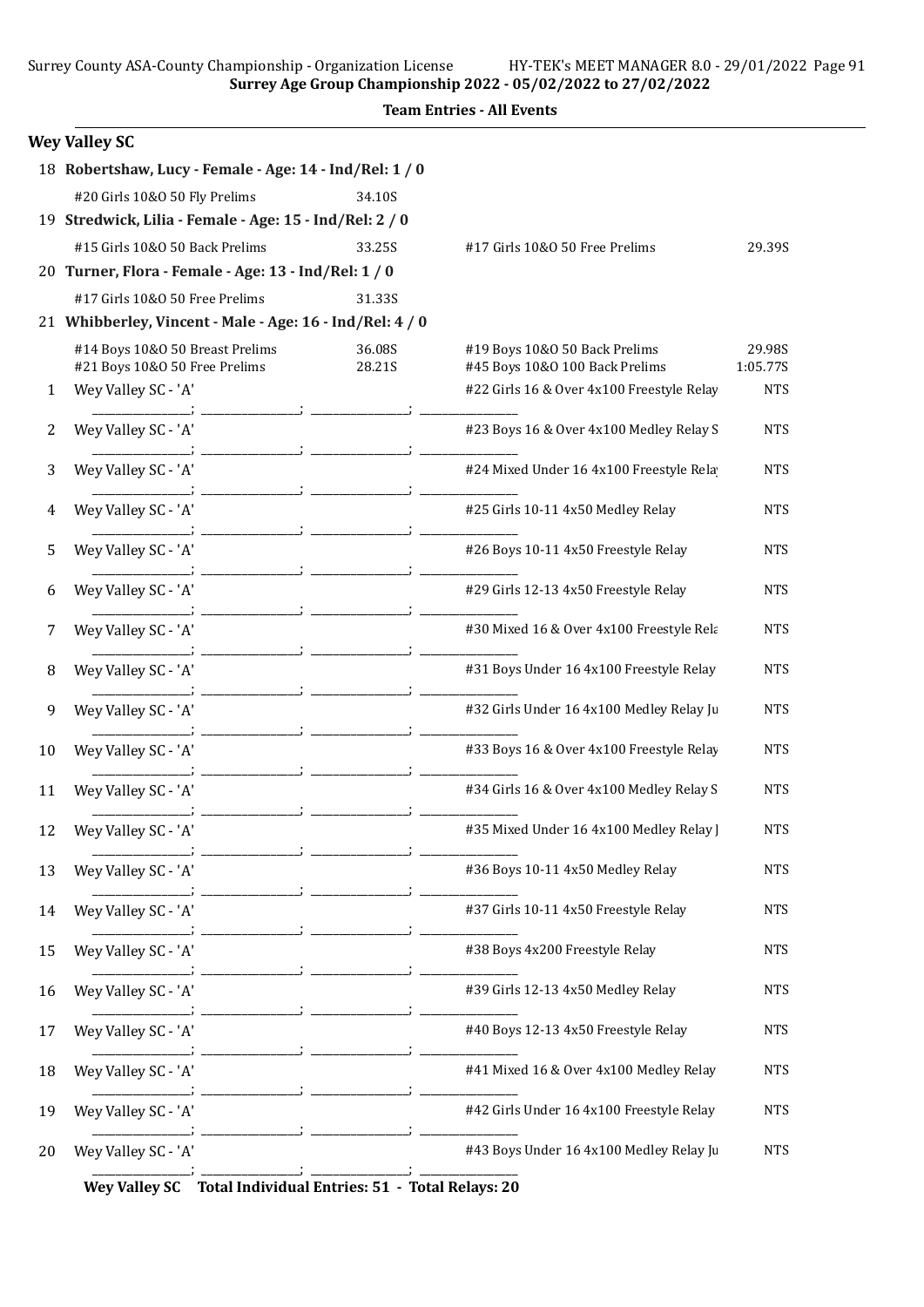### Woking SC

| 1 Bailey, Annabel - Female - Age: 15 - Ind/Rel: 5 / 0                                                                                                                                                                          |                                                                               |                                                                                                                                                                               |                                                                   |
|--------------------------------------------------------------------------------------------------------------------------------------------------------------------------------------------------------------------------------|-------------------------------------------------------------------------------|-------------------------------------------------------------------------------------------------------------------------------------------------------------------------------|-------------------------------------------------------------------|
| #20 Girls 10&O 50 Fly Prelims<br>#49 Girls 12&0 1500 Free<br>#56 Girls 10&0 400 Free                                                                                                                                           | 32.79S<br>19:18.42S<br>4:55.07S                                               | #44 Girls 10&0 100 Fly Prelims<br>#53 Girls 10&0 200 Fly                                                                                                                      | 1:13.81S<br>2:42.71S                                              |
| 2 Baldwin, Dan - Male - Age: 16 - Ind/Rel: 5 / 0                                                                                                                                                                               |                                                                               |                                                                                                                                                                               |                                                                   |
| #4 Boys 10&0 200 Breast<br>#14 Boys 10&0 50 Breast Prelims<br>#21 Boys 10&0 50 Free Prelims                                                                                                                                    | 2:53.81S<br>37.89S<br>27.86S                                                  | #13 Boys 10&0 400 Free<br>#19 Boys 10&0 50 Back Prelims                                                                                                                       | 4:47.48S<br>34.55S                                                |
| 3 Brown, Scarlett - Female - Age: 13 - Ind/Rel: 2 / 0                                                                                                                                                                          |                                                                               |                                                                                                                                                                               |                                                                   |
| #15 Girls 10&O 50 Back Prelims                                                                                                                                                                                                 | 37.18S                                                                        | #17 Girls 10&0 50 Free Prelims                                                                                                                                                | 32.11S                                                            |
| 4 Bryant, David - Male - Age: 61 - Ind/Rel: 1 / 0                                                                                                                                                                              |                                                                               |                                                                                                                                                                               |                                                                   |
| #14 Boys 10&0 50 Breast Prelims                                                                                                                                                                                                | 32.67S                                                                        |                                                                                                                                                                               |                                                                   |
| 5 Elford, Abi - Female - Age: 14 - Ind/Rel: 12 / 0                                                                                                                                                                             |                                                                               |                                                                                                                                                                               |                                                                   |
| #3 Girls 10&0 200 Free<br>#10 Girls 10&0 200 Breast<br>#15 Girls 10&0 50 Back Prelims<br>#18 Girls 10&0 50 Breast Prelims<br>#44 Girls 10&0 100 Fly Prelims<br>#53 Girls 10&0 200 Fly                                          | 2:15.44S<br>3:00.85S<br>34.90S<br>40.15S<br>1:08.06S<br>2:35.20S              | #5 Girls 12&0 400 IM<br>#12 Girls 12&0 800 Free<br>#17 Girls 10&0 50 Free Prelims<br>#20 Girls 10&O 50 Fly Prelims<br>#46 Girls 10&0 200 IM<br>#56 Girls 10&0 400 Free        | 5:35.94S<br>10:06.45S<br>29.31S<br>31.01S<br>2:39.75S<br>4:48.97S |
| 6 Finke, Edward - Male - Age: 11 - Ind/Rel: 4 / 0                                                                                                                                                                              |                                                                               |                                                                                                                                                                               |                                                                   |
| #14 Boys 10&0 50 Breast Prelims<br>#19 Boys 10&0 50 Back Prelims                                                                                                                                                               | 46.88S<br>42.98S                                                              | #16 Boys 10&0 50 Fly Prelims<br>#21 Boys 10&0 50 Free Prelims                                                                                                                 | 42.42S<br>36.37S                                                  |
| 7 Gale, Tegan - Female - Age: 14 - Ind/Rel: 13 / 0                                                                                                                                                                             |                                                                               |                                                                                                                                                                               |                                                                   |
| #1 Girls 10&0 100 Breast Prelims<br>#8 Girls 10&0 100 Back Prelims<br>#12 Girls 12&0 800 Free<br>#17 Girls 10&0 50 Free Prelims<br>#20 Girls 10&O 50 Fly Prelims<br>#51 Girls 10&0 100 Free Prelims<br>#56 Girls 10&0 400 Free | 1:23.43S<br>1:07.39S<br>10:05.98S<br>27.96S<br>31.32S<br>1:00.53S<br>4:53.06S | #3 Girls 10&0 200 Free<br>#10 Girls 10&0 200 Breast<br>#15 Girls 10&0 50 Back Prelims<br>#18 Girls 10&0 50 Breast Prelims<br>#46 Girls 10&0 200 IM<br>#54 Girls 10&0 200 Back | 2:15.335<br>2:54.91S<br>31.88S<br>37.44S<br>2:37.29S<br>2:30.16S  |
| 8 Grealou, Ryan - Male - Age: 14 - Ind/Rel: 4 / 0                                                                                                                                                                              |                                                                               |                                                                                                                                                                               |                                                                   |
| #2 Boys 10&0 100 Free Prelims<br>#7 Boys 10&0 100 Breast Prelims<br>9 Hanif, Isla - Female - Age: 13 - Ind/Rel: 1 / 0                                                                                                          | 1:02.77S<br>1:19.85S                                                          | #4 Boys 10&0 200 Breast<br>#13 Boys 10&0 400 Free                                                                                                                             | 2:51.87S<br>4:56.43S                                              |
| #18 Girls 10&0 50 Breast Prelims                                                                                                                                                                                               | 41.75S                                                                        |                                                                                                                                                                               |                                                                   |
| 10 Hartwell, Joely - Female - Age: 17 - Ind/Rel: 4 / 0                                                                                                                                                                         |                                                                               |                                                                                                                                                                               |                                                                   |
| #17 Girls 10&0 50 Free Prelims<br>#20 Girls 10&O 50 Fly Prelims                                                                                                                                                                | 29.69S<br>31.91S                                                              | #18 Girls 10&0 50 Breast Prelims<br>#53 Girls 10&0 200 Fly                                                                                                                    | 39.48S<br>2:52.06S                                                |
| 11 Hill, Isabelle - Female - Age: 18 - Ind/Rel: 4 / 0                                                                                                                                                                          |                                                                               |                                                                                                                                                                               |                                                                   |
| #12 Girls 12&0 800 Free<br>#18 Girls 10&0 50 Breast Prelims                                                                                                                                                                    | 9:54.43S<br>40.05S                                                            | #17 Girls 10&0 50 Free Prelims<br>#56 Girls 10&0 400 Free                                                                                                                     | 28.82S<br>4:50.09S                                                |
| 12 Hodgson, Mike - Male - Age: 55 - Ind/Rel: 2 / 0                                                                                                                                                                             |                                                                               |                                                                                                                                                                               |                                                                   |
| #14 Boys 10&0 50 Breast Prelims                                                                                                                                                                                                | 30.58S                                                                        | #16 Boys 10&0 50 Fly Prelims                                                                                                                                                  | 26.82S                                                            |
| 13 Hornzee, Bella - Female - Age: 15 - Ind/Rel: 8 / 0                                                                                                                                                                          |                                                                               |                                                                                                                                                                               |                                                                   |
| #3 Girls 10&0 200 Free<br>#15 Girls 10&0 50 Back Prelims<br>#20 Girls 10&O 50 Fly Prelims<br>#53 Girls 10&0 200 Fly                                                                                                            | 2:17.52S<br>33.18S<br>32.11S<br>2:52.37S                                      | #8 Girls 10&0 100 Back Prelims<br>#17 Girls 10&0 50 Free Prelims<br>#51 Girls 10&0 100 Free Prelims<br>#54 Girls 10&0 200 Back                                                | 1:09.33S<br>28.84S<br>1:03.11S<br>2:29.75S                        |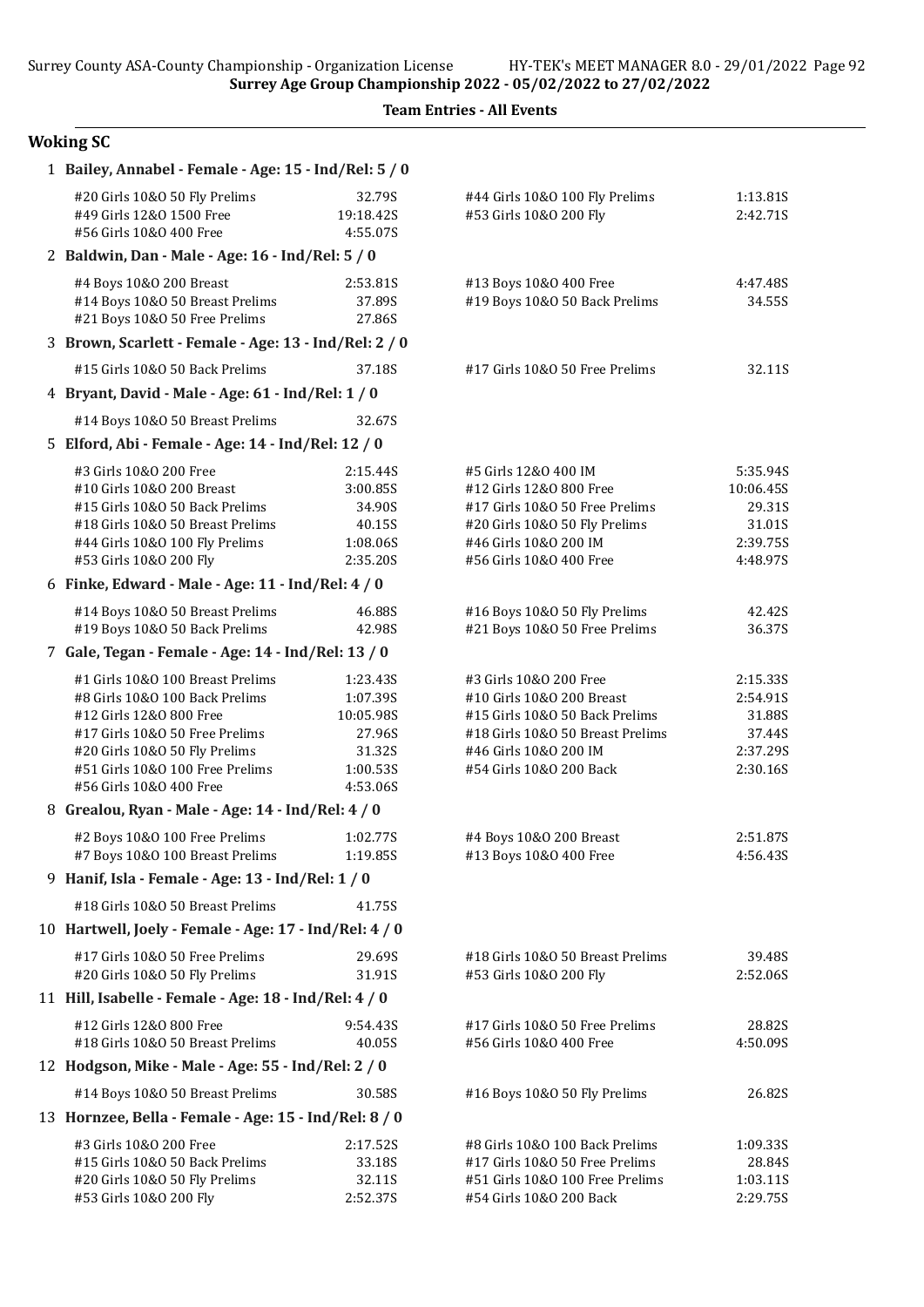# Woking SC

| 14 Hornzee, Violette - Female - Age: 13 - Ind/Rel: 8 / 0  |          |                                  |           |
|-----------------------------------------------------------|----------|----------------------------------|-----------|
| #3 Girls 10&0 200 Free                                    | 2:25.46S | #8 Girls 10&0 100 Back Prelims   | 1:12.69S  |
| #15 Girls 10&0 50 Back Prelims                            | 34.99S   | #17 Girls 10&O 50 Free Prelims   | 30.05S    |
| #51 Girls 10&0 100 Free Prelims                           | 1:07.35S | #53 Girls 10&0 200 Fly           | 3:12.67S  |
| #54 Girls 10&0 200 Back                                   | 2:36.30S | #56 Girls 10&0 400 Free          | 5:11.40S  |
| 15 Howell, Ben - Male - Age: 17 - Ind/Rel: 10 / 0         |          |                                  |           |
| #4 Boys 10&0 200 Breast                                   | 2:45.10S | #7 Boys 10&0 100 Breast Prelims  | 1:13.79S  |
| #11 Boys 10&0 200 Back                                    | 2:23.85S | #14 Boys 10&0 50 Breast Prelims  | 35.28S    |
| #16 Boys 10&0 50 Fly Prelims                              | 26.84S   | #19 Boys 10&0 50 Back Prelims    | 31.04S    |
| #21 Boys 10&0 50 Free Prelims                             | 26.14S   | #47 Boys 10&0 200 Fly            | 2:33.94S  |
| #48 Boys 12&0 400 IM                                      | 5:11.06S | #50 Boys 10&0 100 Fly Prelims    | 1:01.53S  |
| 16 Hutchinson, Joshua - Male - Age: 11 - Ind/Rel: 14 / 0  |          |                                  |           |
| #2 Boys 10&0 100 Free Prelims                             | 1:11.86S | #4 Boys 10&0 200 Breast          | 3:32.25   |
| #7 Boys 10&0 100 Breast Prelims                           | 1:36.74S | #9 Boys 10&0 200 Free            | 2:39.06S  |
| #11 Boys 10&0 200 Back                                    | 3:00.24S | #13 Boys 10&0 400 Free           | 5:42.03S  |
| #14 Boys 10&0 50 Breast Prelims                           | 44.63S   | #16 Boys 10&0 50 Fly Prelims     | 35.99S    |
| #19 Boys 10&0 50 Back Prelims                             | 39.18S   | #21 Boys 10&0 50 Free Prelims    | 33.30S    |
| #45 Boys 10&0 100 Back Prelims                            | 1:26.24S | #47 Boys 10&0 200 Fly            | 3:22.76S  |
| #50 Boys 10&0 100 Fly Prelims                             | 1:23.52S | #52 Boys 10&0 200 IM             | 3:03.17S  |
| 17 Johnson, Francesca - Female - Age: 11 - Ind/Rel: 1 / 0 |          |                                  |           |
| #17 Girls 10&0 50 Free Prelims                            | 34.76S   |                                  |           |
| 18 King, Sophie - Female - Age: 16 - Ind/Rel: 7 / 0       |          |                                  |           |
| #1 Girls 10&0 100 Breast Prelims                          | 1:09.35S | #3 Girls 10&0 200 Free           | 2:09.94S  |
| #5 Girls 12&0 400 IM                                      | 5:12.38S | #10 Girls 10&0 200 Breast        | 2:33.50S  |
| #44 Girls 10&0 100 Fly Prelims                            | 1:04.77S | #46 Girls 10&0 200 IM            | 2:21.70S  |
| #51 Girls 10&0 100 Free Prelims                           | 59.29S   |                                  |           |
| 19 Larwood, Verity - Female - Age: 12 - Ind/Rel: 4 / 0    |          |                                  |           |
| #8 Girls 10&0 100 Back Prelims                            | 1:20.90S | #15 Girls 10&0 50 Back Prelims   | 36.83S    |
| #17 Girls 10&0 50 Free Prelims                            | 33.98S   | #54 Girls 10&0 200 Back          | 2:51.27S  |
| 20 Livingstone, Maddi - Female - Age: 18 - Ind/Rel: 5 / 0 |          |                                  |           |
| #5 Girls 12&0 400 IM                                      | 5:36.25S | #18 Girls 10&0 50 Breast Prelims | 39.50S    |
| #20 Girls 10&O 50 Fly Prelims                             | 32.85S   | #49 Girls 12&0 1500 Free         | 19:32.05S |
| #53 Girls 10&0 200 Fly                                    | 2:37.84S |                                  |           |
| 21 Lockyer, Tilly - Female - Age: 13 - Ind/Rel: 3 / 0     |          |                                  |           |
| #15 Girls 10&0 50 Back Prelims                            | 36.73S   | #17 Girls 10&O 50 Free Prelims   | 31.21S    |
| #18 Girls 10&0 50 Breast Prelims                          | 40.60S   |                                  |           |
| 22 Luzan, Rita - Female - Age: 15 - Ind/Rel: 5 / 0        |          |                                  |           |
| #3 Girls 10&0 200 Free                                    | 2:18.20S | #17 Girls 10&0 50 Free Prelims   | 29.55S    |
| #20 Girls 10&0 50 Fly Prelims                             | 33.23S   | #51 Girls 10&0 100 Free Prelims  | 1:03.52S  |
| #56 Girls 10&0 400 Free                                   | 4:56.11S |                                  |           |
| 23 Macleod, Ellie - Female - Age: 11 - Ind/Rel: 14 / 0    |          |                                  |           |
| #1 Girls 10&0 100 Breast Prelims                          | 1:39.78S | #3 Girls 10&0 200 Free           | 2:40.31S  |
| #8 Girls 10&0 100 Back Prelims                            | 1:22.52S | #10 Girls 10&0 200 Breast        | 3:26.32S  |
| #15 Girls 10&0 50 Back Prelims                            | 37.92S   | #17 Girls 10&0 50 Free Prelims   | 33.32S    |
| #18 Girls 10&0 50 Breast Prelims                          | 44.88S   | #20 Girls 10&O 50 Fly Prelims    | 37.90S    |
| #44 Girls 10&0 100 Fly Prelims                            | 1:27.98S | #46 Girls 10&0 200 IM            | 2:59.54S  |
| #51 Girls 10&0 100 Free Prelims                           | 1:13.19S | #53 Girls 10&0 200 Fly           | 3:14.38   |
| #54 Girls 10&0 200 Back                                   | 2:54.92S | #56 Girls 10&0 400 Free          | 5:28.28S  |
| 24 Madath, Nick - Male - Age: 11 - Ind/Rel: 1 / 0         |          |                                  |           |
| #21 Boys 10&0 50 Free Prelims                             | 35.38S   |                                  |           |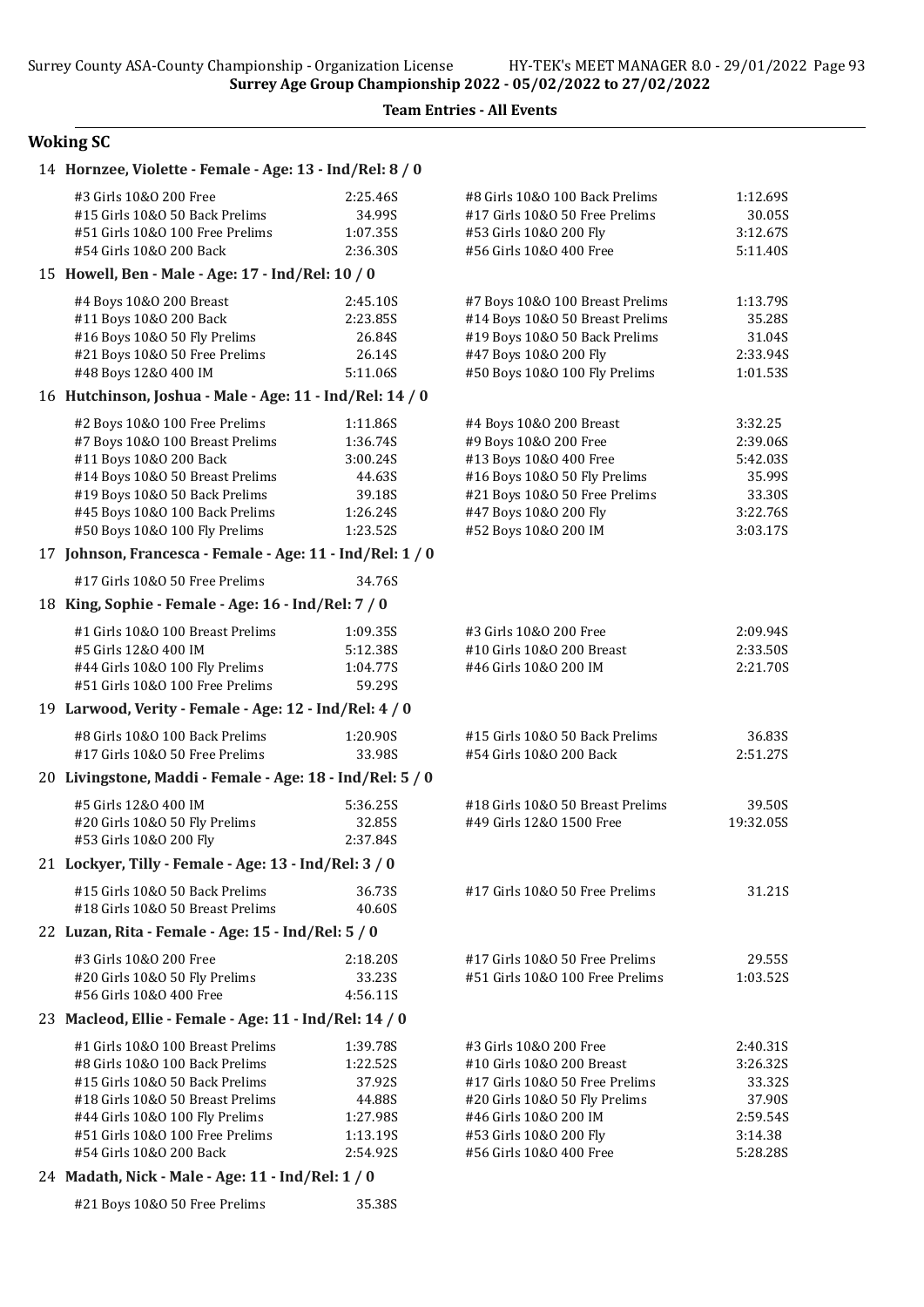Surrey Age Group Championship 2022 - 05/02/2022 to 27/02/2022

Team Entries - All Events

# Woking SC

| 25 Marango, Debbie - Female - Age: 15 - Ind/Rel: 6 / 0                                |                    |                                                                    |                    |
|---------------------------------------------------------------------------------------|--------------------|--------------------------------------------------------------------|--------------------|
| #1 Girls 10&0 100 Breast Prelims                                                      | 1:20.66S           | #15 Girls 10&0 50 Back Prelims                                     | 33.88S             |
| #17 Girls 10&0 50 Free Prelims                                                        | 29.74S             | #18 Girls 10&0 50 Breast Prelims                                   | 37.12S             |
| #20 Girls 10&0 50 Fly Prelims<br>26 Marango, Israel - Male - Age: 11 - Ind/Rel: 1 / 0 | 32.20S             | #44 Girls 10&0 100 Fly Prelims                                     | 1:11.76S           |
| #16 Boys 10&0 50 Fly Prelims                                                          | 40.48S             |                                                                    |                    |
| 27 Mills, Olivia - Female - Age: 16 - Ind/Rel: 2 / 0                                  |                    |                                                                    |                    |
| #54 Girls 10&0 200 Back                                                               | 2:35.75\$          | #56 Girls 10&0 400 Free                                            | 4:53.10S           |
| 28 Owen, Evie - Female - Age: 12 - Ind/Rel: 6 / 0                                     |                    |                                                                    |                    |
|                                                                                       |                    |                                                                    |                    |
| #5 Girls 12&0 400 IM<br>#17 Girls 10&0 50 Free Prelims                                | 6:28.11S<br>32.85S | #15 Girls 10&0 50 Back Prelims<br>#18 Girls 10&0 50 Breast Prelims | 38.88S<br>46.43S   |
| #20 Girls 10&0 50 Fly Prelims                                                         | 37.34S             | #53 Girls 10&0 200 Fly                                             | 3:22.75S           |
| 29 Platt, Alex - Female - Age: 12 - Ind/Rel: 1 / 0                                    |                    |                                                                    |                    |
| #17 Girls 10&0 50 Free Prelims                                                        | 32.20S             |                                                                    |                    |
| 30 Platt, Ben - Male - Age: 14 - Ind/Rel: 4 / 0                                       |                    |                                                                    |                    |
| #14 Boys 10&0 50 Breast Prelims                                                       | 41.56S             | #16 Boys 10&0 50 Fly Prelims                                       | 36.10S             |
| #19 Boys 10&0 50 Back Prelims                                                         | 33.88S             | #21 Boys 10&0 50 Free Prelims                                      | 29.47S             |
| 31 Pollock, Ella - Female - Age: 14 - Ind/Rel: 3 / 0                                  |                    |                                                                    |                    |
| #8 Girls 10&0 100 Back Prelims                                                        | 1:13.38S           | #15 Girls 10&0 50 Back Prelims                                     | 35.19S             |
| #54 Girls 10&0 200 Back                                                               | 2:33.66S           |                                                                    |                    |
| 32 Pritchard, Erin - Female - Age: 18 - Ind/Rel: 2 / 0                                |                    |                                                                    |                    |
| #17 Girls 10&0 50 Free Prelims                                                        | 29.58S             | #20 Girls 10&O 50 Fly Prelims                                      | 32.01S             |
| 33 Redding, Scarlett - Female - Age: 12 - Ind/Rel: 3 / 0                              |                    |                                                                    |                    |
| #15 Girls 10&0 50 Back Prelims                                                        | 37.93S             | #17 Girls 10&0 50 Free Prelims                                     | 33.87S             |
| #18 Girls 10&0 50 Breast Prelims                                                      | 46.66S             |                                                                    |                    |
| 34 Reeve, Galahad - Male - Age: 13 - Ind/Rel: 4 / 0                                   |                    |                                                                    |                    |
| #4 Boys 10&0 200 Breast                                                               | 3:07.25S           | #7 Boys 10&0 100 Breast Prelims                                    | 1:29.26S           |
| #14 Boys 10&0 50 Breast Prelims                                                       | 41.90S             | #47 Boys 10&0 200 Fly                                              | 3:36.26S           |
| 35 Reeve, Nathaniel - Male - Age: 16 - Ind/Rel: 13 / 0                                |                    |                                                                    |                    |
| #4 Boys 10&0 200 Breast                                                               | 2:35.07S           | #7 Boys 10&0 100 Breast Prelims                                    | 1:10.47S           |
| #11 Boys 10&0 200 Back                                                                | 2:18.29S           | #14 Boys 10&0 50 Breast Prelims                                    | 32.90S             |
| #16 Boys 10&0 50 Fly Prelims<br>#21 Boys 10&0 50 Free Prelims                         | 29.69S<br>27.06S   | #19 Boys 10&0 50 Back Prelims<br>#45 Boys 10&0 100 Back Prelims    | 30.23S<br>1:02.58S |
| #47 Boys 10&0 200 Fly                                                                 | 2:28.98S           | #48 Boys 12&0 400 IM                                               | 4:55.07S           |
| #50 Boys 10&0 100 Fly Prelims                                                         | 1:04.39S           | #52 Boys 10&0 200 IM                                               | 2:19.07S           |
| #55 Boys 12&0 800 Free                                                                | 9:34.56S           |                                                                    |                    |
| 36 Rose, Izzy - Female - Age: 13 - Ind/Rel: 7 / 0                                     |                    |                                                                    |                    |
| #3 Girls 10&0 200 Free                                                                | 2:24.89S           | #17 Girls 10&0 50 Free Prelims                                     | 30.39S             |
| #18 Girls 10&0 50 Breast Prelims                                                      | 41.82S             | #20 Girls 10&O 50 Fly Prelims                                      | 33.78S             |
| #44 Girls 10&0 100 Fly Prelims                                                        | 1:17.49S           | #53 Girls 10&0 200 Fly                                             | 2:58.95S           |
| #56 Girls 10&0 400 Free                                                               | 5:07.19S           |                                                                    |                    |
| 37 Selden, Eva - Female - Age: 11 - Ind/Rel: 7 / 0                                    |                    |                                                                    |                    |
| #10 Girls 10&0 200 Breast                                                             | 3:31.61S           | #15 Girls 10&0 50 Back Prelims                                     | 40.12              |
| #17 Girls 10&0 50 Free Prelims                                                        | 35.20S             | #18 Girls 10&0 50 Breast Prelims                                   | 46.10S             |
| #20 Girls 10&O 50 Fly Prelims<br>#53 Girls 10&0 200 Fly                               | 39.99S<br>3:37.42  | #44 Girls 10&0 100 Fly Prelims                                     | 1:31.71S           |
| 38 Sen, Ritam - Male - Age: 14 - Ind/Rel: 1 / 0                                       |                    |                                                                    |                    |

#19 Boys 10&O 50 Back Prelims 36.86S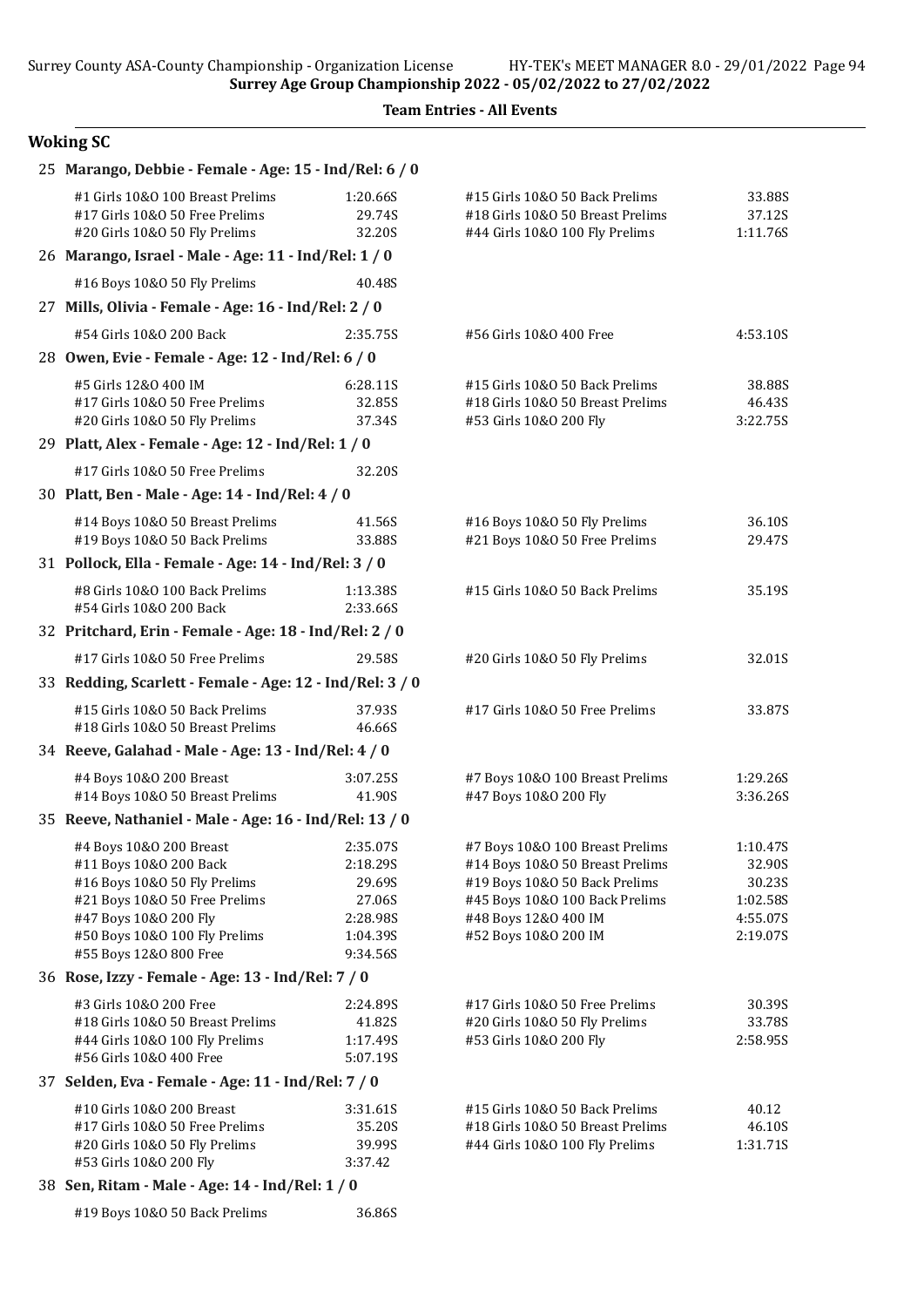Surrey Age Group Championship 2022 - 05/02/2022 to 27/02/2022

Team Entries - All Events

# Woking SC

| 39 Simon, Annabelle - Female - Age: 15 - Ind/Rel: 4 / 0 |                                                                 |                                                      |                                                                |                    |  |  |  |
|---------------------------------------------------------|-----------------------------------------------------------------|------------------------------------------------------|----------------------------------------------------------------|--------------------|--|--|--|
|                                                         | #17 Girls 10&0 50 Free Prelims<br>#49 Girls 12&0 1500 Free      | 29.85S<br>19:39.17S                                  | #20 Girls 10&O 50 Fly Prelims<br>#56 Girls 10&0 400 Free       | 33.88S<br>4:56.06S |  |  |  |
|                                                         | 40 Smith, Alexander - Male - Age: 32 - Ind/Rel: 1 / 0           |                                                      |                                                                |                    |  |  |  |
|                                                         | #21 Boys 10&0 50 Free Prelims                                   | 22.30S                                               |                                                                |                    |  |  |  |
|                                                         | 41 Smith, Ben - Male - Age: 34 - Ind/Rel: 2 / 0                 |                                                      |                                                                |                    |  |  |  |
|                                                         | #14 Boys 10&0 50 Breast Prelims                                 | 32.74S                                               | #16 Boys 10&0 50 Fly Prelims                                   | 28.84S             |  |  |  |
|                                                         |                                                                 | 42 Tanaka, Mana - Female - Age: 15 - Ind/Rel: 10 / 0 |                                                                |                    |  |  |  |
|                                                         | #3 Girls 10&0 200 Free                                          | 2:16.49S                                             | #8 Girls 10&0 100 Back Prelims                                 | 1:12.11S           |  |  |  |
|                                                         | #15 Girls 10&0 50 Back Prelims                                  | 34.34S                                               | #17 Girls 10&0 50 Free Prelims                                 | 29.15S             |  |  |  |
|                                                         | #18 Girls 10&0 50 Breast Prelims                                | 40.65                                                | #20 Girls 10&O 50 Fly Prelims                                  | 31.27S             |  |  |  |
|                                                         | #44 Girls 10&0 100 Fly Prelims                                  | 1:10.60S                                             | #46 Girls 10&0 200 IM                                          | 2:39.58S           |  |  |  |
|                                                         | #51 Girls 10&0 100 Free Prelims                                 | 1:02.20S                                             | #56 Girls 10&0 400 Free                                        | 4:46.30S           |  |  |  |
|                                                         | 43 Thompson, Joshua - Male - Age: 18 - Ind/Rel: 3 / 0           |                                                      |                                                                |                    |  |  |  |
|                                                         | #4 Boys 10&0 200 Breast<br>#14 Boys 10&0 50 Breast Prelims      | 2:28.70S<br>30.82S                                   | #7 Boys 10&0 100 Breast Prelims                                | 1:06.03S           |  |  |  |
|                                                         | 44 Townsend, Isabelle - Female - Age: 15 - Ind/Rel: 5 / 0       |                                                      |                                                                |                    |  |  |  |
|                                                         | #3 Girls 10&0 200 Free                                          | 2:19.08S                                             | #17 Girls 10&0 50 Free Prelims                                 | 29.58S             |  |  |  |
|                                                         | #20 Girls 10&0 50 Fly Prelims                                   | 32.13S                                               | #44 Girls 10&0 100 Fly Prelims                                 | 1:13.06S           |  |  |  |
|                                                         | #53 Girls 10&0 200 Fly                                          | 2:53.35S                                             |                                                                |                    |  |  |  |
|                                                         | 45 Trojanovich, Ellie - Female - Age: 14 - Ind/Rel: 3 / 0       |                                                      |                                                                |                    |  |  |  |
|                                                         | #15 Girls 10&0 50 Back Prelims<br>#20 Girls 10&0 50 Fly Prelims | 35.61S<br>33.64S                                     | #18 Girls 10&0 50 Breast Prelims                               | 38.63S             |  |  |  |
|                                                         | 46 Truter, Neco - Male - Age: 13 - Ind/Rel: 6 / 0               |                                                      |                                                                |                    |  |  |  |
|                                                         | #9 Boys 10&0 200 Free                                           | 2:27.01S                                             | #14 Boys 10&0 50 Breast Prelims                                | 41.89S             |  |  |  |
|                                                         | #19 Boys 10&0 50 Back Prelims                                   | 37.68S                                               | #21 Boys 10&0 50 Free Prelims                                  | 31.06S             |  |  |  |
|                                                         | #47 Boys 10&0 200 Fly                                           | 3:16.37S                                             | #50 Boys 10&0 100 Fly Prelims                                  | 1:21.97S           |  |  |  |
|                                                         | 47 Turata, Samuele - Male - Age: 14 - Ind/Rel: 2 / 0            |                                                      |                                                                |                    |  |  |  |
|                                                         | #16 Boys 10&0 50 Fly Prelims                                    | 34.93S                                               | #19 Boys 10&0 50 Back Prelims                                  | 35.84S             |  |  |  |
|                                                         |                                                                 | 48 Turner, Daniel - Male - Age: 14 - Ind/Rel: 6 / 0  |                                                                |                    |  |  |  |
|                                                         | #13 Boys 10&0 400 Free                                          | 5:01.36S                                             | #16 Boys 10&0 50 Fly Prelims                                   | 32.96S             |  |  |  |
|                                                         | #19 Boys 10&O 50 Back Prelims                                   | 34.83S                                               | #21 Boys 10&0 50 Free Prelims                                  | 29.25S             |  |  |  |
|                                                         | #45 Boys 10&0 100 Back Prelims                                  | 1:12.20S                                             | #47 Boys 10&0 200 Fly                                          | 3:04.46S           |  |  |  |
|                                                         | 49 Turner, Ryan - Male - Age: 12 - Ind/Rel: 9 / 0               |                                                      |                                                                |                    |  |  |  |
|                                                         | #2 Boys 10&0 100 Free Prelims                                   | 1:12.73S                                             | #9 Boys 10&O 200 Free                                          | 2:33.00S           |  |  |  |
|                                                         | #11 Boys 10&0 200 Back                                          | 2:51.49S                                             | #13 Boys 10&0 400 Free                                         | 5:32.58S           |  |  |  |
|                                                         | #16 Boys 10&0 50 Fly Prelims                                    | 39.25S                                               | #19 Boys 10&0 50 Back Prelims                                  | 36.14S             |  |  |  |
|                                                         | #21 Boys 10&0 50 Free Prelims                                   | 30.97S                                               | #45 Boys 10&0 100 Back Prelims                                 | 1:19.15S           |  |  |  |
|                                                         | #55 Boys 12&0 800 Free                                          | 10:59.58S                                            |                                                                |                    |  |  |  |
|                                                         | 50 Van Der Leest, Fredrick - Male - Age: 16 - Ind/Rel: 8 / 0    |                                                      |                                                                |                    |  |  |  |
|                                                         | #2 Boys 10&0 100 Free Prelims                                   | 54.82S                                               | #9 Boys 10&0 200 Free                                          | 2:06.77            |  |  |  |
|                                                         | #11 Boys 10&0 200 Back                                          | 2:28.50S                                             | #16 Boys 10&0 50 Fly Prelims                                   | 28.95S             |  |  |  |
|                                                         | #19 Boys 10&0 50 Back Prelims<br>#45 Boys 10&0 100 Back Prelims | 31.44S<br>1:06.29S                                   | #21 Boys 10&0 50 Free Prelims<br>#50 Boys 10&0 100 Fly Prelims | 25.34S<br>1:04.91S |  |  |  |
|                                                         |                                                                 |                                                      |                                                                |                    |  |  |  |
|                                                         | 51 Van Der Leest, Hendrik - Male - Age: 18 - Ind/Rel: 9 / 0     |                                                      |                                                                |                    |  |  |  |
|                                                         | #2 Boys 10&0 100 Free Prelims                                   | 51.26S                                               | #9 Boys 10&0 200 Free                                          | 1:52.76S           |  |  |  |
|                                                         | #11 Boys 10&0 200 Back                                          | 1:59.49S                                             | #16 Boys 10&0 50 Fly Prelims                                   | 26.16S             |  |  |  |
|                                                         | #19 Boys 10&0 50 Back Prelims<br>#45 Boys 10&0 100 Back Prelims | 26.55S<br>56.04S                                     | #21 Boys 10&0 50 Free Prelims<br>#47 Boys 10&0 200 Fly         | 24.04S<br>2:04.81S |  |  |  |
|                                                         | #50 Boys 10&0 100 Fly Prelims                                   | 56.47S                                               |                                                                |                    |  |  |  |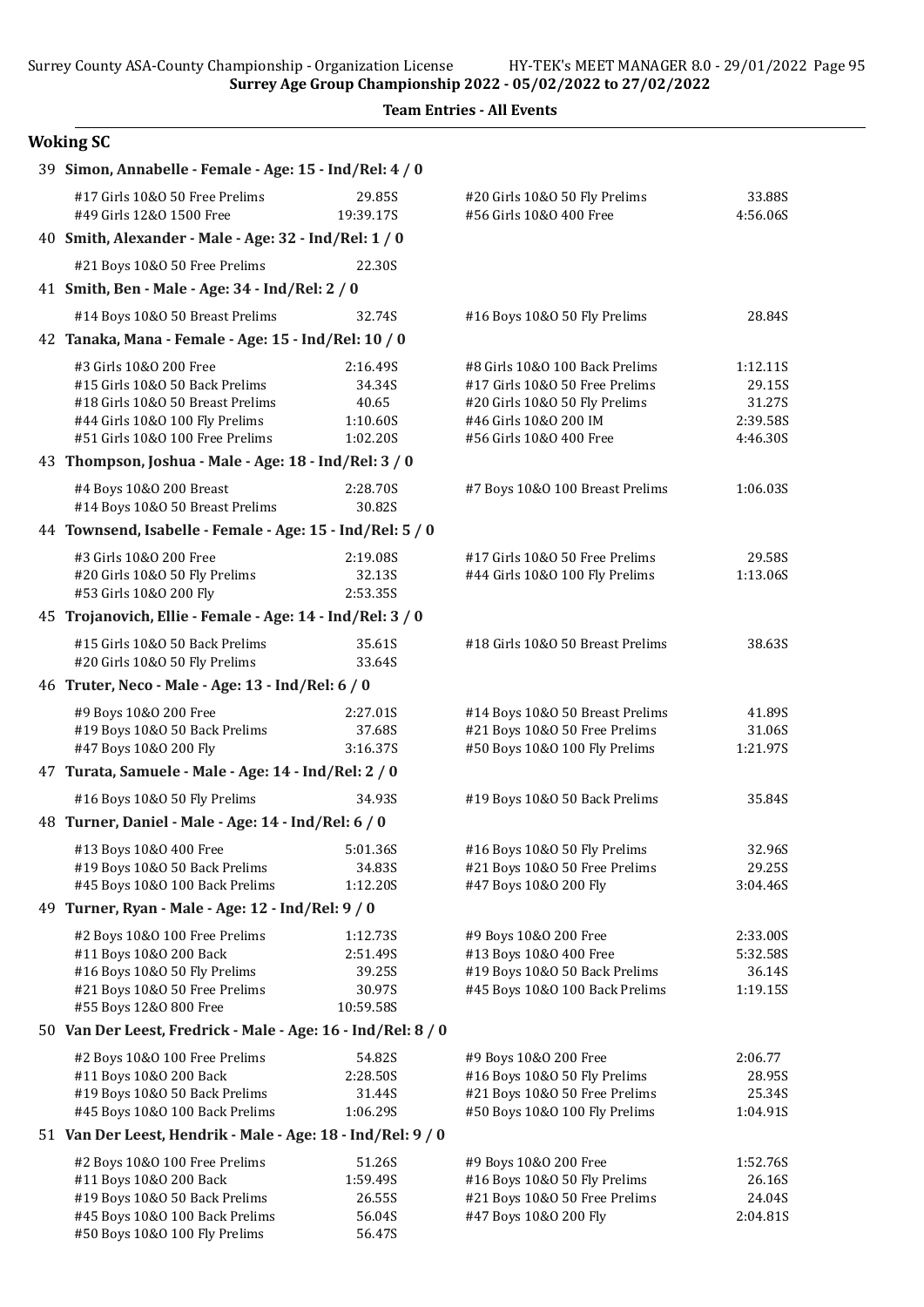|  | <b>Team Entries - All Events</b> |  |  |
|--|----------------------------------|--|--|
|--|----------------------------------|--|--|

# Woking SC

|    | 52 Ware, Michelle - Female - Age: 49 - Ind/Rel: 3 / 0                                                                        |                                                          |                                          |                                                                                                                                  |                                          |  |  |
|----|------------------------------------------------------------------------------------------------------------------------------|----------------------------------------------------------|------------------------------------------|----------------------------------------------------------------------------------------------------------------------------------|------------------------------------------|--|--|
|    | #15 Girls 10&0 50 Back Prelims<br>#20 Girls 10&O 50 Fly Prelims                                                              |                                                          | 30.94S<br>29.96S                         | #17 Girls 10&0 50 Free Prelims                                                                                                   | 27.60S                                   |  |  |
|    |                                                                                                                              | 53 Warmington, Sadie - Female - Age: 15 - Ind/Rel: 8 / 0 |                                          |                                                                                                                                  |                                          |  |  |
|    | #8 Girls 10&0 100 Back Prelims<br>#17 Girls 10&0 50 Free Prelims<br>#20 Girls 10&O 50 Fly Prelims<br>#54 Girls 10&0 200 Back |                                                          | 1:09.44S<br>28.91S<br>31.44S<br>2:32.36S | #15 Girls 10&0 50 Back Prelims<br>#18 Girls 10&0 50 Breast Prelims<br>#51 Girls 10&0 100 Free Prelims<br>#56 Girls 10&0 400 Free | 33.01S<br>39.97S<br>1:03.06S<br>4:58.86S |  |  |
|    |                                                                                                                              | 54 Wheeler, Lucy - Female - Age: 12 - Ind/Rel: 5 / 0     |                                          |                                                                                                                                  |                                          |  |  |
|    | #1 Girls 10&0 100 Breast Prelims<br>#17 Girls 10&0 50 Free Prelims<br>#46 Girls 10&0 200 IM                                  |                                                          | 1:28.78S<br>33.02S<br>2:55.57S           | #10 Girls 10&0 200 Breast<br>#18 Girls 10&0 50 Breast Prelims                                                                    | 3:05.13S<br>40.14S                       |  |  |
|    |                                                                                                                              | 55 Wood, Steven - Male - Age: 18 - Ind/Rel: 1 / 0        |                                          |                                                                                                                                  |                                          |  |  |
|    | #11 Boys 10&0 200 Back                                                                                                       |                                                          | 2:18.535                                 |                                                                                                                                  |                                          |  |  |
|    | 56 Zabarte, Seb - Male - Age: 16 - Ind/Rel: 2 / 0                                                                            |                                                          |                                          |                                                                                                                                  |                                          |  |  |
|    | #16 Boys 10&0 50 Fly Prelims                                                                                                 |                                                          | 31.98S                                   | #19 Boys 10&0 50 Back Prelims                                                                                                    | 34.17S                                   |  |  |
| 1  | Woking SC - 'A'                                                                                                              |                                                          |                                          | #22 Girls 16 & Over 4x100 Freestyle Relay                                                                                        | 4.20                                     |  |  |
| 2  | Woking SC - 'A'                                                                                                              |                                                          |                                          | #23 Boys 16 & Over 4x100 Medley Relay S                                                                                          | 4.00                                     |  |  |
| 3  | Woking SC - 'A'                                                                                                              |                                                          |                                          | #24 Mixed Under 16 4x100 Freestyle Rela                                                                                          | 4.11                                     |  |  |
| 4  | Woking SC - 'A'                                                                                                              |                                                          |                                          | #25 Girls 10-11 4x50 Medley Relay                                                                                                | 2.41                                     |  |  |
| 5  | Woking SC - 'B'                                                                                                              |                                                          |                                          | #25 Girls 10-11 4x50 Medley Relay                                                                                                | 3.08                                     |  |  |
| 6  | Woking SC - 'A'                                                                                                              |                                                          |                                          | #26 Boys 10-11 4x50 Freestyle Relay                                                                                              | 2.27                                     |  |  |
| 7  | Woking SC - 'B'                                                                                                              |                                                          |                                          | #26 Boys 10-11 4x50 Freestyle Relay                                                                                              | 2.41                                     |  |  |
| 8  | Woking SC - 'A'                                                                                                              |                                                          |                                          | #28 Boys 12-13 4x50 Medley Relay                                                                                                 | 2.28                                     |  |  |
| 9  | Woking SC - 'A'                                                                                                              |                                                          |                                          | #29 Girls 12-13 4x50 Freestyle Relay                                                                                             | 2.03                                     |  |  |
| 10 | Woking SC - 'B'                                                                                                              |                                                          |                                          | #29 Girls 12-13 4x50 Freestyle Relay                                                                                             | 2.11                                     |  |  |
| 11 | Woking SC - 'A'                                                                                                              |                                                          |                                          | #30 Mixed 16 & Over 4x100 Freestyle Rela                                                                                         | 3.59                                     |  |  |
| 12 | Woking SC - 'A'                                                                                                              |                                                          |                                          | #31 Boys Under 16 4x100 Freestyle Relay                                                                                          | 4.22                                     |  |  |
| 13 | Woking SC - 'A'                                                                                                              |                                                          |                                          | #32 Girls Under 16 4x100 Medley Relay Ju                                                                                         | 4.42                                     |  |  |
| 14 | Woking SC - 'B'                                                                                                              |                                                          |                                          | #32 Girls Under 16 4x100 Medley Relay Ju                                                                                         | 4.55                                     |  |  |
| 15 | Woking SC - 'A'                                                                                                              |                                                          |                                          | #33 Boys 16 & Over 4x100 Freestyle Relay                                                                                         | 3.46                                     |  |  |
| 16 | Woking SC - 'A'                                                                                                              |                                                          |                                          | #34 Girls 16 & Over 4x100 Medley Relay S                                                                                         | 4.51                                     |  |  |
| 17 | Woking SC - 'A'                                                                                                              |                                                          |                                          | #35 Mixed Under 16 4x100 Medley Relay                                                                                            | 4.44                                     |  |  |
| 18 | Woking SC - 'A'                                                                                                              |                                                          |                                          | #36 Boys 10-11 4x50 Medley Relay                                                                                                 | 2.46                                     |  |  |